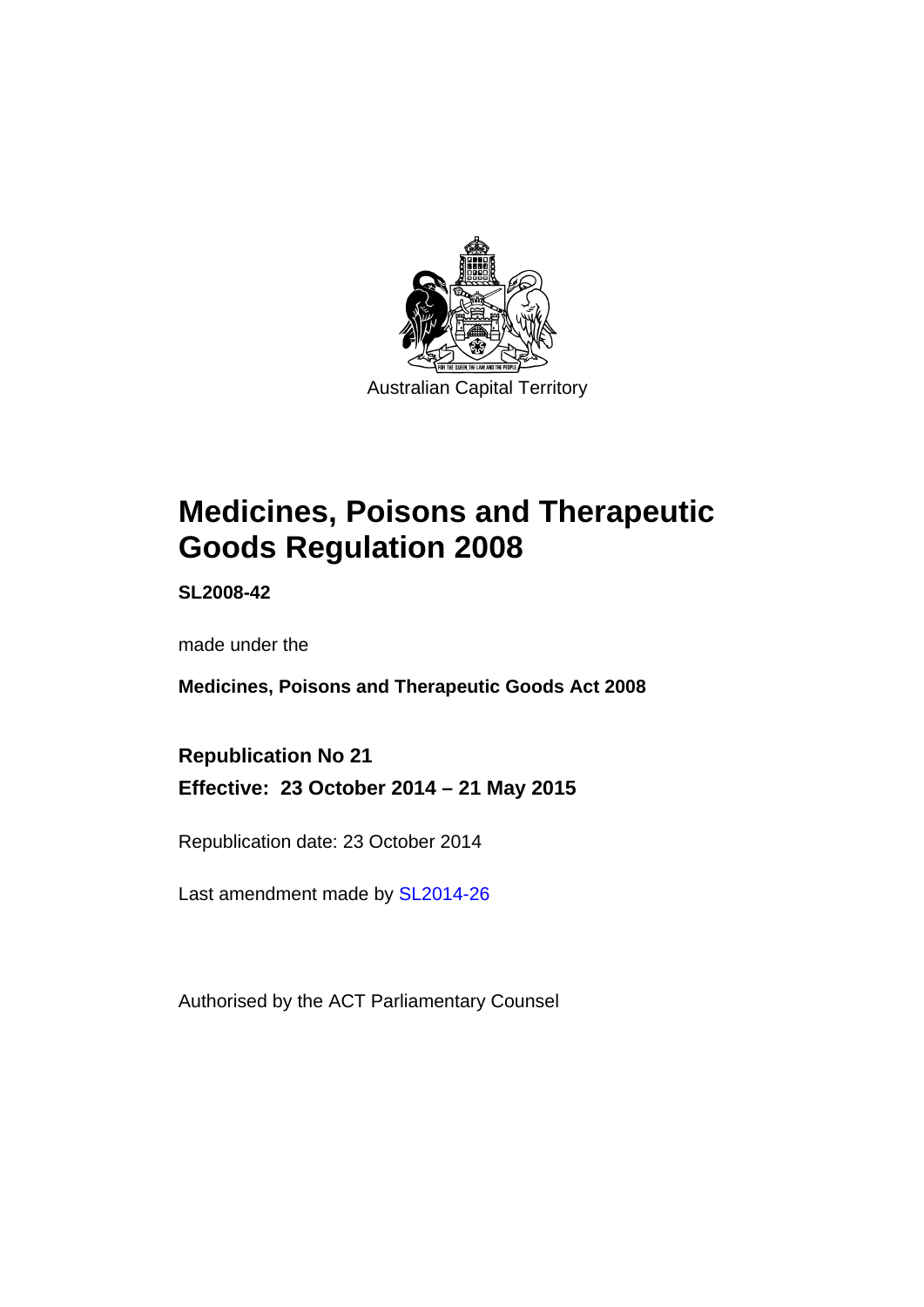### **About this republication**

### **The republished law**

This is a republication of the *Medicines, Poisons and Therapeutic Goods Regulation 2008*, made under the *Medicines, Poisons and Therapeutic Goods Act 2008* (including any amendment made under the *[Legislation Act 2001](http://www.legislation.act.gov.au/a/2001-14)*, part 11.3 (Editorial changes)) as in force on 23 October 2014*.* It also includes any commencement, amendment, repeal or expiry affecting this republished law to 23 October 2014.

The legislation history and amendment history of the republished law are set out in endnotes 3 and 4.

#### **Kinds of republications**

The Parliamentary Counsel's Office prepares 2 kinds of republications of ACT laws (see the ACT legislation register at [www.legislation.act.gov.au](http://www.legislation.act.gov.au/)):

- authorised republications to which the *[Legislation Act 2001](http://www.legislation.act.gov.au/a/2001-14)* applies
- unauthorised republications.

The status of this republication appears on the bottom of each page.

#### **Editorial changes**

The *[Legislation Act 2001](http://www.legislation.act.gov.au/a/2001-14)*, part 11.3 authorises the Parliamentary Counsel to make editorial amendments and other changes of a formal nature when preparing a law for republication. Editorial changes do not change the effect of the law, but have effect as if they had been made by an Act commencing on the republication date (see *[Legislation Act 2001](http://www.legislation.act.gov.au/a/2001-14)*, s 115 and s 117). The changes are made if the Parliamentary Counsel considers they are desirable to bring the law into line, or more closely into line, with current legislative drafting practice.

This republication includes amendments made under part 11.3 (see endnote 1).

### **Uncommenced provisions and amendments**

If a provision of the republished law has not commenced, the symbol  $\mathbf{U}$  appears immediately before the provision heading. Any uncommenced amendments that affect this republished law are accessible on the ACT legislation register [\(www.legislation.act.gov.au\)](http://www.legislation.act.gov.au/). For more information, see the home page for this law on the register.

### **Modifications**

If a provision of the republished law is affected by a current modification, the symbol  $\mathbf{M}$ appears immediately before the provision heading. The text of the modifying provision appears in the endnotes. For the legal status of modifications, see the *[Legislation Act 2001](http://www.legislation.act.gov.au/a/2001-14)*, section 95.

#### **Penalties**

At the republication date, the value of a penalty unit for an offence against this law is \$150 for an individual and \$750 for a corporation (see *[Legislation Act 2001](http://www.legislation.act.gov.au/a/2001-14)*, s 133).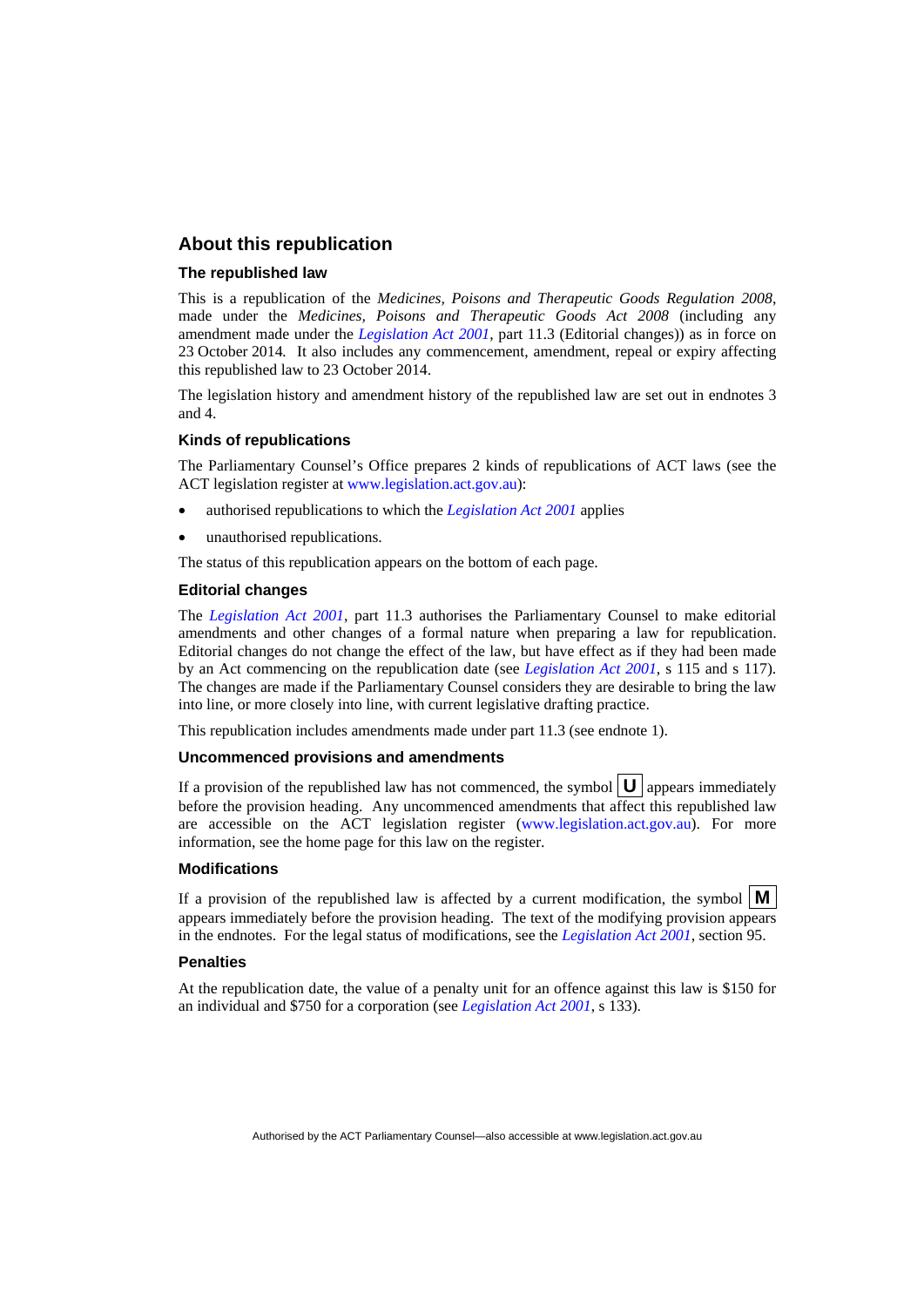

# **Medicines, Poisons and Therapeutic Goods Regulation 2008**

made under the

**Medicines, Poisons and Therapeutic Goods Act 2008** 

# **Contents**

Page

# **Chapter 1 [Preliminary](#page-25-0)**

|   | Name of regulation                                                           |               |
|---|------------------------------------------------------------------------------|---------------|
| 3 | Dictionary                                                                   | $\mathcal{P}$ |
| 4 | <b>Notes</b>                                                                 | $\mathcal{P}$ |
| 5 | Offences against regulation—application of Criminal Code etc                 |               |
| 6 | Overview of things to which medicines and poisons standard does not<br>apply |               |

| R <sub>21</sub> | Medicines, Poisons and Therapeutic Goods Regulation | contents 1 |
|-----------------|-----------------------------------------------------|------------|
| 23/10/14        | 2008                                                |            |
|                 | Effective: 23/10/14-21/05/15                        |            |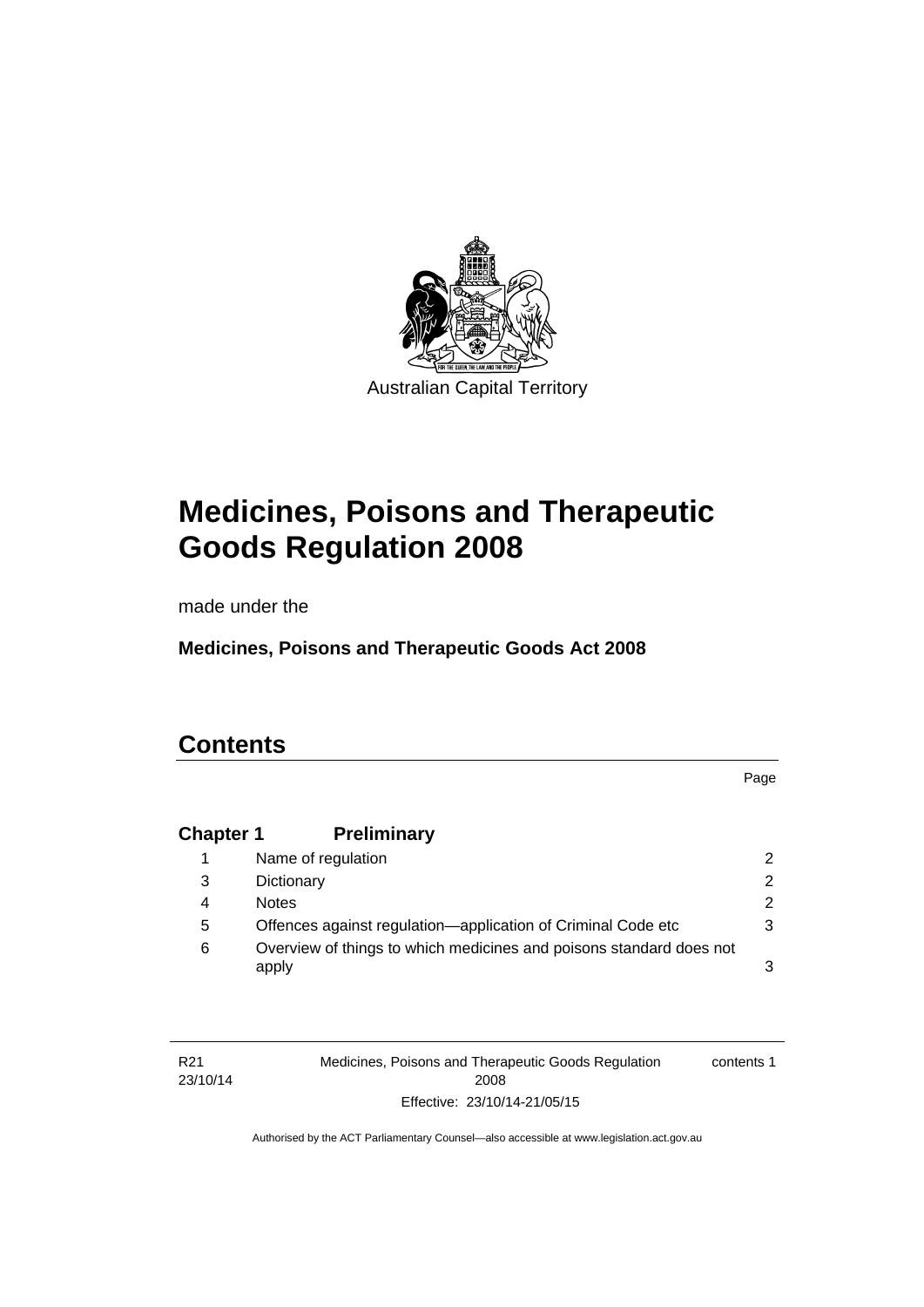### **Contents**

| <b>Chapter 2</b> | <b>Medicines-authorisations generally</b>                                                             | Page                        |
|------------------|-------------------------------------------------------------------------------------------------------|-----------------------------|
| <b>Part 2.1</b>  | <b>Overview of medicines authorisations</b>                                                           |                             |
| 10               | General overview of authorisations for medicines                                                      | 5                           |
| 11               | Overview of medicines authorisations under this regulation                                            | 6                           |
| 12               | General overview of authorisation conditions for medicines                                            | 8                           |
| <b>Part 2.2</b>  | <b>Relationship with registration laws</b>                                                            |                             |
| 20               | Medicines authorisations subject to Health Practitioner Regulation<br>National Law (ACT) restrictions | 10                          |
| 21               | Medicines authorisations subject to Health Professionals Act<br>restrictions                          | 11                          |
| <b>Chapter 3</b> | <b>Medicines-supply authorities</b>                                                                   |                             |
| <b>Part 3.1</b>  | <b>Prescribing medicines</b>                                                                          |                             |
| Division 3.1.1   | Authorisation to prescribe medicines                                                                  |                             |
| 30               | Authorisation under sch 1 to prescribe medicines—Act, s 40 (1) (b), (2)<br>(b) and $(3)$ (b)          | 12                          |
| 31               | Authorisation conditions for prescribing medicines—Act, s 44 (1) (b)<br>and $(2)$ $(b)$               | 13                          |
| 32               | Additional requirements for prescribing controlled medicines for human<br>use                         | 15                          |
| 33               | Additional requirements for designated appendix D medicines<br>prescriptions for human use            | 16                          |
| Division 3.1.2   | <b>Prescriptions</b>                                                                                  |                             |
| 40               | General requirements for written prescriptions                                                        | 16                          |
| 41               | Particulars for prescriptions                                                                         | 17                          |
| <b>Part 3.2</b>  | <b>Requisitioning medicines</b>                                                                       |                             |
| Division 3.2.1   | Authorisation to issue requisitions                                                                   |                             |
| 50               | Authorisation under sch 1 to issue requisitions for medicines-Act, s<br>41 (b)                        | 21                          |
| 51               | Authorisation conditions for issuing requisitions for medicines-Act,<br>s 44 (1) (b) and (2) (b)      | 21                          |
| contents 2       | Medicines, Poisons and Therapeutic Goods Regulation<br>2008                                           | R <sub>21</sub><br>23/10/14 |

Effective: 23/10/14-21/05/15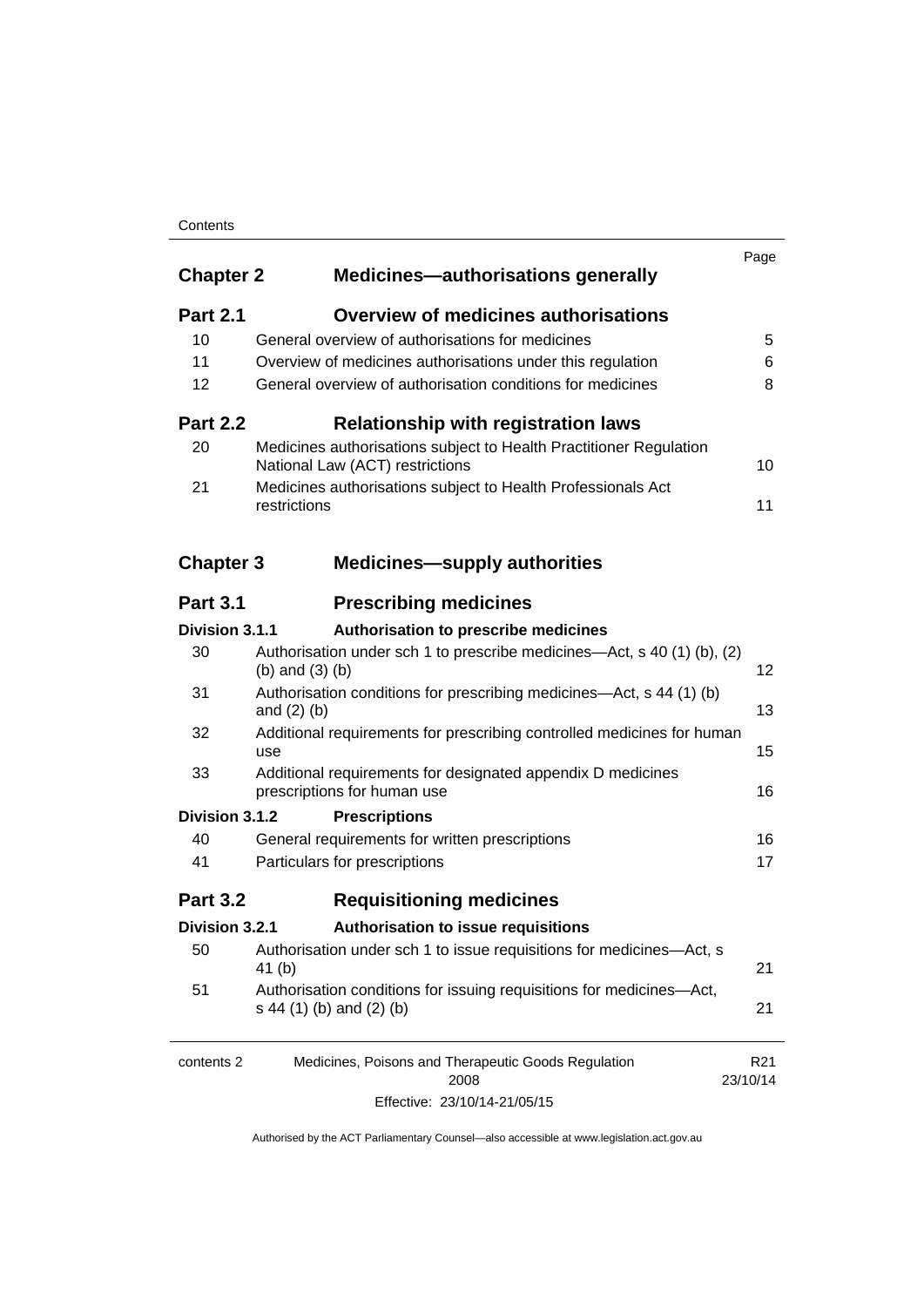|                             | Contents                                                                                                                             |      |
|-----------------------------|--------------------------------------------------------------------------------------------------------------------------------------|------|
| Division 3.2.2              | <b>Requisitions</b>                                                                                                                  | Page |
| 55                          | General requirements for written requisitions                                                                                        | 22   |
| 56                          | Particulars for requisitions                                                                                                         | 22   |
|                             |                                                                                                                                      |      |
| <b>Part 3.3</b>             | <b>Medicines purchase orders</b>                                                                                                     |      |
| Division 3.3.1              | Authorisation to issue purchase orders                                                                                               |      |
| 60                          | Authorisation under sch 1 to issue purchase orders for medicines-<br>Act, $s$ 38 (1) (b) and (2) (a)                                 | 23   |
| 61                          | Authorisation conditions for issuing purchase orders for medicines-<br>Act, $s$ 44 (1) (b) and (2) (b)                               | 23   |
| Division 3.3.2              | <b>Purchase orders</b>                                                                                                               |      |
| 62                          | General requirements for medicines purchase orders—Act, s 38 (2) (c)                                                                 | 24   |
| <b>Part 3.4</b>             | <b>Standing orders for medicines</b>                                                                                                 |      |
| Division 3.4.1              | <b>CHO standing orders</b>                                                                                                           |      |
| 70                          | Authorisation of CHO to issue standing orders for supply of medicines<br>in public health emergencies—Act, s 42 (b)                  | 25   |
| 71                          | Authorisation of CHO to issue standing orders for administration of<br>medicines for public health matters-Act, s 42 (b)             | 25   |
| 72                          | Particulars for CHO standing orders for administration of medicines for<br>public health matters                                     | 25   |
| Division 3.4.2              | <b>Standing orders for institutions</b>                                                                                              |      |
| 75                          | Authorisation of doctors to issue standing orders for administration of<br>medicines at institutions-Act, s 42 (b)                   | 26   |
| 76                          | Particulars for standing orders for administration of medicines at<br>institutions                                                   | 27   |
| Division 3.4.3              | <b>Standing orders for walk-in centre</b>                                                                                            |      |
| 77                          | Authorisation of CHO to issue standing orders for supply and<br>administration of medicines at walk-in centre-Act, s 42 (b)          | 28   |
| 78                          | Particulars for CHO standing orders for supply and administration of<br>medicines at walk-in centre                                  | 28   |
| <b>Part 3.5</b>             | <b>Medicines supply authorities generally</b>                                                                                        |      |
| 80                          | Cancellation of invalid supply authorities—Act, s 30 (2) (d)                                                                         | 30   |
| 81                          | Information for CHO about controlled medicines supplied on supply<br>authorities—Act, s 31 (1) (b) and (4), def required information | 30   |
| R <sub>21</sub><br>23/10/14 | Medicines, Poisons and Therapeutic Goods Regulation<br>contents 3<br>2008                                                            |      |
|                             | Effective: 23/10/14-21/05/15                                                                                                         |      |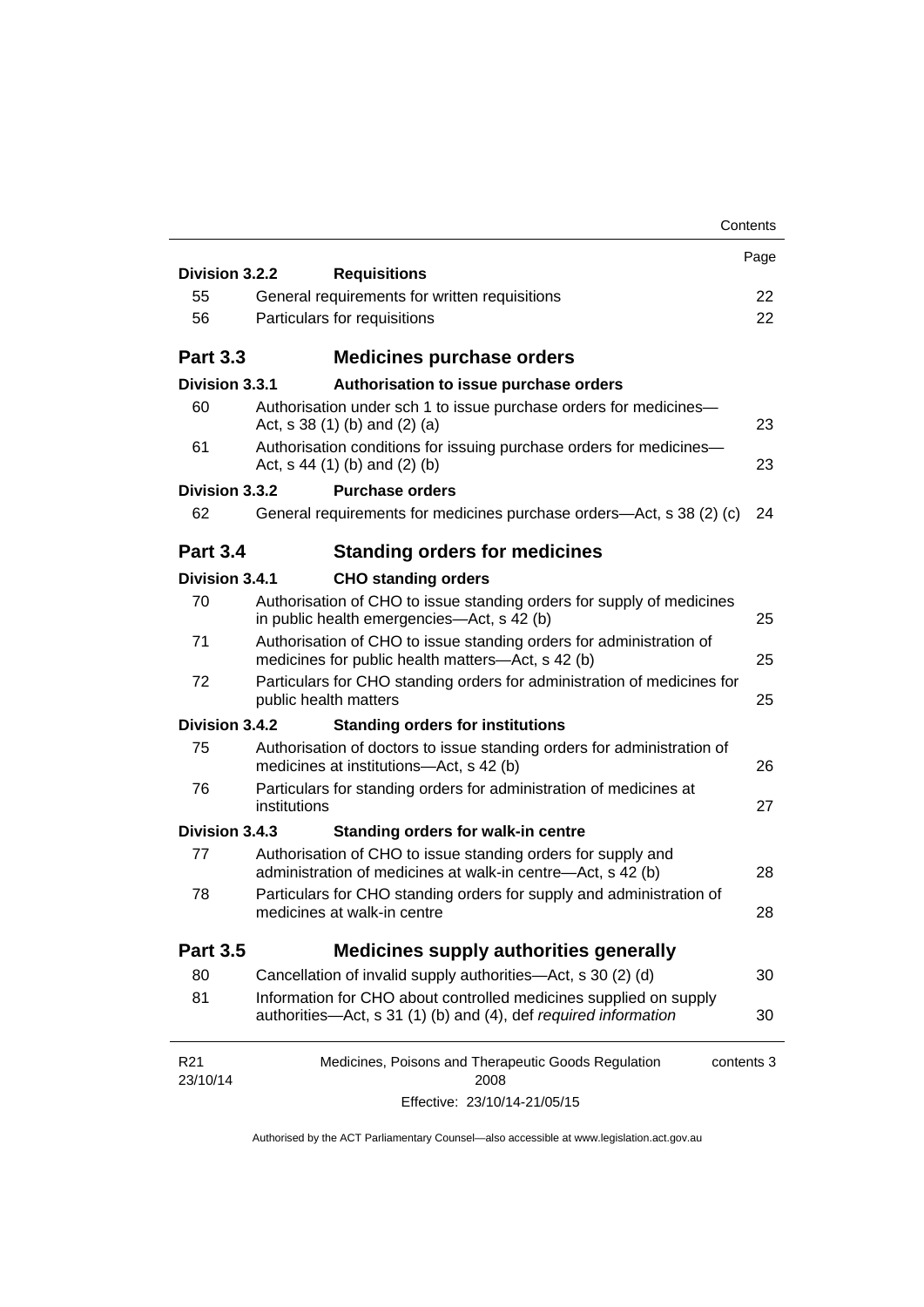### **Contents**

| <b>Chapter 4</b> | <b>Supplying medicines</b>                                                                              | Page                        |
|------------------|---------------------------------------------------------------------------------------------------------|-----------------------------|
| <b>Part 4.1</b>  | <b>Preliminary</b>                                                                                      |                             |
| 100              | Overview of supply authorisations for medicines                                                         | 32                          |
| <b>Part 4.2</b>  | <b>Medicines—supply authorisations under</b><br>sch 1                                                   |                             |
| Division 4.2.1   | Sch 1 medicines supply authorisations                                                                   |                             |
| 110              | Authorisation under sch 1 to supply medicines-<br>Act, $s$ 26 (1) (b) and (2) (b)                       | 33                          |
| Division 4.2.2   | <b>Dispensing medicines</b>                                                                             |                             |
| 120              | Authorisation conditions for dispensing medicines—Act, s 44 (1) (b)<br>and $(2)$ $(b)$                  | 34                          |
| 121              | How medicines are dispensed                                                                             | 35                          |
| 122              | Noting changes to prescriptions on oral direction of prescriber-Act, s<br>$27(2)$ (b) (ii)              | 37                          |
| 123              | Labelling dispensed medicines—Act, s 60 (1) (c) (i) and (2) (c) (i)                                     | 38                          |
| 124              | Marking dispensed prescriptions                                                                         | 39                          |
| 125              | Recording dispensing of medicines                                                                       | 40                          |
| Division 4.2.3   | <b>Supplying medicines on requisitions</b>                                                              |                             |
| 130              | Authorisation conditions for supplying medicines on requisitions-<br>Act, $s$ 44 (1) (b) and (2) (b)    | 41                          |
| 131              | Supplying medicines on requisitions                                                                     | 42                          |
| 132              | Labelling medicines supplied on requisition-Act, s 60 (1) (c) (i) and<br>$(2)$ (c) (i)                  | 43                          |
| 133              | Marking filled requisitions                                                                             | 43                          |
| 134              | Recording supply of medicines on requisitions                                                           | 44                          |
| Division 4.2.4   | Supplying medicines on purchase orders                                                                  |                             |
| 140              | Authorisation conditions for supplying medicines on purchase orders-<br>Act, s 44 (1) (b) and (2) (b)   | 45                          |
| 141              | Supplying medicines on purchase orders                                                                  | 46                          |
| 142              | Recording supply of medicines on purchase orders                                                        | 47                          |
| Division 4.2.5   | Supplying medicines on standing orders                                                                  |                             |
| 150              | Authorisation conditions for supplying medicines on standing orders-<br>Act, $s$ 44 (1) (b) and (2) (b) | 48                          |
| contents 4       | Medicines, Poisons and Therapeutic Goods Regulation<br>2008                                             | R <sub>21</sub><br>23/10/14 |
|                  | Effective: 23/10/14-21/05/15                                                                            |                             |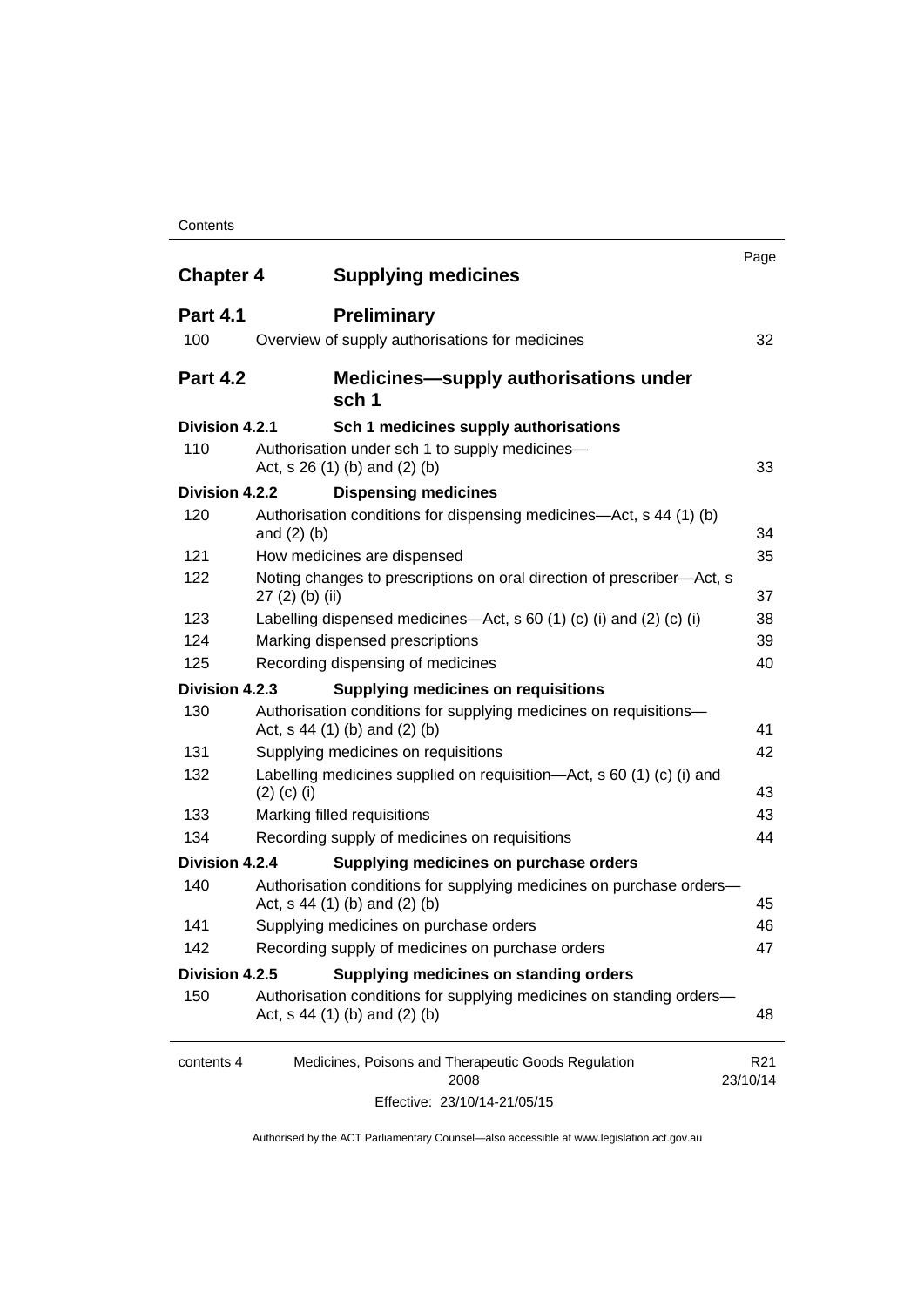| Contents |
|----------|
|----------|

| 151             | Supplying medicines on standing orders                                                                                              | Page<br>49 |
|-----------------|-------------------------------------------------------------------------------------------------------------------------------------|------------|
| 152             | Labelling medicines supplied on standing order—Act, s 60 (1) (c) (i)<br>and $(2)$ $(c)$ $(i)$                                       | 49         |
| 153             | Recording supply of medicines on standing orders                                                                                    | 50         |
| Division 4.2.6  | <b>Supplying medicines during consultations</b>                                                                                     |            |
| 160             | Authorisation conditions for supplying medicines during                                                                             |            |
|                 | consultations- $-\text{Act}$ , s 44 (1) (b) and (2) (b)                                                                             | 51         |
| 161             | Labelling medicines supplied during consultations                                                                                   | 52         |
| 162             | Recording medicines supplied during consultations                                                                                   | 54         |
| 163             | Additional requirements for supplying controlled medicines for human<br>use during consultations                                    | 54         |
| 164             | Information for CHO about controlled medicines supplied during<br>consultations-Act, s 31 (2) (b) and (4), def required information | 55         |
| Division 4.2.7  | Selling pseudoephedrine by retail                                                                                                   |            |
| 170             | Meaning of retail sale-div 4.2.7                                                                                                    | 56         |
| 171             | Authorisation conditions for retail sale of pseudoephedrine—Act, s 44<br>$(1)$ (b) and $(2)$ (b)                                    | 56         |
| 172             | Requirement to tell buyer about pseudoephedrine sales record                                                                        | 57         |
| 173             | Required information for pseudoephedrine sales records                                                                              | 58         |
| 174             | Failure to amend pseudoephedrine sales record                                                                                       | 60         |
| 175             | Pseudoephedrine sales record-decision by CHO                                                                                        | 61         |
| Division 4.2.8  | <b>Supplying pharmacist only medicines</b>                                                                                          |            |
| 180             | Authorisation conditions for supply of pharmacist only medicines-Act,<br>s 44 (1) (b) and (2) (b)                                   | 61         |
| <b>Part 4.3</b> | Authorisation to supply without prescription<br>in emergencies                                                                      |            |
| 250             | Meaning of designated prescription only medicine-pt 4.3                                                                             | 63         |
|                 | Authorisation to supply certain medicines without prescription in                                                                   |            |
| 251             | emergencies-Act, s 26 (1) (b)                                                                                                       |            |
| 252             | Authorisation conditions for supplying of certain medicines without<br>prescription in emergencies—Act, s 44 (1) (b) and (2) (b)    | 63<br>64   |
| 253             | Labelling medicines supplied without prescription in emergencies-<br>Act, s 60 (1) (c) (i) and (2) (c) (i)                          | 65         |

| R21      | Medicines, Poisons and Therapeutic Goods Regulation | contents 5 |
|----------|-----------------------------------------------------|------------|
| 23/10/14 | 2008                                                |            |
|          | Effective: 23/10/14-21/05/15                        |            |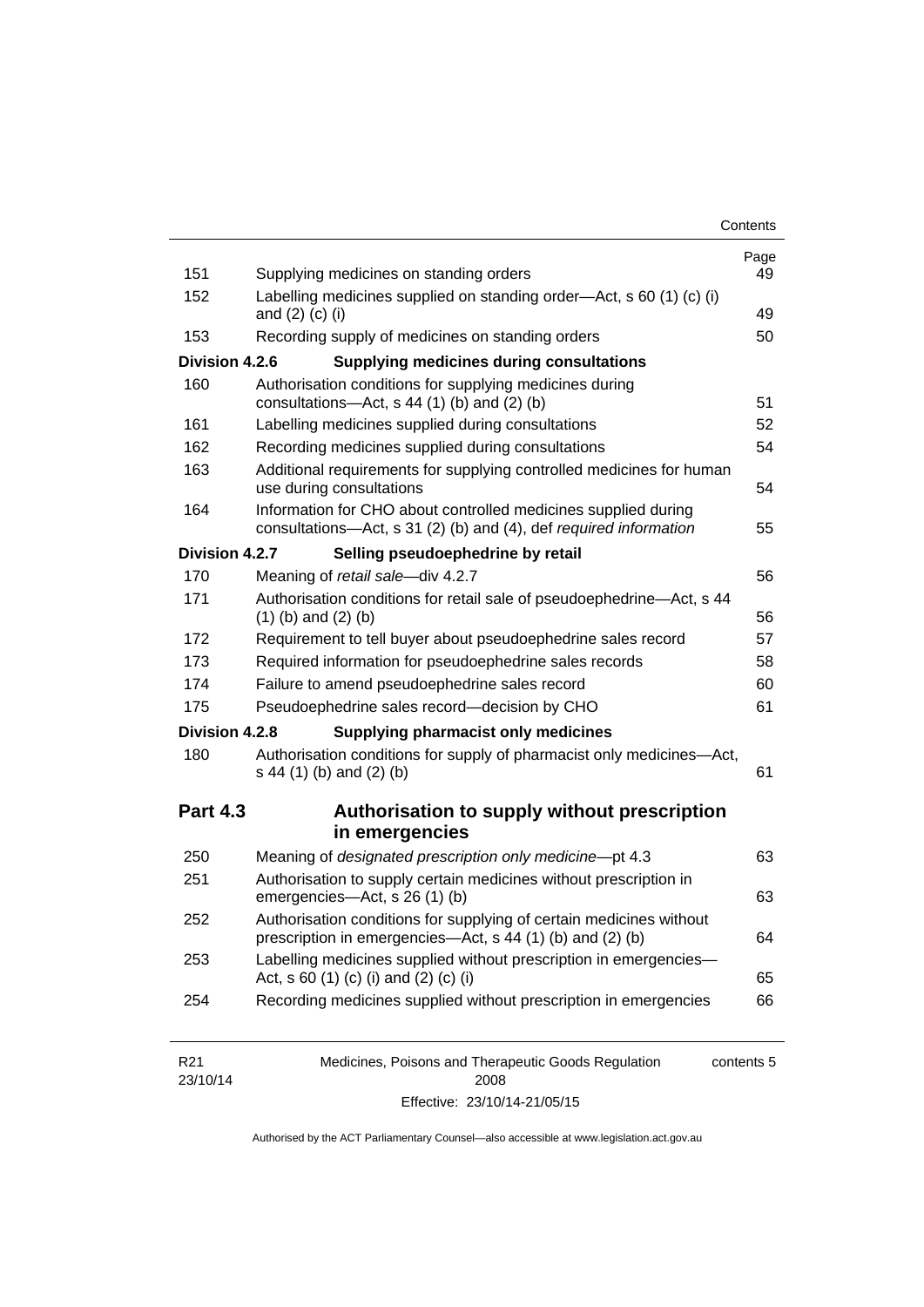| <b>Part 4.3A</b> | Authorisation to supply certain medicines<br>without prescription-continued dispensing                                                            | Page |
|------------------|---------------------------------------------------------------------------------------------------------------------------------------------------|------|
| 255              | Authorisation to supply certain medicines without prescription by<br>approved pharmacist-Act, s 185 (1) (g)                                       | 67   |
| 256              | Labelling certain medicines supplied without prescription by approved<br>pharmacist-Act, s 185 (1) (j)                                            | 67   |
| <b>Part 4.4</b>  | Authorisation to supply medicines for<br>disposal                                                                                                 |      |
| 260              | Authorisation to supply medicines to pharmacists for disposal-Act, s<br>26(1)(b)                                                                  | 69   |
| 261              | Authorisation to supply medicines to commercial disposal operators for<br>disposal- $-\text{Act}$ , s 26 (1) (b)                                  | 69   |
| <b>Part 4.5</b>  | Wholesale supply of medicines under<br>corresponding laws                                                                                         |      |
| 270              | Conditions for wholesalers supplying medicines under corresponding<br>laws-Act, s 20 (4) (c)                                                      | 70   |
| <b>Chapter 5</b> | <b>Administering medicines</b>                                                                                                                    |      |
| <b>Part 5.1</b>  | Authorisations for health-related occupations                                                                                                     |      |
| 350              | Authorisation under sch 1 for people in health-related occupations to<br>administer medicines—Act, s 37 (1) (b) and (3) (b)                       | 71   |
| 351              | Authorisation conditions for administration of medicines at institutions<br>by people in health-related occupations—Act, s 44 (1) (b) and (2) (b) | 71   |
| <b>Part 5.2</b>  | Other administration authorisations                                                                                                               |      |
| 360              | Authorisation for self-administration etc of medicines—Act, s 37 (2) (b)<br>and $(3)$ $(b)$                                                       | 73   |
| 361              | Authorisation for administration of medicines by assistants-Act,<br>s 37 (1) (b)                                                                  | 74   |

| contents 6 | Medicines, Poisons and Therapeutic Goods Regulation |
|------------|-----------------------------------------------------|
|            | 2008                                                |
|            | Effective: 23/10/14-21/05/15                        |

R21 23/10/14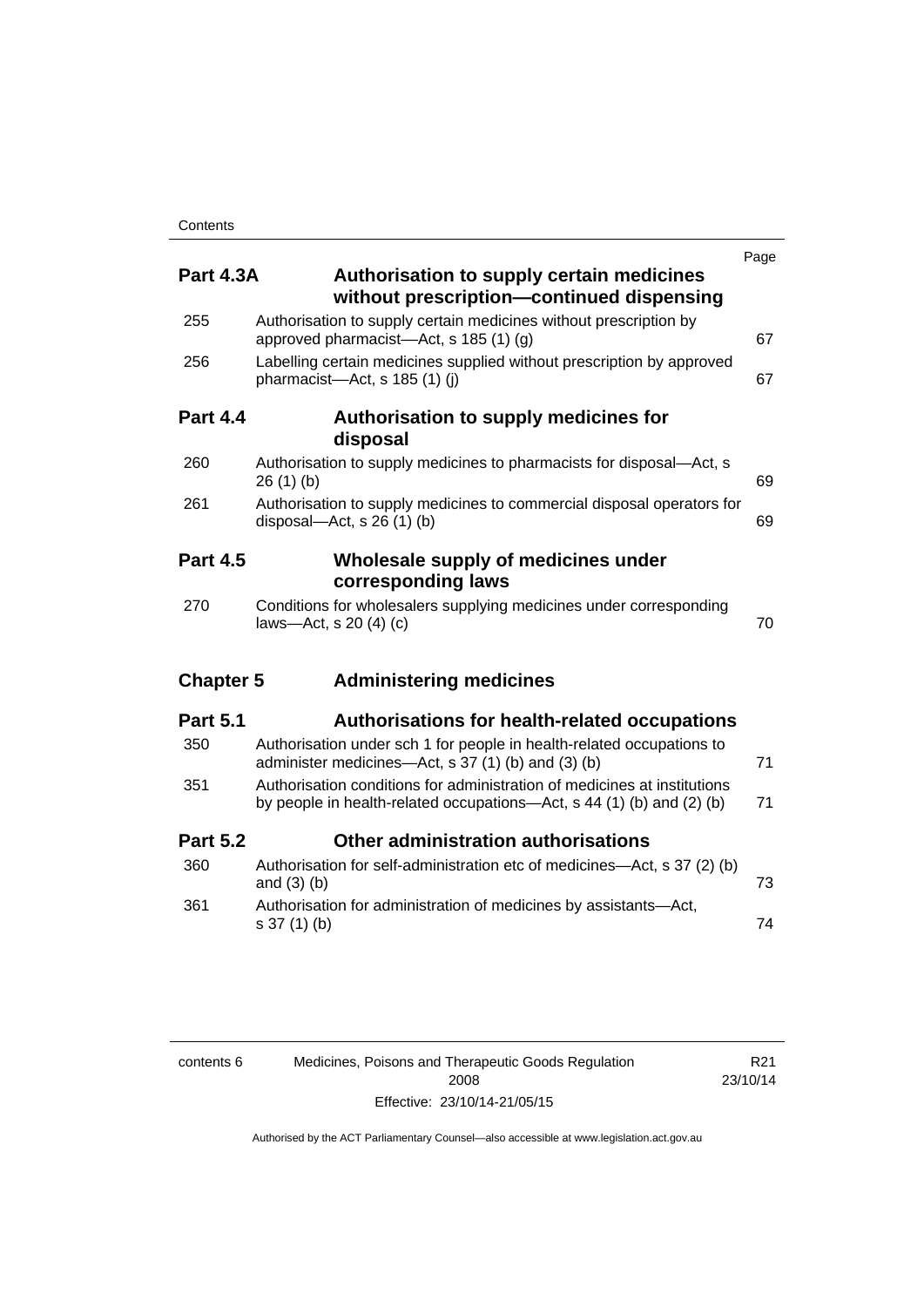|                  |                                                                                                                                       | Contents |
|------------------|---------------------------------------------------------------------------------------------------------------------------------------|----------|
|                  |                                                                                                                                       | Page     |
| <b>Chapter 6</b> | <b>Obtaining and possessing medicines</b>                                                                                             |          |
| 370              | Authorisation under sch 1 to obtain and possess medicines—Act, s 35<br>$(1)$ (b), (2) (b) and s 36 (b)                                | 75       |
| 371              | Authorisation to obtain and possess medicines for certain personal<br>use-related dealings—Act, s $35(1)(b)$ , $(2)(b)$ and s $36(b)$ | 75       |
| <b>Chapter 7</b> | <b>Manufacturing medicines</b>                                                                                                        |          |
| 380              | Authorisation under sch 1 to manufacture medicines—Act, s 33 (b)                                                                      | 76       |
| <b>Chapter 8</b> | <b>Discarding medicines</b>                                                                                                           |          |
| 390              | Discarding controlled medicines—Act, s 34 (1) (a)                                                                                     | 77       |
| <b>Chapter 9</b> | <b>Other medicines authorisations</b>                                                                                                 |          |
| <b>Part 9.1</b>  | Authorisations for delivery people and<br>commercial disposal operators                                                               |          |
| 400              | Authorisations to deliver medicines under supply authorities-Act,<br>s 26 (1) (b), (2) (b), s 35 (1) (b), (2) (b) and s 36 (b)        | 78       |
| 401              | Authorisations for commercial disposal operators-Act, s 26 (1) (b)<br>and (2) (b), s 35 (1) (b) and (2) (b) and s 36 (b)              | 79       |
| <b>Part 9.2</b>  | <b>Emergency supply and administration of</b><br>adrenaline and salbutamol                                                            |          |
| 410              | Authorisations to supply and administer adrenaline and salbutamol-<br>Act, s 26 (1) (b) and s 37 (1) (b)                              | 80       |
| <b>Part 9.3</b>  | <b>Medicines authorisations for corrections</b><br>functions                                                                          |          |
| 420              | Authorisations for CYP authorised people-Act, s 26 (1) (b),<br>s 35 (1) (b), (2) (b), s 36 (b) and s 37 (1) (b)                       | 81       |
| 421              | Authorisations for corrections officers-Act, s 26 (1) (b), s 35 (1) (b),<br>$(2)$ (b), s 36 (b) and s 37 (1) (b)                      | 82       |
| 422              | Authorisations for court and police cell custodians—Act, s 26 (1) (b),<br>s 35 (1) (b), (2) (b), s 36 (b) and s 37 (1) (b)            | 82       |
|                  |                                                                                                                                       |          |

| R21      | Medicines, Poisons and Therapeutic Goods Regulation | contents 7 |
|----------|-----------------------------------------------------|------------|
| 23/10/14 | 2008                                                |            |
|          | Effective: 23/10/14-21/05/15                        |            |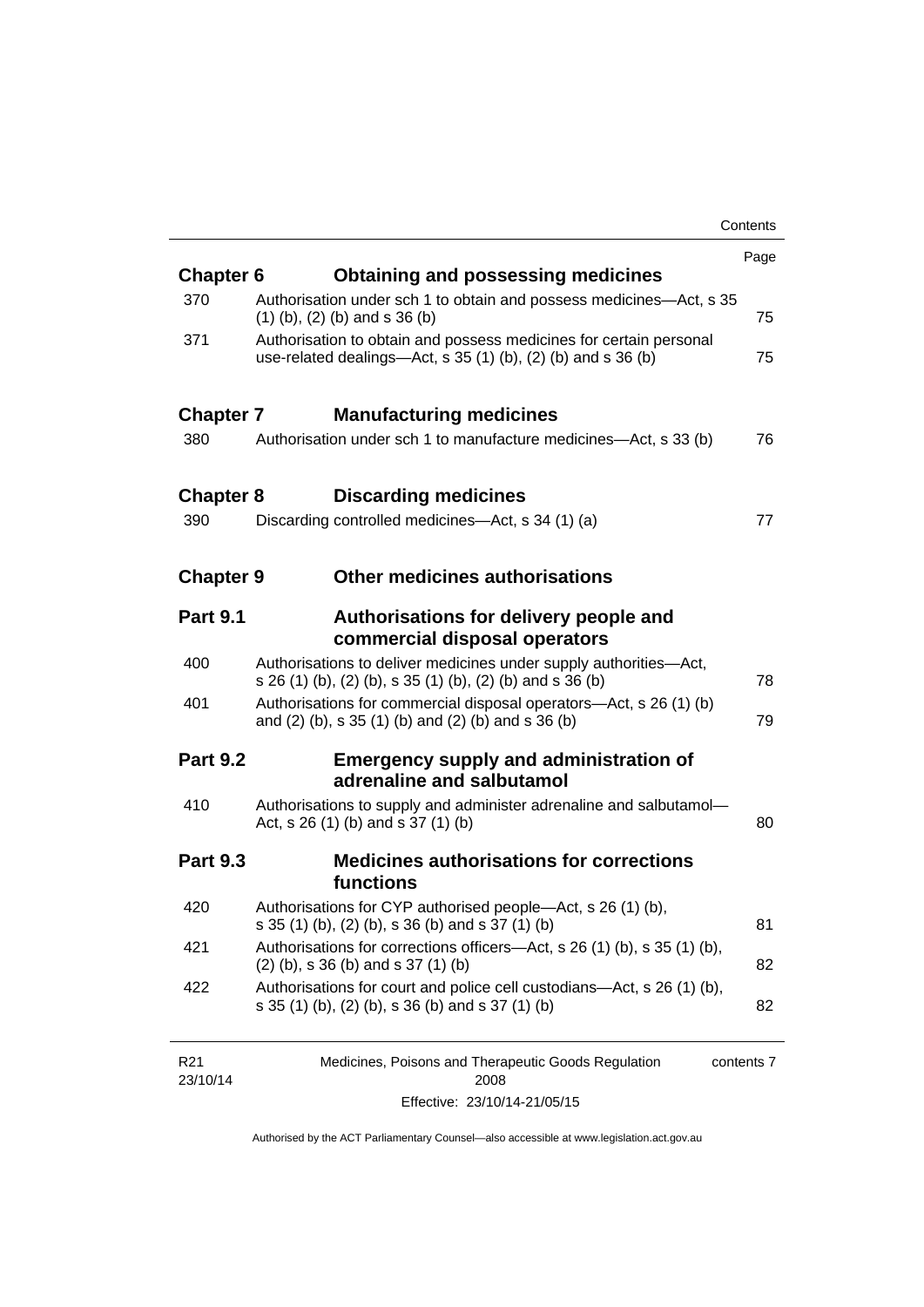| <b>Part 9.4</b> | Authorisations for medicines research and<br>education program purposes other than<br>controlled medicines                | Page |
|-----------------|---------------------------------------------------------------------------------------------------------------------------|------|
| 430             | Authorisations for non-controlled medicines research and education-<br>Act, $s$ 26 (1) and (2) (b)                        | 84   |
| 431             | Authorisation conditions for non-controlled medicines research and<br>education- $Act$ , s 44 (1) (b) and (2) (b)         | 85   |
| <b>Part 9.5</b> | <b>Authorisations under medicines licences</b>                                                                            |      |
| Division 9.5.1  | Controlled medicines research and education program<br>licence authorisations                                             |      |
| 440             | Authorisations under controlled medicines research and education<br>program licences—Act, s 20 (1) (a)                    | 87   |
| 441             | Authorisation condition for controlled medicines research and<br>education program licences—Act, s 44 (1) (b) and (2) (b) | 88   |
| Division 9.5.2  | <b>First-aid kit licence authorisations</b>                                                                               |      |
| 450             | Authorisations under first-aid kit licences—Act, s 20 (1) (a)                                                             | 89   |
| 451             | Authorisation condition for first-aid kit licences—Act, s 44 (1) (b) and<br>$(2)$ (b)                                     | 90   |
| Division 9.5.3  | Wholesalers licence authorisations                                                                                        |      |
| 460             | Authorisations under medicines wholesalers licences—Act, s 20 (1) (a)                                                     | 90   |
| 461             | Authorisation conditions for medicines wholesalers licences-Act,<br>s 44 (1) (b) and (2) (b)                              | 91   |
| Division 9.5.4  | Opioid dependency treatment licence authorisations                                                                        |      |
| 470             | Authorisations under opioid dependency treatment licences-Act,<br>s 20 (1) (a)                                            | 92   |
| 471             | Authorisation condition for opioid dependency treatment licences-<br>Act, $s$ 44 (1) (b) and (2) (b)                      | 93   |
| Division 9.5.5  | <b>Pharmacy medicines rural communities licences</b>                                                                      |      |
| 480             | Authorisations under pharmacy medicines rural communities<br>licences- $-\text{Act}$ , s 20 (1) (a)                       | 94   |
| 481             | Authorisation conditions for pharmacy medicines rural communities<br>licences—Act, $s$ 44 (1) (b) and (2) (b)             | 95   |

| contents 8 |  |  |
|------------|--|--|
|            |  |  |
|            |  |  |

8 Medicines, Poisons and Therapeutic Goods Regulation 2008 Effective: 23/10/14-21/05/15

R21 23/10/14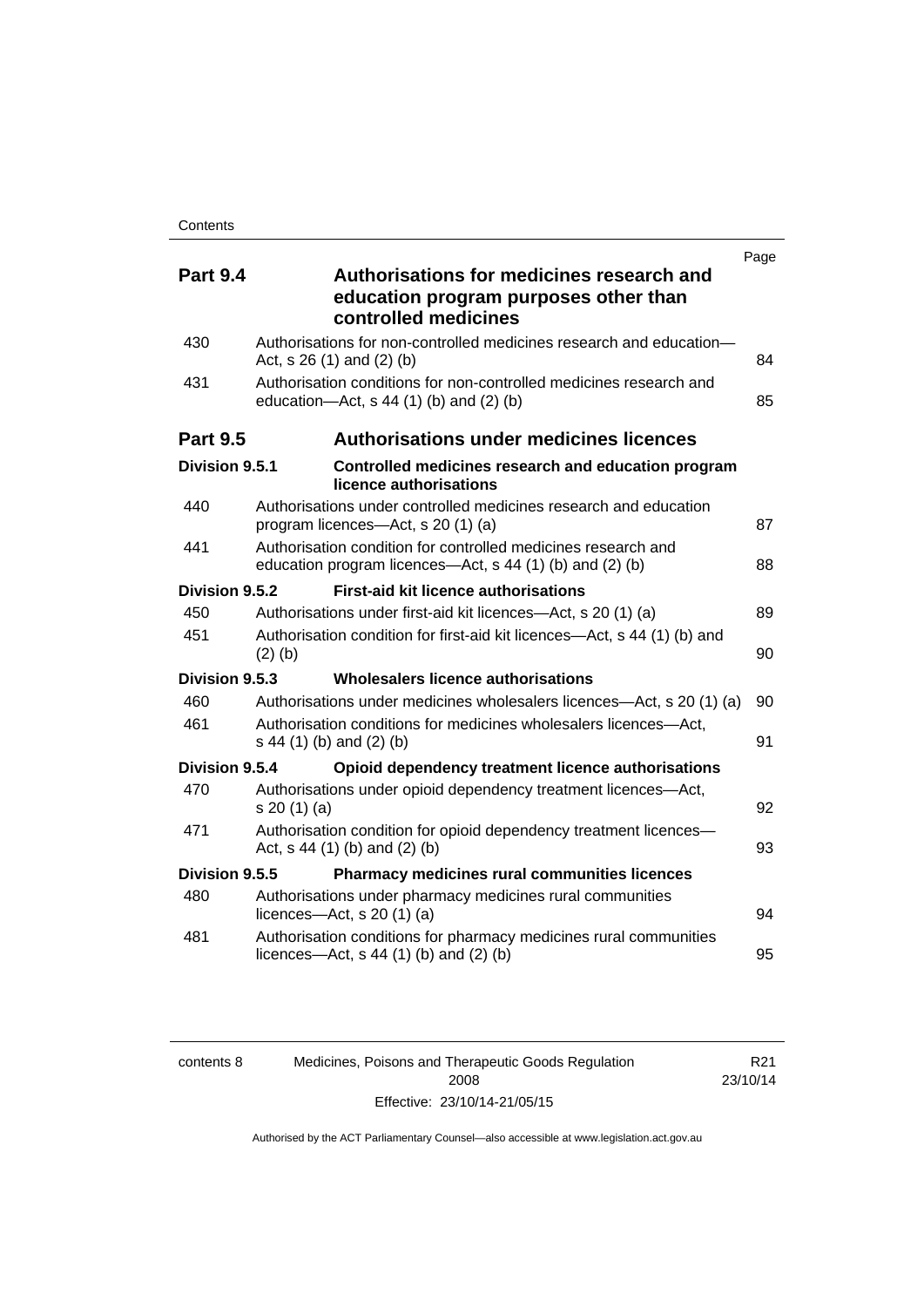| <b>Chapter 10</b>           |                                                                                                                                       | Packaging and labelling of medicines<br>generally                                                              | Page       |
|-----------------------------|---------------------------------------------------------------------------------------------------------------------------------------|----------------------------------------------------------------------------------------------------------------|------------|
| 500                         | When pharmacy medicines and pharmacist only medicines to be<br>supplied in manufacturer's packs-Act, s 59 (1) (c) (i) and (2) (c) (i) |                                                                                                                |            |
| 501                         |                                                                                                                                       | Packaging of supplied manufacturer's packs of medicines—Act, s 59<br>$(1)$ (c) (i) and (2) (c) (i)             | 97         |
| 502                         |                                                                                                                                       | Labelling of supplied manufacturer's packs of medicines-Act,<br>s 60 (1) (c) (i) and (2) (c) (i)               | 98         |
| <b>Chapter 11</b>           |                                                                                                                                       | <b>Storage of medicines</b>                                                                                    |            |
| <b>Part 11.1</b>            |                                                                                                                                       | <b>Preliminary</b>                                                                                             |            |
| 510                         |                                                                                                                                       | Meaning of prescribed person-ch 11                                                                             | 99         |
| 511                         |                                                                                                                                       | Meaning of key-ch 11                                                                                           | 100        |
| <b>Part 11.2</b>            |                                                                                                                                       | Storage requirements for medicines generally                                                                   |            |
| 515                         |                                                                                                                                       | Storage of medicines generally—Act, s 61 (b) and (c)                                                           | 101        |
| <b>Part 11.3</b>            |                                                                                                                                       | Additional storage requirements for<br>medicines other than controlled medicines                               |            |
| 520                         |                                                                                                                                       | Storage of medicines other than controlled medicines in community<br>pharmacies-Act, s 61 (b) and (c)          | 102        |
| 521                         |                                                                                                                                       | Storage of medicines other than controlled medicines by other<br>people-Act, s 61 (b) and (c)                  | 103        |
| 522                         |                                                                                                                                       | Storage of pharmacy medicines by pharmacy medicines rural<br>communities licence-holders-Act, s 61 (b) and (c) | 103        |
| <b>Part 11.4</b>            |                                                                                                                                       | Additional storage requirements for<br>controlled medicines                                                    |            |
| 530                         |                                                                                                                                       | Meaning of personal custody-pt 11.4                                                                            | 104        |
| 531                         |                                                                                                                                       | Storage of controlled medicines by wholesalers licence-holders-<br>Act, $s \ 61$ (b) and (c)                   | 104        |
| 532                         |                                                                                                                                       | Storage of controlled medicines for certain health-related<br>occupations-Act, s 61 (b) and (c)                | 105        |
| 533                         |                                                                                                                                       | Storage of controlled medicines by certain other prescribed people-<br>Act, $s \ 61$ (b) and (c)               | 106        |
| R <sub>21</sub><br>23/10/14 |                                                                                                                                       | Medicines, Poisons and Therapeutic Goods Regulation<br>2008                                                    | contents 9 |

Effective: 23/10/14-21/05/15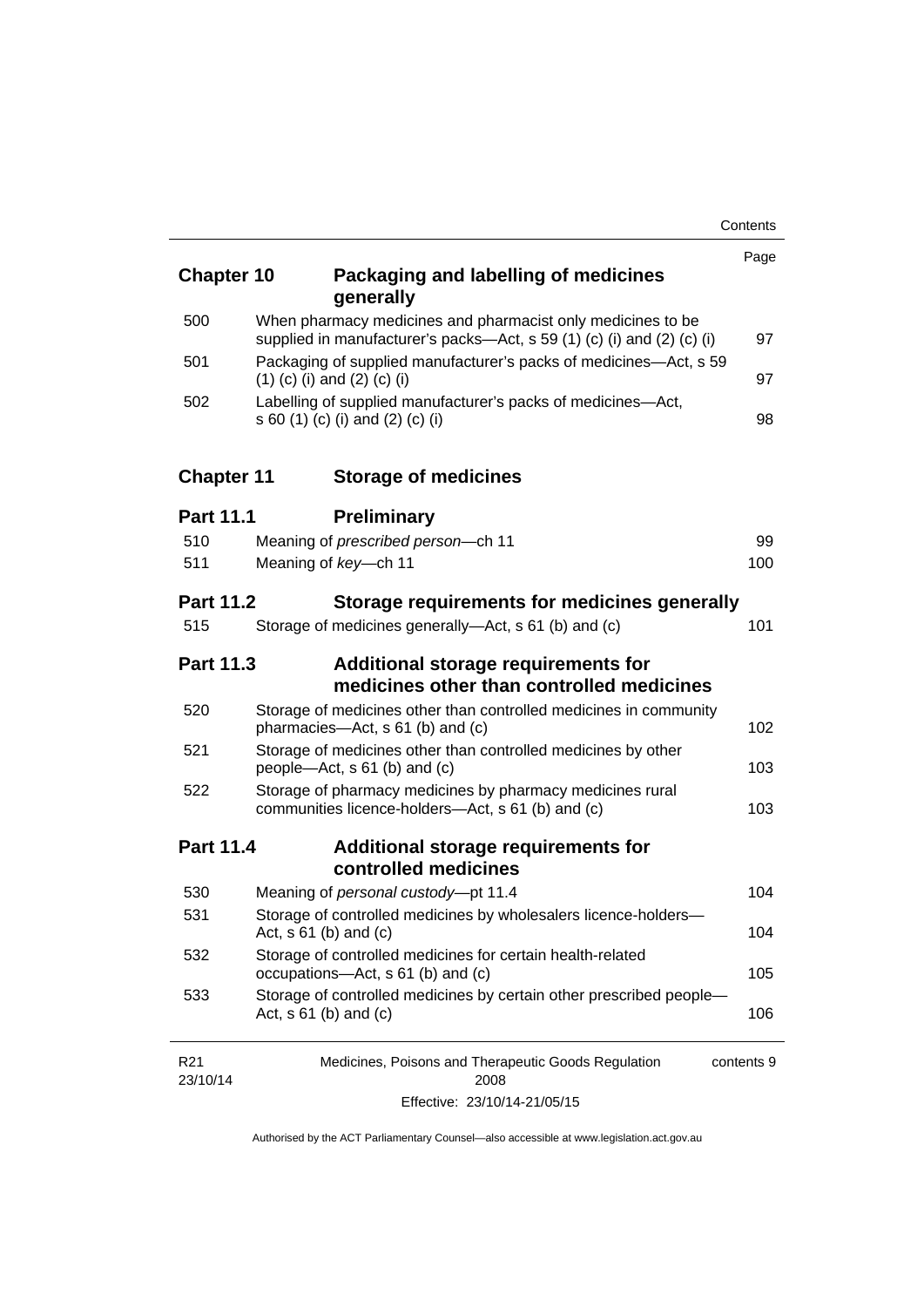|                   |                                                                                                                  | Page |
|-------------------|------------------------------------------------------------------------------------------------------------------|------|
| <b>Chapter 12</b> | <b>Controlled medicines registers</b>                                                                            |      |
| 540               | Keeping of controlled medicines registers by certain people-Act, s 48<br>(a) and $s$ 50 (1) (b) and (2) (b)      | 109  |
| 541               | Keeping of controlled medicines registers by first-aid kit holders-Act,<br>s 48 (a) and s 50 (1) (b) and (2) (b) | 111  |
| 542               | Form of controlled medicines registers—Act, s 49 (1) (b) and (2) (b)                                             | 112  |
| 543               | Making entries in controlled medicines registers-Act, s 51 (1) (b)                                               | 112  |
| 544               | Prescribed witnesses for administration of controlled medicines-Act,<br>$s 53$ (a) and (b)                       | 114  |
| 545               | Prescribed witnesses for discarding of controlled medicines-Act, s 54<br>$(a)$ and $(b)$                         | 114  |
| 546               | Changes etc to entries in controlled medicines registers-Act, s 55 (2)<br>(b)                                    | 115  |
|                   |                                                                                                                  |      |
| <b>Chapter 13</b> | <b>Controlled medicines and appendix D</b><br>medicines approvals for human use                                  |      |
| <b>Part 13.1</b>  | <b>Controlled medicines approvals</b>                                                                            |      |
| Division 13.1.1   | Preliminary                                                                                                      |      |
| 550               | Meaning of controlled medicines approval                                                                         | 117  |
| 551               | Meaning of designated prescriber-pt 13.1                                                                         | 117  |
| Division 13.1.2   | <b>Standing controlled medicines approvals</b>                                                                   |      |
| 555               | Standing approval to prescribe controlled medicines for hospital in-<br>patients                                 | 118  |
| 556               | Standing approval to prescribe controlled medicines for short-term<br>treatment                                  | 118  |
| 557               | Standing interim approval to prescribe buprenorphine and methadone<br>for patients of certain institutions       | 119  |
| Division 13.1.3   | Chief health officer controlled medicines approvals                                                              |      |
| 560               | Applications for CHO controlled medicines approvals                                                              | 120  |
| 561               | Requirements for CHO controlled medicines approval applications                                                  | 121  |
| 562               | CHO decision on applications to prescribe controlled medicines                                                   | 123  |
| 563               | Restrictions on CHO power to approve applications for approvals                                                  | 123  |
| 564               | Term of CHO controlled medicines approvals                                                                       | 125  |
|                   |                                                                                                                  |      |

| contents 10 | Medicines, Poisons and Therapeutic Goods Regulation | R <sub>21</sub> |
|-------------|-----------------------------------------------------|-----------------|
|             | 2008                                                | 23/10/14        |
|             | Effective: 23/10/14-21/05/15                        |                 |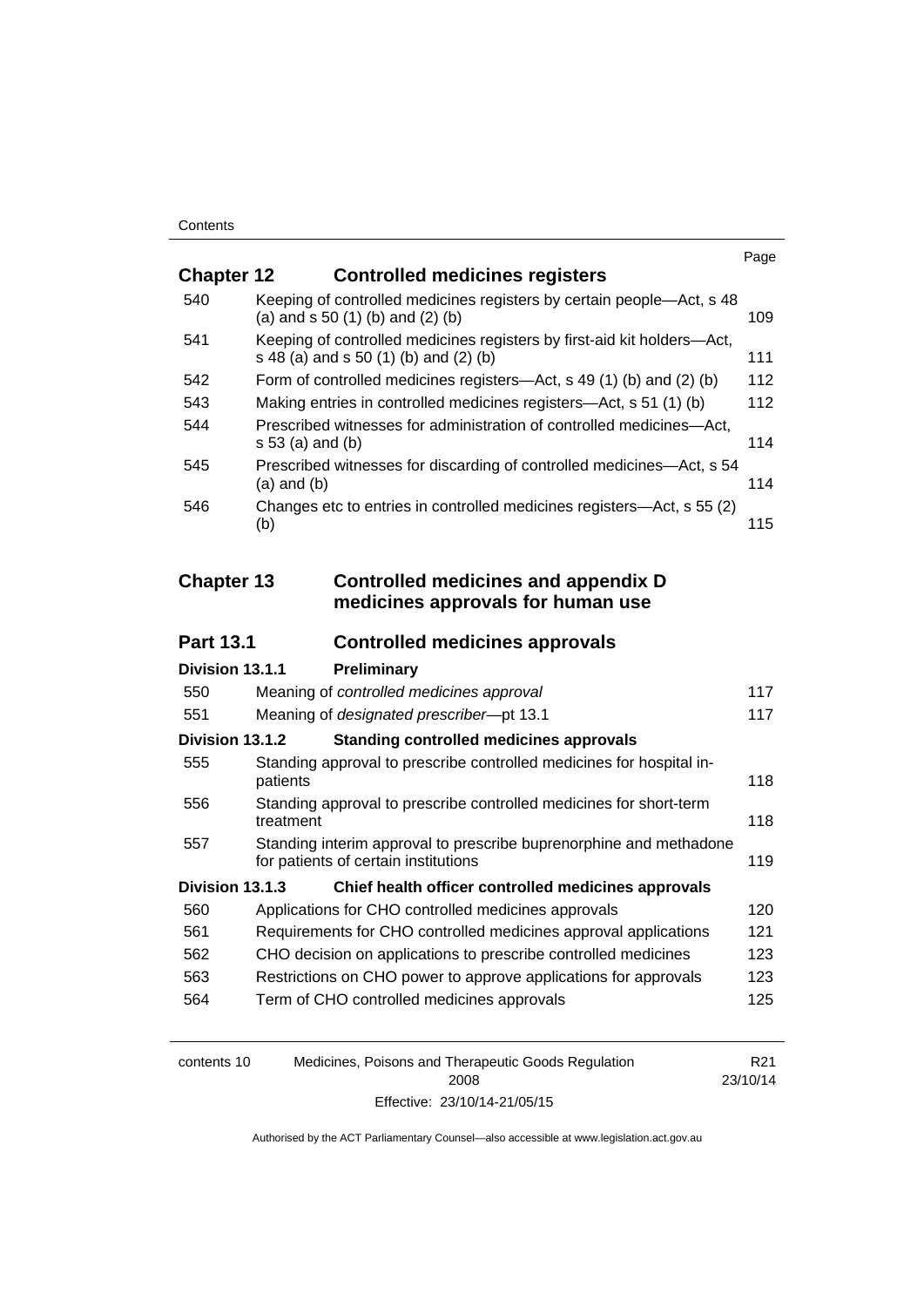| Contents |
|----------|
|----------|

| R <sub>21</sub>   | Medicines, Poisons and Therapeutic Goods Regulation                                                     | contents 11 |
|-------------------|---------------------------------------------------------------------------------------------------------|-------------|
| 600               | Medicines licences that may be issued-Act, s 78 (2)                                                     | 138         |
| <b>Part 14.1</b>  | <b>Medicines licences generally</b>                                                                     |             |
|                   |                                                                                                         |             |
| <b>Chapter 14</b> | <b>Medicines licences</b>                                                                               |             |
| 594               | Form of CHO appendix D medicines approvals                                                              | 137         |
| 593               | CHO decisions on applications to prescribe designated appendix D<br>medicines                           | 136         |
|                   | medicines                                                                                               | 136         |
| 592               | Applications for CHO approval to prescribe designated appendix D                                        |             |
| 591               | Standing approval to prescribe designated appendix D medicines                                          | 135         |
| 590               | Meaning of appendix D medicines approval                                                                | 135         |
| <b>Part 13.2</b>  | Appendix D medicines approvals                                                                          |             |
| 584               | Medicines advisory committee-review of CHO decisions to refuse<br>endorsements to treat drug-dependency | 134         |
| 583               | Form of CHO endorsements to treat drug-dependency                                                       | 133         |
|                   | drug-dependency                                                                                         | 133         |
| 582               | CHO decisions on applications for endorsement to treat                                                  |             |
| 581               | Applications for CHO endorsement to treat drug-dependency                                               | 132         |
| 580               | Meaning of endorsement-div 13.1.4                                                                       | 132         |
| Division 13.1.4   | <b>Endorsements to treat drug-dependency</b>                                                            |             |
| 574               | Guidelines for CHO decisions on applications                                                            | 132         |
| 573               | Medicines advisory committee-recommendations to CHO                                                     | 131         |
| 572               | When controlled medicines approvals etc take effect                                                     | 131         |
| 571               | Form of CHO controlled medicines approvals                                                              | 129         |
| 570               | Conditional controlled medicines approvals                                                              | 129         |
| 569               | Medicines advisory committee—review of amendment or revocation<br>on CHO initiative                     | 128         |
| 568               | Application for review of amendment and revocation on CHO initiative                                    | 128         |
| 567               | Amendment and revocation of controlled medicines approvals                                              | 127         |
| 566               | Medicines advisory committee-referred applications and review of<br>unfavourable CHO decisions          | 126         |
| 565               | Applications for review of unfavourable CHO decisions for approvals                                     | 125         |
|                   |                                                                                                         | Page        |

2008 Effective: 23/10/14-21/05/15

23/10/14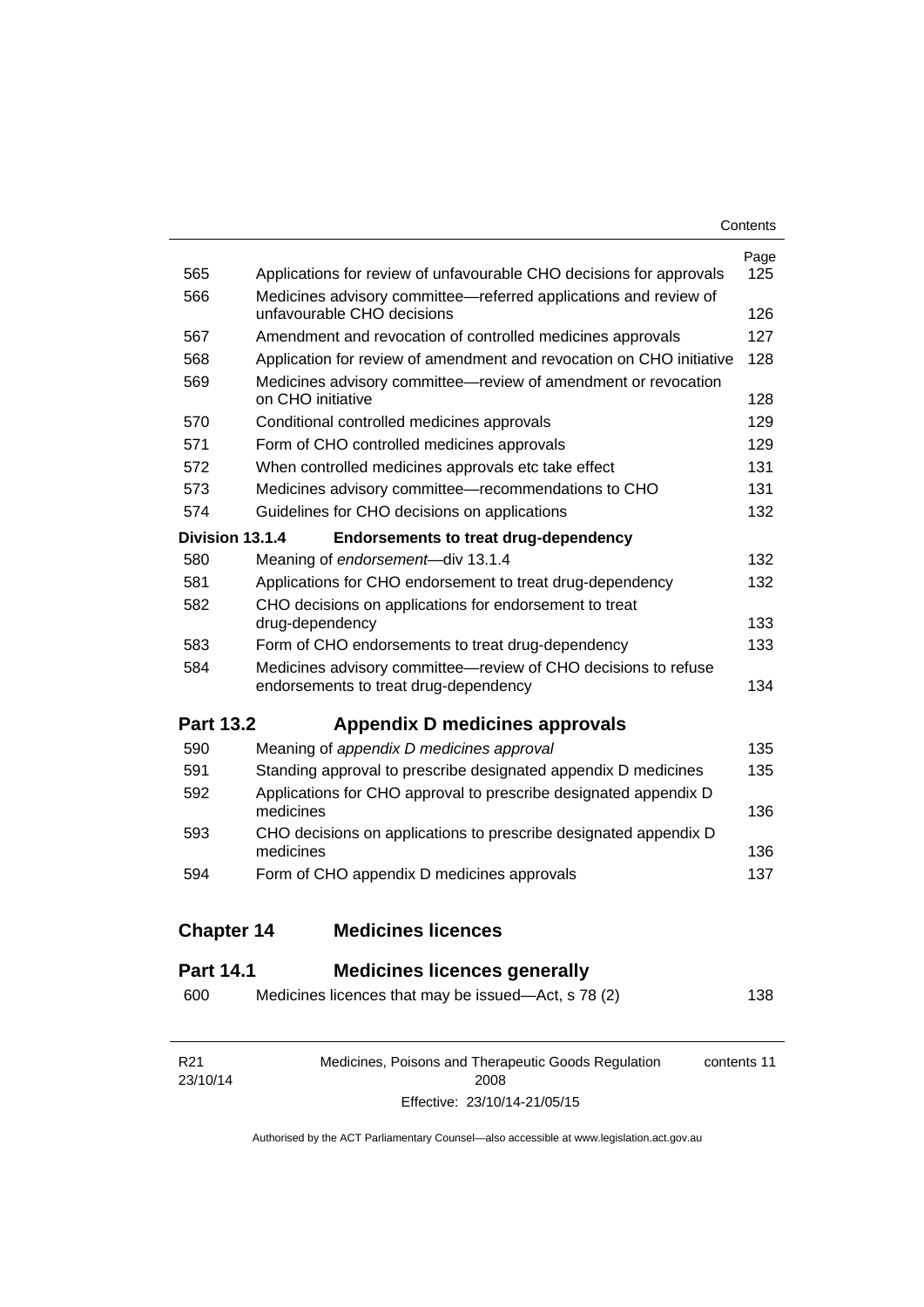|     |                  |                                                                                                              | Page |
|-----|------------------|--------------------------------------------------------------------------------------------------------------|------|
|     | <b>Part 14.2</b> | <b>Controlled medicines research and education</b><br>program licences                                       |      |
| 605 |                  | Applications for controlled medicines research and education program<br>licences                             | 139  |
| 606 |                  | Restrictions on issuing of controlled medicines research and education<br>program licences-Act, s 85 (1) (a) | 140  |
| 607 |                  | Additional information for controlled medicines research and education<br>program licences—Act, s 88 (1) (k) | 140  |
|     | <b>Part 14.3</b> | <b>First-aid kit licences</b>                                                                                |      |
| 610 |                  | Applications for first-aid kit licences                                                                      | 142  |
| 611 |                  | Restrictions on issuing of first-aid kit licences—Act, s 85 (1) (a)                                          | 143  |
| 612 |                  | Additional information for first-aid kit licences—Act, s 88 (1) (k)                                          | 144  |
|     | <b>Part 14.4</b> | <b>Medicines wholesalers licences</b>                                                                        |      |
| 615 |                  | Applications for medicines wholesalers licences                                                              | 145  |
| 616 |                  | Restrictions on issuing of medicines wholesalers licences-Act, s 85<br>$(1)$ (a)                             | 146  |
| 617 |                  | Additional information for medicines wholesalers licences-Act, s 88<br>$(1)$ (k)                             | 146  |
|     | <b>Part 14.5</b> | <b>Opioid dependency treatment licences</b>                                                                  |      |
| 620 |                  | Applications for opioid dependency treatment licences                                                        | 147  |
| 621 |                  | Restriction on issuing of opioid dependency treatment licences-Act, s<br>85 (1) (a)                          | 147  |
| 622 |                  | Witnessing not required for administration under opioid dependency<br>treatment licence-Act, s 190 (1) (a)   | 147  |
|     | <b>Part 14.6</b> | <b>Pharmacy medicines rural communities</b><br><b>licences</b>                                               |      |
| 625 |                  | Applications for pharmacy medicines rural communities licences                                               | 148  |
| 626 |                  | Restrictions on issuing of pharmacy medicines rural communities<br>licences- $-\text{Act}$ , s 85 (1) (a)    | 148  |
|     |                  |                                                                                                              |      |

| contents 12 | Medicines, Poisons and Therapeutic Goods Regulation |  |
|-------------|-----------------------------------------------------|--|
|             | 2008                                                |  |
|             | Effective: 23/10/14-21/05/15                        |  |

R21 23/10/14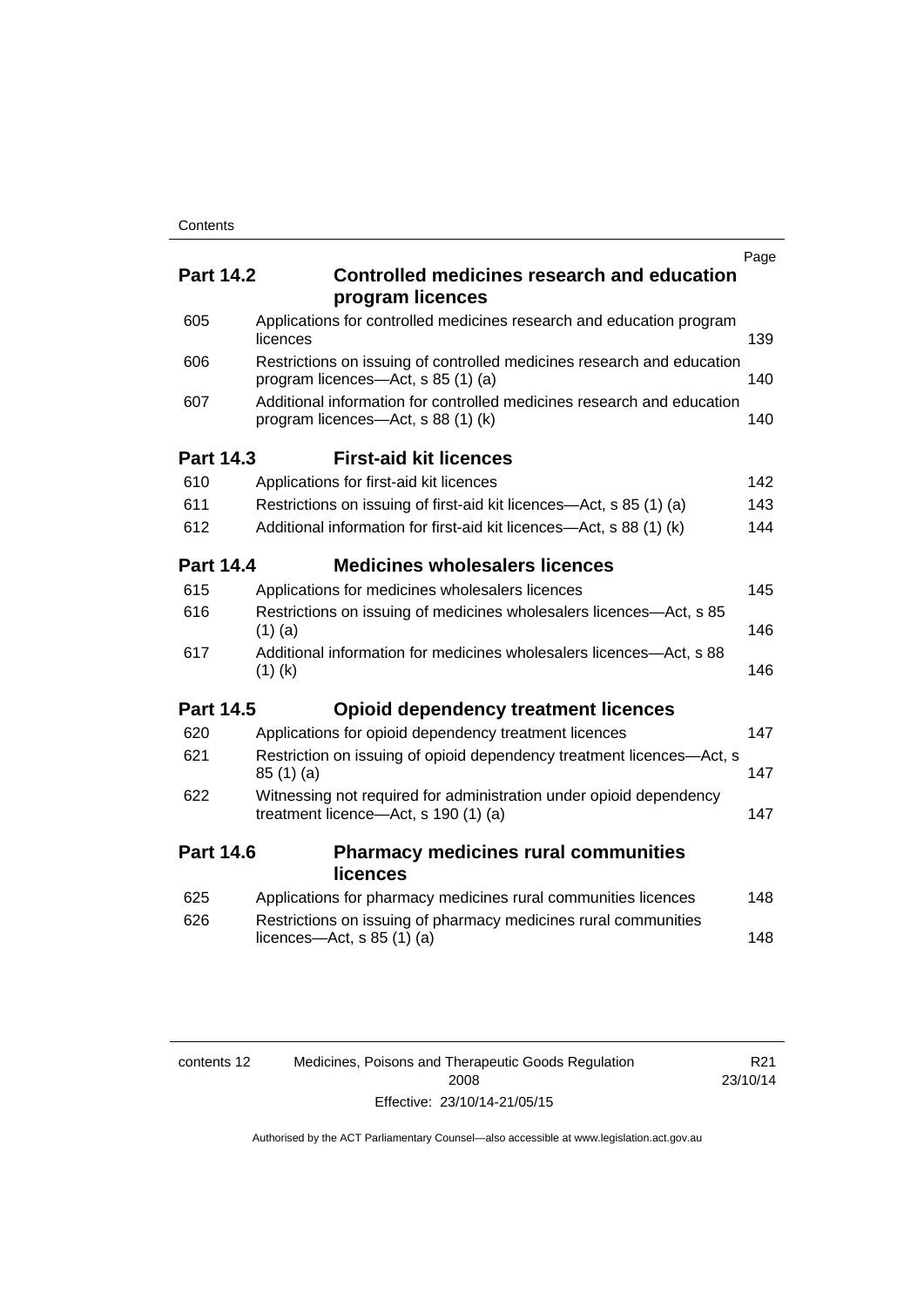|                   |                   |                                                                                                        | Contents |
|-------------------|-------------------|--------------------------------------------------------------------------------------------------------|----------|
|                   |                   |                                                                                                        | Page     |
| <b>Chapter 15</b> |                   | <b>Medicines-other provisions</b>                                                                      |          |
| <b>Part 15.1</b>  |                   | <b>Opioid dependency treatment guidelines</b>                                                          |          |
| 630               |                   | Guidelines for treatment of opioid dependency                                                          | 149      |
| <b>Part 15.2</b>  |                   | <b>Medicines advisory committee</b>                                                                    |          |
| 635               |                   | Medicines advisory committee-membership                                                                | 150      |
| 636               |                   | Medicines advisory committee-term of appointments                                                      | 151      |
| 637               |                   | Medicines advisory committee-conditions of appointments                                                | 151      |
| 638               |                   | Medicines advisory committee—time and place of meetings                                                | 152      |
| 639               |                   | Medicines advisory committee-presiding member                                                          | 152      |
| 640               |                   | Medicines advisory committee-quorum                                                                    | 152      |
| 641               |                   | Medicines advisory committee-voting                                                                    | 152      |
| 642               |                   | Medicines advisory committee-conduct of meetings                                                       | 153      |
| 643               |                   | Medicines advisory committee-disclosure of interests by members                                        | 153      |
| 644               |                   | Medicines advisory committee—ending appointments                                                       | 156      |
| <b>Part 15.3</b>  |                   | <b>Other medicines provisions</b>                                                                      |          |
| 650               |                   | Advertising controlled medicines—Act, s 66 (3) (b)                                                     | 158      |
| 651               |                   | Advertising other medicines                                                                            | 158      |
| 652               |                   | Prescribed institutions-Act, dict, def <i>institution</i> , par (b)                                    | 159      |
| <b>Chapter 16</b> |                   | Low and moderate harm poisons                                                                          |          |
| <b>Part 16.1</b>  |                   | <b>Preliminary</b>                                                                                     |          |
| 660               |                   | Meaning of relevant law-ch 16                                                                          | 160      |
| <b>Part 16.2</b>  |                   | Authorisation to supply low and moderate<br>harm poisons                                               |          |
| 661               | (b) and $(2)$ (b) | Authorisation to supply low and moderate harm poisons-Act, s 26 (1)                                    | 161      |
| 662               |                   | Authorisation condition for supplying low and moderate harm<br>poisons-Act, $s$ 44 (1) (b) and (2) (b) | 161      |
|                   |                   |                                                                                                        |          |
|                   |                   |                                                                                                        |          |

| R21      | Medicines, Poisons and Therapeutic Goods Regulation | contents 13 |
|----------|-----------------------------------------------------|-------------|
| 23/10/14 | 2008                                                |             |
|          | Effective: 23/10/14-21/05/15                        |             |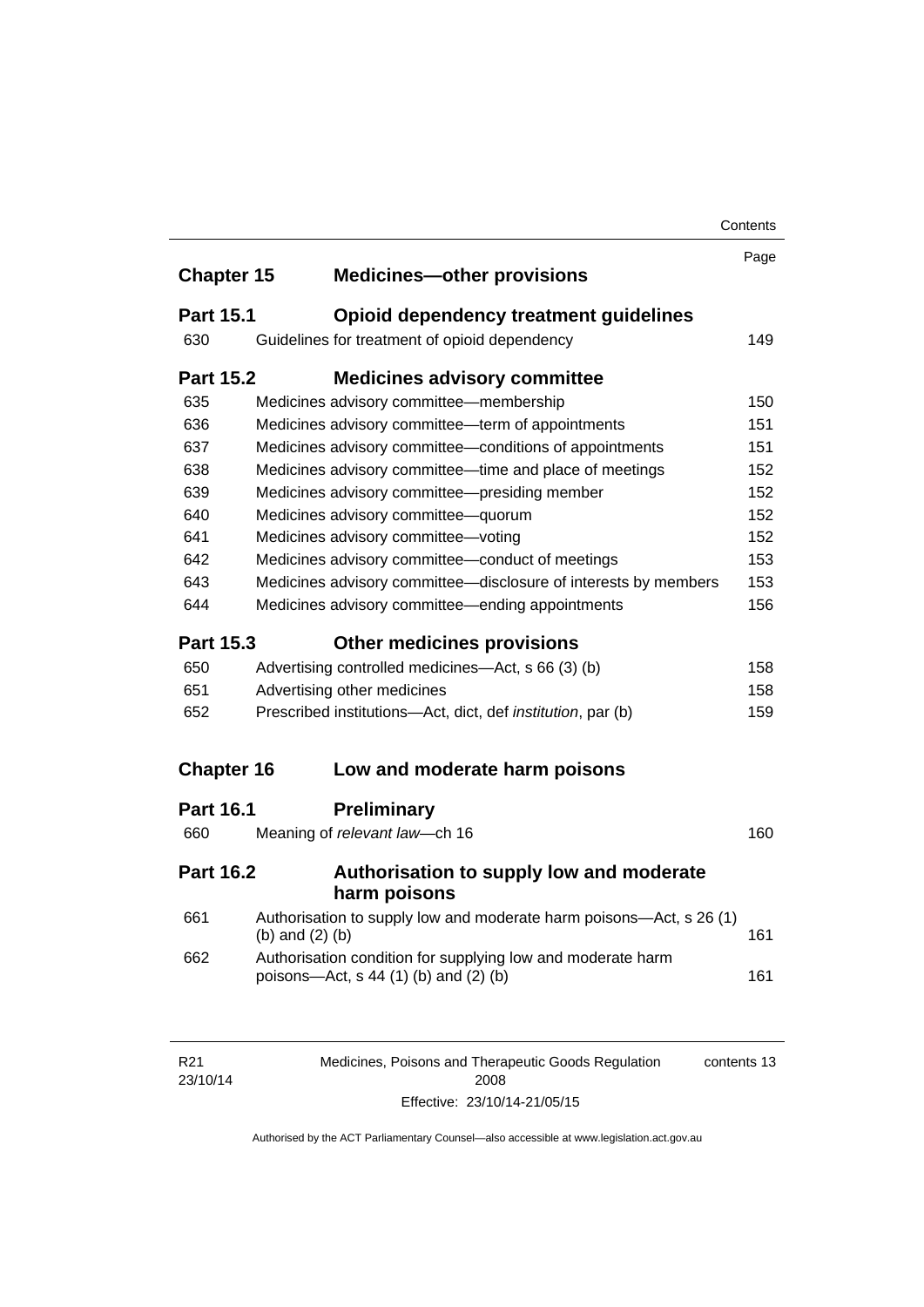|                   |                                                                                                                                | Page       |
|-------------------|--------------------------------------------------------------------------------------------------------------------------------|------------|
| <b>Part 16.3</b>  | Authorisation to manufacture low and<br>moderate harm poisons                                                                  |            |
| 663               | Authorisation to manufacture low and moderate harm poisons-Act, s<br>33(b)                                                     | 162        |
| 664               | Authorisation condition for manufacturing low and moderate harm<br>poisons-Act, s 44 (1) (b) and (2) (b)                       | 162        |
| <b>Part 16.4</b>  | Packaging and labelling of low and moderate<br>harm poisons                                                                    |            |
| 665               | Packaging of supplied manufacturer's packs of low and moderate<br>harm poisons—Act, s 59 (1) (c) (i) and (2) (c) (i)           | 163        |
| 666               | Labelling of supplied manufacturer's packs of low and moderate harm<br>poisons—Act, s 60 (1) (c) (i) and (2) (c) (i)           | 163        |
| <b>Chapter 17</b> | Dangerous poisons authorisations                                                                                               |            |
| <b>Part 17.1</b>  | <b>Overview of dangerous poisons</b><br>authorisations                                                                         |            |
| 670<br>671        | General overview of authorisations for dangerous poisons<br>Overview of dangerous poisons authorisations under this regulation | 164<br>165 |
| 672               | General overview of authorisation conditions for dangerous poisons                                                             | 166        |
| <b>Part 17.2</b>  | Authorisations under dangerous poisons<br>licences                                                                             |            |
| Division 17.2.1   | Dangerous poisons manufacturers licence<br>authorisations                                                                      |            |
| 675               | Authorisations under dangerous poisons manufacturers licences—Act,<br>s 20(1)(a)                                               | 167        |
| 676               | Authorisation conditions for dangerous poisons manufacturers<br>licences—Act, $s$ 44 (1) (b) and (2) (b)                       | 168        |
| Division 17.2.2   | Dangerous poisons-research and education program<br>licence authorisations                                                     |            |
| 680               | Authorisations under dangerous poisons research and education<br>program licences—Act, s 20 (1) (a)                            | 170        |
|                   |                                                                                                                                |            |

| contents 14 | Medicines, Poisons and Therapeutic Goods Regulation | R21      |
|-------------|-----------------------------------------------------|----------|
|             | 2008                                                | 23/10/14 |
|             | Effective: 23/10/14-21/05/15                        |          |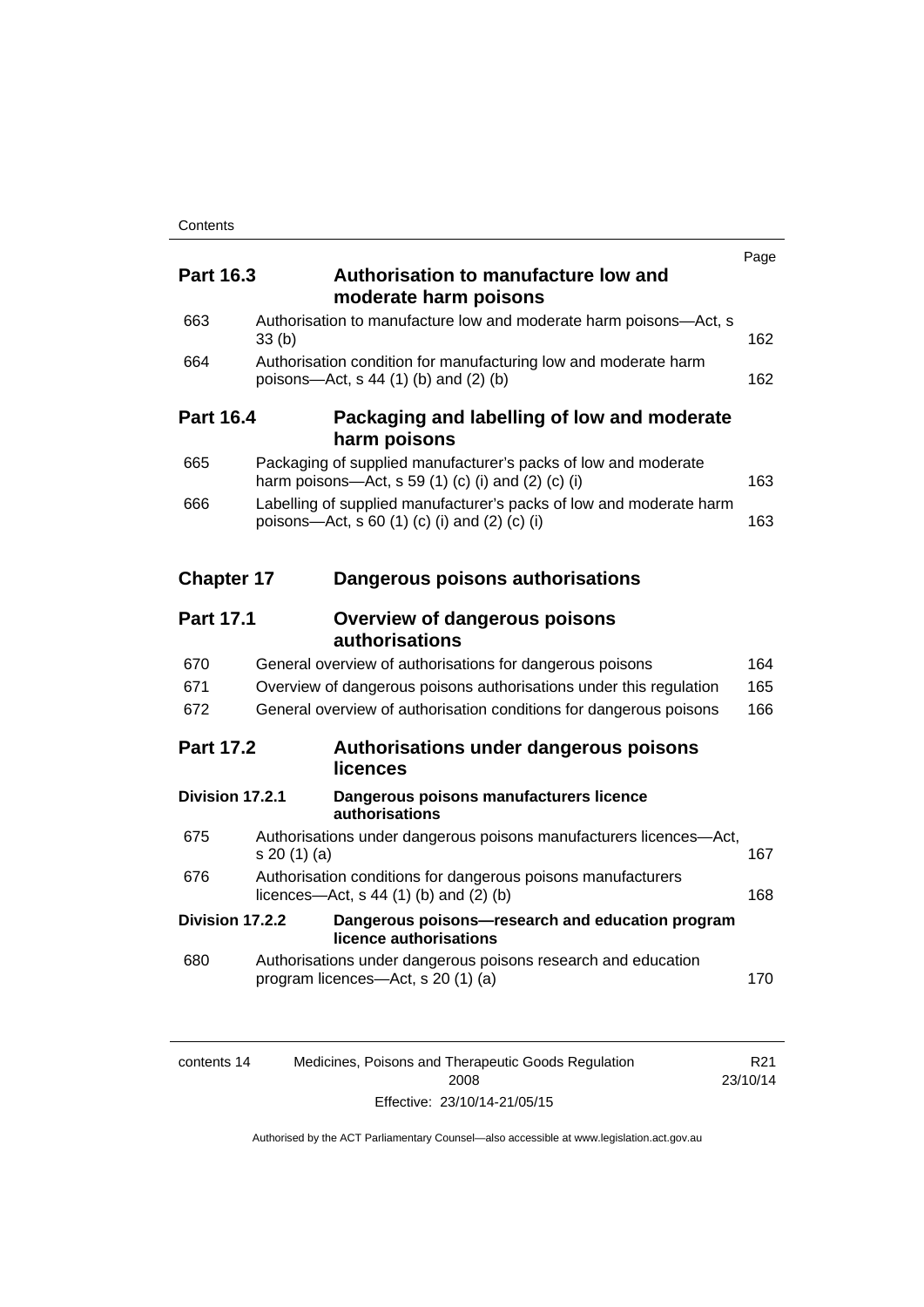|                             |                                                                                                                                         | Page        |
|-----------------------------|-----------------------------------------------------------------------------------------------------------------------------------------|-------------|
| 681                         | Authorisation condition for dangerous poisons research and education<br>program licences—Act, $s$ 44 (1) (b) and (2) (b)                | 171         |
| Division 17.2.3             | Dangerous poisons suppliers licence authorisations                                                                                      |             |
| 685                         | Authorisations under dangerous poisons suppliers licences—Act,<br>$s 20(1)$ (b)                                                         | 172         |
| 686                         | Authorisation conditions for dangerous poisons suppliers licences-<br>Act, $s$ 44 (1) (b) and (2) (b)                                   |             |
| <b>Part 17.3</b>            | Other dangerous poisons authorisations                                                                                                  |             |
| Division 17.3.1             | Authorisations for manufacturing etc purposes                                                                                           |             |
| 690                         | Manufacturing etc authorisations for dangerous poisons-Act, s 20 (2)<br>(a)                                                             | 175         |
| Division 17.3.2             | Authorisations for delivery people and commercial<br>disposal operators                                                                 |             |
| 692                         | Authorisations to deliver dangerous poisons under purchase orders-<br>Act, s 26 (1) (b) and (2) (b), s 35 (1) (b), (2) (b) and s 36 (b) | 176         |
| 693                         | Authorisation to supply dangerous poisons to commercial disposal<br>operator for disposal-Act, s 26 (1) (b)                             |             |
| 694                         | Authorisations for commercial disposal operators—Act, s 26 (1) (b)<br>and (2) (b), s 35 (1) (b) and (2) (b) and s 36 (b)                |             |
| Division 17.3.3             | Authorisations for dangerous poisons research and<br>education programs by scientifically qualified people                              |             |
| 695                         | Authorisations for dangerous poisons research and education-Act, s<br>$26(1)$ and $(2)(b)$                                              | 178         |
| 696                         | Authorisation conditions for dangerous poisons research and<br>education- $Act$ , s 44 (1) (b) and (2) (b)                              | 179         |
| <b>Chapter 18</b>           | <b>Dangerous poisons licences</b>                                                                                                       |             |
| <b>Part 18.1</b>            | Dangerous poisons licences generally                                                                                                    |             |
| 700                         | Dangerous poisons licences that may be issued-Act, s 78 (2)                                                                             | 180         |
| <b>Part 18.2</b>            | Dangerous poisons manufacturers licences                                                                                                |             |
| 705                         | Applications for dangerous poisons manufacturers licences                                                                               | 181         |
| 706                         | Restrictions on issuing of dangerous poisons manufacturers<br>licences- $-\text{Act}, s 85 (1) (a)$                                     | 182         |
| R <sub>21</sub><br>23/10/14 | Medicines, Poisons and Therapeutic Goods Regulation<br>2008                                                                             | contents 15 |

Effective: 23/10/14-21/05/15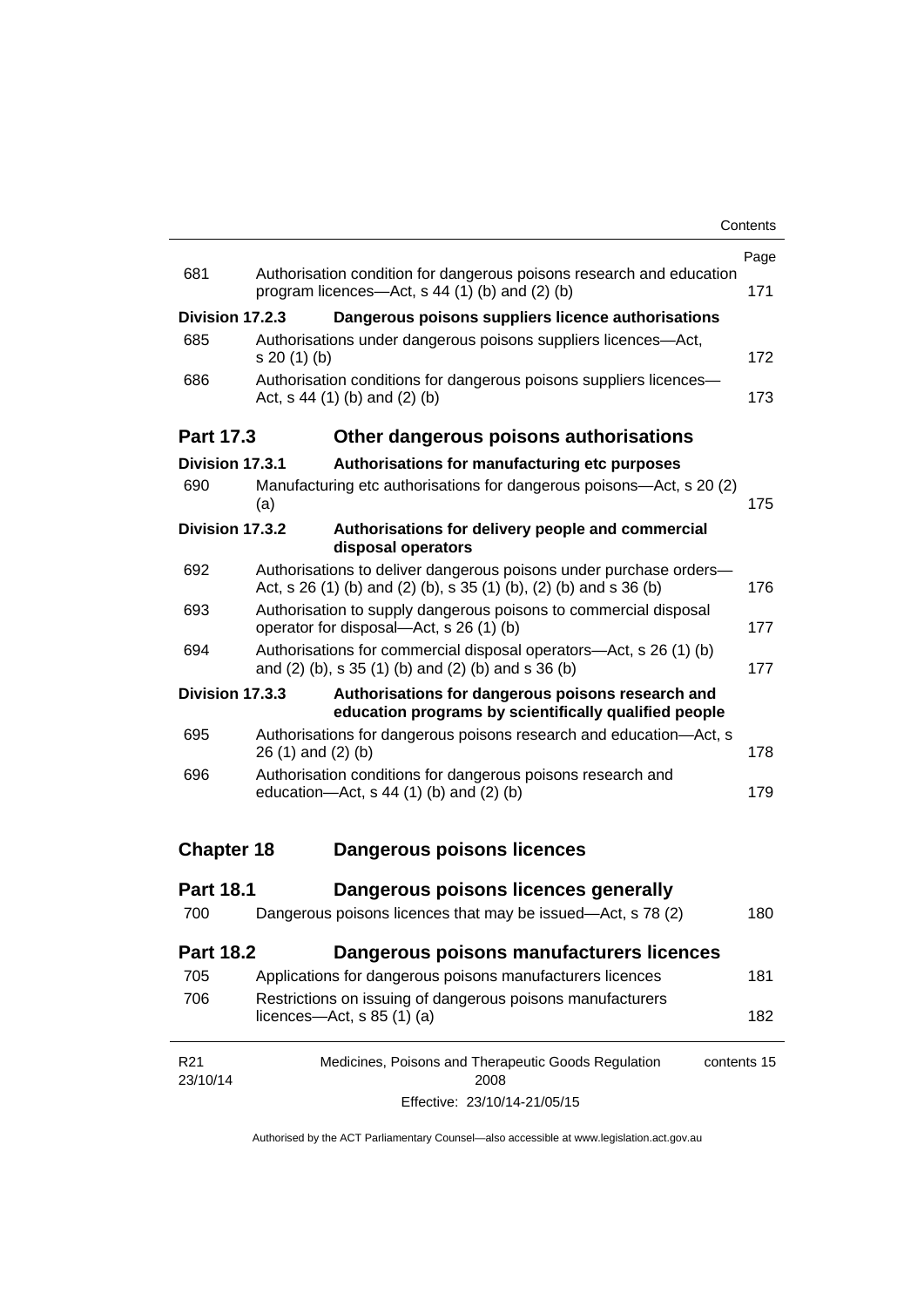|                   |                                                                                                           | Page |  |
|-------------------|-----------------------------------------------------------------------------------------------------------|------|--|
| 707               | Additional information for dangerous poisons manufacturers<br>licences- $-\text{Act}$ , s 88 (1) (k)      | 182  |  |
| <b>Part 18.3</b>  | Dangerous poisons research and education<br>program licences                                              |      |  |
| 710               | Applications for dangerous poisons research and education program<br>licences                             | 183  |  |
| 711               | Restrictions on issuing of dangerous poisons research and education<br>program licences—Act, s 85 (1) (a) | 184  |  |
| 712               | Additional information for dangerous poisons research and education<br>licences—Act, $s$ 88 (1) (k)       | 185  |  |
| <b>Part 18.4</b>  | Dangerous poisons suppliers licences                                                                      |      |  |
| 715               | Applications for dangerous poisons suppliers licences                                                     | 186  |  |
| 716               | Restrictions on issuing of dangerous poisons suppliers licences-Act,<br>s 85 (1) (a)                      | 186  |  |
| 717               | Additional information for dangerous poisons suppliers licences-Act,<br>s 88 (1) (k)                      |      |  |
| <b>Chapter 19</b> | Dangerous poisons-other provisions                                                                        |      |  |
|                   |                                                                                                           |      |  |
| <b>Part 19.1</b>  | Dangerous poisons purchase orders                                                                         |      |  |
| 720               | Supplying dangerous poisons on purchase orders                                                            | 188  |  |
| 721               | General requirements for dangerous poisons purchase orders-Act, s<br>38(2)(c)                             | 189  |  |
| 722               | Recording supply of dangerous poisons on purchase orders                                                  | 189  |  |
| <b>Part 19.2</b>  | Wholesale supply of dangerous poisons<br>under corresponding laws                                         |      |  |
| 725               | Conditions for wholesalers supplying dangerous poisons under<br>corresponding laws-Act, s 20 (4) (c)      | 191  |  |
| <b>Part 19.3</b>  | Packaging and labelling of dangerous<br>poisons                                                           |      |  |
| 730               | Meaning of relevant law-pt 19.3                                                                           | 192  |  |

Effective: 23/10/14-21/05/15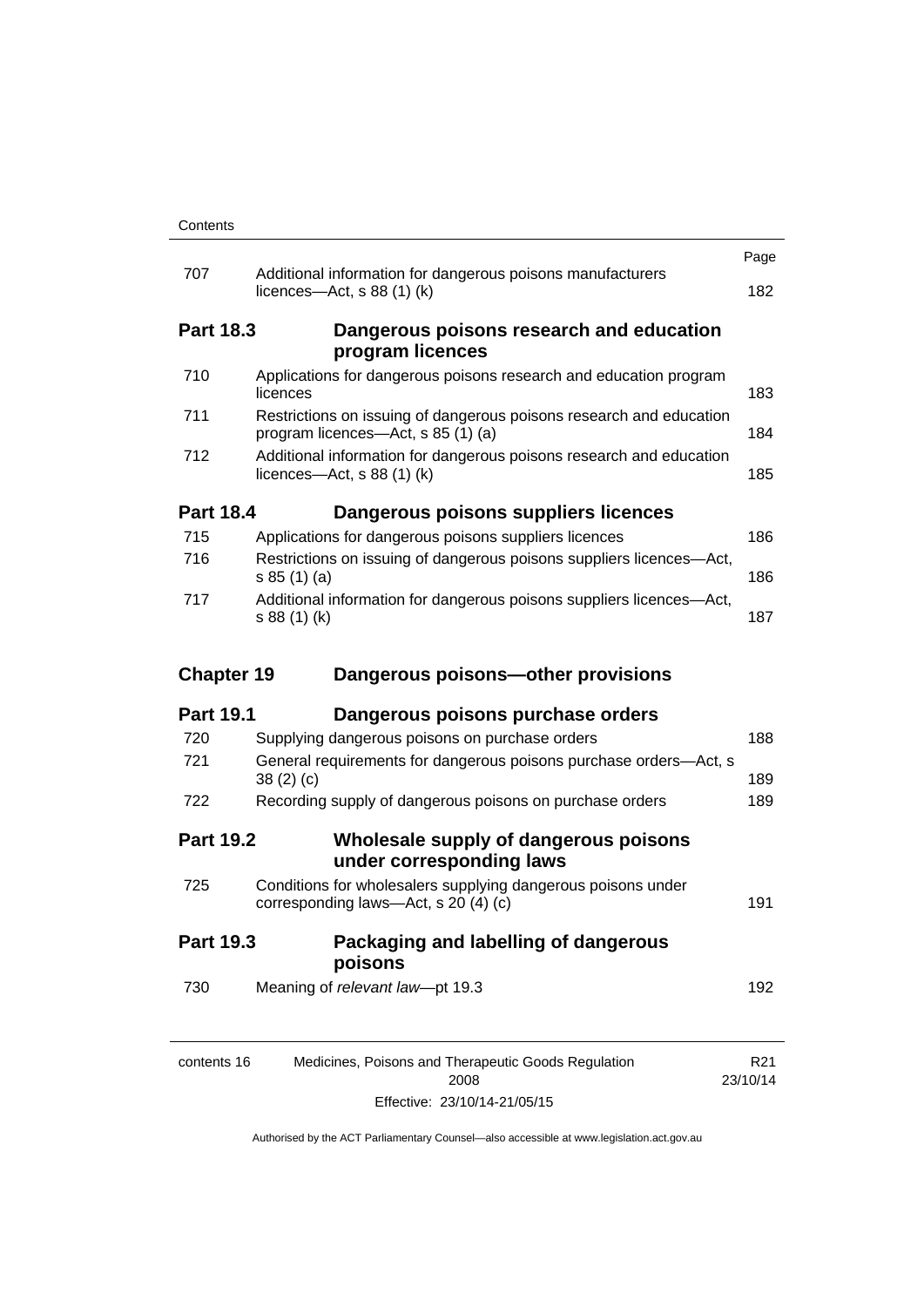|                   |                                                                                                           | Contents |
|-------------------|-----------------------------------------------------------------------------------------------------------|----------|
|                   |                                                                                                           | Page     |
| 731               | Packaging of supplied manufacturer's packs of dangerous poisons-<br>Act, s 59 (1) (c) (i) and (2) (c) (i) | 192      |
| 732               | Labelling of supplied manufacturer's packs of dangerous poisons—<br>Act, s 60 (1) (c) (i) and (2) (c) (i) | 193      |
| <b>Part 19.4</b>  | Storage of dangerous poisons                                                                              |          |
| 735               | Storage of dangerous poisons—Act, s 61 (b) and (c)                                                        | 194      |
| <b>Part 19.5</b>  | Dangerous poisons registers                                                                               |          |
| 740               | Keeping of dangerous poisons registers by certain people—Act, s 48<br>and $s 50 (1) (b)$ and $(2) (b)$    | 195      |
| 741               | Form of dangerous poisons registers—Act, s 49 (1) (b)                                                     | 196      |
| 742               | Making entries in dangerous poisons registers—Act, s 51 (1) (b)                                           |          |
| 743               | Prescribed witnesses for discarding of dangerous poisons—Act, s 54<br>$(a)$ and $(b)$                     | 196      |
| 744               | Changes to entries in dangerous poisons registers—Act, s 55 (2) (b)                                       | 197      |
| <b>Chapter 20</b> | <b>Paints</b>                                                                                             |          |
| ラニヘー              | مالول المومل والمارد ومساويهم ومساويهم ومراجعه والعوارم وسيلومان ومال                                     |          |

| 750 | Manufacture, supply and use of paints containing white lead—Act, s<br>70 (1) (b), (2) (b) and (3) (b) | 198 |
|-----|-------------------------------------------------------------------------------------------------------|-----|
| 751 | Manufacture, supply and use of paints for certain purposes—Act, s 71<br>$(1)$ and $(3)$               | 198 |
| 752 | Manufacture, supply and use of paints for toys—Act, s 72 (b)                                          | 199 |
| 753 | Manufacture, supply and use of paints containing pesticides—Act, s<br>73 (b)                          | 199 |
|     |                                                                                                       |     |

# **Chapter 21 [Prohibited and appendix C substances](#page-224-0)**

| <b>Part 21.1</b> | <b>Preliminary</b>                            |     |
|------------------|-----------------------------------------------|-----|
| 760              | Meaning of <i>prohibited substance</i> —ch 21 | 201 |
| -761             | Prohibited substances licences—Act, s 78 (2)  | 201 |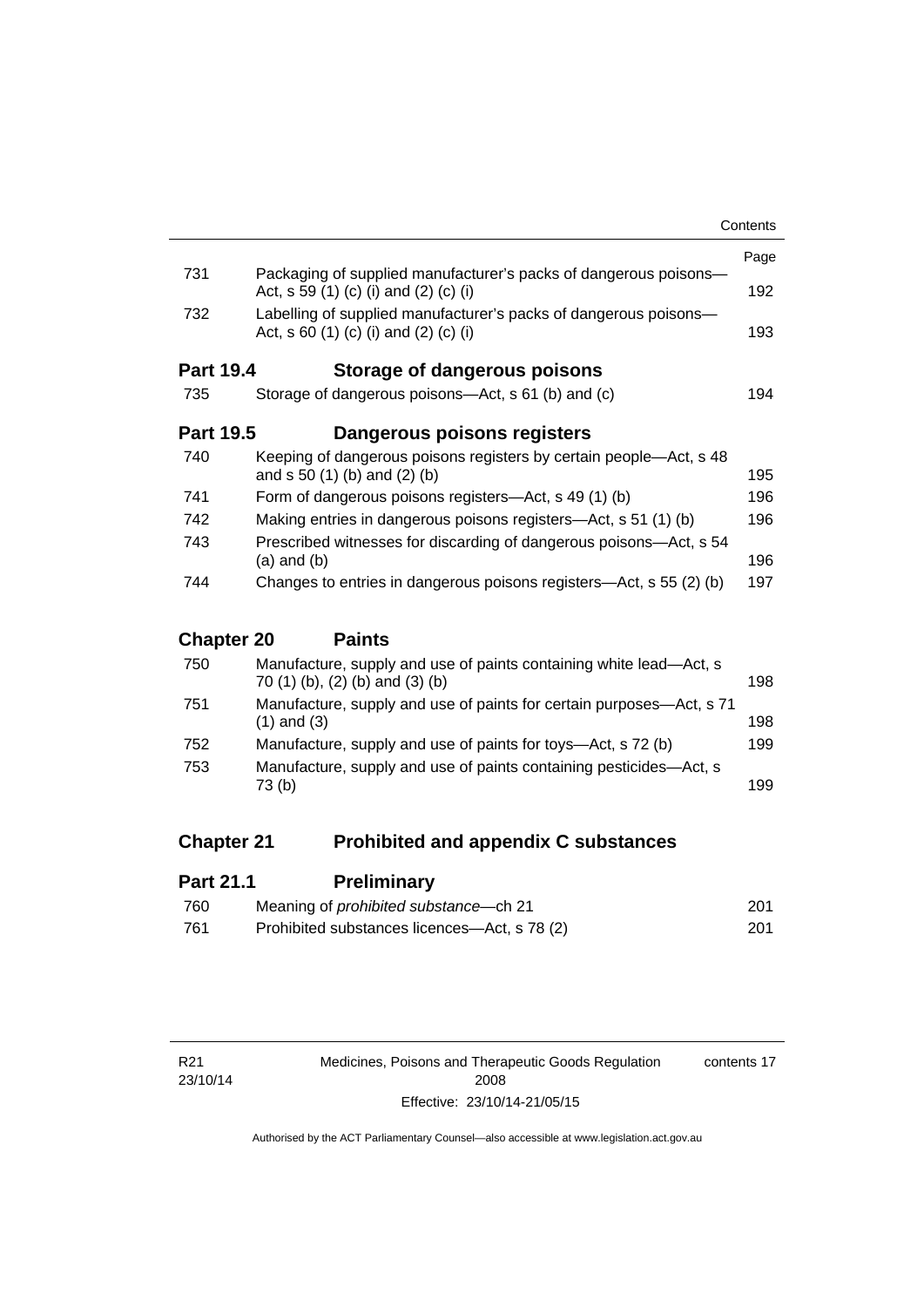|                  |                           |                                                                                                                                              | Page |
|------------------|---------------------------|----------------------------------------------------------------------------------------------------------------------------------------------|------|
| <b>Part 21.2</b> |                           | <b>Prohibited substances research and</b><br>education program licences                                                                      |      |
| Division 21.2.1  |                           | Issue of prohibited substances research and education<br>program licences                                                                    |      |
| 765              | program licences          | Applications for prohibited substances research and education                                                                                | 202  |
| 766              |                           | Restrictions on issuing of prohibited substances research and<br>education program licences-Act, s 85 (1) (a)                                | 203  |
| 767              |                           | Additional information for prohibited substances research program and<br>education licences-Act, s 88 (1) (k)                                | 204  |
| Division 21.2.2  |                           | Prohibited substances research and education<br>program authorisations                                                                       |      |
| 768              |                           | Authorisations under prohibited substances research and education<br>program licences-Act, s 20 (1) (a)                                      | 204  |
| 769              |                           | Authorisation condition for prohibited substances research and<br>education program licences-Act, s 44 (1) (b) and (2) (b)                   | 205  |
| Division 21.2.3  |                           | Other provisions-prohibited substances research and<br>education program licences                                                            |      |
| 770              |                           | Approvals of dealings for prohibited substances research and<br>education program licences-Act, s 20 (1) (c)                                 | 206  |
| 771              | (b)                       | Authorisation condition for approval-holders—Act, s 44 (1) (b) and (2)                                                                       | 207  |
| 772              | Act, $s$ 38 (2) (c)       | General requirements for prohibited substances purchase orders-                                                                              | 207  |
| 773              |                           | Recording supply of prohibited substances on purchase orders                                                                                 | 208  |
| 774              | (ii), $(2)$ (b) and $(4)$ | Information for CHO about supplied prohibited substances research<br>and education program licences—Act, s 31 (1) (a) (ii), (1) (b), (2) (a) | 208  |
| <b>Part 21.3</b> |                           | <b>Prohibited substances registers</b>                                                                                                       |      |
| 775              |                           | Keeping of prohibited substances registers by certain people-Act,<br>s 48 and s 50 (1) (b) and (2) (b)                                       | 210  |
| 776              |                           | Form of prohibited substances registers-Act, s 49 (1) (b)                                                                                    | 210  |
| 777              |                           | Making entries in prohibited substances registers—Act, s 51 (1) (b)                                                                          | 211  |
| 778              | 54 (a) and (b)            | Prescribed witnesses for discarding of prohibited substances-Act, s                                                                          | 211  |

| contents 18 | Medicines, Poisons and Therapeutic Goods Regulation | R <sub>21</sub> |
|-------------|-----------------------------------------------------|-----------------|
|             | 2008                                                | 23/10/14        |
|             | Effective: 23/10/14-21/05/15                        |                 |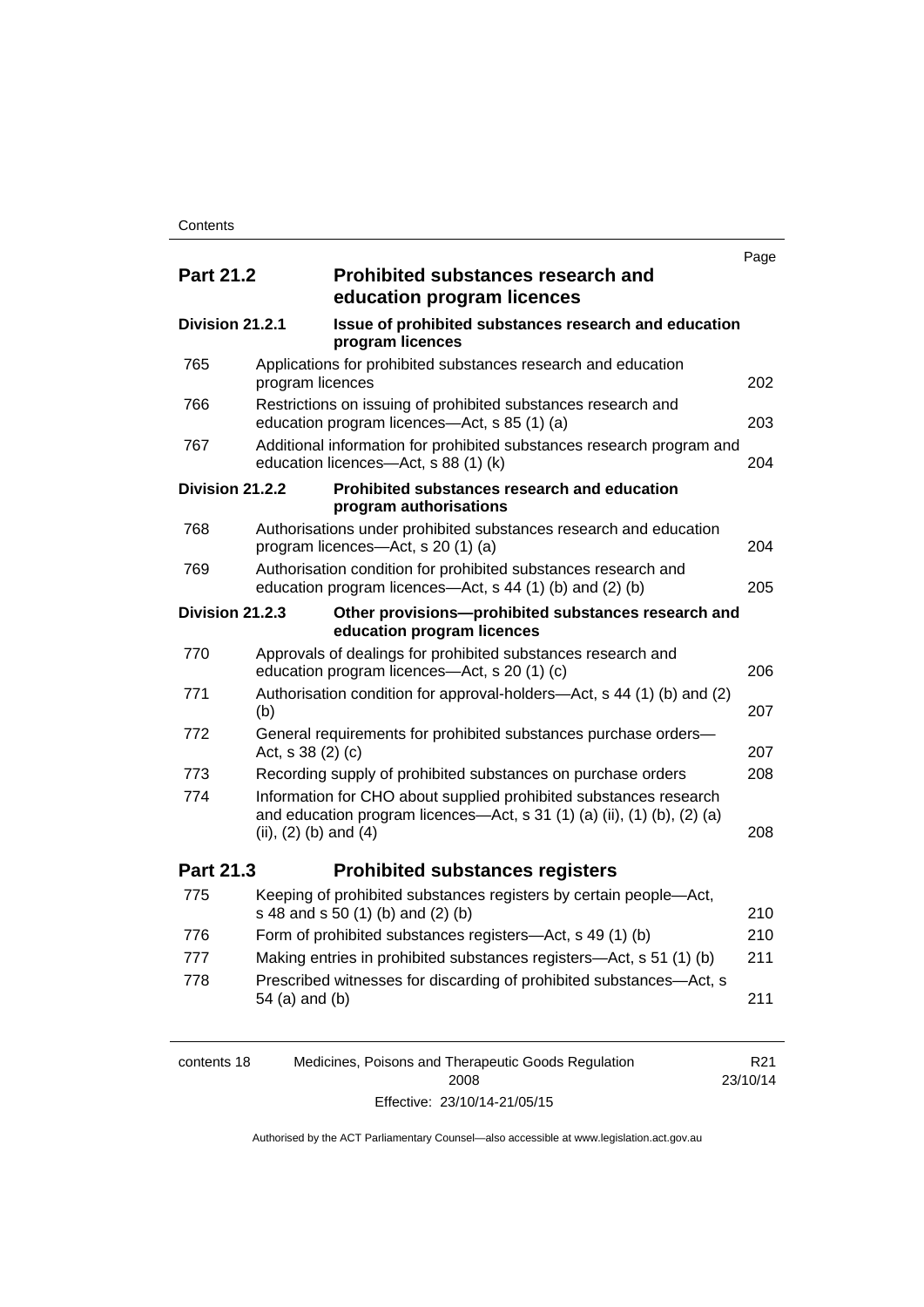| 779                         | Changes to entries in prohibited substances registers-Act, s 55 (2)<br>(b)                                         |  | 212         |
|-----------------------------|--------------------------------------------------------------------------------------------------------------------|--|-------------|
| <b>Chapter 22</b>           | Therapeutic goods                                                                                                  |  |             |
| 800                         | Definitions-ch 22                                                                                                  |  | 213         |
| 801                         | Prescribed regulated therapeutic goods-Act, s 14, def regulated<br><i>therapeutic good, par (b)</i>                |  | 213         |
| 802                         | Authorisation to supply optical devices—Act, s 74 (1) (b) and (2) (b)                                              |  | 213         |
| 803                         | Authorisation conditions for supplying optical devices—Act, s 75 (1) (b) 214                                       |  |             |
| <b>Chapter 23</b>           | <b>Notification and review of decisions</b>                                                                        |  |             |
| 850                         | Meaning of reviewable decision--- ch 23                                                                            |  | 215         |
| 851                         | Reviewable decision notices                                                                                        |  | 216         |
| 852                         | Applications for review                                                                                            |  | 217         |
| <b>Chapter 24</b>           | <b>Miscellaneous</b>                                                                                               |  |             |
| 860                         | Authorisations for public employees—Act, s $26(1)(b)$ , $(2)(b)$ , s $35(1)$<br>$(b)$ , $(2)$ $(b)$ and s 36 $(b)$ |  | 218         |
| 861                         | Other authorisations for public employees—Act, s 20 (1) (a), (2) (a)<br>and $s$ 74 (1) (b)                         |  | 219         |
| 862                         | Certain containers not to be used for human-use substances—Act, s<br>63 $(1)$ $(b)$                                |  | 220         |
| 863                         | Disapplication of Legislation Act, s 47 (6)                                                                        |  | 220         |
| 864                         | Exemption of piper methysticum (kava)—Act, s 190 (1) (a)                                                           |  |             |
| <b>Schedule 1</b>           | <b>Medicines-health-related occupations</b><br>authorisations                                                      |  | 223         |
|                             |                                                                                                                    |  |             |
| <b>Part 1.1</b>             | <b>Ambulance services and officers</b>                                                                             |  | 223         |
| <b>Part 1.2</b>             | Dentists, dental hygienists and dental therapists                                                                  |  | 224         |
| <b>Part 1.3</b>             | <b>Doctors</b>                                                                                                     |  | 226         |
| <b>Part 1.4</b>             | <b>Health professionals at institutions</b>                                                                        |  | 228         |
| R <sub>21</sub><br>23/10/14 | Medicines, Poisons and Therapeutic Goods Regulation<br>2008                                                        |  | contents 19 |

Effective: 23/10/14-21/05/15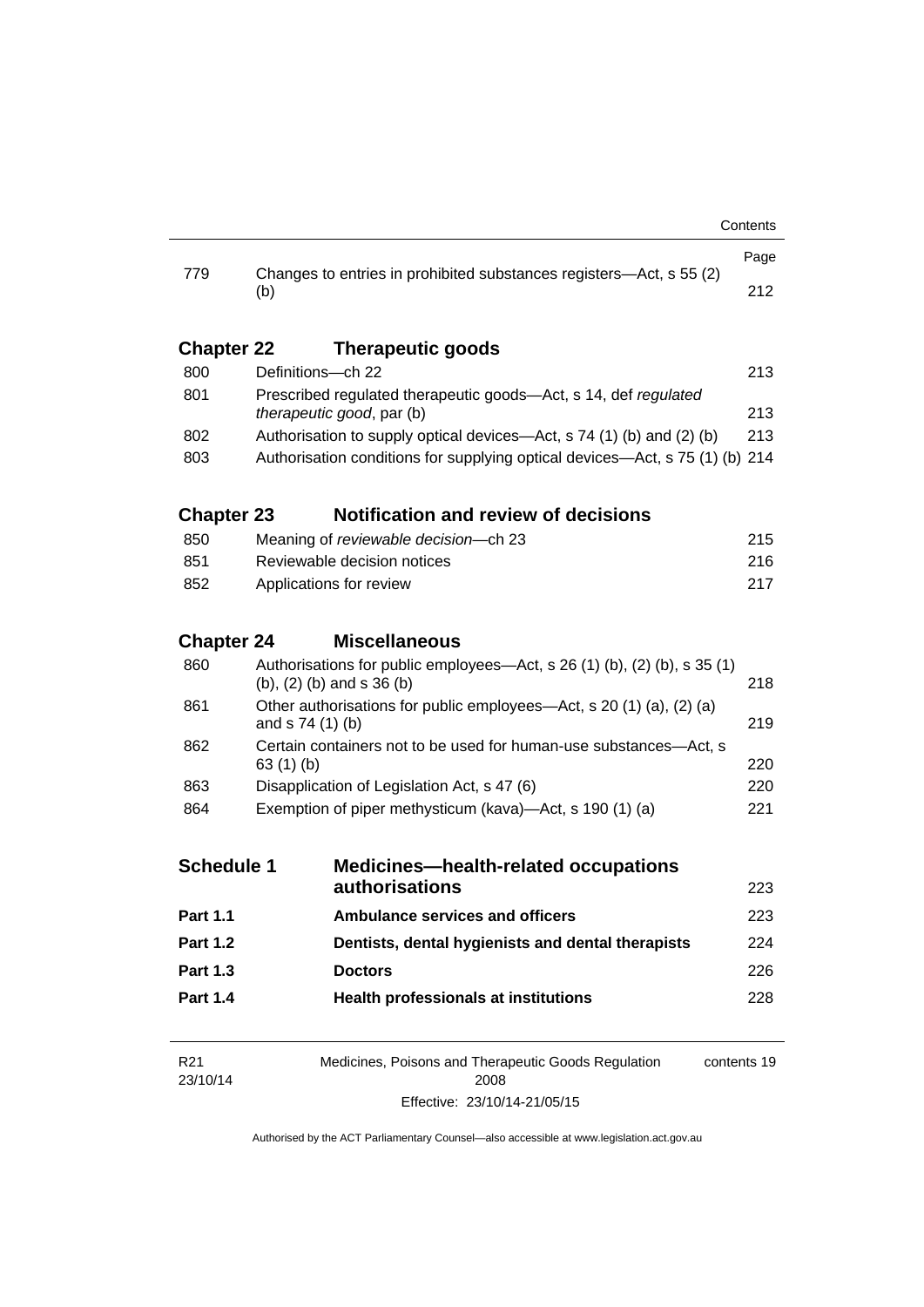| <b>Part 1.5</b>   |                   | <b>Midwives</b>                                                      | Page<br>229 |
|-------------------|-------------------|----------------------------------------------------------------------|-------------|
| <b>Part 1.6</b>   |                   | <b>Nurses</b>                                                        | 231         |
| <b>Part 1.7</b>   |                   | Opioid dependency treatment centres operated by<br><b>Territory</b>  | 234         |
| <b>Part 1.8</b>   |                   | <b>Optometrists</b>                                                  | 235         |
| <b>Part 1.9</b>   |                   | <b>Pharmacists and employees</b>                                     | 236         |
| Part 1.10         |                   | <b>Podiatrists</b>                                                   | 239         |
| <b>Part 1.11</b>  |                   | <b>Residential care facilities</b>                                   | 240         |
| Part 1.12         |                   | Sales representatives for medicines manufacturers<br>and wholesalers | 242         |
| Part 1.13         |                   | Veterinary surgeons and employees                                    | 243         |
| <b>Schedule 3</b> |                   | Designated appendix D medicines—standing<br>approvals                | 246         |
| <b>Part 3.1</b>   |                   | <b>Approval conditions</b>                                           | 246         |
| 3.1               | Definitions-sch 3 |                                                                      | 246         |
| <b>Part 3.2</b>   |                   | Standing approvals for designated appendix D<br>medicines            | 247         |
| <b>Schedule 4</b> |                   | Dangerous poisons—manufacturing etc<br>authorisations                | 249         |
| <b>Schedule 5</b> |                   | <b>Requirements for storage receptacles</b>                          | 252         |
| <b>Part 5.1</b>   |                   | <b>Medicines cabinets</b>                                            | 252         |
| 5.1               |                   | Medicines cabinets-general requirements                              | 252         |
| 5.2               |                   | Medicines cabinets-body requirements                                 | 252         |
| 5.3               |                   | Medicines cabinets-door requirements                                 | 253         |
| 5.4               |                   | Medicines cabinets-lock requirements                                 | 253         |
| 5.5               |                   | Medicines cabinets-mounting requirements                             | 254         |
|                   |                   |                                                                      |             |

| contents 20 | Medicines, Poisons and Therapeutic Goods Regulation | R21      |
|-------------|-----------------------------------------------------|----------|
|             | 2008                                                | 23/10/14 |
|             | Effective: 23/10/14-21/05/15                        |          |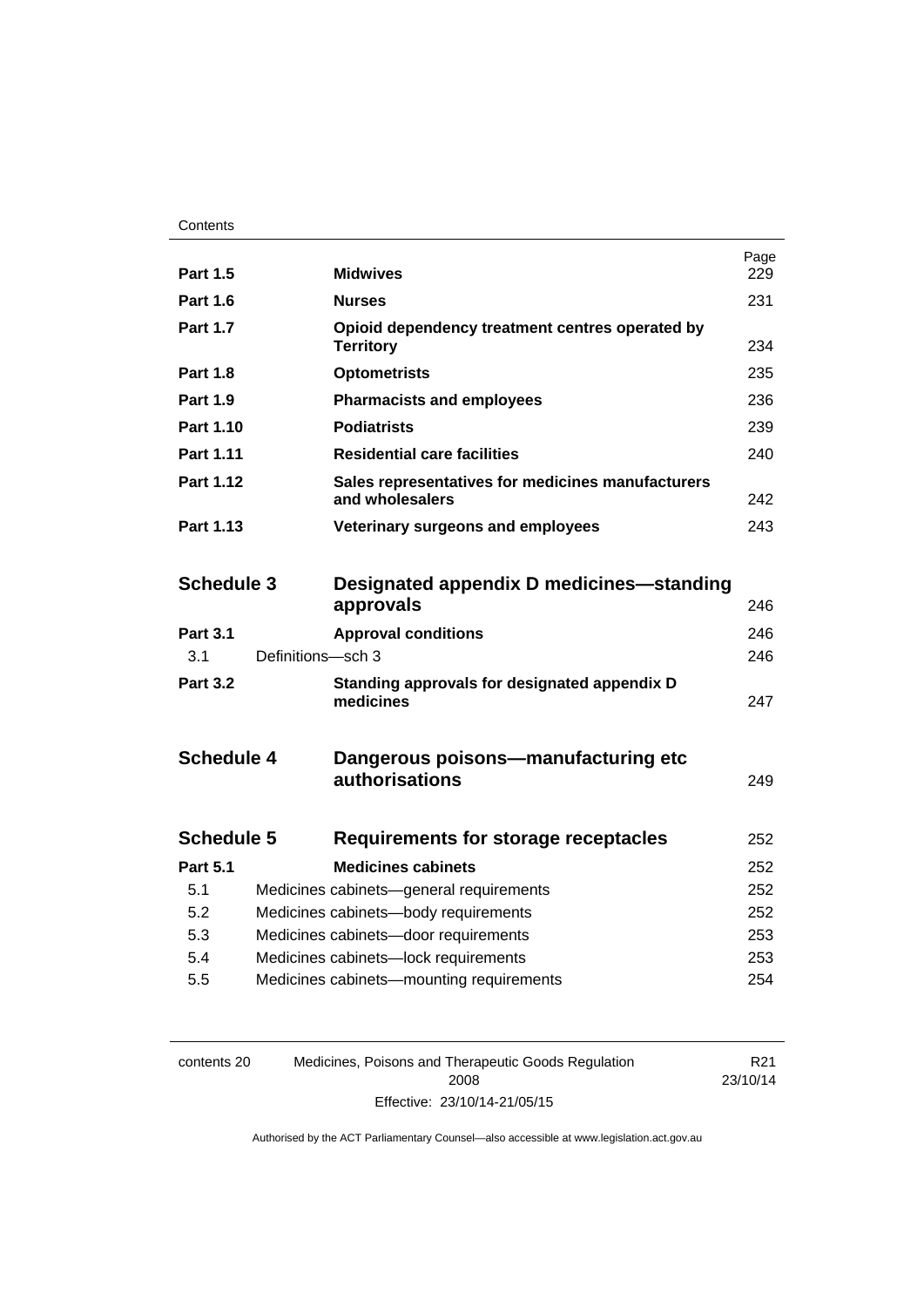|                   |                                | Contents    |
|-------------------|--------------------------------|-------------|
| <b>Part 5.2</b>   | Safes, strong rooms and vaults | Page<br>255 |
| 5.6               | Requirements for safes         | 255         |
| 5.7               | Requirements for strong rooms  | 255         |
| 5.8               | Requirements for vaults        | 255         |
| <b>Dictionary</b> |                                | 256         |
| <b>Endnotes</b>   |                                |             |
| 1                 | About the endnotes             | 268         |
| 2                 | Abbreviation key               | 268         |

 3 [Legislation history 269](#page-292-0) 4 [Amendment history 273](#page-296-0) 5 [Earlier republications 280](#page-303-0)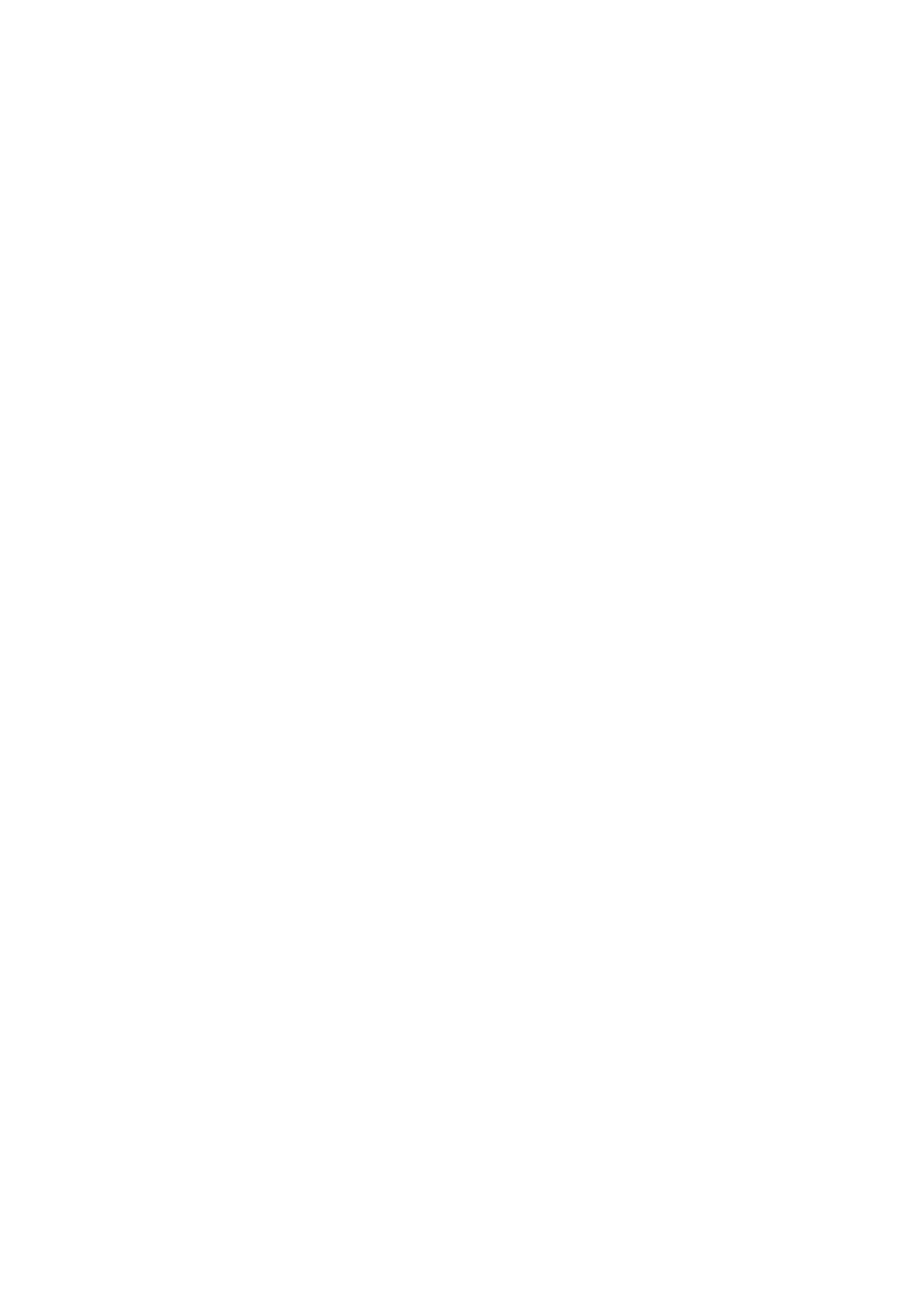

# **Medicines, Poisons and Therapeutic Goods Regulation 2008**

made under the

**[Medicines, Poisons and Therapeutic Goods Act 2008](http://www.legislation.act.gov.au/a/2008-26)**

R21 23/10/14

l

Medicines, Poisons and Therapeutic Goods Regulation 2008 Effective: 23/10/14-21/05/15

page 1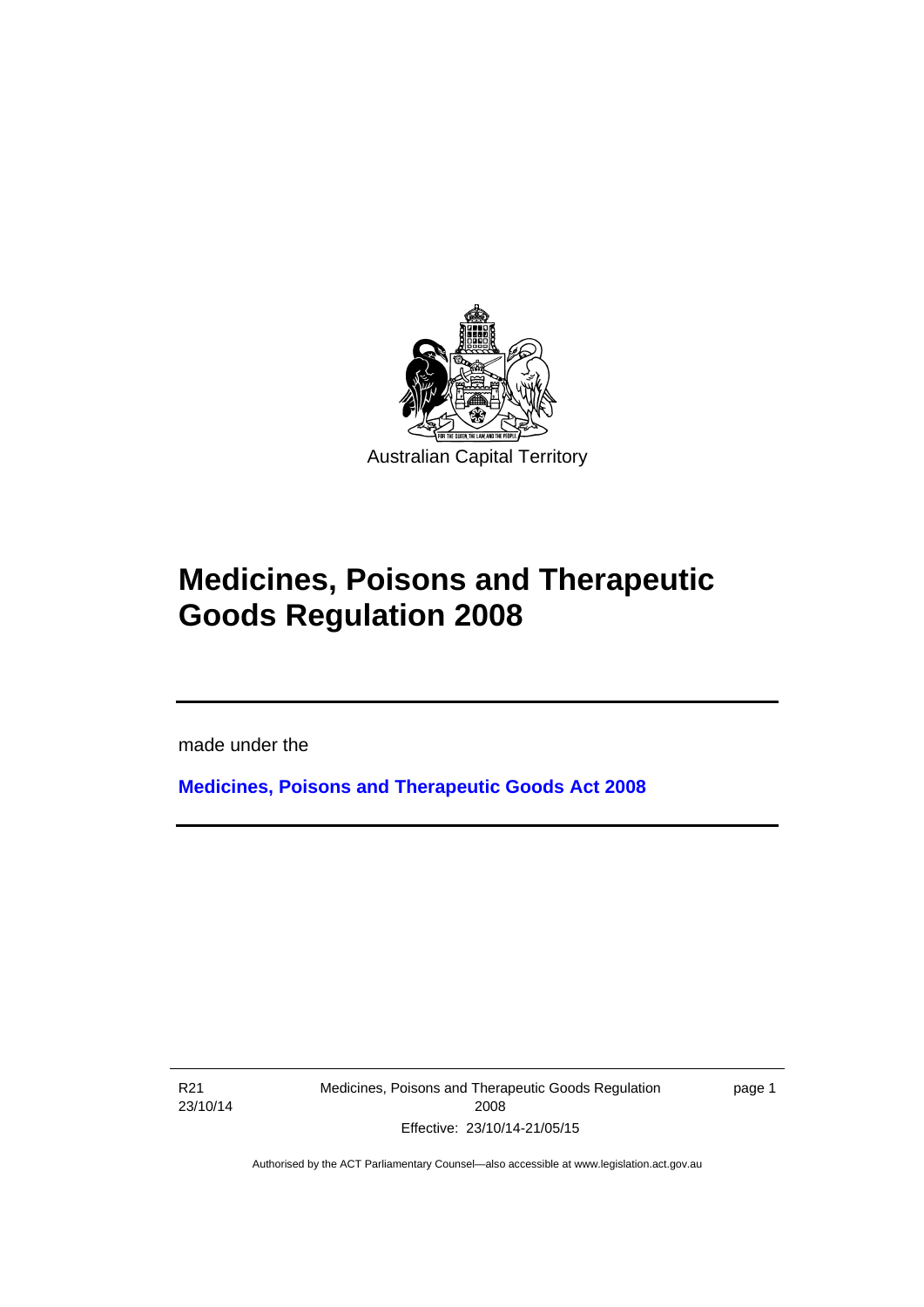Section 1

# <span id="page-25-0"></span>**Chapter 1** Preliminary

### <span id="page-25-1"></span>**1 Name of regulation**

This regulation is the *Medicines, Poisons and Therapeutic Goods Regulation 2008*.

### <span id="page-25-2"></span>**3 Dictionary**

The dictionary at the end of this regulation is part of this regulation.

*Note 1* The dictionary at the end of this regulation defines certain terms used in this regulation, and includes references (*signpost definitions*) to other terms defined elsewhere. For example, the signpost definition '*health profession*—see the *[Health](http://www.legislation.act.gov.au/a/2004-38)* 

*[Professionals Act 2004](http://www.legislation.act.gov.au/a/2004-38)*, dictionary.' means that the term 'health profession' is defined in that dictionary and the definition applies to this regulation.

*Note 2* A definition in the dictionary (including a signpost definition) applies to the entire regulation unless the definition, or another provision of the regulation, provides otherwise or the contrary intention otherwise appears (see [Legislation Act,](http://www.legislation.act.gov.au/a/2001-14) s 155 and s 156 (1)).

### <span id="page-25-3"></span>**4 Notes**

A note included in this regulation is explanatory and is not part of this regulation.

*Note* See the [Legislation Act,](http://www.legislation.act.gov.au/a/2001-14) s 127 (1), (4) and (5) for the legal status of notes.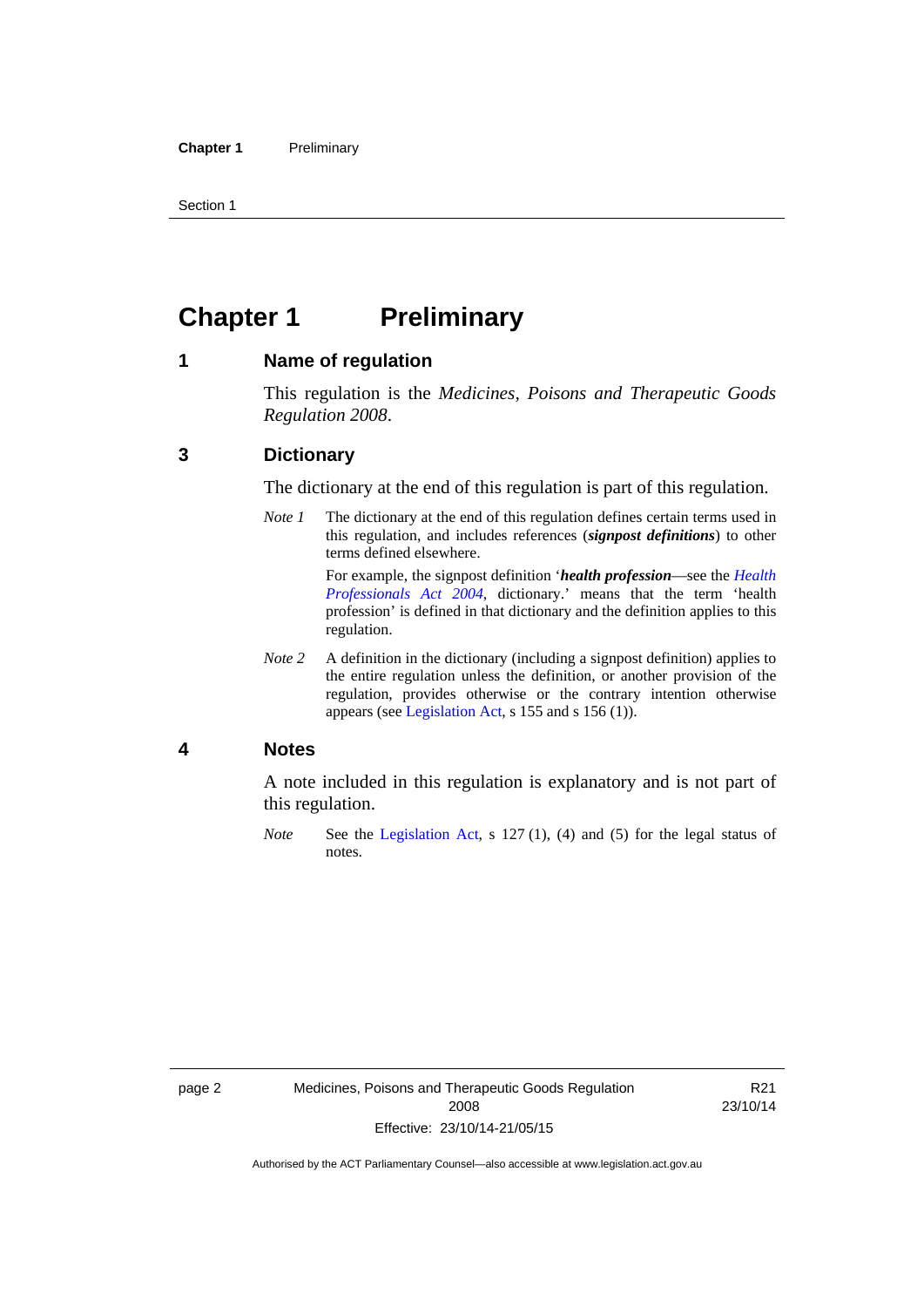# <span id="page-26-0"></span>**5 Offences against regulation—application of Criminal Code etc**

Other legislation applies in relation to offences against this regulation.

*Note 1 Criminal Code* The [Criminal Code](http://www.legislation.act.gov.au/a/2002-51), ch 2 applies to all offences against this regulation (see Code, pt 2.1).

> The chapter sets out the general principles of criminal responsibility (including burdens of proof and general defences), and defines terms used for offences to which the Code applies (eg *conduct*, *intention*, *recklessness* and *strict liability*).

*Note 2 Penalty units* 

The [Legislation Act](http://www.legislation.act.gov.au/a/2001-14), s 133 deals with the meaning of offence penalties that are expressed in penalty units.

<span id="page-26-1"></span>

# **6 Overview of things to which medicines and poisons standard does not apply**

- (1) The medicines and poisons standard applies to regulated substances (see the  $Act$ , pt 3.1 and s 17).
- (2) However, the medicines and poisons standard sets out the following things to which it does not apply (unless there is a contrary intention in the standard):
	- (a) a substance in a preparation or product included in the standard, appendix A (General Exemptions) (see the [standard](http://www.comlaw.gov.au/Series/F2012L01200), par 1 (2) (h));
	- (b) a substance and the reason for its entry in the standard, appendix B (Substances considered not to require control by scheduling) (see the [standard,](http://www.comlaw.gov.au/Series/F2012L01200) par  $1(2)(h)$ );
	- (c) a substance to which the standard, appendix G (Dilute Preparations) applies (see the [standard,](http://www.comlaw.gov.au/Series/F2012L01200) par 1 (2) (i));

page 3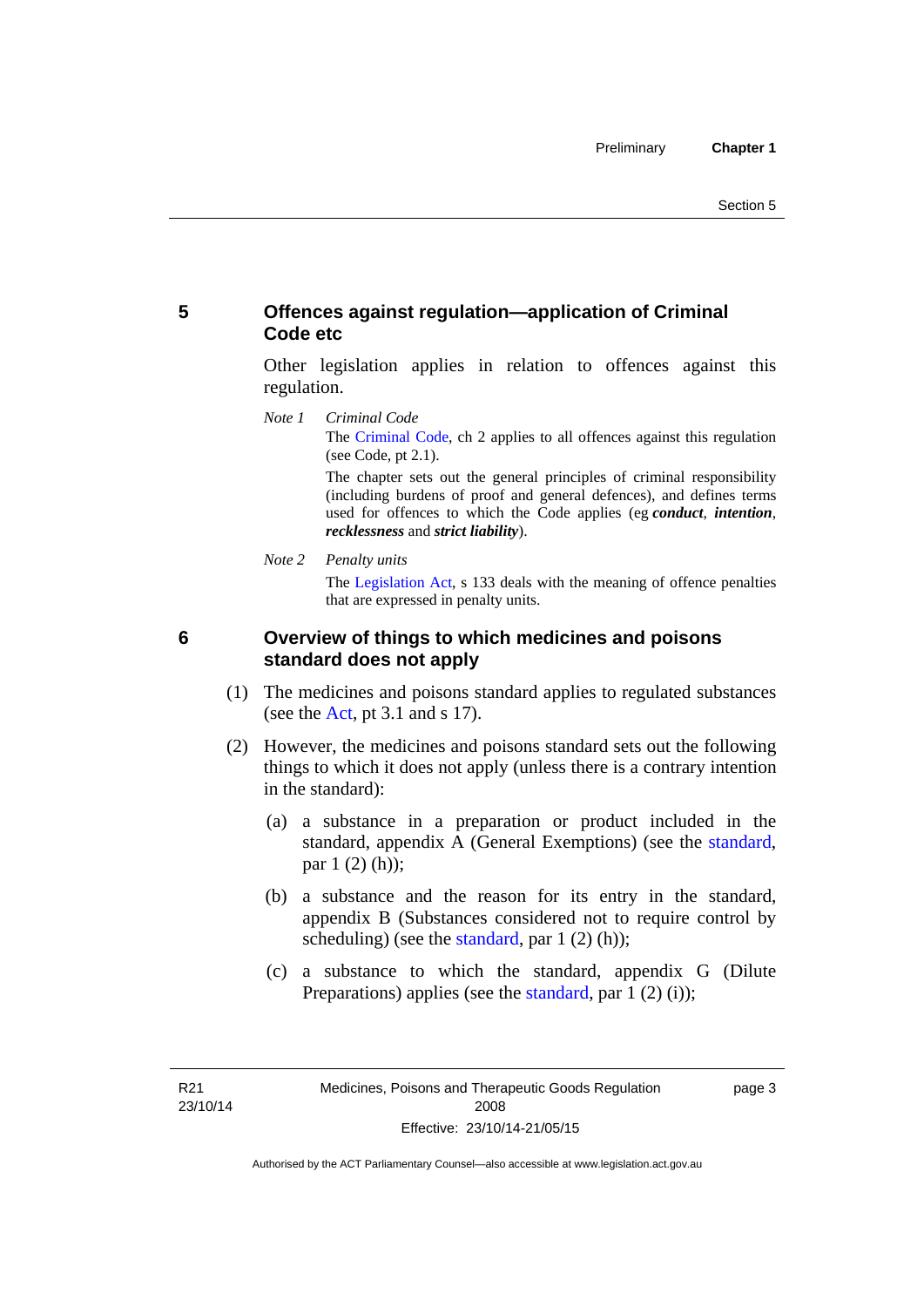### **Chapter 1** Preliminary

Section 6

- (d) certain low concentrations of substances included in the standard, schedules 1 to 6 if the substance is not also included in schedule 7 or 8 (see the [standard,](http://www.comlaw.gov.au/Series/F2012L01200) par 1 (2) (j));
- (e) certain impurities in pesticides (see the [standard,](http://www.comlaw.gov.au/Series/F2012L01200) par  $1(2)(k)$ ).

page 4 Medicines, Poisons and Therapeutic Goods Regulation 2008 Effective: 23/10/14-21/05/15

R21 23/10/14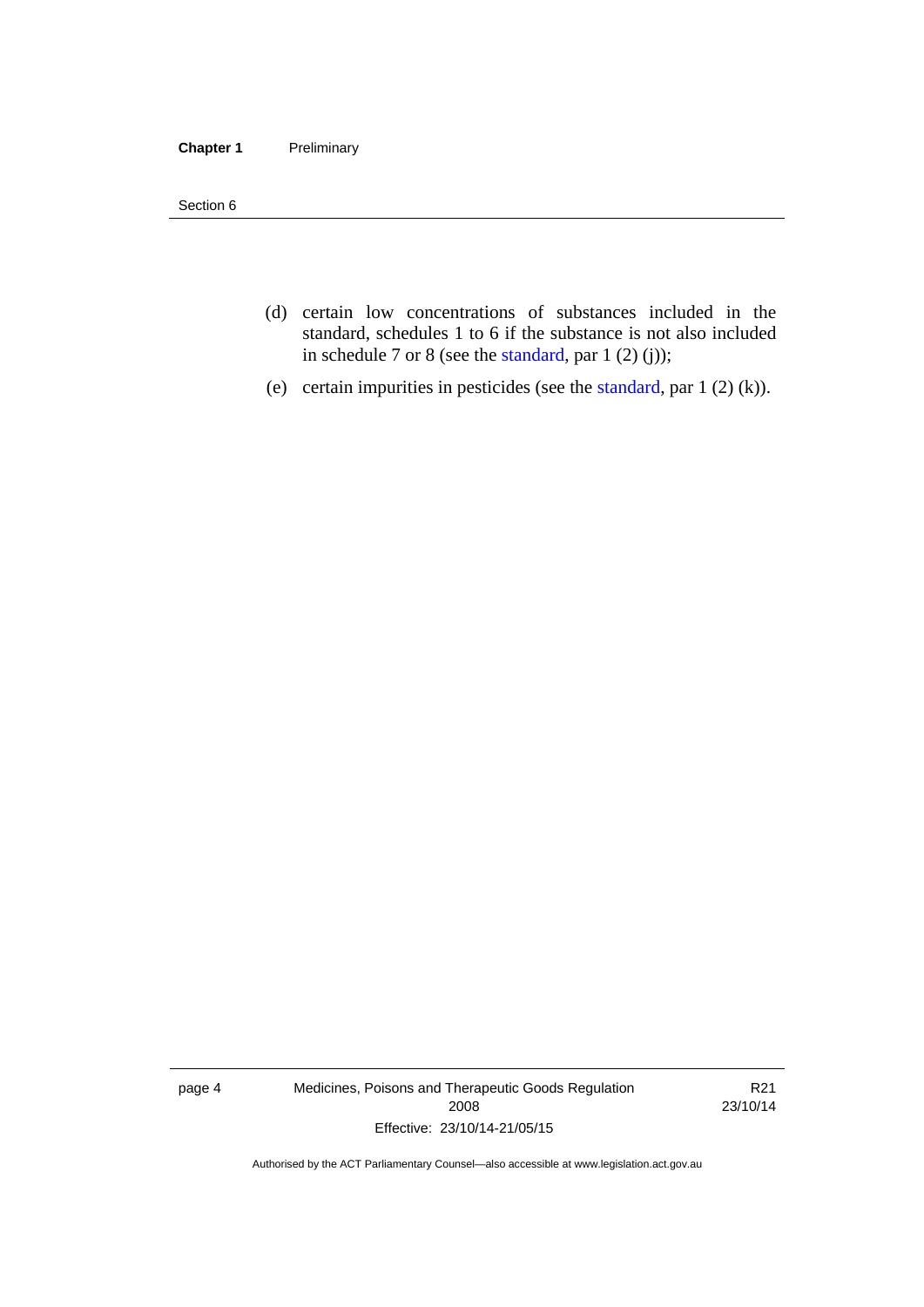# <span id="page-28-0"></span>**Chapter 2 Medicines—authorisations generally**

# <span id="page-28-1"></span>**Part 2.1 Overview of medicines authorisations**

### <span id="page-28-2"></span>**10 General overview of authorisations for medicines**

 (1) The Act requires that a person must not deal with a medicine in a particular way unless the person is authorised to deal with the medicine.

### **Example**

the [Act](http://www.legislation.act.gov.au/a/2008-26/default.asp), s 35 is about obtaining certain substances (which include medicines)

- *Note 1* The [Act,](http://www.legislation.act.gov.au/a/2008-26/default.asp) s 19 sets out when a person *deals* with a medicine.
- *Note 2* An example is part of the regulation, is not exhaustive and may extend, but does not limit, the meaning of the provision in which it appears (see [Legislation Act,](http://www.legislation.act.gov.au/a/2001-14) s 126 and s 132).
- (2) The [Act](http://www.legislation.act.gov.au/a/2008-26/default.asp), section 20 sets out when a person is authorised to deal with a medicine.
- (3) This regulation authorises certain dealings with medicines.

*Note* An authorisation is not required to deal with the following:

- a substance excluded from the medicines and poisons standard by the [standard,](http://www.comlaw.gov.au/Series/F2012L01200) par  $1(2)$  (see s 6);
- a substance mentioned in the [medicines and poisons standard,](http://www.comlaw.gov.au/Series/F2012L01200) sch 2, 3, 4 or 8 if none of the schedules apply to the substance because of an exception in the standard (eg Aspirin in packets available from supermarkets).

R21 23/10/14 page 5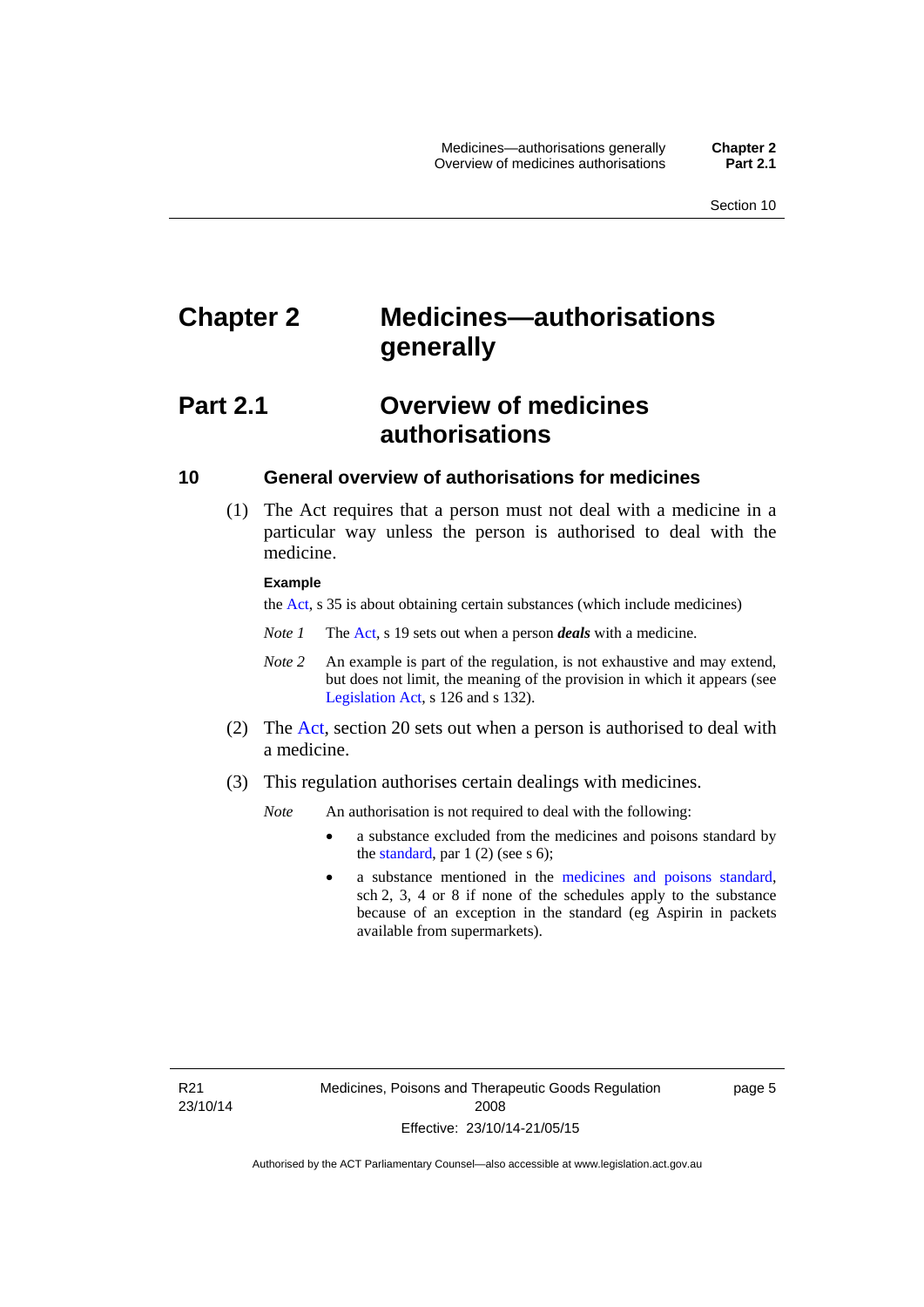Section 11

(4) An authorisation under this regulation may be subject to limitations.

### **Examples—s (4)**

- 1 a health practitioner's authorisation is subject to any condition or restriction to which the health practitioner is subject to under the *[Health Practitioner](http://www.legislation.act.gov.au/a/db_39269/default.asp)  [Regulation National Law \(ACT\)](http://www.legislation.act.gov.au/a/db_39269/default.asp)* (see s 20)
- 2 the authorisation of a person to prescribe a medicine is subject to any restriction included in sch 1 in relation to the person (see s 30 (1) (b))

*Note* For the power to impose other restrictions, see the [Act](http://www.legislation.act.gov.au/a/2008-26/default.asp), ch 8.

### <span id="page-29-0"></span>**11 Overview of medicines authorisations under this regulation**

- (1) Medicines authorisations under this regulation that are specific to health-related occupations are given by the following provisions (and are set out in schedule 1):
	- (a) section 30 (which is about authorisations under schedule 1 to prescribe medicines);
	- (b) section 50 (which is about authorisations under schedule 1 to issue requisitions for medicines);
	- (c) section 60 (which is about authorisations under schedule 1 to issue purchase orders for medicines);
	- (d) section 110 (which is about authorisations under schedule 1 to supply medicines);

*Note Supply* includes dispense on prescription (see [Act,](http://www.legislation.act.gov.au/a/2008-26/default.asp) s 24).

- (e) section 350 (which is about authorisations under schedule 1 for people in health-related occupations to administer medicines);
- (f) section 255 (which is about authorisation of approved pharmacists to supply certain medicines without prescription);
- (g) section 370 (which is about authorisations under schedule 1 to obtain and possess medicines);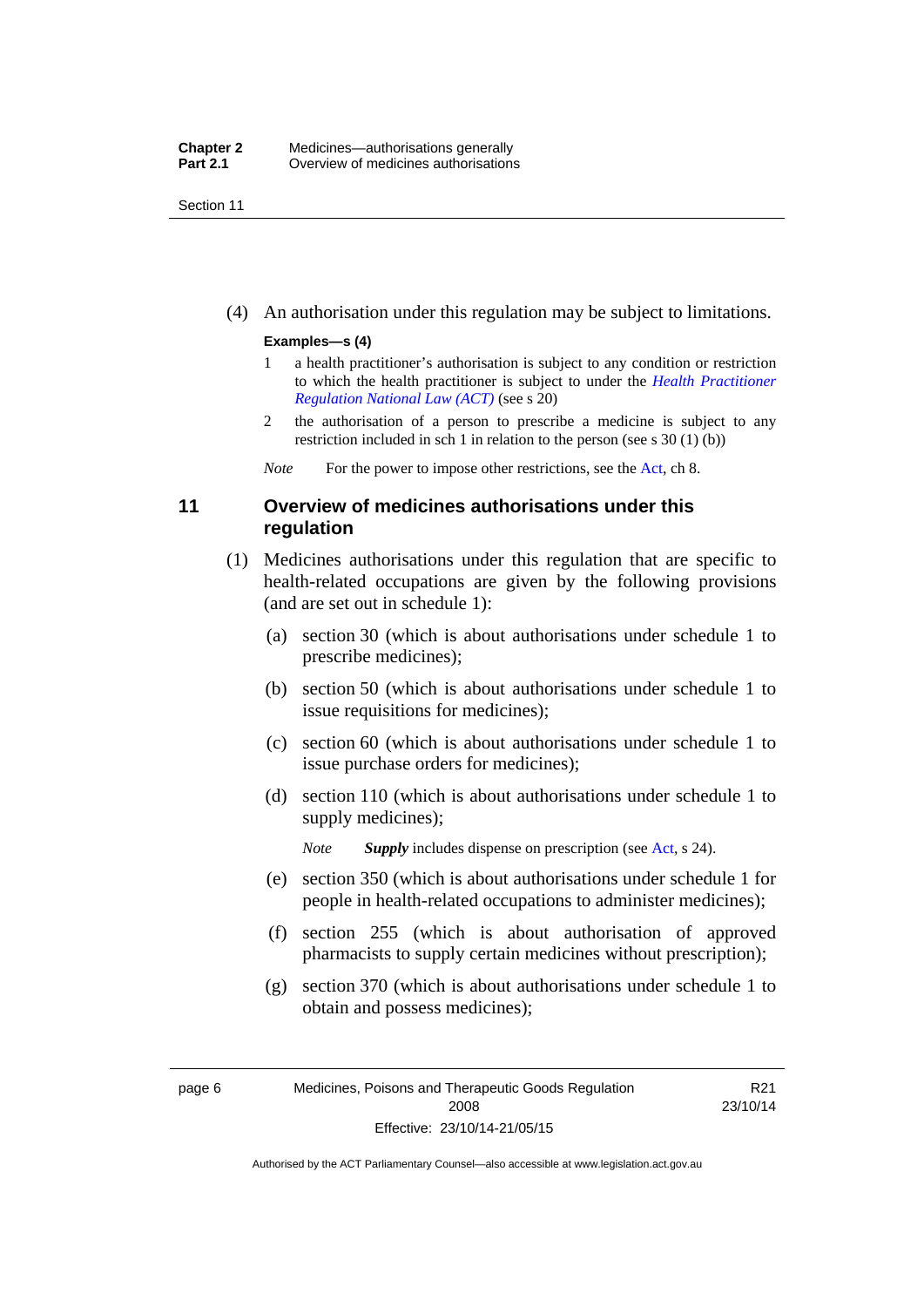- (h) section 380 (which is about authorisations under schedule 1 to manufacture medicines).
- (2) For other authorisations, see the following provisions:
	- (a) section 70 (which is about authorisation of CHO to issue standing orders for supply of medicines in public health emergencies);
	- (b) section 71 (which is about authorisation of CHO to issue standing orders for administration of medicines for public health matters);
	- (c) section 75 (which is about authorisation of doctors to issue standing orders for administration of medicines at institutions);
	- (d) section 77 (which is about authorisation of CHO to issue standing orders for supply and administration of medicines at walk-in centres);
	- (e) section 251 (which is about authorisation to supply certain medicines without prescription in emergencies);
	- (f) section 260 (which is about authorisation to supply medicines to pharmacists for disposal);
	- (g) section 261 (which is about authorisation to supply medicines to commercial disposal operators for disposal);
	- (h) section 360 (which is about authorisation for self-administration of medicines);
	- (i) section 361 (which is about authorisation for the administration of medicines by assistants);
	- (j) section 371 (which is about authorisation to obtain and possess medicines for certain personal use-related dealings);
	- (k) section 400 (which is about authorisation to deliver medicines under supply authorities);

R21 23/10/14 page 7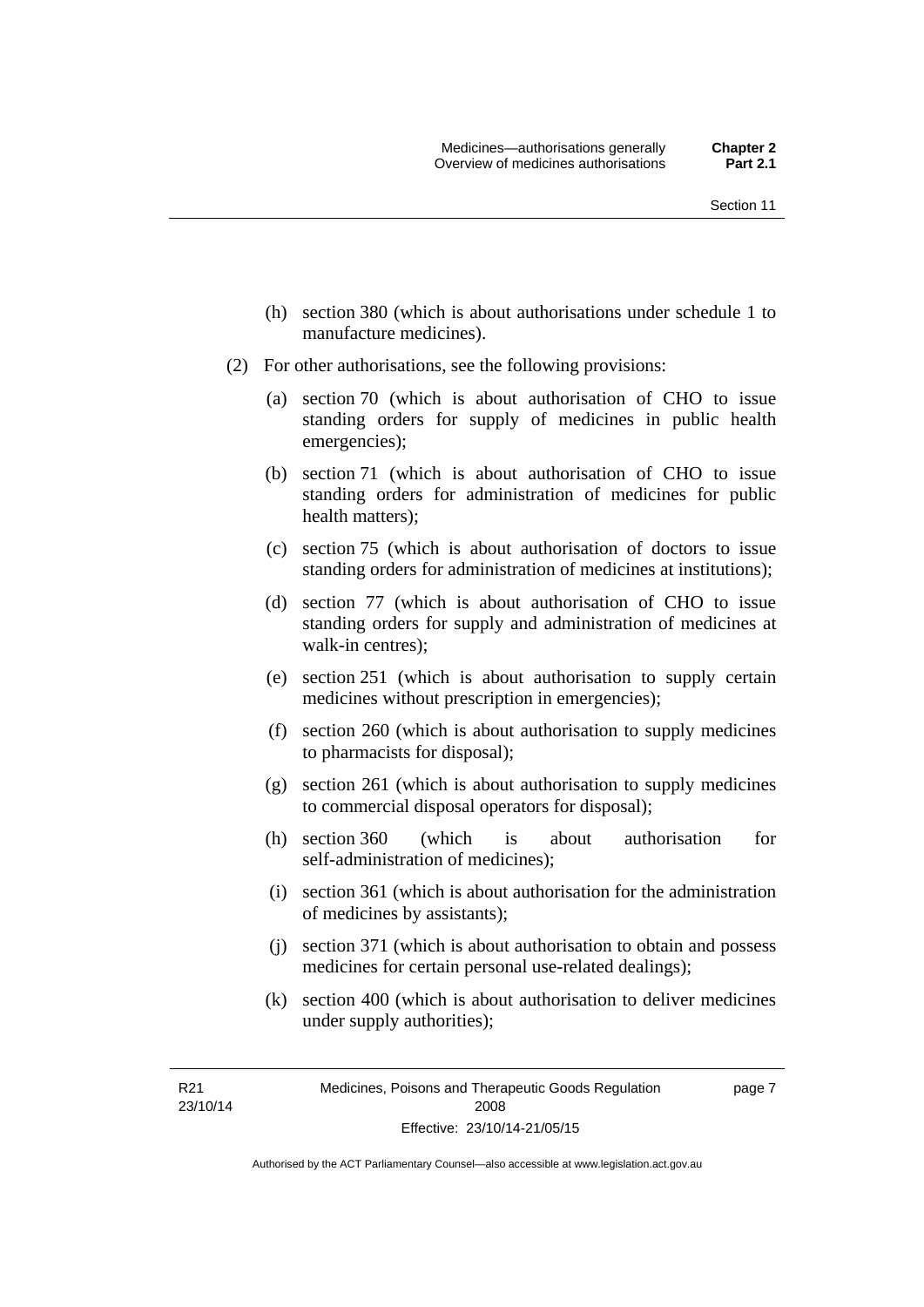Section 12

- (l) section 401 (which is about authorisation for commercial disposal operators for disposal of medicines);
- (m) section 410 (which is about authorisation to supply and administer adrenaline and salbutamol);
- (n) section 420 (which is about authorisations for CYP authorised people);
- (o) section 421 (which is about authorisations for corrections officers);
- (p) section 430 (which is about authorisations for non-controlled medicines research and education);
- (q) section 440 (which is about authorisations under controlled medicines research and education program licences);
- (r) section 450 (which is about authorisations under first-aid kit licences);
- (s) section 460 (which is about authorisations under medicines wholesalers licences);
- (t) section 470 (which is about authorisations under opioid dependency treatment licences);
- (u) section 480 (which is about authorisations under pharmacy medicines rural communities licences).

### <span id="page-31-0"></span>**12 General overview of authorisation conditions for medicines**

 (1) The [Act](http://www.legislation.act.gov.au/a/2008-26/default.asp), section 44 requires a person who is authorised to deal with a medicine to comply with any condition to which the authorisation is subject.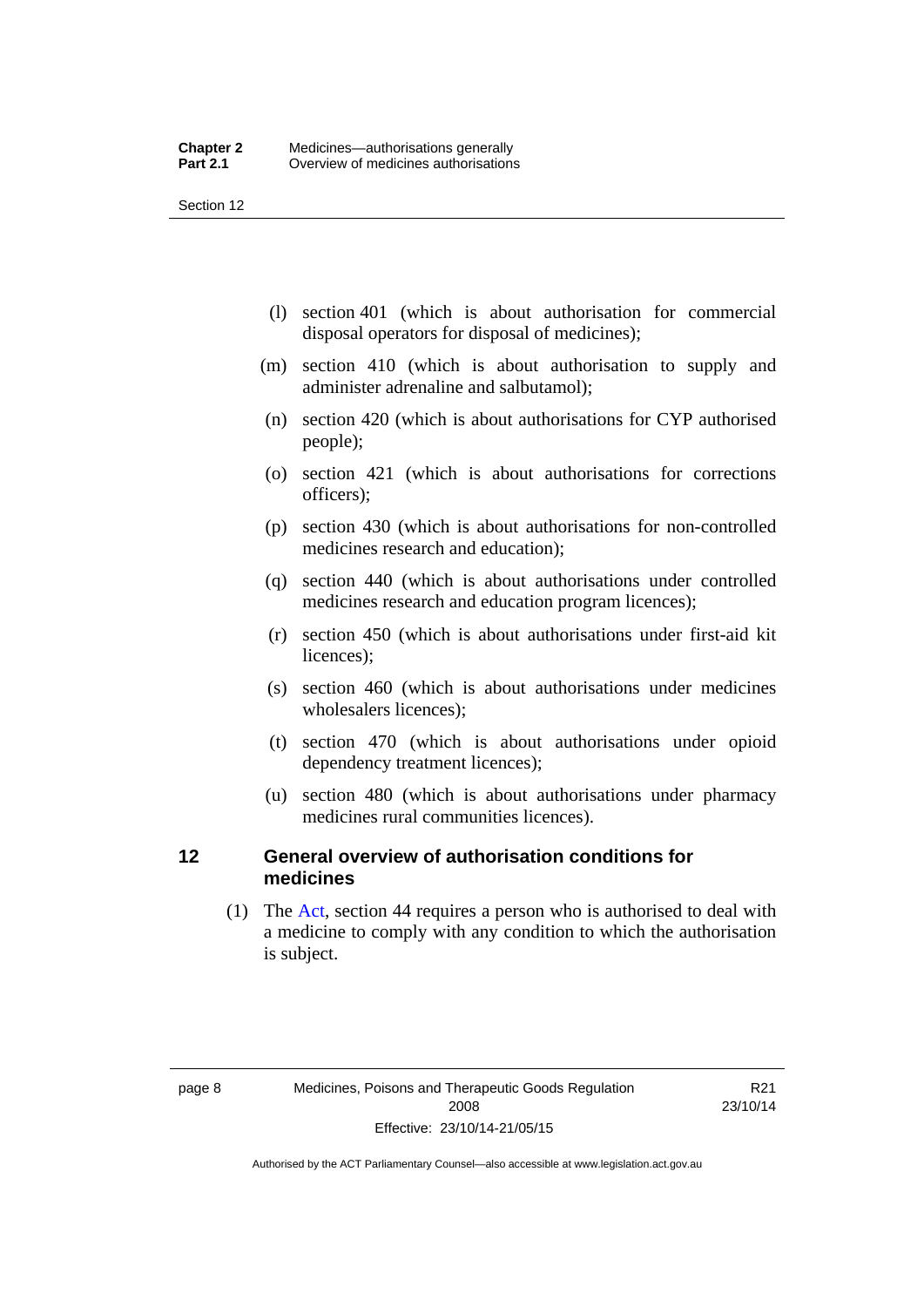#### **Example**

Section 31 sets out the authorisation conditions for an authorised person to prescribe a medicine.

- *Note* An example is part of the regulation, is not exhaustive and may extend, but does not limit, the meaning of the provision in which it appears (see [Legislation Act,](http://www.legislation.act.gov.au/a/2001-14) s 126 and s 132).
- (2) The conditions are additional to other restrictions on an authorised person's authority to deal with a medicine.

### **Example—s (2)**

Sch 1 limits the prescription by eligible midwives of medicines that are listed on the pharmaceutical benefits scheme (see sch 1, part 1.5) to eligible midwives who hold a particular authority.

*Note* Conditions may also be imposed under other provisions of the [Act](http://www.legislation.act.gov.au/a/2008-26/default.asp) including, for example, s 89 which sets out conditions on licences.

R21 23/10/14 Medicines, Poisons and Therapeutic Goods Regulation 2008 Effective: 23/10/14-21/05/15

page 9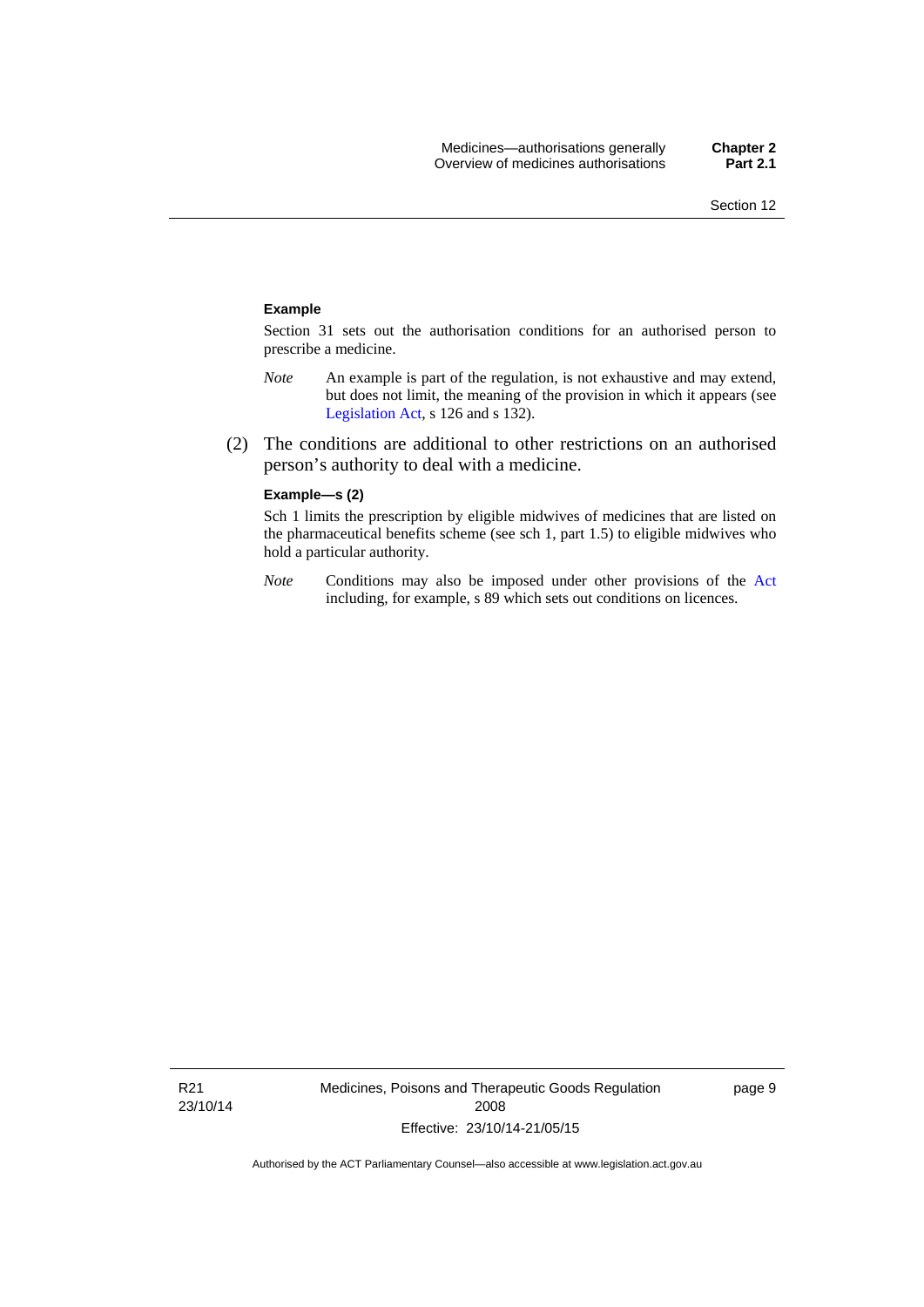Section 20

# <span id="page-33-0"></span>**Part 2.2 Relationship with registration laws**

### <span id="page-33-1"></span>**20 Medicines authorisations subject to Health Practitioner Regulation National Law (ACT) restrictions**

 (1) A health practitioner's authorisation under the Act to deal with a medicine is subject to any condition or other restriction to which the health practitioner is subject under the *[Health Practitioner](http://www.legislation.act.gov.au/a/db_39269/default.asp)  [Regulation National Law \(ACT\)](http://www.legislation.act.gov.au/a/db_39269/default.asp)*.

#### **Example**

Section 31 places conditions on the prescribing of medicines by a health practitioner authorised to prescribe the medicines. If a particular health practitioner's registration under the *[Health Practitioner Regulation National Law](http://www.legislation.act.gov.au/a/db_39269/default.asp)  [\(ACT\)](http://www.legislation.act.gov.au/a/db_39269/default.asp)* is subject to the condition or restriction that the person may not prescribe certain medicines, the health practitioner's authorisation under the *[Medicines,](http://www.legislation.act.gov.au/a/2008-26)  [Poisons and Therapeutic Goods Act 2008](http://www.legislation.act.gov.au/a/2008-26)* to prescribe medicines is also subject to that condition or restriction.

- *Note 1* A reference to an Act includes a reference to the statutory instruments made or in force under the Act, including any regulation (see [Legislation Act,](http://www.legislation.act.gov.au/a/2001-14) s 104).
- *Note 2* An example is part of the regulation, is not exhaustive and may extend, but does not limit, the meaning of the provision in which it appears (see [Legislation Act,](http://www.legislation.act.gov.au/a/2001-14) s 126 and s 132).
- (2) A health professional's authorisation under the Act to deal with a medicine is subject to any condition or other restriction to which the health professional is subject under the *[Health Professionals](http://www.legislation.act.gov.au/a/2004-38)  [Act 2004](http://www.legislation.act.gov.au/a/2004-38)*.

R21 23/10/14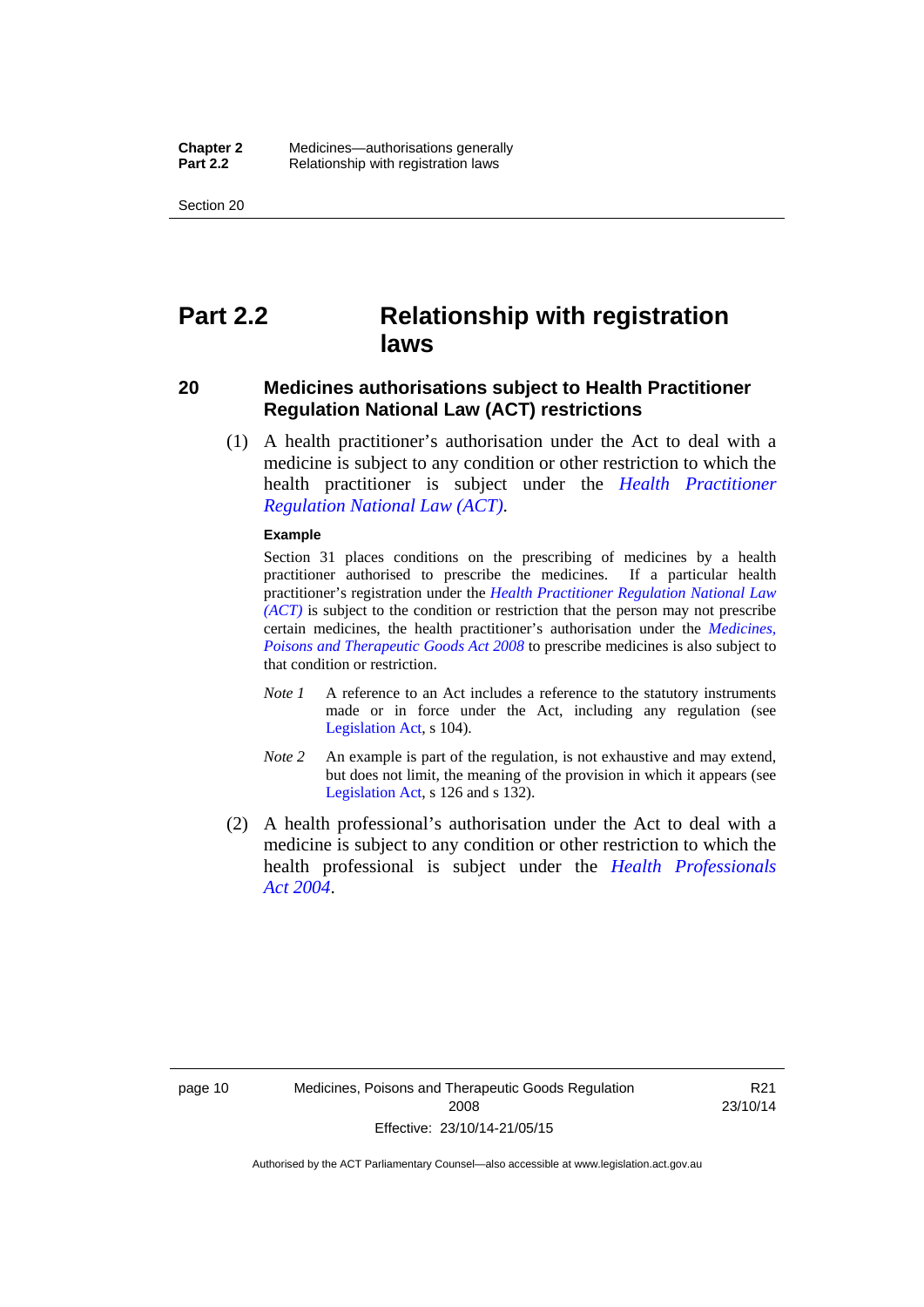### <span id="page-34-0"></span>**21 Medicines authorisations subject to Health Professionals Act restrictions**

A health professional's authorisation under the Act to deal with a medicine is subject to any condition or other restriction to which the health professional is subject under the *[Health Professionals](http://www.legislation.act.gov.au/a/2004-38)  [Act 2004](http://www.legislation.act.gov.au/a/2004-38)*.

R21 23/10/14 Medicines, Poisons and Therapeutic Goods Regulation 2008 Effective: 23/10/14-21/05/15

page 11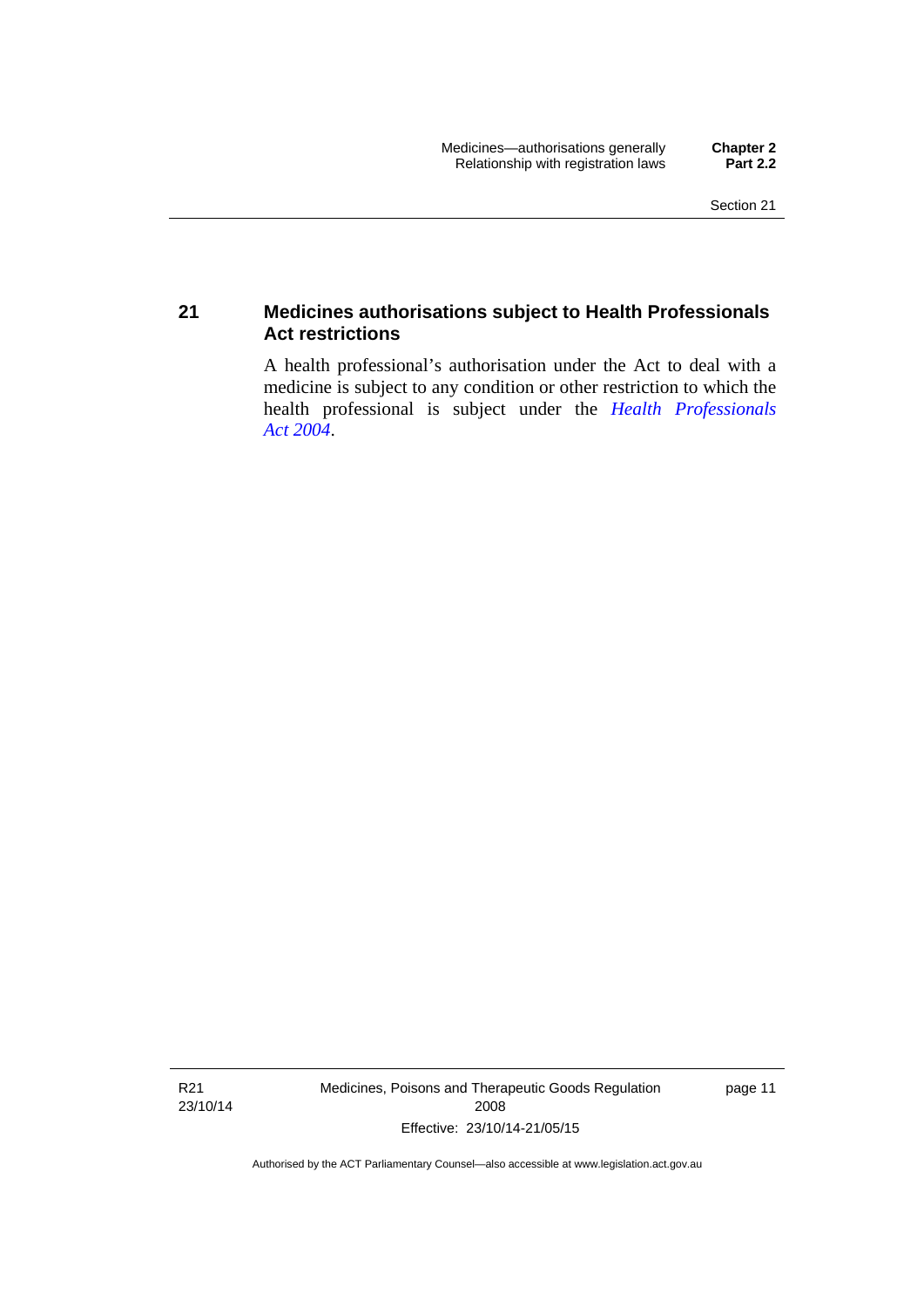# <span id="page-35-0"></span>**Chapter 3 Medicines—supply authorities**

# <span id="page-35-1"></span>**Part 3.1 Prescribing medicines**

# <span id="page-35-2"></span>**Division 3.1.1 Authorisation to prescribe medicines**

# <span id="page-35-3"></span>**30 Authorisation under sch 1 to prescribe medicines— Act, s 40 (1) (b), (2) (b) and (3) (b)**

- (1) A person mentioned in schedule 1, column 2 is authorised to prescribe a medicine if—
	- (a) prescribing the medicine is included in the schedule, column 3 in relation to the person; and
	- (b) the prescribing is consistent with any restriction for the prescribing mentioned in the schedule, column 3; and
	- (c) if the prescription is a self-prescription of the medicine—
		- (i) the person is not a trainee dentist, trainee nurse practitioner, intern doctor or person training to be an eligible midwife; or
		- (ii) the medicine is not a restricted medicine.
- (2) In this section:

### *restricted medicine* means—

- (a) an anabolic steroid; or
- (b) a designated appendix D medicine; or
- (c) a benzodiazepine; or
- (d) a controlled medicine.

R21 23/10/14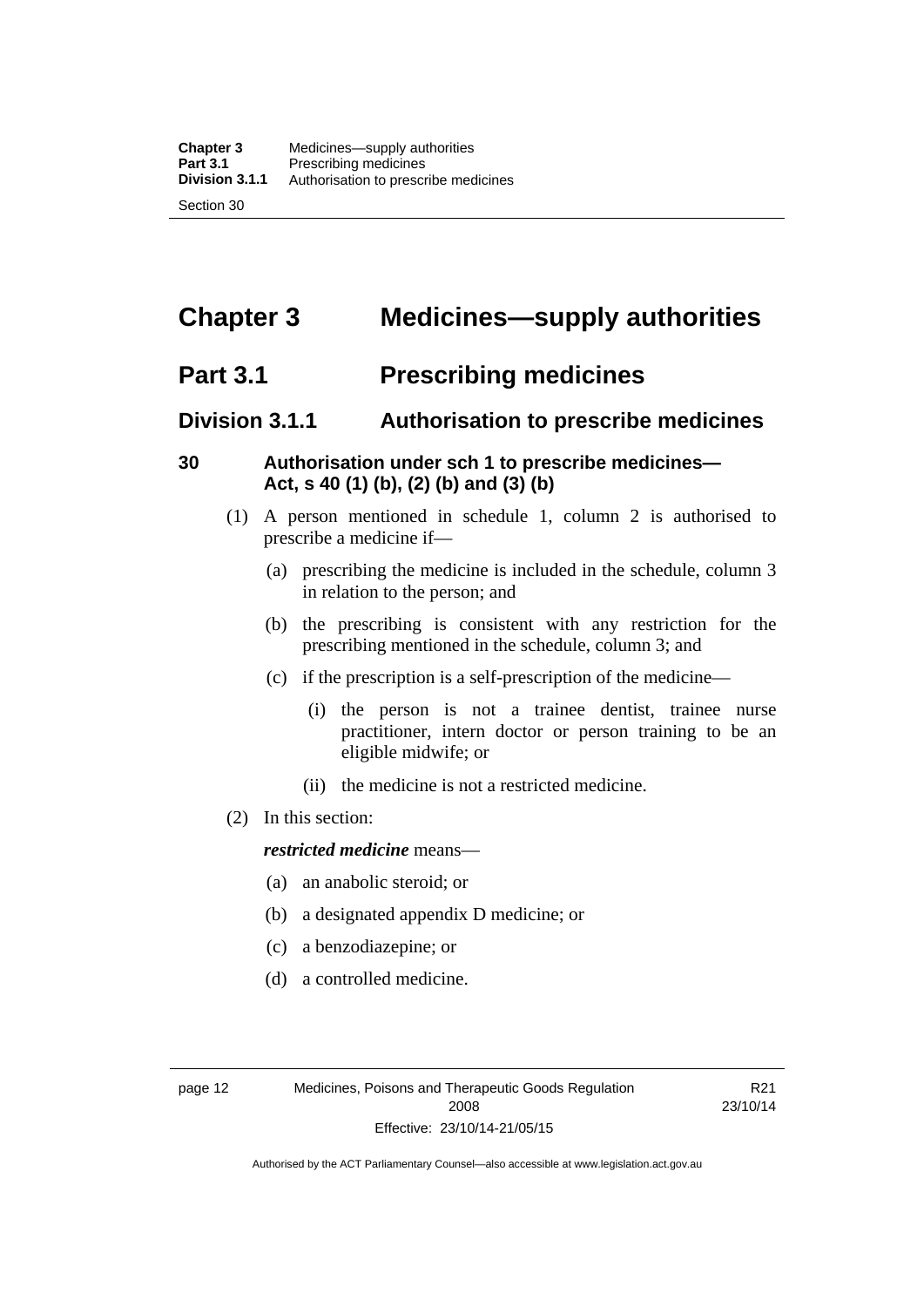# **31 Authorisation conditions for prescribing medicines—Act, s 44 (1) (b) and (2) (b)**

- (1) A prescriber's authorisation under section 30 to prescribe a medicine is subject to the following conditions:
	- (a) the medicine is prescribed in accordance with the [Act](http://www.legislation.act.gov.au/a/2008-26/default.asp), section 7 (Appropriate prescription and supply of medicines);
	- (b) if the prescription is a written prescription—
		- (i) the prescription complies with section 40 (General requirements for written prescriptions); and
		- (ii) the prescription (other than a national residential medication chart prescription) includes the particulars mentioned in section 41 on the front of the prescription; and
		- (iii) if the prescription is a national residential medication chart prescription in a national residential medication chart––the chart includes the particulars mentioned in section 41; and
		- (iv) if the prescription is faxed by a prescriber to a pharmacist—the prescriber sends the original prescription to the pharmacist not later than 24 hours after the prescriber faxes the prescription to the pharmacist;
			- *Note 1* For the endorsement of faxed prescriptions, see s 41 (1) (m).
			- *Note 2 Pharmacist* does not include an intern pharmacist (see dict).
	- (c) if the prescription is an oral prescription—
		- (i) the prescriber believes on reasonable grounds that giving an oral prescription for the medicine is reasonably necessary for the patient's treatment; and

R21 23/10/14 page 13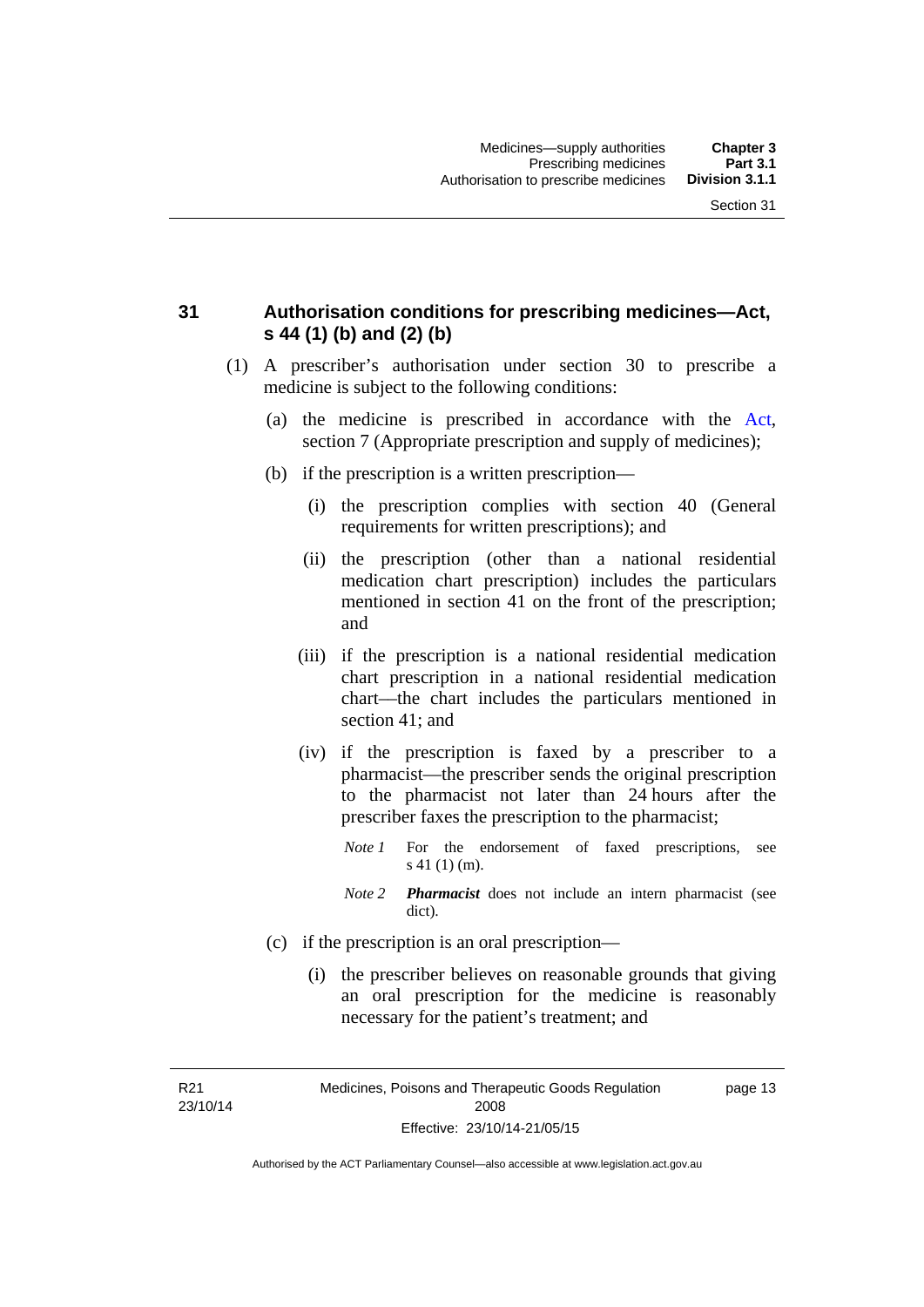| <b>Chapter 3</b> | Medicines—supply authorities         |
|------------------|--------------------------------------|
| <b>Part 3.1</b>  | Prescribing medicines                |
| Division 3.1.1   | Authorisation to prescribe medicines |
| Section 31       |                                      |

- (ii) if the prescription is for an unusual or dangerous dose of a medicine—the prescription includes a statement telling the person who is to dispense or administer the medicine that the prescription is for an unusual or dangerous dose; and
- (iii) the prescription includes the particulars mentioned in section 41; and
- (iv) the prescriber sends a written prescription for the medicine to the pharmacist not later than 24 hours after the prescriber gives the oral prescription to the pharmacist;

- (d) if the medicine is a controlled medicine for human use—
	- (i) the prescriber complies with the additional requirements under section 32 for prescribing a controlled medicine; and
	- (ii) if the controlled medicines approval is an oral approval the prescriber sends the chief health officer a written application for the approval in accordance with section 561 (Requirements for CHO controlled medicines approval applications) not later than 7 days after the day the oral approval is given;
- (e) if the medicine is a designated appendix D medicine prescribed for a purpose mentioned in schedule 3 (Designated appendix D medicines—standing approvals), part 3.2, column 3 in relation to the medicine—the prescriber complies with the additional requirements under section 33 in relation to the prescription.
- (2) In this section:

page 14 Medicines, Poisons and Therapeutic Goods Regulation 2008 Effective: 23/10/14-21/05/15

R21 23/10/14

*Note* For the endorsement of written prescriptions confirming oral prescriptions, see s 41 (1) (n).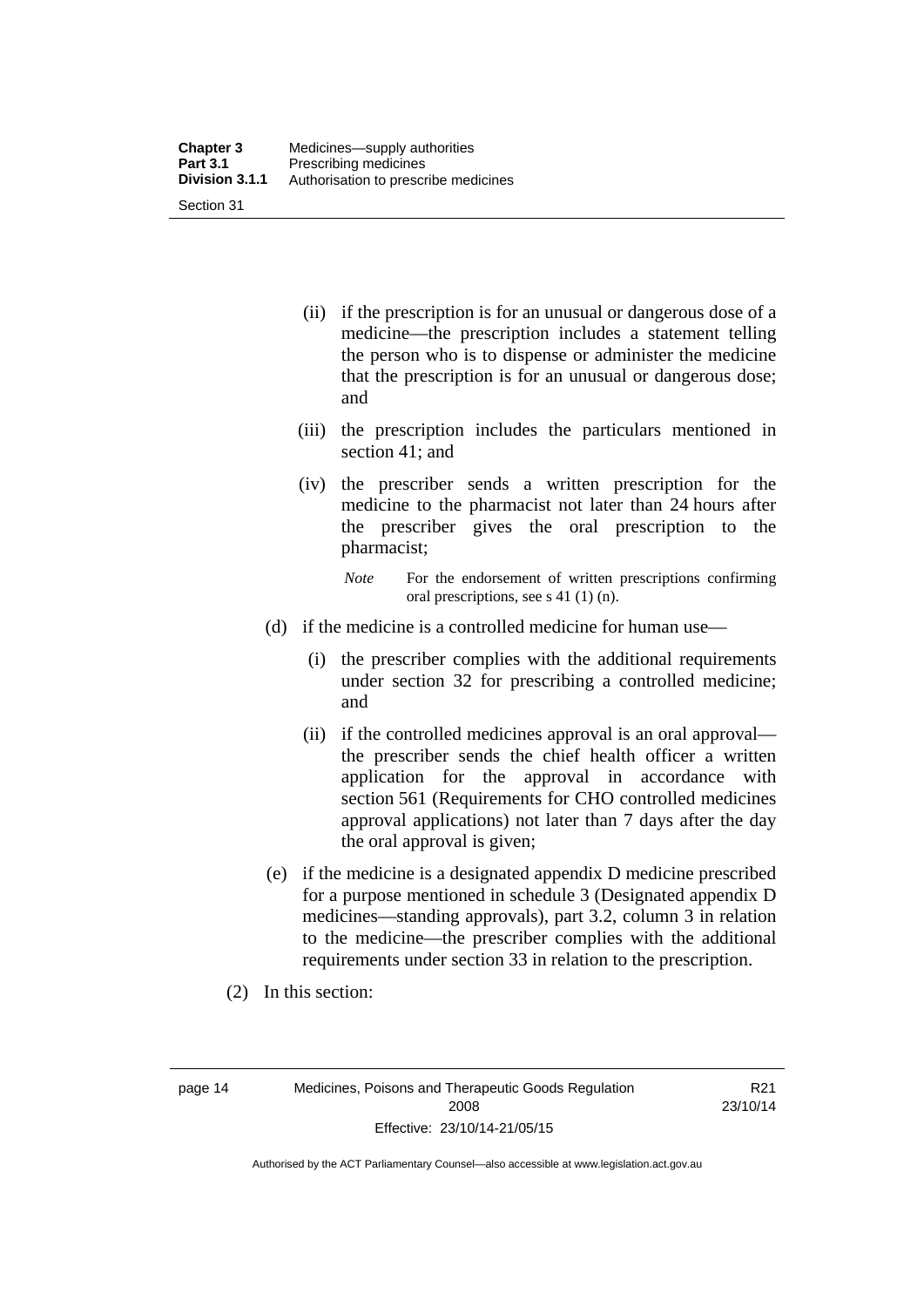*national residential medication chart* means a residential medication chart within the meaning of the *[National](http://www.comlaw.gov.au/Series/F1996B02844)  [Health \(Pharmaceutical Benefits\) Regulations 1960](http://www.comlaw.gov.au/Series/F1996B02844)* (Cwlth), section 19AA (6) (Item in residential medication chart is prescription), as in force from time to time.

*Note* The *[National Health \(Pharmaceutical Benefits\) Regulations 1960](http://www.comlaw.gov.au/Series/F1996B02844)* (Cwlth) does not need to be notified under the [Legislation Act](http://www.legislation.act.gov.au/a/2001-14) because s 47 (6) does not apply (see s 863).

### **32 Additional requirements for prescribing controlled medicines for human use**

The following are the additional requirements for prescribing a controlled medicine for human use:

 (a) the prescriber has a controlled medicines approval to prescribe the medicine;

*Note* For controlled medicines approvals, see pt 13.1.

 (b) if the approval is for a particular form of the medicine—the prescription is for the form of the medicine approved or a bioequivalent form;

*Note Bioequivalent*—see the dictionary.

- (c) if the approval is for a particular strength of the medicine—the prescription is for the strength approved or a weaker strength;
- (d) if the approval is for a particular quantity of the medicine—the prescription is for not more than the quantity approved;
- (e) the prescriber complies with each condition (if any) of the approval;
- (f) if the controlled medicine is dronabinol for human use—
	- (i) the prescriber also has an authorisation under the *[Therapeutic Goods Act 1989](http://www.comlaw.gov.au/Series/C2004A03952)* (Cwlth), section 19 to supply the medicine; and

R21 23/10/14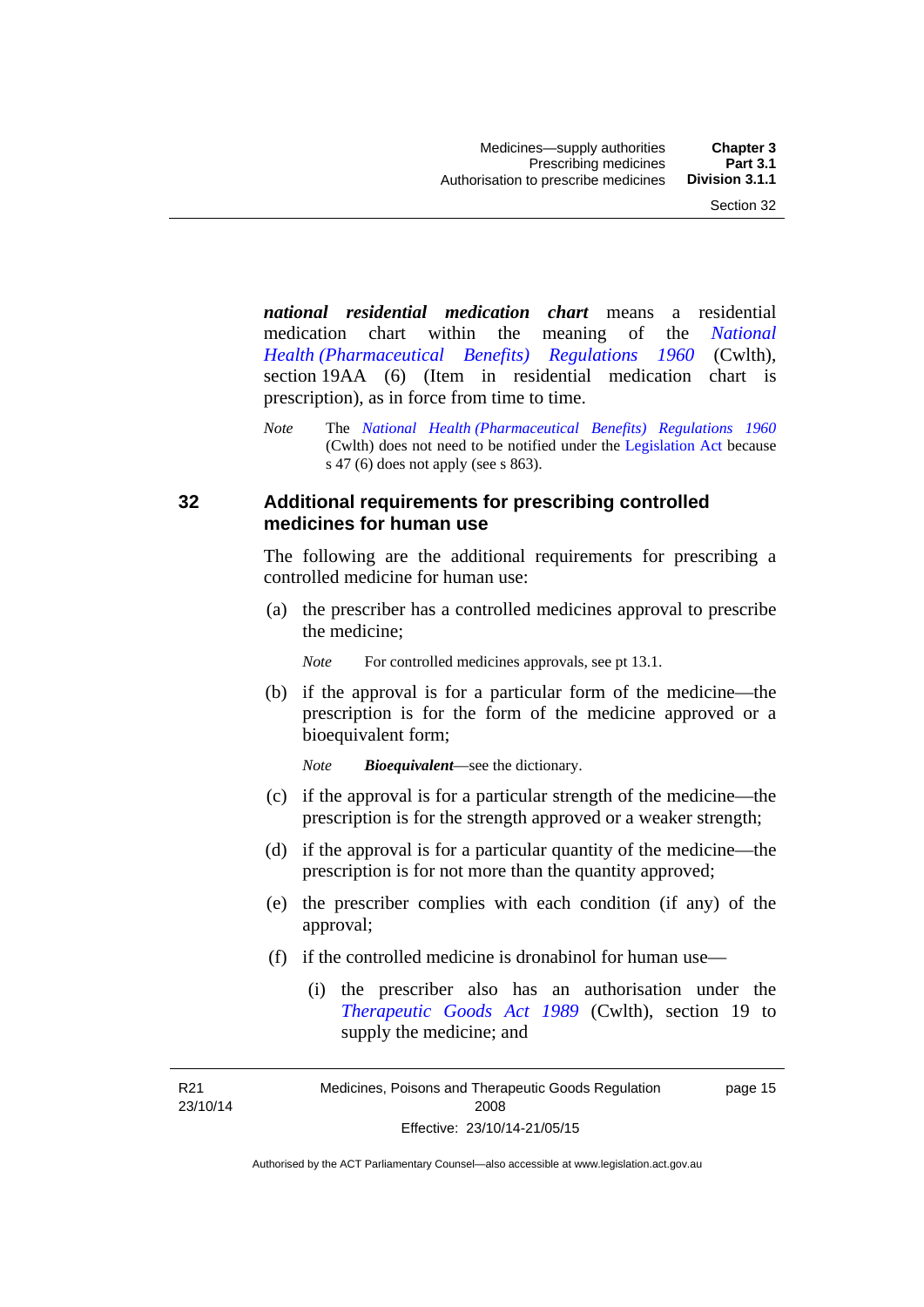**Chapter 3** Medicines—supply authorities<br>**Part 3.1** Prescribing medicines **Part 3.1** Prescribing medicines<br>**Division 3.1.2** Prescriptions **Division 3.1.2** Prescriptions Section 33

> (ii) the prescriber complies with each condition (if any) of the authorisation.

#### **Example—par (b)**

If a slow release form of a medicine is approved, the prescriber is not authorised to prescribe an immediate release form of the medicine.

#### **Example—par (c) and par (d)**

If a doctor is given an approval to prescribe 25 morphine 20mg capsules, the doctor may prescribe 5 20mg capsules and 10 15mg capsules. Later, if the approval is still in force, the doctor may prescribe not more than 10 morphine capsules of any strength up to and including 20mg.

*Note* An example is part of the regulation, is not exhaustive and may extend, but does not limit, the meaning of the provision in which it appears (see [Legislation Act,](http://www.legislation.act.gov.au/a/2001-14) s 126 and s 132).

## **33 Additional requirements for designated appendix D medicines prescriptions for human use**

The following are the additional requirements for prescribing a designated appendix D medicine for a purpose mentioned in schedule 3 (Designated appendix D medicines—standing approvals), part 3.2, column 3 in relation to the medicine:

- (a) the prescriber has an appendix D medicines approval to prescribe the medicine;
- (b) the prescriber complies with each condition (if any) of the approval (including any condition in schedule 3, part 3.2, column 4 in relation to the medicine).

# **Division 3.1.2 Prescriptions**

*Note* A prescription may provide for a medicine to be dispensed or administered (see [Act](http://www.legislation.act.gov.au/a/2008-26/default.asp), dict, def *prescription*).

### **40 General requirements for written prescriptions**

A written prescription for a medicine must—

page 16 Medicines, Poisons and Therapeutic Goods Regulation 2008 Effective: 23/10/14-21/05/15

R21 23/10/14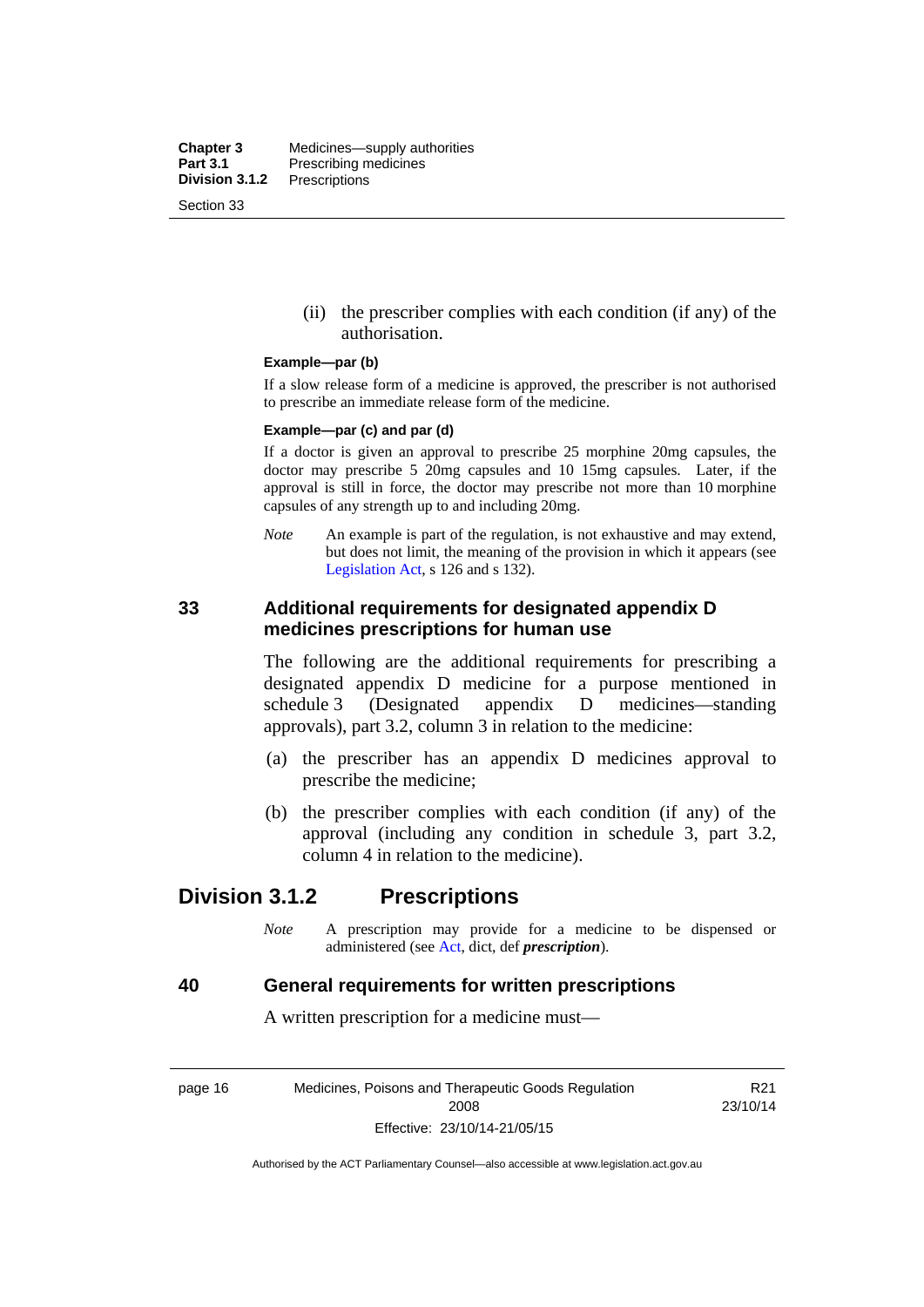- (a) be signed by the prescriber; and
	- *Note* The prescription must be signed with the prescriber's usual signature (see [Act](http://www.legislation.act.gov.au/a/2008-26/default.asp), dict, def *signs*).
- (b) if the prescriber amends the prescription—be initialled and dated beside the amendment by the prescriber; and
- (c) be written in terms and symbols used in ordinary professional practice; and
- (d) if the prescription is for an unusual or dangerous dose include the prescriber's initials beside an underlined reference to the dose.
- *Note Written* includes in electronic form (see [Act,](http://www.legislation.act.gov.au/a/2008-26/default.asp) dict).

### **41 Particulars for prescriptions**

- (1) A prescription must include the following particulars:
	- (a) the prescriber's name, professional qualifications and business address and telephone number;
	- (b) the date the prescription is given;
	- (c) the medicine, and the form, strength and quantity of the medicine, to be dispensed or administered under the prescription;
	- (d) the name and address of the person for whom the medicine is prescribed;
	- (e) directions about the use of the medicine, including the dose and regimen of the medicine, that are adequate to allow the medicine to be taken or administered safely;
	- (f) the number of times the medicine may be dispensed or administered under the prescription;
	- (g) if the prescription is for a controlled medicine for human use—

R21 23/10/14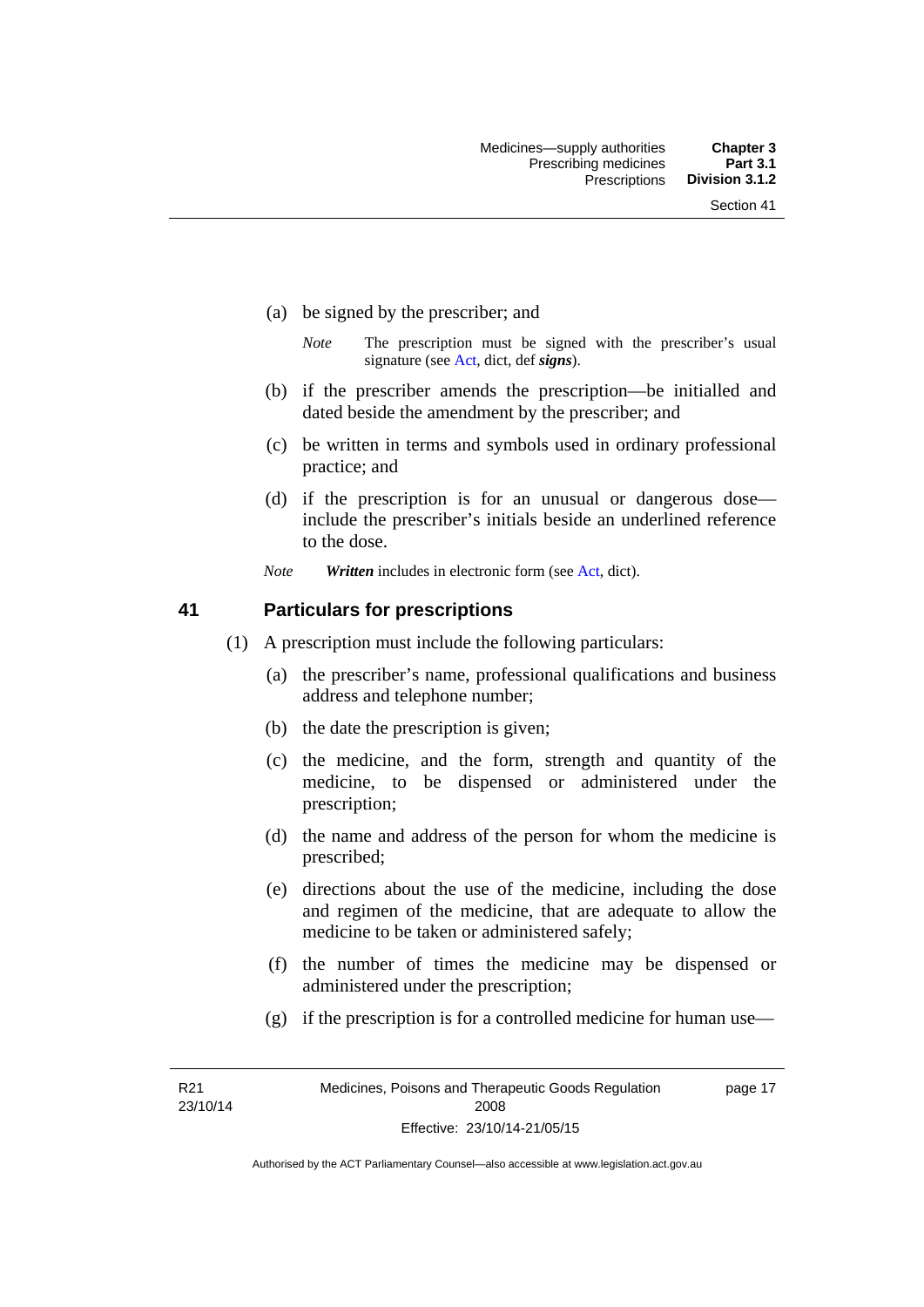- (i) the relevant approval particulars; and
- (ii) if the medicine is dronabinol—the relevant TGA authorisation particulars; and
- (iii) if the prescription is a repeat prescription—the period that must elapse between each dispensing or administration of the medicine;
- (h) if the prescription is for a designated appendix D medicine for a purpose mentioned in schedule 3 (Designated appendix D medicines—standing approvals), part 3.2, column 3 in relation to the medicine—the relevant approval particulars;
- (i) if the prescriber is a dentist—the words 'for dental treatment only';
- (j) if the prescriber is an eligible midwife—the words 'for midwifery use only';
- (k) if the prescriber is an optometrist—the words 'for optometry use only';
- (l) if the prescriber is a veterinary surgeon—
	- (i) the words 'for animal treatment only'; and
	- (ii) the species of the animal for which the medicine is to be dispensed; and
	- (iii) if possible, a way of identifying the animal;
- (m) if the prescription is an original of a prescription that was faxed by a prescriber to a pharmacist—the prescription is endorsed with words to the effect that the prescription was faxed to a named pharmacy on a stated date;
- (n) if the prescription is a written prescription under section 31 (1) (c) (iv) (which is about oral prescriptions)—the prescription is endorsed with words to the effect that the

R21 23/10/14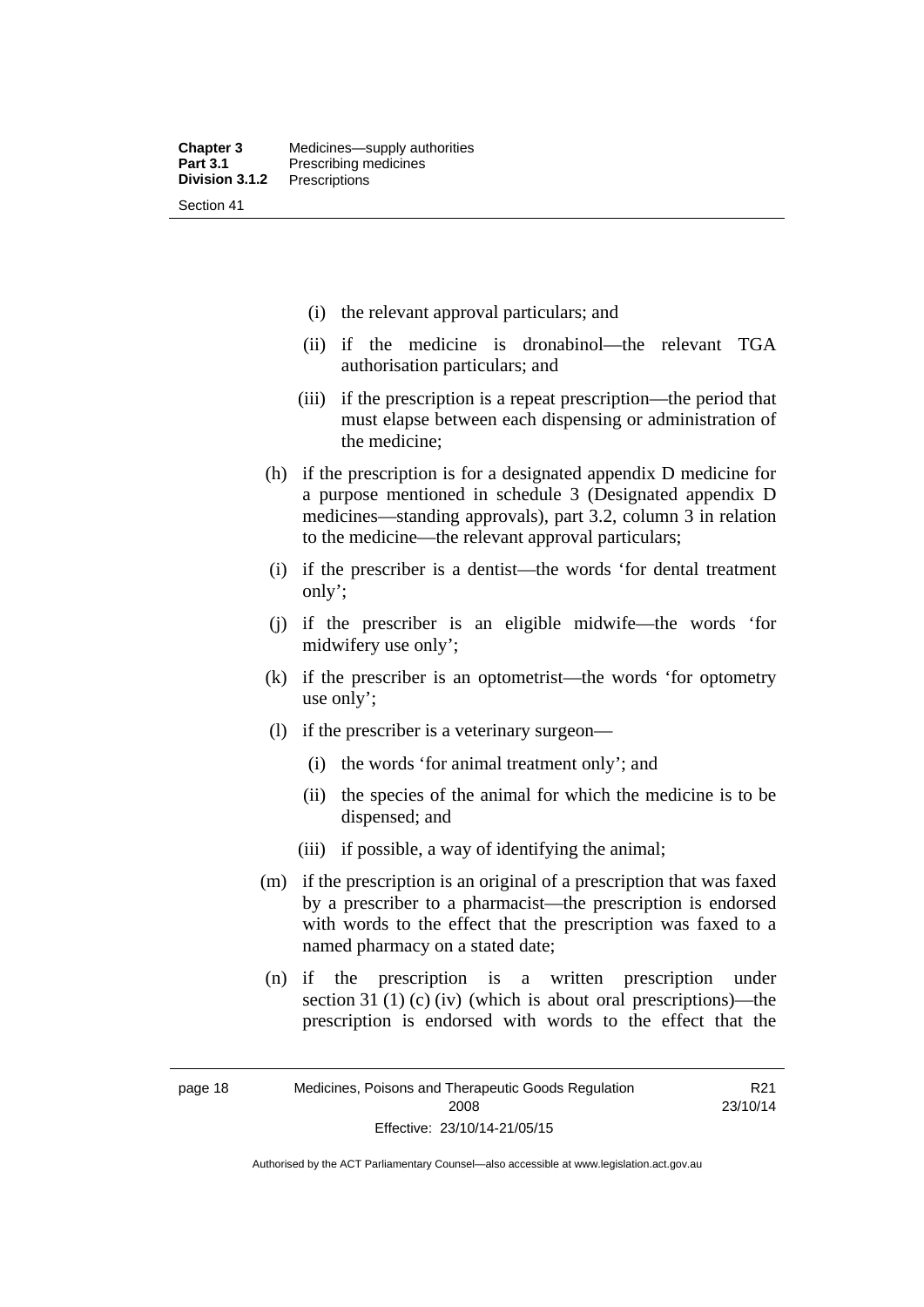prescription is a confirmation copy of an oral prescription issued to a named pharmacist on a stated date.

- (2) However, if the prescription is written for an in-patient at a hospital in the patient's medical records, the prescription need not include any of the following:
	- (a) the prescriber's professional qualifications and business address and telephone number;
	- (b) if the medicine prescribed is a controlled medicine or designated appendix D medicine—the relevant approval particulars.
	- *Note 1 Hospital* means a public hospital, private hospital or day hospital and includes a body prescribed by regulation as a hospital (see [Act,](http://www.legislation.act.gov.au/a/2008-26/default.asp) dict).

*Note 2* A *hospice* is a hospital (see *The Macquarie Dictionary*, 4th ed).

- (3) Also, if the prescription is a national residential medication chart prescription, the prescription need not include either of the following:
	- (a) the prescriber's professional qualifications;
	- (b) the quantity of the medicine to be dispensed or administered under the prescription.
- (4) In this section:

### *relevant approval particulars* means—

- (a) for a controlled medicine—
	- (i) for an approval under section 556 (Standing approval to prescribe controlled medicines for short-term treatment)—the words 'standing short-term approval'; or
	- (ii) for an approval under section 557 (Standing interim approval to prescribe buprenorphine and methadone for patients of certain institutions)—the words 'standing opioid dependency treatment approval'; or

R21 23/10/14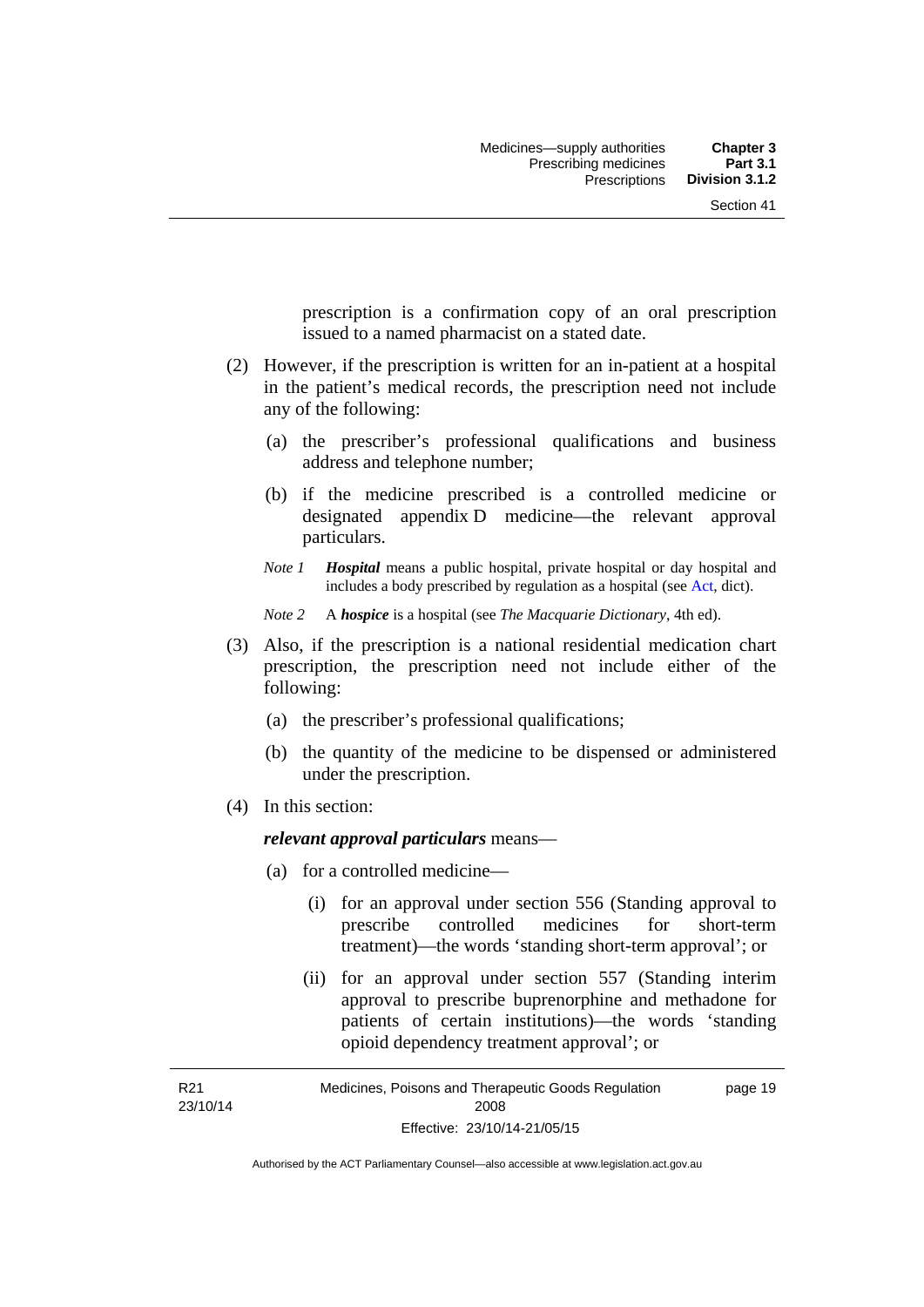- (iii) for an approval under division 13.1.3 (Chief health officer controlled medicines approvals)—the words 'CHO approval number' followed by the identifying number for the approval; or
- (b) for a designated appendix D medicine—
	- (i) for an approval under section 591 (Standing approval to prescribe designated appendix D medicines)—the words 'standing approval' and the specialist area, or the area, in which the prescriber practises; or
	- (ii) for an approval under section 593 (CHO decisions on applications to prescribe designated appendix D medicines)—the words 'CHO approval number' followed by the identifying number for the approval.

*relevant TGA authorisation particulars* means the words 'TGA authorisation' followed by—

- (a) the identifying number for the authorisation; or
- (b) if no identifying number is given for the authorisation—the date of the approval.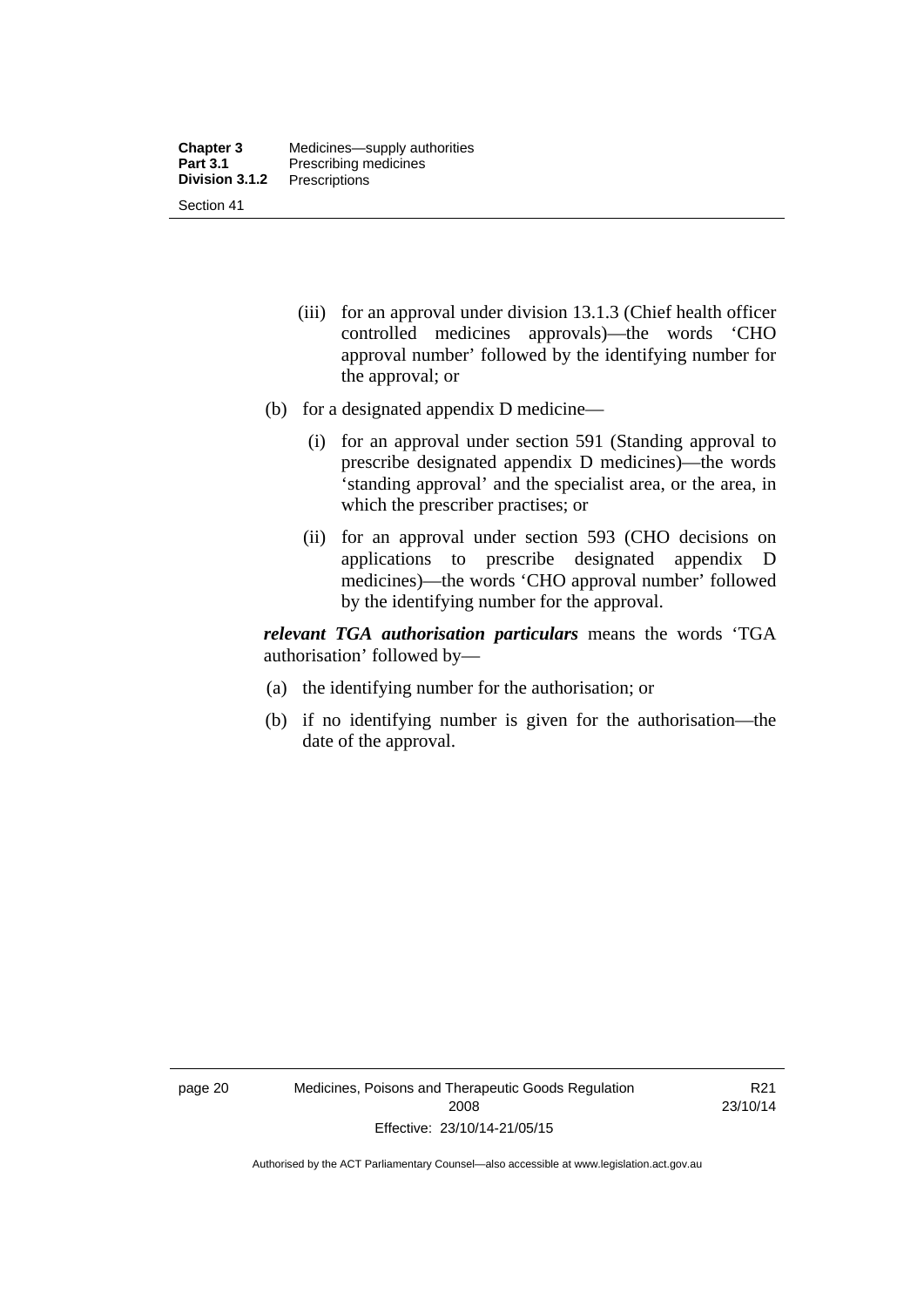# **Part 3.2 Requisitioning medicines**

# **Division 3.2.1 Authorisation to issue requisitions**

# **50 Authorisation under sch 1 to issue requisitions for medicines—Act, s 41 (b)**

A person mentioned in schedule 1, column 2 is authorised to issue a requisition for a medicine if—

- (a) issuing the requisition is included in the schedule, column 3 in relation to the person; and
- (b) the issue of the requisition is consistent with any restriction for the issue of the requisition mentioned in the schedule, column 3.

# **51 Authorisation conditions for issuing requisitions for medicines—Act, s 44 (1) (b) and (2) (b)**

A person's authorisation under section 50 to issue a requisition for a medicine is subject to the following conditions:

- (a) if the requisition is a written requisition—the requisition complies with section 55 (General requirements for written requisitions) and section 56 (Particulars for requisitions);
- (b) if the requisition is an oral requisition—
	- (i) the person believes on reasonable grounds that issuing the requisition is reasonably necessary for the treatment of a person; and
	- (ii) the quantity of the medicine requisitioned is not more than the amount reasonably necessary for the person's treatment; and
	- (iii) the requisition complies with section 56.

R21 23/10/14 page 21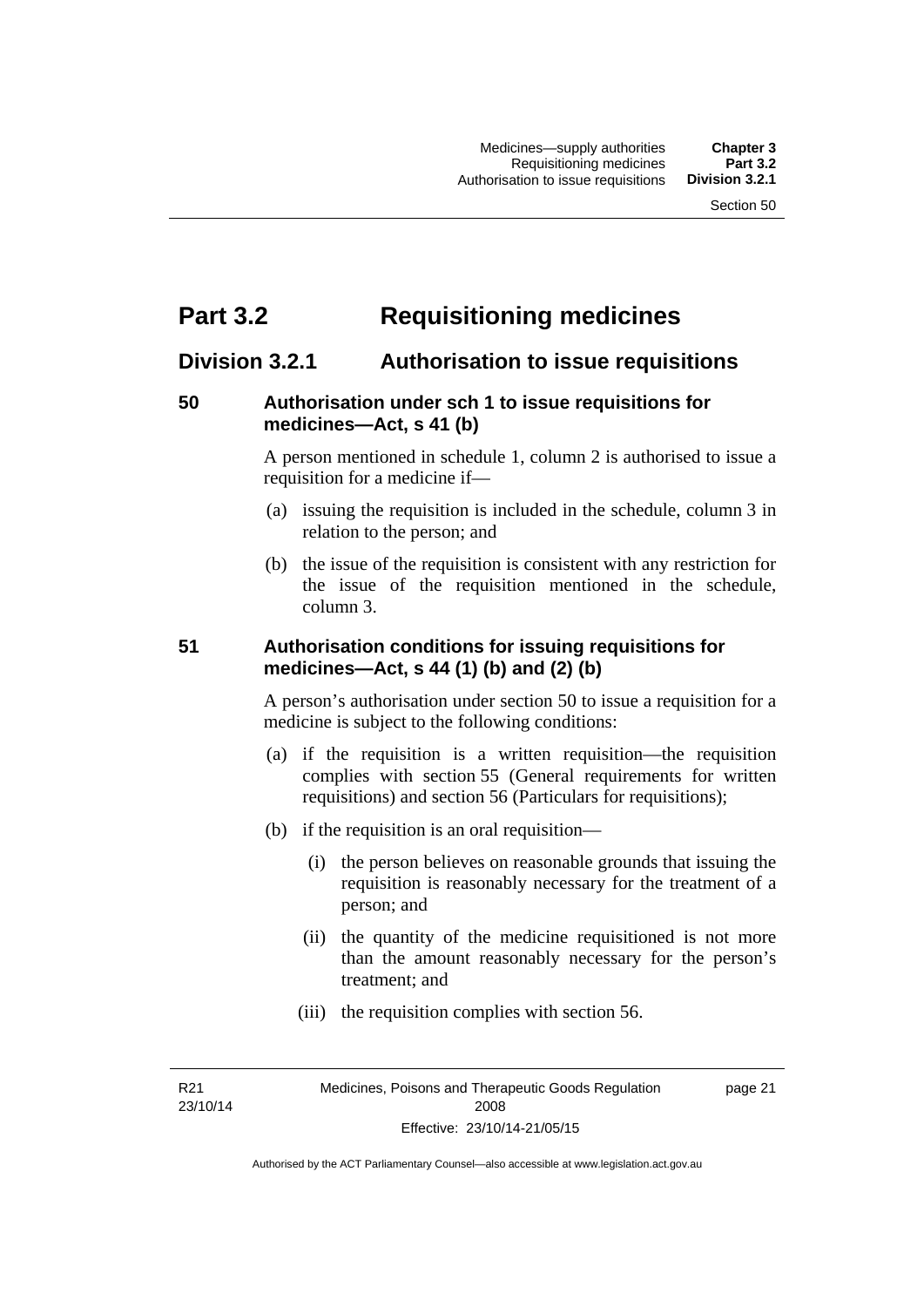**Chapter 3** Medicines—supply authorities<br>**Part 3.2** Requisitioning medicines **Requisitioning medicines**<br>Requisitions **Division 3.2.2** Section 55

# **Division 3.2.2 Requisitions**

### **55 General requirements for written requisitions**

A written requisition for a medicine must be—

(a) signed by the person (the *issuer*) issuing the requisition; and

 (b) if the issuer amends the requisition—initialled and dated by the issuer beside the amendment.

*Note Written* includes in electronic form (see [Act,](http://www.legislation.act.gov.au/a/2008-26/default.asp) dict).

### **56 Particulars for requisitions**

A requisition must include the following particulars:

- (a) the name of the person issuing the requisition;
- (b) the capacity in which the person is issuing the requisition;
- (c) the date the requisition is issued;
- (d) the medicine, and the form, strength and quantity of the medicine, to be supplied on the requisition;
- (e) the pharmacy or ward to which the medicine is to be supplied.

*Note Ward*—see the [Act](http://www.legislation.act.gov.au/a/2008-26/default.asp), dictionary.

page 22 Medicines, Poisons and Therapeutic Goods Regulation 2008 Effective: 23/10/14-21/05/15

R21 23/10/14

*Note* The requisition must be signed with the issuer's usual signature (see [Act](http://www.legislation.act.gov.au/a/2008-26/default.asp), dict, def *signs*).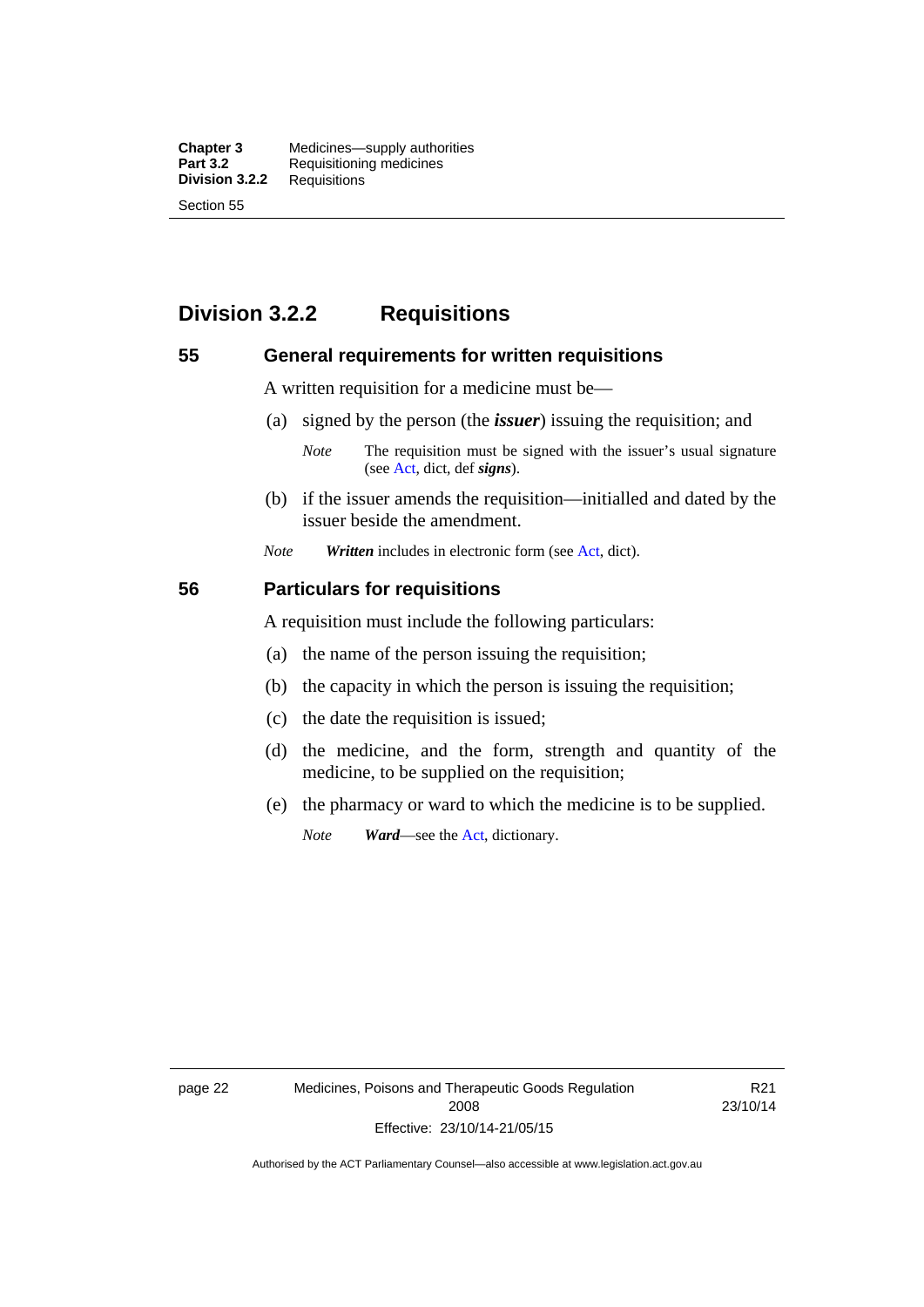# **Part 3.3 Medicines purchase orders**

# **Division 3.3.1 Authorisation to issue purchase orders**

# **60 Authorisation under sch 1 to issue purchase orders for medicines—Act, s 38 (1) (b) and (2) (a)**

A person mentioned in schedule 1, column 2 is authorised to issue a purchase order for a medicine if—

- (a) issuing the purchase order is included in the schedule, column 3 in relation to the person; and
- (b) the issue of the purchase order is consistent with any restriction for the issue of the purchase order mentioned in the schedule, column 3.

# **61 Authorisation conditions for issuing purchase orders for medicines—Act, s 44 (1) (b) and (2) (b)**

A person's authorisation under section 60 to issue a purchase order for a medicine is subject to the following conditions:

- (a) the purchase order complies with section 62 (General requirements for medicines purchase orders[—Act](http://www.legislation.act.gov.au/a/2008-26/default.asp), s 38 (2) (c));
	- *Note* A purchase order must be in writing (see [Act,](http://www.legislation.act.gov.au/a/2008-26/default.asp) dict, def *purchase order*).

R21 23/10/14 page 23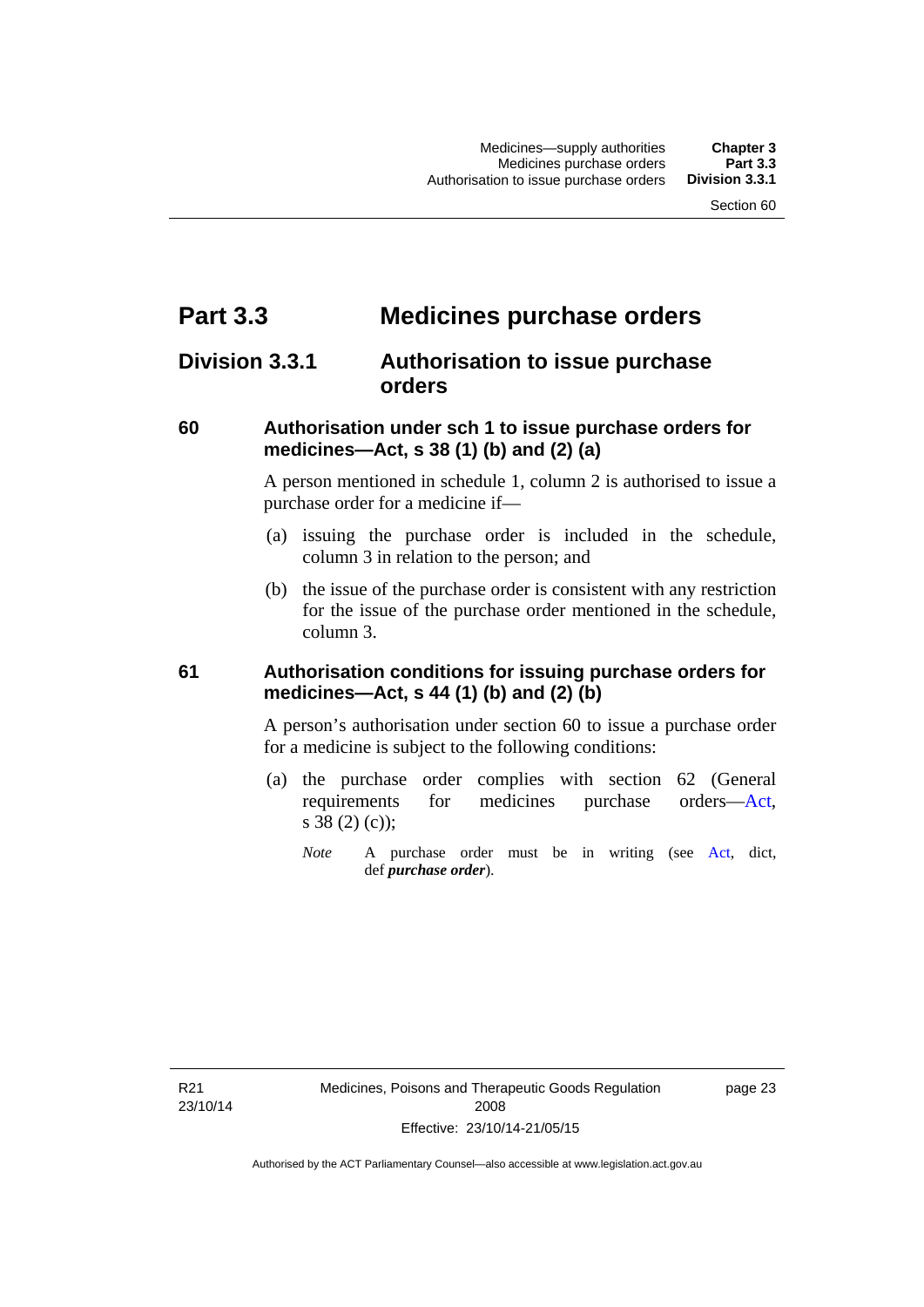| <b>Chapter 3</b> | Medicines—supply authorities |
|------------------|------------------------------|
| <b>Part 3.3</b>  | Medicines purchase orders    |
| Division 3.3.2   | Purchase orders              |
| Section 62       |                              |

 (b) the person must, not later than 24 hours after the person receives the medicine, send the supplier a document signed by the person acknowledging receipt of the medicine.

#### **Example—document**

a copy of the supplier's delivery docket signed by the buyer

*Note* An example is part of the regulation, is not exhaustive and may extend, but does not limit, the meaning of the provision in which it appears (see [Legislation Act,](http://www.legislation.act.gov.au/a/2001-14) s 126 and s 132).

# **Division 3.3.2 Purchase orders**

# **62 General requirements for medicines purchase orders— Act, s 38 (2) (c)**

- (1) A purchase order for a medicine must be—
	- (a) signed by the person (the *issuer*) issuing the order; and
		- *Note* The purchase order must be signed with the issuer's usual signature (see [Act](http://www.legislation.act.gov.au/a/2008-26/default.asp), dict, def *signs*).
	- (b) if the issuer amends the order—initialled and dated by the issuer beside the amendment.
- (2) A purchase order for a medicine must include the following:
	- (a) the issuer's name and business address and telephone number;
	- (b) the issuer's authority to issue the order;
	- (c) the medicine, and the form, strength and quantity of the medicine, to be supplied on the order.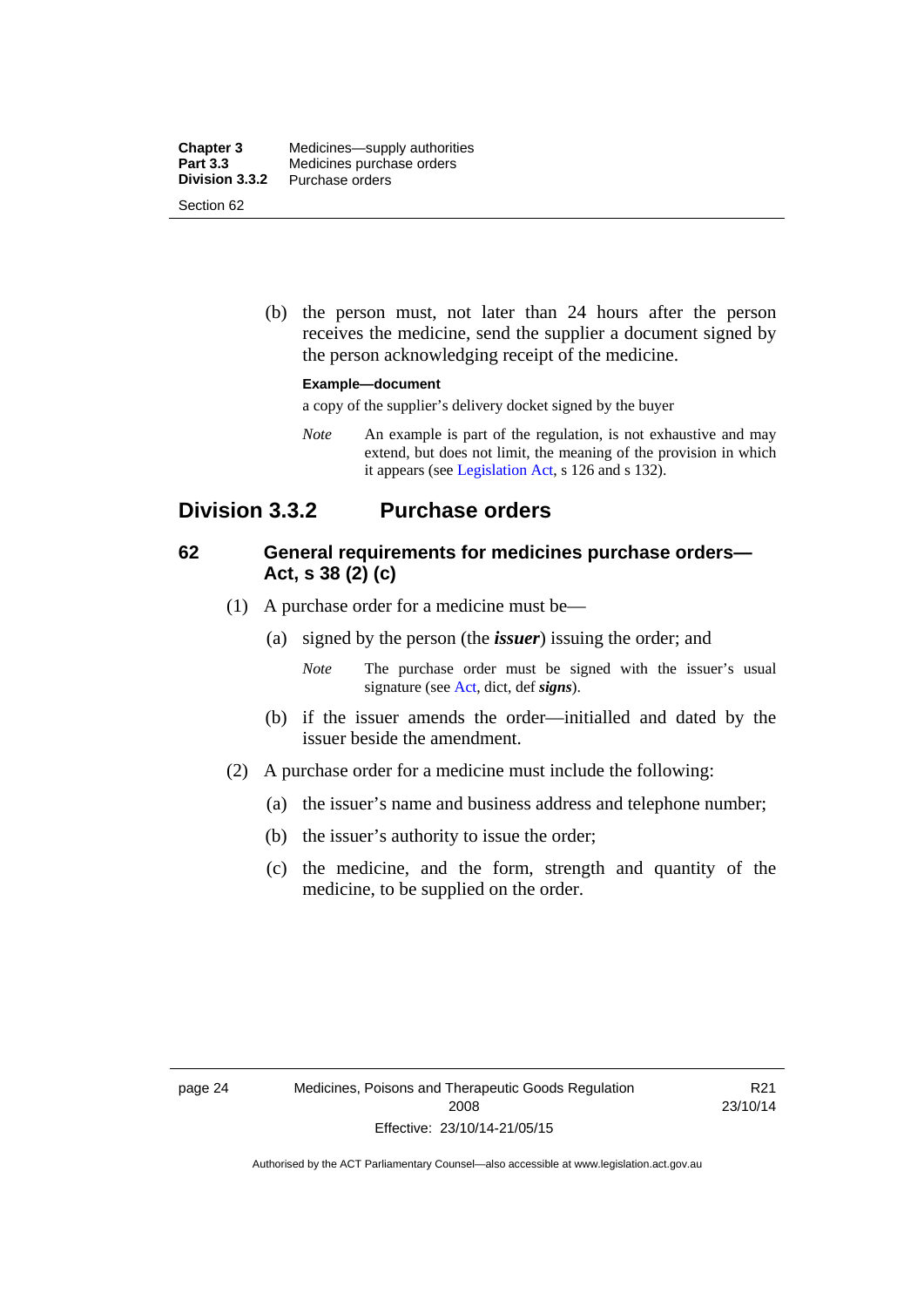# **Part 3.4 Standing orders for medicines**

# **Division 3.4.1 CHO standing orders**

## **70 Authorisation of CHO to issue standing orders for supply of medicines in public health emergencies—Act, s 42 (b)**

 (1) The chief health officer is authorised to issue a standing order for the supply of a medicine in an emergency relating to public health.

*Note 1 Supply* does not include administer (see [Act,](http://www.legislation.act.gov.au/a/2008-26/default.asp) s 24).

*Note 2* A standing order must be in writing (see [Act](http://www.legislation.act.gov.au/a/2008-26/default.asp), dict, def *standing order*).

 (2) To remove any doubt, a standing order may be issued under subsection (1) even if no emergency declaration under the *[Public](http://www.legislation.act.gov.au/a/1997-69)  [Health Act 1997](http://www.legislation.act.gov.au/a/1997-69)* is in force.

# **71 Authorisation of CHO to issue standing orders for administration of medicines for public health matters— Act, s 42 (b)**

The chief health officer is authorised to issue a standing order for the administration of a medicine in relation to a public health matter.

*Note* A standing order must be in writing (see [Act](http://www.legislation.act.gov.au/a/2008-26/default.asp), dict, def *standing order*).

### **72 Particulars for CHO standing orders for administration of medicines for public health matters**

A standing order under section 71 must include the following particulars:

- (a) a description of the public health matter to which the order relates;
- (b) the date of effect of the order and the date (not longer than 2 years after the date of effect) when the order ends;

R21 23/10/14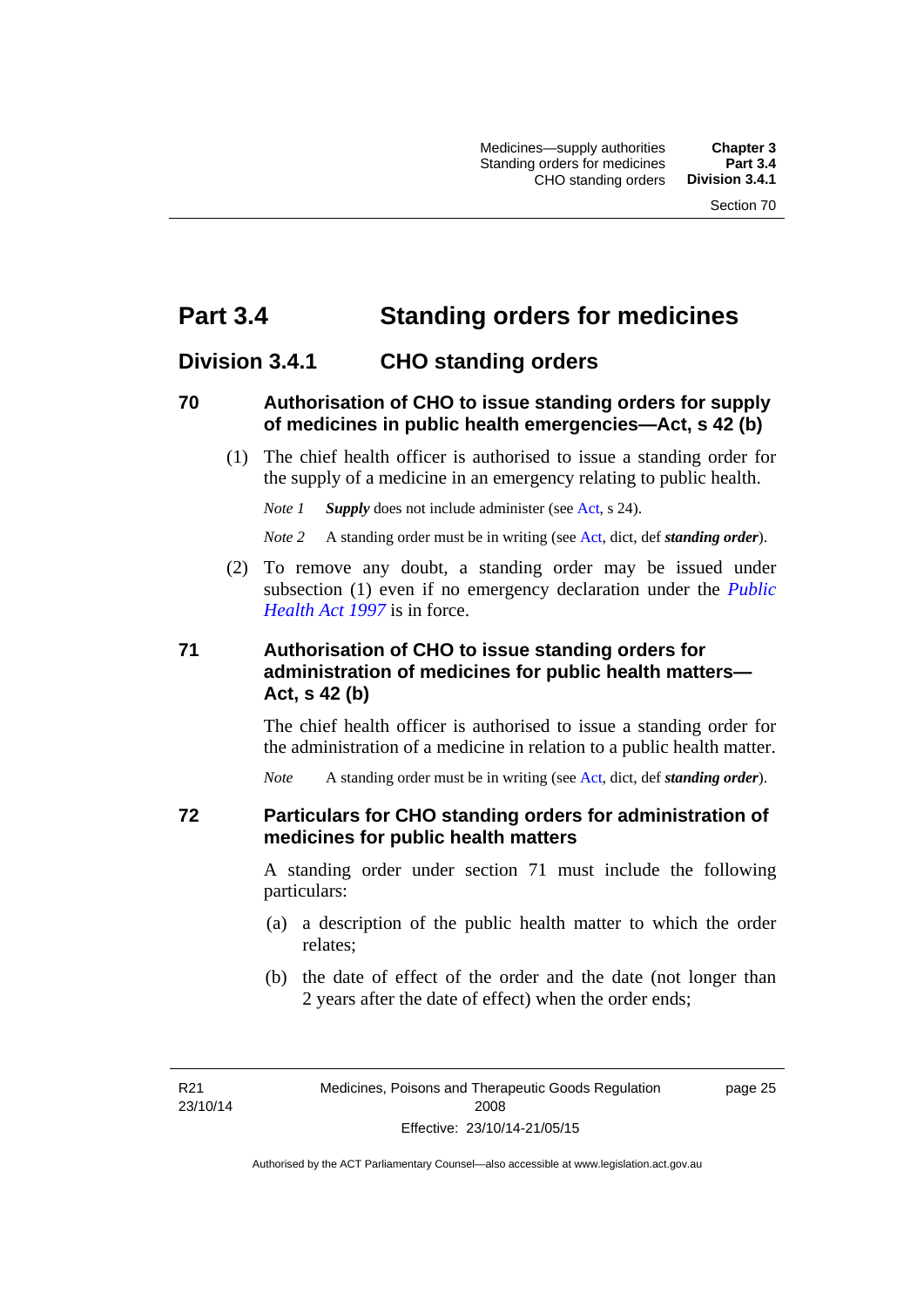- (c) the clinical circumstances in which the medicine may be administered;
- (d) a description of the people to whom the medicine may be administered;
- (e) the medicine's approved name and, if applicable, brand name;

- (f) if applicable, the form and strength of the medicine;
- (g) the dose and route of administration;
- (h) if applicable, the frequency of administration.

#### **Example—par (e) and par (f)**

Adrenaline (EpiPen) 300 micrograms in 0.3mL pre-filled syringe

*Note* An example is part of the regulation, is not exhaustive and may extend, but does not limit, the meaning of the provision in which it appears (see [Legislation Act,](http://www.legislation.act.gov.au/a/2001-14) s 126 and s 132).

# **Division 3.4.2 Standing orders for institutions**

*Note Institution* includes a correctional centre and a CYP detention place (see s 652).

### **75 Authorisation of doctors to issue standing orders for administration of medicines at institutions—Act, s 42 (b)**

- (1) A doctor is authorised to issue a standing order for the administration of a medicine to patients at an institution if—
	- (a) a medicines and therapeutics committee for the institution has approved the order; and
	- (b) the order is signed by the chair of the committee.
	- *Note Doctor* does not include an intern doctor (see dict).

R21 23/10/14

*Note Approved name*—see the [medicines and poisons standard,](http://www.comlaw.gov.au/Series/F2012L01200) par 1 (1).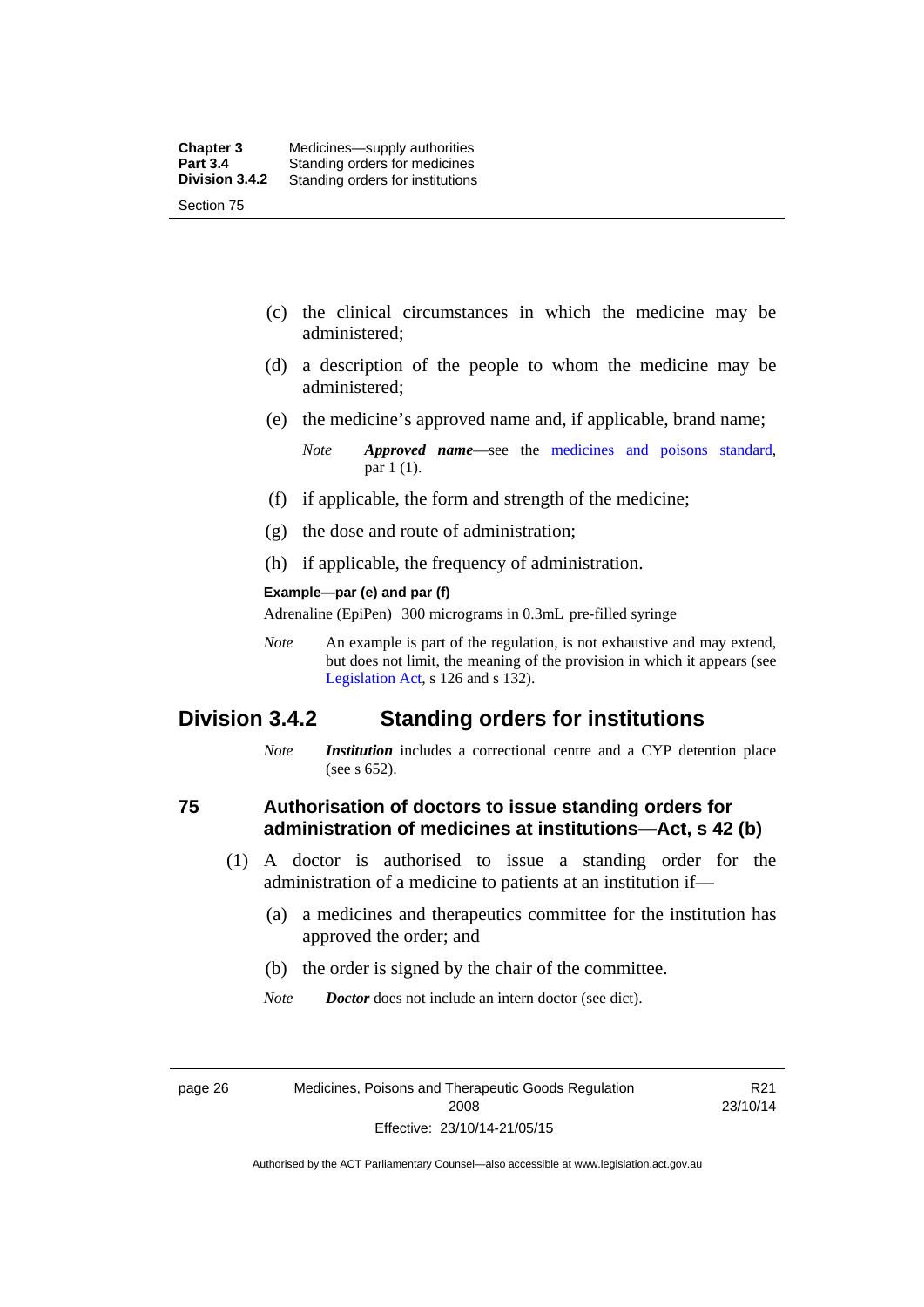(2) In this section:

*medicines and therapeutics committee*, for an institution, means a body—

- (a) established by the institution to approve standing orders for the administration of medicines to patients at the institution; and
- (b) that includes (but is not limited to) a doctor, nurse and pharmacist.
	- *Note 1 Doctor* and *pharmacist* do not include an intern (see dict).
	- *Note 2 Nurse* does not include an enrolled nurse (see [Legislation Act,](http://www.legislation.act.gov.au/a/2001-14) dict, pt 1).

# **76 Particulars for standing orders for administration of medicines at institutions**

A standing order under section 75 must include the following particulars:

- (a) an approval number for the order that is different from the number given to each other standing order approved for the institution;
- (b) the date of effect of the order and the date (not longer than 2 years after the date of effect) when the order ends;
- (c) each ward to which the order applies;
- (d) the clinical circumstances in which the medicine may be administered;
- (e) a description of the people to whom the medicine may be administered;
- (f) the medicine's approved name and, if applicable, brand name;
	- *Note Approved name*—see the [medicines and poisons standard,](http://www.comlaw.gov.au/Series/F2012L01200) par 1 (1).

R21 23/10/14 page 27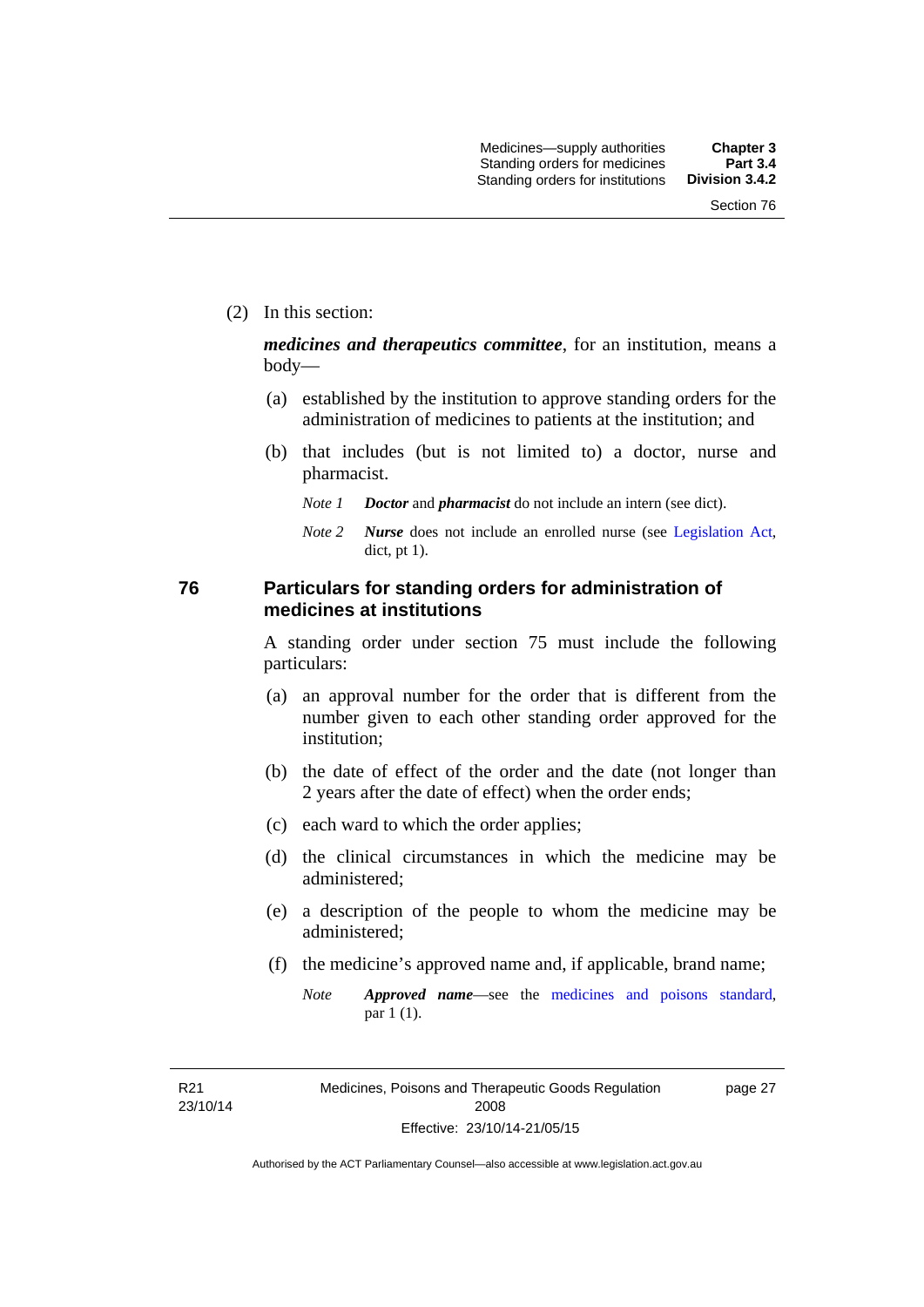| <b>Chapter 3</b> | Medicines—supply authorities       |
|------------------|------------------------------------|
| <b>Part 3.4</b>  | Standing orders for medicines      |
| Division 3.4.3   | Standing orders for walk-in centre |
| Section 77       |                                    |

- (g) if applicable, the form and strength of the medicine;
- (h) the dose and route of administration;
- (i) if applicable, the frequency of administration.

#### **Example—par (f) and par (g)**

Adrenaline (EpiPen) 300 micrograms in 0.3mL pre-filled syringe

*Note* An example is part of the regulation, is not exhaustive and may extend, but does not limit, the meaning of the provision in which it appears (see [Legislation Act,](http://www.legislation.act.gov.au/a/2001-14) s 126 and s 132).

# **Division 3.4.3 Standing orders for walk-in centre**

# **77 Authorisation of CHO to issue standing orders for supply and administration of medicines at walk-in centre—Act, s 42 (b)**

The chief health officer is authorised to issue a standing order for—

- (a) the supply of a medicine at a walk-in centre; and
- (b) the administration of a medicine at a walk-in centre.

*Note 1 Supply* does not include administer (see [Act,](http://www.legislation.act.gov.au/a/2008-26/default.asp) s 24).

*Note 2* A standing order must be in writing (see [Act](http://www.legislation.act.gov.au/a/2008-26/default.asp), dict, def *standing order*).

### **78 Particulars for CHO standing orders for supply and administration of medicines at walk-in centre**

A standing order under section 77 must include the following particulars:

- (a) an approval number for the order that is different from the number given to each other standing order approved for the walk-in centre;
- (b) the date of effect of the order and the date (not longer than 2 years after the date of effect) when the order ends;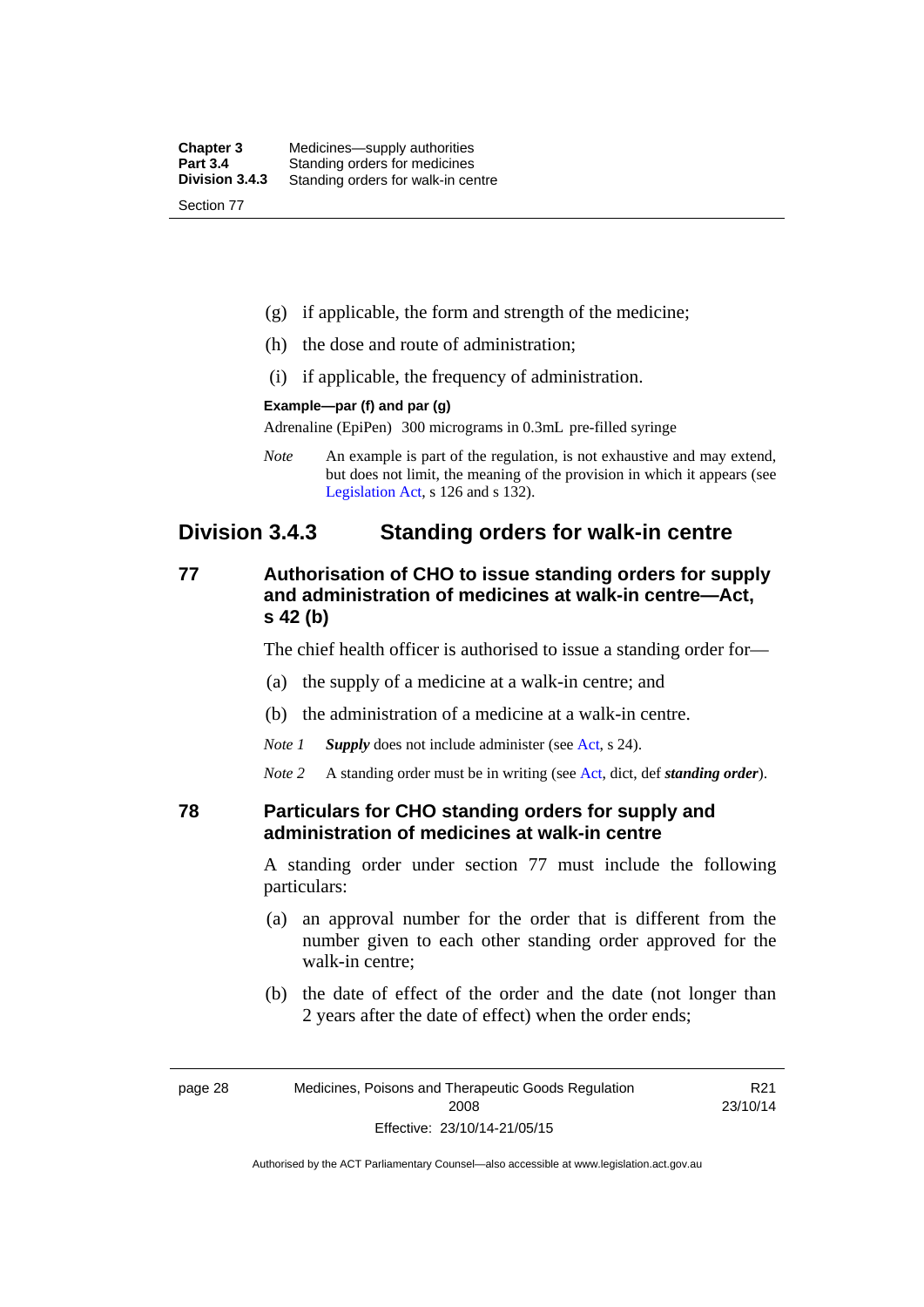- (c) each walk-in centre to which the order applies;
- (d) the clinical circumstances in which the medicine may be supplied or administered;
- (e) a description of the people to whom the medicine may be supplied or administered;
- (f) the medicine's approved name and, if applicable, brand name;

*Note Approved name*—see the [medicines and poisons standard,](http://www.comlaw.gov.au/Series/F2012L01200) par 1 (1).

- (g) if applicable, the form and strength of the medicine;
- (h) the dose and route of administration of the medicine;
- (i) if applicable, the frequency of administration of the medicine;
- (j) if applicable, the maximum duration of supply or administration of the medicine;
- (k) if applicable, the maximum quantity of the medicine for supply or administration.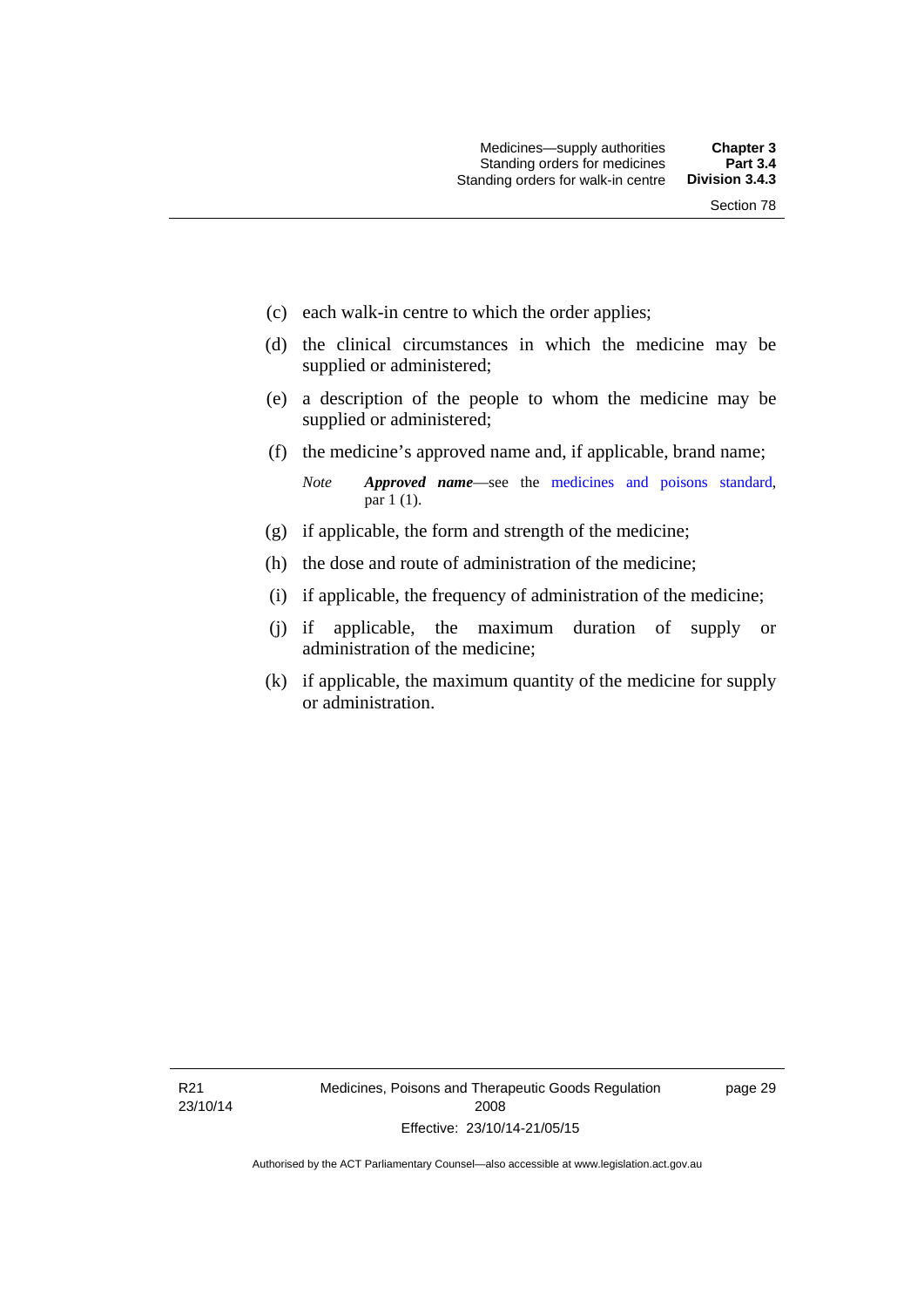Section 80

# **Part 3.5 Medicines supply authorities generally**

# **80 Cancellation of invalid supply authorities— Act, s 30 (2) (d)**

- (1) A paper-based supply authority is cancelled by a person if the person—
	- (a) marks the word 'cancelled', and the person's name and business address, on the front of the supply authority; and
	- (b) signs and dates the cancellation of the supply authority.
- (2) An electronic supply authority is cancelled by a person if the person—
	- (a) marks the word 'cancelled' on the supply authority; and
	- (b) links an electronic document to the supply authority that includes the person's name and business address and signature.

# **81 Information for CHO about controlled medicines supplied on supply authorities—Act, s 31 (1) (b) and (4), def**  *required information*

- (1) A person (the *supplier*) who supplies a controlled medicine on a supply authority must, not later than 7 days after the end of the month when the medicine is supplied, give the chief health officer the following information in writing:
	- (a) the supplier's name, business address and telephone number;
	- (b) the name of the person who issued the supply authority;
	- (c) the date of the supply authority;
	- (d) the name and address of the person to whom the medicine is supplied;

page 30 Medicines, Poisons and Therapeutic Goods Regulation 2008 Effective: 23/10/14-21/05/15

R21 23/10/14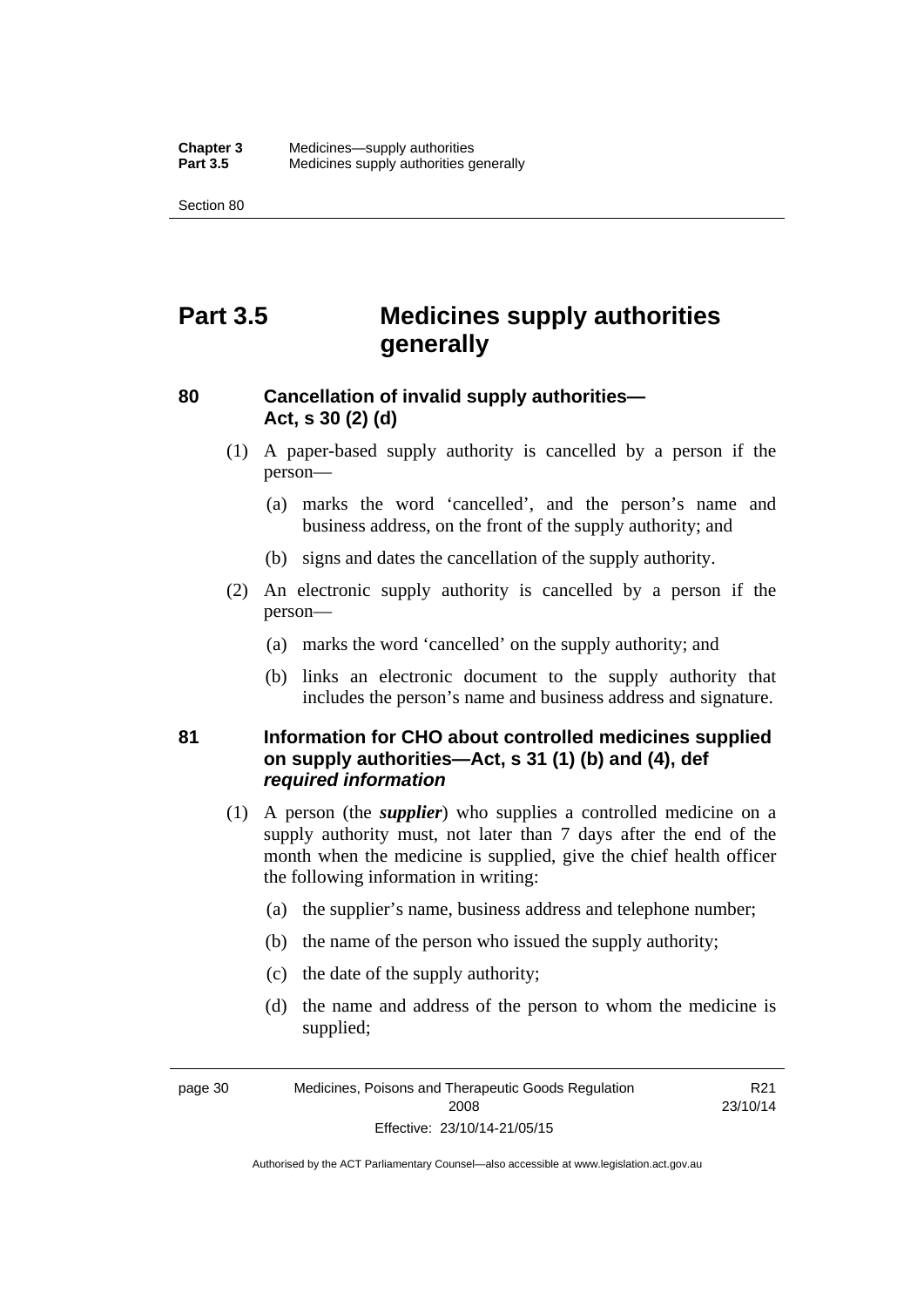- (e) the date of supply;
- (f) the controlled medicine, and the form, strength and quantity of the medicine, supplied.
- (2) However, this section does not apply to any of the following who report the supply of a controlled medicine on a supply authority to the Therapeutic Goods Administration:
	- (a) a medicines wholesalers licence-holder;
	- (b) a person who is authorised (however described) under a Commonwealth or State law to manufacture controlled medicines or supply controlled medicines by wholesale.

R21 23/10/14 Medicines, Poisons and Therapeutic Goods Regulation 2008 Effective: 23/10/14-21/05/15

page 31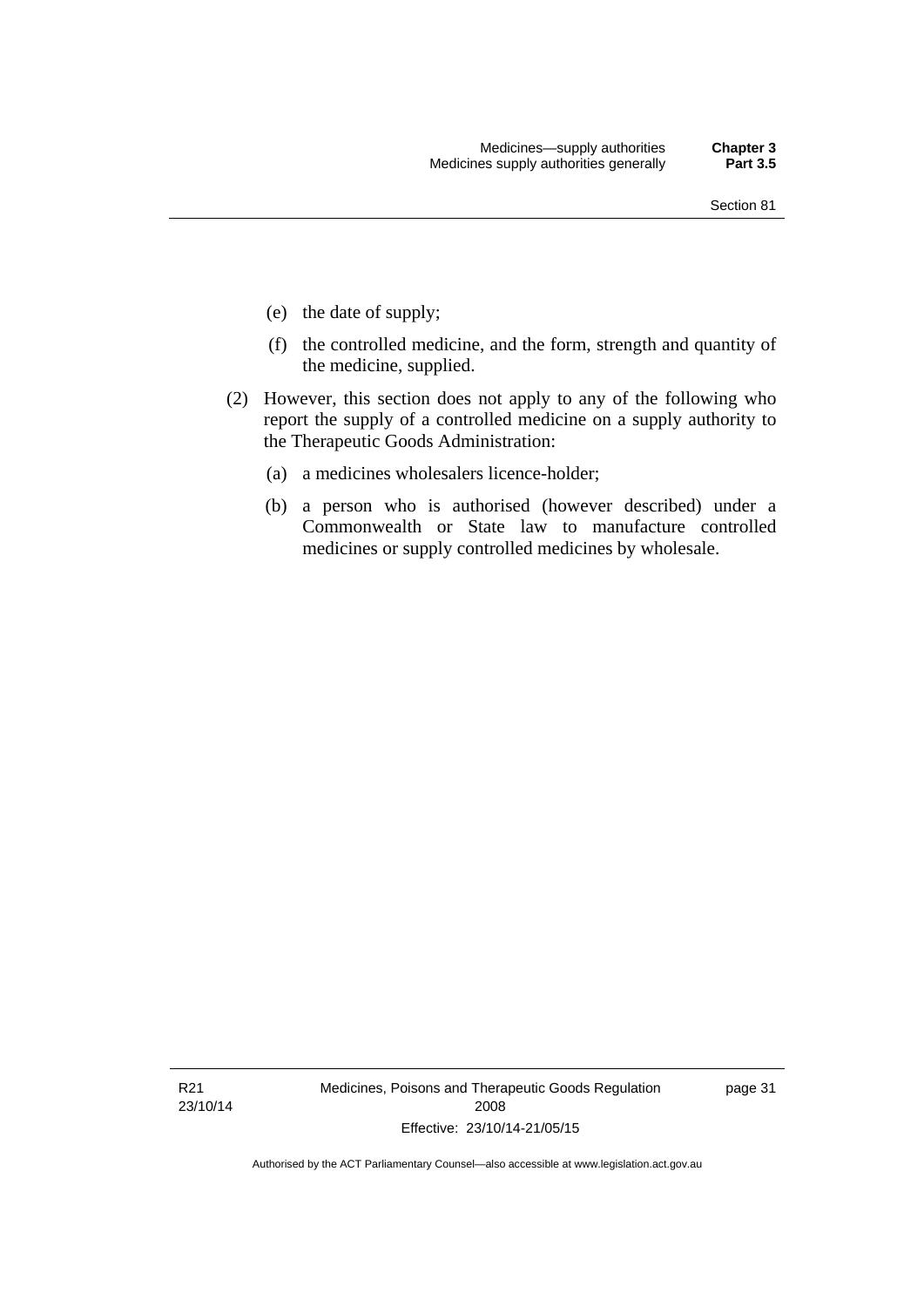**Chapter 4** Supplying medicines **Part 4.1** Preliminary

Section 100

# **Chapter 4 Supplying medicines**

# **Part 4.1** Preliminary

### **100 Overview of supply authorisations for medicines**

The following provisions of this chapter authorise a person to supply a medicine:

- (a) section 110 (which is about supply authorisations set out in schedule 1, including dispensing on prescription, supply on requisition, purchase order and standing order and supply during consultations);
- (b) section 251 (which is about authorisation of pharmacists to supply certain prescription only medicines without a prescription in emergencies);
- (c) section 255 (which is about authorisation of approved pharmacists to supply certain medicines without prescription);
- (d) section 260 (which is about authorisation to supply medicines to pharmacists for disposal).
- *Note* A person may also be authorised to supply a medicine in a way mentioned in s 11 (2) (Overview of medicines authorisations under this regulation) (including under a licence, see pt 9.5).

page 32 Medicines, Poisons and Therapeutic Goods Regulation 2008 Effective: 23/10/14-21/05/15

R21 23/10/14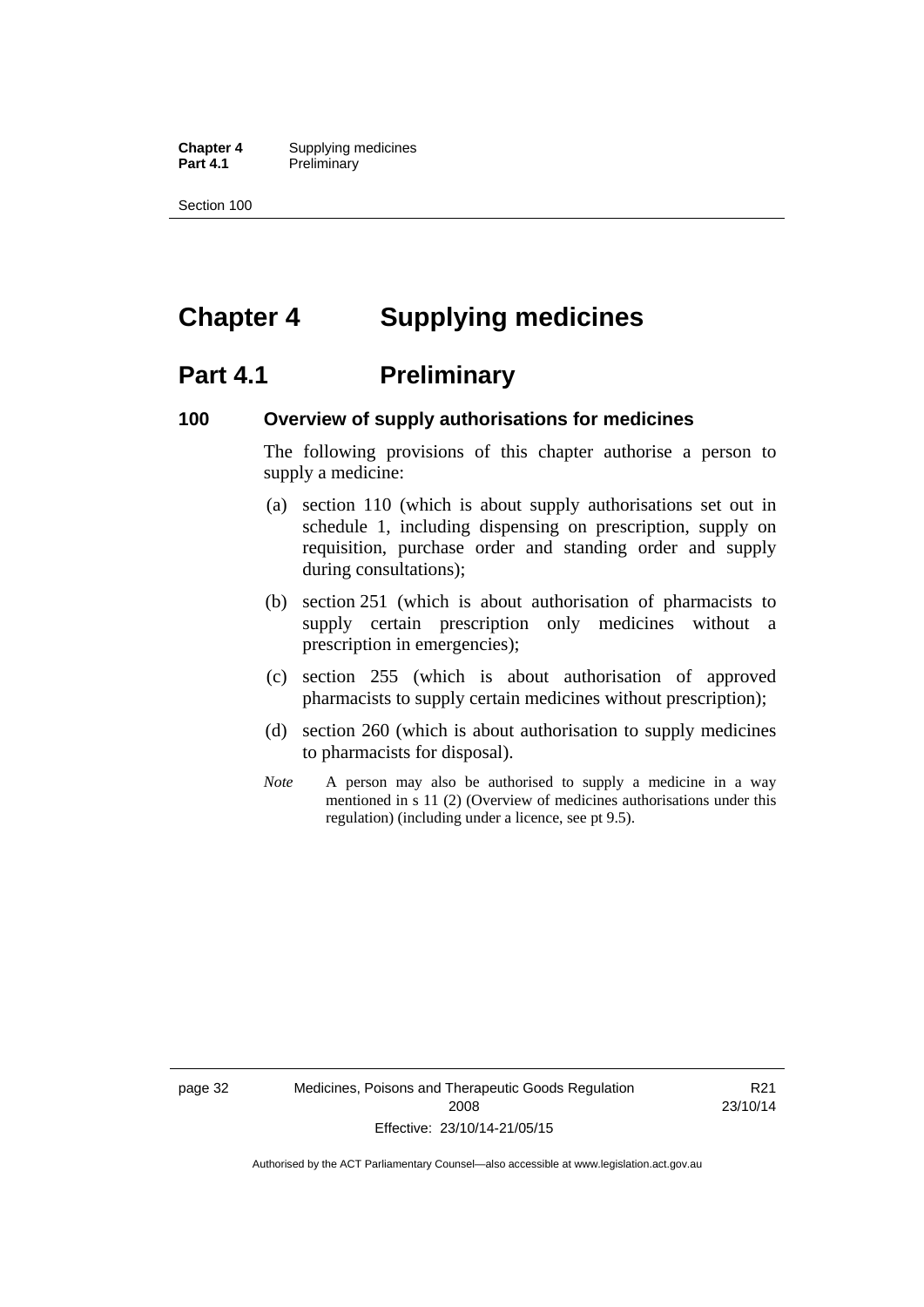# **Part 4.2 Medicines—supply authorisations under sch 1**

# **Division 4.2.1 Sch 1 medicines supply authorisations**

# **110 Authorisation under sch 1 to supply medicines— Act, s 26 (1) (b) and (2) (b)**

- (1) A person mentioned in schedule 1, column 2 is authorised to supply a medicine if—
	- (a) supplying the medicine is included in the schedule, column 3 in relation to the person; and
	- (b) the supply is consistent with any restriction for the supply mentioned in the schedule, column 3.
- (2) However, a pharmacist is not authorised under schedule 1 to supply a medicine if—
	- (a) the pharmacist is working for, or providing services to, a corporation when supplying the medicine; and
	- (b) the corporation is not—
		- (i) a pharmacist; or
		- (ii) a complying pharmacy corporation under the *[Public](http://www.legislation.act.gov.au/a/1997-69)  [Health Act 1997](http://www.legislation.act.gov.au/a/1997-69)*, part 3B (Pharmacies).
	- *Note Supply* includes dispense (see [Act,](http://www.legislation.act.gov.au/a/2008-26/default.asp) s 24).

R21 23/10/14 page 33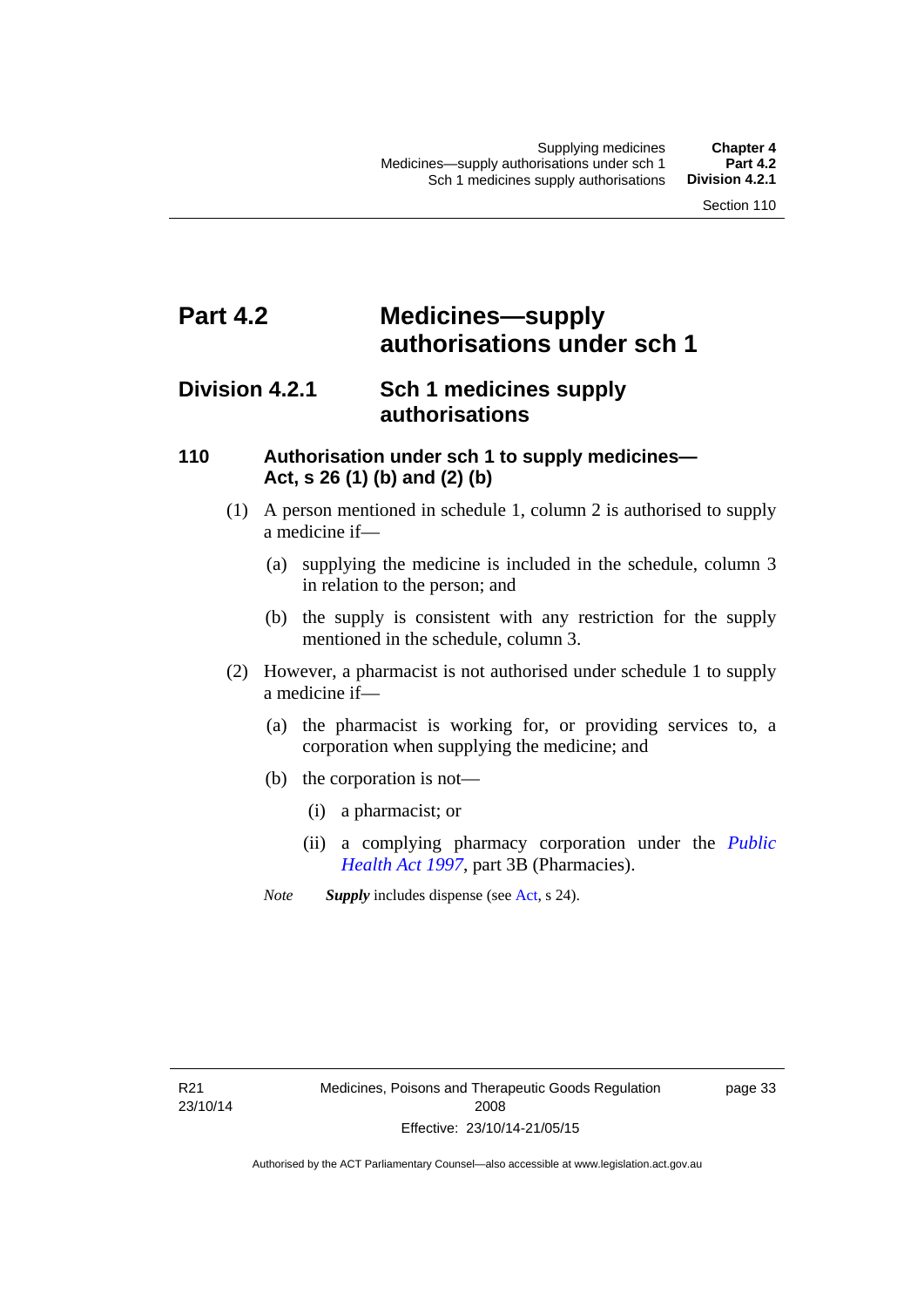# **Division 4.2.2 Dispensing medicines**

# **120 Authorisation conditions for dispensing medicines— Act, s 44 (1) (b) and (2) (b)**

- (1) A person's authorisation under section 110 to dispense a medicine is subject to the following conditions:
	- (a) the medicine is dispensed in accordance with the requirements of section 121;

*Note* Only a pharmacist may dispense a medicine (see sch 1).

- (b) if the prescription is dispensed under section 121 (2), the pharmacist notes on the prescription the reasons that the pharmacist was satisfied that it was not practicable for a complying prescription to be issued for the medicine;
- (c) if the prescription is changed by a pharmacist at the oral direction of the prescriber—the note of the change complies with section 122:
- (d) the medicine is labelled in accordance with section 123;
- (e) the dispensed prescription is marked in accordance with section 124;
- (f) the dispensing of the prescription is recorded in accordance with section 125:
- (g) if the prescription is an oral prescription for the dispensing of the medicine, or is faxed by a prescriber to a pharmacist, and the pharmacist does not receive an original of the prescription within 7 days after the day the prescription is given—the pharmacist must, within 24 hours after the end of the 7-day period, tell the chief health officer, in writing, of the failure to receive the original prescription;
- (h) the prescription, if completed, and the record for paragraph (f), are kept at the pharmacy or, if the chief health officer approves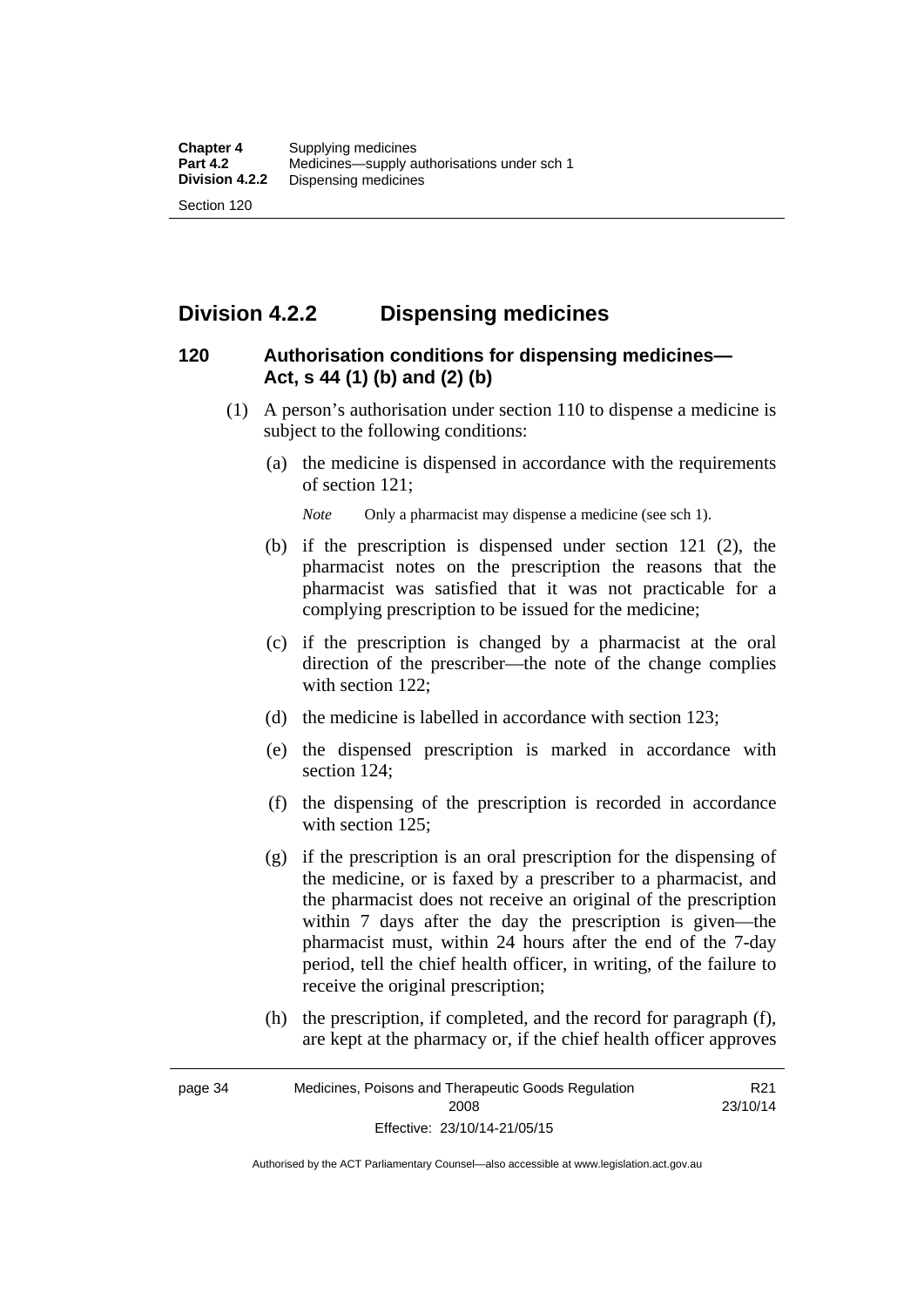in writing another place, the place approved by the chief health officer, for at least 2 years after the day the prescription becomes a completed prescription.

- (2) However, subsection (1) (d), (e), (f) and (h) do not apply if the prescription is written for an in-patient at a hospital in the patient's medical records.
- (3) In this section:

*completed*—a prescription is *completed* when—

- (a) for a single prescription—the prescription is dispensed; or
- (b) for a repeat prescription—the last repeat of the prescription is dispensed; or
- (c) for a national residential medication chart prescription––the prescription is dispensed for the last time.

## **121 How medicines are dispensed**

- (1) The following are the requirements for dispensing a medicine:
	- (a) the prescription is issued by an authorised prescriber;

- (b) the prescription complies with the applicable provisions of division 3.1.2 (Prescriptions);
- (c) the medicine is dispensed in accordance with the prescription (including the prescription as changed by a pharmacist at the oral direction of the prescriber).
	- *Note 1 Dispensed in accordance with the prescription*—see s (3).
	- *Note* 2 For changes to a prescription by the dispenser, see the [Act,](http://www.legislation.act.gov.au/a/2008-26/default.asp) s 29 (3).
	- *Note 3 Pharmacist* does not include an intern pharmacist (see dict).

R21 23/10/14 page 35

*Note Authorised prescriber*—see s (3).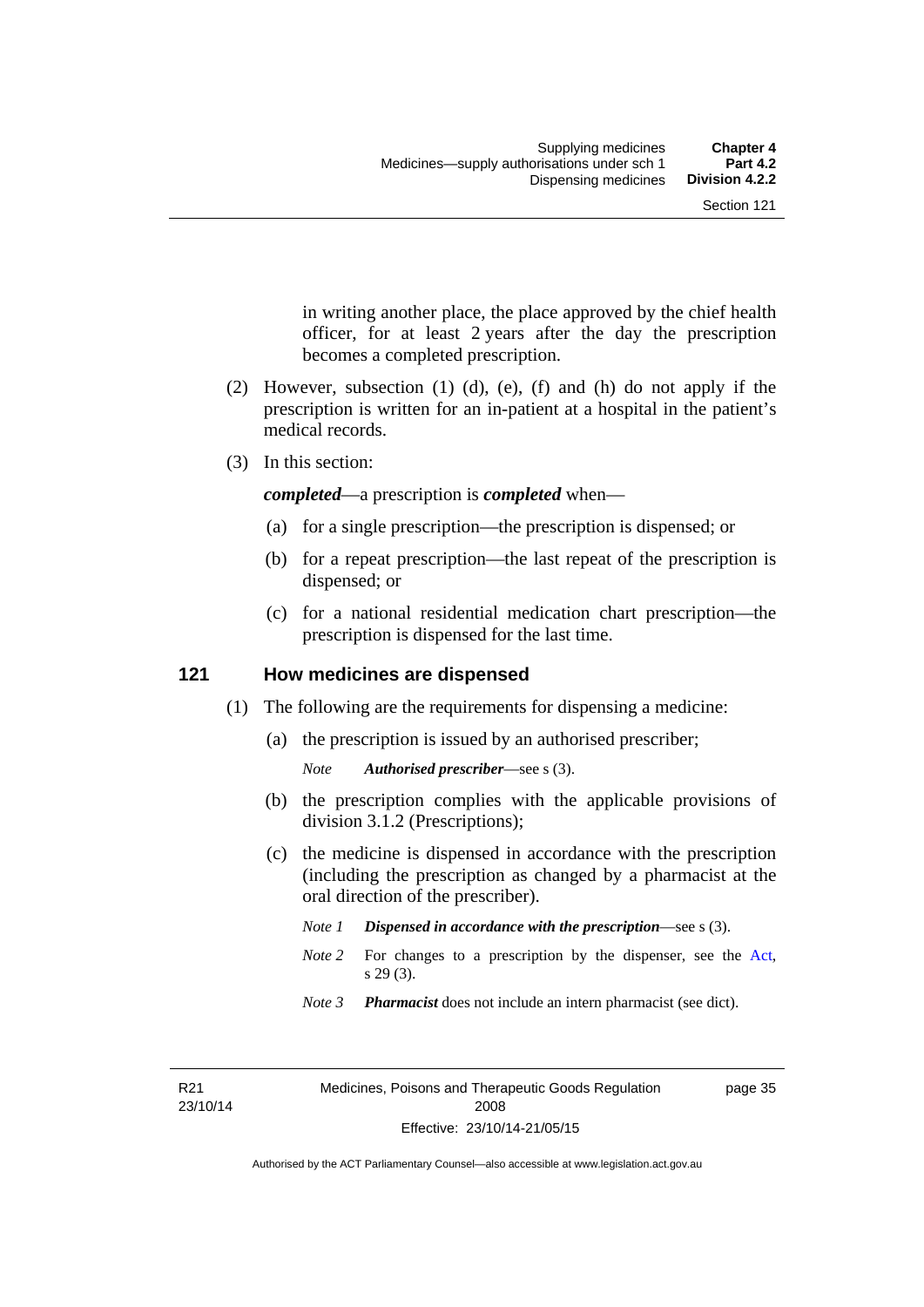- (2) However, a pharmacist may dispense a prescription that does not include all of the applicable provisions for subsection (1) (b) if—
	- (a) the prescription is issued by an authorised prescriber; and
	- (b) the medicine is—
		- (i) dispensed in accordance with the prescription; and
		- (ii) if the prescription is changed by a pharmacist at the oral direction of the prescriber—the prescription complies with section 122; and

*Note Pharmacist* does not include an intern pharmacist (see dict).

- (c) the medicine is supplied in a package that is labelled in accordance with section 123; and
- (d) the pharmacist is satisfied that, because of a circumstance affecting the prescriber or the person for whom the medicine is to be dispensed, it is not practicable for a complying prescription to be issued for the medicine.
- (3) In this section:

*authorised prescriber*, in relation to a prescription, means—

- (a) for a medicine other than a controlled medicine—a person who is authorised to issue the prescription under the Act or another territory law; and
- (b) for a controlled medicine—a person who is authorised to issue the prescription under part 13.1 (Controlled medicines approvals).

#### **Examples—authorised prescribers**

1 A NSW registered doctor practising in Queanbeyan is authorised under a NSW law to prescribe medicines. The doctor gives a patient a prescription for a controlled medicine and another prescription for a prescription only medicine. The prescription only medicine can be dispensed in the ACT because the prescription is issued by a person who is authorised under a State

R21 23/10/14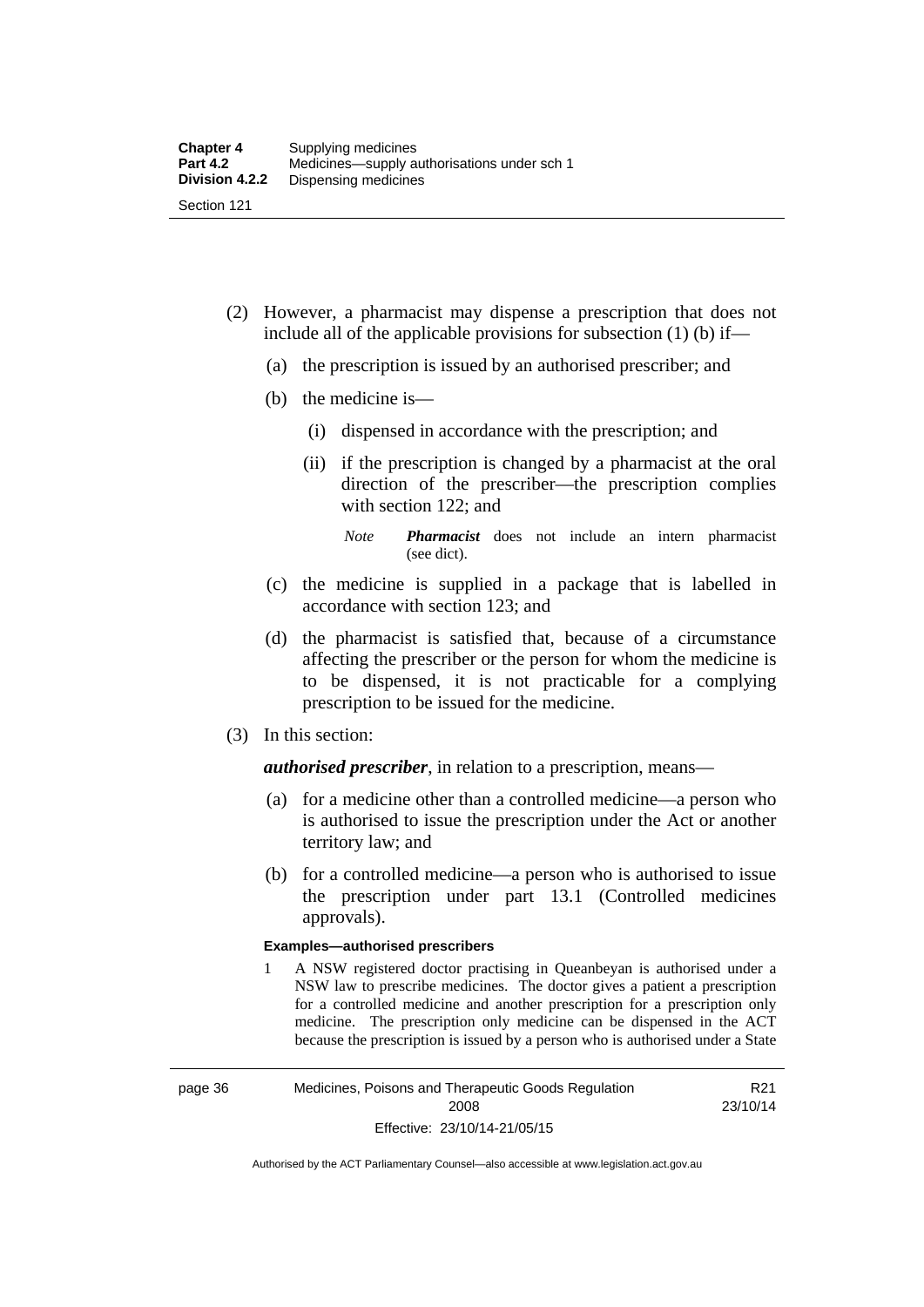law to prescribe the medicine. The prescription for the controlled medicine cannot be dispensed in the ACT because the doctor is not registered in the ACT.

- 2 If the doctor in example 1 is registered in both the ACT and NSW, the prescription for the controlled medicine can be dispensed in the ACT.
- 3 A special event exemption under the *[Health Professionals \(Special Events](http://www.legislation.act.gov.au/a/2000-25)  [Exemptions\) Act 2000](http://www.legislation.act.gov.au/a/2000-25)* authorises a visiting health professional to prescribe a medicine, including a controlled medicine. A Victorian registered doctor who is a visiting health professional within the meaning of that Act prescribes a controlled medicine. The prescription can be dispensed in the ACT.
- *Note* An example is part of the regulation, is not exhaustive and may extend, but does not limit, the meaning of the provision in which it appears (see [Legislation Act,](http://www.legislation.act.gov.au/a/2001-14) s 126 and s 132).

*dispensed in accordance with the prescription*, for a prescribed medicine, includes dispensing another brand of the medicine that is a bioequivalent form of the prescribed medicine.

*Note Bioequivalent*—see the dictionary.

## **122 Noting changes to prescriptions on oral direction of prescriber—Act, s 27 (2) (b) (ii)**

The following must be noted, in writing, on the prescription:

- (a) the name of the prescriber giving the oral direction to change the prescription;
- (b) the change to the prescription;
- (c) the date the oral direction is given;
- (d) the pharmacist's signature.
- *Note* The notation must be made as soon as possible (see [Legislation Act,](http://www.legislation.act.gov.au/a/2001-14) s 151B).

page 37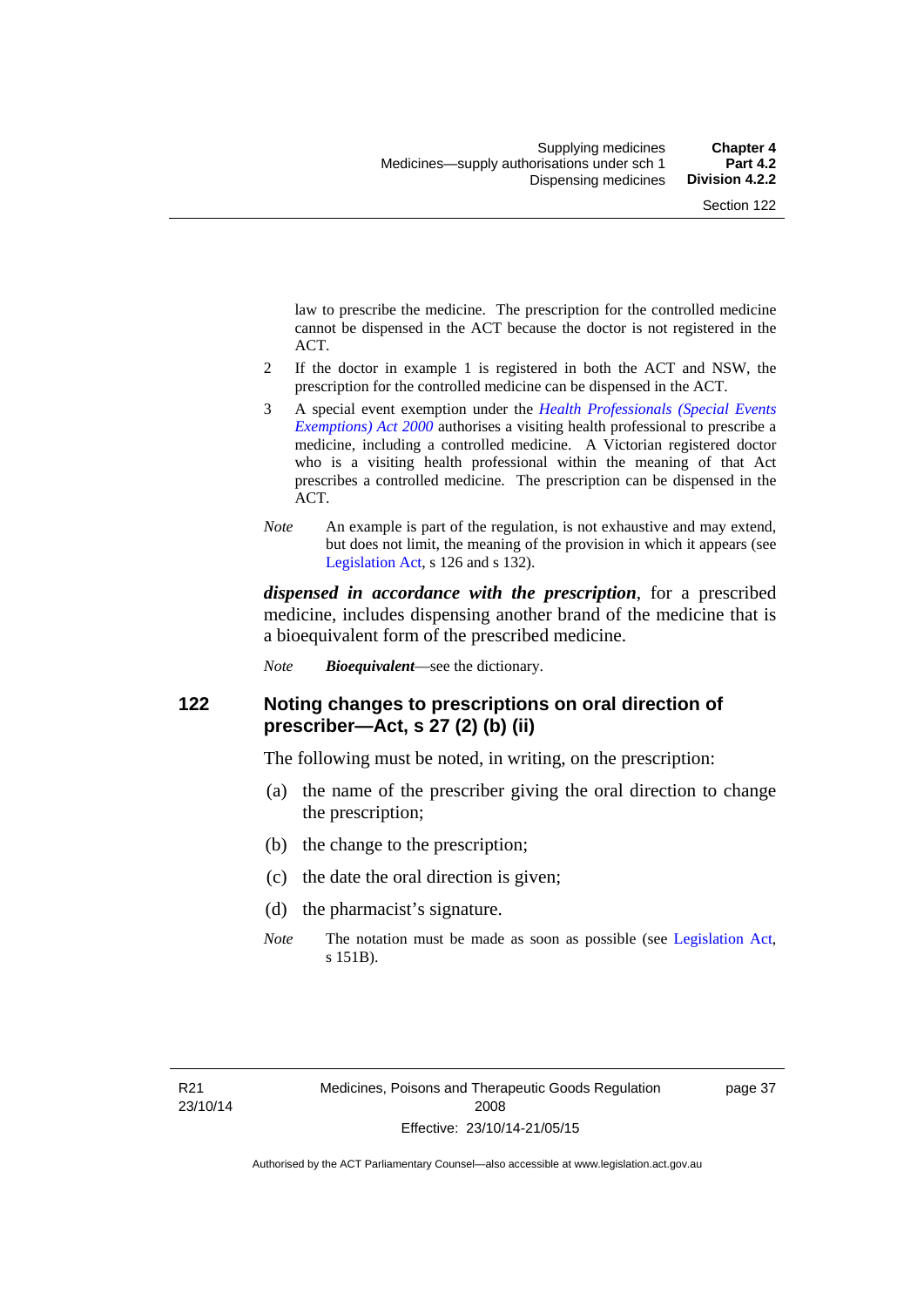# **123 Labelling dispensed medicines—Act, s 60 (1) (c) (i) and (2) (c) (i)**

The dispensed medicine must have a label that includes the following:

- (a) the name of the person for whom the medicine is dispensed;
- (b) if the prescriber is a dentist—the words 'for dental treatment only';
- (c) if the prescriber is an eligible midwife—the words 'for midwifery use only';
- (d) if the prescriber is an optometrist—the words 'for optometry use only';
- (e) if the prescriber is a veterinary surgeon—
	- (i) words to the effect of 'for animal treatment only'; and
	- (ii) the species of the animal for which the medicine is dispensed; and
	- (iii) if a way of identifying the animal is stated on the prescription—the way of identifying the animal;
- (f) the medicine's approved name and brand name;
	- *Note Approved name*—see the [medicines and poisons standard,](http://www.comlaw.gov.au/Series/F2012L01200) par 1 (1).
- (g) the form, strength and quantity of the medicine dispensed;
- (h) if the package of the dispensed medicine is not a manufacturer's pack—the relevant expiry date for the medicine;
- (i) the date the medicine is dispensed;
- (j) the name and the business address and telephone number of the pharmacy from which the medicine is dispensed;

page 38 Medicines, Poisons and Therapeutic Goods Regulation 2008 Effective: 23/10/14-21/05/15

R21 23/10/14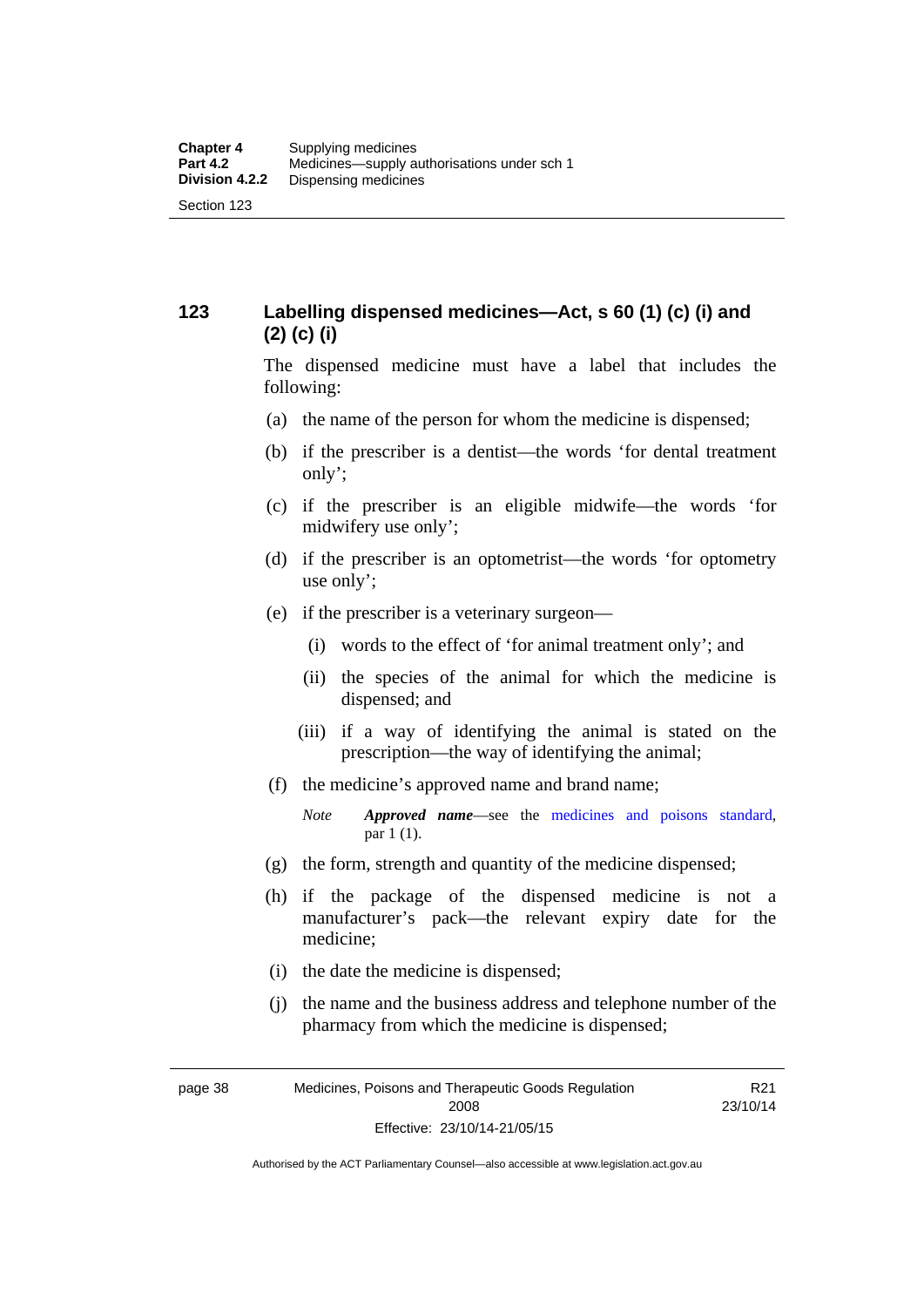- (k) the initials or other identification of the dispensing pharmacist;
- (l) a number that is different from the number given to each other prescription dispensed at the pharmacy;
- (m) directions about the use of the medicine that are adequate to allow the medicine to be taken or administered safely, including any warning statement in the medicines and poisons standard, appendix K (Drugs required to be labelled with a sedation warning) applying to the medicine;
- (n) words to the effect of 'keep out of reach of children'.

### **Example—par (f) and par (g)**

Warfarin tablets (Coumadin) 5mg 50

*Note* An example is part of the regulation, is not exhaustive and may extend, but does not limit, the meaning of the provision in which it appears (see [Legislation Act,](http://www.legislation.act.gov.au/a/2001-14) s 126 and s 132).

### **124 Marking dispensed prescriptions**

- (1) This section does not apply to a prescription for an in-patient at a hospital written in the patient's medical records.
- (2) A dispensed paper-based prescription for a medicine must be marked with—
	- (a) if the prescription is a single prescription, the last repeat of a repeat prescription, or a national residential medication chart prescription dispensed for the last time––the word 'cancelled' on the front of the prescription; and
	- (b) the prescribed particulars.
- (3) A dispensed electronic prescription for a medicine must be marked with—
	- (a) if the prescription is a single prescription, the last repeat of a repeat prescription, or a national residential medication chart

page 39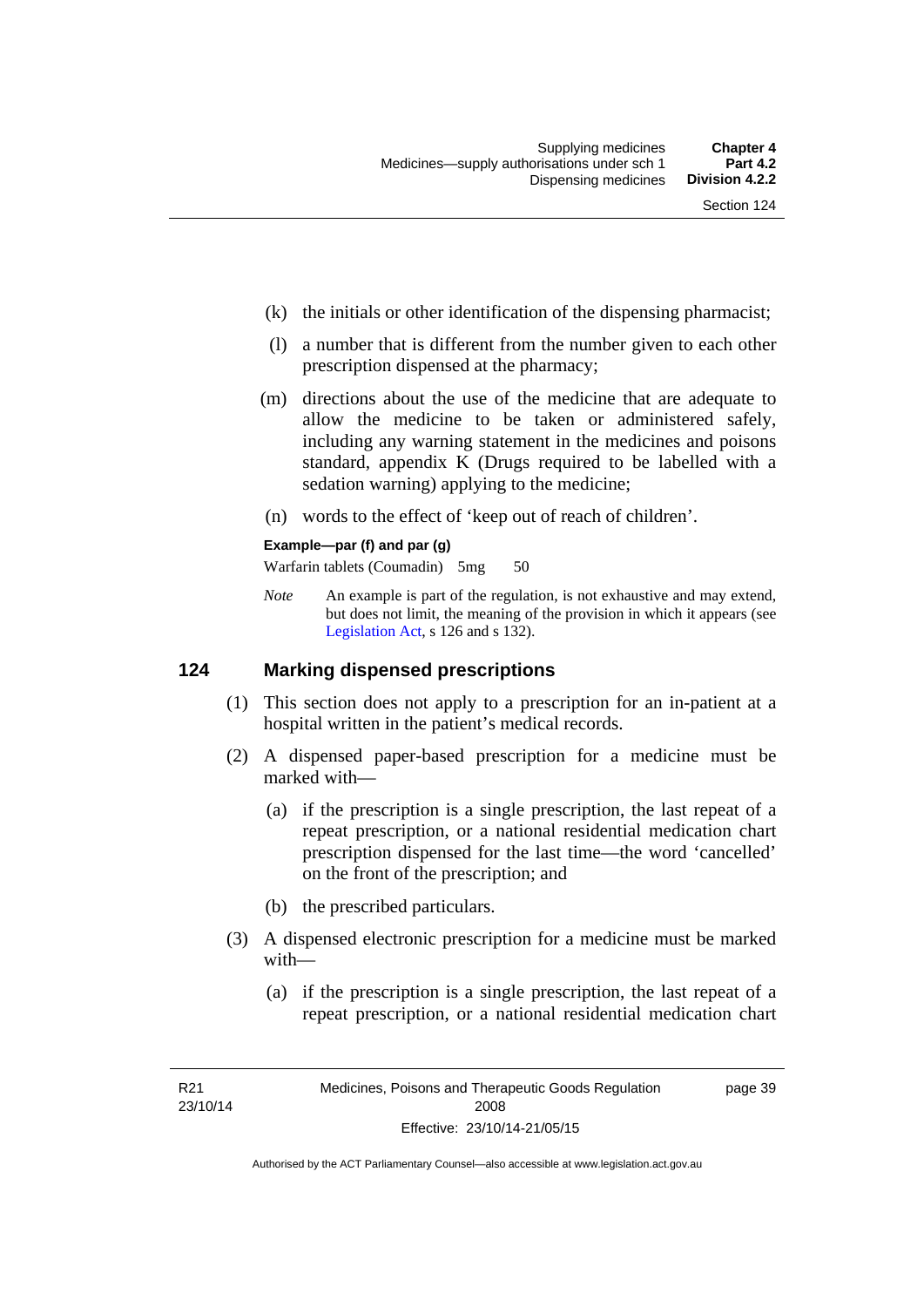prescription dispensed for the last time––the word 'cancelled'; and

- (b) a link to an electronic document containing the prescribed particulars.
- (4) In this section:

*paper-based prescription* includes a faxed copy of a prescription.

*prescribed particulars*, for a dispensed prescription for a medicine, means—

- (a) the date the medicine is dispensed; and
- (b) the name and business address of the dispensing pharmacy; and
- (c) if another brand of the medicine is dispensed for the prescribed medicine—the brand name of the medicine dispensed; and
- (d) for a repeat prescription—the number of the repeat dispensed; and
- (e) the prescription's number under section 123 (l); and
- (f) the pharmacist's initials or signature.

*single prescription* means a prescription that is not a repeat prescription.

### **125 Recording dispensing of medicines**

The dispensing pharmacist must ensure that a written record is made of the following information in relation to the dispensing of the medicine:

- (a) the pharmacist's name;
- (b) the date of the prescription;
- (c) the prescriber's name;

R21 23/10/14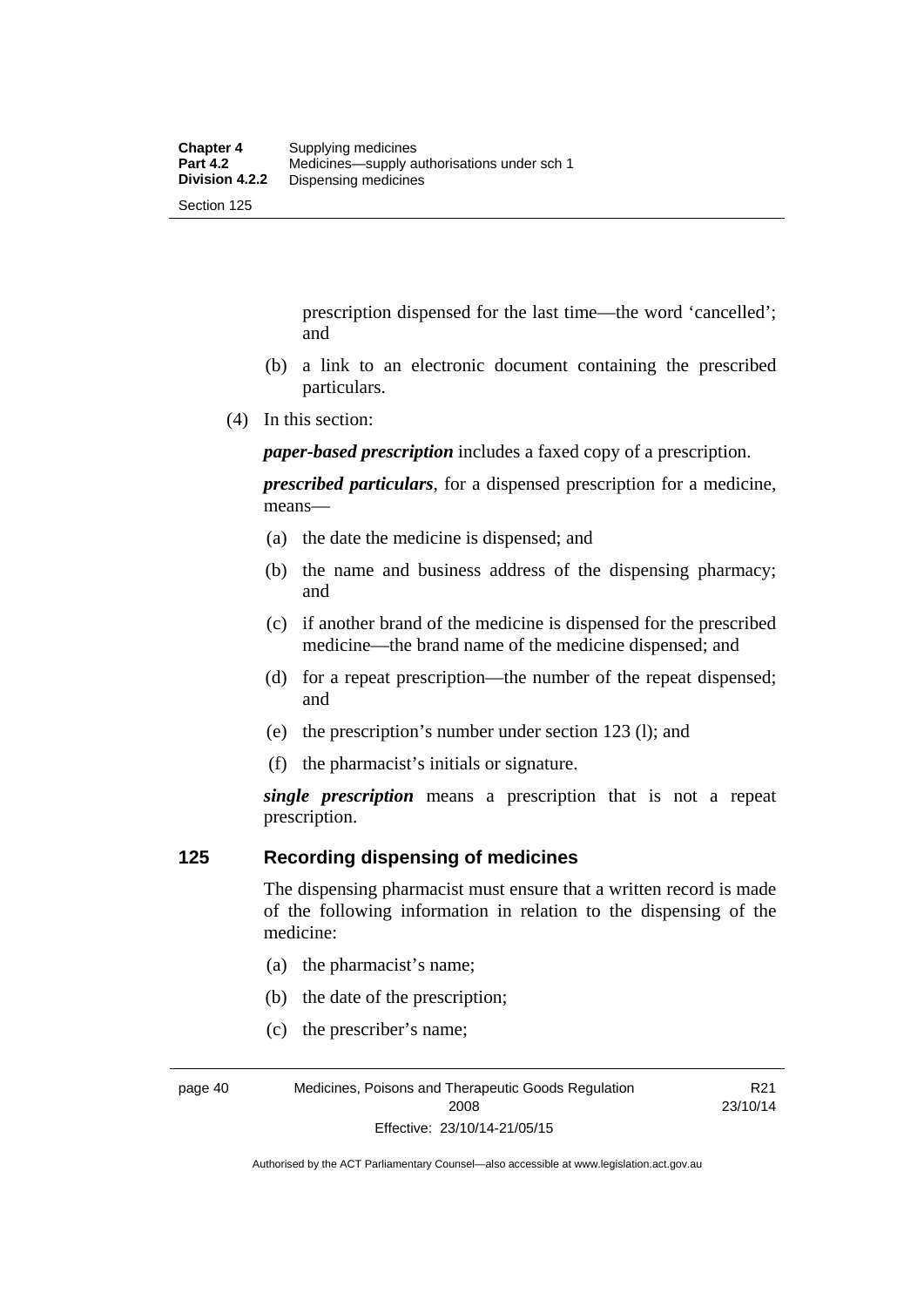- (d) the date the prescription is dispensed;
- (e) for a repeat prescription—the number of the repeat dispensed;
- (f) the prescription's number under section 123 (l);
- (g) the name and address of the person for whom the medicine is dispensed;
- (h) the medicine's approved name and brand name;
	- *Note Approved name*—see the [medicines and poisons standard,](http://www.comlaw.gov.au/Series/F2012L01200) par 1 (1).
- (i) the form, strength and quantity of the medicine dispensed.
- *Note Written* includes in electronic form (see [Act,](http://www.legislation.act.gov.au/a/2008-26/default.asp) dict).

# **Division 4.2.3 Supplying medicines on requisitions**

*Note* For authorisation to issue a requisition, see s 50.

# **130 Authorisation conditions for supplying medicines on requisitions—Act, s 44 (1) (b) and (2) (b)**

A person's authorisation under section 110 to supply a medicine on a requisition is subject to the following conditions:

- (a) the medicine is supplied in accordance with the requirements under section 131;
- (b) the medicine is supplied in a package that is labelled in accordance with section 132;
- (c) the filled requisition is marked in accordance with section 133;
- (d) the supply is recorded in accordance with section 134;
- (e) the filled requisition and record under section 134 are kept at the institution where the medicine is supplied or, if the chief health officer approves in writing another place, the place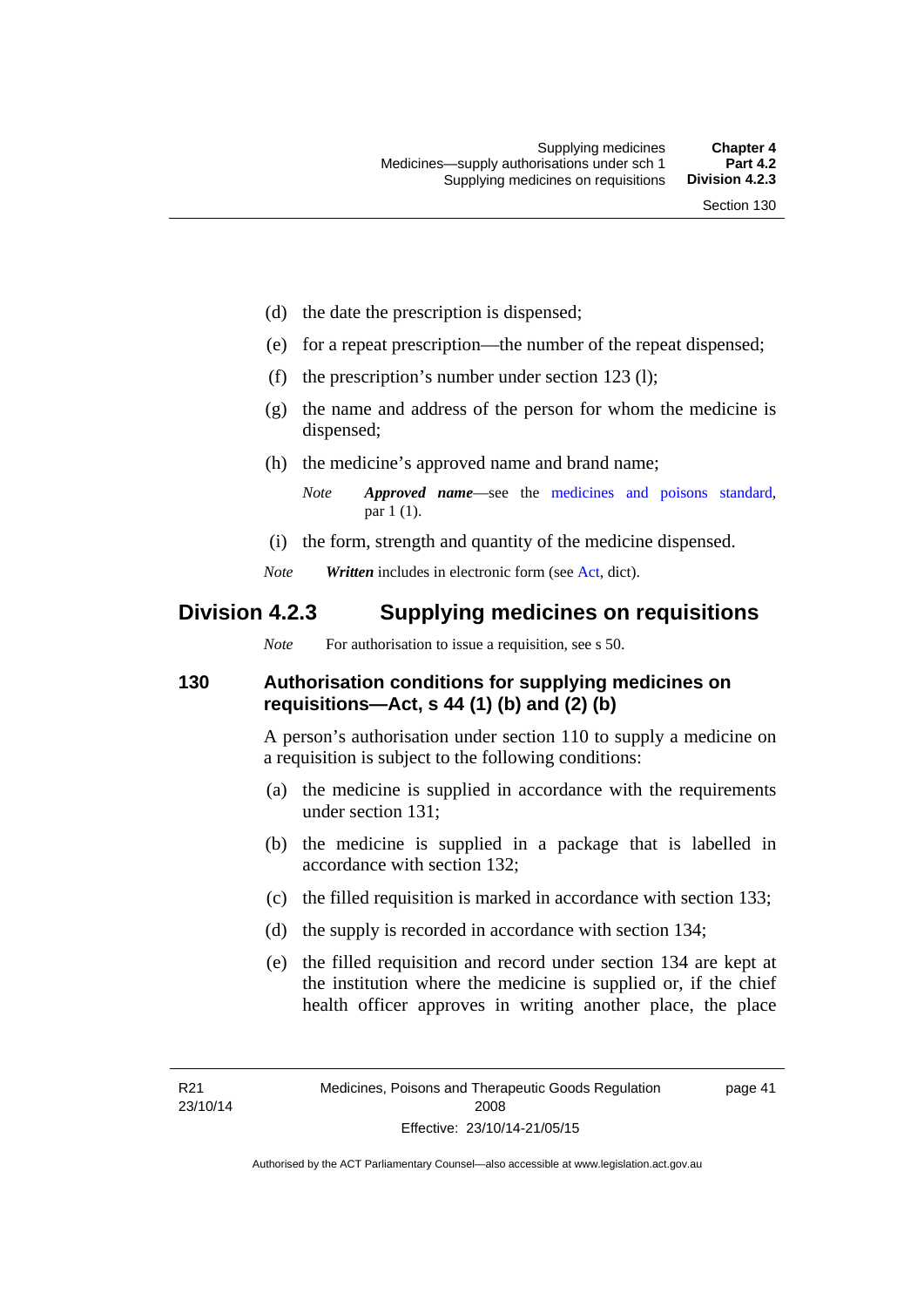approved by the chief health officer, for at least 2 years after the day the medicine is supplied.

### **131 Supplying medicines on requisitions**

- (1) The following are the requirements for the supply of a medicine on a requisition:
	- (a) the medicine is supplied in accordance with the requisition (including the requisition as changed by the person supplying the medicine at the oral direction of the person issuing the requisition);

- (b) if the requisition is a written requisition—the requisition complies with section 55 (General requirements for written requisitions) and section 56 (Particulars for requisitions);
- (c) if the requisition is an oral requisition—the requisition complies with section 56.
- (2) However, if the requisition does not comply with section 55 or section 56 (as appropriate), a pharmacist may supply the medicine on the requisition if satisfied that it is not practicable for a complying requisition to be issued for the medicine.

*Note Pharmacist* does not include an intern pharmacist (see dict).

(3) In this section:

*supplied in accordance with the requisition*, for a requisitioned medicine, includes supplying another brand of the medicine that is a bioequivalent form of the requisitioned medicine.

*Note Bioequivalent*—see the dictionary.

R21 23/10/14

*Note* For changes to a requisition by the person supplying a medicine on a requisition (see [Act,](http://www.legislation.act.gov.au/a/2008-26/default.asp) s 29 (3)).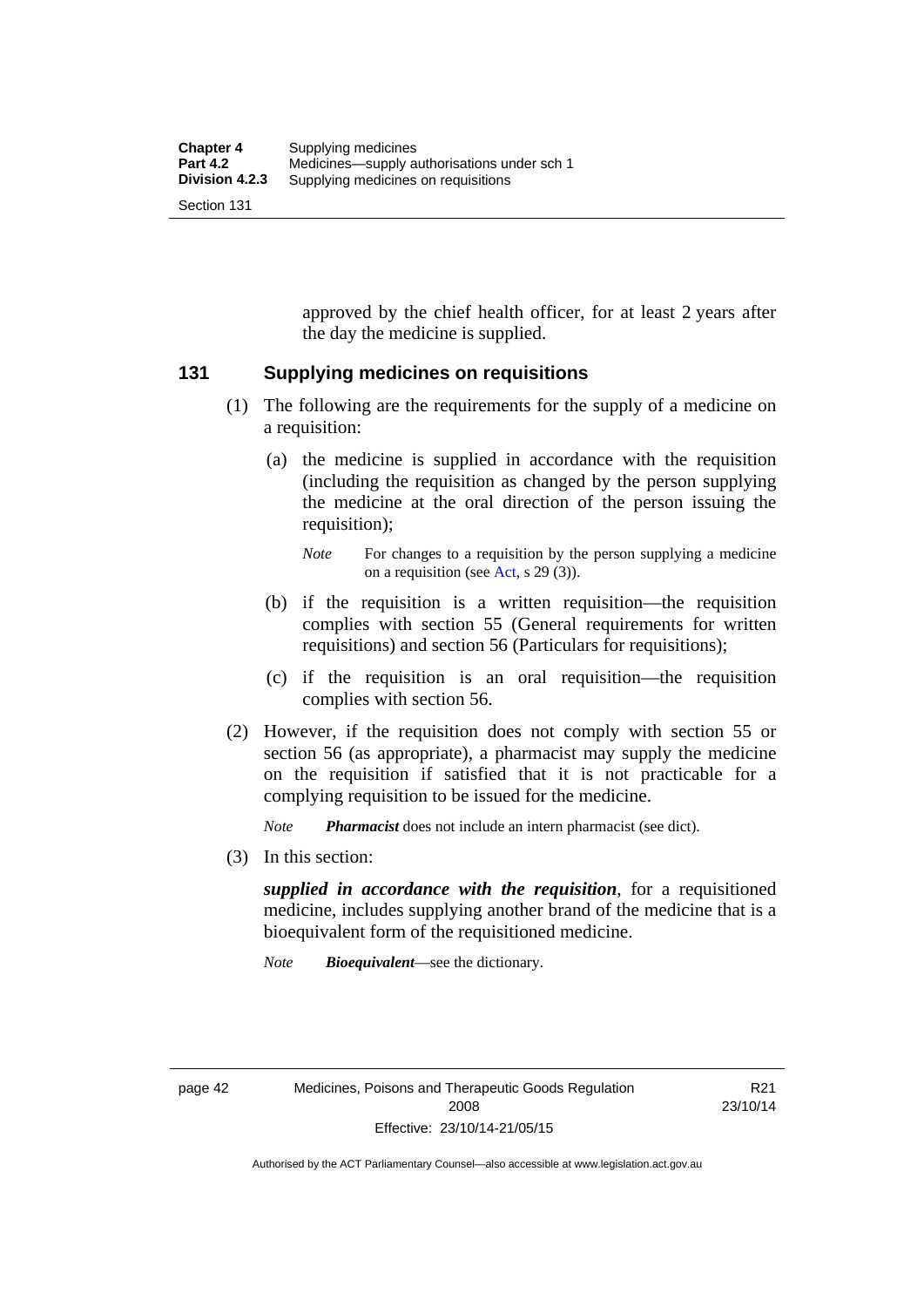# **132 Labelling medicines supplied on requisition—Act, s 60 (1) (c) (i) and (2) (c) (i)**

The package of a medicine supplied on requisition to a ward for the supply to a patient must have a label that includes the following:

(a) the medicine's approved name or brand name;

*Note Approved name*—see the [medicines and poisons standard,](http://www.comlaw.gov.au/Series/F2012L01200) par 1 (1).

- (b) the form, strength and quantity of the medicine;
- (c) if the package of the medicine is not a manufacturer's pack—
	- (i) the batch number or numbers of the medicine; and
	- (ii) the relevant expiry date for the medicine;
- (d) the name or other identifier of the pharmacy or ward from which the medicine is supplied;
- (e) if the medicine is a controlled medicine—a number that is different from the number given to each other requisition supplied from the pharmacy or ward.

#### **Examples—par (a) and par (b)**

- 1 Warfarin tablets 5mg 50
- 2 Coumadin tablets 5mg 50
- *Note* An example is part of the regulation, is not exhaustive and may extend, but does not limit, the meaning of the provision in which it appears (see [Legislation Act,](http://www.legislation.act.gov.au/a/2001-14) s 126 and s 132).

### **133 Marking filled requisitions**

- (1) A filled paper-based requisition for a medicine must be marked with—
	- (a) the name or other identifier of the pharmacy or ward from which the medicine is supplied; and

R21 23/10/14 page 43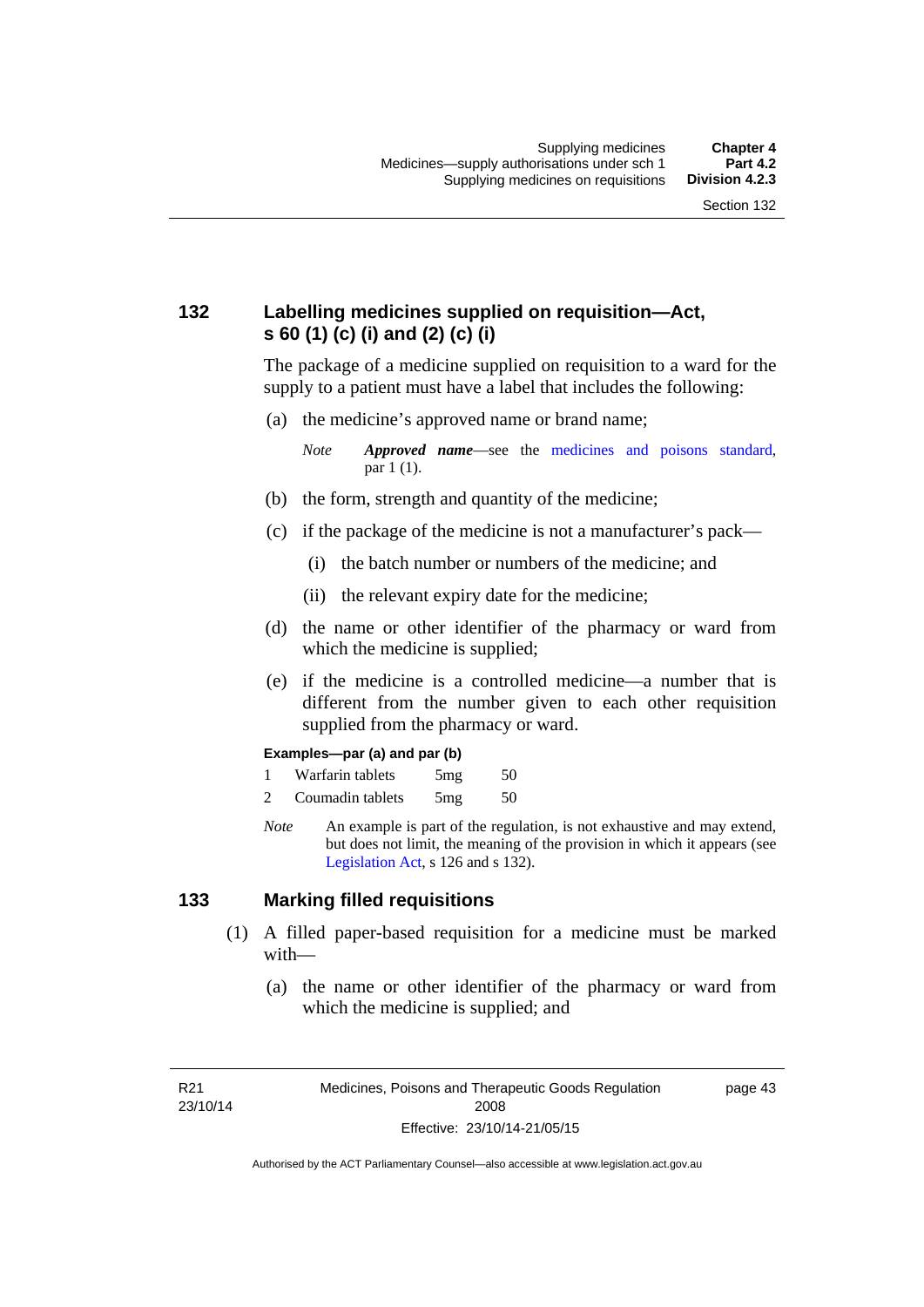(b) if the medicine is a controlled medicine—the requisition's number under section 132 (e); and

- (c) the supplier's initials or signature.
- (2) A filled electronic requisition for a medicine must be marked with a link to an electronic document containing—
	- (a) the name or other identifier of the pharmacy or ward from which the medicine is supplied; and
	- (b) if the medicine is a controlled medicine—the requisition's number under section 132 (e); and
	- (c) the supplier's initials or signature.
- (3) However, subsection (1) (a) and (2) (a) do not apply to a requisition filled at a pharmacy at an institution.
- (4) In this section:

*paper-based requisition* includes a faxed copy of a requisition.

### **134 Recording supply of medicines on requisitions**

A person who supplies a medicine to someone else on requisition must make a written record of the following information:

- (a) the date of the requisition;
- (b) the name of the person who issued the requisition;
- (c) the date the requisition is filled;
- (d) the medicine, and the form, strength and quantity of the medicine, supplied;
- (e) the name or initials of the person supplying the medicine.
- *Note Written* includes in electronic form (see [Act,](http://www.legislation.act.gov.au/a/2008-26/default.asp) dict).

R21 23/10/14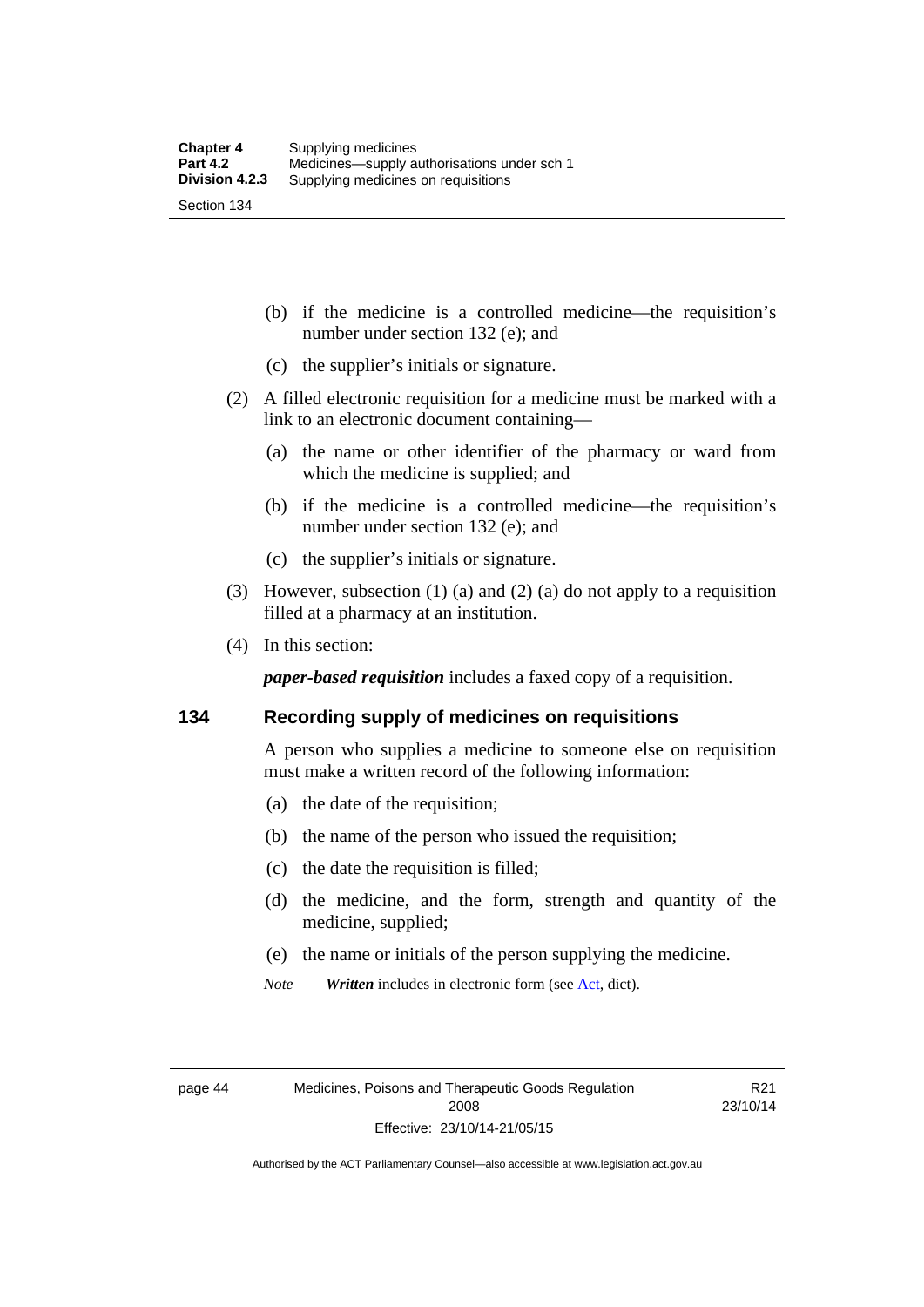# **Division 4.2.4 Supplying medicines on purchase orders**

*Note* For authorisation to issue a purchase order, see s 60.

# **140 Authorisation conditions for supplying medicines on purchase orders—Act, s 44 (1) (b) and (2) (b)**

A person's authorisation under section 110 to supply a medicine on a purchase order is subject to the following conditions:

- (a) the purchase order is a complying purchase order;
- (b) the medicine is supplied in accordance with the requirements of section 141;
- (c) the supply is recorded in accordance with section 142;
- (d) if the supplier does not receive a document signed by the buyer acknowledging receipt of the medicine within 7 days after the day the medicine is delivered—the supplier must, within 24 hours after the end of the 7-day period, tell the chief health officer, in writing, of the failure to receive the document;
- (e) the following are kept at the supplier's business premises or, if the chief health officer approves in writing another place, the place approved by the chief health officer, for at least 2 years after the day the medicine is supplied:
	- (i) the filled purchase order;
	- (ii) the delivery acknowledgement under paragraph (d) or section 141 $(1)$  $(d)$  $(ii)$ ;
	- (iii) the record for section 142.

page 45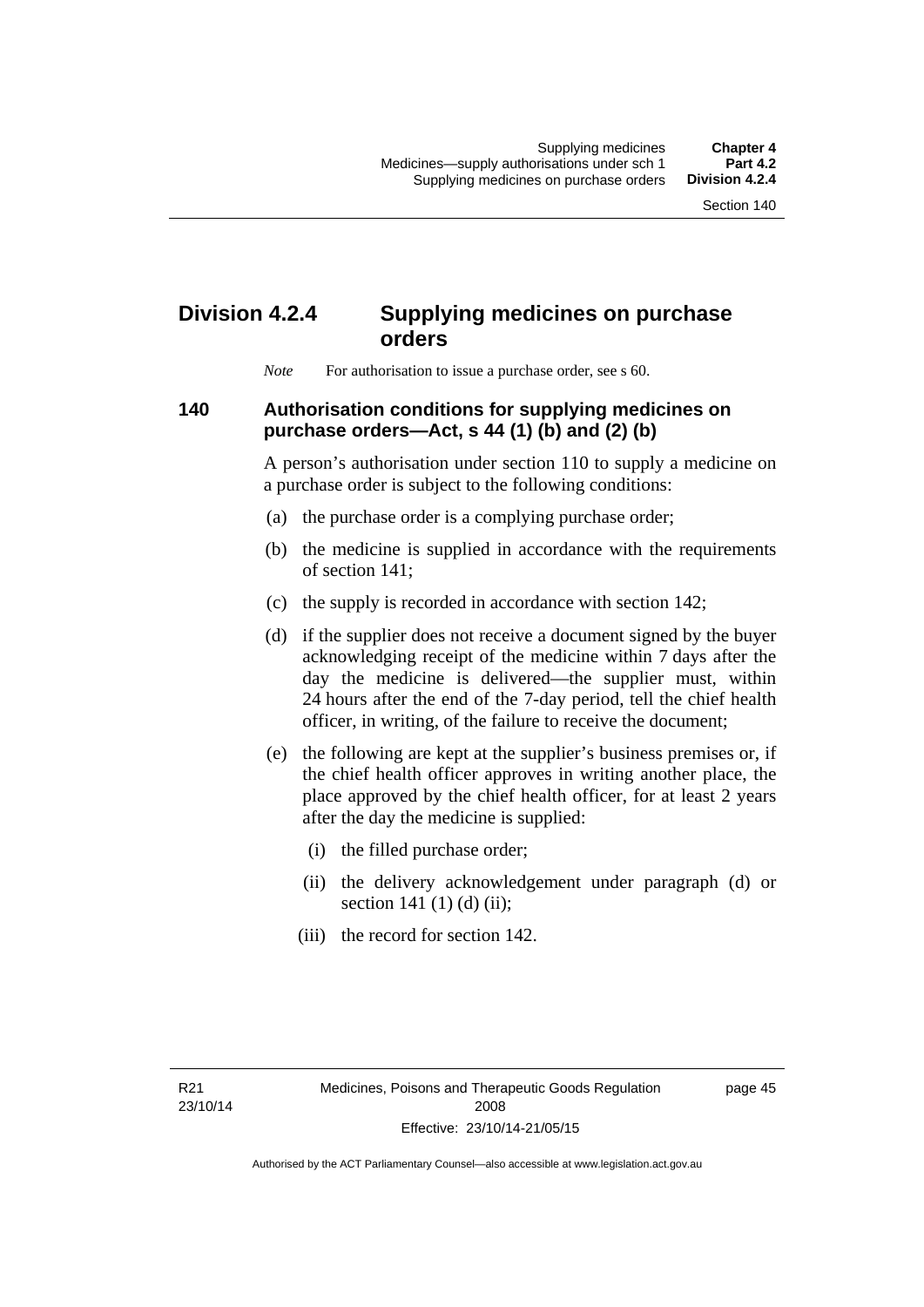## **141 Supplying medicines on purchase orders**

- (1) The following are the requirements for the supply of a medicine on a purchase order:
	- (a) the medicine is supplied in manufacturer's packs that comply with—
		- (i) section 501 (Packaging of supplied manufacturer's packs of medicines—[Act](http://www.legislation.act.gov.au/a/2008-26/default.asp), s 59 (1) (c) (i) and (2) (c) (i)); or
		- (ii) an approval under the [Act](http://www.legislation.act.gov.au/a/2008-26/default.asp), section 193 (Approval of non-standard packaging and labelling);
	- (b) the manufacturer's packs are labelled in accordance with—
		- (i) section 502 (Labelling of supplied manufacturer's packs of medicines—[Act](http://www.legislation.act.gov.au/a/2008-26/default.asp), s  $60(1)$  (c) (i) and (2) (c) (i)); or
		- (ii) an approval under the [Act,](http://www.legislation.act.gov.au/a/2008-26/default.asp) section 193;
	- (c) the manufacturer's packs are securely wrapped and packed;
	- (d) if the medicine is delivered in person by the supplier to the buyer—
		- (i) the medicine is delivered to an adult; and
		- (ii) the delivery is acknowledged by the adult signing and dating a copy of the purchase order;
	- (e) if the medicine is not delivered in person by the supplier to the buyer—the medicine is delivered to the buyer by a person whose procedures require the delivery of the medicine to be signed for by the buyer or an adult employee of the buyer.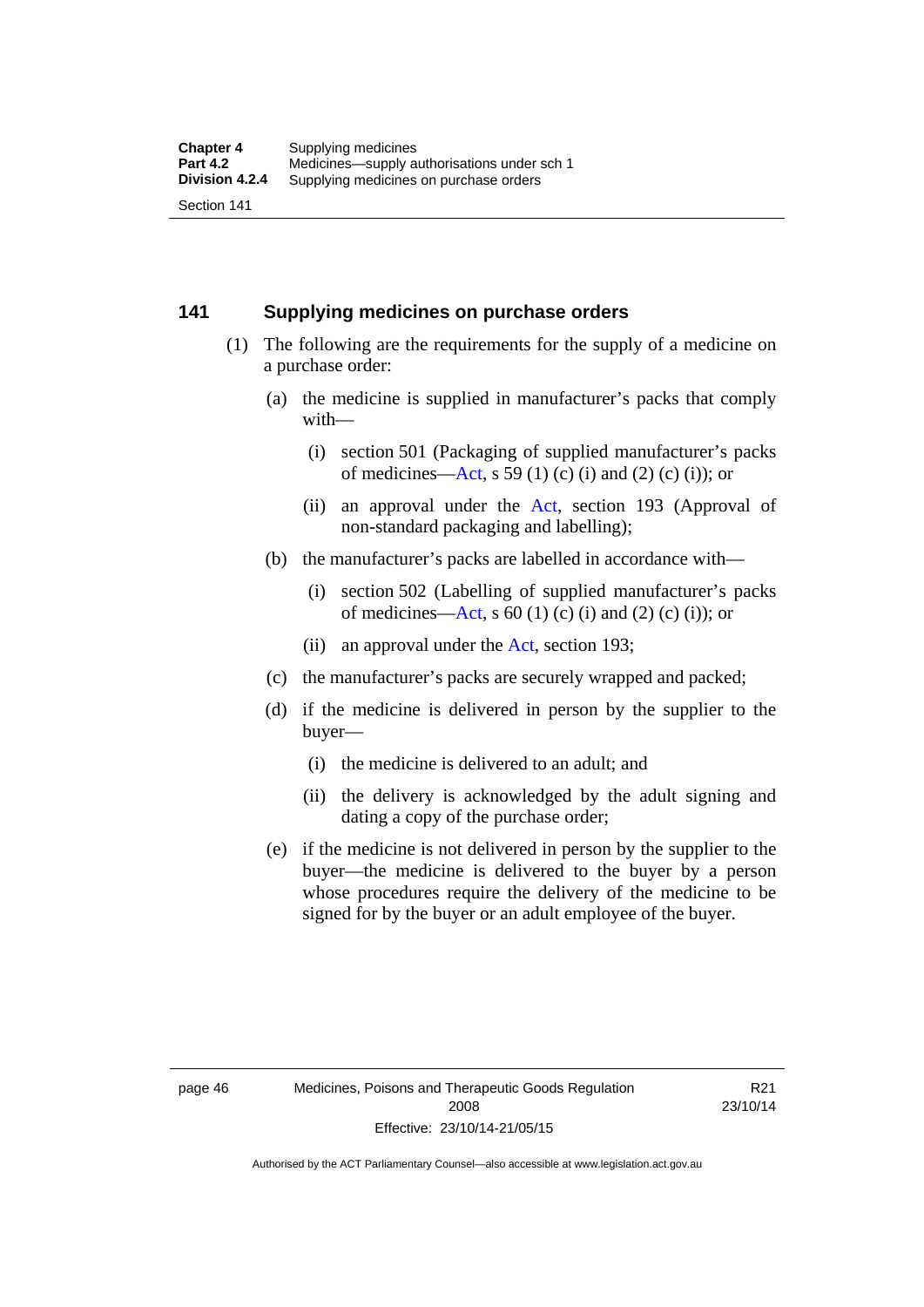- (2) However, subsection (1) (a), (b) and (c) do not apply in relation to a medicine supplied by a pharmacist to a prescriber who is authorised to supply the medicine during a consultation if the medicine is supplied in a package that is labelled with the following particulars:
	- (a) the approved name and brand name of the medicine;

*Note Approved name*—see the [medicines and poisons standard,](http://www.comlaw.gov.au/Series/F2012L01200) par 1 (1).

- (b) the form, strength and quantity of the medicine, supplied;
- (c) if the package of the medicine is not a manufacturer's pack the relevant expiry date for the medicine.

# **142 Recording supply of medicines on purchase orders**

A person who supplies a medicine to someone else on a purchase order must make a written record of the following information:

- (a) the date of the order;
- (b) the issuer's authority to issue the order;
- (c) the name, and the business address and telephone number, of the person to whom the medicine is supplied;
- (d) the date the order is supplied;
- (e) the medicine, and the form, strength and quantity of the medicine, supplied.
- *Note Written* includes in electronic form (see [Act,](http://www.legislation.act.gov.au/a/2008-26/default.asp) dict).

page 47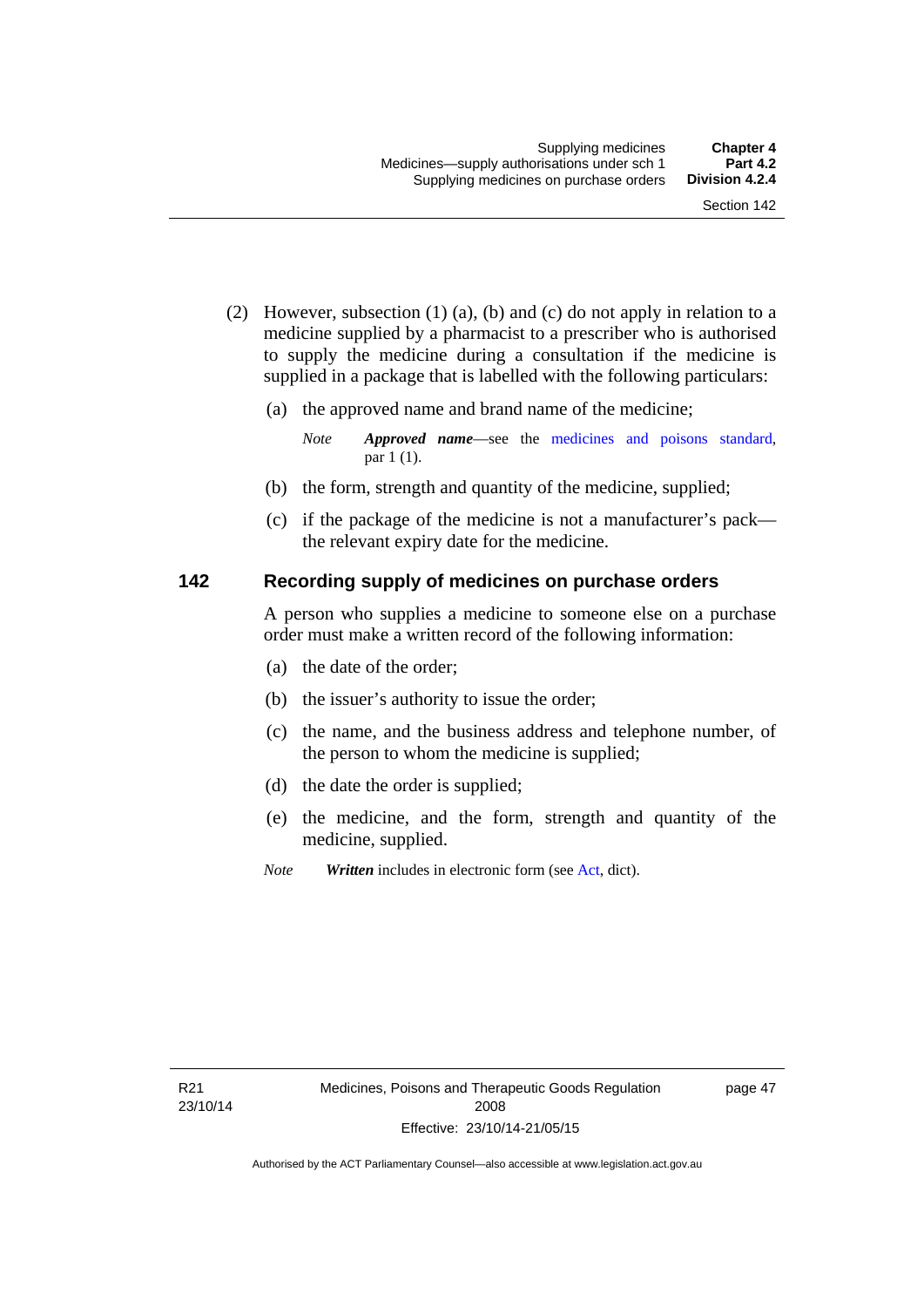**Division 4.2.5 Supplying medicines on standing** 

# **orders**

- *Note 1* For the issue of a standing order, see pt 3.4.
- *Note 2 Supply* does not include administer (see [Act,](http://www.legislation.act.gov.au/a/2008-26/default.asp) s 24).

## **150 Authorisation conditions for supplying medicines on standing orders—Act, s 44 (1) (b) and (2) (b)**

- (1) A person's authorisation under section 110 to supply a medicine on a standing order is subject to the following conditions:
	- (a) the medicine is supplied in accordance with the requirements of section 151;
	- (b) the supply is recorded in accordance with section 153;
	- (c) the record for section 153 is kept at the person's business premises or, if the chief health officer approves in writing another place, the place approved by the chief health officer, for at least 2 years after the day the medicine is supplied;
	- (d) if the supplier is not the person who would ordinarily have prescribed the medicine for the recipient, the required information is given in writing to—
		- (i) the prescriber (the *usual prescriber*) who would ordinarily have prescribed the medicine for the recipient not later than 24 hours after supplying the medicine; or
		- (ii) if the recipient does not have a usual prescriber—the recipient.
- (2) However, subsection (1) (c) and (d) do not apply if the record is made in a patient's medical records.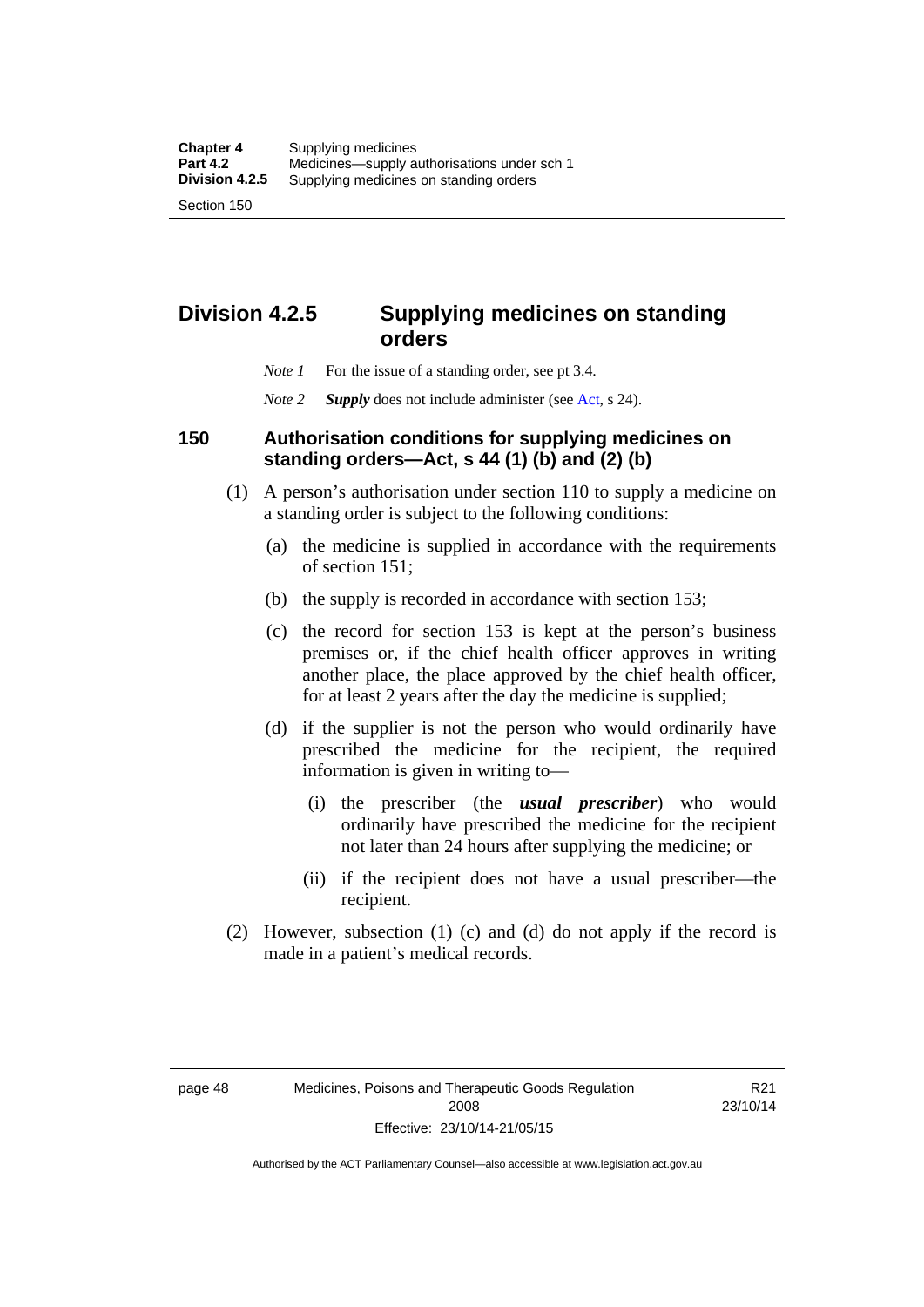(3) In this section:

*required information*, for the supply of a medicine on a standing order, means—

- (a) the supplier's name; and
- (b) the date the medicine is supplied; and
- (c) the name and address of the person to whom the medicine is supplied; and
- (d) the medicine's approved name and brand name; and
- (e) the form, strength and quantity of the medicine supplied.

### **151 Supplying medicines on standing orders**

The following are the requirements for the supply of a medicine on a standing order:

- (a) the medicine is supplied in accordance with the standing order;
- (b) the medicine is supplied in a package that is labelled in accordance with section 152.

## **152 Labelling medicines supplied on standing order— Act, s 60 (1) (c) (i) and (2) (c) (i)**

The package of a medicine supplied on a standing order must have a label that includes the following:

- (a) the name of the person to whom the medicine is to be supplied;
- (b) the date the medicine is supplied;
- (c) the medicine, and the form, strength and quantity of the medicine, supplied;

page 49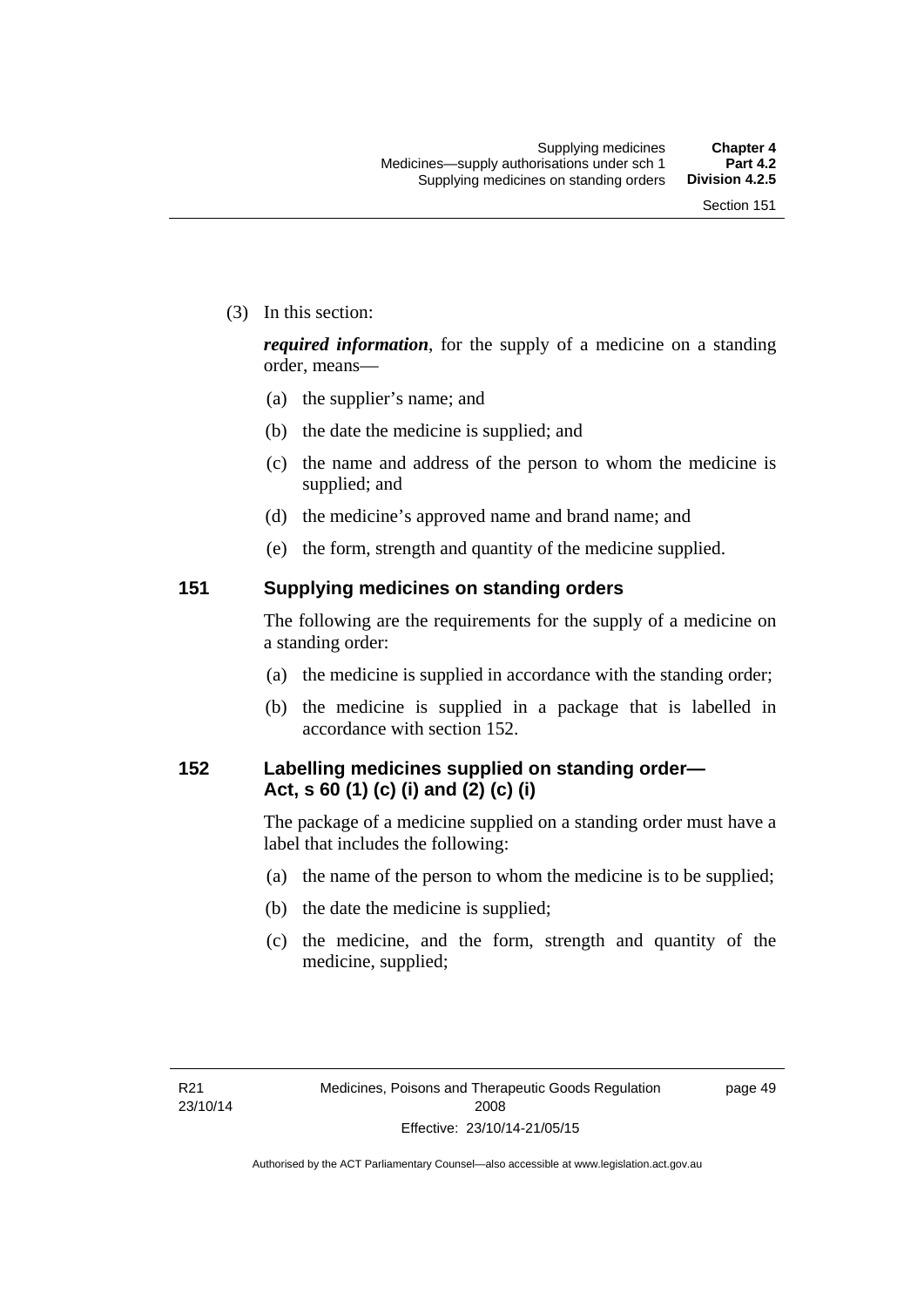- (d) if the package of the dispensed medicine is not a manufacturer's pack—
	- (i) the batch number or numbers of the medicine; and
	- (ii) the relevant expiry date for the medicine;
- (e) the supplier's name, business address and telephone number;
- (f) directions about the use of the medicine that are adequate to allow the medicine to be taken or administered safely, including any warning statement in the medicines and poisons standard, appendix K (Drugs required to be labelled with a sedation warning) applying to the medicine;
- (g) words to the effect of 'keep out of reach of children'.

### **153 Recording supply of medicines on standing orders**

- (1) A person (the *supplier*) who supplies a medicine to a person (the *patient*) on a standing order must make a written record of the following information:
	- (a) the supplier's name;
	- (b) the patient's name and address;
	- (c) the date the medicine is supplied;
	- (d) the medicine's approved name and brand name;
	- (e) the form, strength and quantity of the medicine;
	- (f) the date of the standing order.
	- *Note Written* includes in electronic form (see [Act,](http://www.legislation.act.gov.au/a/2008-26/default.asp) dict).
- (2) However, subsection (1) (b) does not apply if the record is made in the patient's medical records.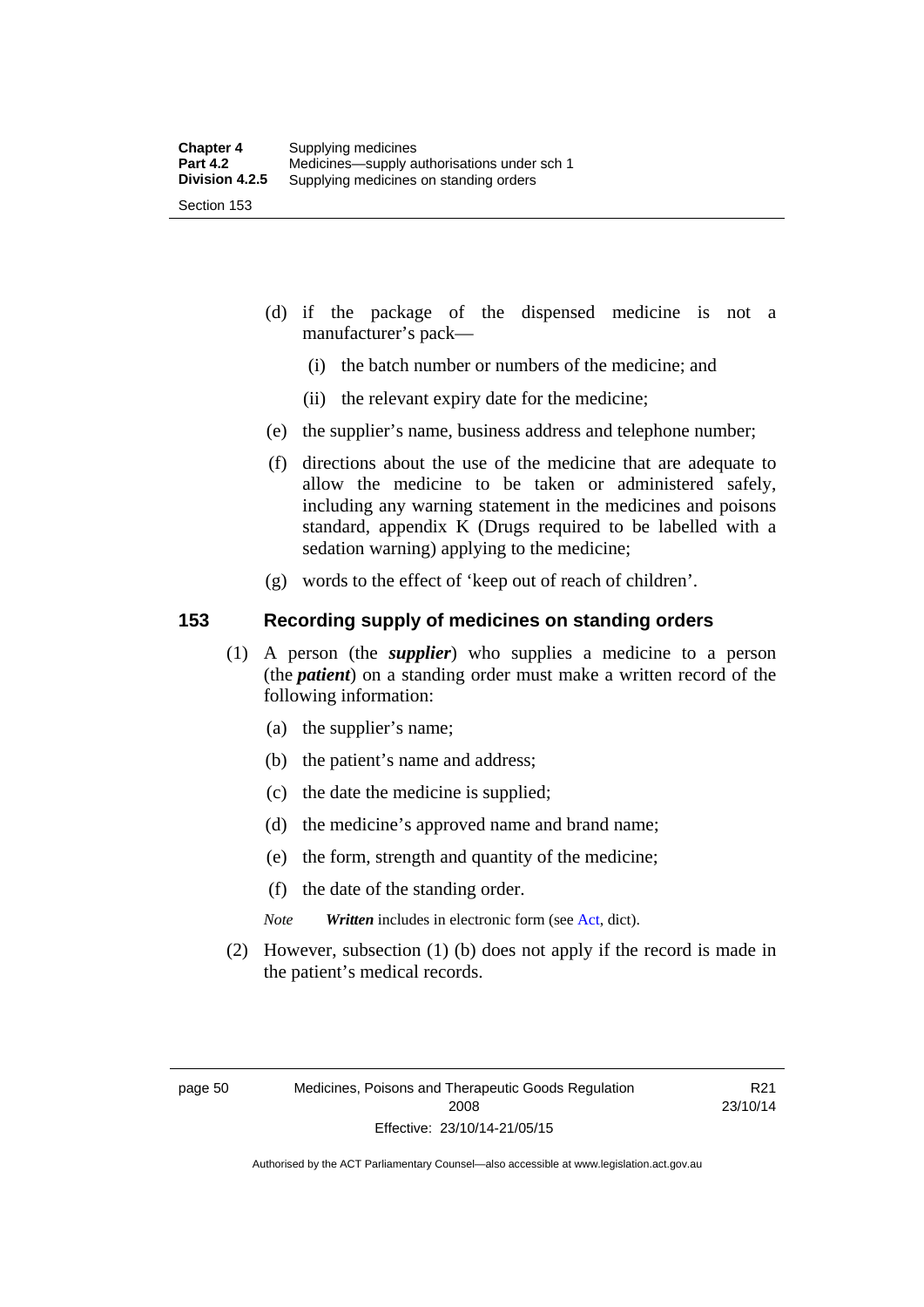## **Division 4.2.6 Supplying medicines during consultations**

*Note Supply* does not include administer (see [Act,](http://www.legislation.act.gov.au/a/2008-26/default.asp) s 24).

### **160 Authorisation conditions for supplying medicines during consultations—Act, s 44 (1) (b) and (2) (b)**

A prescriber's authorisation under section 110 to supply a medicine during a consultation is subject to the following conditions:

- (a) the medicine is supplied in accordance with the [Act](http://www.legislation.act.gov.au/a/2008-26/default.asp), section 7 (Appropriate prescription and supply of medicines);
- (b) if the medicine is a controlled medicine for human use—
	- (i) the prescriber complies with the additional requirements under section 163 (Additional requirements for supplying controlled medicines for human use during consultations) in relation to the supply; and
	- (ii) if the medicine is dronabinol—the prescriber has an authorisation under the *[Therapeutic Goods Act 1989](http://www.comlaw.gov.au/Series/C2004A03952)* (Cwlth), section 19 to supply the medicine; and
		- *Note* Dronabinol cannot be prescribed for veterinary use because it is a prohibited substance (see [medicines and poisons](http://www.comlaw.gov.au/Series/F2012L01200)  [standard,](http://www.comlaw.gov.au/Series/F2012L01200) sch 9, entry for tetrahydrocannabinols).
	- (iii) the prescriber complies with section 164 (Information for CHO about controlled medicines supplied during consultations[—Act,](http://www.legislation.act.gov.au/a/2008-26/default.asp) s 31 (2) (b) and (4), def *required information*);

page 51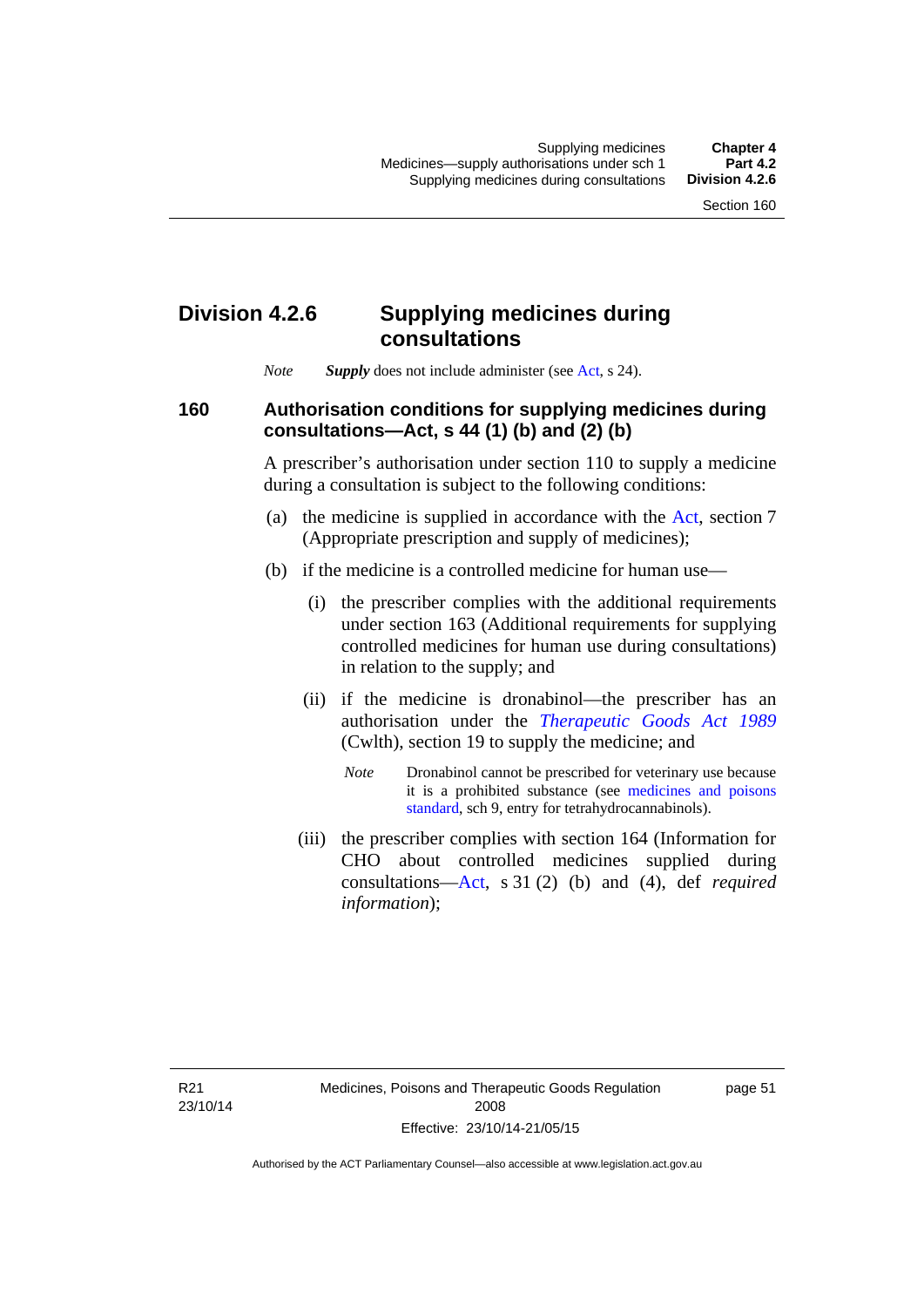- (c) if the medicine is a designated appendix D medicine prescribed for a purpose mentioned in schedule 3 (Designated appendix D medicines—standing approvals), part 3.2, column 3 in relation to the medicine—
	- (i) the prescriber has an appendix D medicines approval to prescribe the medicine; and
	- (ii) the prescriber complies with each condition (if any) of the approval (including any conditions in the schedule, part 3.2, column 4 in relation to the medicine);
- (d) the medicine is labelled in accordance with section 161;
- (e) the supply is recorded in accordance with section 162;
- (f) the record is kept at the prescriber's business premises or, if the chief health officer approves in writing another place, the place approved by the chief health officer, for at least 2 years after the day the medicine is supplied.

### **161 Labelling medicines supplied during consultations**

The supplied medicine must have a label that includes the following:

- (a) the name of the person to whom the medicine is supplied;
- (b) the date the medicine is supplied;
- (c) the prescriber's name, business address and telephone number;
- (d) the medicine's approved name or brand name;
	- *Note Approved name*—see the [medicines and poisons standard,](http://www.comlaw.gov.au/Series/F2012L01200) par 1 (1).
- (e) the form, strength and quantity of the medicine;

R21 23/10/14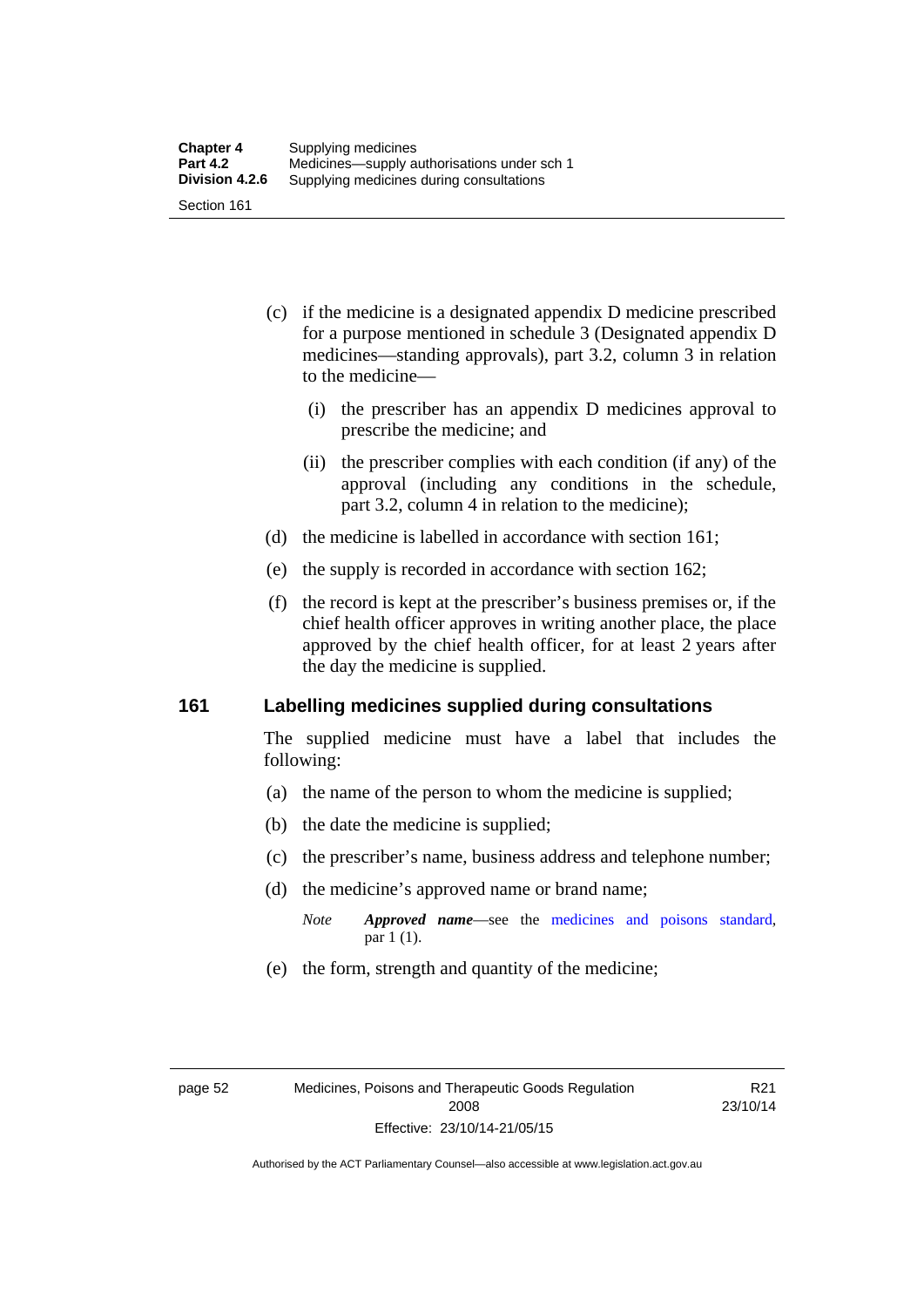- (f) if the package of the supplied medicine is not a manufacturer's pack—the relevant expiry date for the medicine;
- (g) directions about the use of the medicine that are adequate to allow the medicine to be taken or administered safely, including any warning statement in the medicines and poisons standard, appendix K (Drugs required to be labelled with a sedation warning) applying to the medicine;
- (h) words to the effect of 'keep out of reach of children';
- (i) if the prescriber is a dentist—the words 'for dental treatment only';
- (j) if the prescriber is an eligible midwife—the words 'for midwifery use only';
- (k) if the prescriber is an optometrist—the words 'for optometry use only';
- (l) if the prescriber is a veterinary surgeon—
	- (i) words to the effect of 'for animal treatment only'; and
	- (ii) the species of the animal for which the medicine is supplied; and
	- (iii) if possible, a way of identifying the animal.

### **Examples—par (d) and par (e)**

| Warfarin tablets | 5mg | 50 |
|------------------|-----|----|
| Coumadin tablets | 5mg | 50 |

*Note* An example is part of the regulation, is not exhaustive and may extend, but does not limit, the meaning of the provision in which it appears (see [Legislation Act,](http://www.legislation.act.gov.au/a/2001-14) s 126 and s 132).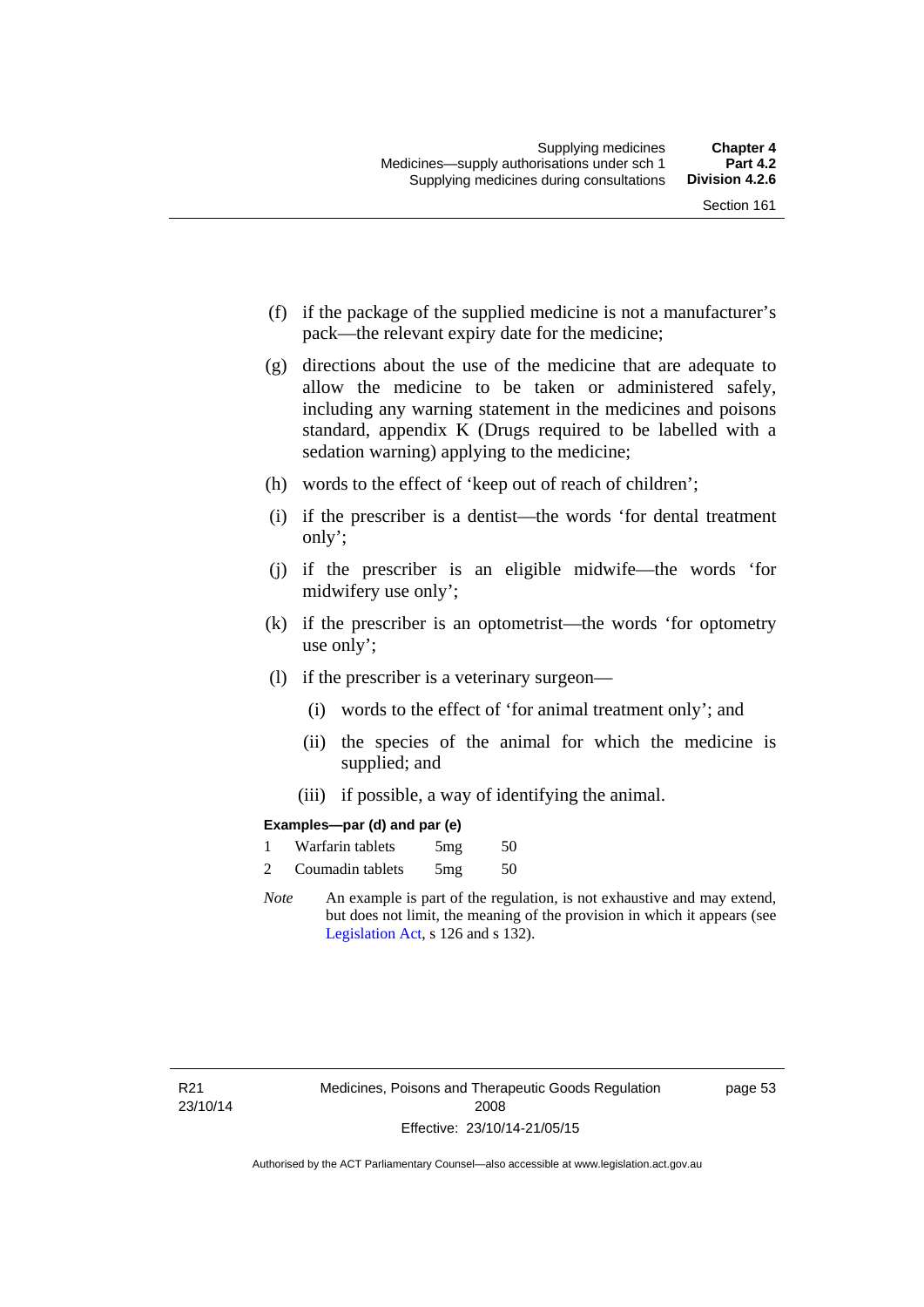### **162 Recording medicines supplied during consultations**

A prescriber who supplies a medicine during a consultation must make a written record of the following information in the medical records of the person to whom, or animal to which, the consultation related:

- (a) the date the medicine is supplied;
- (b) the medicine's approved name or brand name;

*Note Approved name*—see the [medicines and poisons standard,](http://www.comlaw.gov.au/Series/F2012L01200) par 1 (1).

- (c) the form, strength and quantity of the medicine;
- (d) the directions given to the person for the use of the medicine.

*Note Written* includes in electronic form (see [Act,](http://www.legislation.act.gov.au/a/2008-26/default.asp) dict).

### **163 Additional requirements for supplying controlled medicines for human use during consultations**

The following are the additional requirements for supplying a controlled medicine for human use during a consultation:

- (a) the prescriber has a controlled medicines approval to prescribe the medicine;
	- *Note* For controlled medicines approvals, see pt 13.1.
- (b) if the approval is for a particular form of the medicine—the supply is for the form of the medicine approved or a bioequivalent form;

*Note Bioequivalent*—see the dictionary.

- (c) if the approval is for a particular strength of the medicine—the supply is for the strength approved or a weaker strength;
- (d) if the approval is for a particular quantity of the medicine—the supply is for not more than the quantity approved;

page 54 Medicines, Poisons and Therapeutic Goods Regulation 2008 Effective: 23/10/14-21/05/15

R21 23/10/14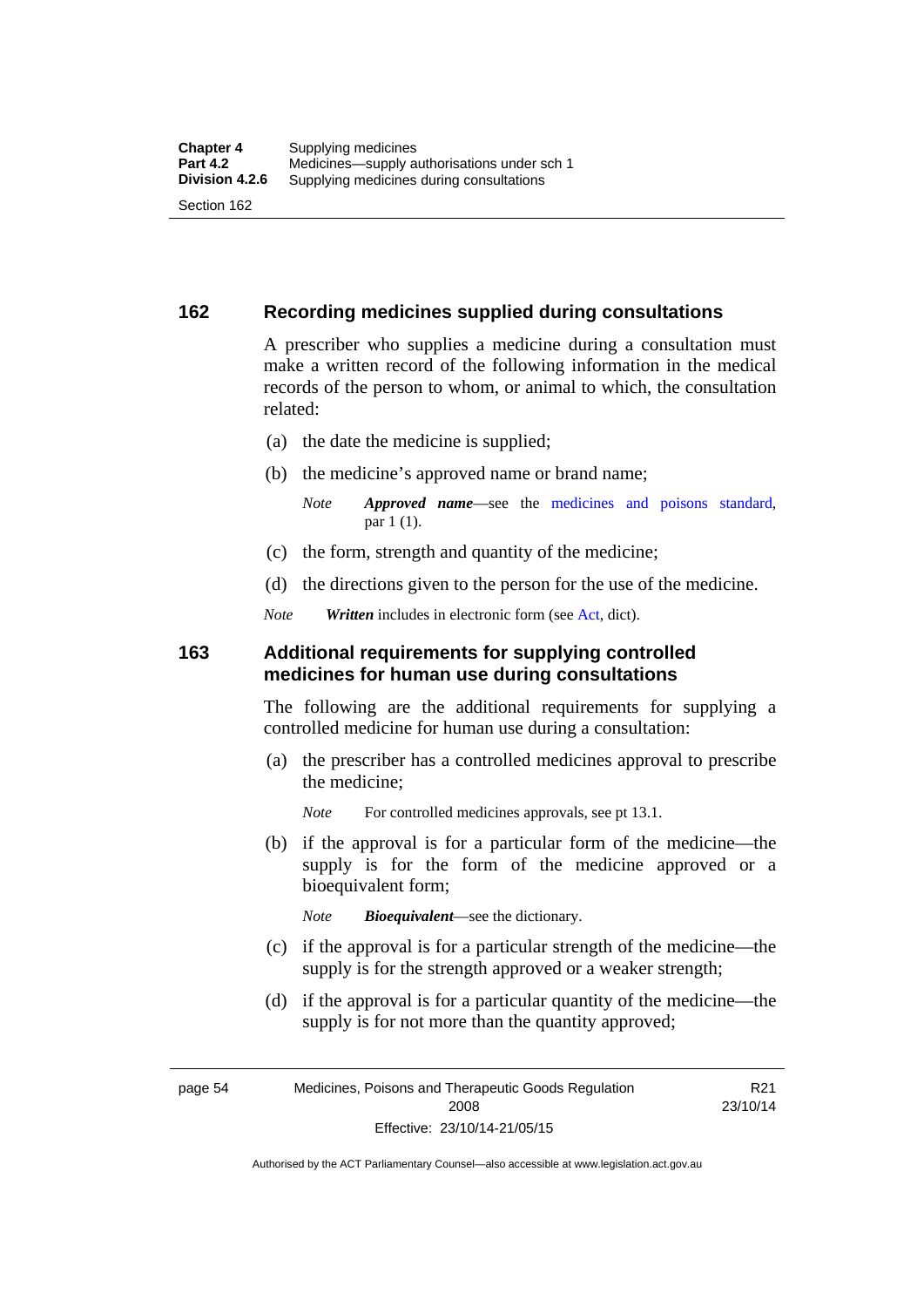(e) the prescriber complies with each condition (if any) of the approval.

#### **Example—par (b)**

If a slow release form of a medicine is approved, the prescriber is not authorised to prescribe an immediate release form of the medicine.

#### **Example—par (c) and par (d)**

If a doctor is given an approval to prescribe 25 morphine 20mg capsules, the doctor may prescribe 5 20mg capsules and 10 15mg capsules. Later, if the approval is still in force, the doctor may prescribe not more than 10 morphine capsules of any strength up to and including 20mg.

*Note* An example is part of the regulation, is not exhaustive and may extend, but does not limit, the meaning of the provision in which it appears (see [Legislation Act,](http://www.legislation.act.gov.au/a/2001-14) s 126 and s 132).

### **164 Information for CHO about controlled medicines supplied during consultations—Act, s 31 (2) (b) and (4), def** *required information*

 (1) This section applies if a prescriber supplies a controlled medicine for human use during a consultation.

*Note Supply* does not include administer (see [Act,](http://www.legislation.act.gov.au/a/2008-26/default.asp) s 24).

- (2) The prescriber must, not later than 7 days after the end of the month when the controlled medicine is supplied, give the chief health officer the following information in writing:
	- (a) the prescriber's name, business address and telephone number;
	- (b) the name and address of the person to whom the medicine is supplied;
	- (c) the date of supply;
	- (d) the medicine, and the form, strength and quantity of the medicine, supplied.

page 55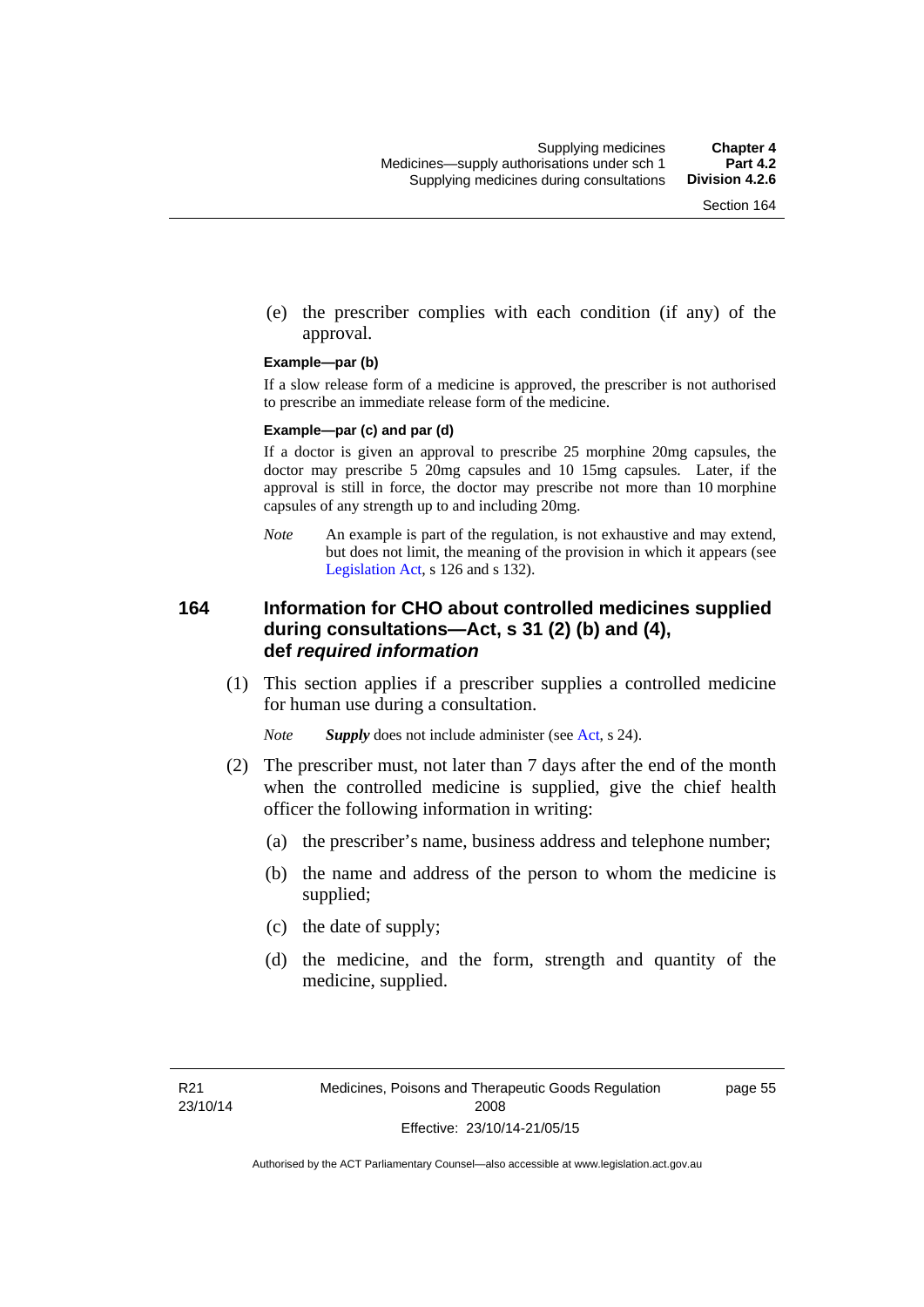## **Division 4.2.7 Selling pseudoephedrine by retail**

### **170 Meaning of** *retail sale***—div 4.2.7**

In this division:

*retail sale* does not include supply on prescription.

### **171 Authorisation conditions for retail sale of pseudoephedrine—Act, s 44 (1) (b) and (2) (b)**

A person's authorisation under section 110 to supply pseudoephedrine is subject to the following conditions if the pseudoephedrine is sold by retail sale:

- (a) the pseudoephedrine is supplied in accordance with the [Act](http://www.legislation.act.gov.au/a/2008-26/default.asp), section 7 (Appropriate prescription and supply of medicines);
- (b) the seller complies with section 172;
- (c) the seller makes a record (the *pseudoephedrine record*) of the required information under section 173;

*Note* For how the record must be made, see the [Act,](http://www.legislation.act.gov.au/a/2008-26/default.asp) s 46.

- (d) the record is kept at the seller's business premises or, if the chief health officer approves in writing another place, the place approved by the chief health officer, for at least 2 years after the day the sale is made;
- (e) if the buyer of the pseudoephedrine asks the seller to see the record during the period it is kept under paragraph (d), the seller—
	- (i) allows the buyer to see the record within a reasonable period of a request being made by the buyer; and
	- (ii) if satisfied that the record is incorrect, amends the record;

page 56 Medicines, Poisons and Therapeutic Goods Regulation 2008 Effective: 23/10/14-21/05/15

R21 23/10/14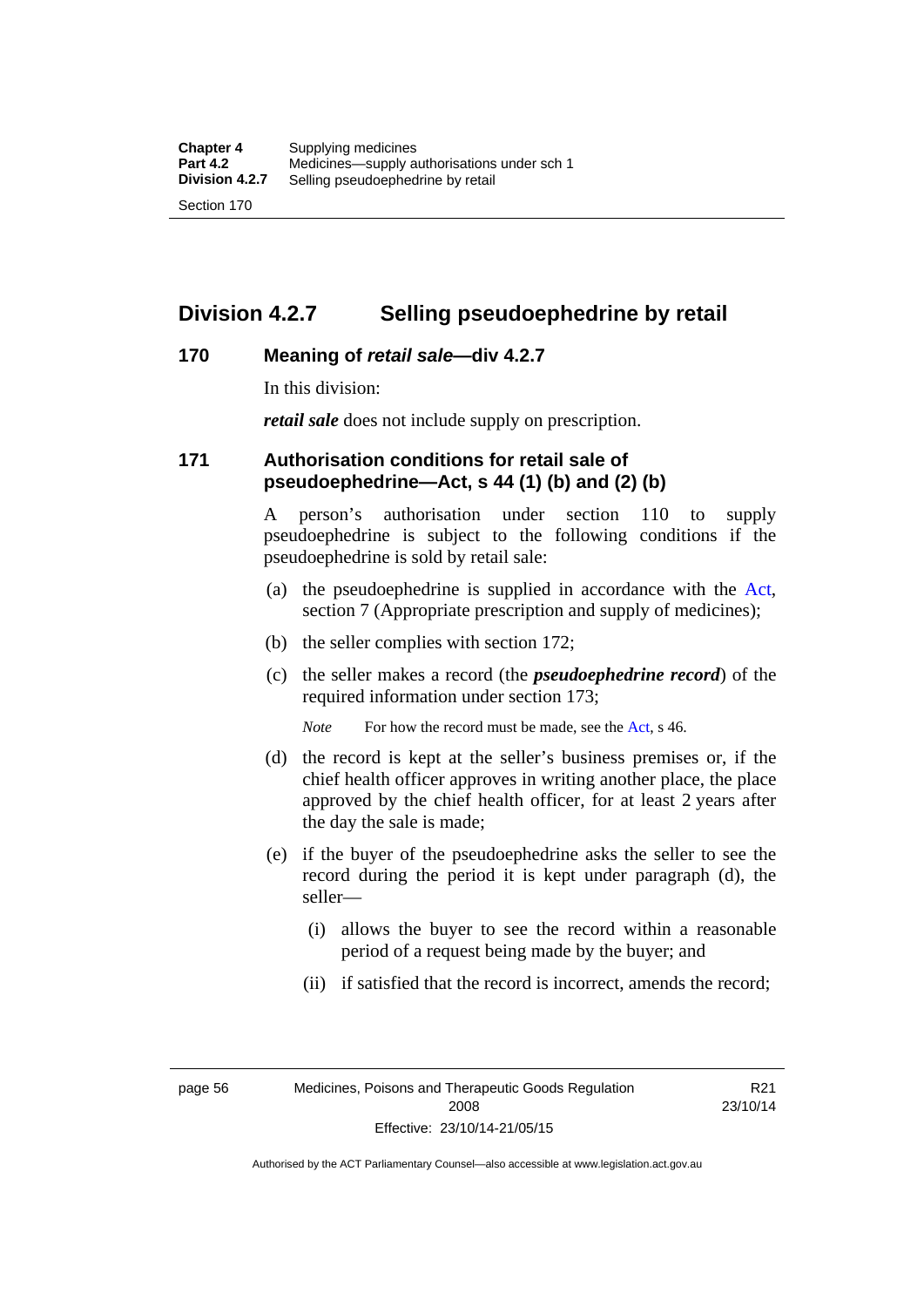- (f) the seller complies with—
	- (i) a request under section 174 (4) (b) (Failure to amend pseudoephedrine sales record); and
	- (ii) a direction under section 175 (Pseudoephedrine sales record—decision by CHO) to amend the record.

### **172 Requirement to tell buyer about pseudoephedrine sales record**

- (1) The authorised person selling pseudoephedrine by retail sale, must tell the buyer the following:
	- (a) the seller is required to make a record of the sale;
	- (b) the buyer may refuse to provide information for the record but, if the buyer refuses, the seller must not sell pseudoephedrine to the buyer;
	- (c) the record may be made available to the following people:
		- (i) a police officer;
		- (ii) a public servant who is a member of the administrative unit to which the chief health officer belongs;
		- (iii) a Commonwealth or State public servant (however described) who is a member of an administrative unit (however described) that administers legislation about medicines;
			- *Note State* includes the Northern Territory (see [Legislation Act,](http://www.legislation.act.gov.au/a/2001-14) dict, pt 1).
		- (iv) anyone other than the seller who supplies pseudoephedrine to the public in Australia;
		- (v) the Pharmacy Guild of Australia;

R21 23/10/14 page 57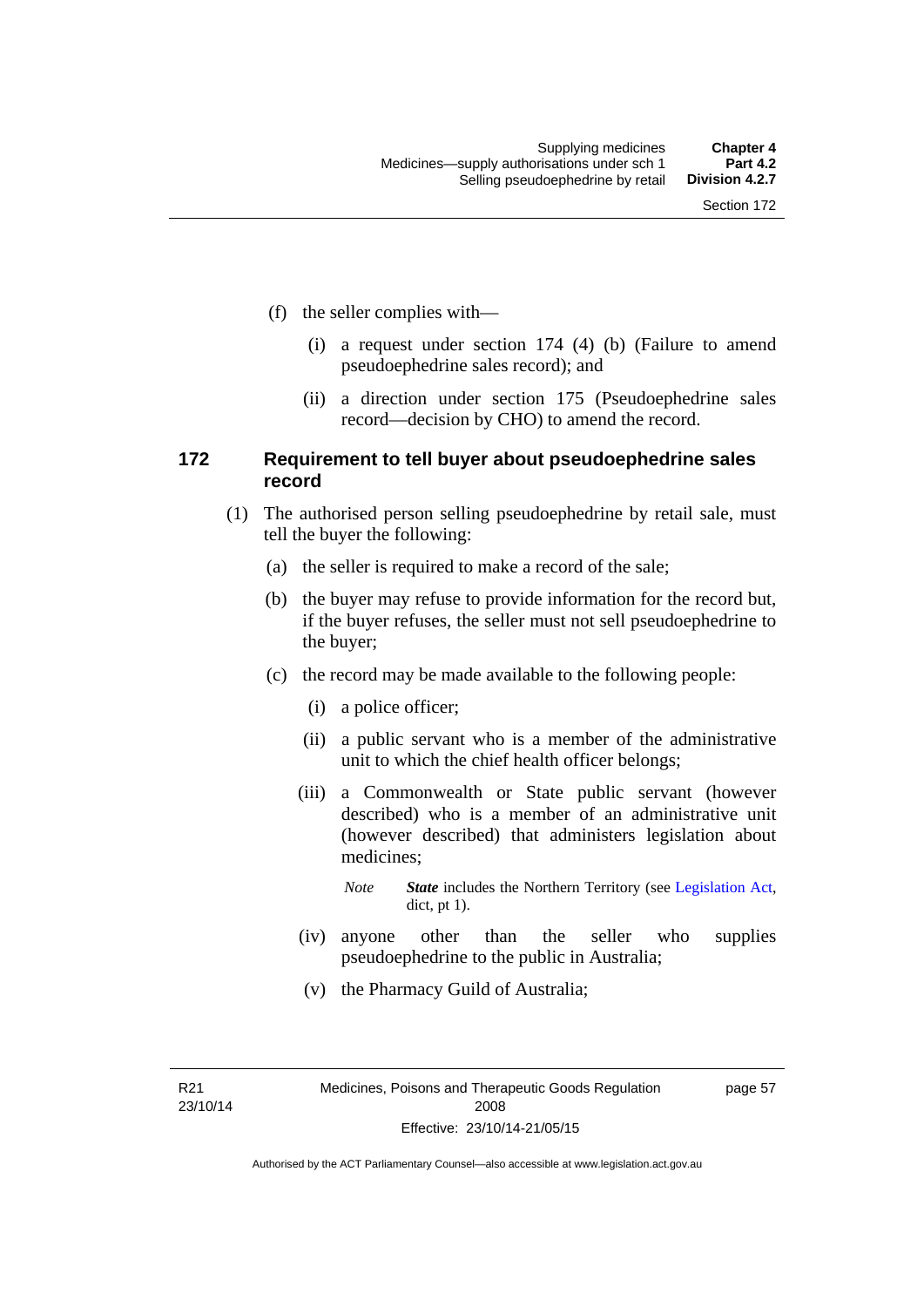- (d) the buyer has the right to see the record and have any mistake corrected.
- *Note* If a form is approved under the [Act](http://www.legislation.act.gov.au/a/2008-26/default.asp), s 198 for this provision, the form must be used.
- (2) In this section:

*police officer* includes a member of a police force (however described) of a State.

### **173 Required information for pseudoephedrine sales records**

- (1) The following is the required information for a pseudoephedrine record:
	- (a) the date of sale;
	- (b) the brand name, form, strength and quantity of pseudoephedrine sold;
	- (c) the buyer's name and address;
	- (d) a unique identification number for the buyer from—
		- (i) a photo identification document produced to the seller by the buyer; or
		- (ii) if the buyer does not produce a photo identification document—
			- (A) the buyer's birth certificate; or
			- (B) an Australian or New Zealand seniors card for the buyer;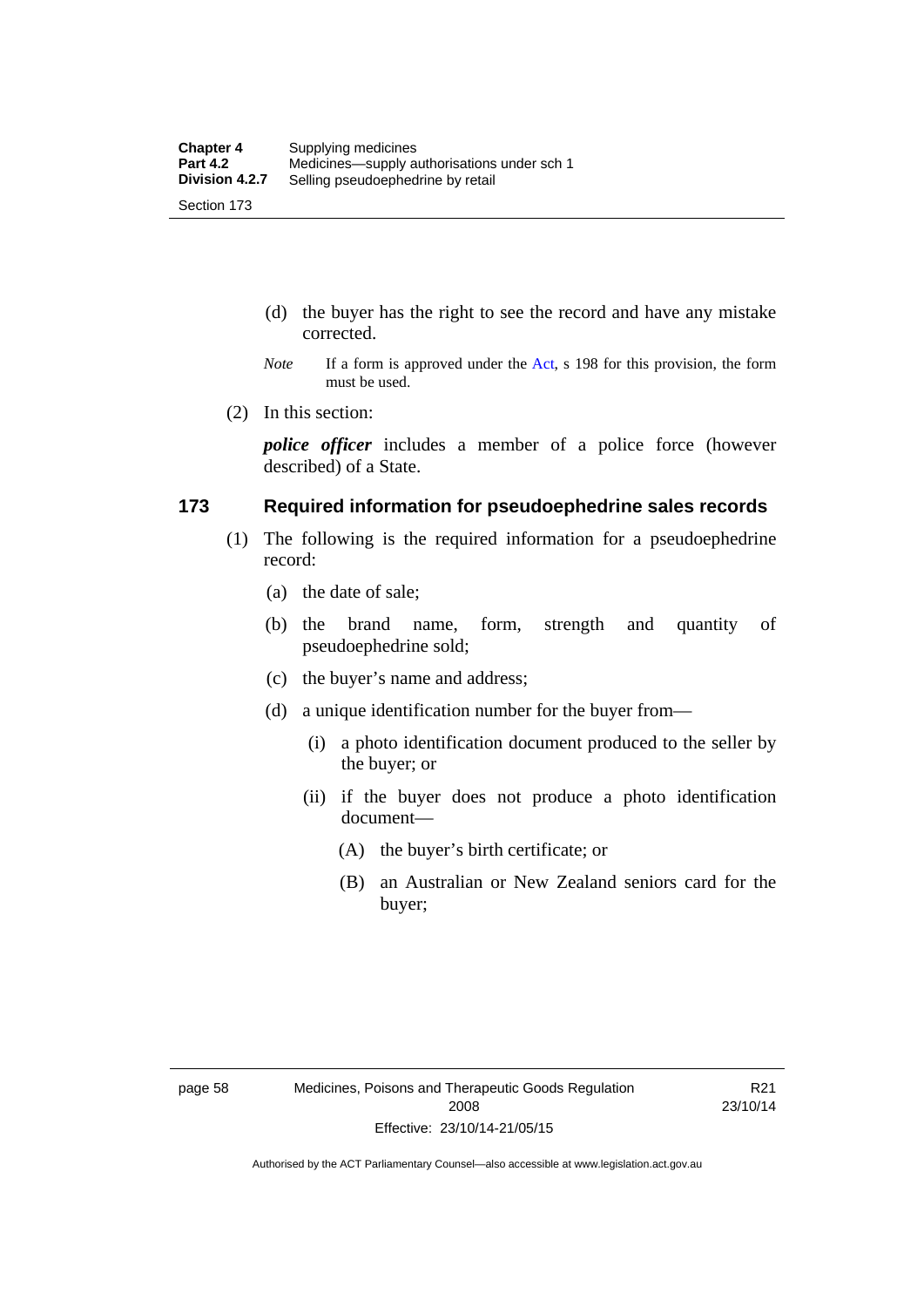### (e) the kind of identification the buyer produces.

#### **Example—unique identification number**

a person's driver licence number

- *Note 1* If a form is approved under the [Act](http://www.legislation.act.gov.au/a/2008-26/default.asp), s 198 for this provision, the form must be used.
- *Note 2* An example is part of the regulation, is not exhaustive and may extend, but does not limit, the meaning of the provision in which it appears (see [Legislation Act,](http://www.legislation.act.gov.au/a/2001-14) s 126 and s 132).
- (2) In this section:

*Australian student identification card* means a card issued to a person who is a student at an Australian secondary or tertiary education institution to identify the person as a student at the institution.

*birth certificate*, for a person, means—

- (a) the person's birth certificate, or a certified extract from the register about the person's birth, under the *[Births, Deaths and](http://www.legislation.act.gov.au/a/1997-112)  [Marriages Registration Act 1997](http://www.legislation.act.gov.au/a/1997-112)*; or
- (b) a document issued under a law of a State, an external Territory or New Zealand that corresponds to a birth certificate or extract mentioned in paragraph (a) if the document identifies the issuing jurisdiction and states its date of issue.

*photo identification document*, for a person, means any of the following documents for the person if it is current and contains the person's photograph:

- (a) an Australian driver licence or external driver licence within the meaning of the *[Road Transport \(Driver Licensing\)](http://www.legislation.act.gov.au/a/1999-78)  [Act 1999](http://www.legislation.act.gov.au/a/1999-78)*;
- (b) a passport, other than an Australian passport;
- (c) a proof of age card;

R21 23/10/14 page 59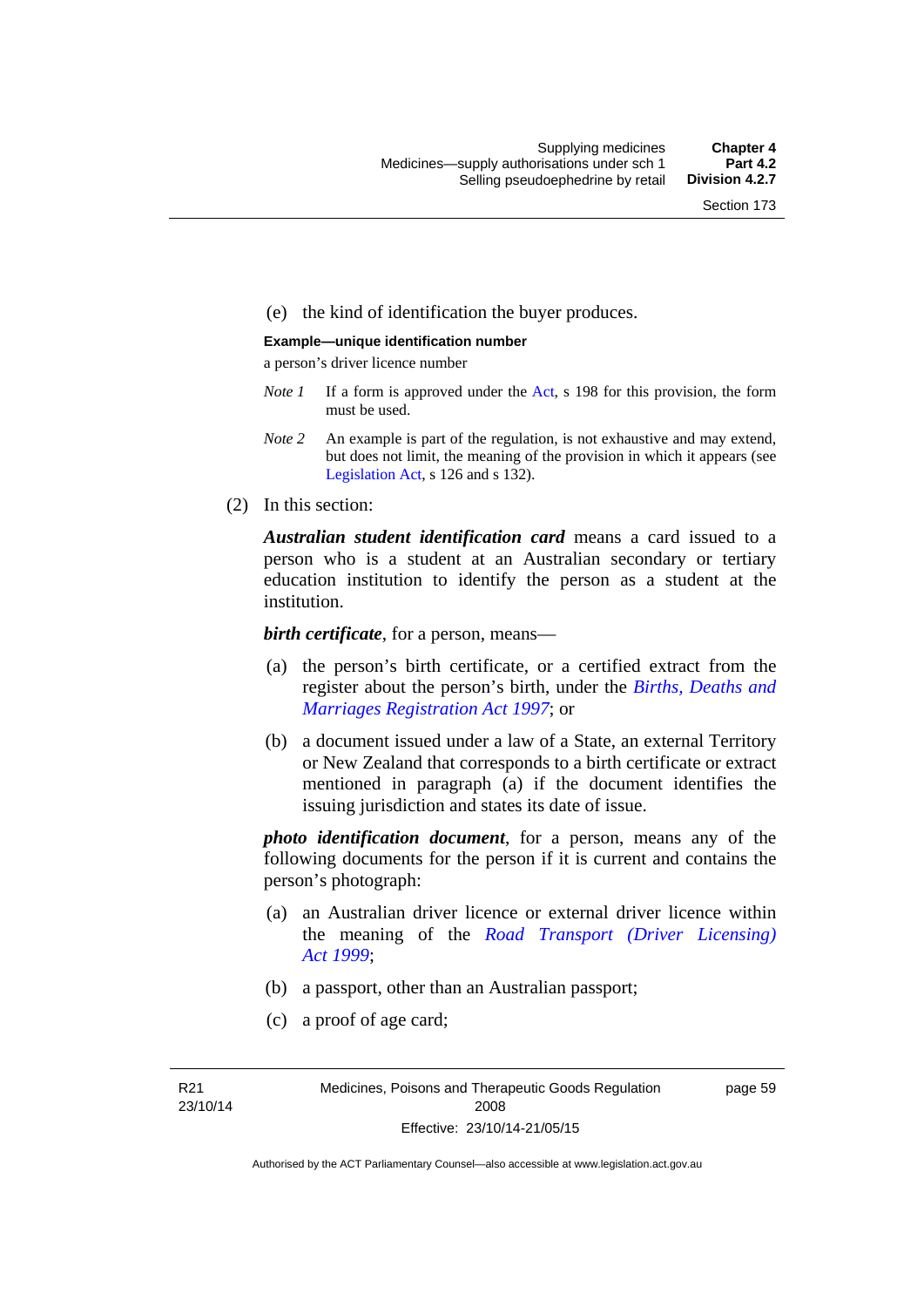(d) an Australian student identification card.

*proof of age card* means a proof of age card issued under—

- (a) the *[Liquor Act 2010](http://www.legislation.act.gov.au/a/2010-35)*, section 210 (Proof of age cards); or
- (b) the law of a state, an external territory or New Zealand.

### **174 Failure to amend pseudoephedrine sales record**

- (1) This section applies if the seller of pseudoephedrine does not amend a pseudoephedrine record in accordance with section 171 (e) (ii) (Authorisation conditions for retail sale of pseudoephedrine—[Act](http://www.legislation.act.gov.au/a/2008-26/default.asp), s 44 (1) (b) and (2) (b)).
- (2) The buyer may, in writing, apply to the chief health officer for a direction to the seller to make the amendment.
- (3) The application must give reasons why the buyer thinks the record is incorrect.
- (4) The chief health officer must—
	- (a) give a copy of the application to the seller; and
	- (b) ask the seller to—
		- (i) make the amendment and tell the chief health officer; or
		- (ii) if the seller is satisfied that the amendment should not be made—send written reasons to the chief health officer not later than 10 working days after the day the seller receives the application why the amendment should not be made.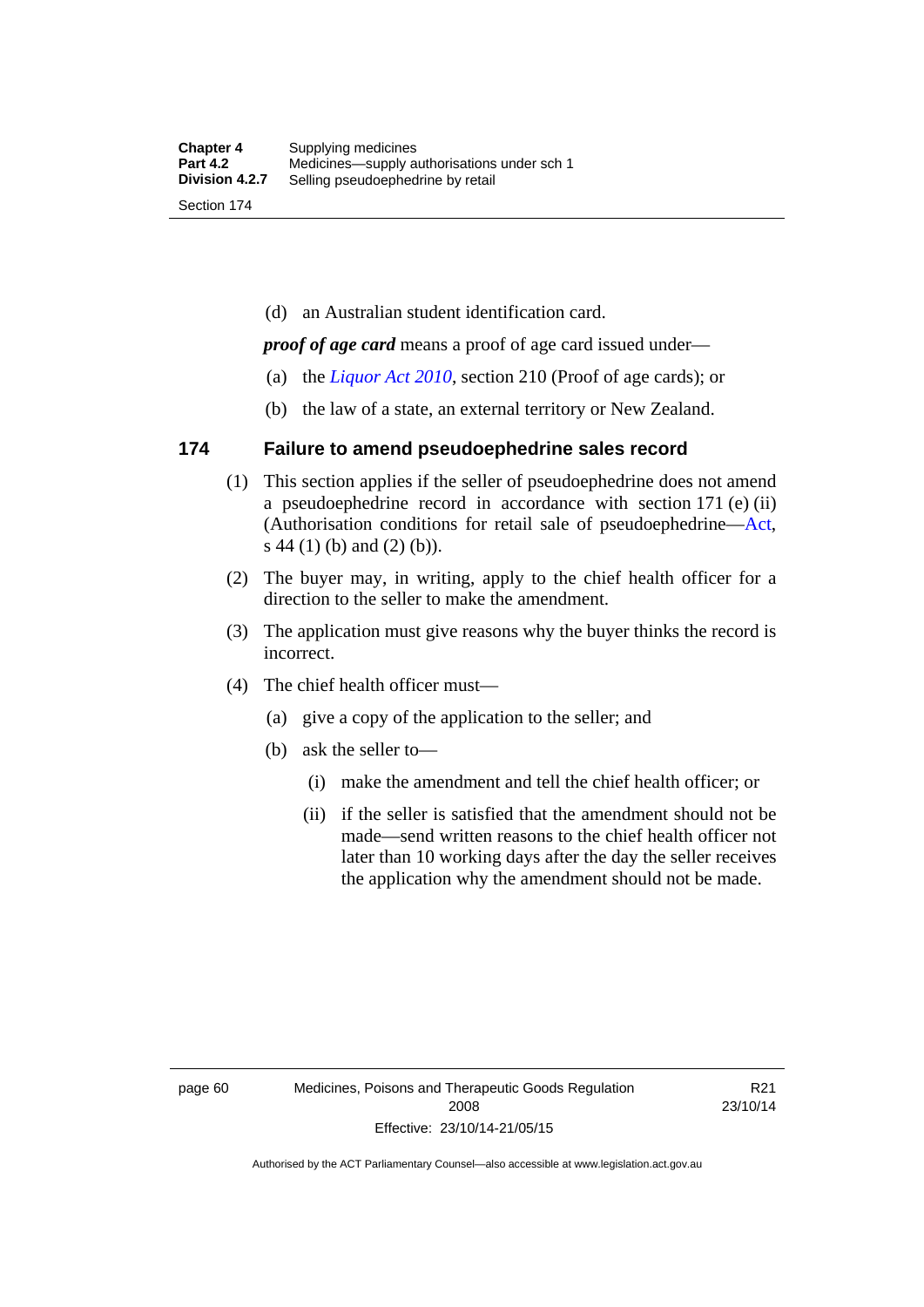### **175 Pseudoephedrine sales record—decision by CHO**

- (1) After considering an application under section 174 (2) and any reasons given in accordance with the request under section 174  $(4)$  (b)  $(ii)$ , the chief health officer must—
	- (a) direct the seller to amend the pseudoephedrine record—
		- (i) in accordance with the application; or
		- (ii) in a stated way other than in accordance with the application; or
	- (b) refuse the application.
- (2) The chief health officer must give the buyer and seller written notice of the decision.

## **Division 4.2.8 Supplying pharmacist only medicines**

### **180 Authorisation conditions for supply of pharmacist only medicines—Act, s 44 (1) (b) and (2) (b)**

- (1) This section does not apply to the supply of a pharmacist only medicine—
	- (a) at an institution; or
	- (b) on a supply authority.
	- *Note 1 Supply* does not include administer (see [Act,](http://www.legislation.act.gov.au/a/2008-26/default.asp) s 24).
	- *Note 2 Supply authority* includes a written prescription or requisition or a purchase order or standing order (see [Act,](http://www.legislation.act.gov.au/a/2008-26/default.asp) s 23).

page 61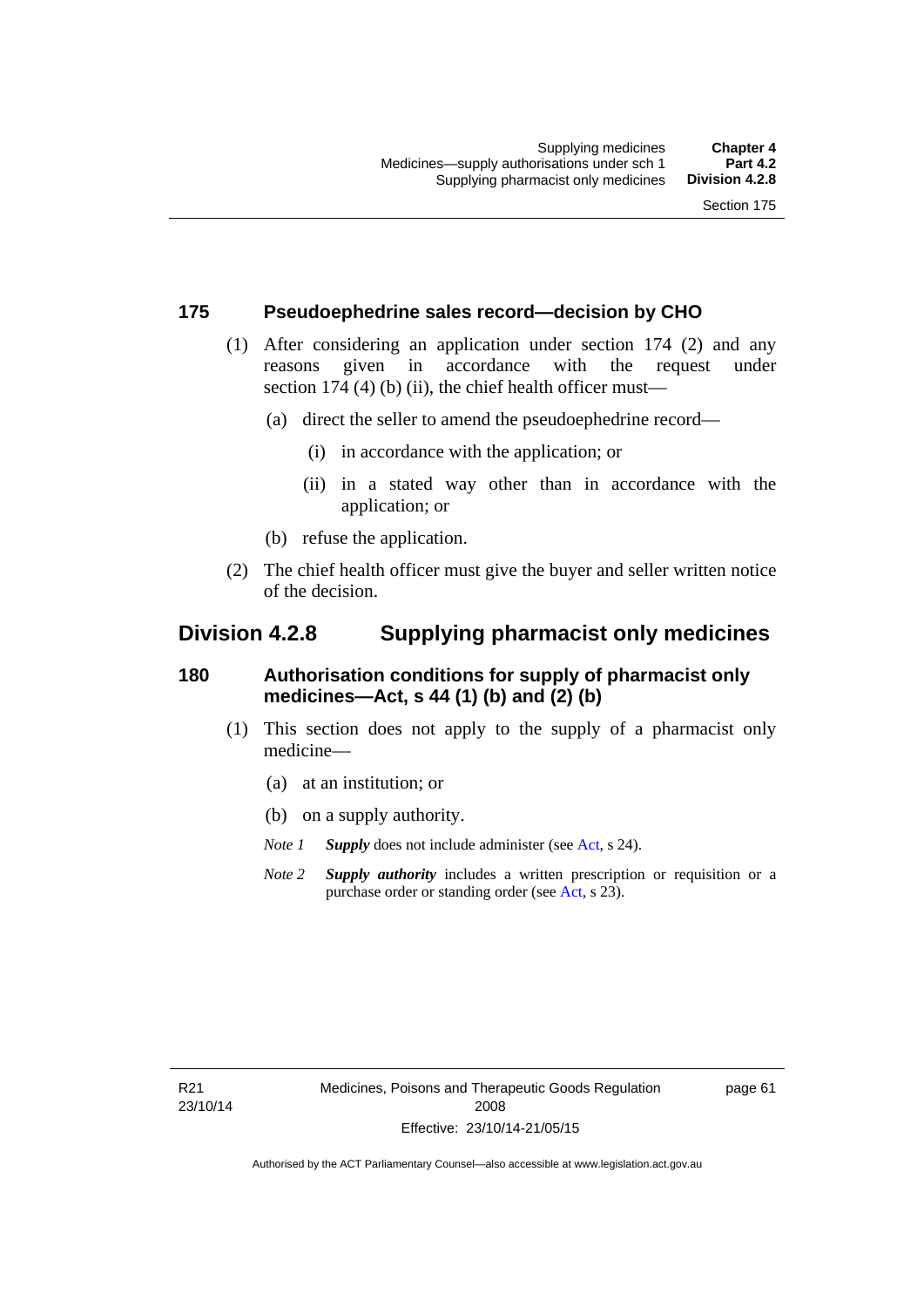- (2) A person's authorisation under section 110 to supply a pharmacist only medicine is subject to the following conditions:
	- (a) the person personally hands the medicine to a customer attending in person;
	- (b) the person gives the customer adequate instructions, either orally or in writing, for the medicine's use at the time of supply.

page 62 Medicines, Poisons and Therapeutic Goods Regulation 2008 Effective: 23/10/14-21/05/15

R21 23/10/14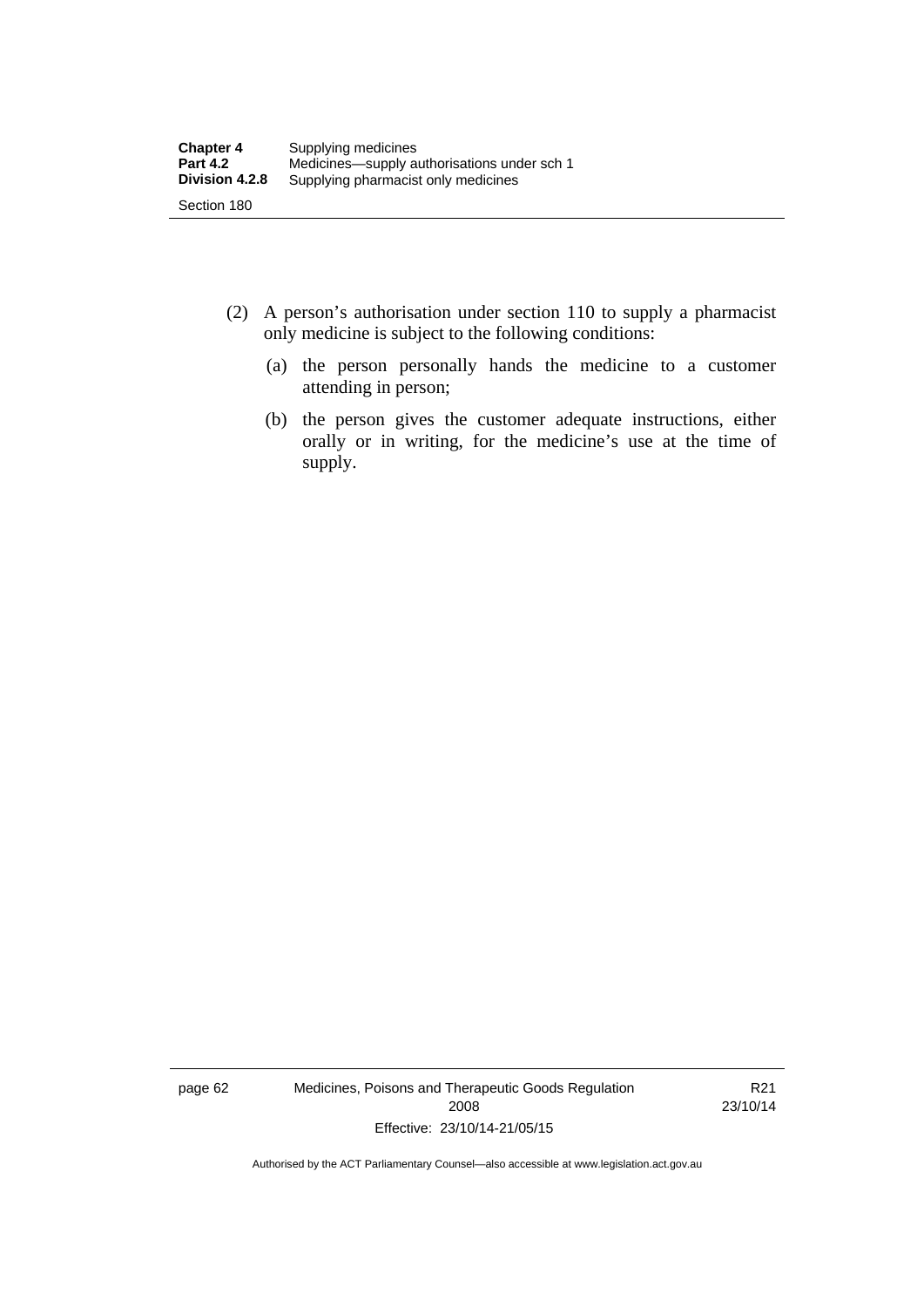# **Part 4.3 Authorisation to supply without prescription in emergencies**

### **250 Meaning of** *designated prescription only medicine***—pt 4.3**

In this part:

*designated prescription only medicine* means a prescription only medicine other than—

- (a) an anabolic steroid; and
- (b) a designated appendix D medicine; and
- (c) a benzodiazepine.
- *Note Prescription only medicine* does not include a controlled medicine (see [Act](http://www.legislation.act.gov.au/a/2008-26/default.asp), s 11)

### **251 Authorisation to supply certain medicines without prescription in emergencies—Act, s 26 (1) (b)**

A pharmacist is authorised to supply a designated prescription only medicine to someone else without a prescription if the pharmacist is satisfied that—

- (a) the person is undergoing treatment essential to the person's health or wellbeing; and
- (b) the designated prescription only medicine has previously been prescribed for the person's treatment by a prescriber; and
- (c) the person is in immediate need of the medicine to continue the treatment; and
- (d) because of an emergency, it is not practicable for the person to obtain a prescription for the medicine from a prescriber.
- *Note Pharmacist* does not include an intern pharmacist (see dict).

R21 23/10/14 page 63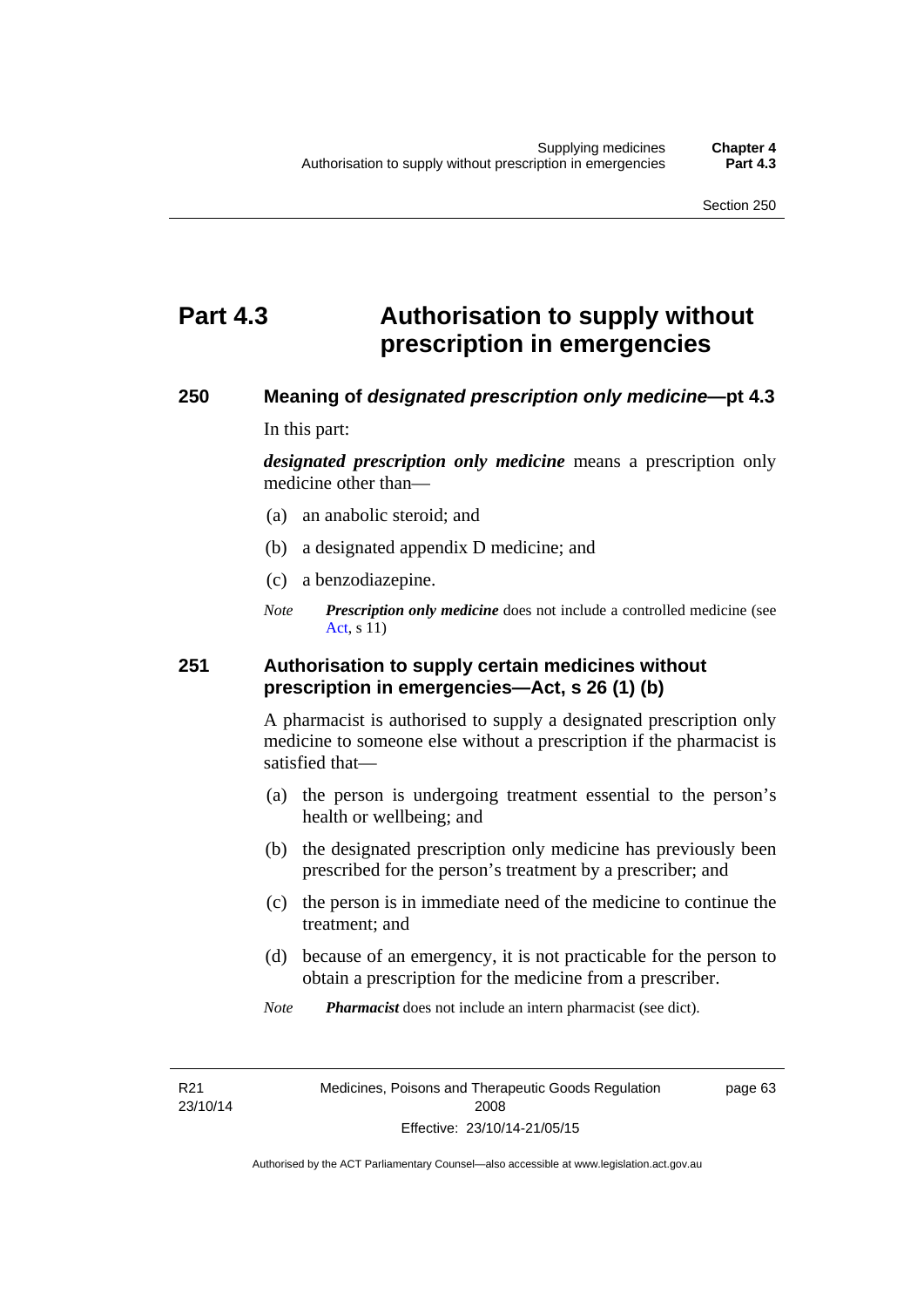## **252 Authorisation conditions for supplying of certain medicines without prescription in emergencies—Act, s 44 (1) (b) and (2) (b)**

- (1) A pharmacist's authorisation under section 251 to supply a designated prescription only medicine without a prescription is subject to the following conditions:
	- (a) the quantity supplied is—
		- (i) if the medicine is a liquid, aerosol, cream, ointment or anovulant tablet packaged in a manufacturer's pack—the smallest manufacturer's pack in which the medicine is generally available; or
		- (ii) in any other case—not more than the quantity required for 3 days treatment for the person;
	- (b) the medicine is supplied in a package that is labelled in accordance with section 253;
	- (c) the supply is recorded in accordance with section 254;
	- (d) the record of the supply is kept at the pharmacy or, if the chief health officer approves in writing another place, the place approved by the chief health officer, for at least 2 years after the day medicine is supplied;
	- (e) the pharmacist sends the prescriber who would have ordinarily prescribed the medicine for the recipient the required information for the supply in writing not later than 24 hours after supplying the medicine.
- (2) In this section:

*required information*, for the supply of a designated prescription only medicine, means—

(a) the pharmacist's name; and

R21 23/10/14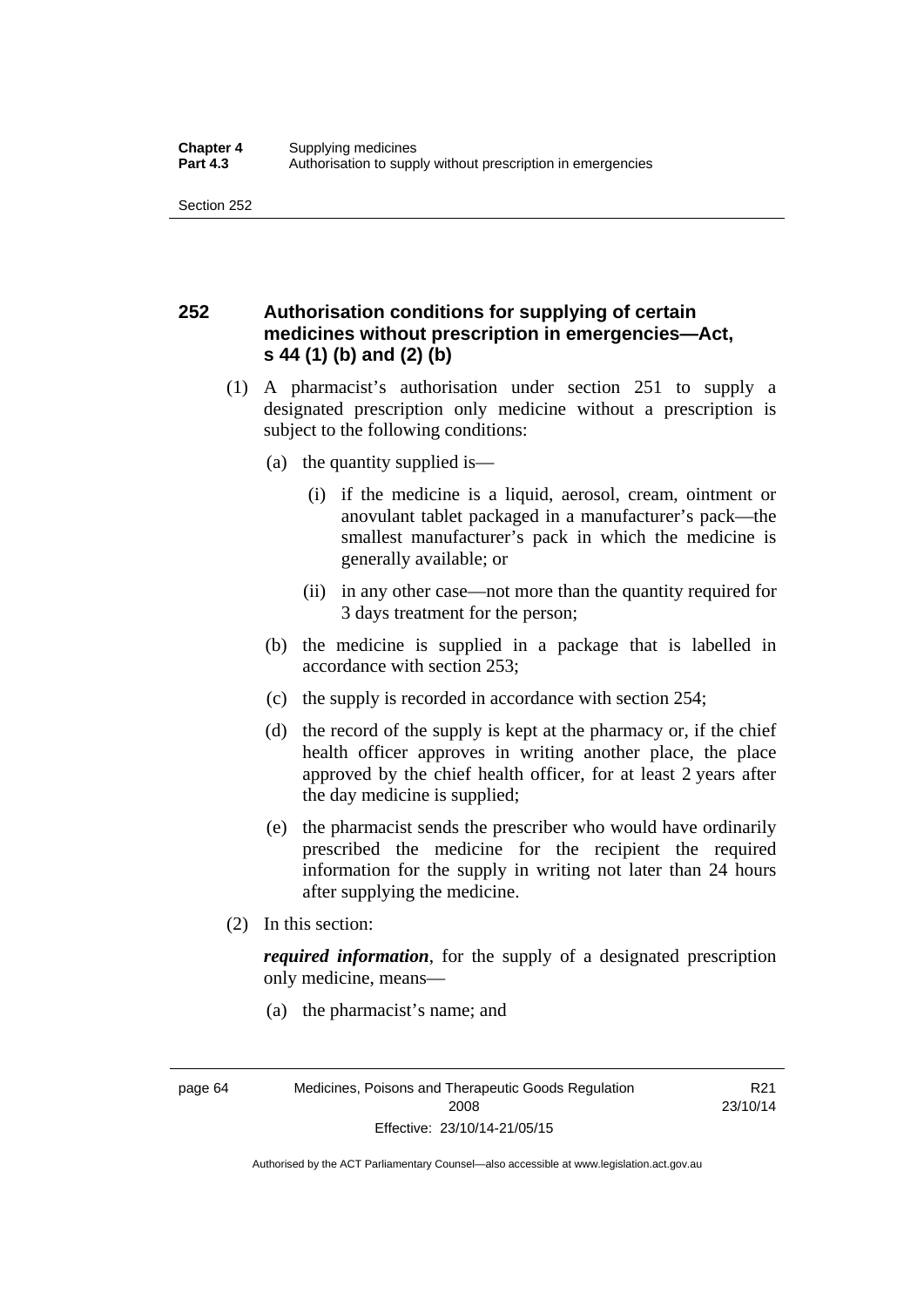- (b) the name, business address and telephone number of the pharmacy from which the medicine is supplied; and
- (c) the date the medicine is supplied; and
- (d) the name and address of the person to whom the medicine is supplied; and
- (e) the medicine's approved name or brand name; and
- (f) the form, strength and quantity of the medicine supplied.

## **253 Labelling medicines supplied without prescription in emergencies—Act, s 60 (1) (c) (i) and (2) (c) (i)**

The package of a designated prescription only medicine supplied to a person under section 251 must have a label that includes the following:

- (a) the name of the person to whom the medicine is supplied;
- (b) the date the medicine is supplied;
- (c) the name, business address and telephone number of the pharmacy from which the medicine is supplied;
- (d) the initials or other identification of the pharmacist supplying the medicine;
- (e) the medicine's approved name and brand name;

*Note Approved name*—see the [medicines and poisons standard,](http://www.comlaw.gov.au/Series/F2012L01200) par 1 (1).

- (f) the form, strength and quantity of the medicine;
- (g) if the package of the supplied medicine is not a manufacturer's pack—the relevant expiry date for the medicine;

page 65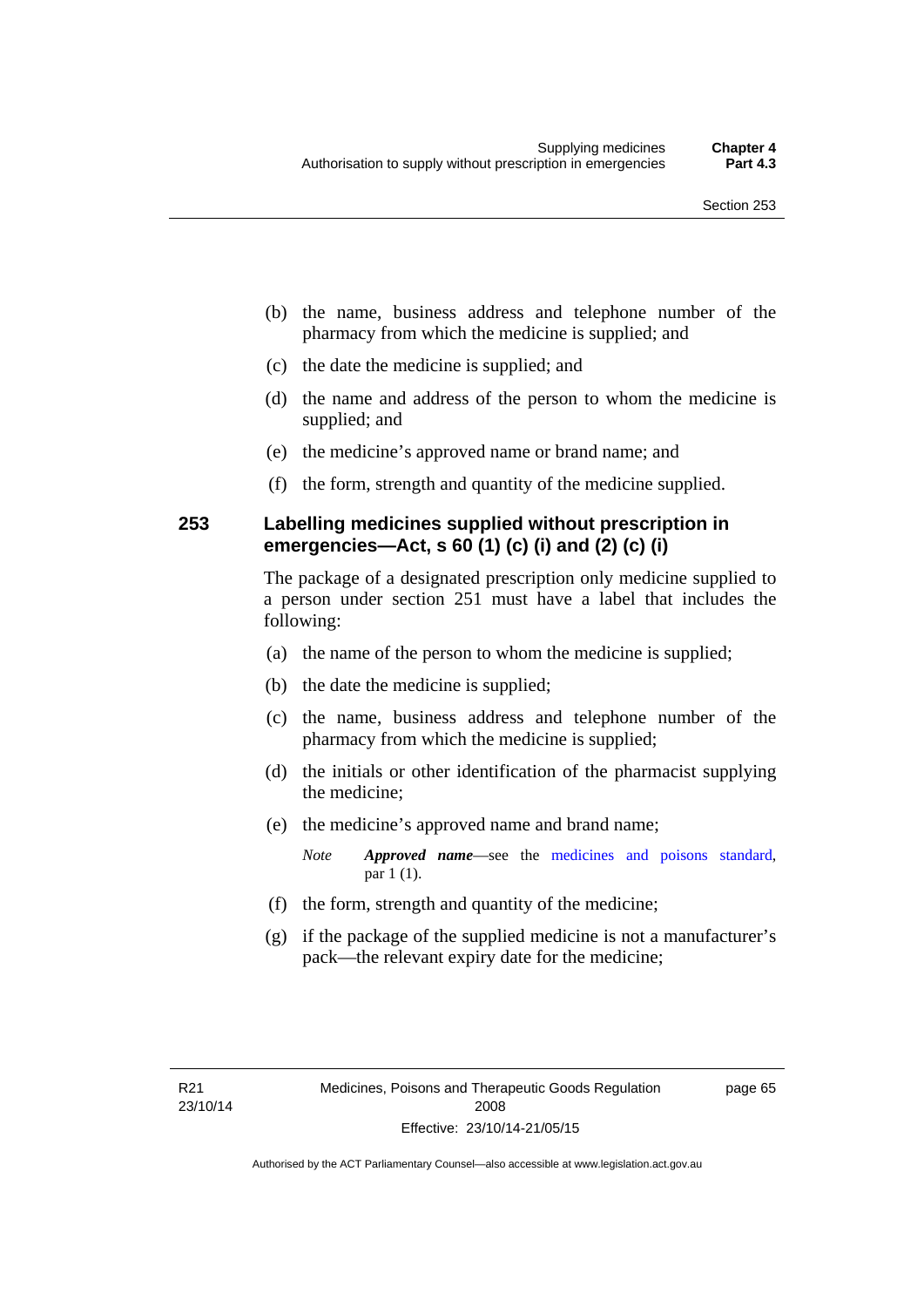- (h) directions about the use of the medicine that are adequate to allow the medicine to be taken or administered safely, including any warning statement in the medicines and poisons standard, appendix K (Drugs required to be labelled with a sedation warning) applying to the medicine;
- (i) words to the effect of 'keep out of reach of children'.

#### **Example—par (e) and par (f)**

Warfarin tablets (Coumadin) 5mg 3

*Note* An example is part of the regulation, is not exhaustive and may extend, but does not limit, the meaning of the provision in which it appears (see [Legislation Act,](http://www.legislation.act.gov.au/a/2001-14) s 126 and s 132).

### **254 Recording medicines supplied without prescription in emergencies**

A pharmacist who supplies a designated prescription only medicine to a person under section 251 must make a written record of the following information in relation to the supply of the medicine:

- (a) the pharmacist's name;
- (b) the name of the prescriber who would ordinarily have prescribed the medicine;
- (c) the date the medicine is supplied;
- (d) the name and address of the person to whom the medicine is supplied;
- (e) the medicine's approved name and brand name;
- (f) the form, strength and quantity of the medicine supplied.
- *Note Written* includes in electronic form (see [Act,](http://www.legislation.act.gov.au/a/2008-26/default.asp) dict).

R21 23/10/14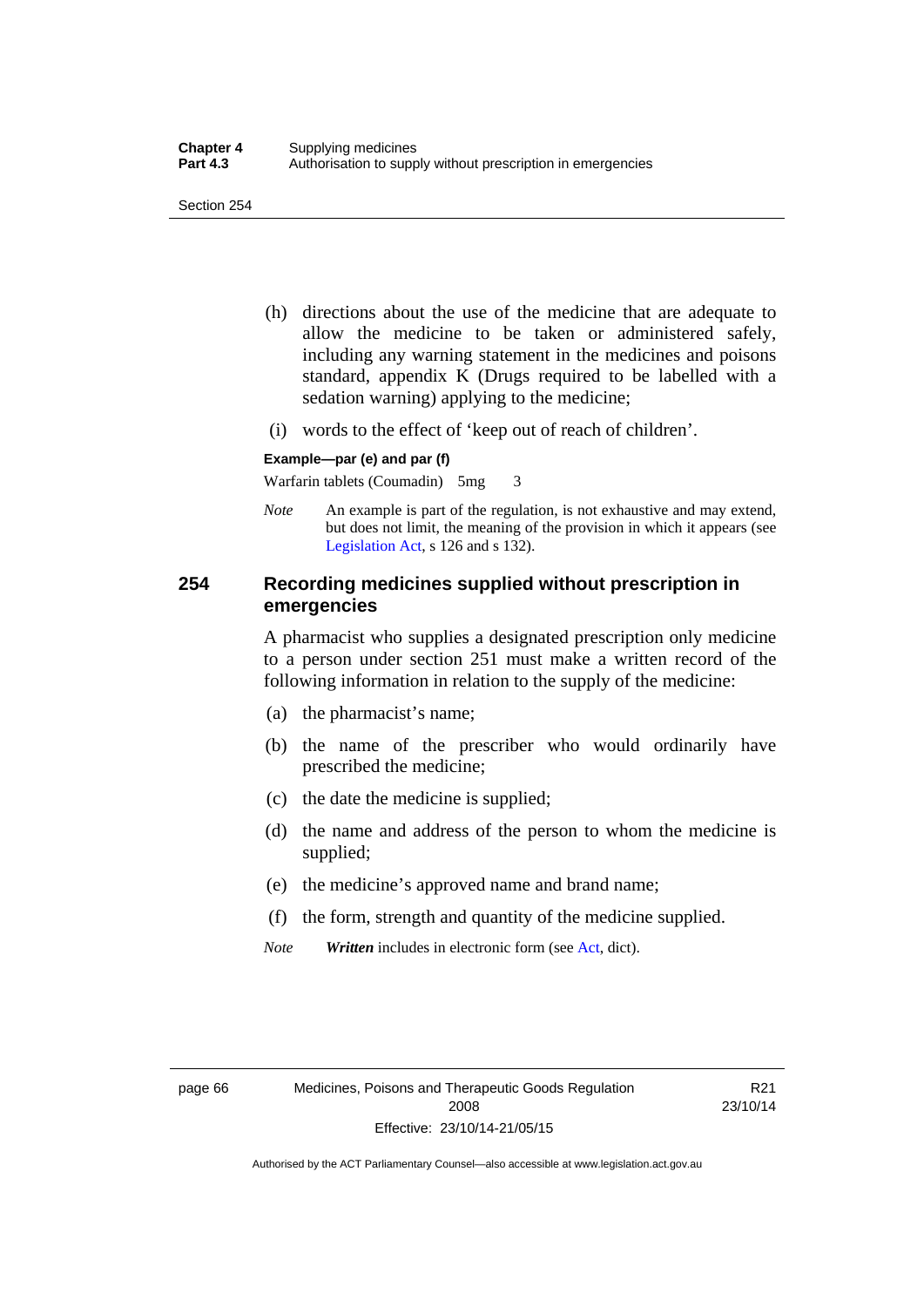# **Part 4.3A Authorisation to supply certain medicines without prescription continued dispensing**

### **255 Authorisation to supply certain medicines without prescription by approved pharmacist––Act, s 185 (1) (g)**

An approved pharmacist is authorised to supply a medicine to a person without prescription if––

- (a) the medicine is listed as a pharmaceutical benefit under a continued dispensing determination; and
- (b) the pharmacist supplies the medicine to the person in accordance with the determination.

### **256 Labelling certain medicines supplied without prescription by approved pharmacist––Act, s 185 (1) (j)**

The medicine supplied to a person under section 255 must have a label that includes the following:

- (a) the name of the person to whom the medicine is supplied;
- (b) the date the medicine is supplied;
- (c) the name, business address and telephone number of the pharmacy from which the medicine is supplied;
- (d) the initials or other identification of the pharmacist supplying the medicine;
- (e) the medicine's approved name and brand name;
	- *Note Approved name––*see the [medicines and poisons standard,](http://www.comlaw.gov.au/Series/F2012L01200) par 1 (1).
- (f) the form, strength and quantity of the medicine;

R21 23/10/14 page 67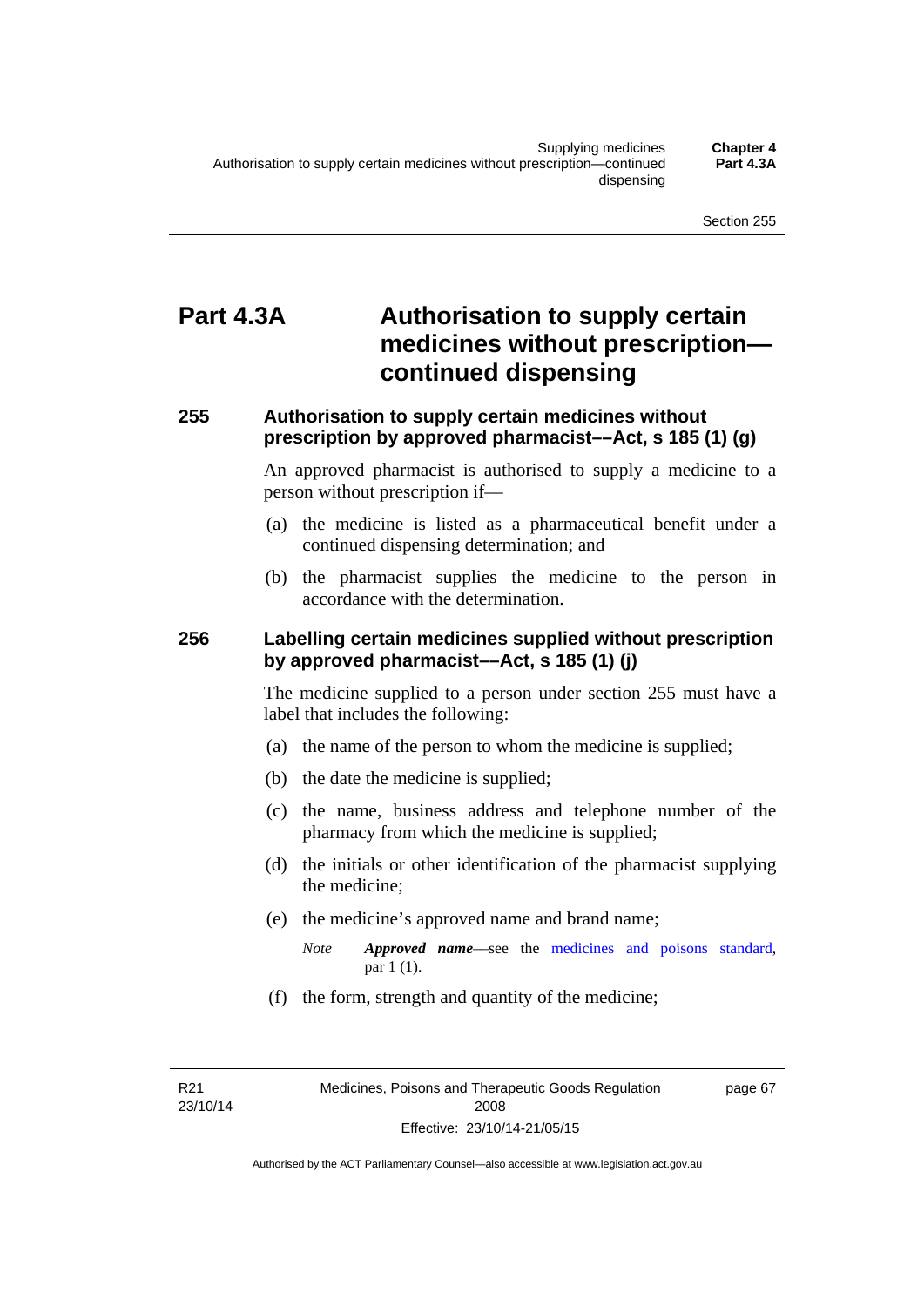- (g) if the package of the supplied medicine is not a manufacturer's pack—the relevant expiry date for the medicine;
- (h) a number that is different from the number given to any prescription dispensed at the pharmacy;
- (i) directions about the use of the medicine that are adequate to allow the medicine to be taken or administered safely, including any warning statement in the medicines and poisons standard, appendix K (Drugs required to be labelled with a sedation warning) applying to the medicine;
- (j) words to the effect of 'keep out of reach of children'.

#### **Example—pars (e) and (f)**

Microlut 28 tablets (Levonorgestrel) 30mcg 3

*Note* An example is part of the regulation, is not exhaustive and may extend, but does not limit, the meaning of the provision in which it appears (see [Legislation Act,](http://www.legislation.act.gov.au/a/2001-14) s 126 and s 132).

page 68 Medicines, Poisons and Therapeutic Goods Regulation 2008 Effective: 23/10/14-21/05/15

R21 23/10/14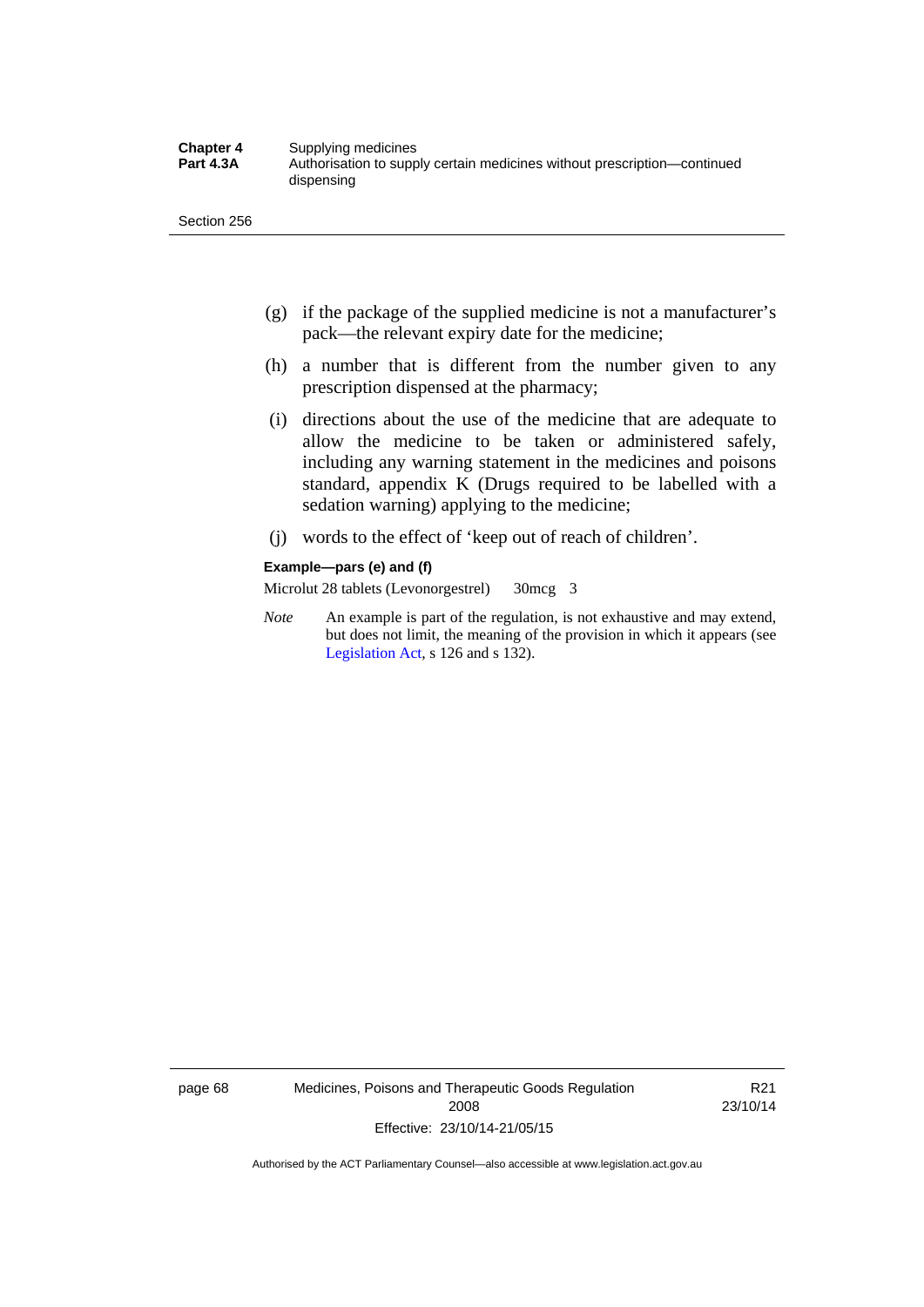## **Part 4.4 Authorisation to supply medicines for disposal**

### **260 Authorisation to supply medicines to pharmacists for disposal—Act, s 26 (1) (b)**

A person is authorised to supply a medicine to a pharmacist for disposal.

*Note Pharmacist* does not include an intern pharmacist (see dict).

### **261 Authorisation to supply medicines to commercial disposal operators for disposal—Act, s 26 (1) (b)**

A person is authorised to supply a medicine to another person for disposal if the other person—

- (a) holds an environmental authorisation for the disposal of the medicine; or
- (b) is an adult acting for a person mentioned in paragraph (a).
- *Note* For related authorisations, see pt 9.1.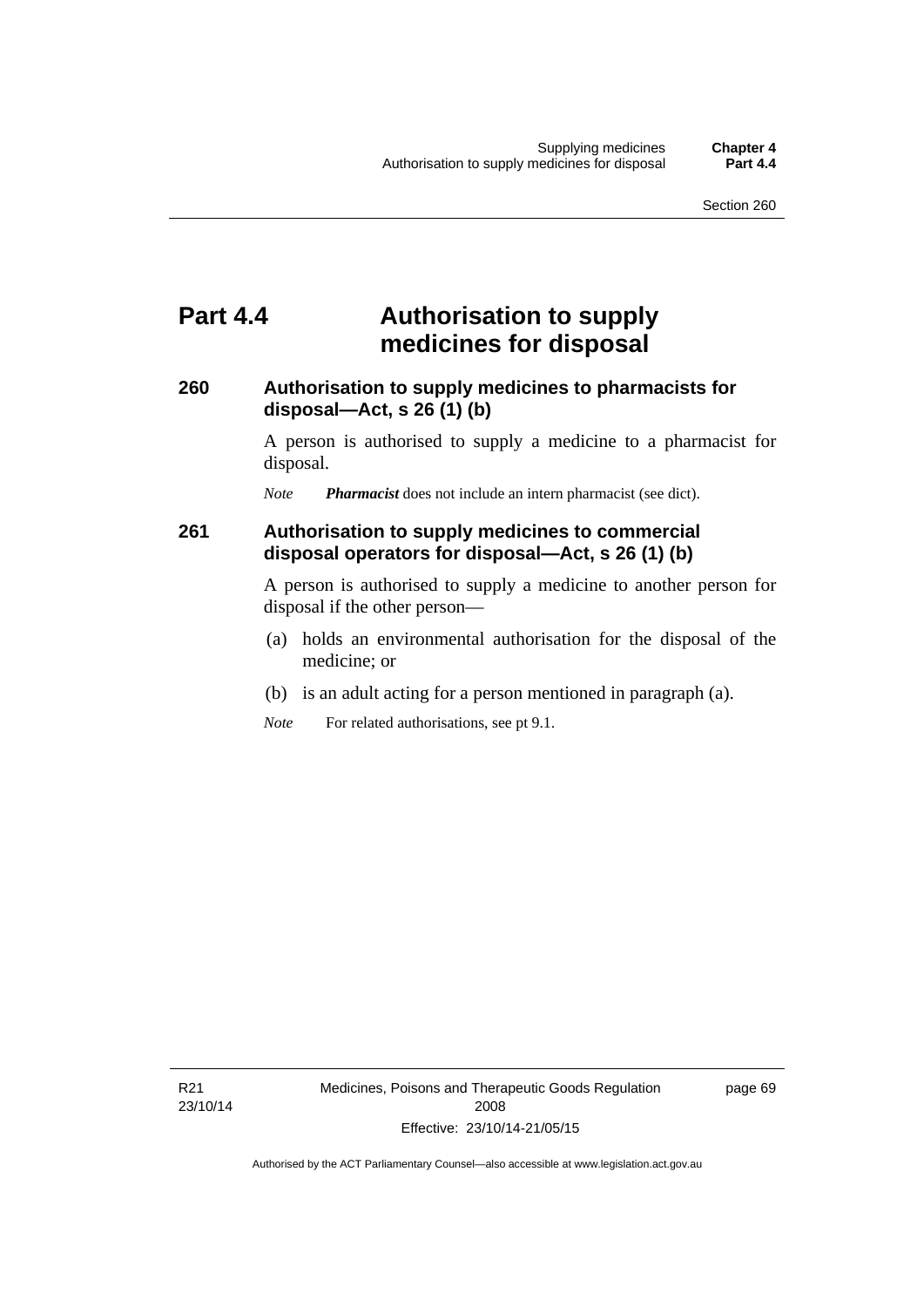# **Part 4.5 Wholesale supply of medicines under corresponding laws**

### **270 Conditions for wholesalers supplying medicines under corresponding laws—Act, s 20 (4) (c)**

The following conditions apply to a person who supplies medicines by wholesale under a corresponding law:

- (a) the person must comply with, and must ensure that the person's agents and employees comply with—
	- (i) the Australian code of good wholesaling practice for medicines in schedules 2, 3, 4 and 8; and
	- (ii) the medicines Australia code of conduct;
	- *Note Australian code of good wholesaling practice for medicines in schedules 2, 3, 4 and 8* and *medicines Australia code of conduct*—see the dictionary.
- (b) the person must not supply sample packs of a controlled medicine;
- (c) the person must not supply a medicine to someone else (the *buyer*) unless—
	- (i) the buyer is authorised to possess the medicine; and
	- (ii) the supply is in accordance with section 140 (Authorisation conditions for supplying medicines on purchase orders—[Act,](http://www.legislation.act.gov.au/a/2008-26/default.asp) s 44 (1) (b) and (2) (b));
- (d) the person must store medicines—
	- (i) within the manufacturer's recommended storage temperature range; and
	- (ii) in any other environmental condition that is necessary to preserve the medicine's stability and therapeutic quality.

page 70 Medicines, Poisons and Therapeutic Goods Regulation 2008 Effective: 23/10/14-21/05/15

R21 23/10/14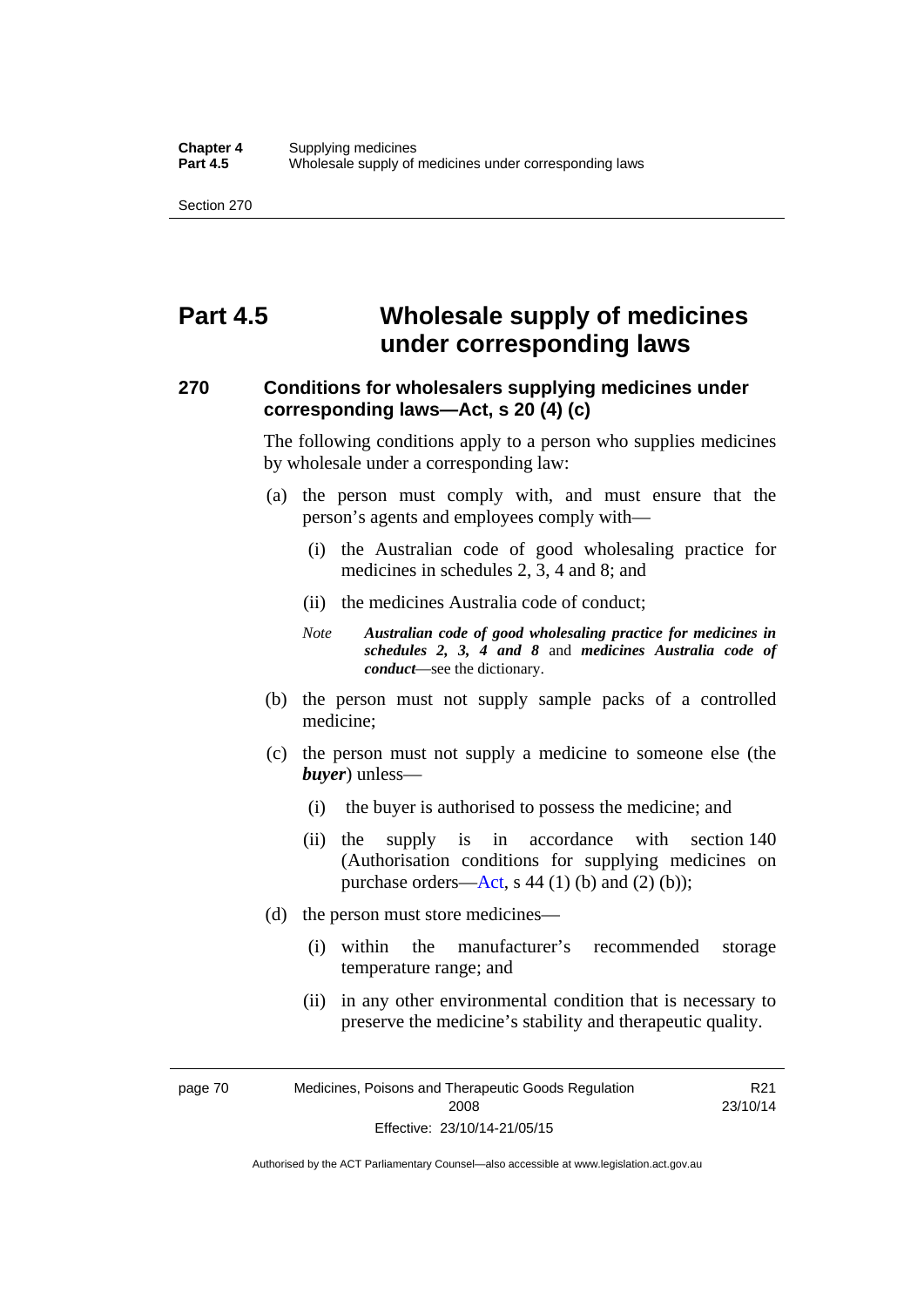# **Chapter 5 Administering medicines**

# **Part 5.1 Authorisations for health-related occupations**

## **350 Authorisation under sch 1 for people in health-related occupations to administer medicines—Act, s 37 (1) (b) and (3) (b)**

A person mentioned in schedule 1, column 2 is authorised to administer a medicine if—

- (a) administering the medicine is included in the schedule, column 3 in relation to the person; and
- (b) the administration is consistent with any restriction for the administration mentioned in the schedule, column 3.
- *Note* For authorisation to self-administer a medicine, see s 360.

## **351 Authorisation conditions for administration of medicines at institutions by people in health-related occupations— Act, s 44 (1) (b) and (2) (b)**

- (1) An authorisation under section 350 to administer a medicine is subject to the following conditions:
	- (a) if the medicine is administered under a standing order to a patient at an institution—the administration is recorded in the patient's medical records;
		- *Note Institution* includes a correctional centre and a CYP detention place (see s 652).

page 71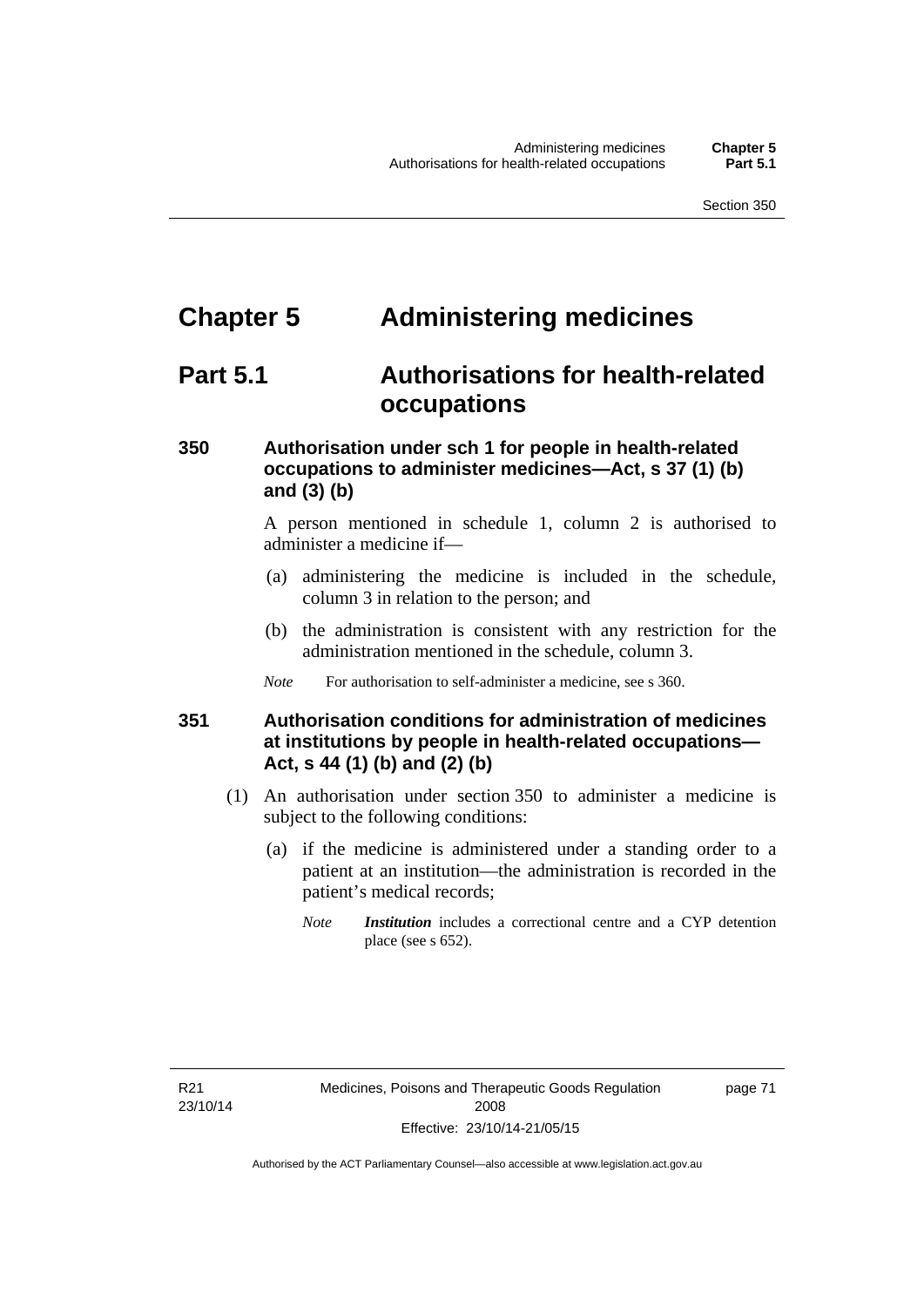- (b) if the medicine is a controlled medicine administered to a patient at an institution—
	- (i) the medicine is not removed from a storage receptacle until immediately before its administration; and
	- (ii) the administration is witnessed by a prescribed administration witness or, if a prescribed administration witness is not reasonably available to witness the administration, the administration is witnessed by another person; and
		- *Note* The witness must sign the record of the administration as witness (see [Act,](http://www.legislation.act.gov.au/a/2008-26/default.asp) s 53 (e)).
	- (iii) the administration is recorded in—
		- (A) the patient's medical records; and
		- (B) the applicable controlled medicines register mentioned in section 543 (3) (Making entries in controlled medicines registers[—Act](http://www.legislation.act.gov.au/a/2008-26/default.asp), s 51 (1) (b)).
- (2) However, subsection (1) (b) does not apply in relation to a controlled medicine dispensed in a dose administration aid for—
	- (a) a patient at a residential aged care facility or residential disability care facility; or
	- (b) a detainee at a correctional centre; or
	- (c) a young detainee at a CYP detention place.
- (3) In this section:

*prescribed administration witness* means a person prescribed under section 544 (Prescribed witnesses for administration of controlled medicines—[Act](http://www.legislation.act.gov.au/a/2008-26/default.asp), s 53 (a) and (b)) for the administration of a controlled medicine.

R21 23/10/14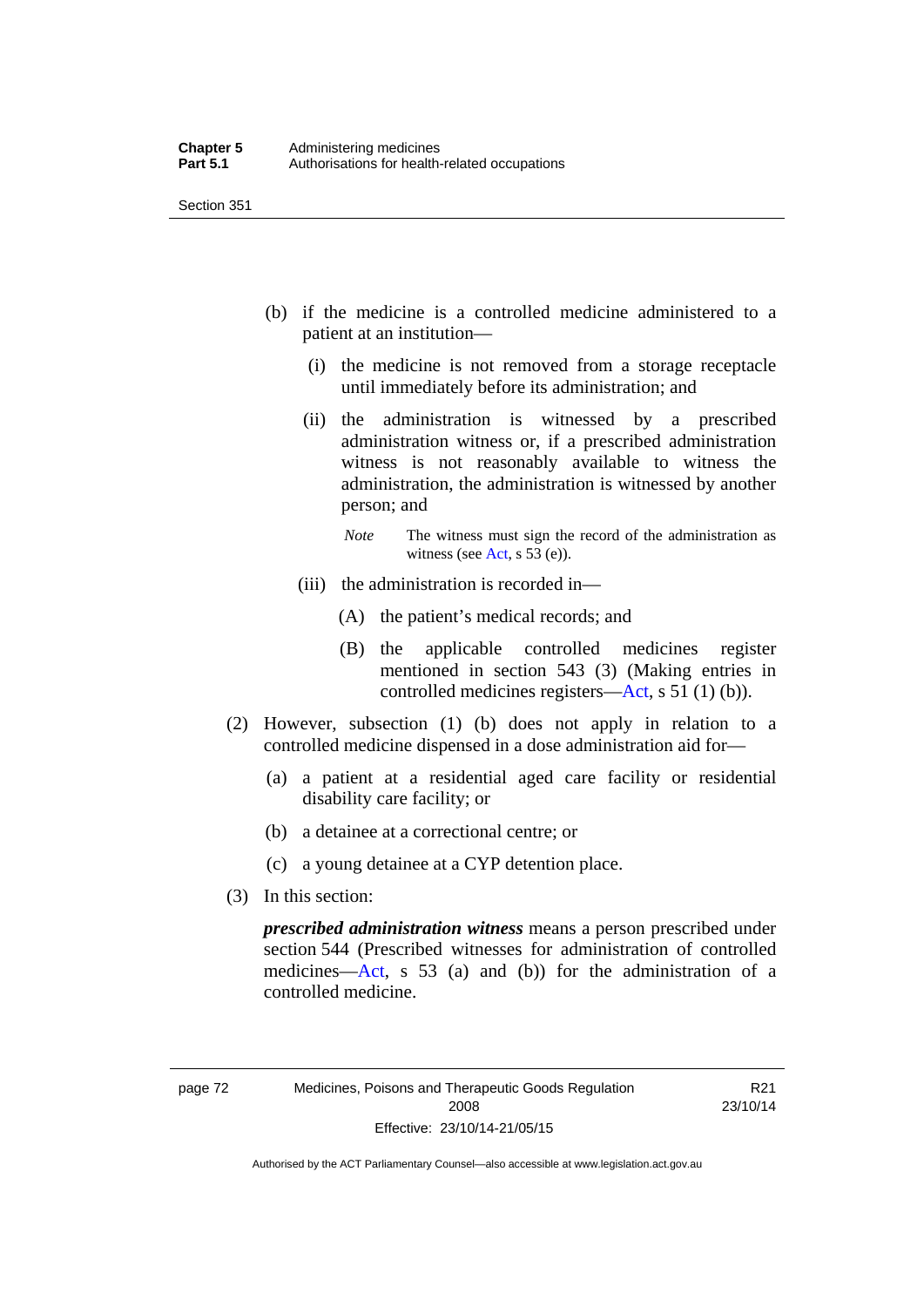# **Part 5.2 Other administration authorisations**

### **360 Authorisation for self-administration etc of medicines— Act, s 37 (2) (b) and (3) (b)**

- (1) This section applies in relation to a medicine obtained by a person from someone who is authorised to supply the medicine to the person.
- (2) The following dealings by the person with the medicine are authorised:
	- (a) if the person is a prescriber and the medicine is a restricted medicine—self-administration of a medicine prescribed or supplied by another prescriber who is not—
		- (i) a trainee dentist, trainee nurse practitioner, intern doctor or person training to be an eligible midwife; or
		- (ii) related to or employed by the person;
	- (b) if the person is a prescriber and the medicine is not a restricted medicine—self-administration of the medicine;
	- (c) if the person is not a prescriber and the medicine is supplied for the person's own use—self-administration of the medicine;
	- (d) if the person is the custodian of an animal and the medicine is supplied for the animal's use—administering the medicine to the animal.
		- *Note Custodian*, of an animal—see the dictionary.
- (3) In this section:

*restricted medicine*—see section 30.

R21 23/10/14 page 73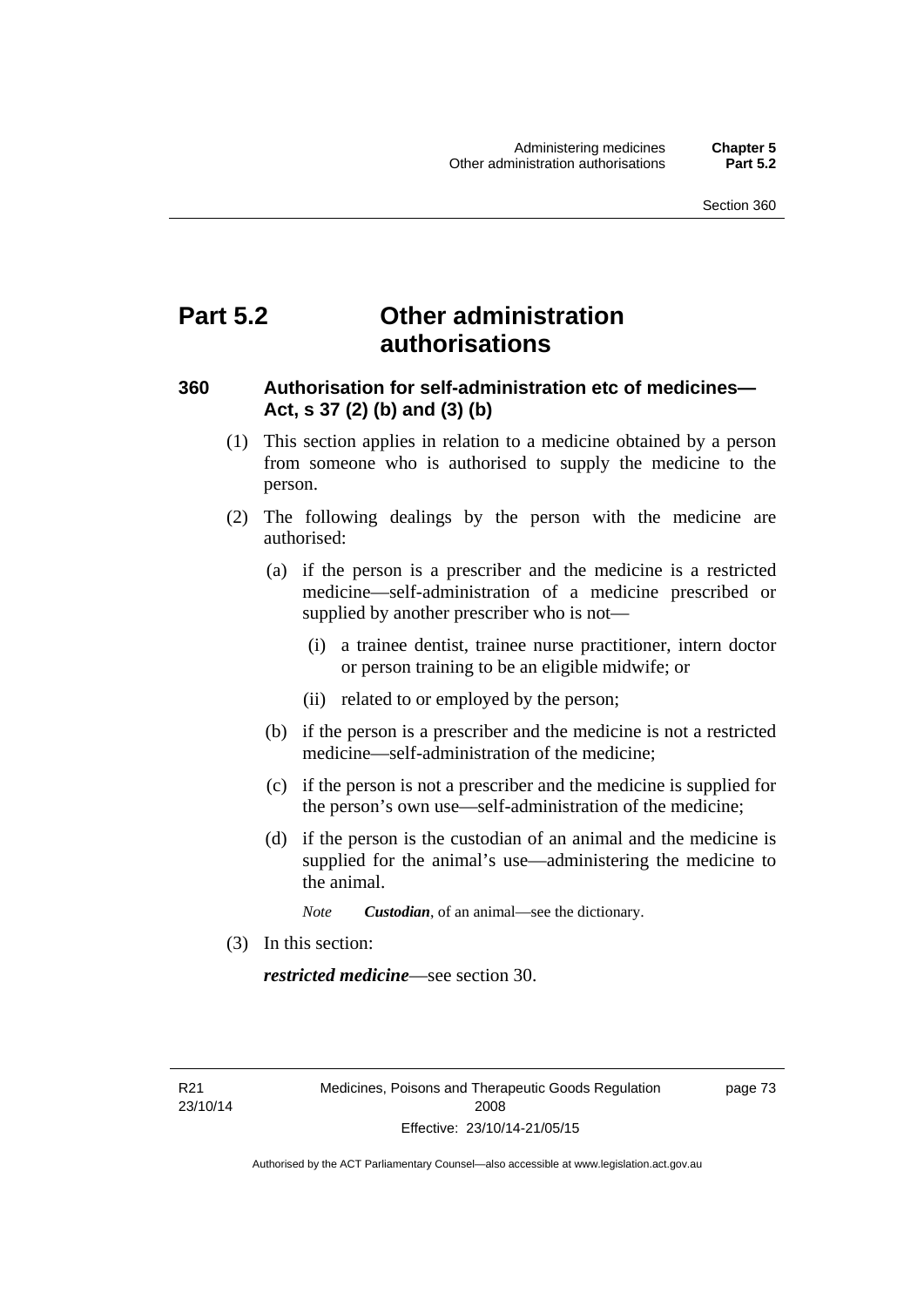## **361 Authorisation for administration of medicines by assistants—Act, s 37 (1) (b)**

- (1) A person (the *assistant*) is authorised to administer a medicine to someone else (the *assisted person*) if—
	- (a) the medicine is obtained by or for the assisted person from someone who is authorised to supply the medicine to the assisted person; and
	- (b) the medicine is administered in accordance with the directions on the medicine's labelling; and
	- (c) if the assisted person is not a person under a legal disability the assisted person asks for the assistant's help to take the medicine; and
	- (d) if the assisted person is a person under a legal disability—the assistant is authorised by the assisted person's parent or guardian to administer the medicine.
- (2) In this section:

*impaired decision-making ability*—a person has *impaired decision-making ability* if the person's decision-making ability is impaired because of a physical, mental, psychological or intellectual condition or state, whether or not the condition or state is a diagnosable illness.

### *person under a legal disability* means—

- (a) a child; or
- (b) a person with impaired decision-making ability in relation to a matter relating to the person's health.

R21 23/10/14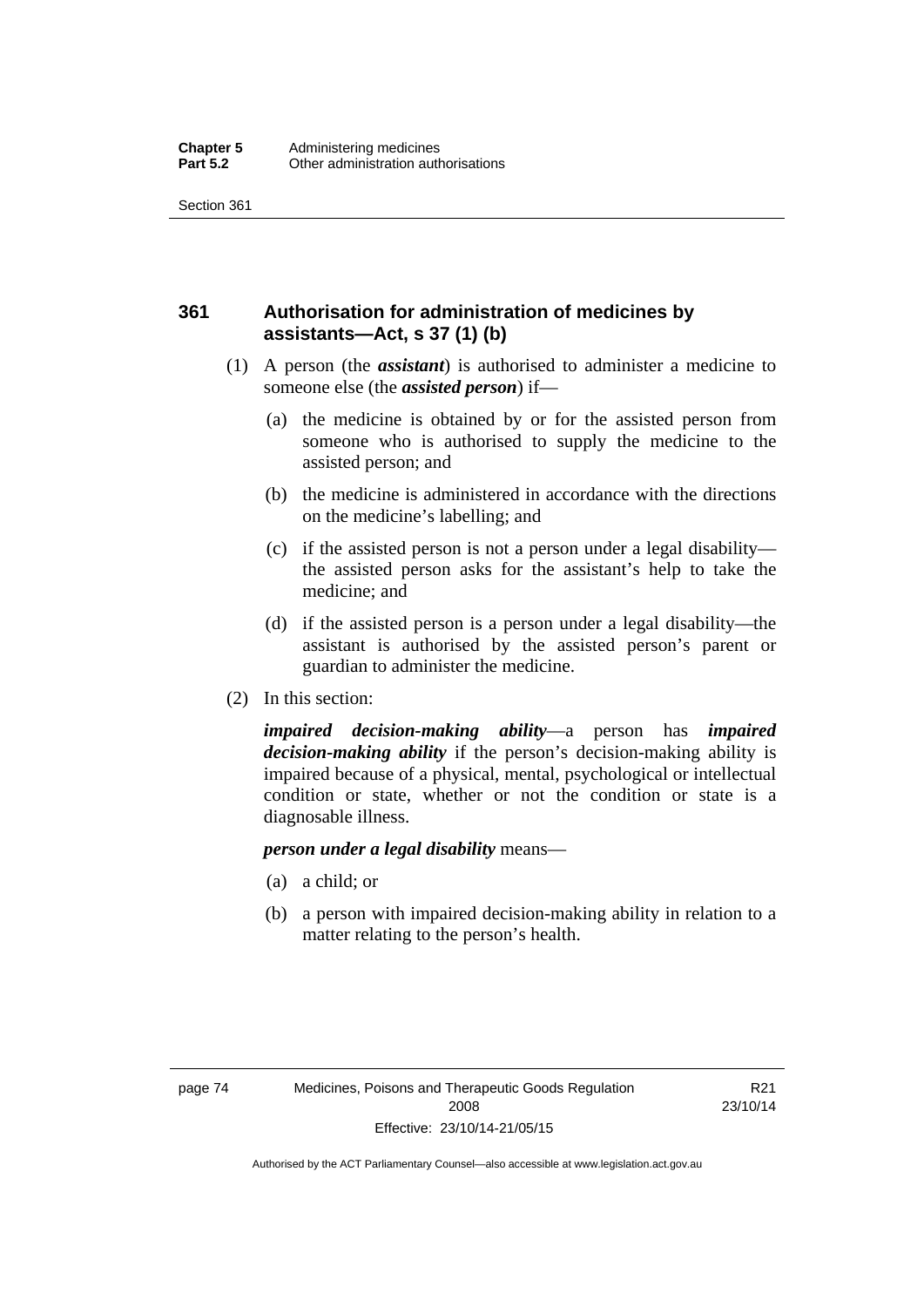# **Chapter 6 Obtaining and possessing medicines**

## **370 Authorisation under sch 1 to obtain and possess medicines—Act, s 35 (1) (b), (2) (b) and s 36 (b)**

- (1) A person mentioned in schedule 1, column 2 is authorised to obtain a medicine if obtaining the medicine—
	- (a) is included in the schedule, column 3 in relation to the person; and
	- (b) is consistent with any restriction for obtaining the medicine mentioned in the schedule, column 3.
- (2) A person mentioned in schedule 1, column 2 is authorised to possess a medicine if—
	- (a) possessing the medicine is included in the schedule, column 3 in relation to the person; and
	- (b) the possession is consistent with any restriction for the possession mentioned in the schedule, column 3.

### **371 Authorisation to obtain and possess medicines for certain personal use-related dealings—Act, s 35 (1) (b), (2) (b) and s 36 (b)**

- (1) A person is authorised to obtain or possess a medicine if the person obtains the medicine from someone who is authorised to supply the medicine to the person.
- (2) Subsection (1) applies in relation to a person whether the medicine is obtained by the person for the person's own use or as an agent for someone else.

page 75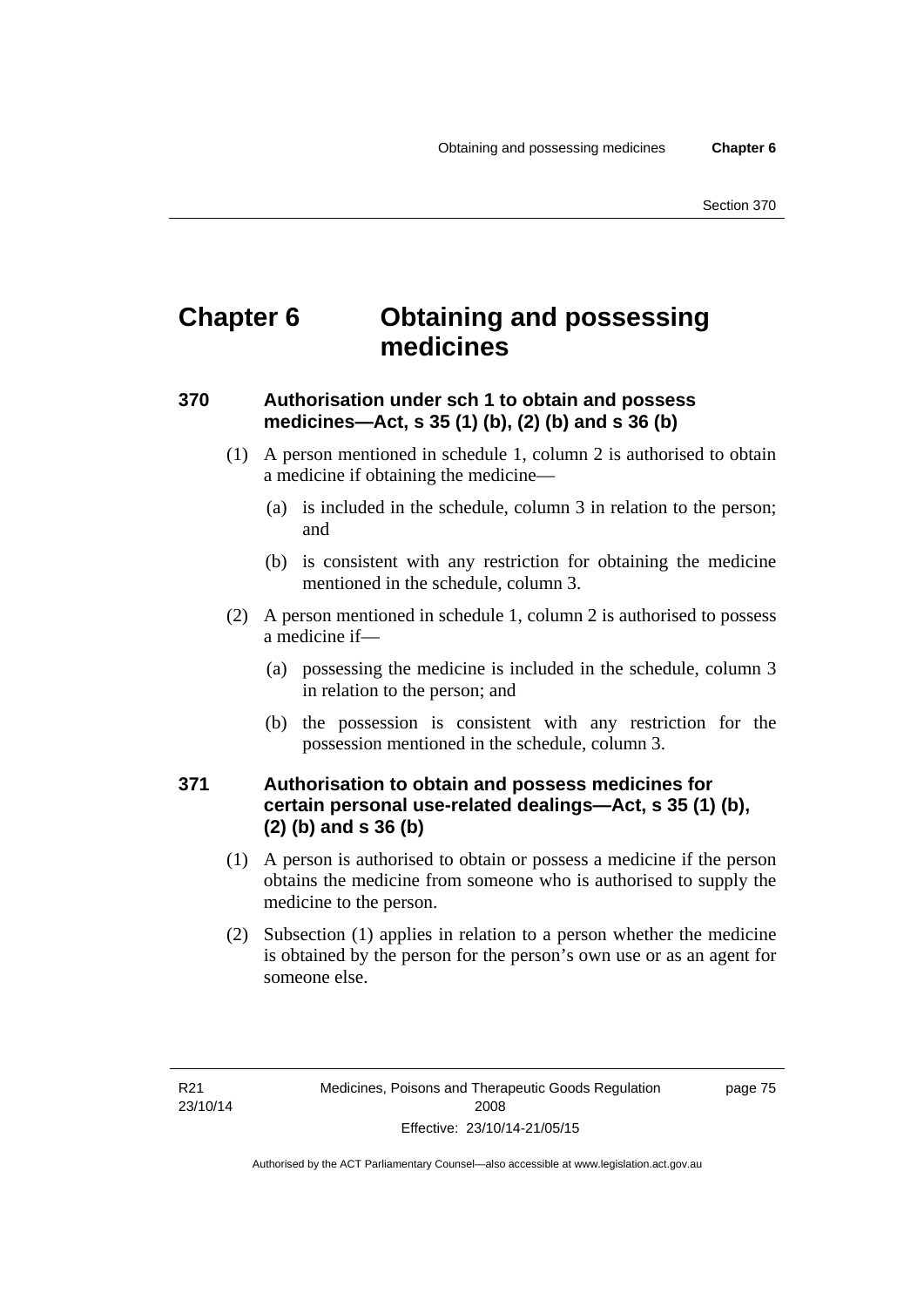# **Chapter 7 Manufacturing medicines**

### **380 Authorisation under sch 1 to manufacture medicines— Act, s 33 (b)**

A person mentioned in schedule 1, column 2 is authorised to manufacture a medicine if—

- (a) manufacturing the medicine is included in the schedule, column 3 in relation to the person; and
- (b) the manufacturing is consistent with any restriction for the manufacturing mentioned in the schedule, column 3.

page 76 Medicines, Poisons and Therapeutic Goods Regulation 2008 Effective: 23/10/14-21/05/15

R21 23/10/14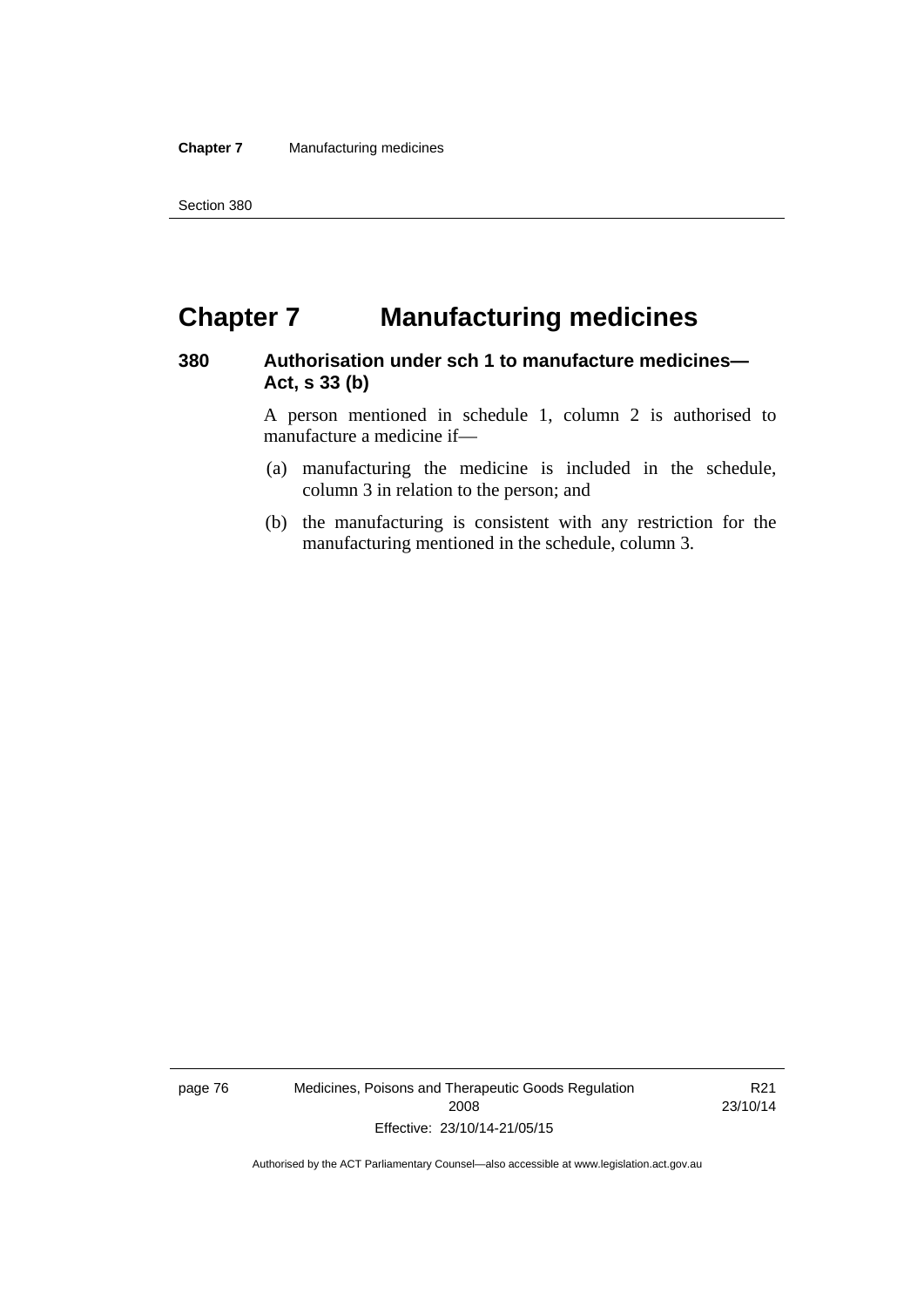# **Chapter 8 Discarding medicines**

### **390 Discarding controlled medicines—Act, s 34 (1) (a)**

 (1) A controlled medicine must be discarded in accordance with this section.

*Note* See also the *[Drugs of Dependence Act 1989](http://www.legislation.act.gov.au/a/alt_a1989-11co)*, div 11.4 about the disposal of seized substances.

- (2) A prescribed discarding witness may discard a controlled medicine in the presence of another prescribed discarding witness.
- (3) However, a person who is authorised to administer a controlled medicine may discard the residue of the medicine after administration in the presence of a person who is not a prescribed discarding witness if no other prescribed discarding witness is reasonably available to witness its discarding.
- (4) A person complies with this section if the person destroys the medicine so that it is unable to be used.
- (5) In this section:

*prescribed discarding witness* means a person prescribed under section 545 (Prescribed witnesses for discarding of controlled medicines—[Act](http://www.legislation.act.gov.au/a/2008-26/default.asp), s 54 (a) and (b)) for the discarding of a controlled medicine.

*Note* A medicine must not be discarded in a way that creates a risk to the health or safety of people or is likely to cause damage to property or the environment (see [Act](http://www.legislation.act.gov.au/a/2008-26/default.asp), s 34 (3)).

R21 23/10/14 page 77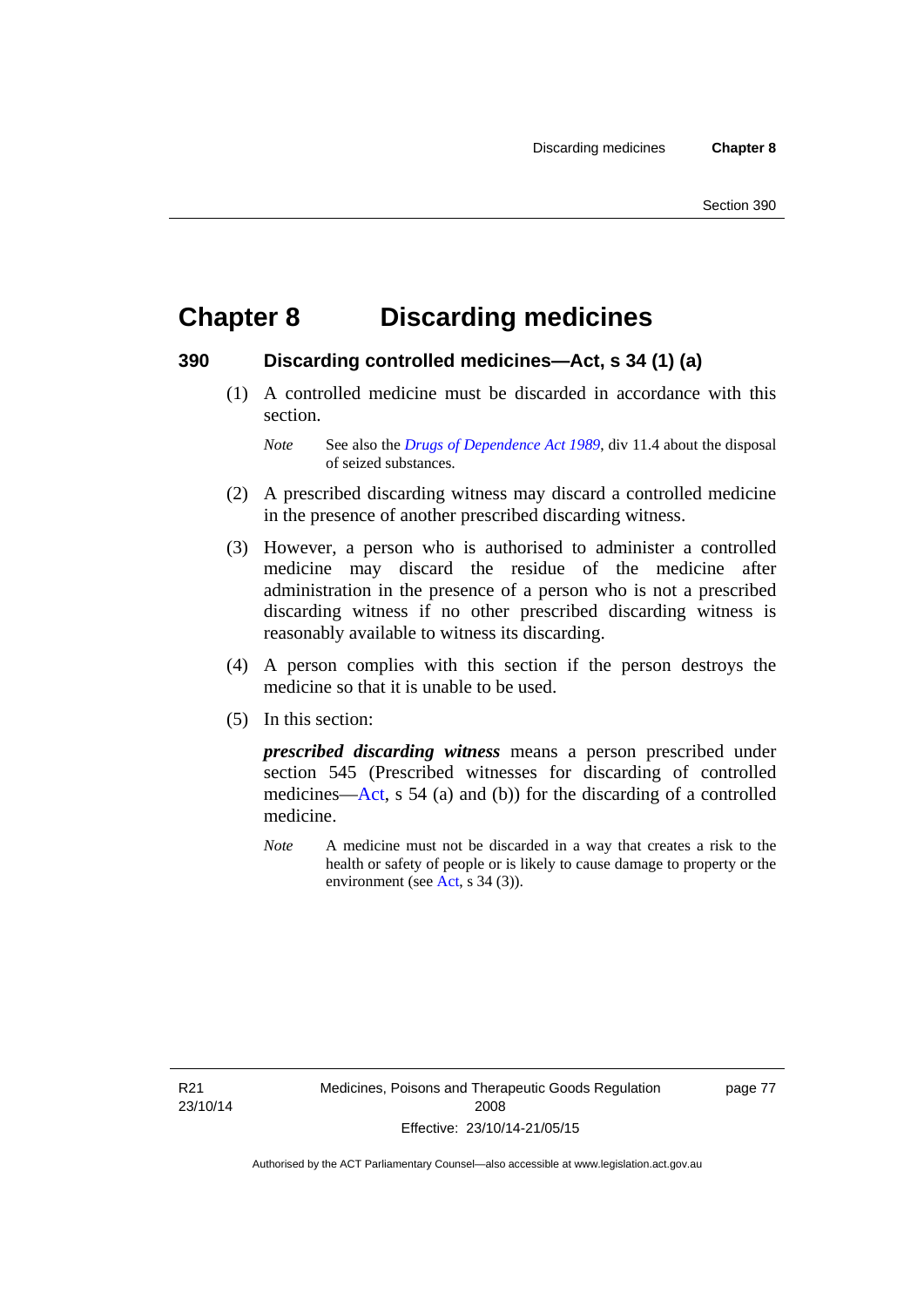# **Chapter 9 Other medicines authorisations**

# **Part 9.1 Authorisations for delivery people and commercial disposal operators**

### **400 Authorisations to deliver medicines under supply authorities—Act, s 26 (1) (b), (2) (b), s 35 (1) (b), (2) (b) and s 36 (b)**

- (1) This section applies to an adult (the *delivery person*), other than a health practitioner, or health professional, at an institution, who is—
	- (a) engaged to transport and deliver a medicine supplied on a supply authority; or
	- (b) acting for a person mentioned in paragraph (a).
	- *Note* For health practitioners and health professionals at institutions, see sch 1, pt 1.4.
- (2) The delivery person is authorised to—
	- (a) obtain and possess the medicine for the purposes of transporting and delivering the medicine as engaged; and
	- (b) supply the medicine to the entity named as the recipient in the supply authority or the entity's agent.

### **Examples—delivery person**

1 a hospital employee who is not a health practitioner or health professional

page 78 Medicines, Poisons and Therapeutic Goods Regulation 2008 Effective: 23/10/14-21/05/15

R21 23/10/14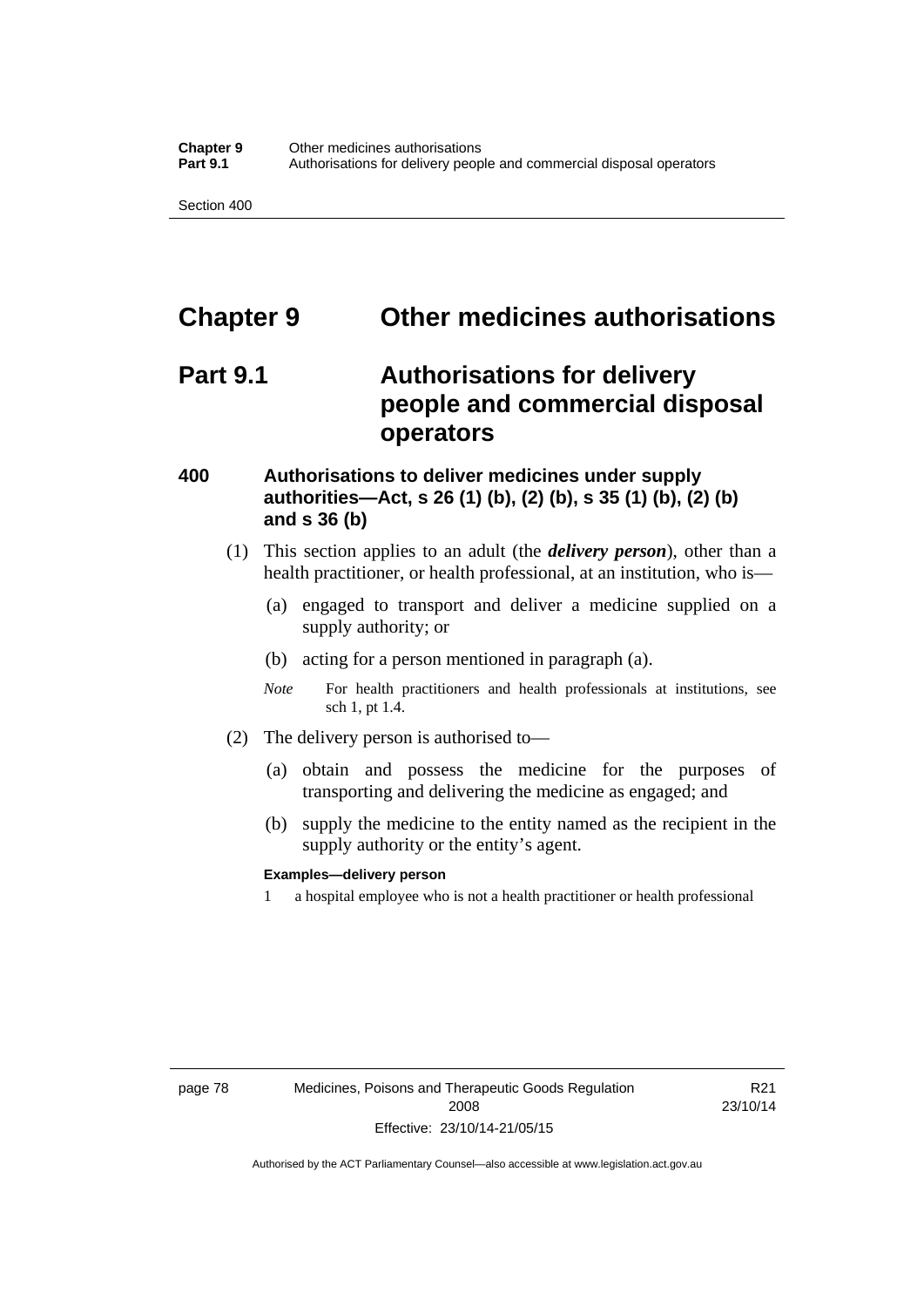2 an employee of a courier service

### **Example—agent**

the guardian of a child for a prescription dispensed for the child

- *Note 1 Entity* includes a person (see [Legislation Act,](http://www.legislation.act.gov.au/a/2001-14) dict, pt 1).
- *Note 2* An example is part of the regulation, is not exhaustive and may extend, but does not limit, the meaning of the provision in which it appears (see [Legislation Act,](http://www.legislation.act.gov.au/a/2001-14) s 126 and s 132).

### **401 Authorisations for commercial disposal operators—Act, s 26 (1) (b) and (2) (b), s 35 (1) (b) and (2) (b) and s 36 (b)**

- (1) This section applies to a person who—
	- (a) holds an environmental authorisation for the disposal of a medicine; or
	- (b) is an adult acting for a person mentioned in paragraph (a).
- (2) The person is authorised to obtain and possess the medicine for the purposes of disposing of the medicine as engaged.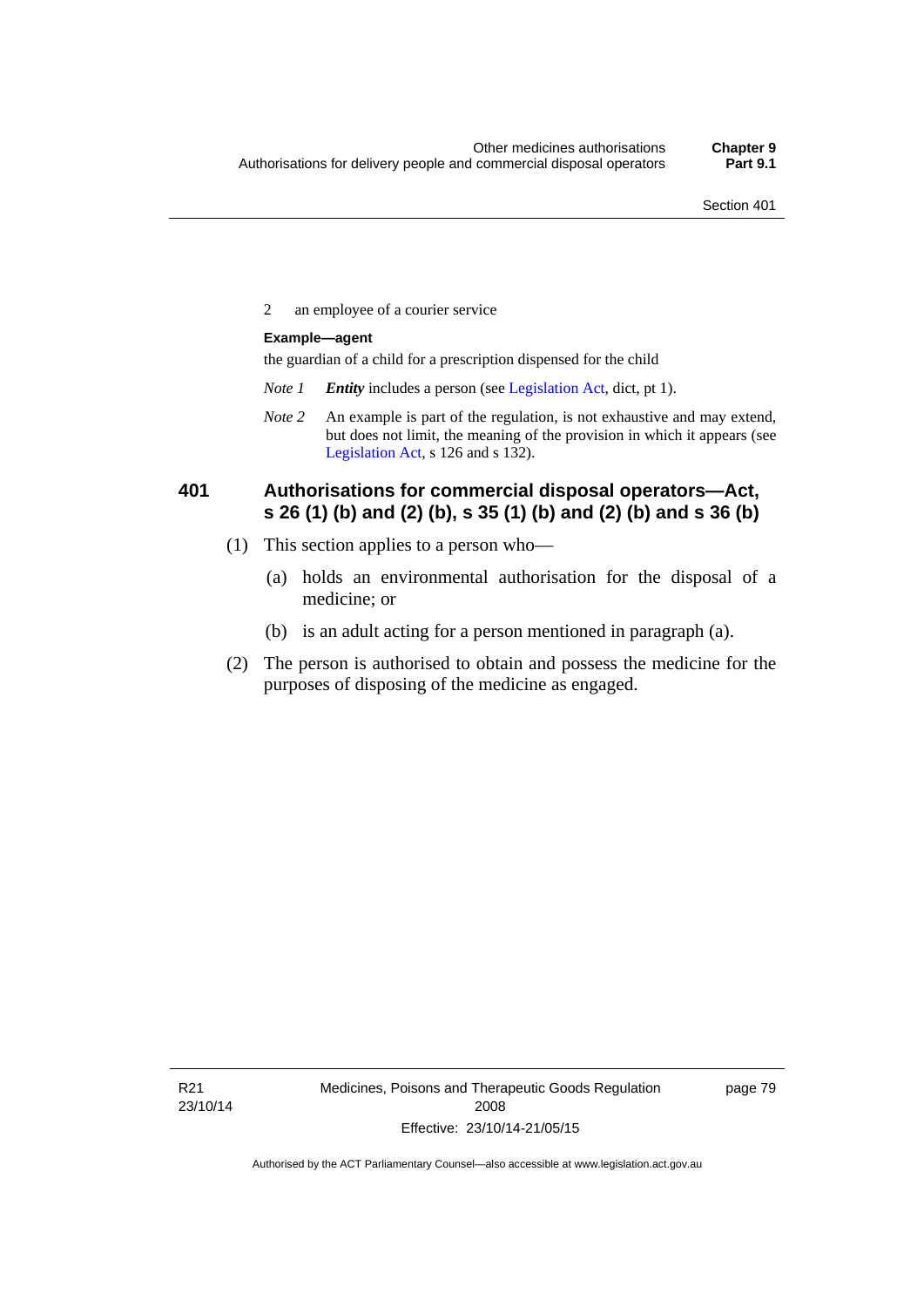# **Part 9.2 Emergency supply and administration of adrenaline and salbutamol**

## **410 Authorisations to supply and administer adrenaline and salbutamol—Act, s 26 (1) (b) and s 37 (1) (b)**

- (1) A person is authorised to do 1 or more of the following for someone else (the *assisted person*) who is in immediate need of adrenaline or salbutamol:
	- (a) supply authorised adrenaline or authorised salbutamol to the assisted person;
	- (b) supply authorised adrenaline or authorised salbutamol to someone else for immediate administration to the assisted person;
	- (c) administer authorised adrenaline or authorised salbutamol to the assisted person.
- (2) In this section:

*authorised adrenaline* means adrenaline in a single use automatic injector delivering not more than 0.3mg adrenaline.

*authorised salbutamol* means salbutamol in, or for, a metered inhaler.

R21 23/10/14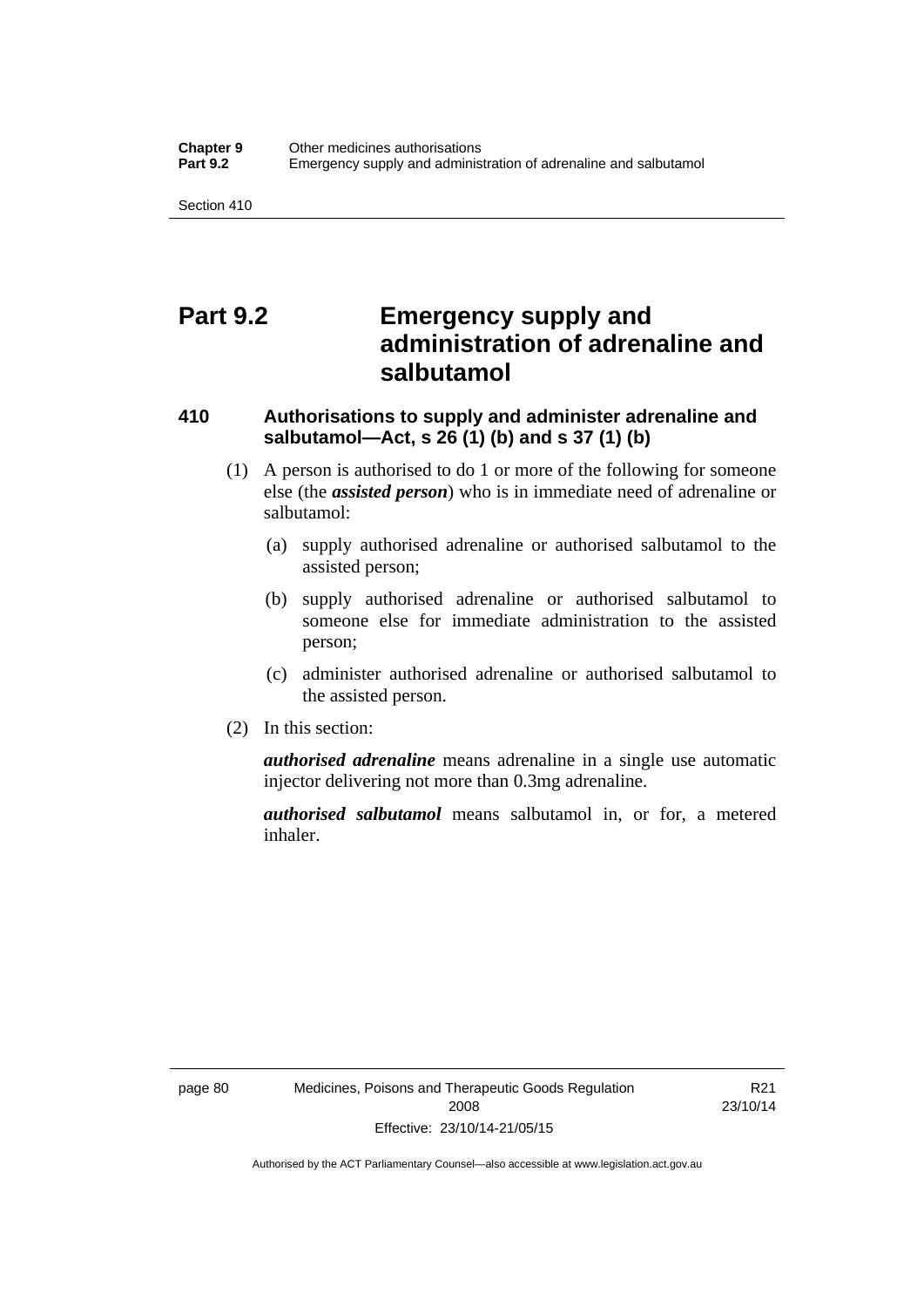# **Part 9.3 Medicines authorisations for corrections functions**

### **420 Authorisations for CYP authorised people—Act, s 26 (1) (b), s 35 (1) (b), (2) (b), s 36 (b) and s 37 (1) (b)**

A CYP authorised person is authorised, within the scope of the person's employment, to do any of the following in relation to a medicine supplied for a young detainee by a person who is authorised to supply the medicine:

- (a) obtain the medicine;
- (b) possess the medicine (including possess the medicine outside a CYP detention place for the purpose of administering the medicine to a young detainee while the young detainee is lawfully outside the place);
- (c) administer the medicine to the young detainee;
- (d) supply the medicine to a person who is authorised to obtain the medicine for the young detainee.

### **Example—young detainee lawfully outside CYP detention place**

the detainee is on local leave escorted by a CYP authorised person

- *Note 1 CYP authorised person* and *CYP detention place*—see the dictionary.
- *Note 2 Young detainee*—see the *[Children and Young People Act 2008](http://www.legislation.act.gov.au/a/2008-19)*, s 95.
- *Note 3* An example is part of the regulation, is not exhaustive and may extend, but does not limit, the meaning of the provision in which it appears (see [Legislation Act,](http://www.legislation.act.gov.au/a/2001-14) s 126 and s 132).

R21 23/10/14 page 81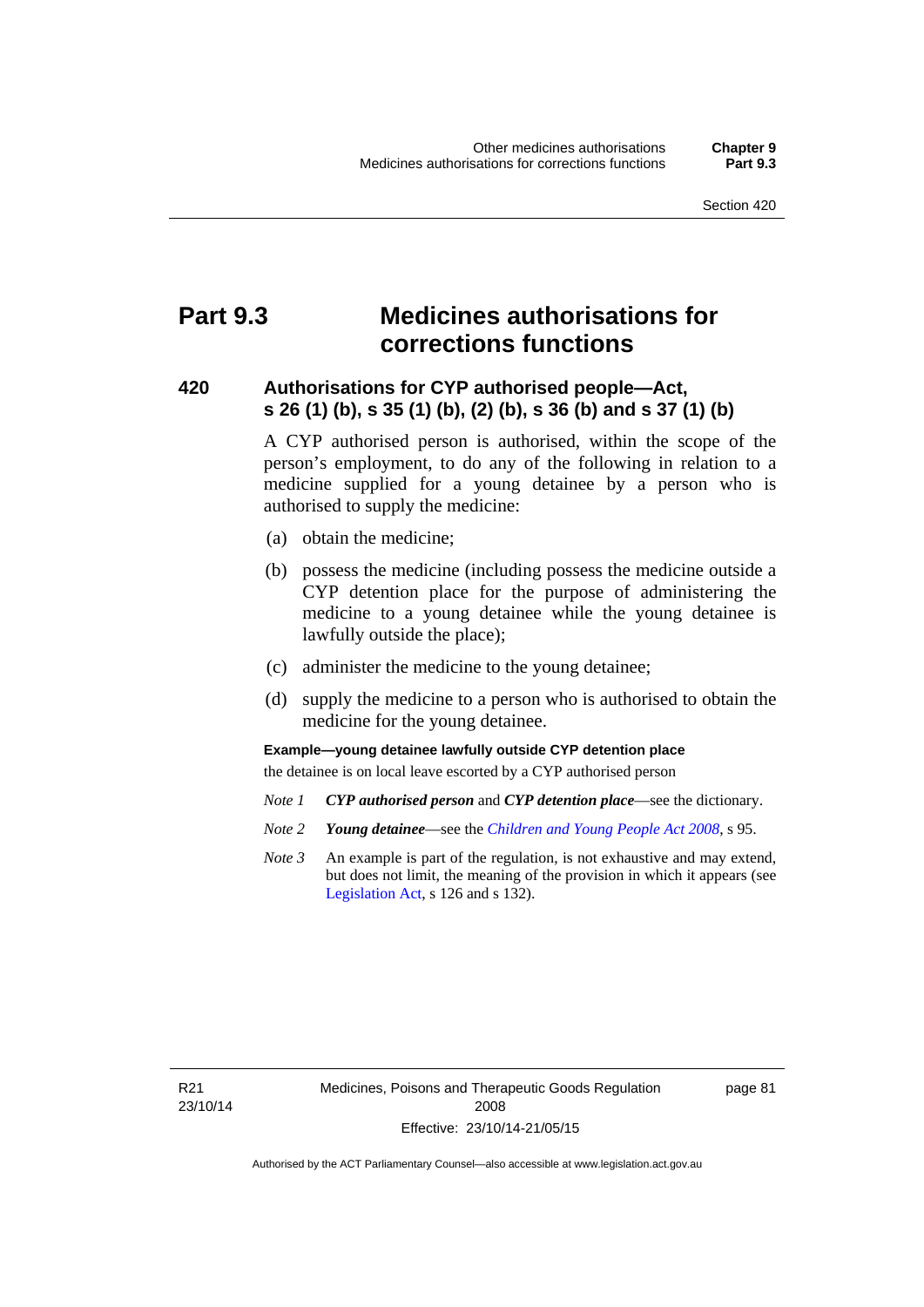## **421 Authorisations for corrections officers—Act, s 26 (1) (b), s 35 (1) (b), (2) (b), s 36 (b) and s 37 (1) (b)**

A corrections officer is authorised, within the scope of the officer's employment, to do any of the following in relation to a medicine supplied for a detainee by a person who is authorised to supply the medicine:

- (a) obtain the medicine;
- (b) possess the medicine (including possess the medicine outside a correctional centre for the purpose of administering the medicine to a detainee while the detainee is lawfully outside the centre);
- (c) administer the medicine to the detainee;
- (d) supply the medicine to a person who is authorised to obtain the medicine for the detainee.
- *Note 1* See the example and notes to s 420.
- *Note 2 Detainee*—see the *[Corrections Management Act 2007](http://www.legislation.act.gov.au/a/2007-15)*, s 6.

### **422 Authorisations for court and police cell custodians—Act, s 26 (1) (b), s 35 (1) (b), (2) (b), s 36 (b) and s 37 (1) (b)**

- (1) A custodian is authorised, within the scope of the custodian's employment, to do any of the following in relation to a medicine supplied for a person in custody at court cells or police cells by someone who is authorised to supply the medicine:
	- (a) obtain the medicine at the cells;
	- (b) possess the medicine at the cells;
	- (c) administer the medicine to the person in custody at the cells;
	- (d) supply the medicine to someone who is authorised to obtain the medicine for the person in custody.

Authorised by the ACT Parliamentary Counsel—also accessible at www.legislation.act.gov.au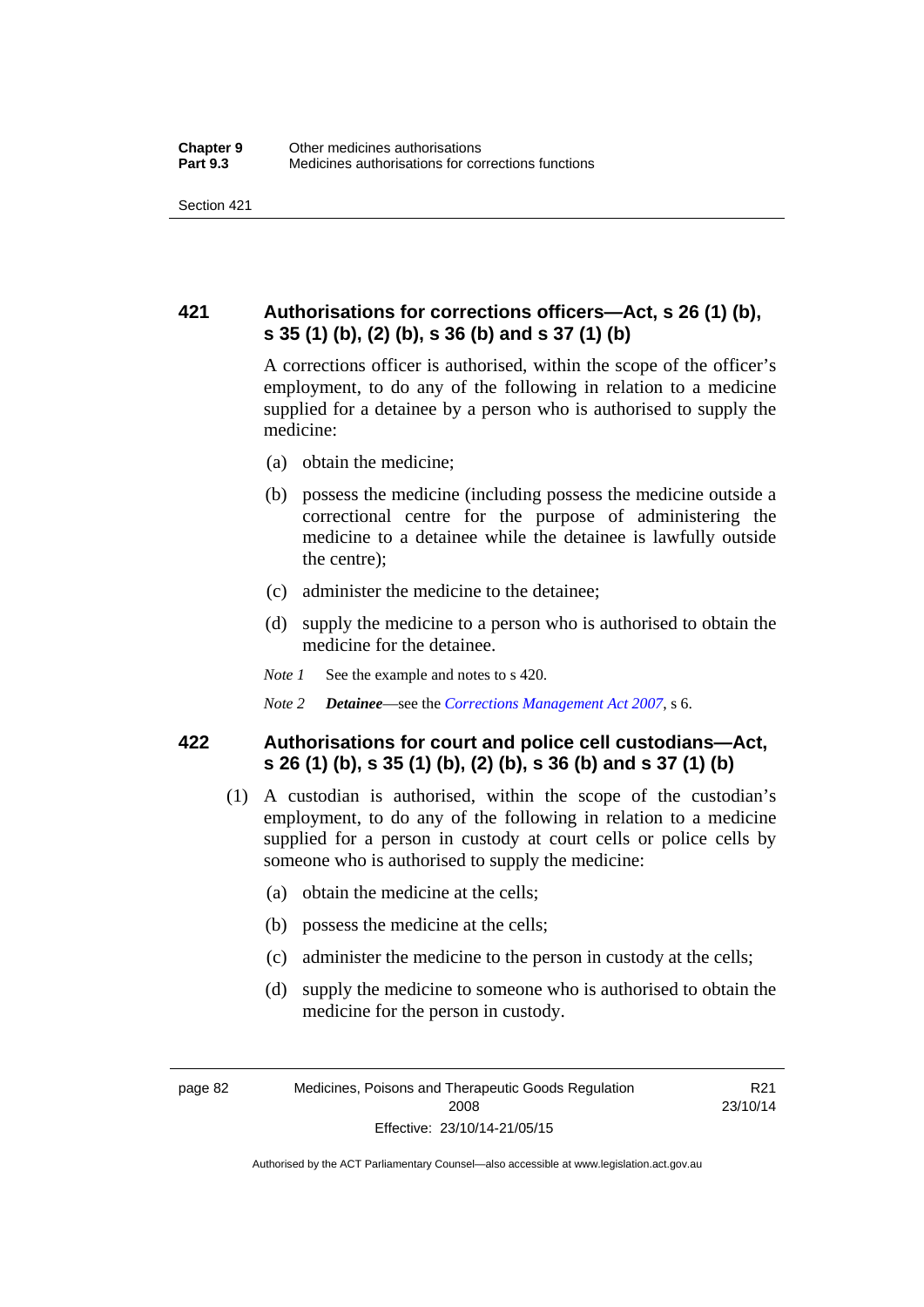(2) In this section:

*court cell*—see the *[Corrections Management Act 2007](http://www.legislation.act.gov.au/a/2007-15)*, section 29.

### *custodian* means—

- (a) a person in charge of a court cell or police cell; or
- (b) a person acting under the direct supervision of the person in charge.

### *person in custody* means—

- (a) a detainee; or
- (b) a young detainee; or
- (c) a person detained at a police cell under the *[Corrections](http://www.legislation.act.gov.au/a/2007-15)  [Management Act 2007](http://www.legislation.act.gov.au/a/2007-15)*, section 30; or
- (d) a person detained at a court cell under the *[Corrections](http://www.legislation.act.gov.au/a/2007-15)  [Management Act 2007](http://www.legislation.act.gov.au/a/2007-15)*, section 33.

*police cell*—see the *[Corrections Management Act 2007](http://www.legislation.act.gov.au/a/2007-15)*, section 29.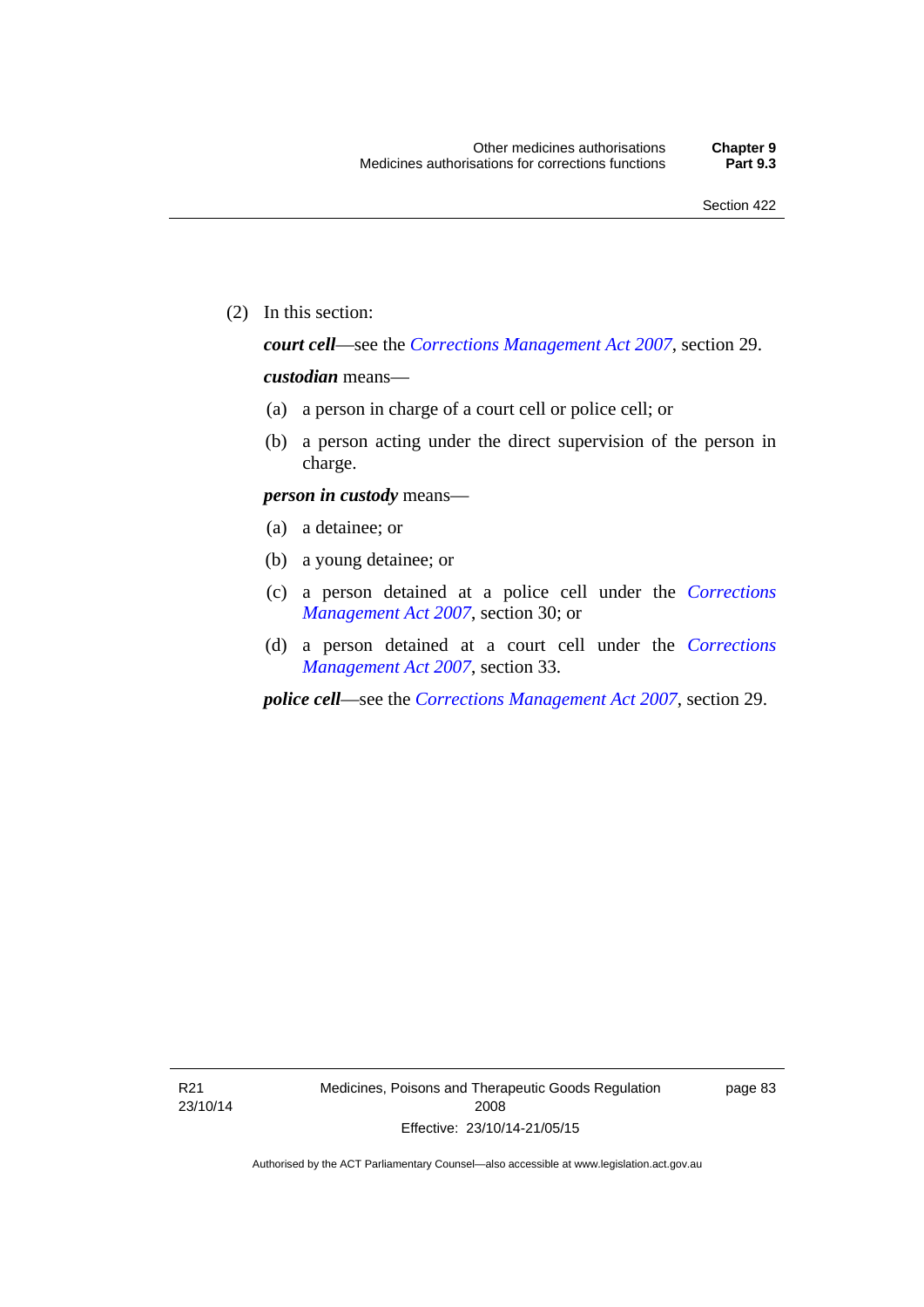**Chapter 9** Other medicines authorisations **Part 9.4** • **Authorisations for medicines research and education program purposes other** than controlled medicines

Section 430

# **Part 9.4 Authorisations for medicines research and education program purposes other than controlled medicines**

*Note* A licence is required for research and education programs in relation to controlled medicines (see pt 14.2).

### **430 Authorisations for non-controlled medicines research and education—Act, s 26 (1) and (2) (b)**

- (1) A scientifically qualified person employed at a recognised research institution (other than the Canberra Hospital) is authorised to do the following for the purposes of an authorised activity at the institution:
	- (a) issue a purchase order for a relevant medicine;
	- (b) obtain on a purchase order a relevant medicine;
	- (c) possess a relevant medicine;
	- (d) supply a relevant medicine to a person (a *relevant person*) who is taking part in the authorised activity at the institution.
	- *Note 1 Scientifically qualified person*—see the dictionary.

*Note 2 Recognised research institution*—see the [Act](http://www.legislation.act.gov.au/a/2008-26/default.asp), s 20 (5).

- (2) A scientifically qualified person employed at the Canberra Hospital is authorised to do the following for the purposes of an authorised activity at the hospital:
	- (a) issue a written requisition for a relevant medicine;
	- (b) obtain on a written requisition a relevant medicine;
	- (c) possess a relevant medicine;

R21 23/10/14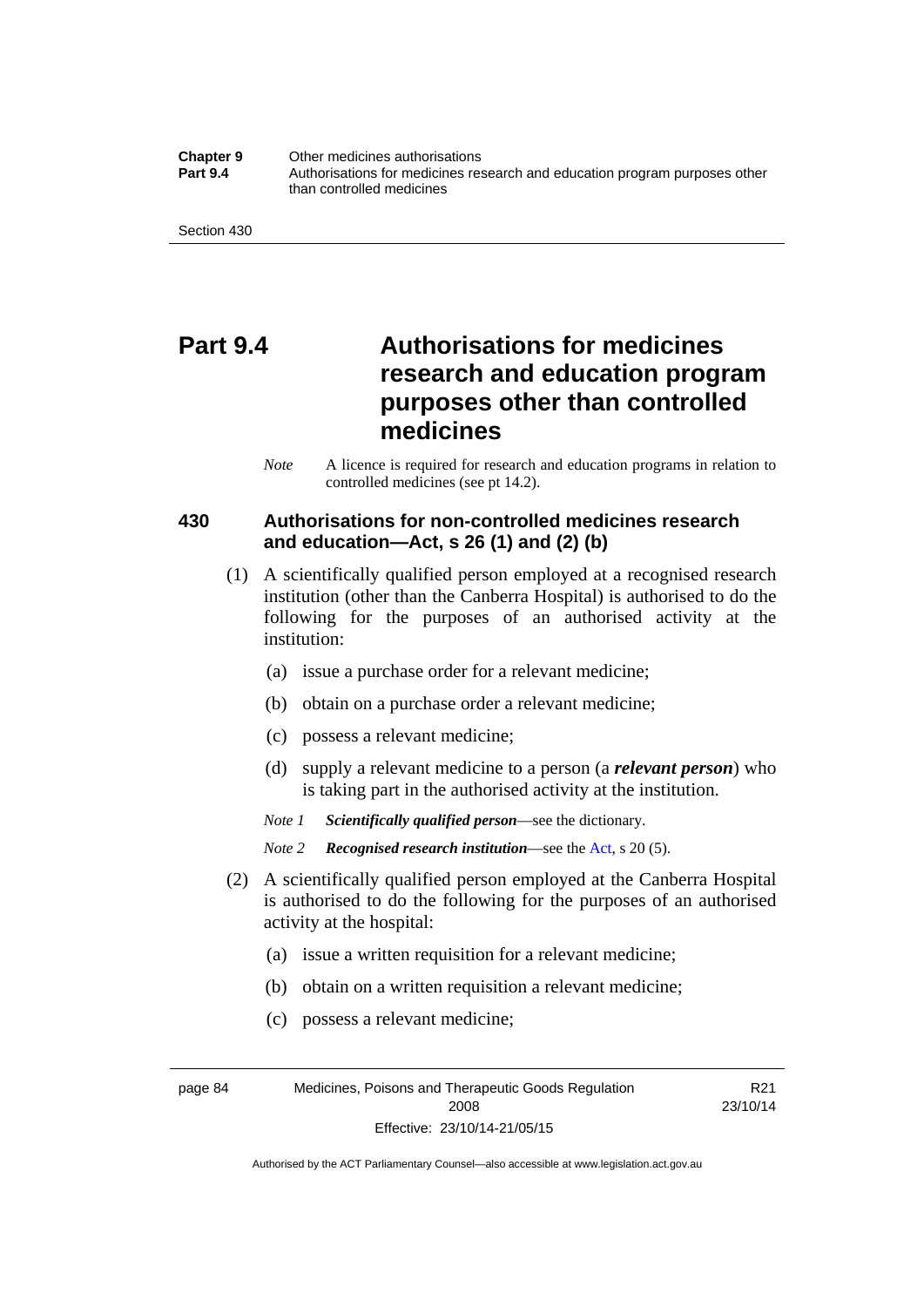- (d) supply a relevant medicine to a person (also a *relevant person*) who is taking part in the authorised activity at the hospital.
- (3) A relevant person is authorised to do the following in relation to a relevant medicine for the purposes of an authorised activity:
	- (a) obtain the medicine from the scientifically qualified person for the activity;
	- (b) possess the medicine for the purposes of the activity;
	- (c) supply the medicine to the scientifically qualified person for the activity.
- (4) In this section:

*authorised activity*, in relation to a relevant medicine at a recognised research institution, means the conduct of any of the following if it does not involve the administration of the medicine to a person:

- (a) medical or scientific research in relation to the medicine at the institution;
- (b) instruction involving the medicine at the institution;
- (c) quality control or analysis of the medicine at the institution.

*relevant medicine* means a medicine other than a controlled medicine.

### **431 Authorisation conditions for non-controlled medicines research and education—Act, s 44 (1) (b) and (2) (b)**

A scientifically qualified person's authorisation under section 430 is subject to the following conditions:

- (a) the person has written approval for the conduct of the authorised activity from the person in charge of—
	- (i) the recognised research institution; or
	- (ii) a faculty or division of the institution;

R21 23/10/14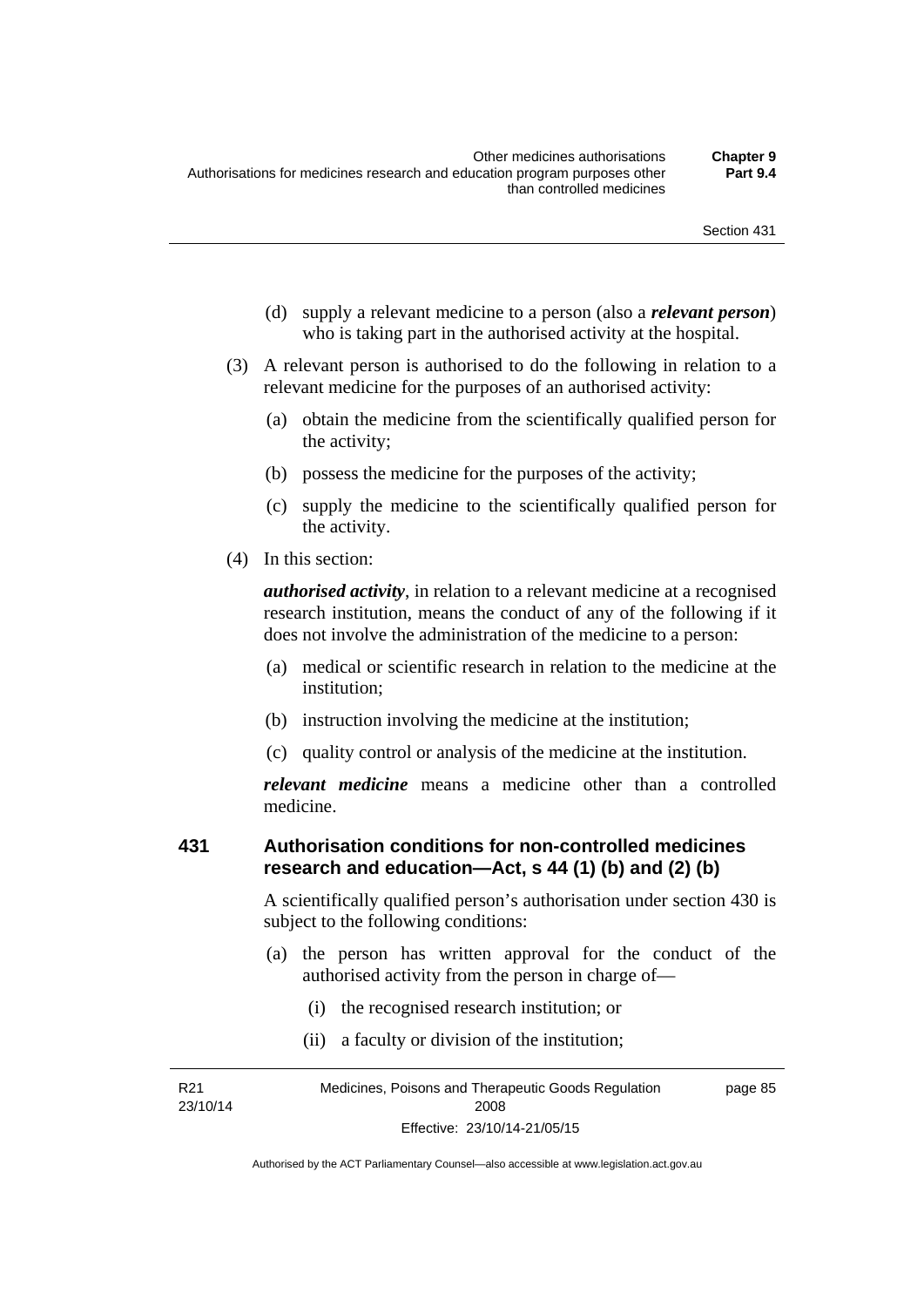| <b>Chapter 9</b> | Other medicines authorisations                                             |
|------------------|----------------------------------------------------------------------------|
| <b>Part 9.4</b>  | Authorisations for medicines research and education program purposes other |
|                  | than controlled medicines                                                  |

Section 431

- (b) if the recognised research institution employing the person is the Canberra Hospital—
	- (i) a requisition for the relevant medicine issued by the person complies with section 55 (General requirements for written requisitions) and section 56 (Particulars for requisitions); and
	- (ii) the requisition is for an amount of the medicine approved in writing by the person in charge; and
	- (iii) the requisition is for an amount of the medicine used solely for the purpose approved in writing by the person in charge;
- (c) if the person is employed at a recognised research institution other than the Canberra Hospital—
	- (i) a purchase order for the relevant medicine complies with section 62; and
	- (ii) the purchase order is for an amount of the medicine approved in writing by the person in charge;
- (d) the medicine is obtained from someone who is authorised to supply the medicine to the person.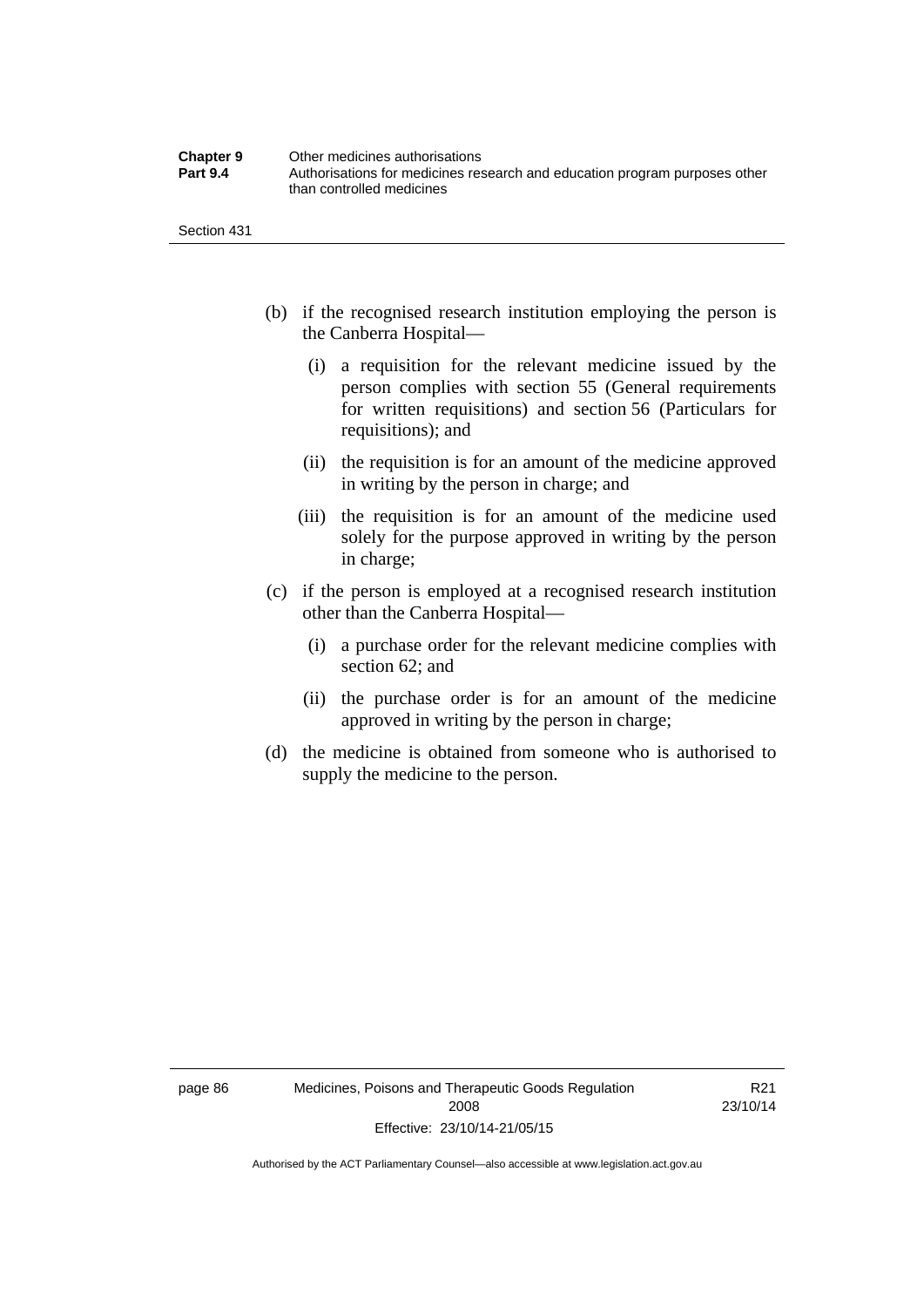# **Part 9.5 Authorisations under medicines licences**

## **Division 9.5.1 Controlled medicines research and education program licence authorisations**

- *Note 1* For authorisation for research and education for other medicines, see pt 9.4.
- *Note 2* For other provisions about controlled medicines research and education program licences, see pt 14.2.

### **440 Authorisations under controlled medicines research and education program licences—Act, s 20 (1) (a)**

- (1) A controlled medicines research and education program licence (other than for a program conducted at the Canberra Hospital) authorises—
	- (a) the licence-holder to—
		- (i) issue a purchase order for a controlled medicine (the *licensed controlled medicine*) stated in the licence for the program stated in the licence; and
		- (ii) obtain a licensed controlled medicine on a purchase order for the program; and
		- (iii) possess a licensed controlled medicine for the program at the premises to which the licence relates; and
		- (iv) supply a licensed controlled medicine to anyone taking part in the program for the program; and

R21 23/10/14 page 87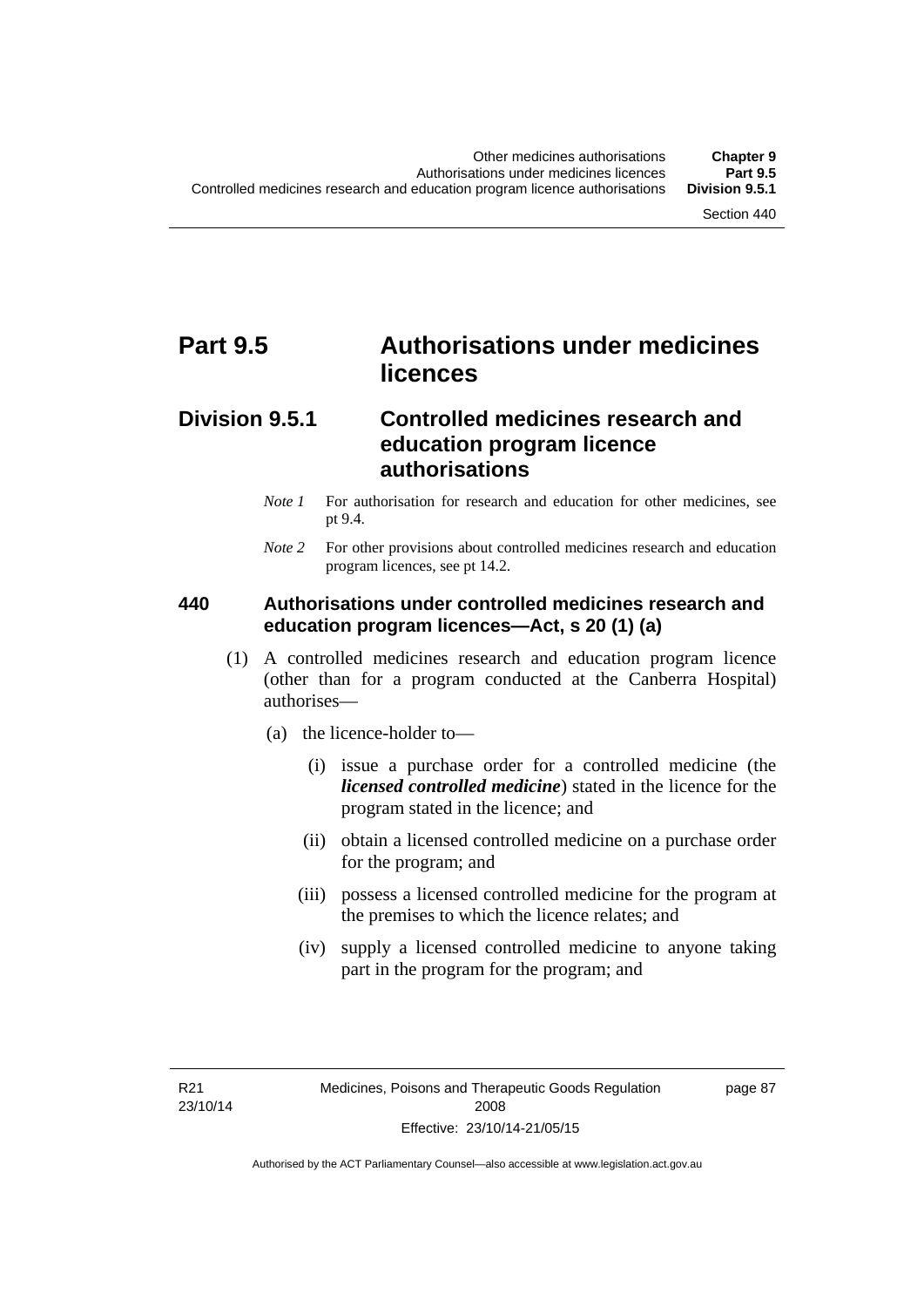| <b>Chapter 9</b> | Other medicines authorisations                                             |
|------------------|----------------------------------------------------------------------------|
| <b>Part 9.5</b>  | Authorisations under medicines licences                                    |
| Division 9.5.1   | Controlled medicines research and education program licence authorisations |
| Section 441      |                                                                            |

- (b) the program supervisor, and anyone taking part in the program, to deal with the licensed controlled medicine as authorised by the licence at the premises stated in the licence.
- (2) A controlled medicines research and education program licence for a program conducted at the Canberra Hospital authorises—
	- (a) the licence-holder to—
		- (i) issue a written requisition for a controlled medicine (the *licensed controlled medicine*) stated in the licence for the program stated in the licence; and
		- (ii) obtain a licensed controlled medicine on a written requisition for the program; and
		- (iii) possess a licensed controlled medicine for the program at the premises to which the licence relates; and
		- (iv) supply a licensed controlled medicine to anyone taking part in the program for the program; and
	- (b) the program supervisor, and anyone taking part in the program, to deal with the licensed controlled medicine as authorised by the licence at the hospital.

## **441 Authorisation condition for controlled medicines research and education program licences—Act, s 44 (1) (b) and (2) (b)**

A licence-holder's authorisation to obtain a controlled medicine under a controlled medicines research and education program licence is subject to the condition that the medicine is—

 (a) if the licence is for a program conducted at the Canberra Hospital—obtained on a requisition that complies with section 55 (General requirements for written requisitions) and section 56 (Particulars for requisitions); or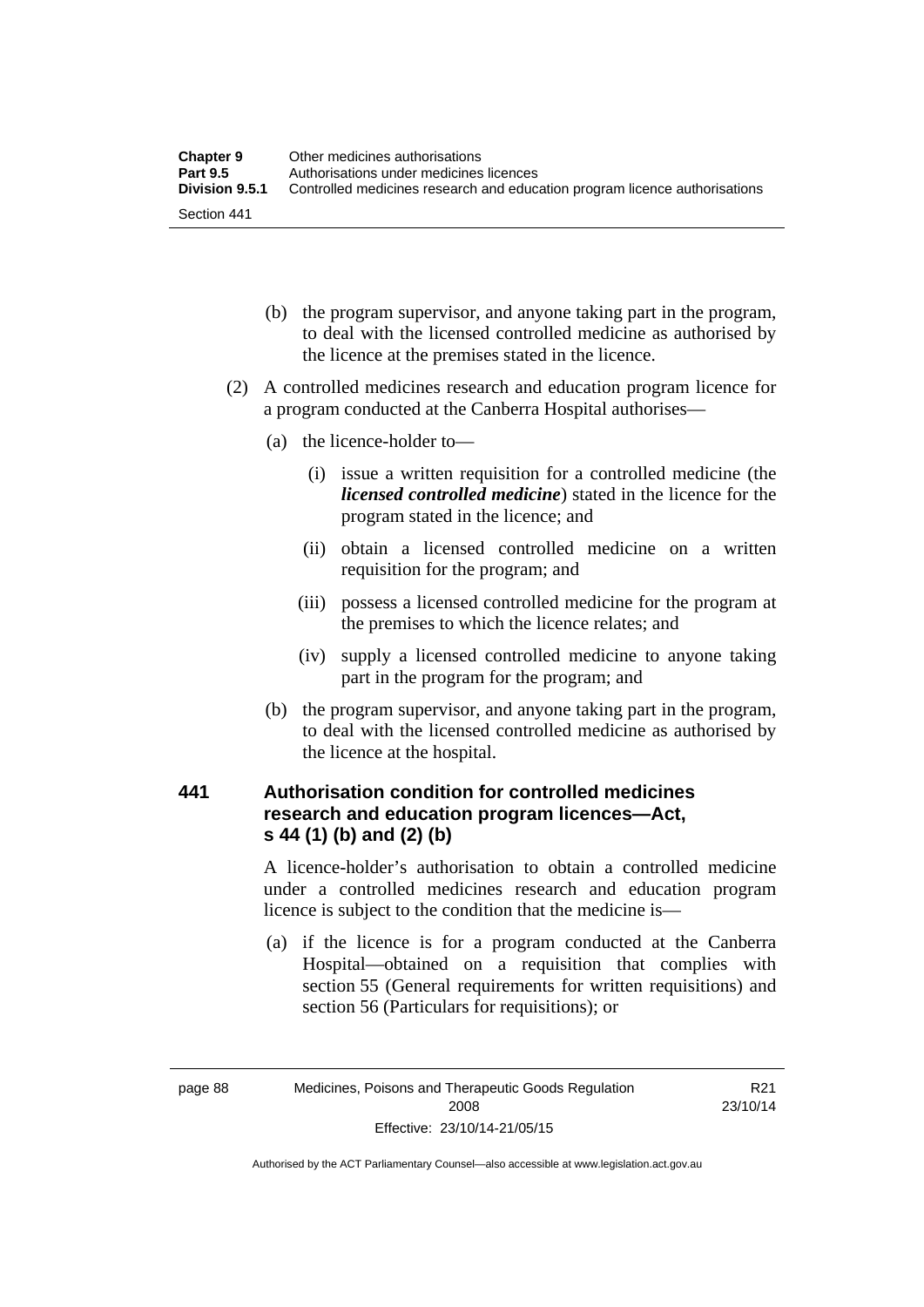- (b) in any other case—purchased on a complying purchase order.
- *Note* For licence conditions, see the [Act](http://www.legislation.act.gov.au/a/2008-26/default.asp), s 89.

## **Division 9.5.2 First-aid kit licence authorisations**

*Note* For other provisions about first-aid kit licences, see pt 14.3.

### **450 Authorisations under first-aid kit licences— Act, s 20 (1) (a)**

(1) In this section:

*authorised medicine*, for a first-aid kit, means—

- (a) a medicine stated in the first-aid kit licence for the kit; and
- (b) a pharmacy medicine or pharmacist only medicine for the kit.
- (2) A first-aid kit licence authorises—
	- (a) the licence-holder to—
		- (i) issue a purchase order for an authorised medicine for the first-aid kit; and
		- (ii) obtain on a purchase order an authorised medicine for the first-aid kit; and
	- (b) the licence-holder, and anyone else authorised to deal with a medicine by the licence, to—
		- (i) possess an authorised medicine as part of the first-aid kit for the emergency treatment of a person's medical condition; and
		- (ii) supply an authorised medicine to someone else who is authorised under the licence to administer the medicine; and
		- (iii) administer an authorised medicine in the first-aid kit if the person believes on reasonable grounds that the

R21 23/10/14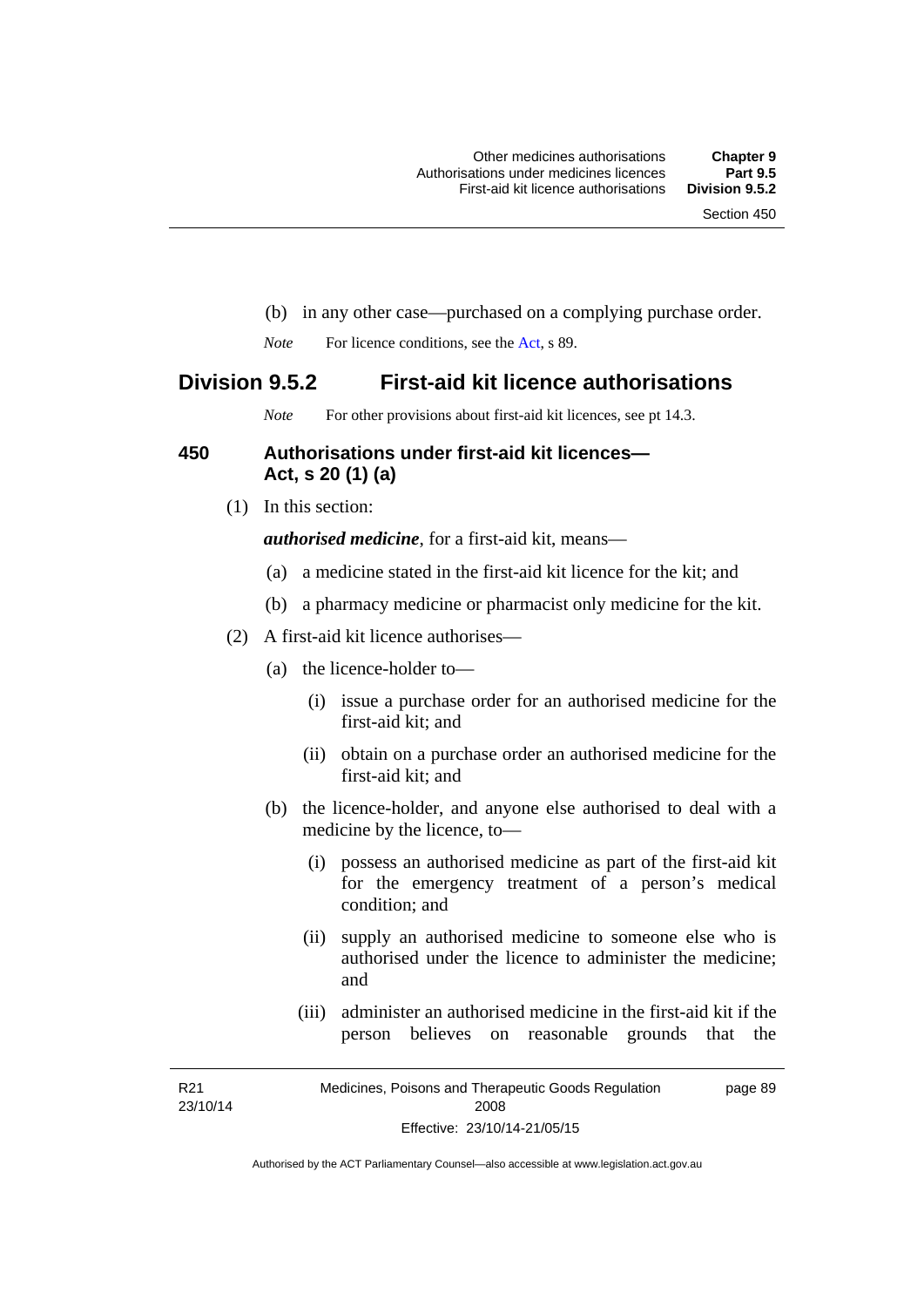administration of the medicine is necessary for the emergency treatment of a person's medical condition.

### **451 Authorisation condition for first-aid kit licences— Act, s 44 (1) (b) and (2) (b)**

A licence-holder's authorisation to obtain a medicine under a first-aid kit licence is subject to the condition that the medicine is purchased on a complying purchase order.

*Note* For licence conditions, see the [Act](http://www.legislation.act.gov.au/a/2008-26/default.asp), s 89.

## **Division 9.5.3 Wholesalers licence authorisations**

*Note* For other provisions about wholesalers licences, see pt 14.4.

### **460 Authorisations under medicines wholesalers licences— Act, s 20 (1) (a)**

- (1) A medicines wholesalers licence authorises the licence-holder to do any of the following in relation to a medicine (the *licensed medicine*) stated in the licence at the premises (the *licensed premises*) stated in the licence:
	- (a) issue a purchase order for a licensed medicine;
	- (b) obtain a licensed medicine on a purchase order for sale by wholesale from the licensed premises;
	- (c) possess a licensed medicine for sale by wholesale from the licensed premises;
	- (d) sell a licensed medicine by wholesale (whether or not for resale) from the licensed premises to—
		- (i) a person authorised to issue a purchase order for the medicine; or
		- (ii) someone in another State who may obtain the medicine by wholesale under the law of the other State; or

R21 23/10/14

page 90 Medicines, Poisons and Therapeutic Goods Regulation 2008 Effective: 23/10/14-21/05/15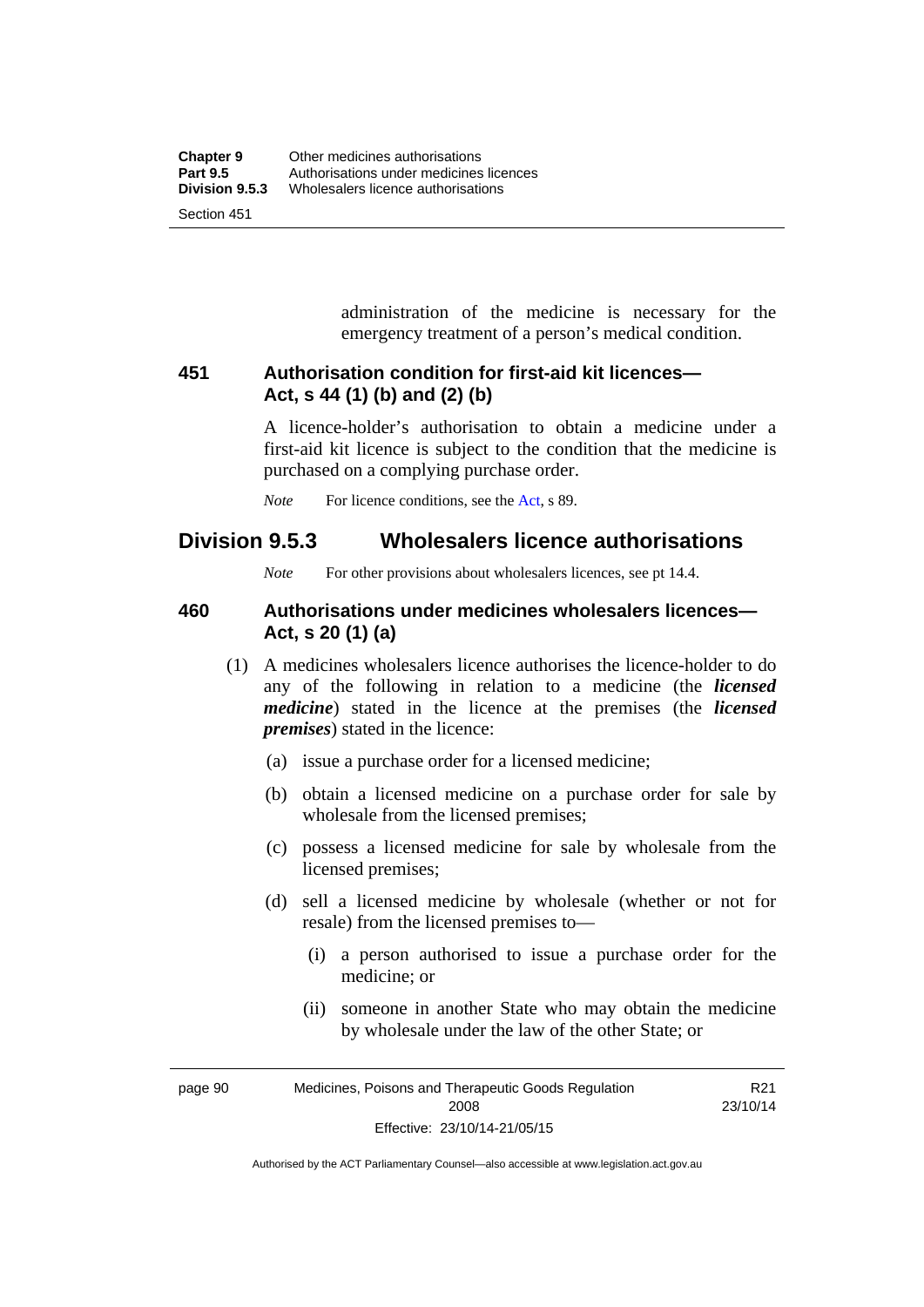- (iii) someone in another country who may lawfully obtain the medicine by wholesale in the other country;
- *Note* The medicines must be sold on a purchase order in accordance with s 140 (see s 461).
- (e) unless the licensed medicine is a controlled medicine—supply the medicine in accordance with the medicines Australia code of conduct provisions for product starter packs.
	- *Note Medicines Australia code of conduct*—see the dictionary.
- (2) However, an authorisation under subsection (1) does not apply if the licence states that it does not apply.
- (3) Also, subsection (1) (d) (iii) does not apply in relation to a licensed medicine that is a prohibited export under the *[Customs Act 1901](http://www.comlaw.gov.au/Series/C1901A00006)* (Cwlth).

### **461 Authorisation conditions for medicines wholesalers licences—Act, s 44 (1) (b) and (2) (b)**

A licence-holder's authorisation under a medicines wholesalers licence is subject to the following conditions:

- (a) the dealings with a medicine authorised by the licence will be carried out under the supervision of an individual approved under section 616 (1) (Restrictions on issuing of medicines wholesalers licences[—Act,](http://www.legislation.act.gov.au/a/2008-26/default.asp) s 85 (1) (a));
- (b) the licence-holder must comply with, and the licence-holder must ensure that the licence-holder's agents and employees comply with—
	- (i) the Australian code of good wholesaling practice for medicines in schedules 2, 3, 4 and 8; and

page 91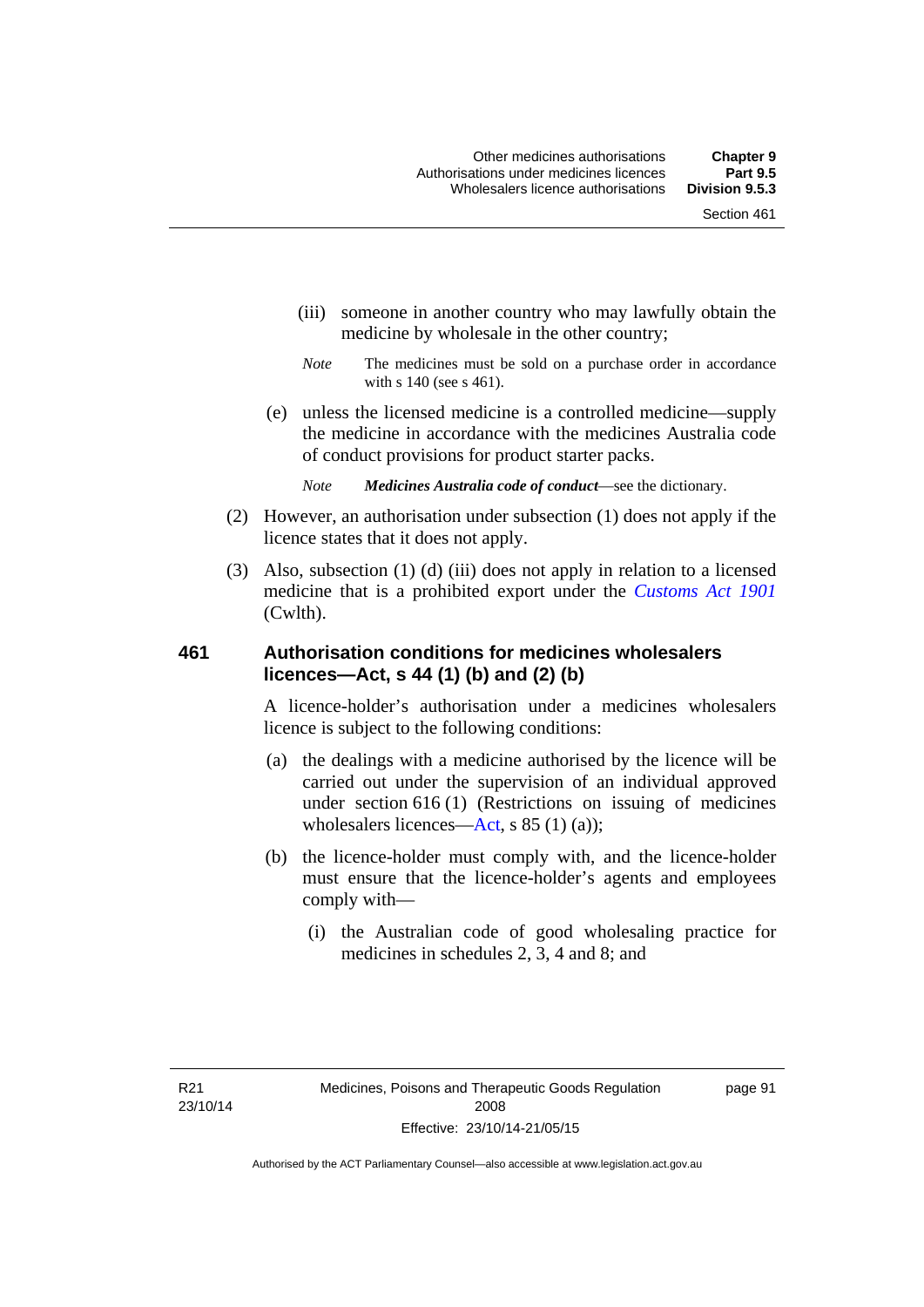- (ii) the medicines Australia code of conduct;
- *Note Australian code of good wholesaling practice for medicines in schedules 2, 3, 4 and 8* and *medicines Australia code of conduct*—see the dictionary.
- (c) a medicine obtained under the licence is purchased on a complying purchase order;
- (d) a medicine sold under the licence is sold on a complying purchase order in accordance with section 141 (Supplying medicines on purchase orders).
- *Note* For licence conditions, see the [Act](http://www.legislation.act.gov.au/a/2008-26/default.asp), s 89.

## **Division 9.5.4 Opioid dependency treatment licence authorisations**

*Note* For other provisions about opioid dependency treatment licences, see pt 14.5.

### **470 Authorisations under opioid dependency treatment licences—Act, s 20 (1) (a)**

- (1) An opioid dependency treatment licence issued to a pharmacist authorises the licence-holder, and any other pharmacist at the community pharmacy (the *licensed pharmacy*) to which the licence relates, to do any of the following for the purpose of treating a person's drug-dependency:
	- (a) issue a purchase order for buprenorphine or methadone;
	- (b) obtain buprenorphine or methadone on a purchase order for administration at the licensed pharmacy;
	- (c) possess buprenorphine and methadone;
	- (d) dispense buprenorphine and methadone in accordance with a prescription;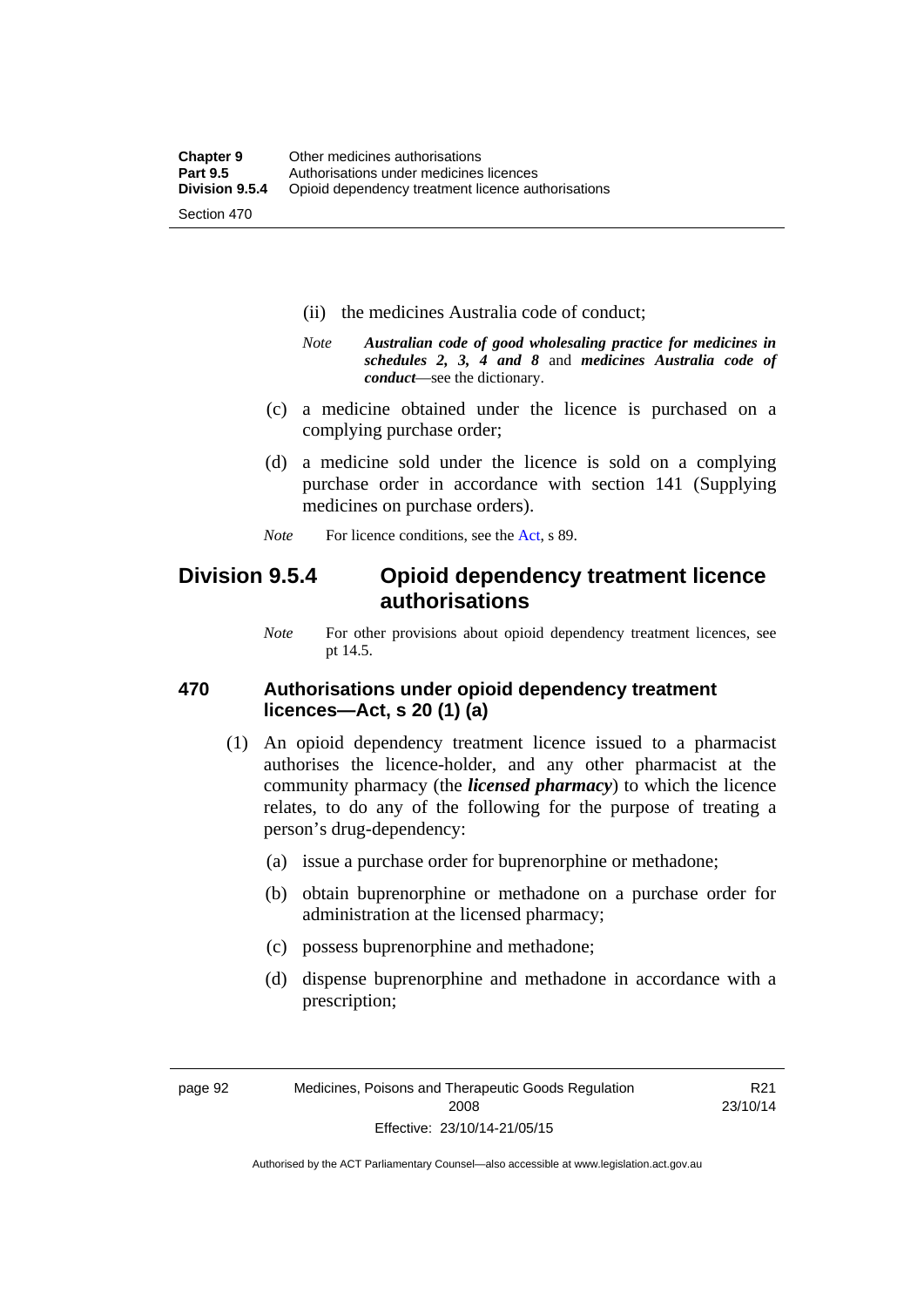- (e) supply buprenorphine and methadone to a nurse at the licensed pharmacy for administration at the pharmacy under the supervision of a pharmacist;
- (f) administer buprenorphine and methadone at the licensed pharmacy in accordance with a prescription (including the prescription as changed by a pharmacist at the oral direction of the prescriber).
- (2) An opioid dependency treatment licence issued to a pharmacist authorises a nurse to administer buprenorphine and methadone at the licensed pharmacy under the supervision of a pharmacist and in accordance with a prescription (including the prescription as changed by a pharmacist at the oral direction of the prescriber).
	- *Note 1 Nurse* does not include an enrolled nurse (see [Legislation Act,](http://www.legislation.act.gov.au/a/2001-14) dict, pt 1).
	- *Note 2 Pharmacist* does not include an intern pharmacist (see dict).
- (3) To remove any doubt, an authorisation under this section does not, by implication, limit a pharmacist's or nurse's authorisations under schedule 1 (Medicines—health-related occupations authorisations) in relation to other dealings with buprenorphine and methadone.

### **471 Authorisation condition for opioid dependency treatment licences—Act, s 44 (1) (b) and (2) (b)**

- (1) A licence-holder's authorisation under an opioid dependency treatment licence is subject to the following conditions:
	- (a) the licence-holder must ensure that a person to whom buprenorphine or methadone is administered under the licence signs a written acknowledgement in accordance with subsection (2) that the medicine has been administered to the person;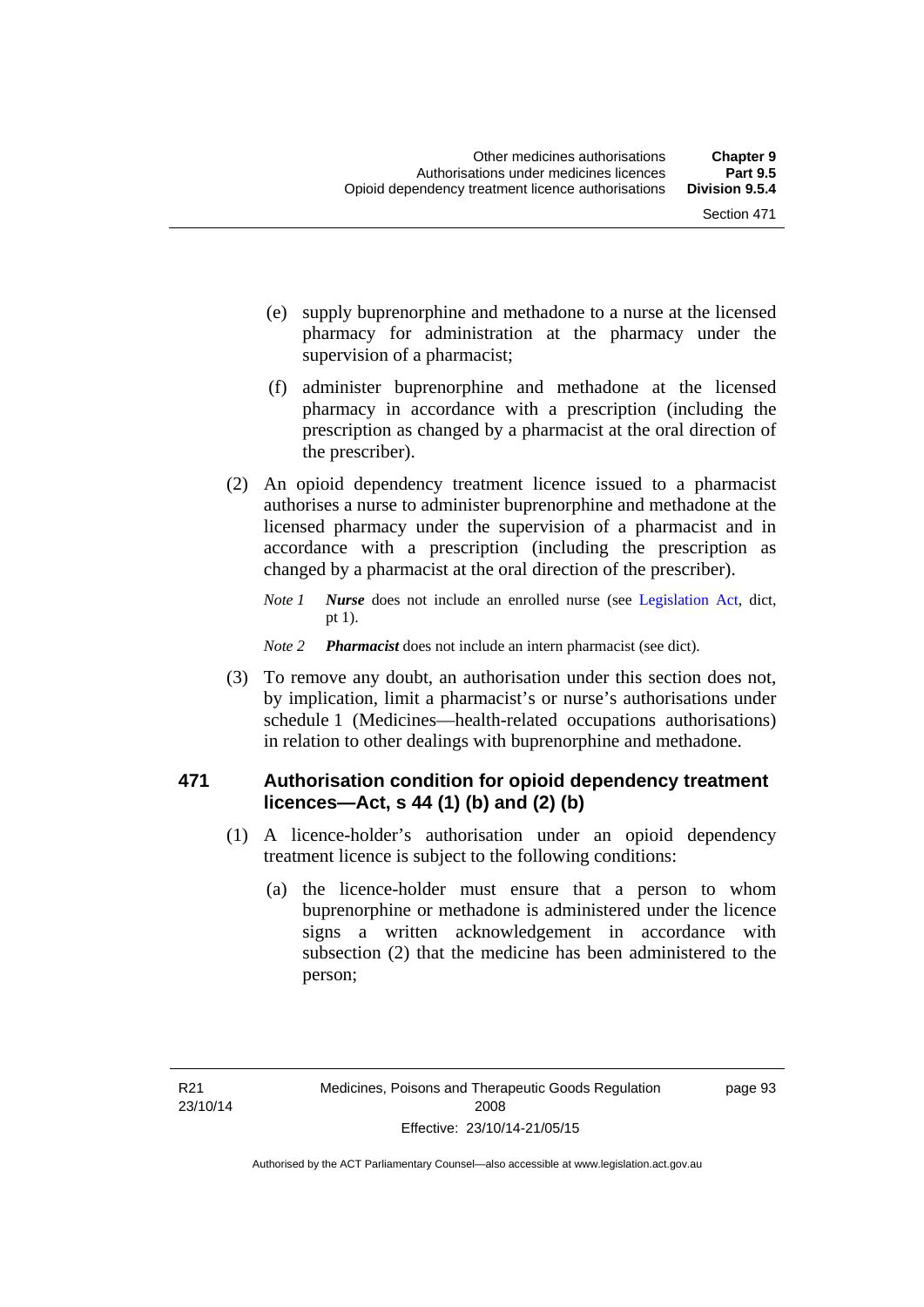(b) a purchase order issued by the licence-holder to obtain buprenorphine or methadone under the licence is a complying purchase order.

*Note 1 Written* includes in electronic form (see [Act,](http://www.legislation.act.gov.au/a/2008-26/default.asp) dict).

*Note* 2 For licence conditions, see the [Act](http://www.legislation.act.gov.au/a/2008-26/default.asp), s 89.

- (2) For subsection (1) (a), the acknowledgement must include the following:
	- (a) the approved name or brand name of the medicine administered;
	- (b) the form, strength and quantity of the medicine administered;
	- (c) the date the medicine is administered.

## **Division 9.5.5 Pharmacy medicines rural communities licences**

*Note* For other provisions about pharmacy medicines rural communities licences, see pt 14.6.

### **480 Authorisations under pharmacy medicines rural communities licences—Act, s 20 (1) (a)**

A pharmacy medicines rural communities licence authorises—

- (a) the licence-holder to—
	- (i) issue a purchase order for a pharmacy medicine (the *licensed medicine*) stated in the licence for retail sale from the premises (the *licensed premises*) stated in the licence; and
	- (ii) obtain the licensed medicine on a purchase order for retail sale from the licensed premises; and
	- (iii) possess the licensed medicine at the licensed premises for retail sale from the licensed premises; and

page 94 Medicines, Poisons and Therapeutic Goods Regulation 2008 Effective: 23/10/14-21/05/15

R21 23/10/14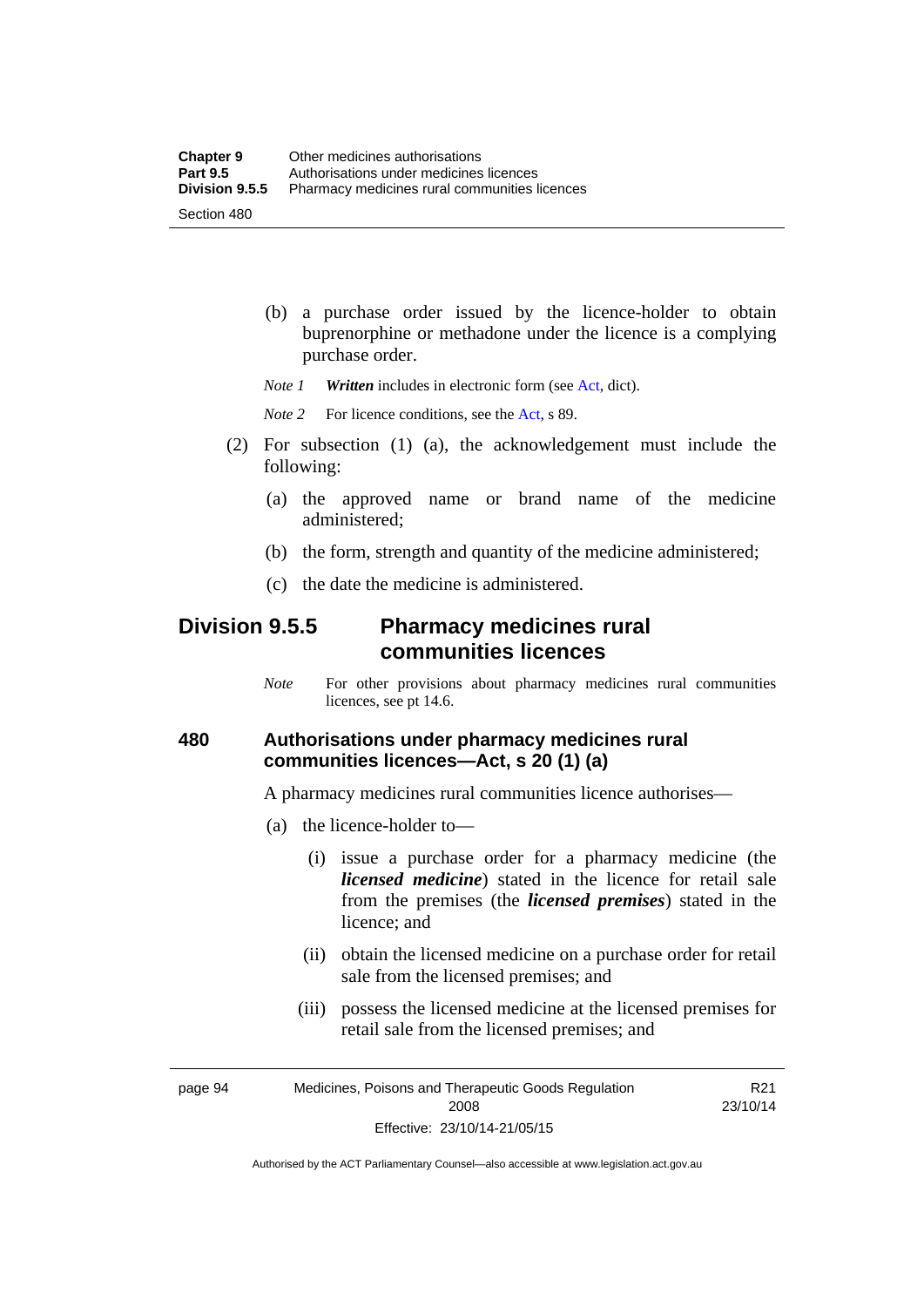- (iv) sell the licensed medicine by retail from the licensed premises to customers attending in person at the licensed premises; and
- (b) an employee of the licence-holder to—
	- (i) possess the medicine at the licensed premises for retail sale from the licensed premises; and
	- (ii) sell the medicine by retail from the licensed premises to customers attending in person at the licensed premises.

#### **Examples—sales to which par (a) (iv) and par (b) (ii) do not apply**

sales over the internet or by mail

- *Note 1* For other requirements in relation to medicines sold under rural communities licences—see s 500 (3), s 502 (4) and s 522.
- *Note 2* An example is part of the regulation, is not exhaustive and may extend, but does not limit, the meaning of the provision in which it appears (see [Legislation Act,](http://www.legislation.act.gov.au/a/2001-14) s 126 and s 132).

### **481 Authorisation conditions for pharmacy medicines rural communities licences—Act, s 44 (1) (b) and (2) (b)**

A licence-holder's authorisation under a pharmacy medicines rural communities licence is subject to the following conditions:

- (a) a pharmacy medicine obtained under the licence is purchased on a complying purchase order;
- (b) the pharmacy medicines to which the licence relates are sold in the manufacturer's packs;
- (c) the packs are labelled in accordance with—
	- (i) section 502 (Labelling of supplied manufacturer's packs of medicines—[Act](http://www.legislation.act.gov.au/a/2008-26/default.asp), s  $60(1)$  (c) (i) and (2) (c) (i)); or
	- (ii) an approval under the [Act](http://www.legislation.act.gov.au/a/2008-26/default.asp), section 193 (Approval of non-standard packaging and labelling);

R21 23/10/14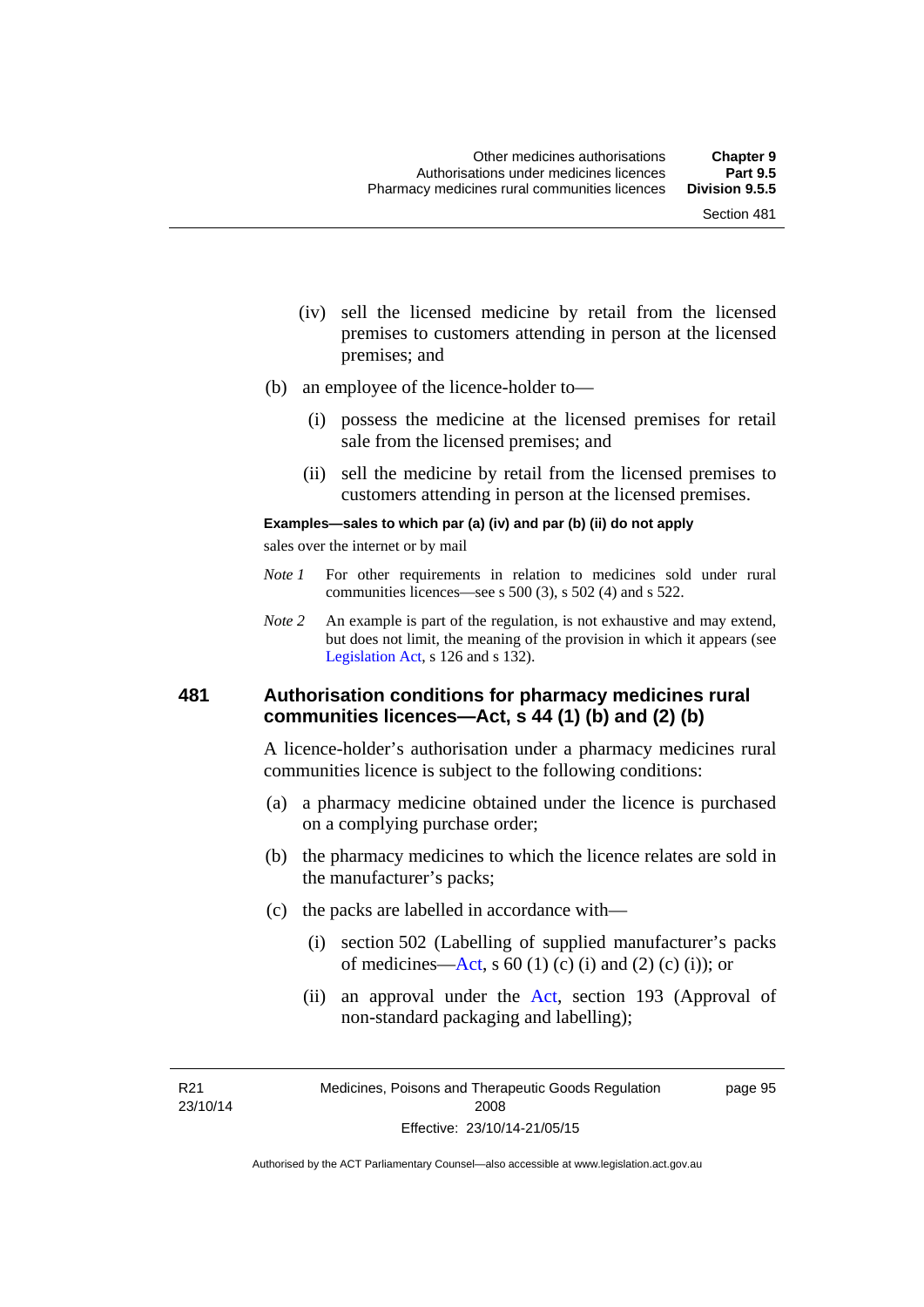- (d) the pharmacy medicines to which the licence relates are sold from the premises stated in the licence to customers attending in person.
- *Note* For licence conditions, see the [Act](http://www.legislation.act.gov.au/a/2008-26/default.asp), s 89.

page 96 Medicines, Poisons and Therapeutic Goods Regulation 2008 Effective: 23/10/14-21/05/15

R21 23/10/14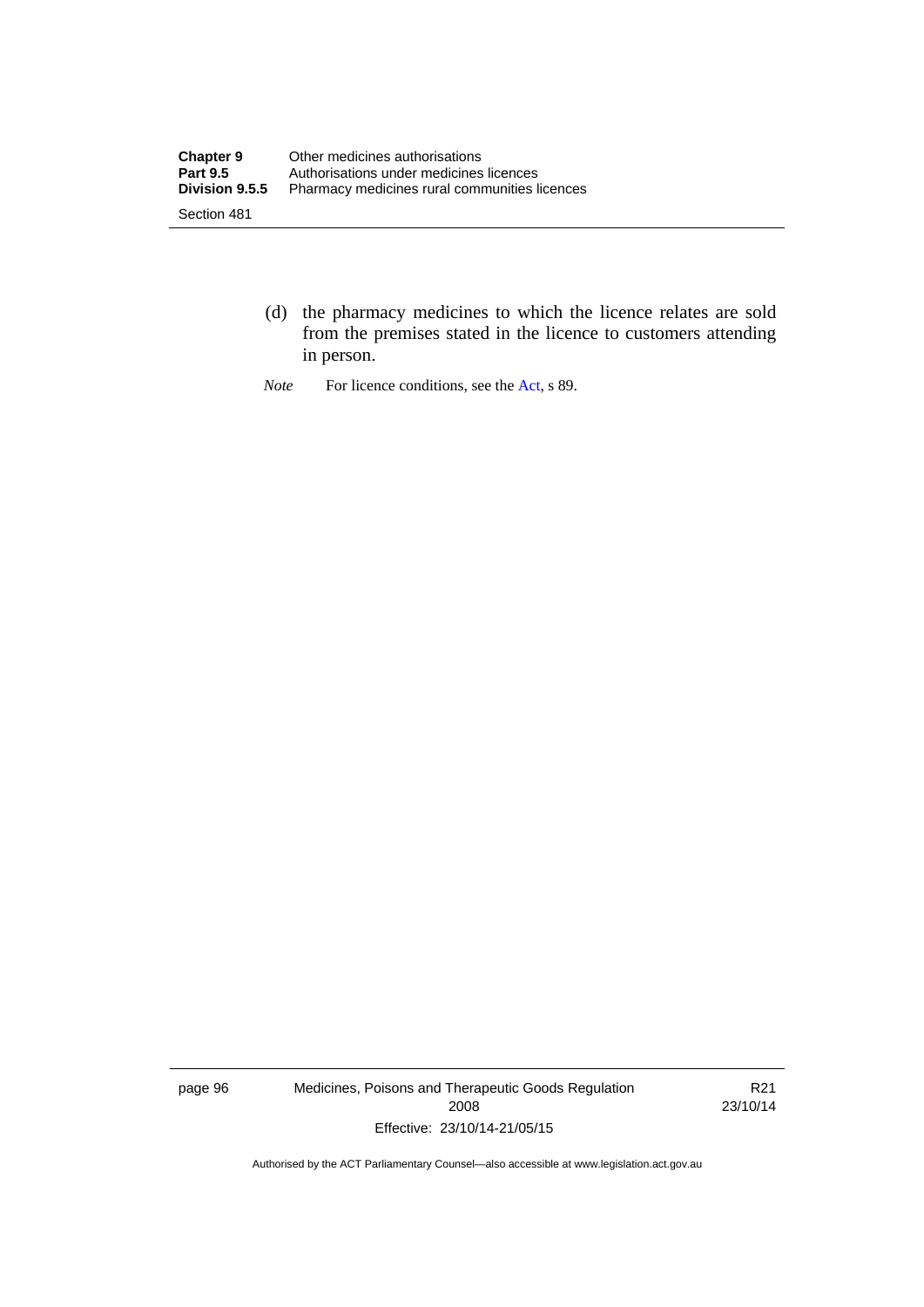page 97

# **Chapter 10 Packaging and labelling of medicines generally**

**500 When pharmacy medicines and pharmacist only medicines to be supplied in manufacturer's packs— Act, s 59 (1) (c) (i) and (2) (c) (i)** 

(1) In this section:

*health practitioner* does not include—

- (a) a pharmacist, or intern pharmacist, at a hospital; or
- (b) a prescriber who supplies a medicine during a consultation.

*health professional* does not include a prescriber who supplies a medicine during a consultation.

*supply* does not include dispense.

- (2) A health practitioner, health professional or employee acting under the direction of a health practitioner or professional, must supply a pharmacy medicine or pharmacist only medicine in a whole manufacturer's pack of the medicine.
- (3) A pharmacy medicines rural communities licence-holder, or an employee acting under the direction of the licence-holder, must sell a pharmacy medicine stated in the licence in a whole manufacturer's pack of the medicine.

### **501 Packaging of supplied manufacturer's packs of medicines—Act, s 59 (1) (c) (i) and (2) (c) (i)**

A manufacturer's pack of a medicine supplied must be packaged—

 (a) in accordance with the [medicines and poisons standard](http://www.comlaw.gov.au/Series/F2012L01200), paragraphs 21 to 27; or

R21 23/10/14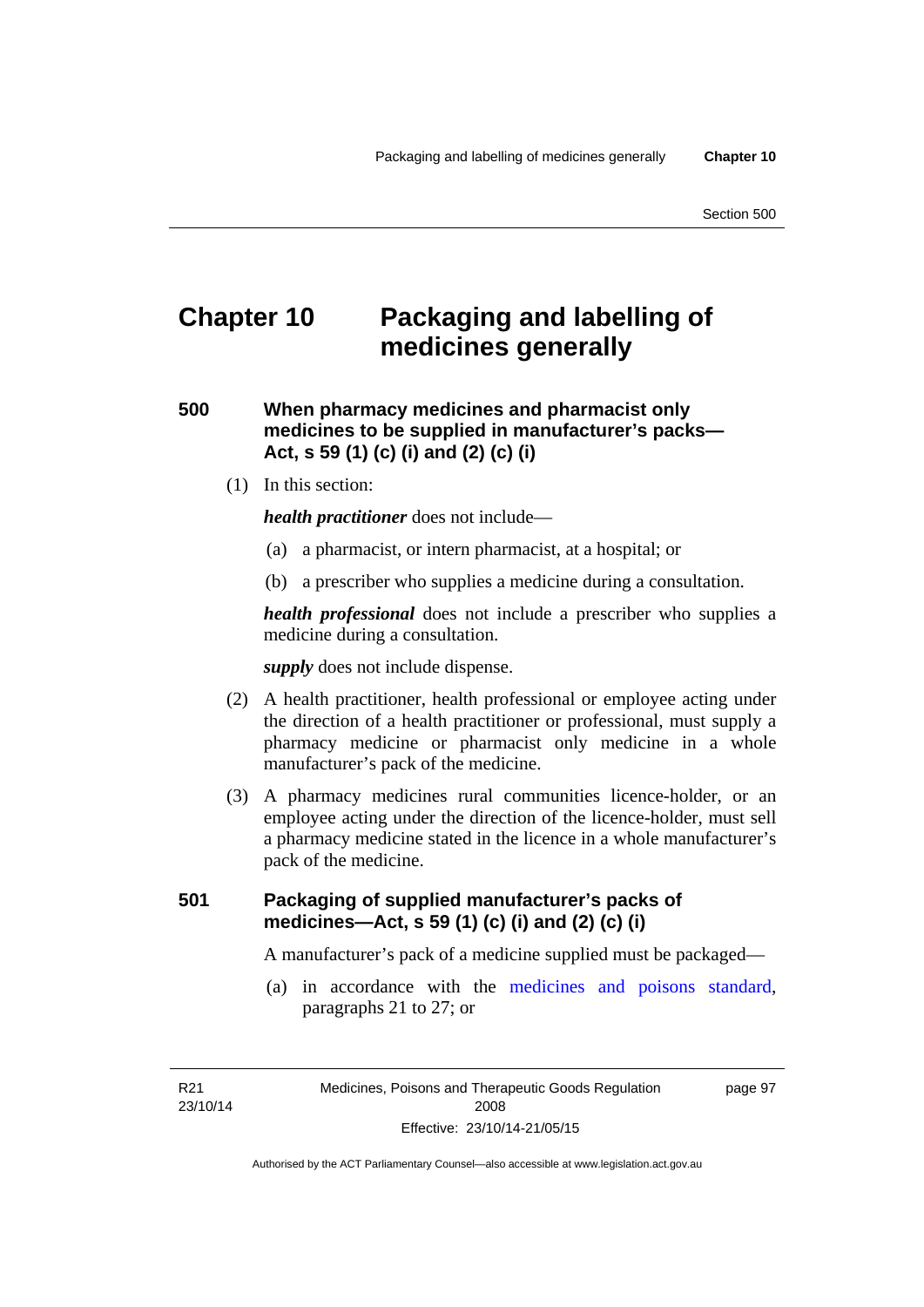- (b) in a container in which the medicine may be sold under a corresponding law.
- *Note* A manufacturer's pack of a medicine supplied may also be packaged in accordance with an approval under the [Act](http://www.legislation.act.gov.au/a/2008-26/default.asp), s 193 (Approval of non-standard packaging and labelling) (see [Act](http://www.legislation.act.gov.au/a/2008-26/default.asp), s 59 (1) (c) (ii) and  $(2)$  (c)  $(ii)$ ).

### **502 Labelling of supplied manufacturer's packs of medicines—Act, s 60 (1) (c) (i) and (2) (c) (i)**

(1) In this section:

*supply*, a medicine, does not include—

- (a) dispense the medicine; or
- (b) supply the medicine on a requisition or standing order.
- (2) A manufacturer's pack of a supplied medicine must be labelled in accordance with—
	- (a) the [medicines and poisons standard](http://www.comlaw.gov.au/Series/F2012L01200), paragraphs 3 to 19; or
	- (b) a corresponding law.
	- *Note* A manufacturer's pack of a medicine supplied may also be labelled in accordance with an approval under the [Act](http://www.legislation.act.gov.au/a/2008-26/default.asp), s 193 (Approval of non-standard packaging and labelling) (see [Act](http://www.legislation.act.gov.au/a/2008-26/default.asp), s 60 (1) (c) (ii) and  $(2)$  (c) (ii)).
- (3) A manufacturer's pack of a pharmacist only medicine sold by retail at a community pharmacy must be labelled with the pharmacy's name, business address and telephone number.
- (4) A manufacturer's pack of a pharmacy medicine sold at premises licensed under a pharmacy medicines rural communities licence must be labelled with the licence-holder's name, business address and telephone number.

R21 23/10/14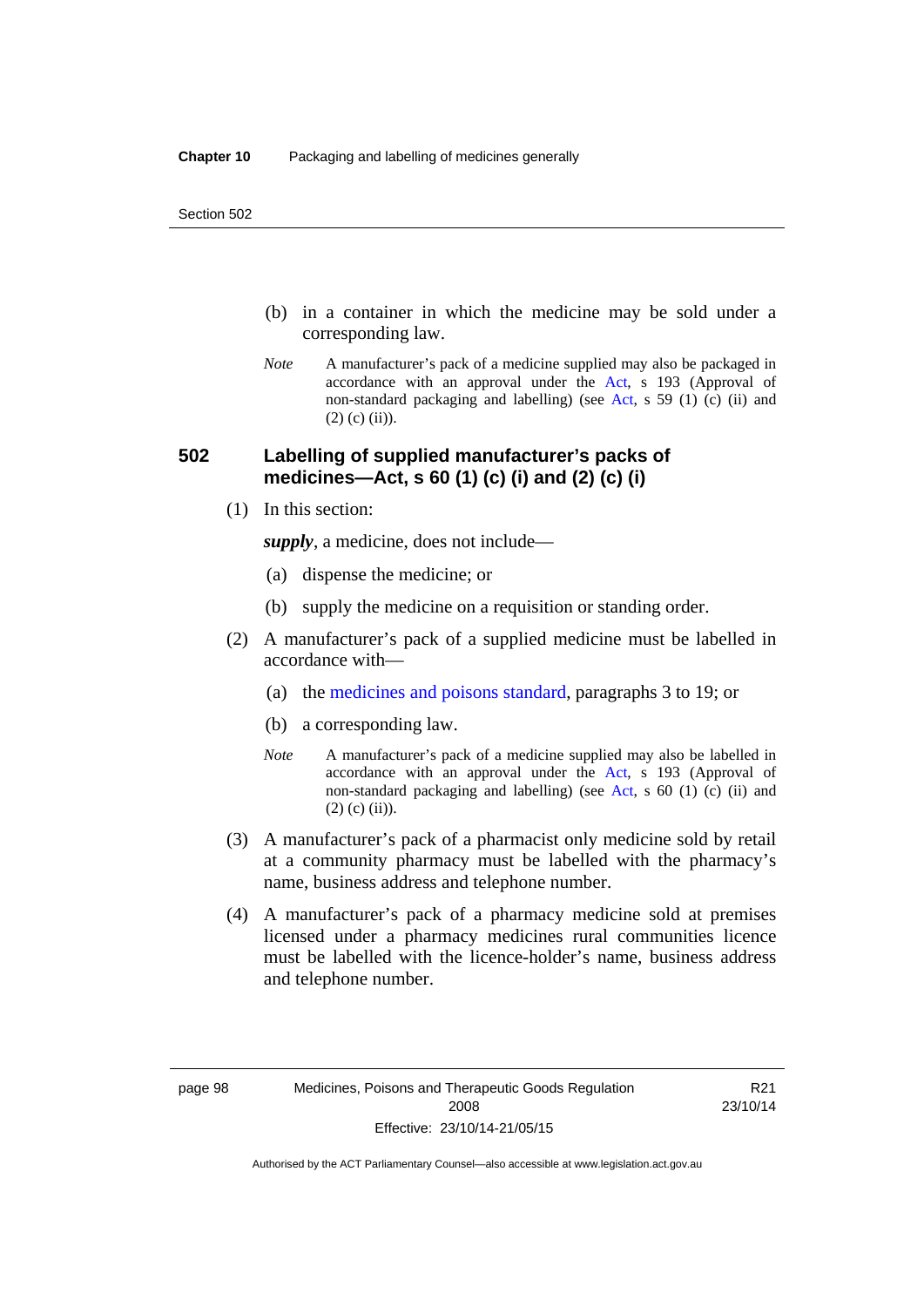# **Chapter 11 Storage of medicines**

## **Part 11.1** Preliminary

### **510 Meaning of** *prescribed person***—ch 11**

For this chapter, each of the following is a *prescribed person*:

- (a) a dentist, doctor, eligible midwife, nurse practitioner, optometrist, podiatrist or veterinary surgeon;
	- *Note 1 Dentist*, *doctor* and *veterinary surgeon* does not include an intern or trainee (see defs of these terms in dict).
	- *Note 2 Nurse practitioner* does not include a person holding limited or provisional registration to practise as a nurse practitioner (see dict).
- (b) a pharmacist responsible for the management of a community pharmacy;
- (c) the chief pharmacist at an institution;
- (d) a medicines wholesalers licence-holder;
- (e) a pharmacy medicines rural communities licence-holder;
- (f) an approved analyst;

*Note Approved analyst*—see the dictionary.

- (g) a medicines and poisons inspector (including a police officer);
- (h) a controlled medicines research and education program licence-holder;
- (i) a person in charge of any of the following:
	- (i) an ambulance service (whether or not operated by the Commonwealth, the Territory or a State);
	- (ii) a correctional centre;

R21 23/10/14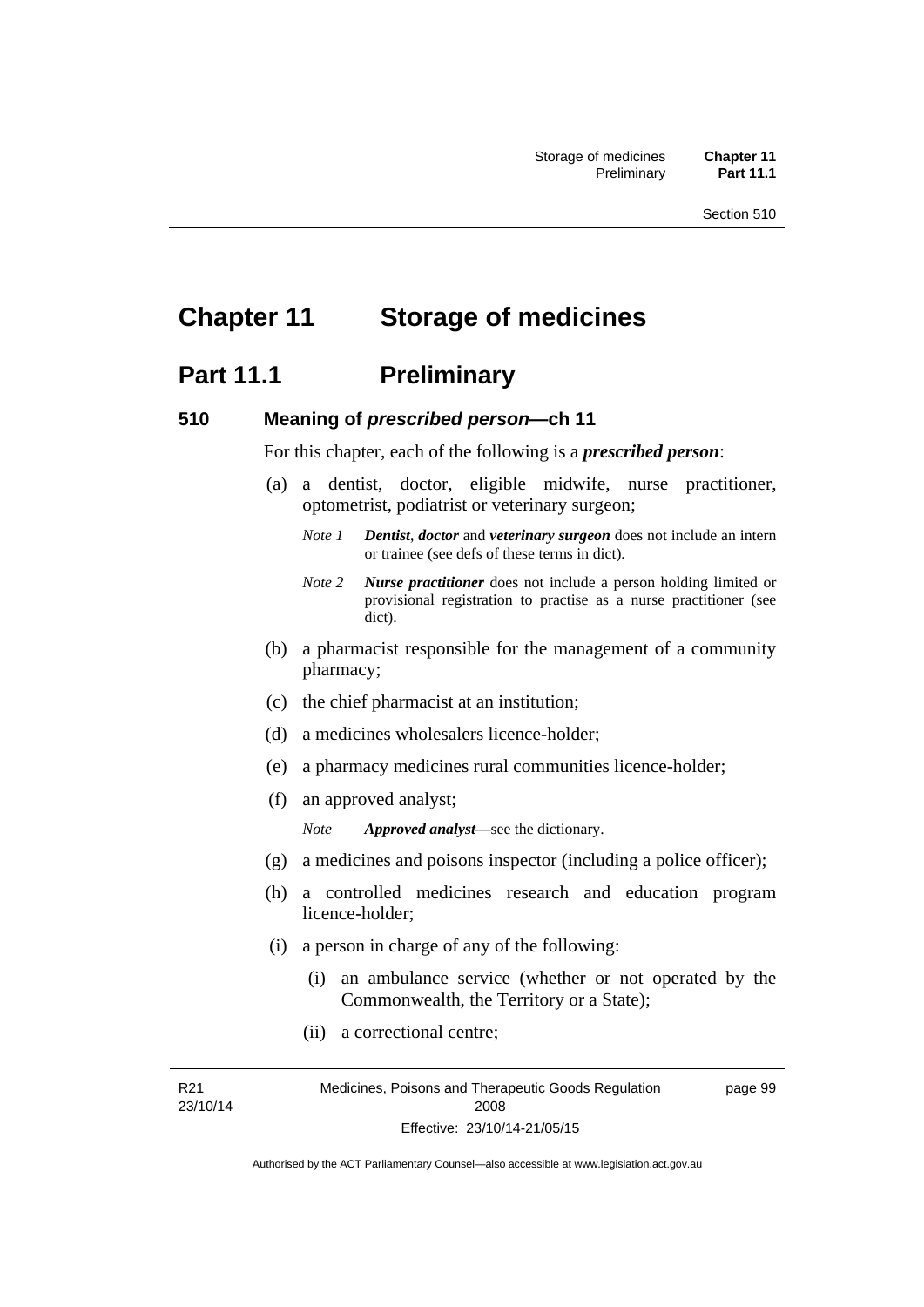#### **Chapter 11** Storage of medicines Part 11.1 Preliminary

Section 511

- (iii) a CYP detention place;
- (iv) a health centre operated by the Territory;
- (v) a residential aged care facility without a pharmacy;
- (vi) a residential disability care facility without a pharmacy;
- (vii) a ward (including an opioid dependency treatment centre operated by the Territory).
- *Note 1 CYP detention place*—see the dictionary.
- *Note 2 Residential aged care facility* and *residential disability care facility* see the [Act](http://www.legislation.act.gov.au/a/2008-26/default.asp), dictionary.
- *Note 3 State* includes a territory (see [Legislation Act,](http://www.legislation.act.gov.au/a/2001-14) dict, pt 1).

### **511 Meaning of** *key***—ch 11**

In this chapter:

*key* includes an electronic swipe card or electronic proximity device.

page 100 Medicines, Poisons and Therapeutic Goods Regulation 2008 Effective: 23/10/14-21/05/15

R21 23/10/14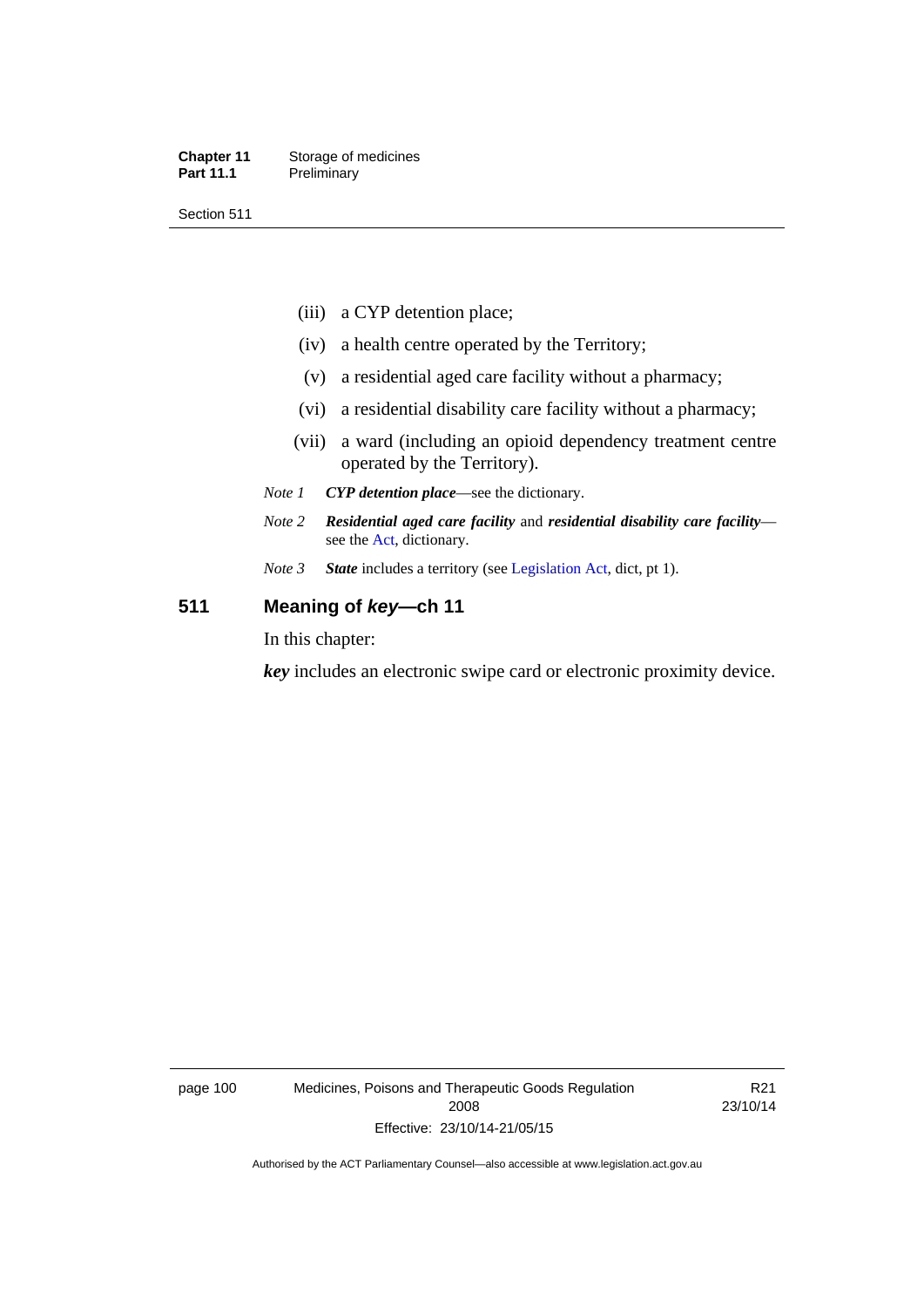# **Part 11.2 Storage requirements for medicines generally**

### **515 Storage of medicines generally—Act, s 61 (b) and (c)**

- (1) A prescribed person must ensure that a medicine in the person's possession is stored—
	- (a) within the manufacturer's recommended storage temperature range; and
	- (b) in any other environmental condition that is necessary to preserve the medicine's stability and therapeutic quality.

*Note Possess* includes having control over disposition (see [Act,](http://www.legislation.act.gov.au/a/2008-26/default.asp) s 24).

 (2) To remove any doubt, this section does not apply to a prescribed person mentioned in section 510 (i) if the person does not have control over the disposition of the medicine.

#### **Example—person not having control over disposition of medicine**

a medicine in the personal possession of a resident of a residential aged care facility who is in an independent living unit within the facility

*Note* An example is part of the regulation, is not exhaustive and may extend, but does not limit, the meaning of the provision in which it appears (see [Legislation Act,](http://www.legislation.act.gov.au/a/2001-14) s 126 and s 132).

R21 23/10/14 Medicines, Poisons and Therapeutic Goods Regulation 2008 Effective: 23/10/14-21/05/15

page 101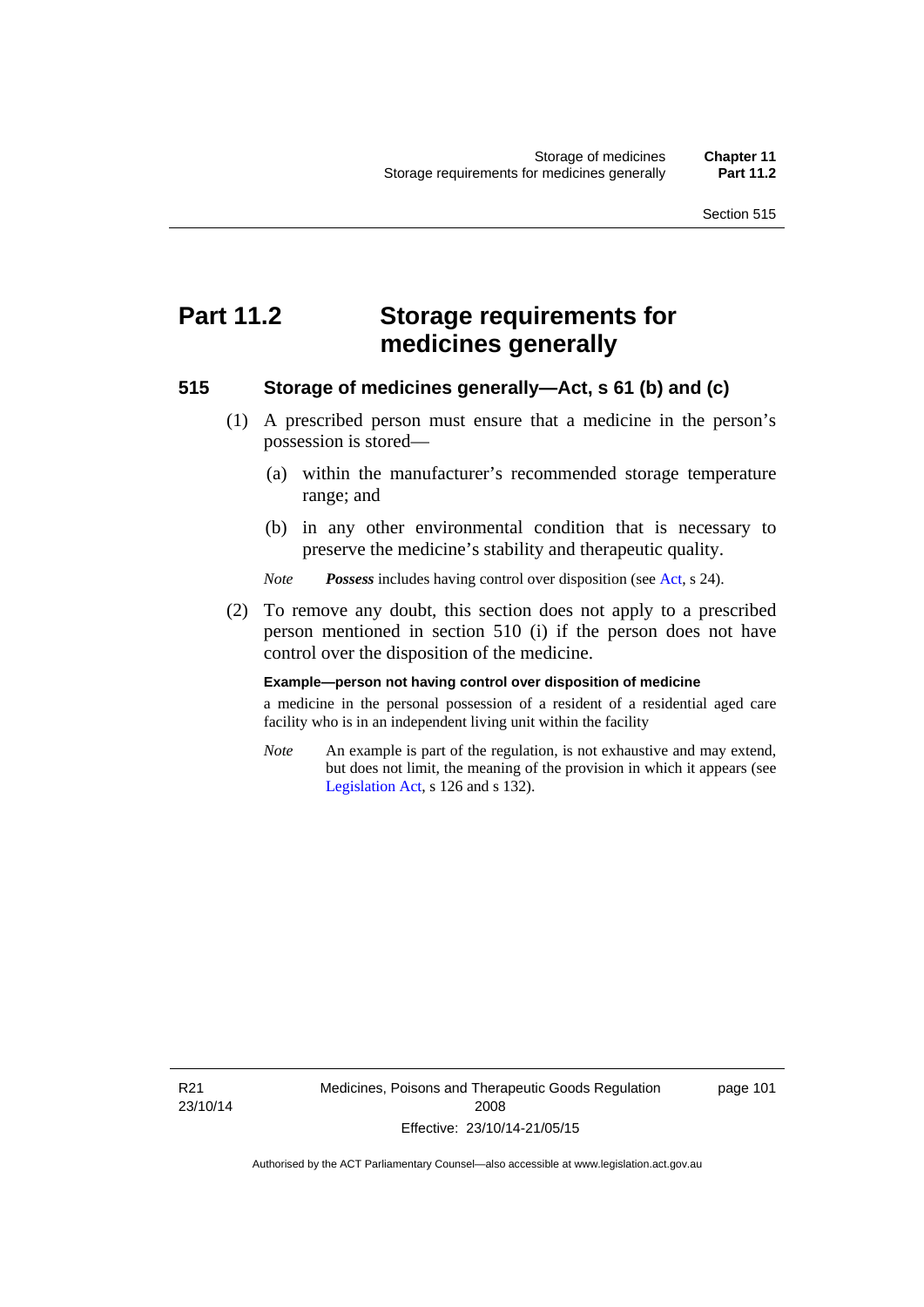Section 520

# **Part 11.3 Additional storage requirements for medicines other than controlled medicines**

### **520 Storage of medicines other than controlled medicines in community pharmacies—Act, s 61 (b) and (c)**

- (1) The pharmacist responsible for the management of a community pharmacy must ensure that each pharmacy medicine at the pharmacy is stored—
	- (a) if the medicine is for retail sale—within 4m of, and in sight of, the pharmacy's dispensary; and
	- (b) in any other case—so that public access to the medicine is restricted.
- (2) The pharmacist responsible for the management of a community pharmacy must ensure that each pharmacist only medicine and prescription only medicine at the pharmacy is stored—
	- (a) in a part of the premises to which the public does not have access; and
	- (b) so that only a pharmacist, or a person under the direct supervision of a pharmacist, has access to the medicine.

*Note Pharmacist* does not include an intern pharmacist (see dict).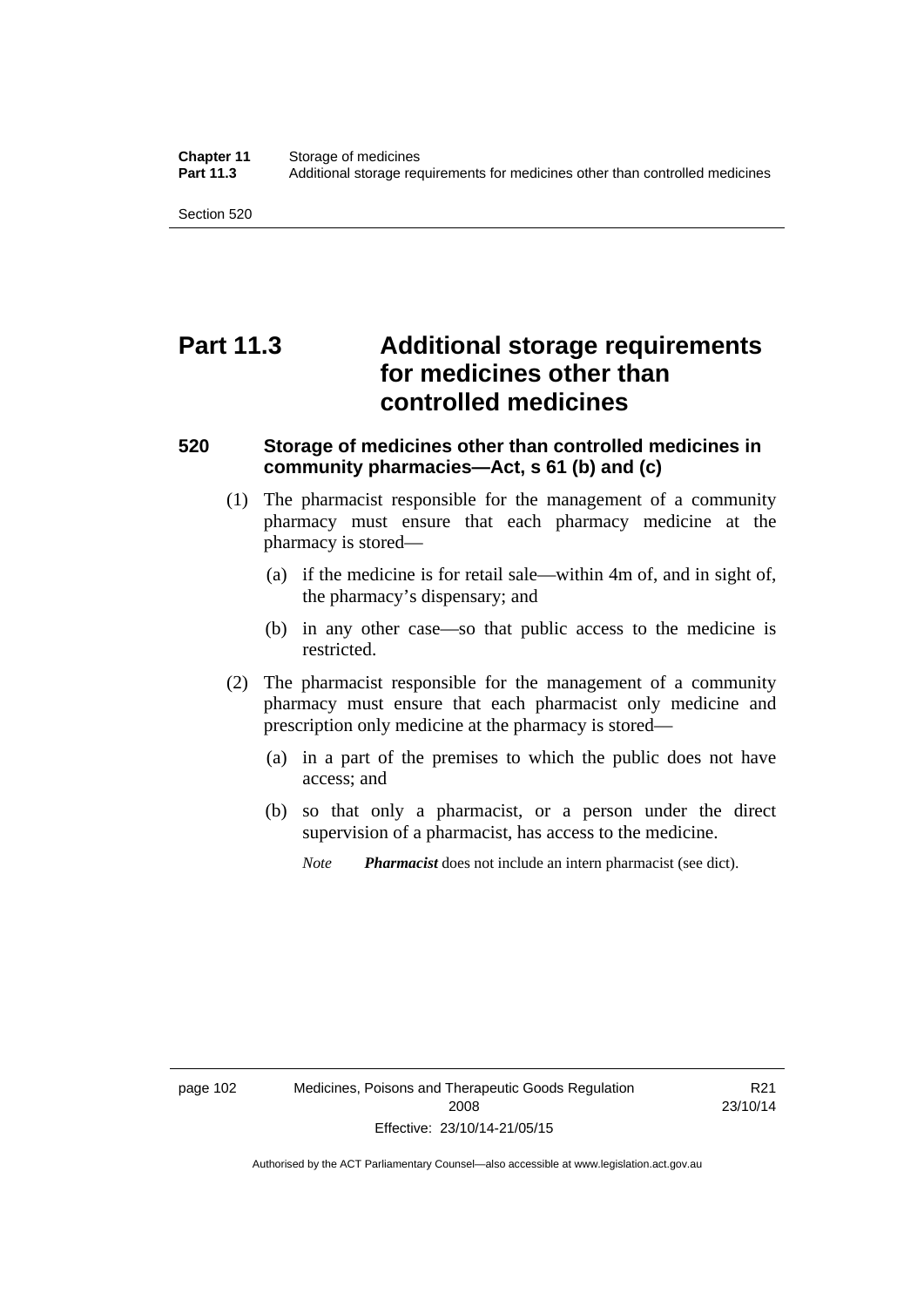### **521 Storage of medicines other than controlled medicines by other people—Act, s 61 (b) and (c)**

(1) In this section:

*prescribed person* does not include a pharmacist responsible for the management of a community pharmacy.

 (2) A prescribed person must ensure that a medicine (other than a controlled medicine) in the person's possession is stored so that public access to it is restricted.

*Note Possess* includes having control over disposition (see [Act,](http://www.legislation.act.gov.au/a/2008-26/default.asp) s 24).

 (3) To remove any doubt, this section does not apply to a prescribed person mentioned in section 510 (i) if the person does not have control over the disposition of the medicine.

**Example—person not having control over disposition of medicine** 

a medicine in the personal possession of a resident of a residential aged care facility who is in an independent living unit within the facility

*Note* An example is part of the regulation, is not exhaustive and may extend, but does not limit, the meaning of the provision in which it appears (see [Legislation Act,](http://www.legislation.act.gov.au/a/2001-14) s 126 and s 132).

### **522 Storage of pharmacy medicines by pharmacy medicines rural communities licence-holders—Act, s 61 (b) and (c)**

A pharmacy medicines rural communities licence-holder must store a pharmacy medicine for retail sale so that public access to the medicine is restricted.

R21 23/10/14 page 103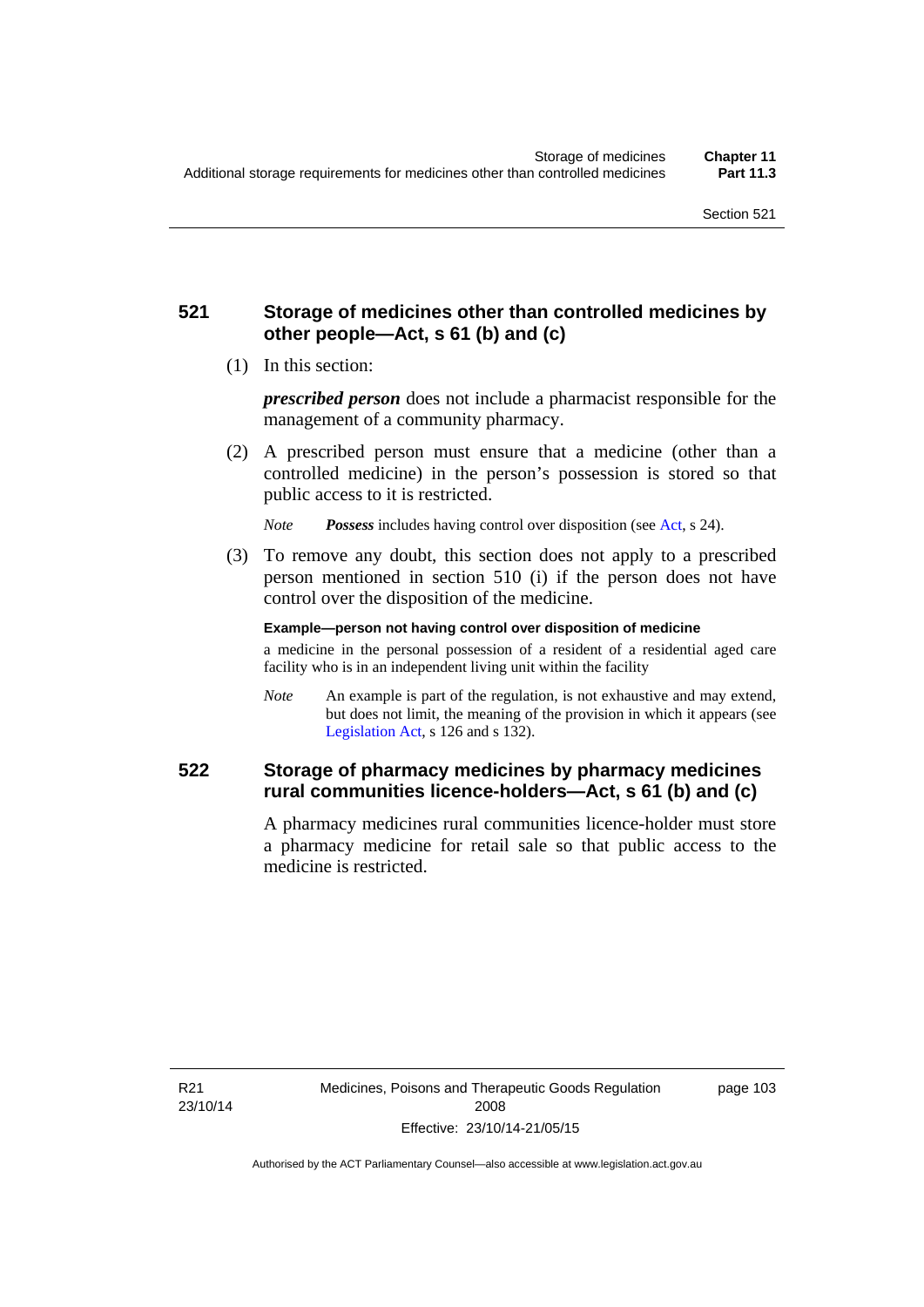# **Part 11.4 Additional storage requirements for controlled medicines**

### **530 Meaning of** *personal custody***—pt 11.4**

In this part:

*personal custody*, of a key by a person, includes keeping the key in a combination-operated key safe, the combination of which the person keeps confidential.

### **531 Storage of controlled medicines by wholesalers licence-holders—Act, s 61 (b) and (c)**

- (1) A wholesalers licence-holder must store a controlled medicine in the person's possession (other than a controlled medicine required for immediate supply) in a vault that—
	- (a) complies with, or is more secure than a vault that complies with, the requirements for a vault in schedule 5, section 5.8 (Requirements for vaults); and
	- (b) is fitted with an alarm system.
- (2) However, if the chief health officer is satisfied that the total amount of controlled medicine held by the licence-holder at any time is not large enough to need to be stored in a vault, the chief health officer may approve, in writing, the storage of the controlled medicine in a safe or strong room.
- (3) If the chief health officer gives an approval under subsection (2)—
	- (a) if the approval is for a safe—the safe must comply with, or be more secure than a safe that complies with, the requirements for a safe in schedule 5, section 5.6 (Requirements for safes); and

R21 23/10/14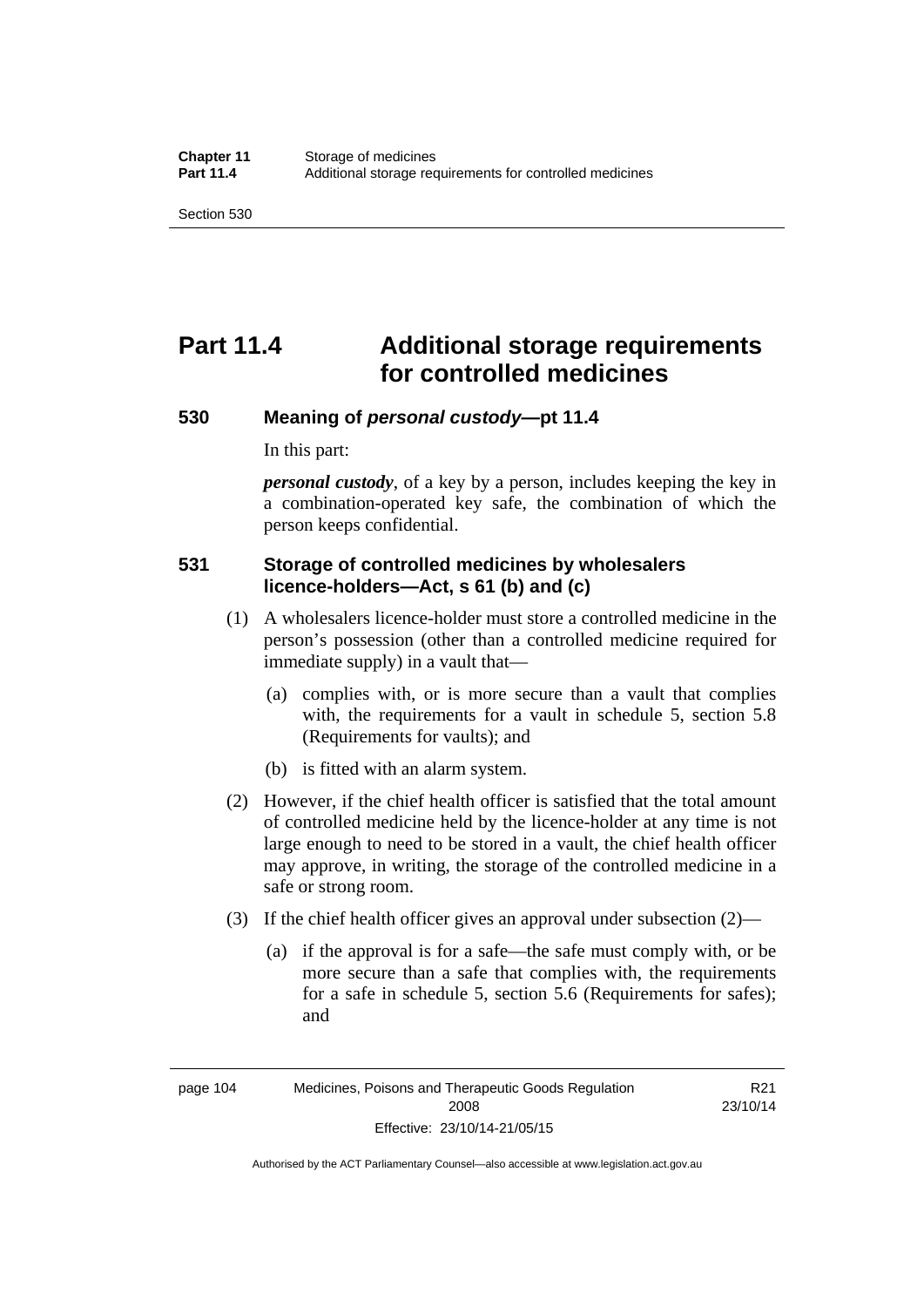- (b) if the approval is for a strong room—the strong room must comply with, or be more secure than a strong room that complies with, the requirements for a strong room in schedule 5, section 5.7 (Requirements for strong rooms); and
- (c) the safe or strong room must be fitted with an alarm system.

### **532 Storage of controlled medicines for certain health-related occupations—Act, s 61 (b) and (c)**

(1) In this section:

#### *designated person* means—

- (a) a dentist, doctor, nurse practitioner or veterinary surgeon (other than a dentist, doctor, nurse practitioner or veterinary surgeon at an institution); or
- (b) an ambulance officer employed by the Commonwealth, the Territory or a State; or
- (c) a first-aid kit licence-holder.
- *Note 1 Dentist*, *doctor* and *veterinary surgeon* does not include an intern or trainee (see defs of these terms in dict).
- *Note 2 Nurse practitioner* does not include a person holding limited or provisional registration to practise as a nurse practitioner (see dict).
- *Note 3 State* includes a territory (see [Legislation Act,](http://www.legislation.act.gov.au/a/2001-14) dict, pt 1).
- (2) A designated person who possesses a controlled medicine must store the controlled medicine as follows:
	- (a) the person must ensure that the controlled medicine is stored in—
		- (i) a locked container that prevents ready access to the container's contents and is securely attached to a building; or
		- (ii) a locked drawer, cupboard, room or vehicle;

R21 23/10/14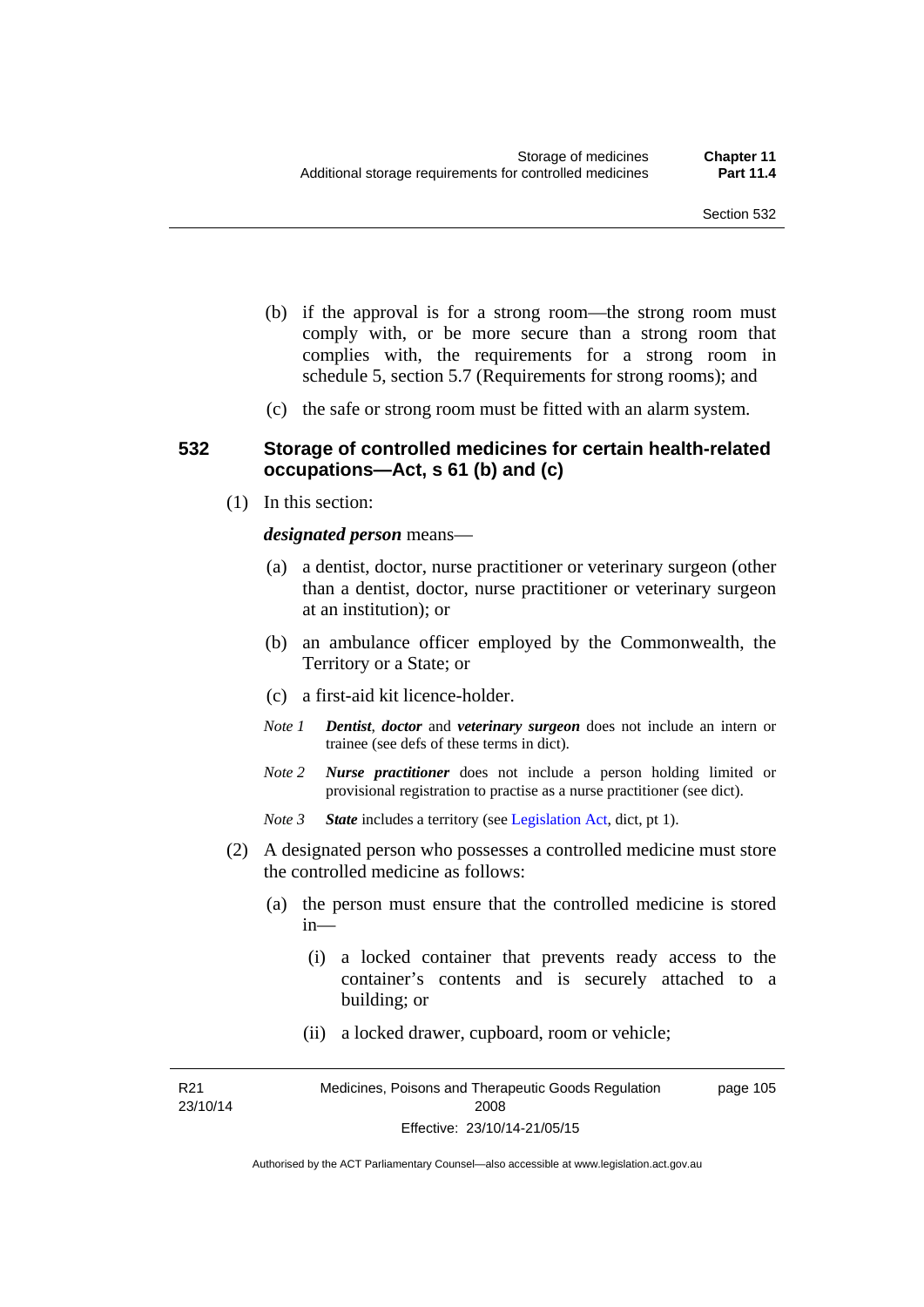Section 533

- (b) if the medicine is kept in a container that is unlocked by a combination lock—the person must keep the combination confidential;
- (c) if the medicine is kept in a container that is unlocked by a key—the person must keep personal custody of the key;
- (d) if the medicine is kept in a drawer, cupboard, room or vehicle—the person must keep personal custody of the key to the drawer, cupboard, room or vehicle.
- (3) However, subsection (2) does not apply to a controlled medicine if—
	- (a) the controlled medicine is being carried by a designated person in—
		- (i) a locked first-aid kit; or
		- (ii) an unlocked first-aid kit that is in immediate use; and
	- (b) the person keeps personal custody of the key to the first-aid kit.

### **533 Storage of controlled medicines by certain other prescribed people—Act, s 61 (b) and (c)**

(1) In this section:

#### *excluded person* means—

- (a) a dentist, doctor, nurse practitioner or veterinary surgeon at an institution; or
- (b) the person in charge of a residential aged care facility or residential disability care facility in relation to a controlled medicine dispensed in a dose administration aid for a patient at the facility; or
- (c) the person in charge of a correctional centre in relation to a controlled medicine dispensed for a detainee in a dose administration aid; or

Authorised by the ACT Parliamentary Counsel—also accessible at www.legislation.act.gov.au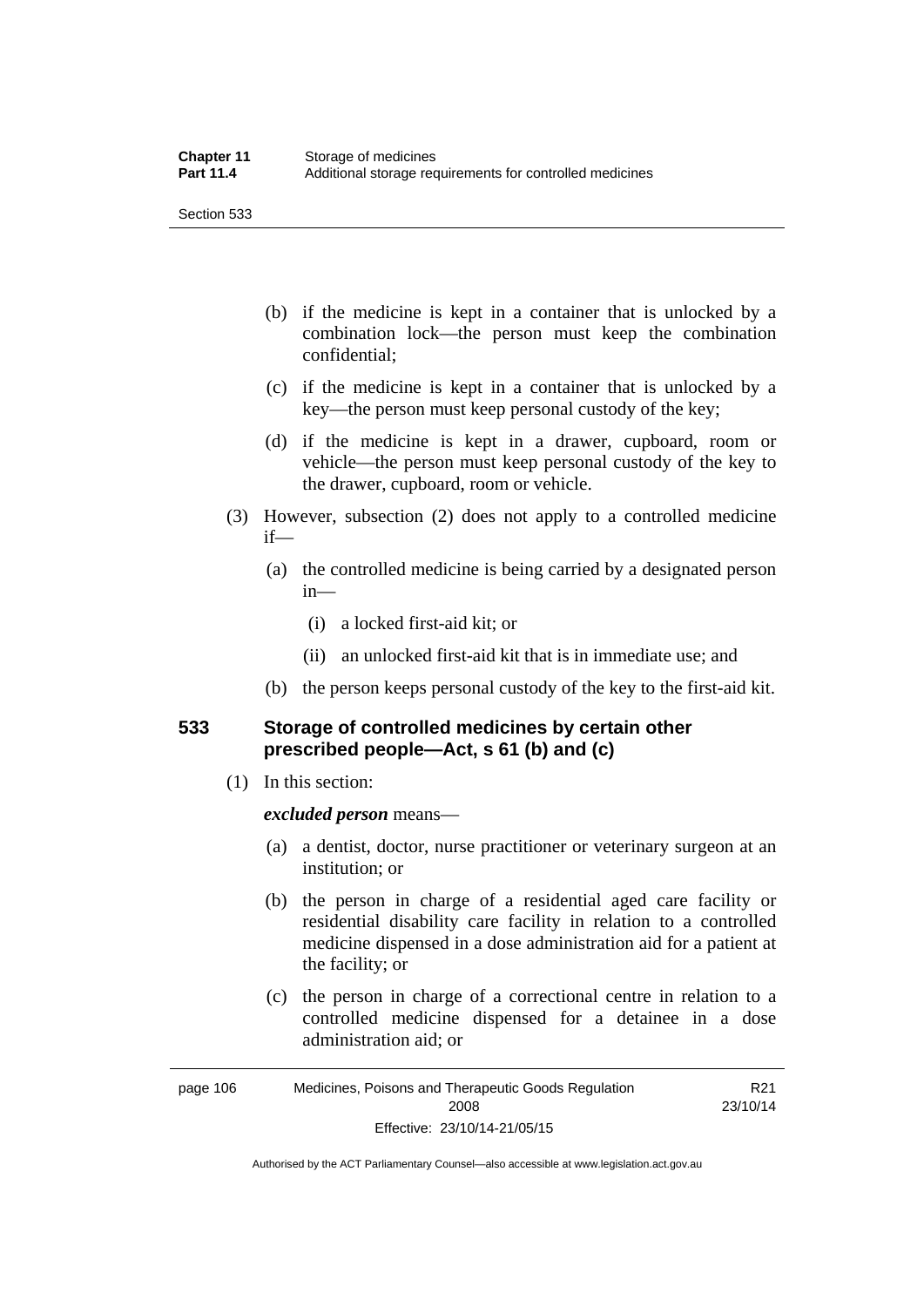- (d) the person in charge of a CYP detention place in relation to a controlled medicine dispensed for a young detainee in a dose administration aid.
- *Note 1 CYP detention place*—see the dictionary.
- *Note 2 Correctional centre—see the [Legislation Act](http://www.legislation.act.gov.au/a/2001-14), dictionary, pt 1.*
- *Note 3 Detainee*—see the *[Corrections Management Act 2007](http://www.legislation.act.gov.au/a/2007-15)*, s 6.
- *Note 4 Young detainee*—see the *[Children and Young People Act 2008](http://www.legislation.act.gov.au/a/2008-19)*, s 95.
- (2) This section applies to a prescribed person, other than an excluded person, in relation to a controlled medicine in the person's possession if the medicine is not for immediate administration.

*Note Possess* includes having control over disposition (see [Act,](http://www.legislation.act.gov.au/a/2008-26/default.asp) s 24).

- (3) The person must ensure that—
	- (a) the controlled medicine is stored in a medicines cabinet, safe, strong room or vault (a *storage receptacle*) that complies with, or is more secure than a storage receptacle that complies with, the requirements for the receptacle in schedule 5 (Requirements for storage receptacles); and
	- (b) the storage receptacle is kept securely locked when not in immediate use; and
	- (c) if the storage receptacle is unlocked by a combination lock the person keeps the combination confidential; and
	- (d) if the storage receptacle is unlocked by a key—the person keeps personal custody of the key; and
	- (e) if the prescribed person is the chief pharmacist at an institution—the storage receptacle is fitted with an alarm system.

page 107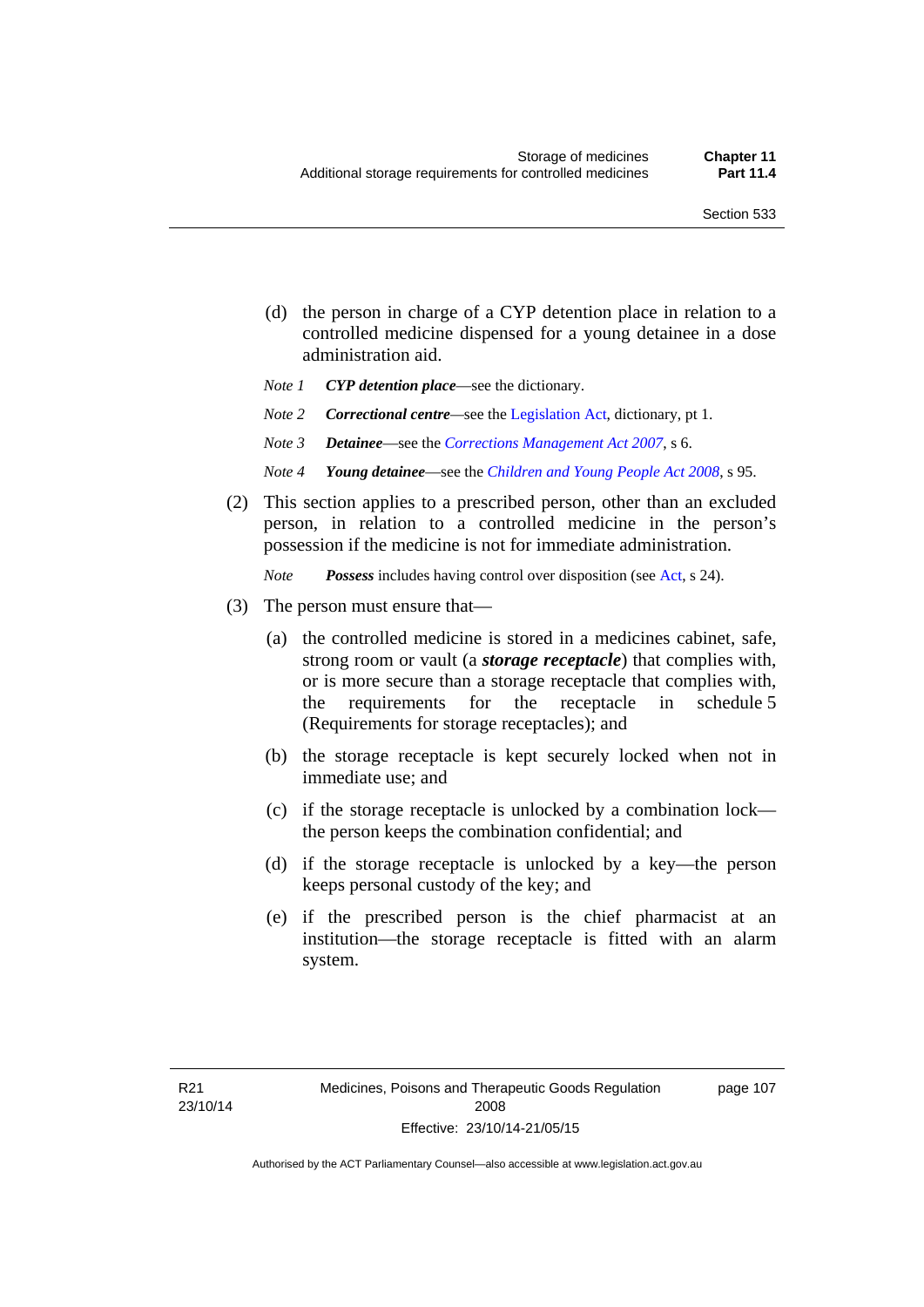#### Section 533

 (4) To remove any doubt, this section does not apply to a prescribed person mentioned in section 510 (i) if the person does not have control over the disposition of the medicine.

#### **Example—person not having control over disposition of medicine**

a medicine in the personal possession of a resident of a residential aged care facility who is in an independent living unit within the facility

*Note* An example is part of the regulation, is not exhaustive and may extend, but does not limit, the meaning of the provision in which it appears (see [Legislation Act,](http://www.legislation.act.gov.au/a/2001-14) s 126 and s 132).

page 108 Medicines, Poisons and Therapeutic Goods Regulation 2008 Effective: 23/10/14-21/05/15

R21 23/10/14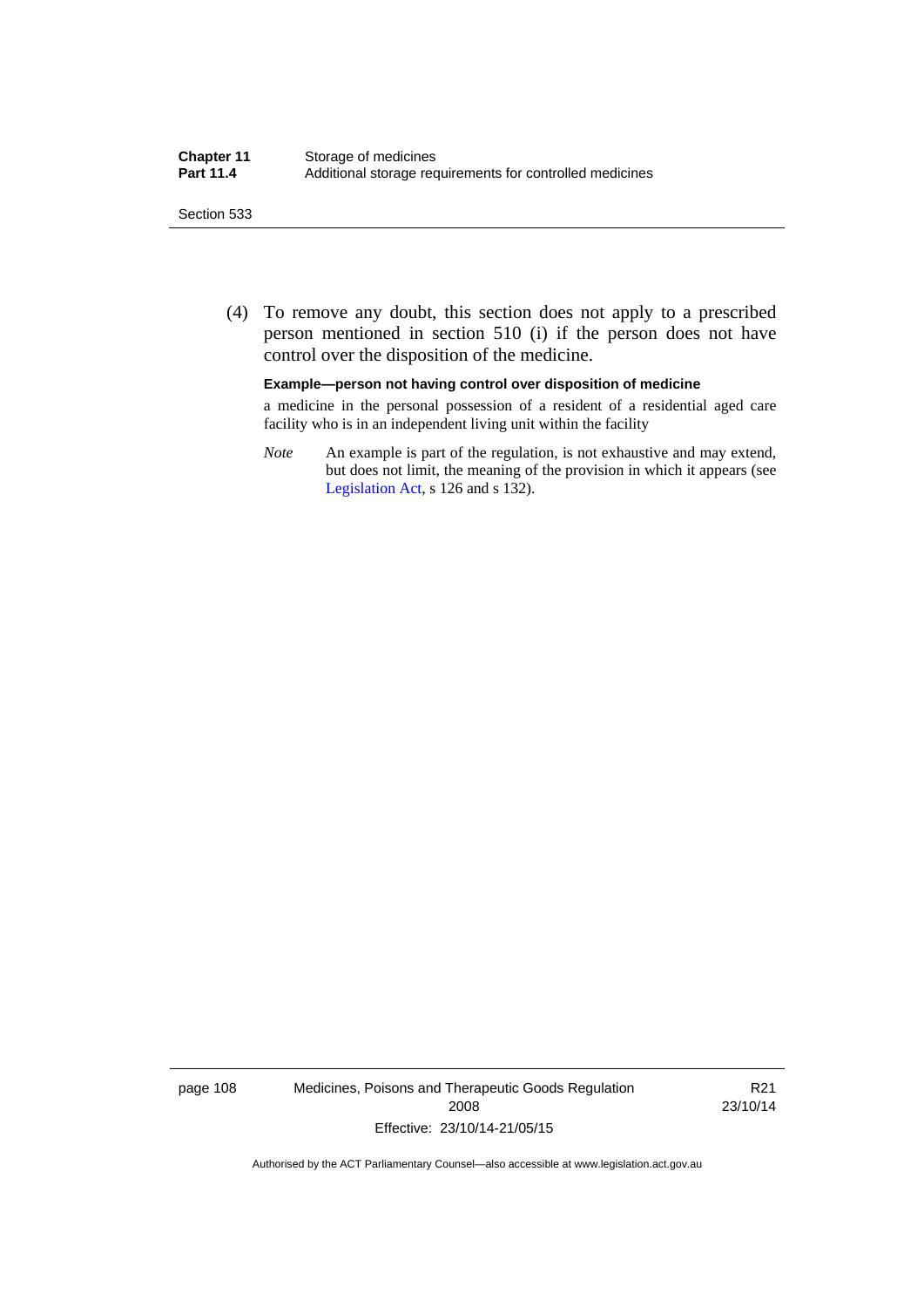page 109

# **Chapter 12 Controlled medicines registers**

### **540 Keeping of controlled medicines registers by certain people—Act, s 48 (a) and s 50 (1) (b) and (2) (b)**

- (1) A person mentioned in table 540, column 2 who possesses a controlled medicine must keep a controlled medicines register.
	- *Note* Also, a pharmacist responsible for the management of a community pharmacy must keep a controlled medicines register for controlled medicines kept at the pharmacy (see [Act](http://www.legislation.act.gov.au/a/2008-26/default.asp), s 48).
- (2) However, subsection (1) does not apply to the person in relation  $to$ —
	- (a) a controlled medicine in a first-aid kit kept by the person; or
	- (b) if the person is the person in charge of a residential aged care facility or residential disability care facility—a controlled medicine dispensed for the patient in a dose administration aid; or
	- (c) if the person is the person in charge of a correctional centre—a controlled medicine dispensed for a detainee in a dose administration aid; or
	- (d) if the person is the person in charge of a CYP detention place—a controlled medicine dispensed for a young detainee in a dose administration aid.
	- *Note 1 CYP detention place*—see the dictionary.
	- *Note 2 Correctional centre—see the [Legislation Act](http://www.legislation.act.gov.au/a/2001-14), dictionary, pt 1.*
	- *Note 3 Detainee*—see the *[Corrections Management Act 2007](http://www.legislation.act.gov.au/a/2007-15)*, s 6.
	- *Note 4 Young detainee*—see the *[Children and Young People Act 2008](http://www.legislation.act.gov.au/a/2008-19)*, s 95.
	- *Note* 5 For keeping controlled medicines in a first-aid kit, see s 541.

R21 23/10/14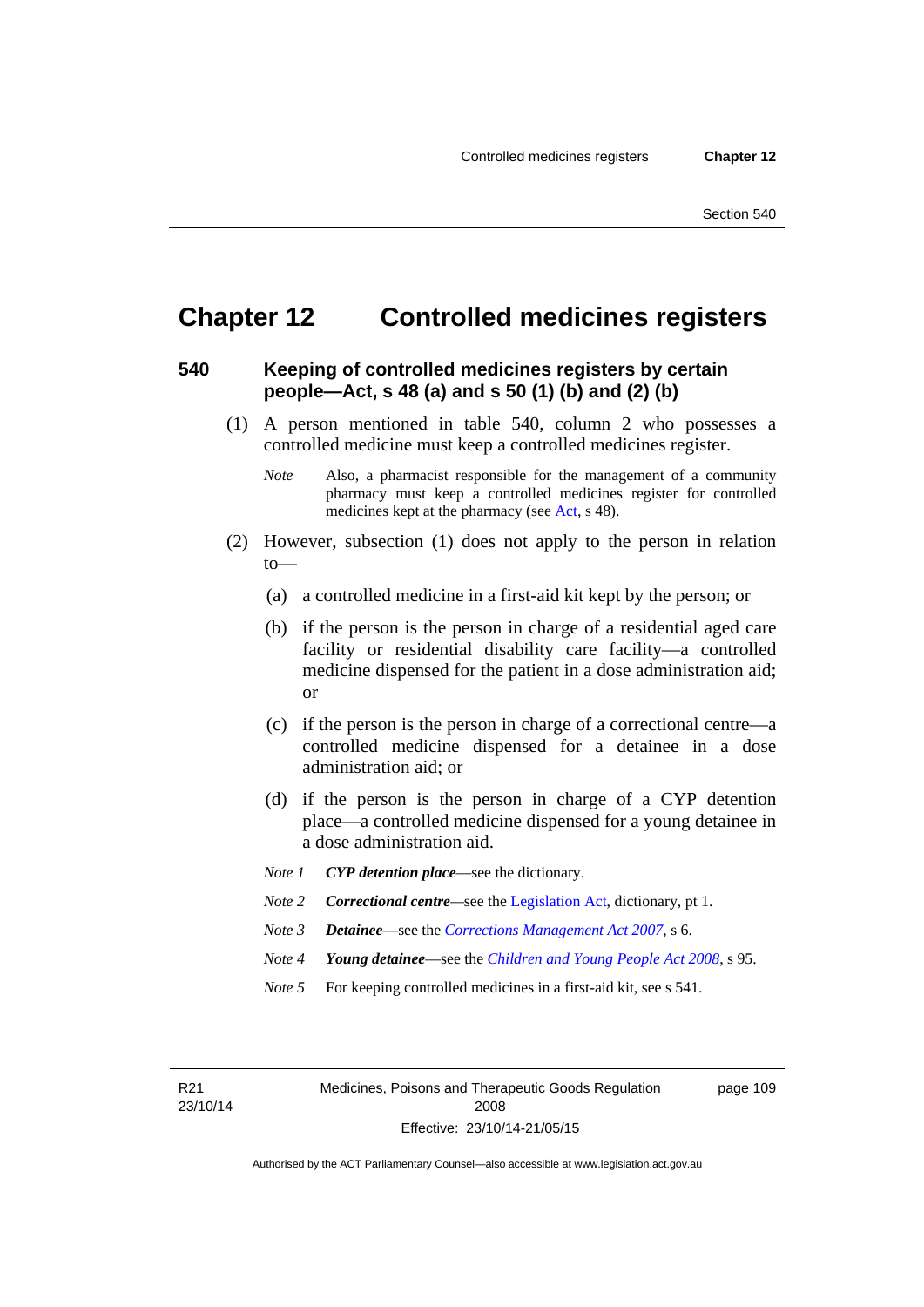- (3) A person to whom subsection (1) applies must keep a controlled medicines register for a controlled medicine at the place prescribed in table 540, column 3 for the person.
- (4) A pharmacist responsible for the management of a community pharmacy at which controlled medicines are kept must keep the controlled medicines register for the controlled medicines at the pharmacy.

*Note* For the requirement for a controlled medicine register to be kept for a community pharmacy, see the [Act,](http://www.legislation.act.gov.au/a/2008-26/default.asp) s 48.

| column 1 | column <sub>2</sub>                                                             | column 3                                                     |
|----------|---------------------------------------------------------------------------------|--------------------------------------------------------------|
| item     | prescribed person                                                               | place where register to be kept                              |
| 1        | person in charge of<br>ambulance service                                        | the premises where the controlled<br>medicine is kept        |
| 2        | approved analyst                                                                | the analyst's laboratory                                     |
| 3        | person in charge of<br>correctional centre                                      | the correctional centre                                      |
| 4        | person in charge of CYP<br>detention place                                      | the detention place                                          |
| 5        | dentist                                                                         | the dentist's surgery                                        |
| 6        | doctor                                                                          | the doctor's surgery                                         |
| 7        | medicines wholesalers<br>licence-holder                                         | the licensed premises under s 460                            |
| 8        | medicines and poisons<br>inspector (other than<br>police officer)               | the place directed in writing by the<br>chief health officer |
| 9        | person in charge of<br>residential aged care<br>facility without pharmacy       | the facility                                                 |
| 10       | person in charge of<br>residential disability care<br>facility without pharmacy | the facility                                                 |

**Table 540 Keeping controlled medicines registers** 

page 110 Medicines, Poisons and Therapeutic Goods Regulation 2008 Effective: 23/10/14-21/05/15

R21 23/10/14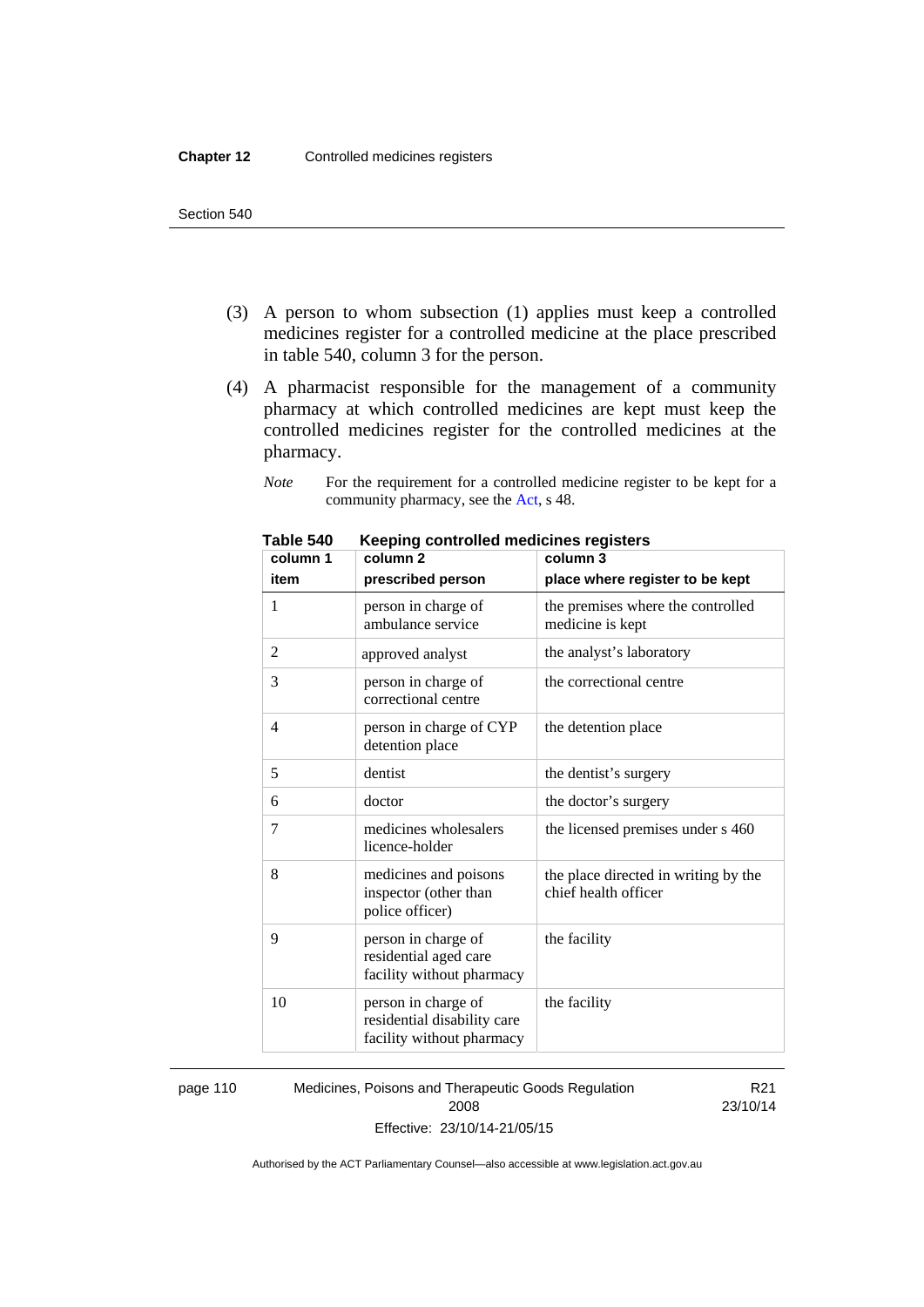| column 1<br>item | column 2<br>prescribed person                                                                                    | column 3<br>place where register to be kept      |
|------------------|------------------------------------------------------------------------------------------------------------------|--------------------------------------------------|
| 11               | supervisor of program<br>under controlled<br>medicines research and<br>education program<br>licence              | the premises where program is being<br>conducted |
| 12               | veterinary surgeon                                                                                               | the veterinary surgeon's surgery                 |
| 13               | person in charge of ward<br>(including an opioid<br>dependency treatment<br>centre operated by the<br>Territory) | the ward                                         |
| 14               | nurse practitioner                                                                                               | the nurse practitioner's place of<br>practice    |

### **541 Keeping of controlled medicines registers by first-aid kit holders—Act, s 48 (a) and s 50 (1) (b) and (2) (b)**

(1) In this section:

*designated person* means—

- (a) a dentist, doctor, nurse practitioner or veterinary surgeon; or
- (b) an ambulance officer employed by the Commonwealth, the Territory or a State; or
- (c) a first-aid kit licence-holder.
- *Note 1 Dentist*, *doctor* and *veterinary surgeon* does not include an intern or trainee (see defs of these terms in dict).
- *Note 2 Nurse practitioner* does not include a person holding limited or provisional registration to practise as a nurse practitioner (see dict).
- *Note 3 State* includes a territory (see [Legislation Act,](http://www.legislation.act.gov.au/a/2001-14) dict, pt 1).

R21 23/10/14 page 111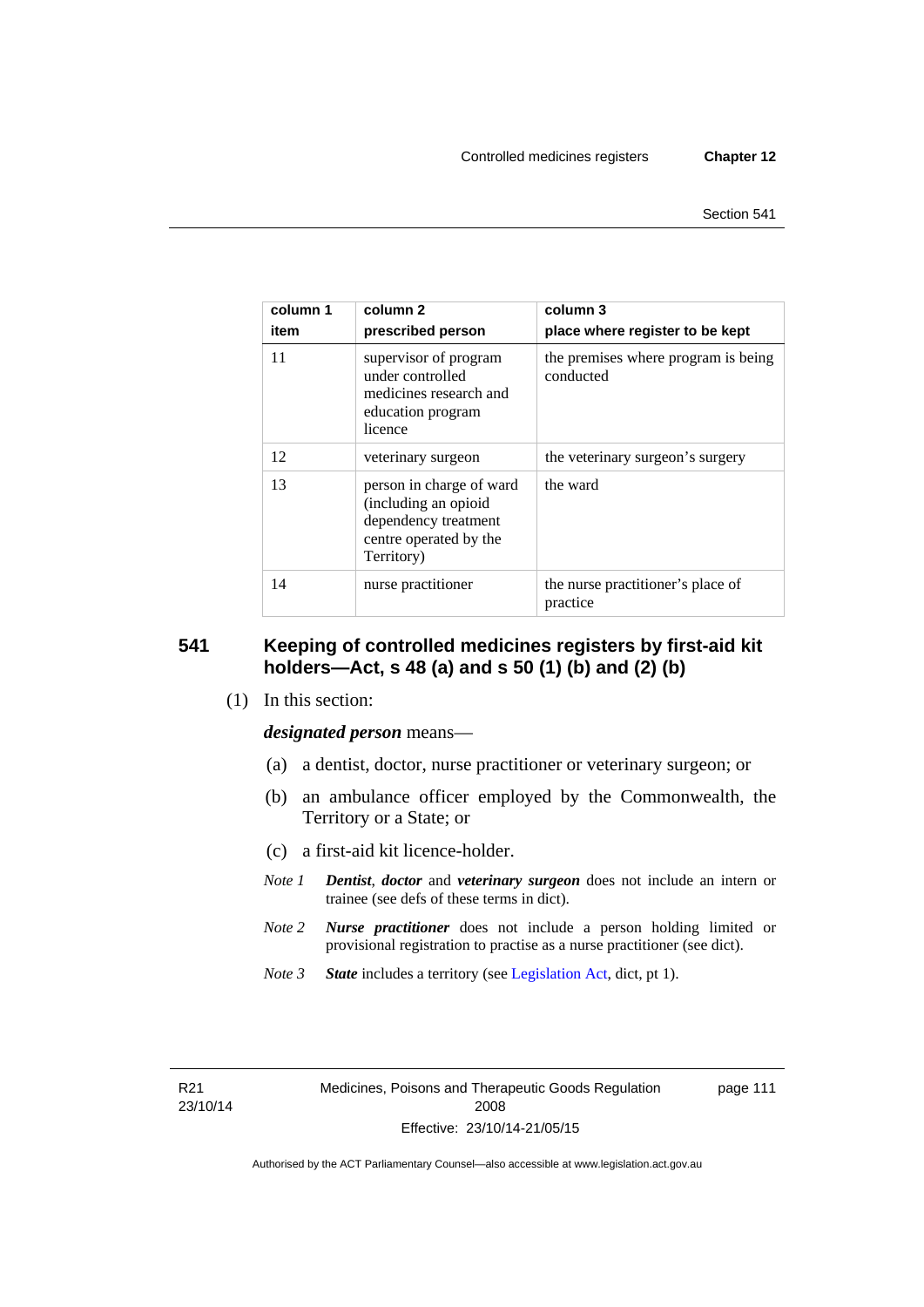(2) A designated person who possesses a first-aid kit containing a controlled medicine must keep the controlled medicines register for the controlled medicine with the first-aid kit.

### **542 Form of controlled medicines registers—Act, s 49 (1) (b) and (2) (b)**

- (1) Each page in a controlled medicines register must relate to a single form and strength of a controlled medicine.
- (2) If a controlled medicines register is kept electronically, a separate record must be used for each form and strength of controlled medicine kept.

### **543 Making entries in controlled medicines registers— Act, s 51 (1) (b)**

- (1) The following details for a dealing with a controlled medicine are prescribed:
	- (a) the nature of the dealing;
	- (b) the date of the dealing;
	- (c) the medicine, and the form, strength and quantity of the medicine, dealt with;
	- (d) if the dealing is receiving the medicine—the name and address of the supplier;
	- (e) if the dealing is supplying the medicine—the name and address of the person to whom it is supplied;
	- (f) if the medicine is supplied on a prescription—the prescriber's name and suburb and the prescription's number under section 123 (l) (Labelling dispensed medicines[—Act,](http://www.legislation.act.gov.au/a/2008-26/default.asp) s 60 (1) (c) (i) and (2) (c) (i));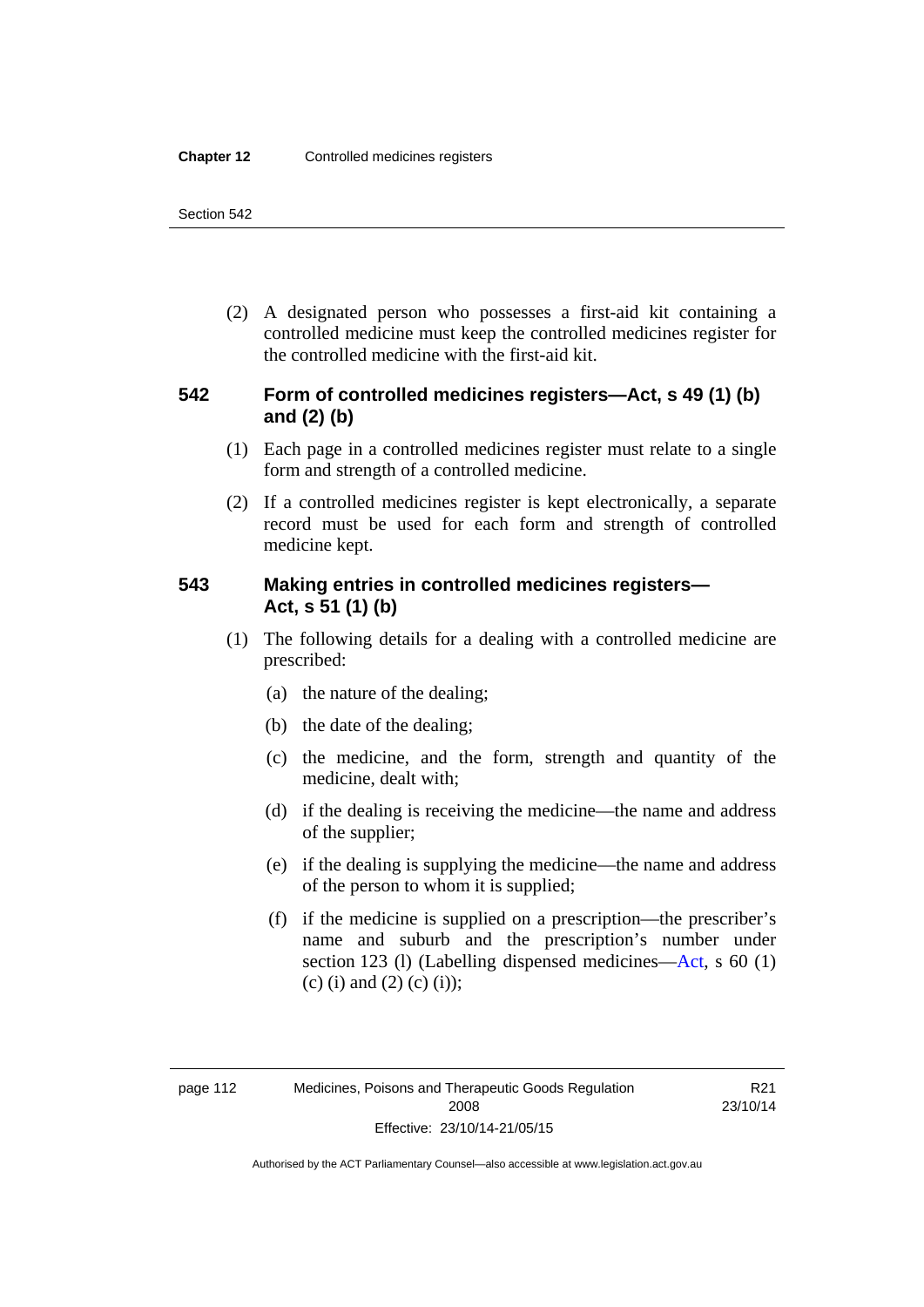- (g) if the medicine is supplied on a requisition—the requisition's number under section 132 (e) (Labelling medicines supplied on requisition[—Act,](http://www.legislation.act.gov.au/a/2008-26/default.asp) s 60 (1) (c) (i) and (2) (c) (i));
- (h) if the medicine is supplied on a purchase order—the date of the purchase order;
- (i) if the [Act,](http://www.legislation.act.gov.au/a/2008-26/default.asp) section 53 (Registers—witnessing administration of medicines) applies to the dealing—the name of the person to whom the medicine is administered;
- (j) the quantity of the medicine held after the dealing.
- (2) However, subsection (1) (i) does not apply in relation to a controlled medicine dispensed in a dose administration aid for—
	- (a) a patient at a residential aged care facility or residential disability care facility; or
	- (b) a detainee at a correctional centre; or
	- (c) a young detainee at a CYP detention place.
- (3) A dealing with a controlled medicine must be entered in—
	- (a) if the dealing happens in a pharmacy at an institution—the controlled medicines register kept at the pharmacy; or
	- (b) if the dealing happens in a ward at an institution—the controlled medicines register kept at the ward; or
	- (c) if the person must keep both a controlled medicines register for a first-aid kit and another controlled medicines register—
		- (i) for a dealing with a controlled medicine to which the first-aid kit relates—the controlled medicines register for the kit; or
		- (ii) for any other dealing by the person—the other controlled medicines register; or

R21 23/10/14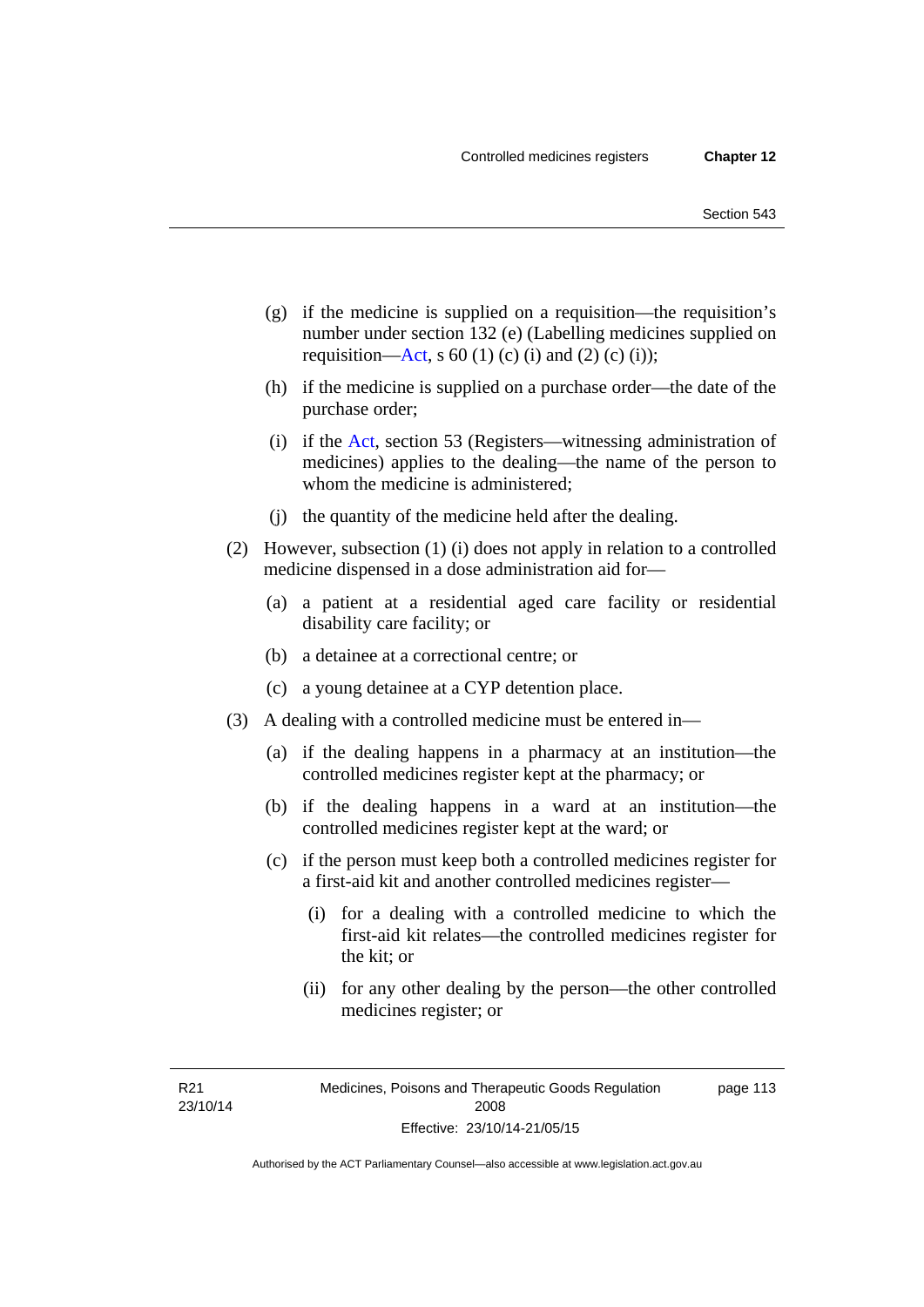(d) in any other case—the controlled medicines register the person must keep.

### **544 Prescribed witnesses for administration of controlled medicines—Act, s 53 (a) and (b)**

The following people are prescribed as witnesses in relation to the administration of a controlled medicine:

- (a) if the medicine is administered by an intern doctor—a dentist, doctor, midwife, nurse, nurse practitioner or pharmacist;
- (b) if the medicine is administered by a person who is not an intern doctor—
	- (i) a person prescribed under paragraph (a); or
	- (ii) an intern doctor or enrolled nurse.
- *Note Dentist*, *doctor* and *pharmacist* does not include an intern or trainee (see defs of these terms in dict).

### **545 Prescribed witnesses for discarding of controlled medicines—Act, s 54 (a) and (b)**

- (1) The following people are prescribed as witnesses in relation to the discarding of a controlled medicine:
	- (a) an ambulance officer employed by the Commonwealth, the Territory or a State;
	- (b) an approved analyst;
	- (c) a dentist;
	- (d) a doctor;
	- (e) a medicines and poisons inspector;
	- (f) a midwife;
	- (g) a nurse;

page 114 Medicines, Poisons and Therapeutic Goods Regulation 2008 Effective: 23/10/14-21/05/15

R21 23/10/14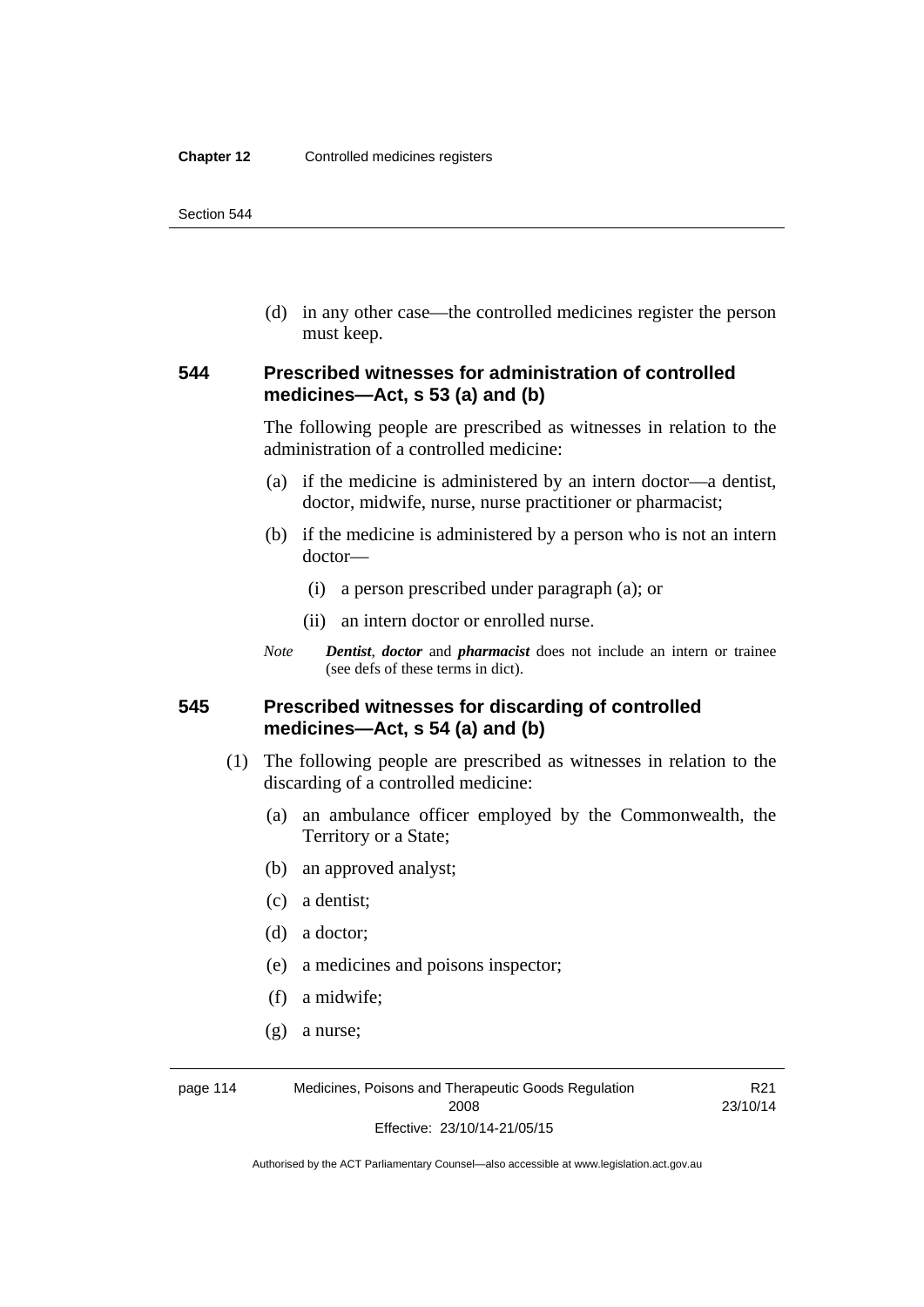- (h) a nurse practitioner;
- (i) a pharmacist;
- (j) a veterinary surgeon.
- *Note 1 Approved analyst*—see the dictionary.
- *Note 2 Dentist*, *doctor*, *pharmacist* and *veterinary surgeon* does not include an intern or trainee (see defs of these terms in dict).
- *Note 3 Nurse* does not include an enrolled nurse (see [Legislation Act,](http://www.legislation.act.gov.au/a/2001-14) dict, pt 1).
- *Note 4* See s 390 for the discarding of the residue of a controlled medicine left after administration.
- (2) However, a person mentioned in subsection (1) must not be a prescribed witness to the discarding of a controlled medicine if the person is—
	- (a) related to, a close friend of or employed by the person discarding the medicine; or
	- (b) the supervisor of the person discarding the medicine; or
	- (c) supervised by the person discarding the medicine.

### **546 Changes etc to entries in controlled medicines registers—Act, s 55 (2) (b)**

- (1) An entry in a paper-based controlled medicines register may be amended by the person who made the entry by—
	- (a) the person signing and dating a marginal note or footnote that gives the date of the amendment and the amended details; and
	- (b) if the entry relates to administering a controlled medicine—
		- (i) the amendment being witnessed by a person prescribed under section 544 (Prescribed witnesses for administration of controlled medicines[—Act](http://www.legislation.act.gov.au/a/2008-26/default.asp), s 53 (a) and (b)); and

R21 23/10/14

Medicines, Poisons and Therapeutic Goods Regulation 2008 Effective: 23/10/14-21/05/15 page 115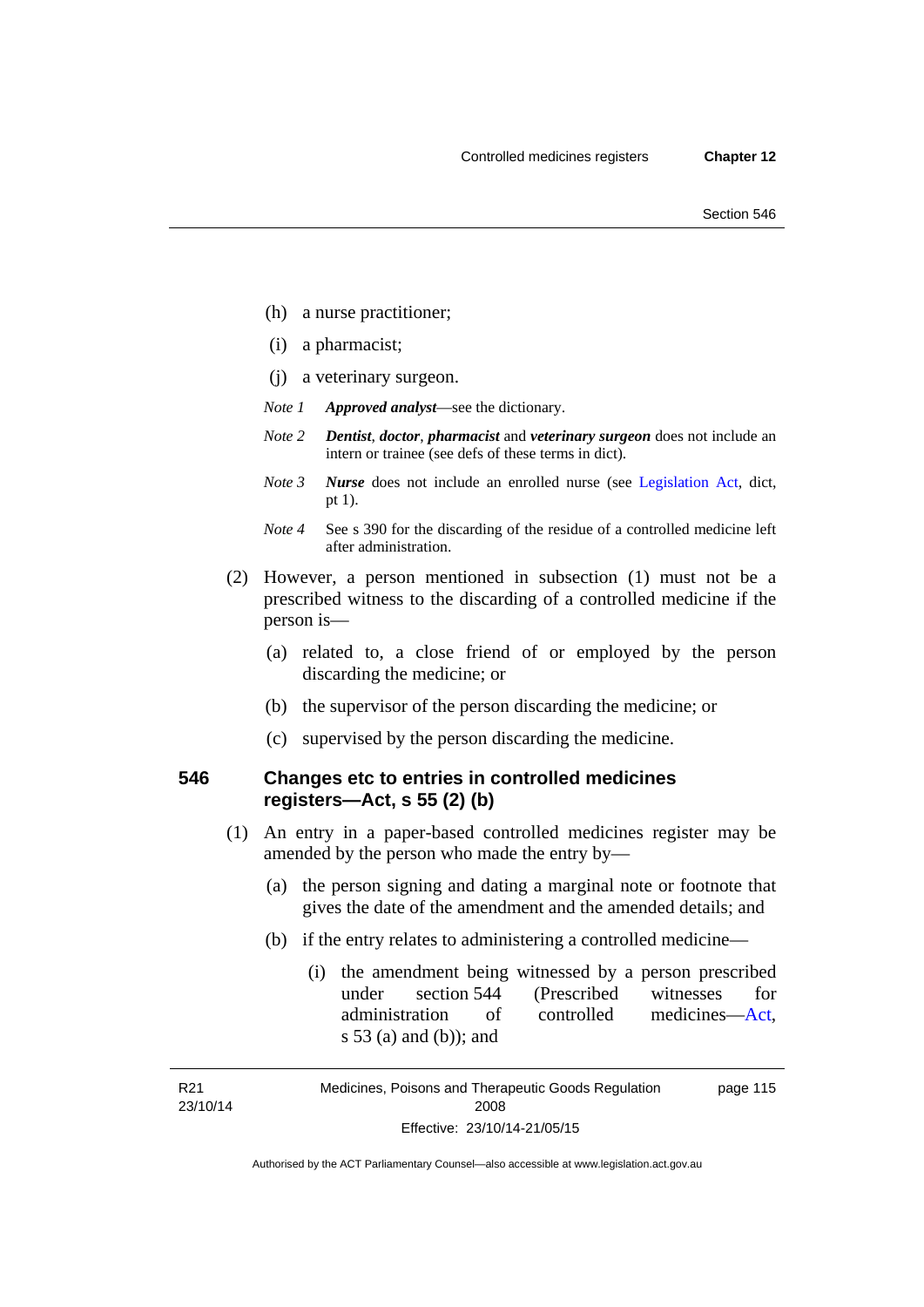- (ii) the witness signing the amendment as witness; and
- (c) if the entry relates to the discarding of a controlled medicine—
	- (i) the amendment being witnessed by a person prescribed under section 545 (Prescribed witnesses for discarding of controlled medicines[—Act,](http://www.legislation.act.gov.au/a/2008-26/default.asp) s 54 (a) and (b)); and
	- (ii) the witness signing the amendment as witness.
- (2) An entry in an electronic controlled medicines register may be amended by the person who made the entry by the person attaching or linking, by electronic means, a document that includes—
	- (a) the person's signature, the date and the amended details; and
	- (b) if the entry relates to administering a controlled medicine—the signature as witness of a person prescribed under section 544; and
	- (c) if the entry relates to the discarding of a controlled medicine the signature as witness of a person prescribed under section 545.

page 116 Medicines, Poisons and Therapeutic Goods Regulation 2008 Effective: 23/10/14-21/05/15

R21 23/10/14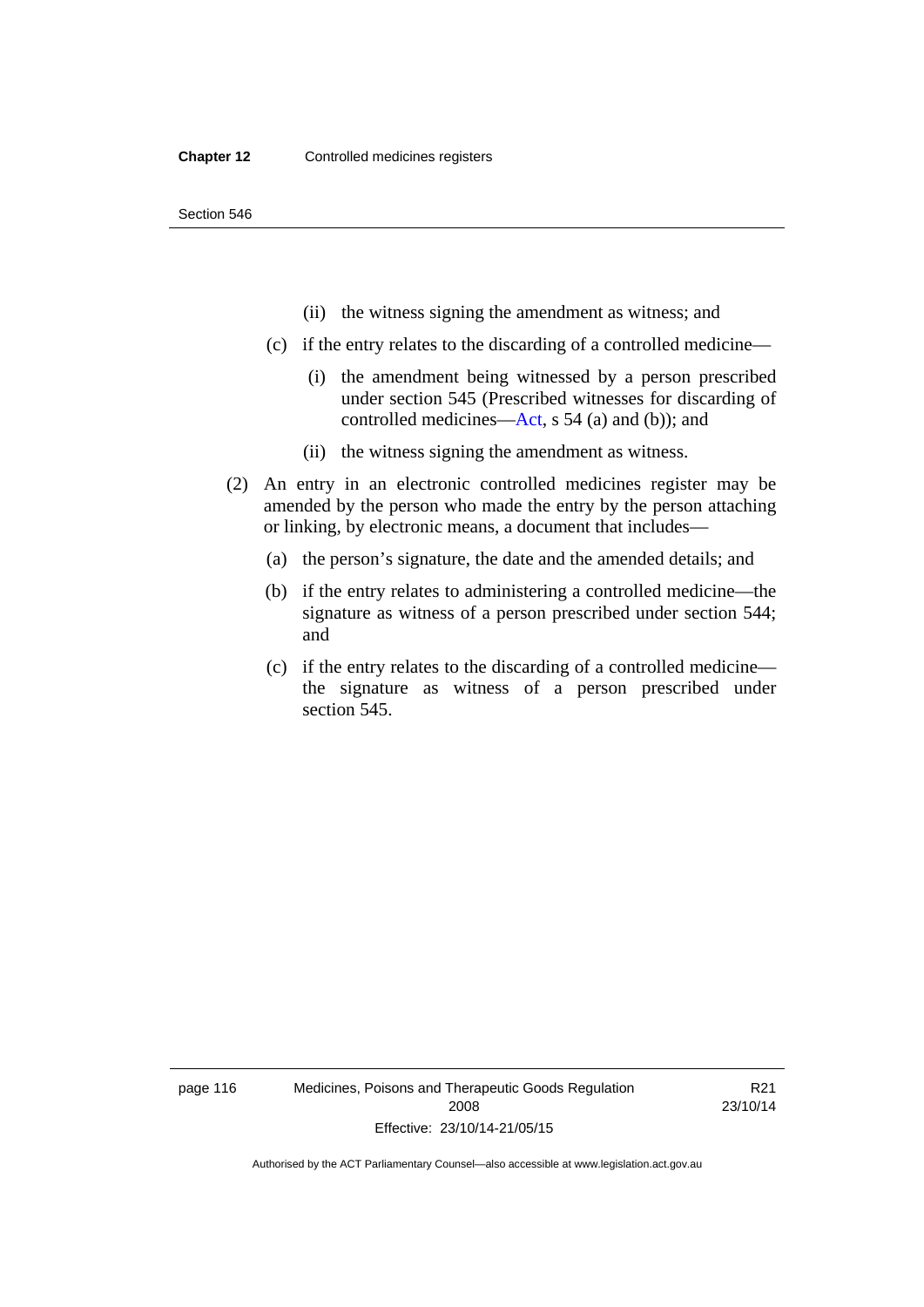# **Chapter 13 Controlled medicines and appendix D medicines approvals for human use**

# **Part 13.1 Controlled medicines approvals**

*Note* It is a condition of an authorisation to prescribe a controlled medicine for human use that the prescriber has an approval under this part (see s 31 (1) (d)).

## **Division 13.1.1 Preliminary**

### **550 Meaning of** *controlled medicines approval*

In this regulation:

*controlled medicines approval* means an approval to prescribe a controlled medicine under—

- (a) division 13.1.2 (Standing controlled medicines approvals); or
- (b) division 13.1.3 (Chief health officer controlled medicines approvals).

### **551 Meaning of** *designated prescriber***—pt 13.1**

In this part:

*designated prescriber* means a prescriber (other than a veterinary surgeon or trainee veterinary surgeon) in relation to whom prescribing a controlled medicine is included in schedule 1, column 3.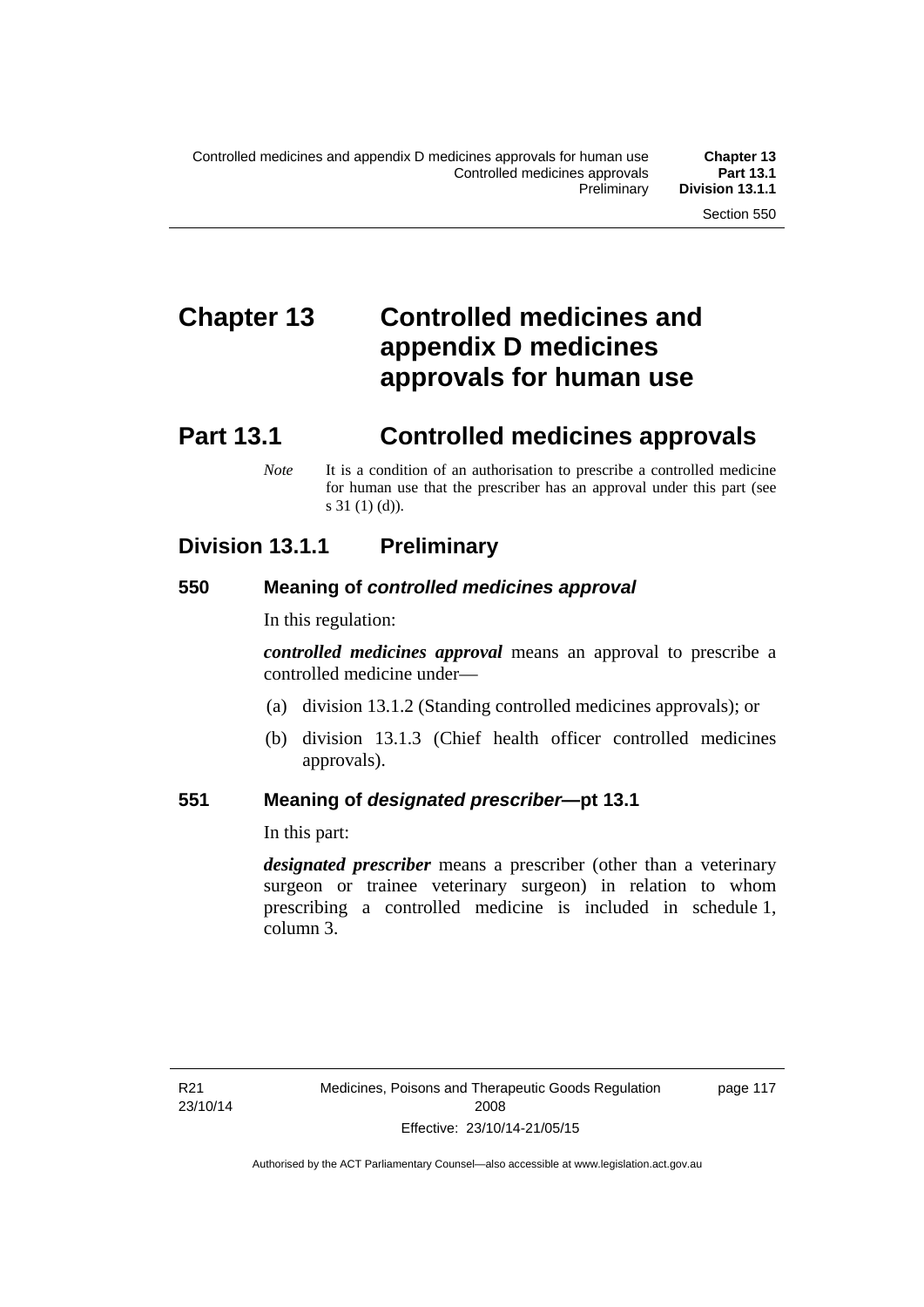# **Division 13.1.2 Standing controlled medicines approvals**

### **555 Standing approval to prescribe controlled medicines for hospital in-patients**

A designated prescriber is approved to prescribe a controlled medicine for a patient of the prescriber if the patient is an in-patient at a hospital.

*Note* A *hospice* is a hospital (see *The Macquarie Dictionary*, 4th ed).

### **556 Standing approval to prescribe controlled medicines for short-term treatment**

A designated prescriber is approved to prescribe a controlled medicine for a patient of the prescriber if—

- (a) the prescriber believes on reasonable grounds that the patient is not a drug-dependant person in relation to a controlled medicine or prohibited substance; and
- (b) the prescriber believes on reasonable grounds that the patient has not been prescribed a controlled medicine within the 2-month period before the prescriber prescribes the medicine; and
- (c) the prescriber prescribes the controlled medicine for the patient's use for 2 months or less.
- *Note* For long-term prescribing, see div 13.1.3.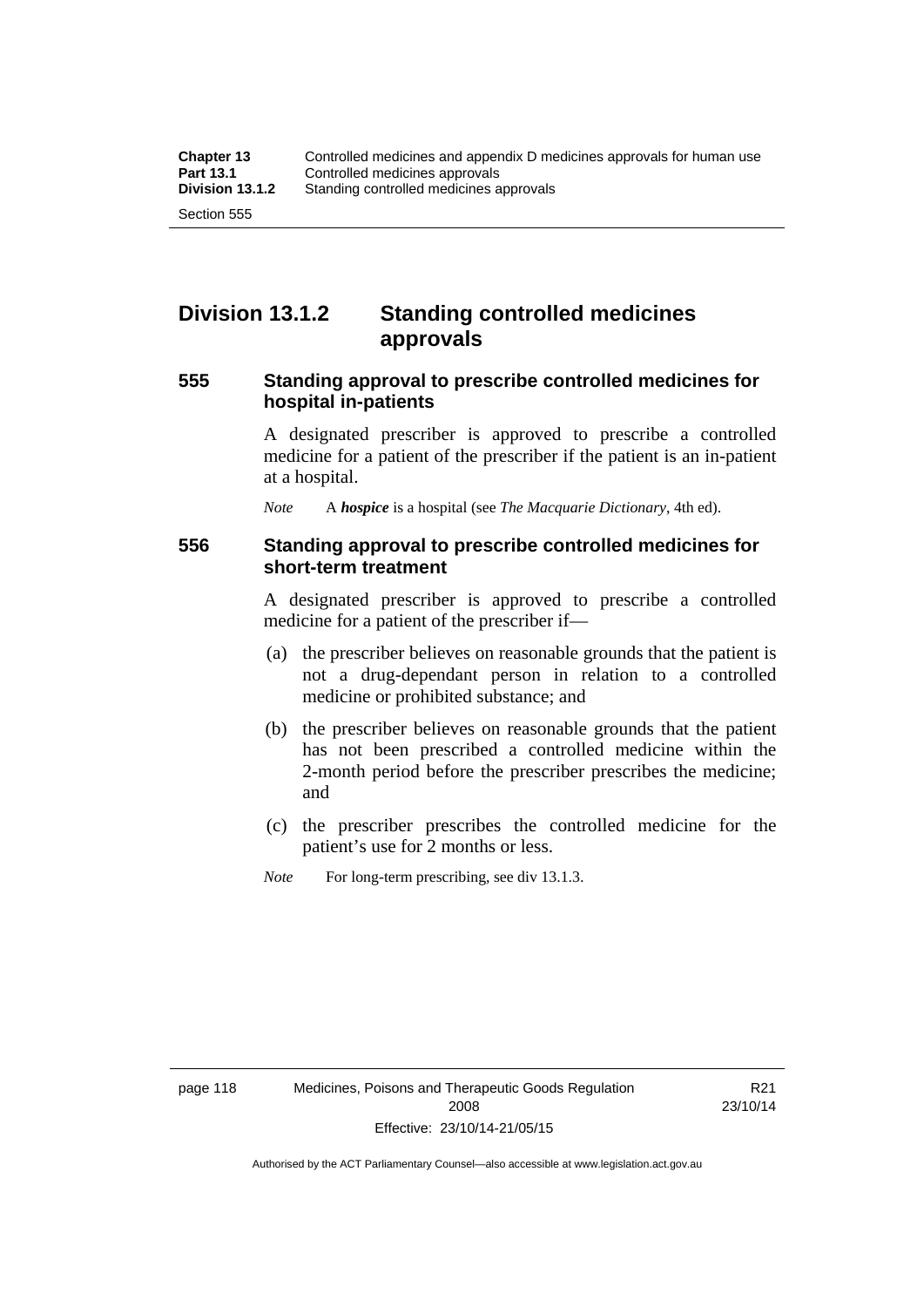### **557 Standing interim approval to prescribe buprenorphine and methadone for patients of certain institutions**

(1) In this section:

*doctor* includes an intern doctor acting under the direct supervision of a doctor.

- (2) A doctor is approved (the *interim approval*) to prescribe buprenorphine or methadone if—
	- (a) the doctor—
		- (i) is working at a hospital and prescribes the medicine for an outpatient at the hospital; or
		- (ii) is working at any of the following institutions and prescribes the medicine for a patient of the institution:
			- (A) a correctional centre;
			- (B) a CYP detention place;
			- (C) an opioid dependency treatment centre operated by the Territory; or
			- *Note Institution* includes a correctional centre and a CYP detention place (see s 652).
		- (iii) prescribes the medicine for a person in police custody; and
	- (b) the buprenorphine or methadone is prescribed in accordance with the opioid dependency treatment guidelines; and
		- *Note Opioid dependency treatment guidelines*—see the dictionary.
	- (c) the doctor makes an application under section 560 to prescribe the medicine not later than 72 hours after the doctor first prescribes buprenorphine or methadone for the patient.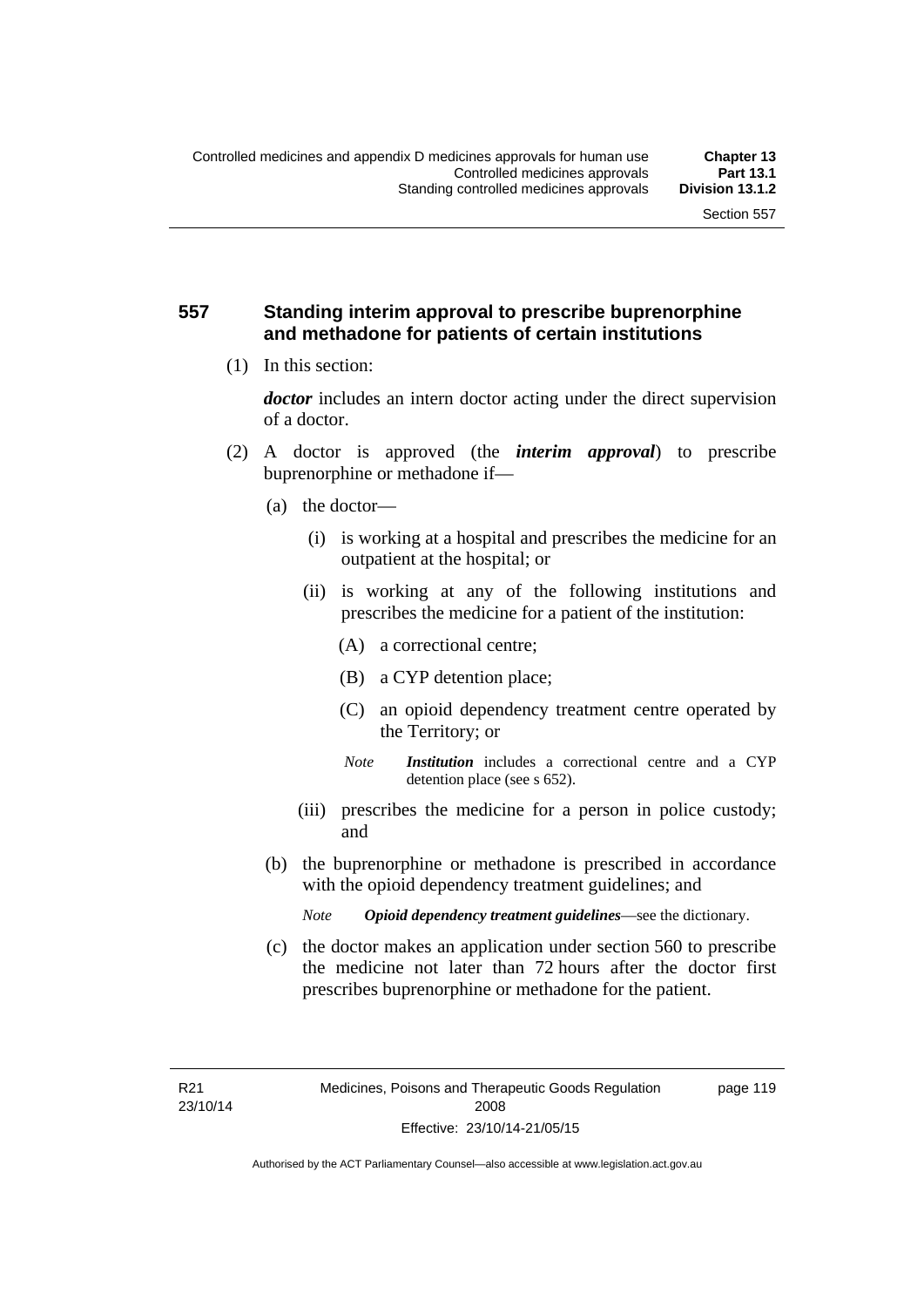- (3) The interim approval ends—
	- (a) if the chief health officer approves the application under division 13.1.3—when the doctor is given notice of the approval; or
	- (b) if the application under section 560 is withdrawn—on the withdrawal of the application; or
	- (c) if the chief health officer refuses to approve the application and the 7-day period mentioned in section 565 (2) (Applications for review of unfavourable CHO decisions for approvals) ends without an application for review being made—at the end of the 7-day period; or
	- (d) if the chief health officer refers the application to the medicines advisory committee or an application is made to the committee under section 565—when the doctor is given notice of the chief health officer's decision under section 573 (Medicines advisory committee—recommendations to CHO).

## **Division 13.1.3 Chief health officer controlled medicines approvals**

### **560 Applications for CHO controlled medicines approvals**

- (1) A designated prescriber may apply to the chief health officer for approval to prescribe a controlled medicine.
- (2) An application under subsection (1) must—
	- (a) be for approval to prescribe a controlled medicine for a single individual; and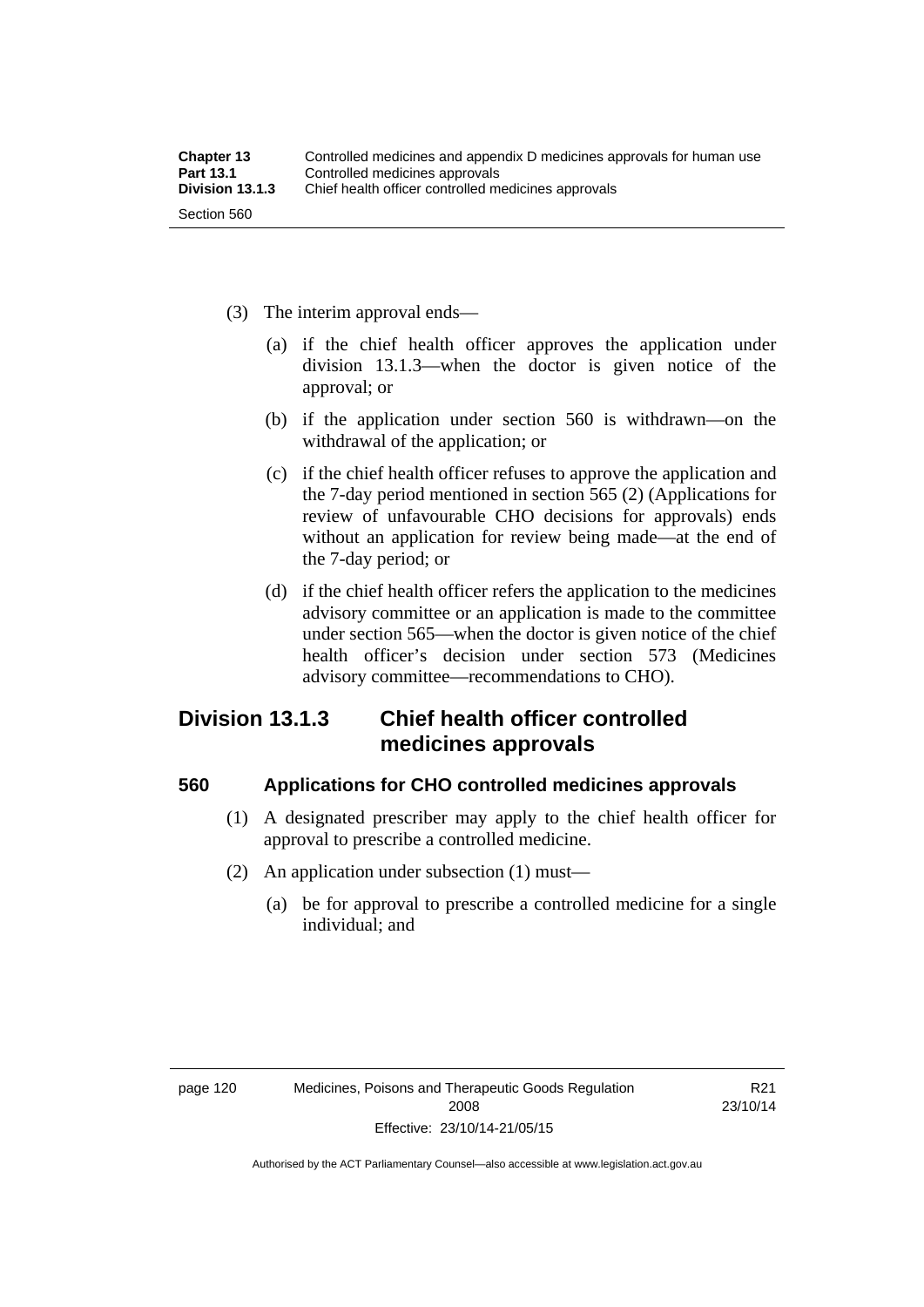(b) be made in a way determined by the chief health officer.

#### **Examples**

telephone, email and fax

- *Note 1* If a form is approved under the [Act](http://www.legislation.act.gov.au/a/2008-26/default.asp), s 198 for this provision, the form must be used.
- *Note 2* An example is part of the regulation, is not exhaustive and may extend, but does not limit, the meaning of the provision in which it appears (see [Legislation Act,](http://www.legislation.act.gov.au/a/2001-14) s 126 and s 132).
- (3) An application under subsection (1) may be made—
	- (a) on the applicant's own behalf; or
	- (b) on the applicant's own behalf and on behalf of 1 or more other named designated prescribers; or
	- (c) on behalf of a group of designated prescribers that includes the applicant and who practise at the same premises.

#### **Example**

the doctors practising at a suburban medical practice so that if a person's usual doctor is unavailable another doctor at the practice can, under the approval, prescribe the controlled medicine

(4) A determination under subsection (2) (b) is a notifiable instrument.

*Note* A notifiable instrument must be notified under the [Legislation Act](http://www.legislation.act.gov.au/a/2001-14).

## **561 Requirements for CHO controlled medicines approval applications**

- (1) An application by a designated prescriber for an approval to prescribe a controlled medicine for a patient must include the following:
	- (a) the designated prescriber's name and address;
	- (b) if the application is made on behalf of a group of designated prescribers—the names of the designated prescribers or a description of the group;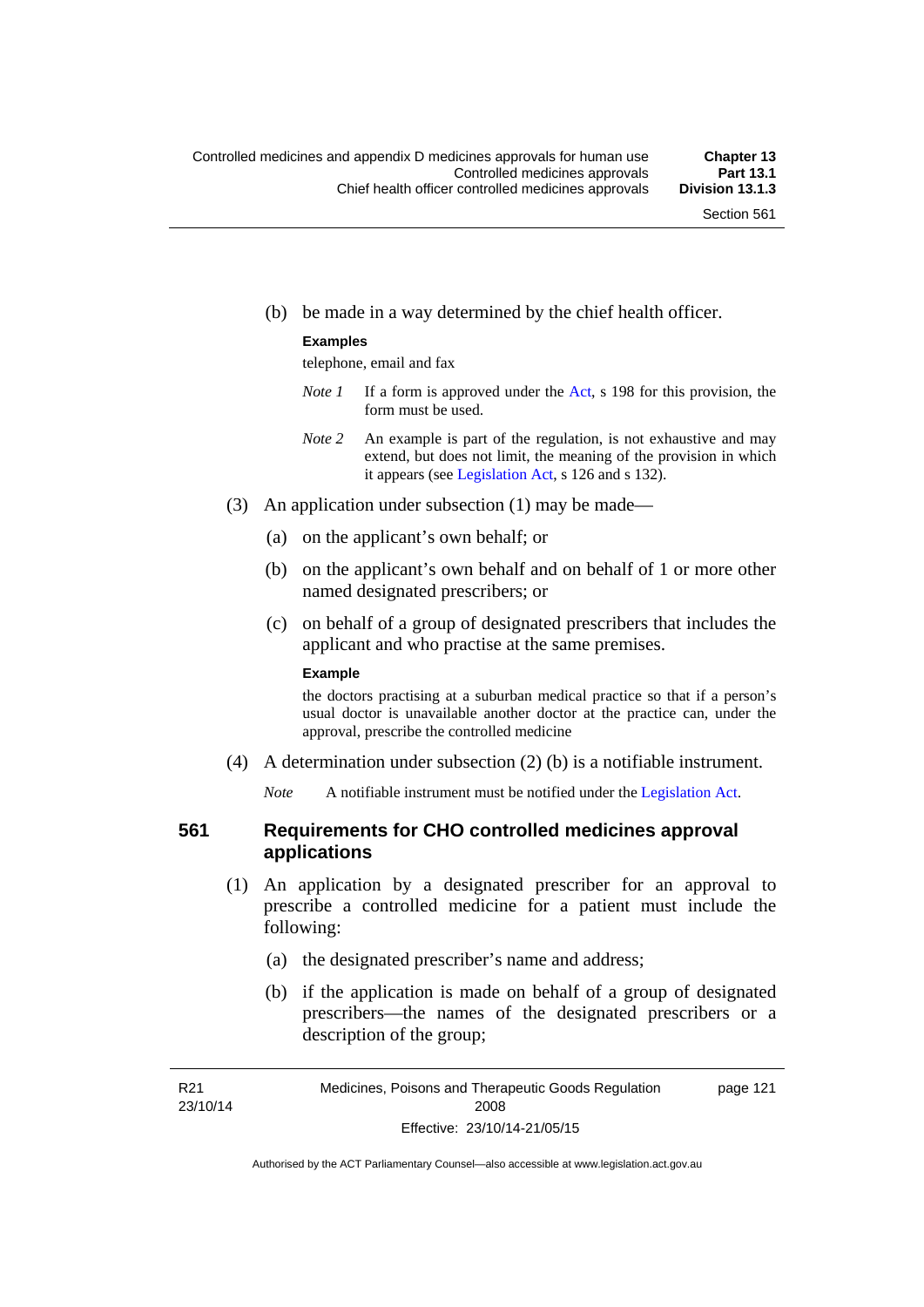(c) the medicine, and the form, strength and quantity of the medicine, to be prescribed;

*Note* For morphine or oxycodone for a terminally ill person, see s (2).

- (d) the daily dose of the medicine and, if more than 1 form or strength of the medicine is to be prescribed, the dose for each form or strength;
- (e) the patient's name and home address;
- (f) the condition from which the patient is suffering that, in the designated prescriber's opinion, requires treatment with the medicine;
- (g) whether, in the designated prescriber's opinion, based on reasonable grounds, the patient is a drug-dependent person in relation to a controlled medicine or prohibited substance.
- (2) However, for subsection (1) (c), if the controlled medicine is morphine or oxycodone for a person with a terminal illness, the application may be made for all forms, strengths and quantities of the medicine.
- (3) To remove any doubt, the application may include any other information the designated prescriber considers relevant.
- (4) The chief health officer may ask the designated prescriber for any other information reasonably required to decide the application, including, for example, further information about the patient's treatment.
	- *Note* An example is part of the regulation, is not exhaustive and may extend, but does not limit, the meaning of the provision in which it appears (see [Legislation Act,](http://www.legislation.act.gov.au/a/2001-14) s 126 and s 132).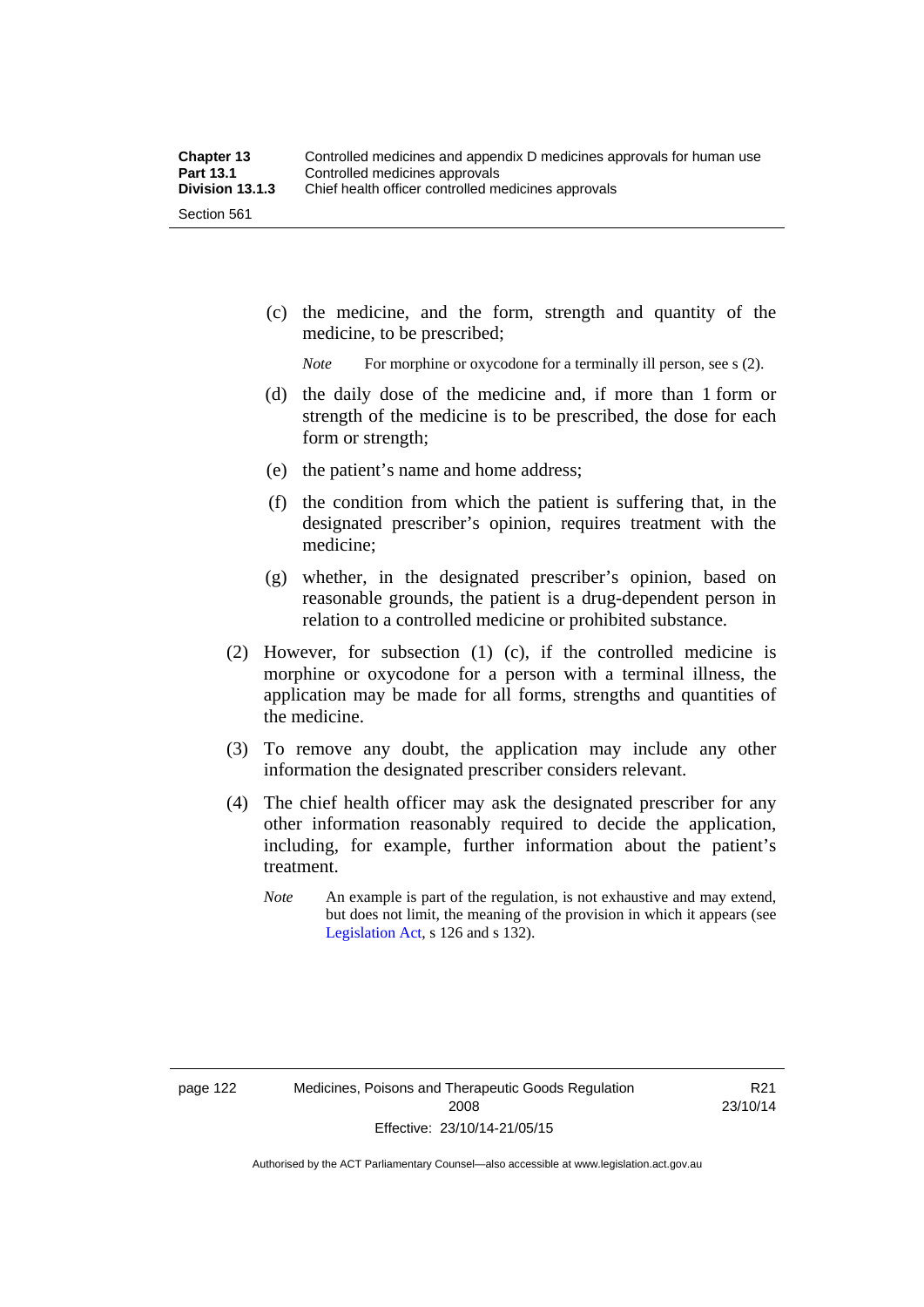page 123

## **562 CHO decision on applications to prescribe controlled medicines**

- (1) On application under section 560, the chief health officer must—
	- (a) approve the application in the terms applied for; or
	- (b) approve the application in terms different from those applied for; or
	- (c) refuse to approve the application; or
	- (d) refer the application to the medicines advisory committee.
	- *Note 1* An approval may include conditions (see s 570).
	- *Note 2* For the form of a controlled medicines approval by the chief health officer, see s 571.
- (2) However, the chief health officer need not decide the application if the chief health officer has asked for information under section 561 (4) and the information has not been given.
- (3) The chief health officer must give the applicant written notice of the chief health officer's decision not later than 7 days after the day the decision is made.
- (4) If the decision is made under subsection (1) (b) or (c), the notice must include information about the applicant's right to seek review of the decision under section 565 (Applications for review of unfavourable CHO decisions for approvals).

## **563 Restrictions on CHO power to approve applications for approvals**

In making a decision under section 562, the chief health officer—

 (a) must comply with any guidelines approved under section 574 (Guidelines for CHO decisions on applications); and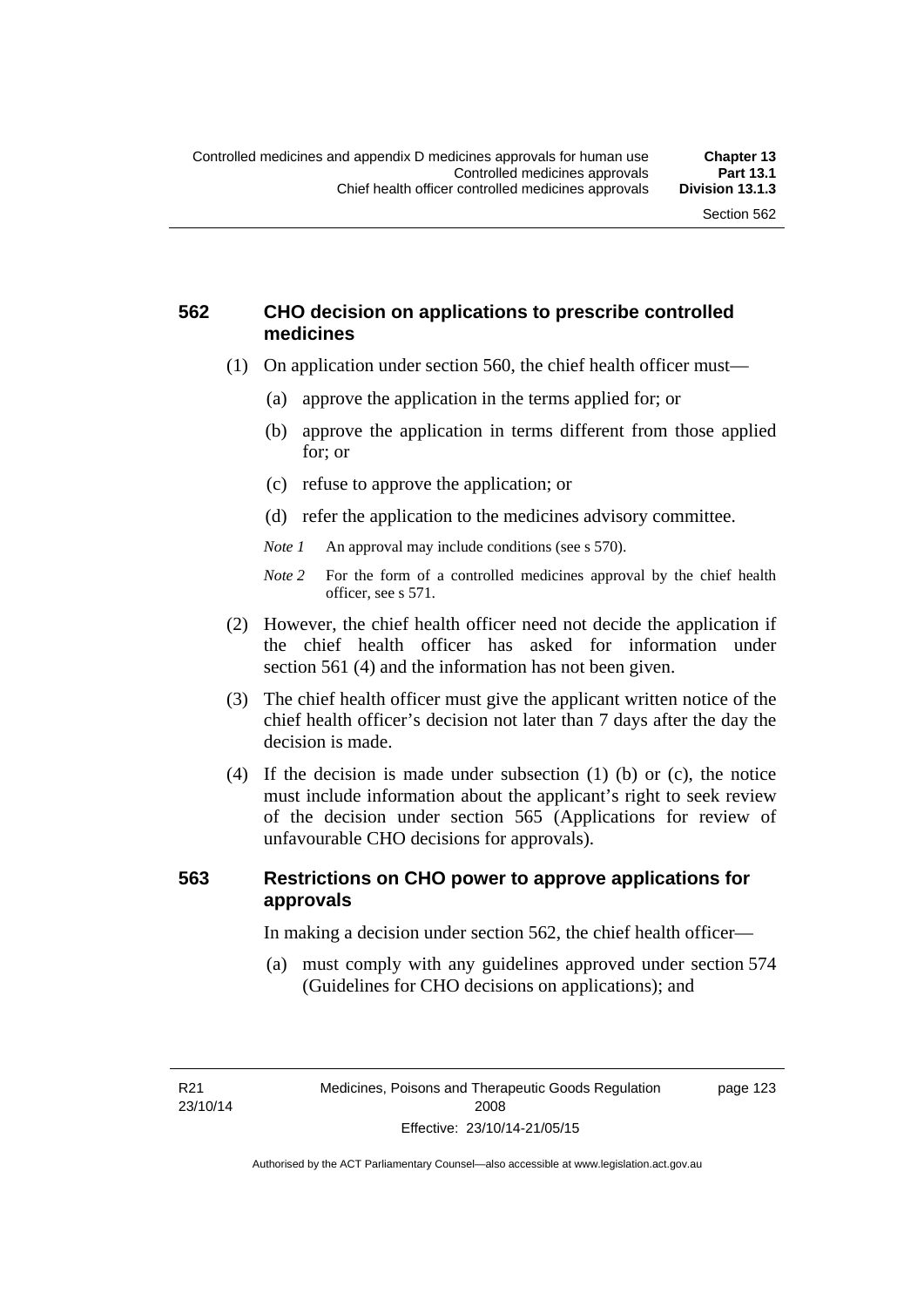- (b) must not approve an application to prescribe all forms, strengths and quantities of morphine or oxycodone for the treatment of a person who is terminally ill unless satisfied—
	- (i) a specialist has diagnosed the person as being terminally ill; and
	- (ii) the medicine is for use by the person for therapeutic purposes only; and
- (c) must not approve an application to prescribe buprenorphine or methadone to treat a drug-dependent person's drug-dependency unless the applicant is—
	- (i) a doctor who is working at a hospital, or an institution mentioned in section 557 (2) (a) (ii) (Standing interim approval to prescribe buprenorphine and methadone for patients of certain institutions); or
	- (ii) an intern doctor who is working at a hospital, or an institution mentioned in section  $557(2)$  (a) (ii), and who is acting under the direct supervision of a doctor at the hospital or institution; or
	- (iii) a doctor who is treating a person held in police custody; or
	- (iv) a doctor who holds an endorsement under section 582 (CHO decisions on applications for endorsement to treat drug-dependency); or
	- (v) a doctor who is prescribing continuing opioid dependency treatment for up to 5 drug-dependent people if—
		- (A) the people have already undergone opioid dependency treatment for at least 14 consecutive days (the *initial treatment*); and

R21 23/10/14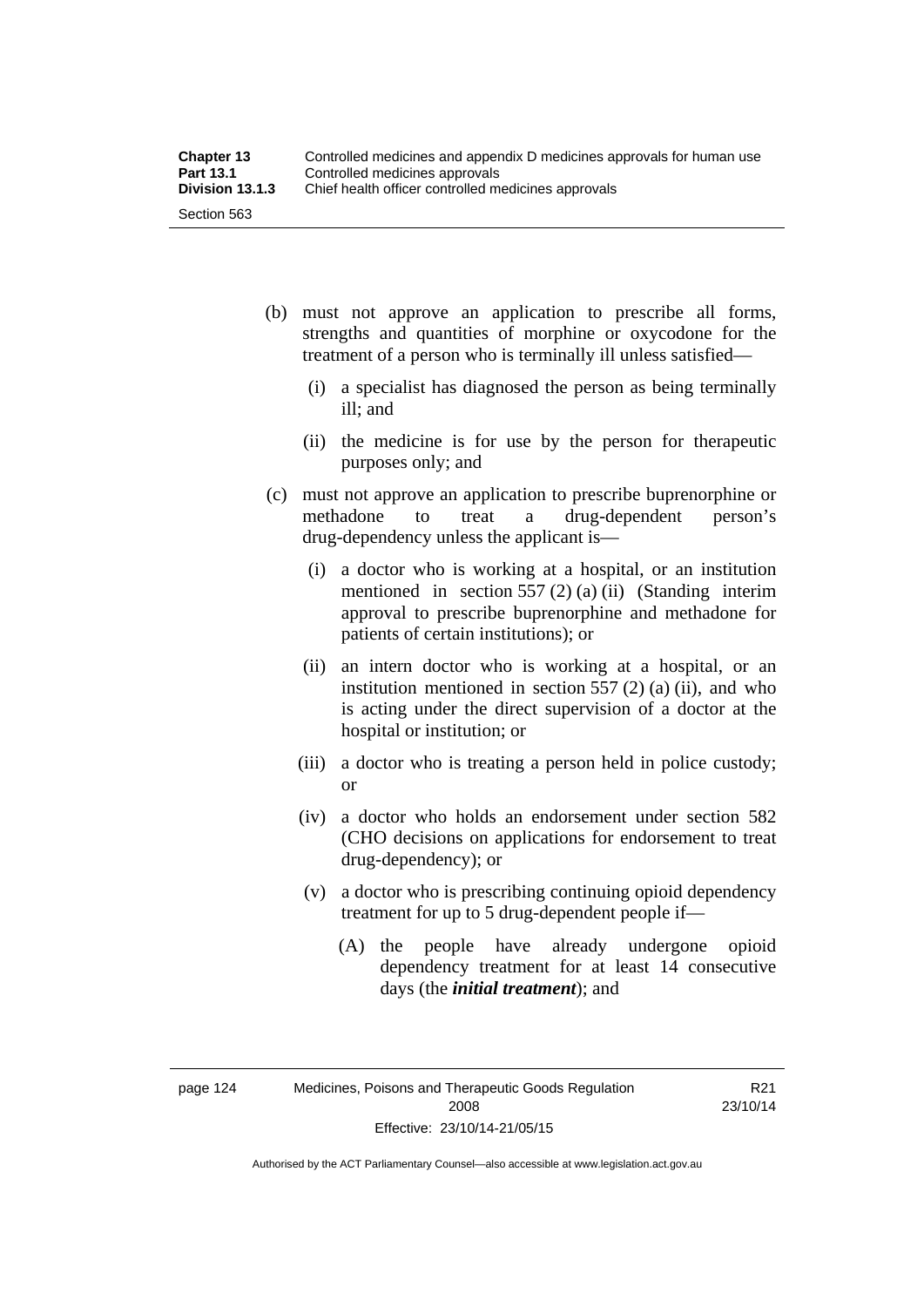(B) the initial treatment was prescribed by a doctor holding an endorsement under section 582.

*Note Doctor* does not include an intern doctor (see dict).

#### **564 Term of CHO controlled medicines approvals**

A controlled medicines approval under this division is for the period (not longer than 1 year) stated in the approval.

## **565 Applications for review of unfavourable CHO decisions for approvals**

- (1) This section applies if, under section 562, the chief health officer—
	- (a) approves an application for a controlled medicines approval in terms different from those applied for; or
	- (b) refuses to approve the application for an approval.
- (2) The applicant for the approval may, not later than 7 days after the day the person receives written notice of the decision, apply to the medicines advisory committee for review of the decision.
- (3) The application for review—
	- (a) must be in writing signed by the applicant; and
	- (b) must set out the grounds for the application; and
	- (c) may include any information that the applicant considers appropriate for the review.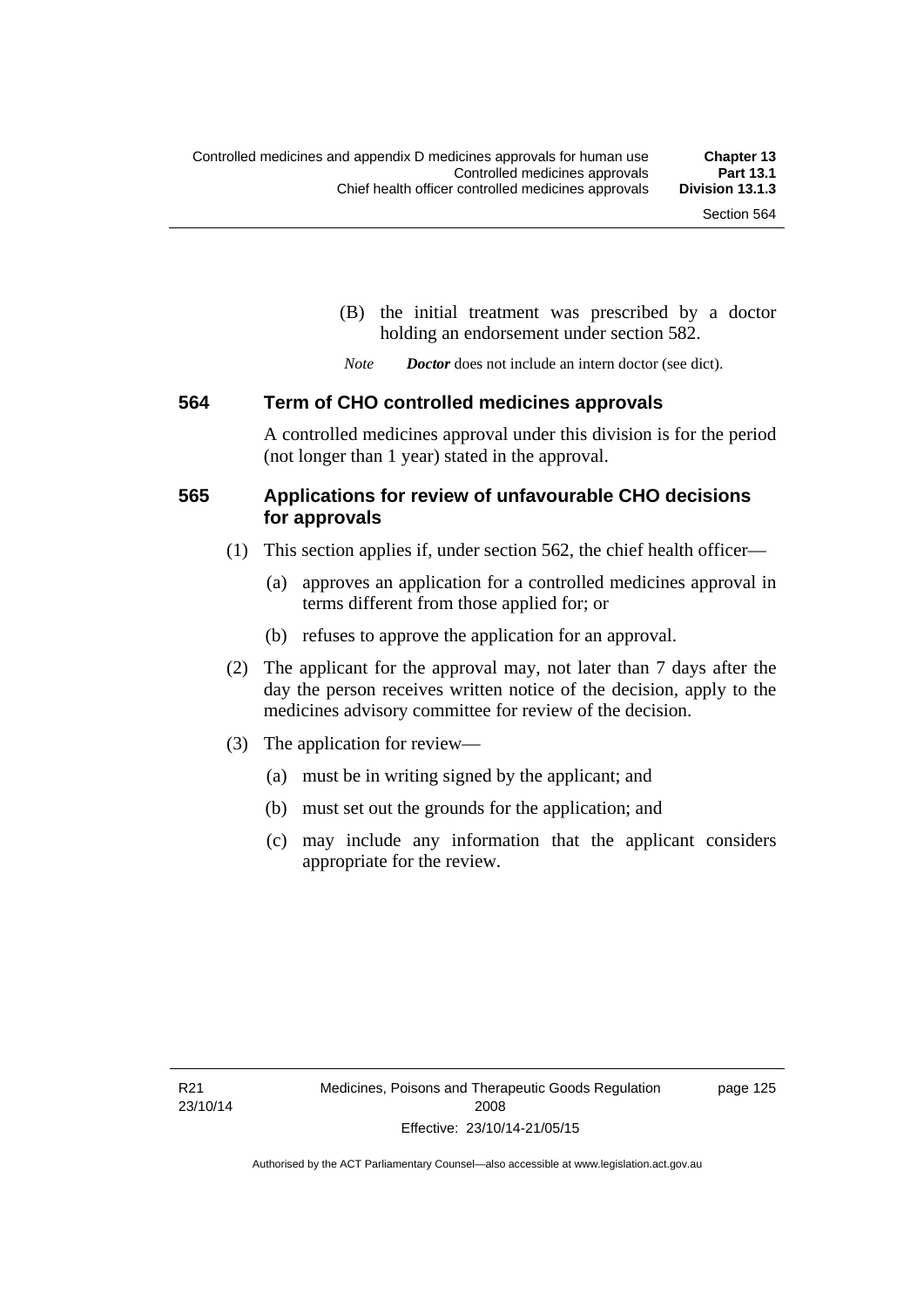## **566 Medicines advisory committee—referred applications and review of unfavourable CHO decisions**

- (1) This section applies to an application—
	- (a) for approval to prescribe a controlled medicine referred to the medicines advisory committee under section 562 (1) (d); or
	- (b) under section 565 for review of a decision of the chief health officer on an application for a controlled medicines approval.
- (2) The medicines advisory committee may, in writing, ask the applicant to give the committee further information about the treatment of the person to whom the application relates not later than a stated reasonable time.
- (3) After considering the application and any further information provided in accordance with a notice under subsection (2), the medicines advisory committee must—
	- (a) for an application for review of a decision by the chief health officer—
		- (i) recommend that the chief health officer confirm the decision made; or
		- (ii) do both of the following:
			- (A) recommend that the chief health officer revoke the decision made;
			- (B) make a recommendation under paragraph (b) (i), (ii) or (iii); or
	- (b) recommend that the chief health officer—
		- (i) approve the application to prescribe a controlled medicine in the terms applied for; or
		- (ii) approve the application in terms different from those applied for; or

R21

page 126 Medicines, Poisons and Therapeutic Goods Regulation 2008 Effective: 23/10/14-21/05/15 23/10/14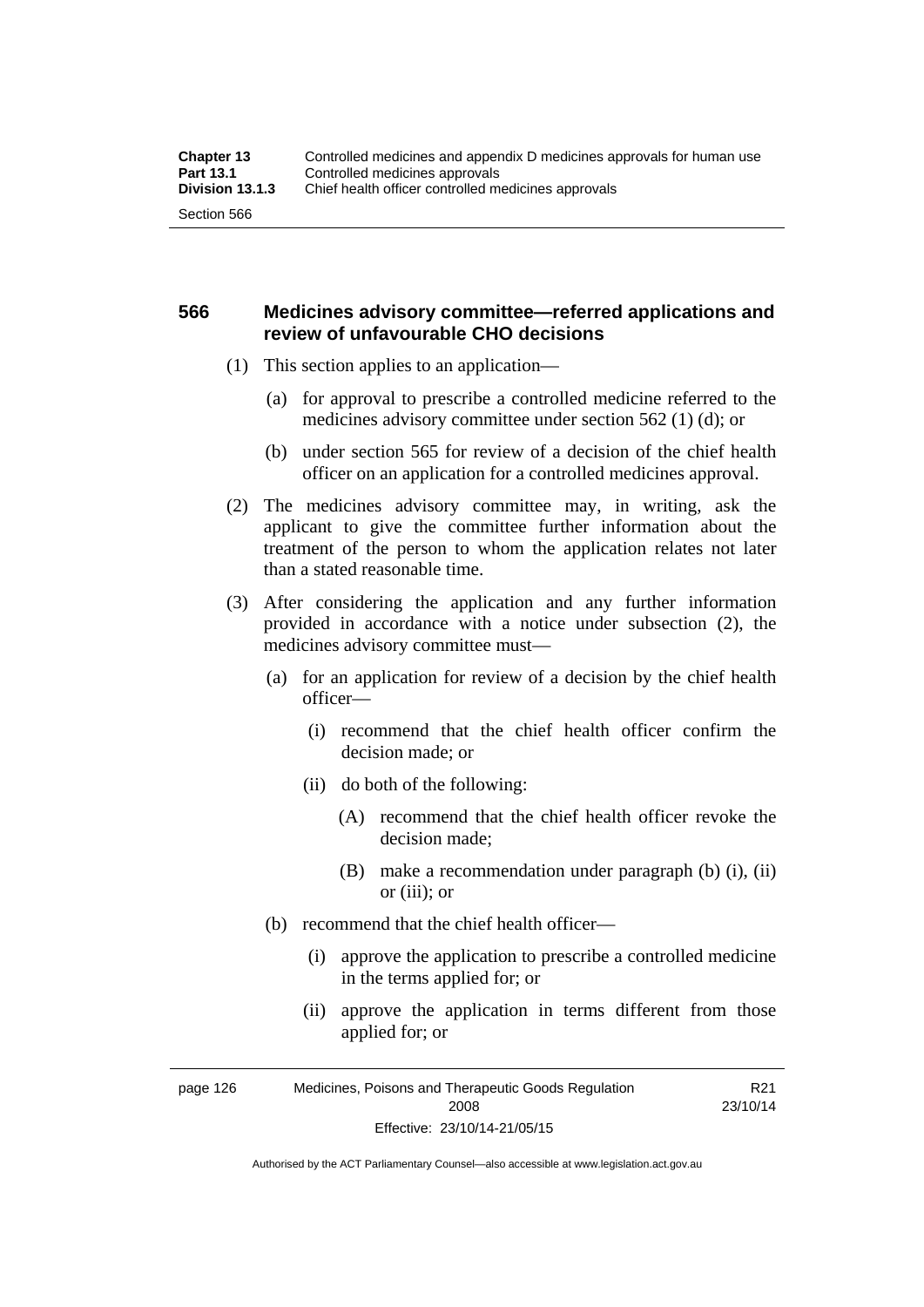- (iii) refuse to approve the application.
- *Note 1* The medicines advisory committee may recommend that the chief health officer include conditions in the approval (see s 570 (2)).
- *Note 2* The chief health officer must consider the committee's recommendation (see s 573).
- (4) A recommendation must be in writing.

### **567 Amendment and revocation of controlled medicines approvals**

- (1) The chief health officer may amend or revoke a controlled medicines approval on the chief health officer's own initiative and without consulting the medicines advisory committee.
- (2) The medicines advisory committee may recommend that the chief health officer amend or revoke a controlled medicines approval, whether or not the approval was given on the recommendation of the committee.

*Note* The chief health officer must consider the committee's recommendation (see s 573).

- (3) A recommendation must be in writing.
- (4) The chief health officer must send the approval-holder written notice of the chief health officer's decision not later than 7 days after the day the decision is made.
- (5) If the decision is to amend or revoke a controlled medicines approval under subsection (1), the notice must include information about the approval-holder's right to seek review of the decision under section 568.
- (6) In this section:

*amend*, a controlled medicines approval, includes imposing a condition on, or changing a condition of, the approval.

page 127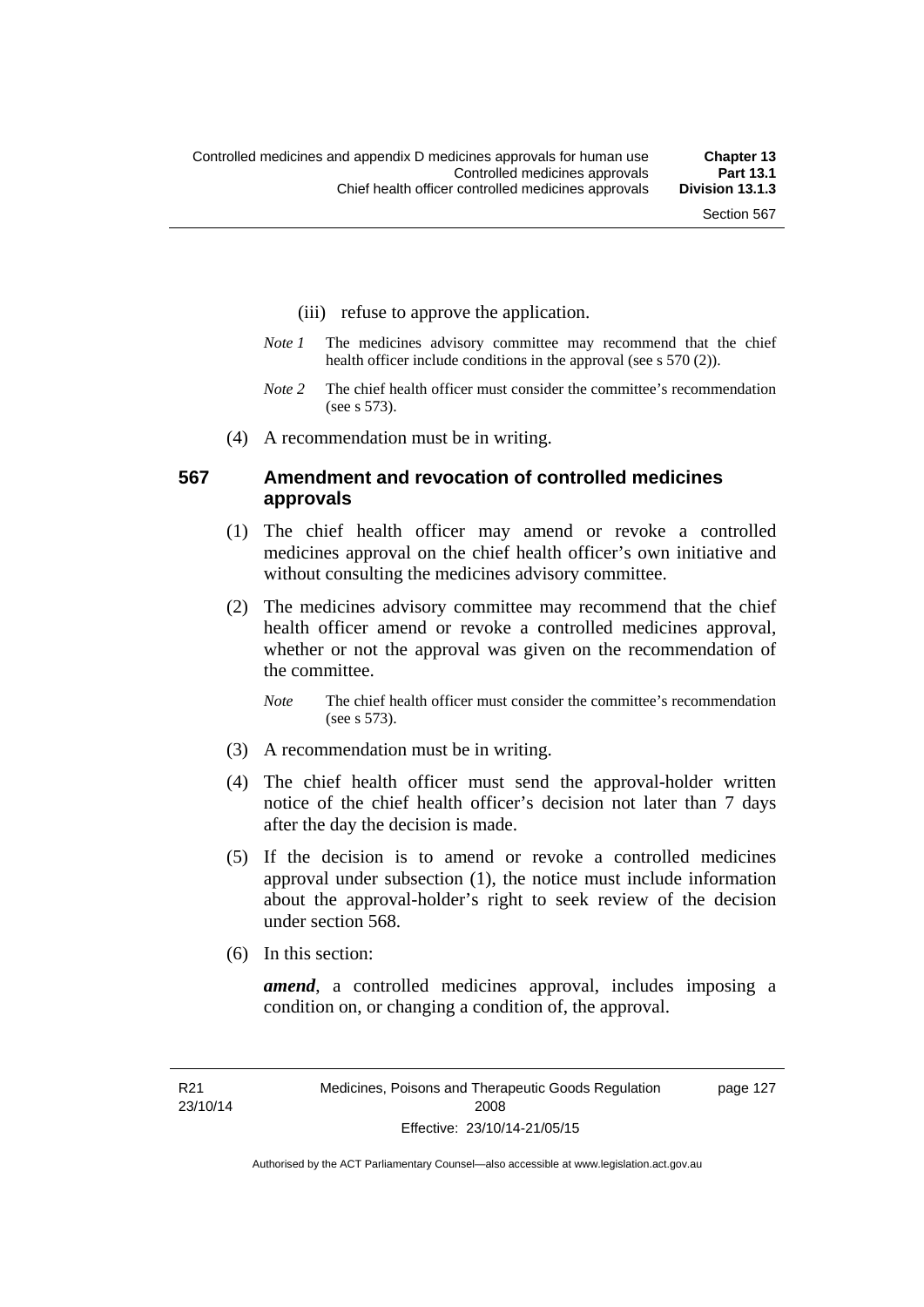## **568 Application for review of amendment and revocation on CHO initiative**

- (1) This section applies if the chief health officer amends or revokes a controlled medicines approval under section 567 (1).
- (2) The person to whom the approval was given may, not later than 7 days after the day the person is given written notice of the amendment or revocation, apply to the medicines advisory committee for review of the decision.
- (3) The application for review—
	- (a) must be in writing signed by the applicant; and
	- (b) must set out the grounds for the application; and
	- (c) may include any information that the applicant considers appropriate for the review.
- (4) To remove any doubt, the decision to which the application relates continues to operate despite the making of the application until the day the chief health officer's decision following a recommendation under section 569 (3) takes effect.

## **569 Medicines advisory committee—review of amendment or revocation on CHO initiative**

- (1) This section applies if an application is made to the medicines advisory committee under section 568 to review a decision (the *original decision*) of the chief health officer to amend or revoke a controlled medicines approval.
- (2) The medicines advisory committee may, in writing, ask the designated prescriber to give the committee further information about the treatment of the person to whom the application relates not later than a stated reasonable time.

Authorised by the ACT Parliamentary Counsel—also accessible at www.legislation.act.gov.au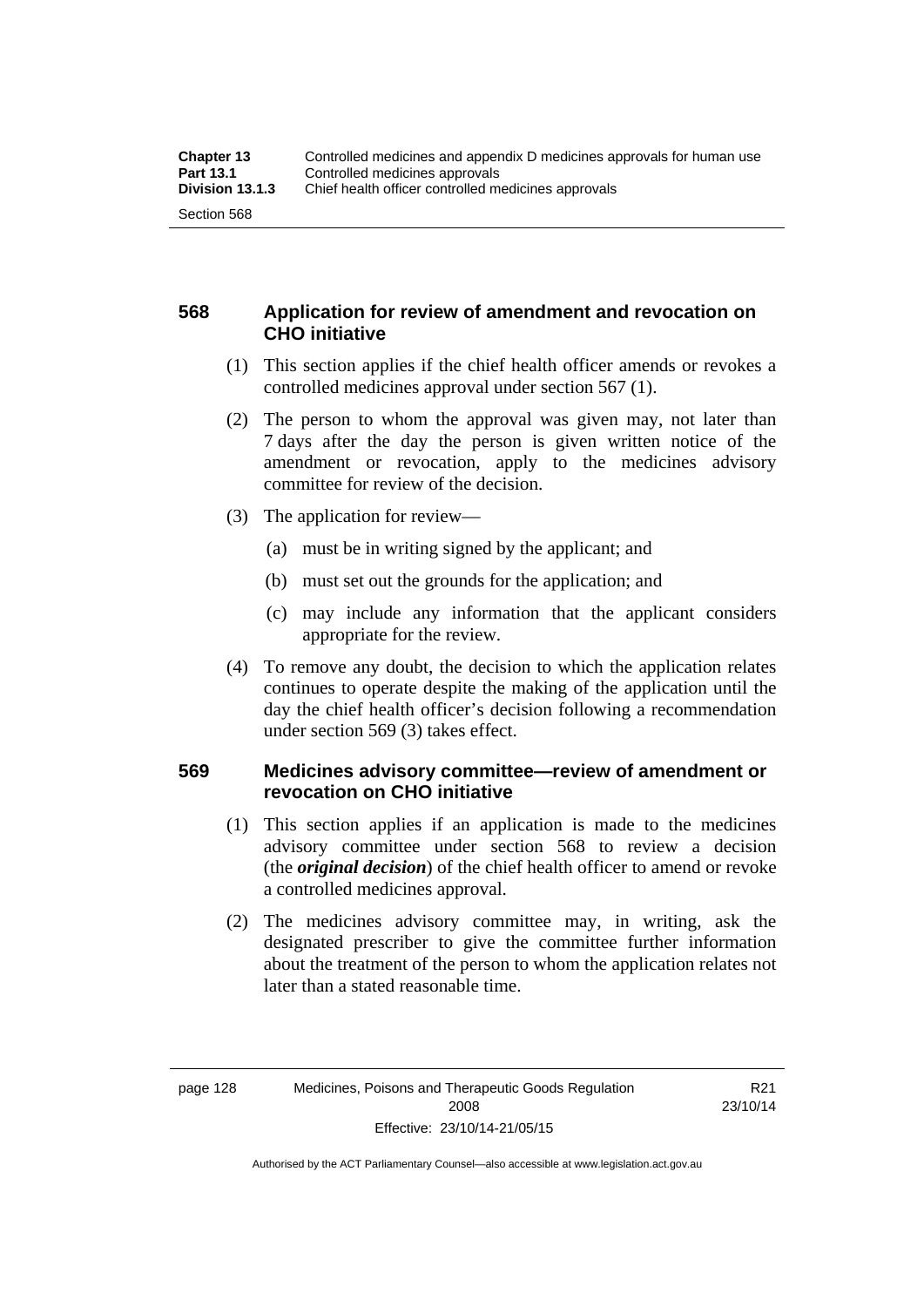- (3) After considering the application for review and any further information provided in accordance with a notice under subsection (2), the medicines advisory committee must recommend that the chief health officer—
	- (a) confirm the original decision; or
	- (b) revoke the original decision; or
	- (c) revoke the original decision and approve the application as recommended by the committee.
	- *Note 1* The medicines advisory committee may recommend that the chief health officer include conditions in the approval (see s 570 (2)).
	- *Note 2* The chief health officer must consider the committee's recommendation (see s 573).
- (4) A recommendation must be in writing.

### **570 Conditional controlled medicines approvals**

- (1) The chief health officer may include conditions for the safe or proper use of a controlled medicine in a controlled medicines approval.
- (2) The medicines advisory committee may recommend that the chief health officer include conditions for the safe or proper use of a controlled medicine in a controlled medicines approval.
	- *Note* The chief health officer must consider the committee's recommendation (see s 573).

## **571 Form of CHO controlled medicines approvals**

- (1) A controlled medicines approval given by the chief health officer must include the following:
	- (a) the name of the controlled medicine to which the approval relates;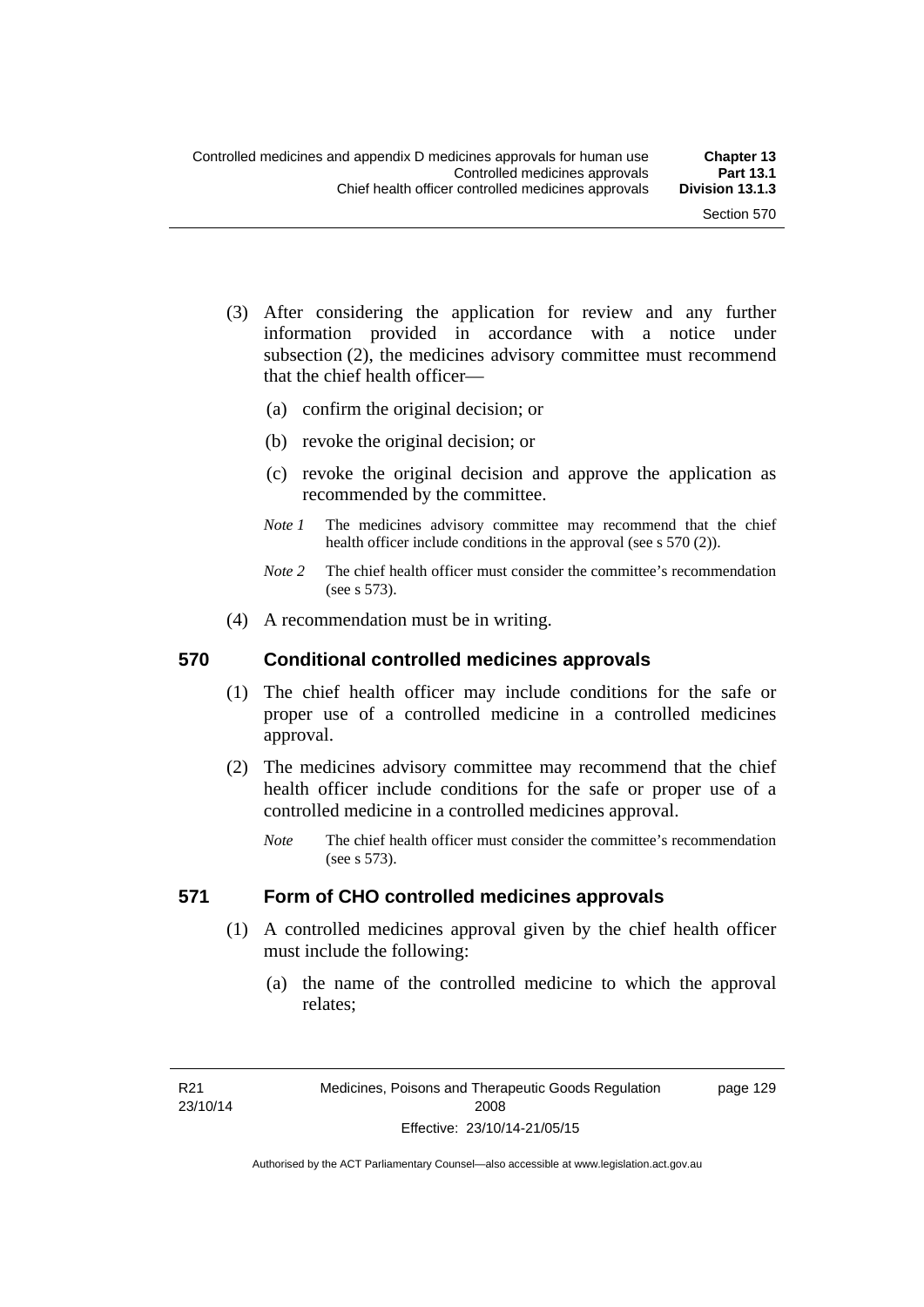- (b) the maximum quantity of the medicine that may be prescribed under the approval;
	- *Note 1* For morphine or oxycodone for a person with a terminal illness, see s (2).
	- *Note* 2 For buprenorphine or methadone for a drug-dependent person, see s (3).
- (c) the form and strength of the medicine that may be prescribed under the approval;
	- *Note* Other forms and strengths may be prescribed in accordance with s 32.
- (d) the period when the medicine may be prescribed under the approval or when the approval ends;
- (e) an identifying number for the approval;
- (f) any condition to which the approval is subject.
- *Note* If the approval is an oral approval, the prescriber must send the chief health officer a written application (see s  $31$  (1) (d) (ii)).
- (2) However, for subsection (1) (b) and (c), if the controlled medicines approval relates to the treatment of a person with a terminal illness, the approval may provide that all forms, strengths and quantities of morphine or oxycodone are approved.
- (3) Also, for subsection (1) (b), if the controlled medicines approval relates to the treatment of a drug-dependent person with buprenorphine or methadone for their drug-dependency, the approval may state the maximum daily dose that may be prescribed for the person.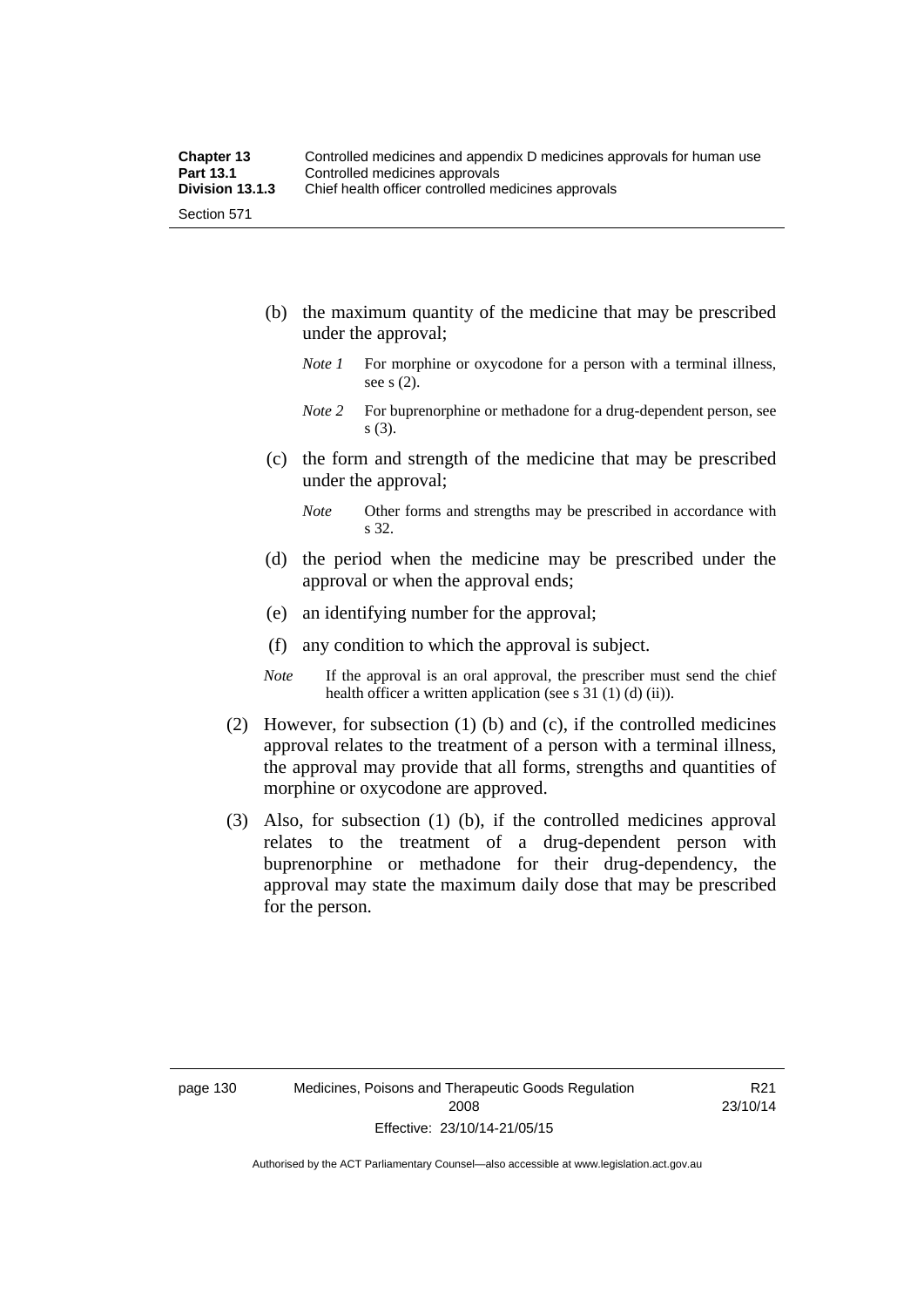## **572 When controlled medicines approvals etc take effect**

- (1) A controlled medicines approval takes effect when the applicant receives notice of the approval or, if the approval states a later day, on the later day.
- (2) An amendment or revocation of a controlled medicines approval takes effect when the approval-holder receives notice of the amendment or revocation or, if the notice of the amendment or revocation states a later day, on the later day.

## **573 Medicines advisory committee—recommendations to CHO**

- (1) This section applies if the medicines advisory committee recommends that the chief health officer make a decision in relation  $to$ 
	- (a) an application for a controlled medicines approval; or
	- (b) a controlled medicines approval; or
	- (c) an application under section 581 (Applications for CHO endorsement to treat drug-dependency).
- (2) The chief health officer must—
	- (a) make the decision after considering the medicines advisory committee's recommendation; and
	- (b) send the applicant or approval holder written notice of the decision not later than 7 days after the day the chief health officer makes the decision.

page 131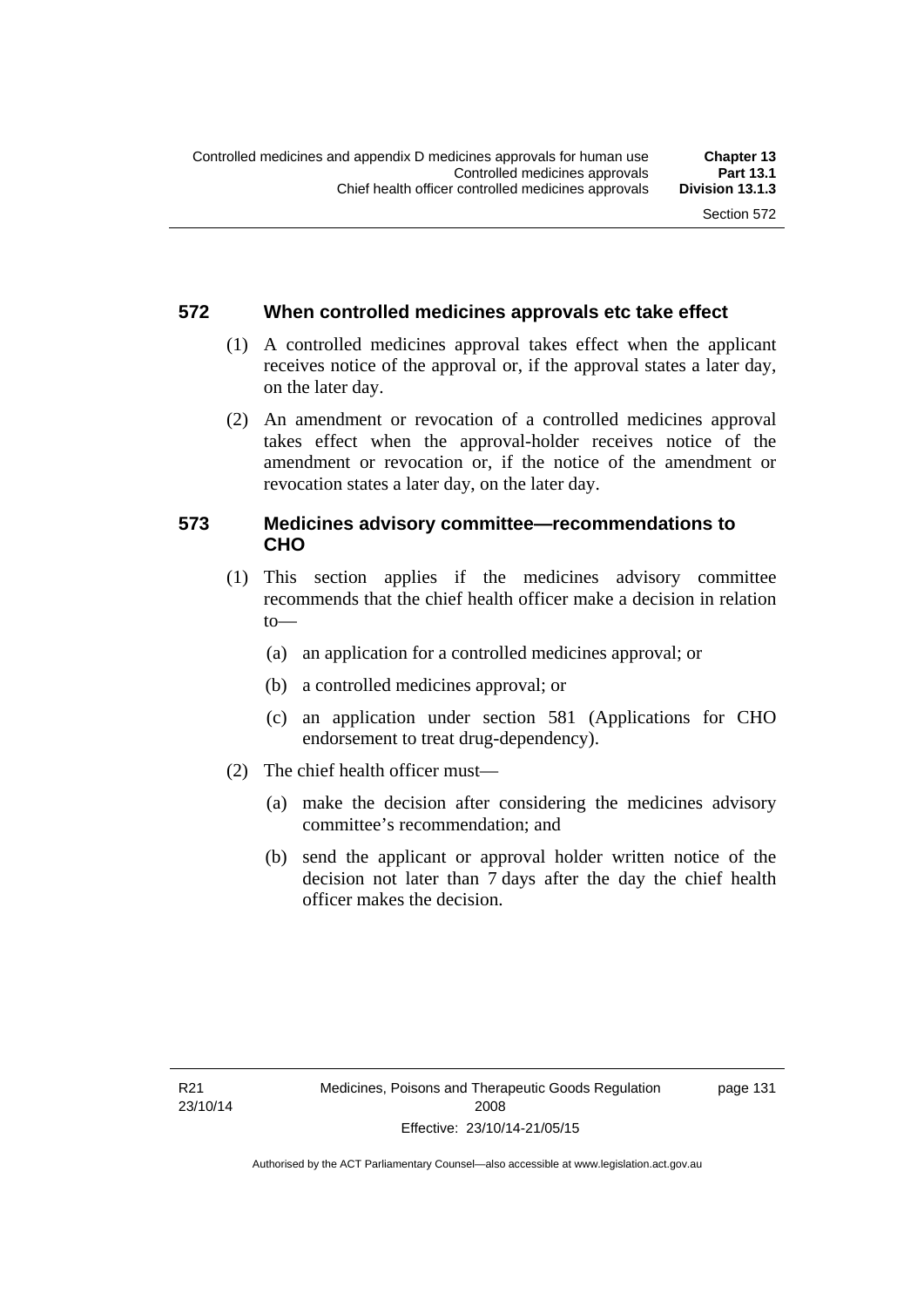## **574 Guidelines for CHO decisions on applications**

- (1) The medicines advisory committee may give draft guidelines to the chief health officer in relation to decisions on applications under section 560 (Applications for CHO controlled medicines approvals).
- (2) The chief health officer may approve a draft guideline.
- (3) An approved guideline is a notifiable instrument.

*Note* A notifiable instrument must be notified under the [Legislation Act](http://www.legislation.act.gov.au/a/2001-14).

## **Division 13.1.4 Endorsements to treat drug-dependency**

### **580 Meaning of** *endorsement***—div 13.1.4**

In this division:

*endorsement* means an endorsement under section 582 to prescribe buprenorphine and methadone to treat a drug-dependent person's drug-dependency.

*Note* An endorsement is not required by doctors and certain intern doctors who are working at particular institutions, see s 563 (c).

## **581 Applications for CHO endorsement to treat drug-dependency**

 (1) A doctor may, in writing, apply to the chief health officer for an endorsement.

*Note Doctor* does not include an intern doctor (see dict).

- (2) The application must include the following:
	- (a) the doctor's name and business address and telephone number;

R21 23/10/14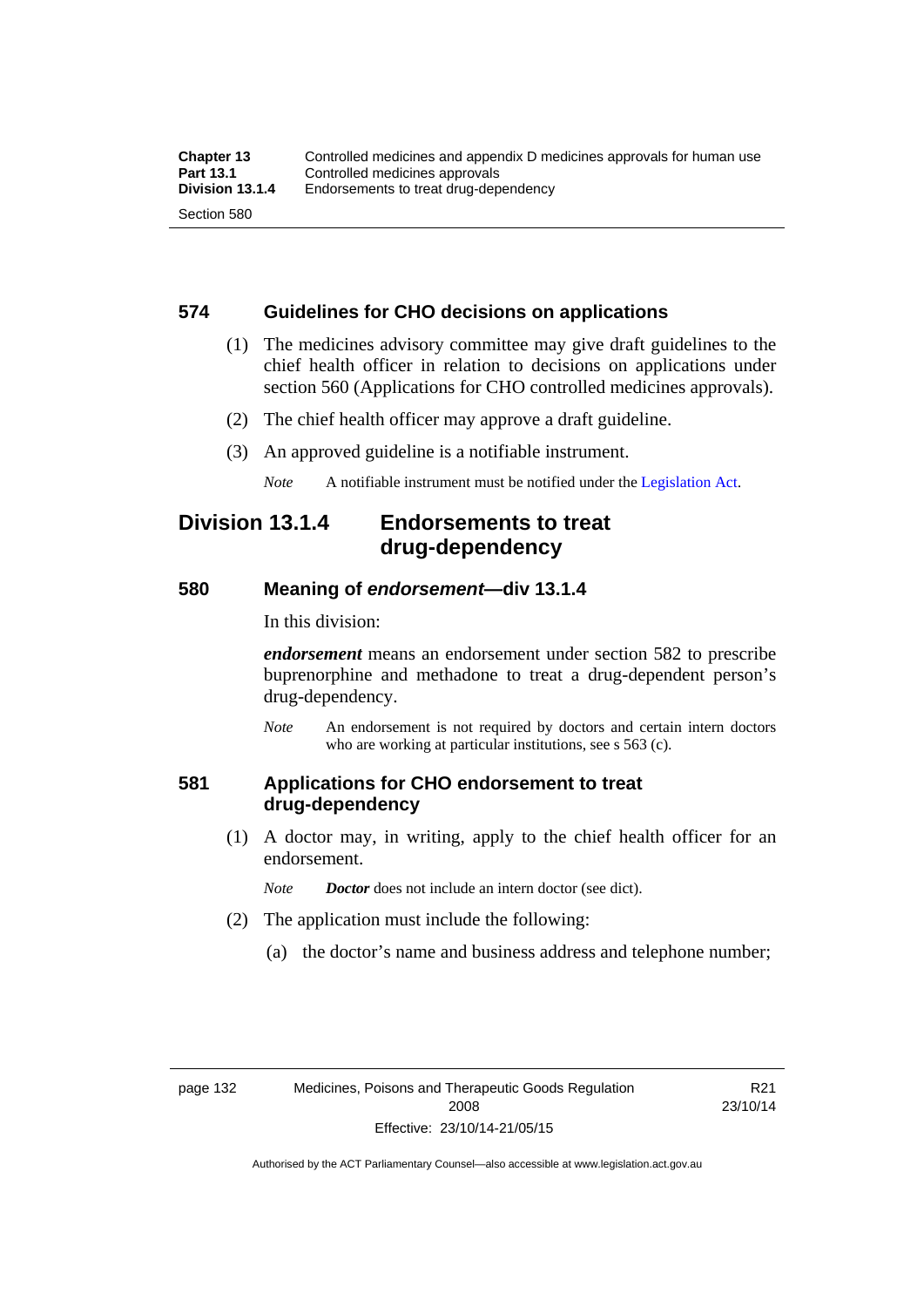- (b) the doctor's qualifications and experience in treating drug-dependency.
- *Note* If a form is approved under the [Act](http://www.legislation.act.gov.au/a/2008-26/default.asp), s 198 for this provision, the form must be used.
- (3) The chief health officer may ask the doctor for any other information reasonably required to decide the application.

### **582 CHO decisions on applications for endorsement to treat drug-dependency**

- (1) The chief health officer must give, or refuse to give, an endorsement to a doctor who applies under section 581.
- (2) The chief health officer must not give a doctor an endorsement unless satisfied that the doctor has the qualifications and experience to treat drug-dependency.
- (3) An endorsement is subject to any condition included in the endorsement by the chief health officer.
- (4) The chief health officer must give the doctor written notice of the chief health officer's decision not later than 7 days after the day the decision is made.
- (5) If the chief health officer refuses the application, the notice must include information about the doctor's right to seek review of the decision under section 584.

#### **583 Form of CHO endorsements to treat drug-dependency**

An endorsement by the chief health officer must include the following:

- (a) the doctor's name;
- (b) an identifying number for the endorsement;
- (c) any condition to which the endorsement is subject.

R21 23/10/14 page 133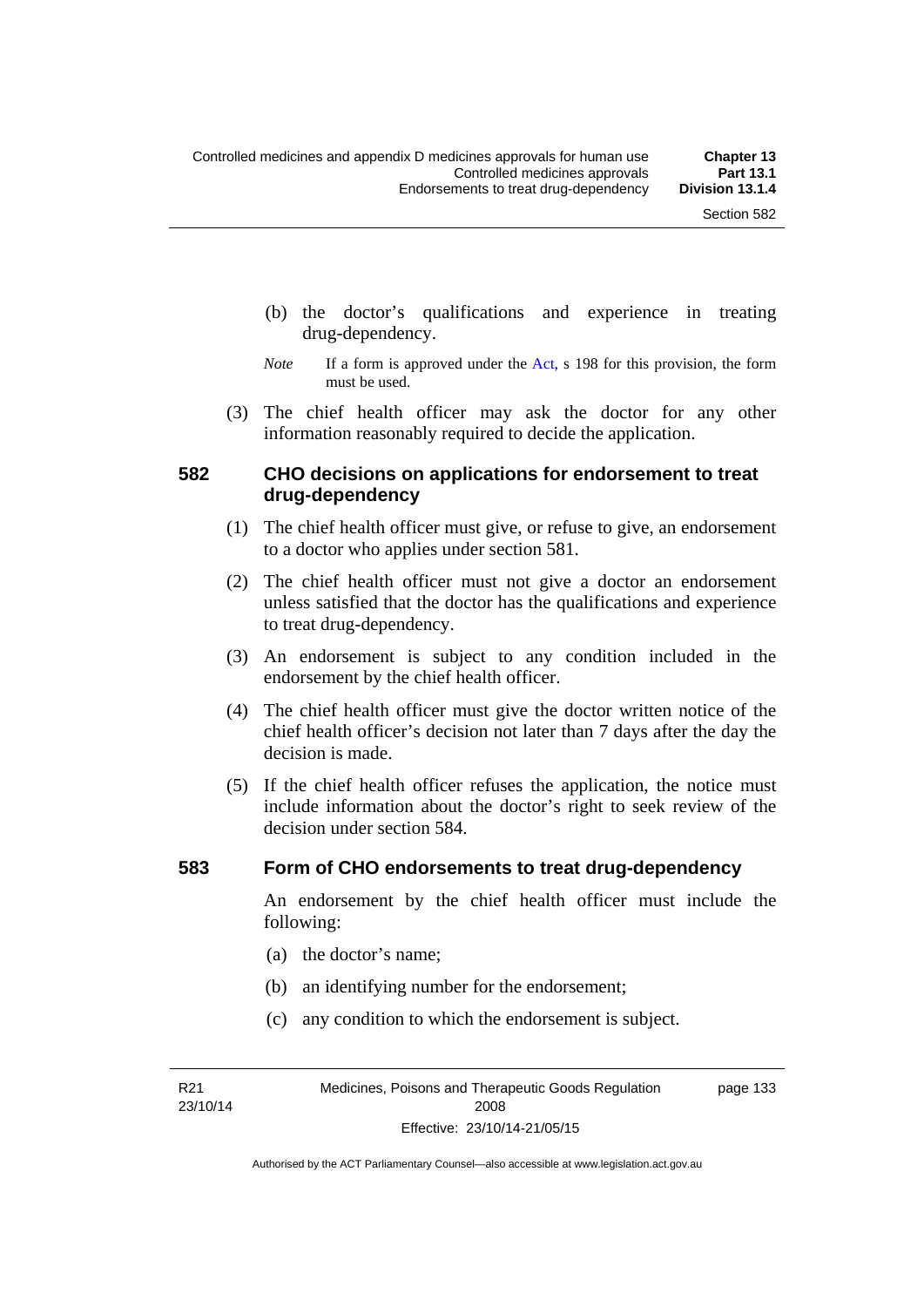## **584 Medicines advisory committee—review of CHO decisions to refuse endorsements to treat drug-dependency**

- (1) This section applies if the chief health officer refuses under section 582 to give an endorsement to a doctor.
- (2) The doctor may, not later than 28 days after the day the doctor receives written notice of the decision, apply to the medicines advisory committee for review of the decision.
- (3) The application for review—
	- (a) must be in writing signed by the doctor; and
	- (b) must set out the grounds for the application; and
	- (c) may include any information that the doctor considers appropriate for the review.
- (4) The medicines advisory committee may, in writing, ask the doctor to give the committee further information that the committee reasonably needs to decide the application.
- (5) After considering the application and any further information provided in accordance with a notice under subsection (4), the medicines advisory committee must—
	- (a) recommend that the chief health officer confirm the decision made; or
	- (b) recommend that the chief health officer revoke the decision made and approve the application as recommended by the committee.
	- *Note* The chief health officer must consider the committee's recommendation (see s 573).
- (6) A recommendation must be in writing.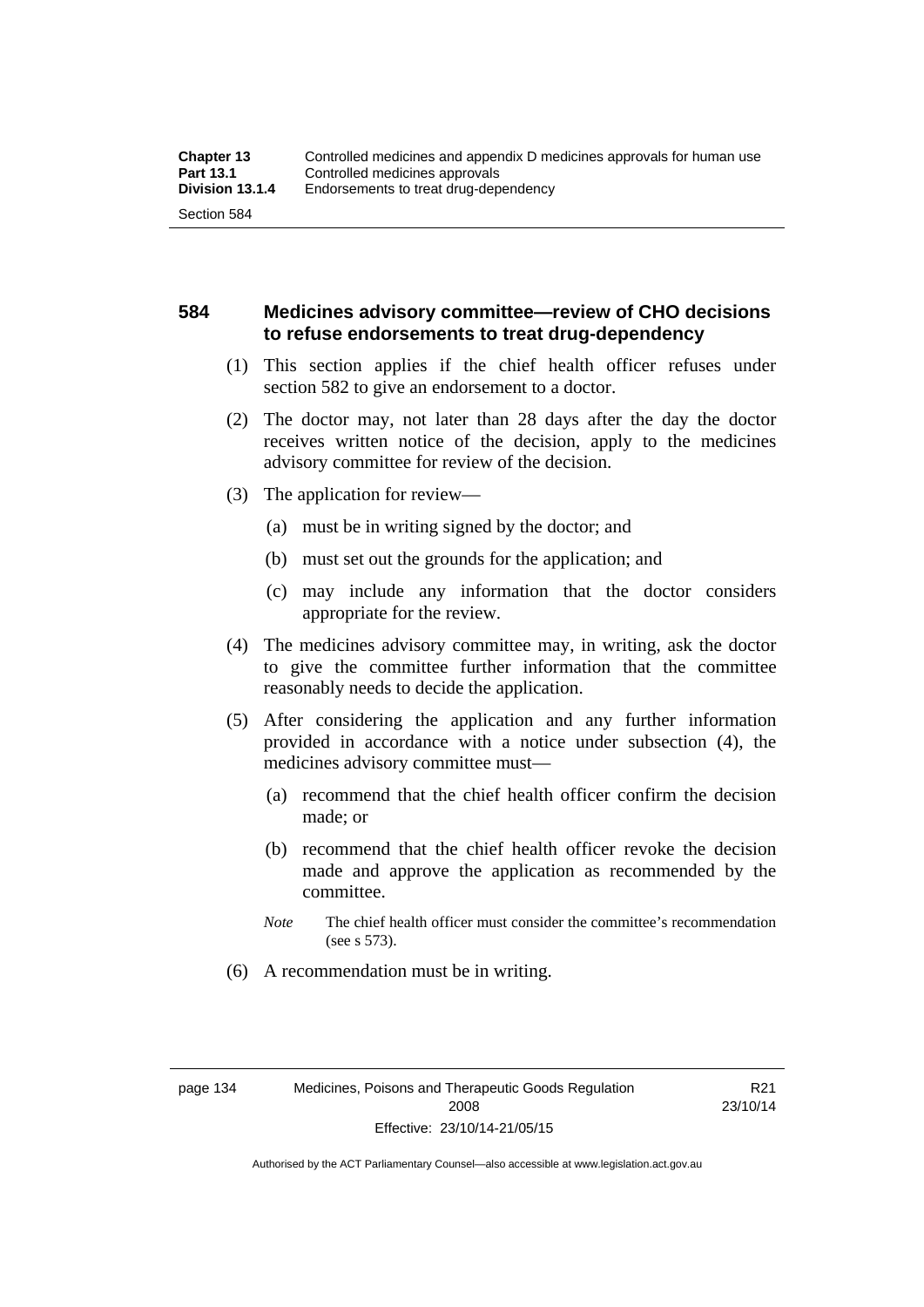# **Part 13.2 Appendix D medicines approvals**

*Note* It is a condition of an authorisation to prescribe a designated appendix D medicine for the prescriber to have an approval under this part (see s 33 (a)).

#### **590 Meaning of** *appendix D medicines approval*

In this regulation:

*appendix D medicines approval* means an approval under section 591 or section 593.

## **591 Standing approval to prescribe designated appendix D medicines**

A doctor is approved to prescribe a designated appendix D medicine for a purpose mentioned in schedule 3 (Designated appendix D medicines—standing approvals), part 3.2, column 3 in relation to the medicine if—

- (a) the medicine is mentioned in the schedule, part 3.2, column 3 in relation to the doctor; and
- (b) if the schedule, part 3.2, column 4 contains a condition in relation to the medicine—the doctor prescribes the medicine in accordance with the condition.

#### **Example—par (b)**

If sch 3, pt 3.2, col 4 includes a condition requiring a doctor to advise a woman of child-bearing age to avoid becoming pregnant during or for a certain period after the completion of treatment, the doctor is authorised to prescribe the medicine only if the doctor gives the patient the advice.

- *Note 1 Doctor* does not include an intern doctor (see dict).
- *Note 2* An example is part of the regulation, is not exhaustive and may extend, but does not limit, the meaning of the provision in which it appears (see [Legislation Act,](http://www.legislation.act.gov.au/a/2001-14) s 126 and s 132).

R21 23/10/14 page 135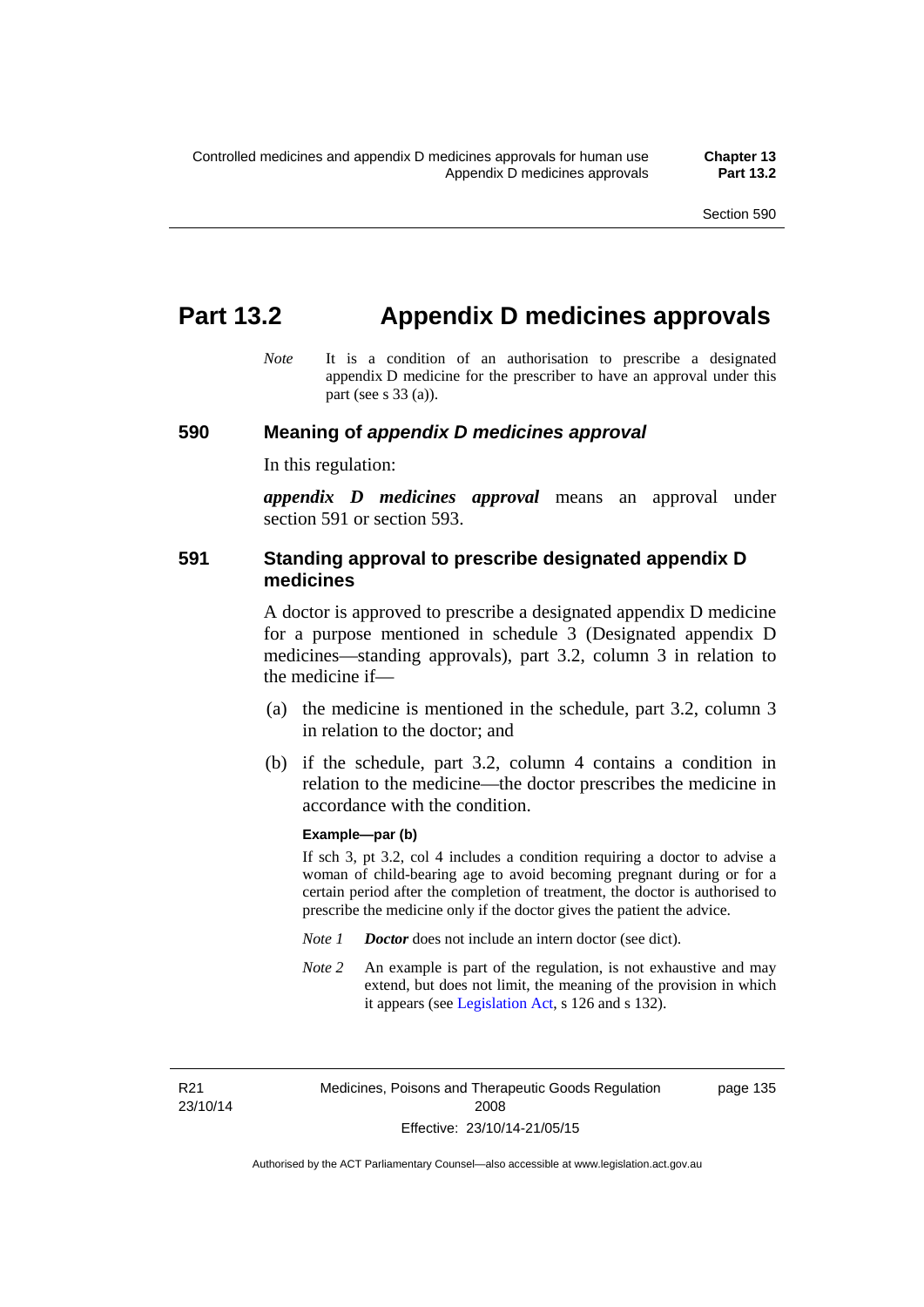## **592 Applications for CHO approval to prescribe designated appendix D medicines**

 (1) A doctor may, in writing, apply to the chief health officer for approval to prescribe a designated appendix D medicine for a purpose mentioned in schedule 3 (Designated appendix D medicines—standing approvals), part 3.2, column 3 in relation to the medicine.

*Note Doctor* does not include an intern doctor (see dict).

- (2) The application must include the following:
	- (a) the medicine's name;
	- (b) the doctor's name, business address and telephone number;
	- (c) if the doctor is a specialist—the specialist area in which the doctor practises;
	- (d) if the doctor is not a specialist—the doctor's qualifications and experience in relation to the medicine.
	- *Note* If a form is approved under the [Act](http://www.legislation.act.gov.au/a/2008-26/default.asp), s 198 for this provision, the form must be used.
- (3) The chief health officer may ask the doctor for any other information reasonably required to decide the application.

## **593 CHO decisions on applications to prescribe designated appendix D medicines**

- (1) The chief health officer must approve, or refuse to approve, an application by a doctor under section 592 for approval to prescribe a designated appendix D medicine.
- (2) An approval under subsection (1) to prescribe a designated appendix D medicine is subject to the following conditions:
	- (a) that the doctor complies with any conditions in schedule 3, part 3.2, column 4 in relation to the medicine;

page 136 Medicines, Poisons and Therapeutic Goods Regulation 2008 Effective: 23/10/14-21/05/15

R21 23/10/14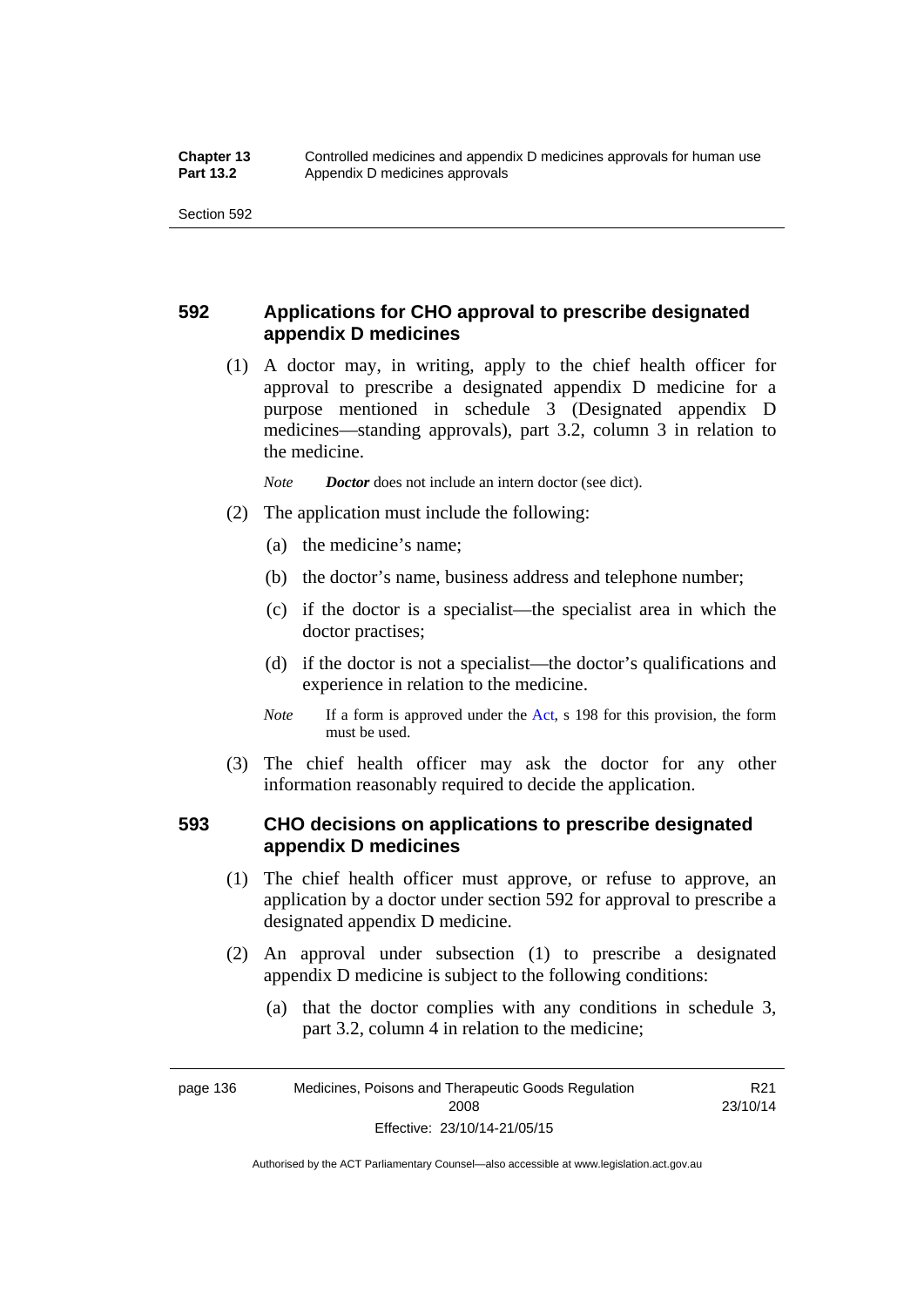(b) any other condition included in the approval by the chief health officer.

#### **Example—par (a)**

If sch 3, pt 3.2, col 4 includes a condition requiring a doctor to advise a woman of child-bearing age to avoid becoming pregnant during or for a certain period after the completion of treatment, the doctor is authorised to prescribe the medicine only if the doctor gives the patient the advice.

- *Note* An example is part of the regulation, is not exhaustive and may extend, but does not limit, the meaning of the provision in which it appears (see [Legislation Act,](http://www.legislation.act.gov.au/a/2001-14) s 126 and s 132).
- (3) For this section, the chief health officer—
	- (a) must have regard to the specialist area (if any) in which the doctor practises and the requirements (if any) stated in the medicines and poisons standard, appendix D for the medicine to which the application relates; and
	- (b) may have regard to anything else the chief health officer considers appropriate.
- (4) The chief health officer must send the doctor written notice of the chief health officer's decision not later than 7 days after the day the decision is made.

#### **594 Form of CHO appendix D medicines approvals**

An appendix D medicines approval given by the chief health officer must include the following:

- (a) the doctor's name;
- (b) the name of the medicine to which the approval relates;
- (c) an identifying number for the approval;
- (d) any condition included in the approval by the chief health officer.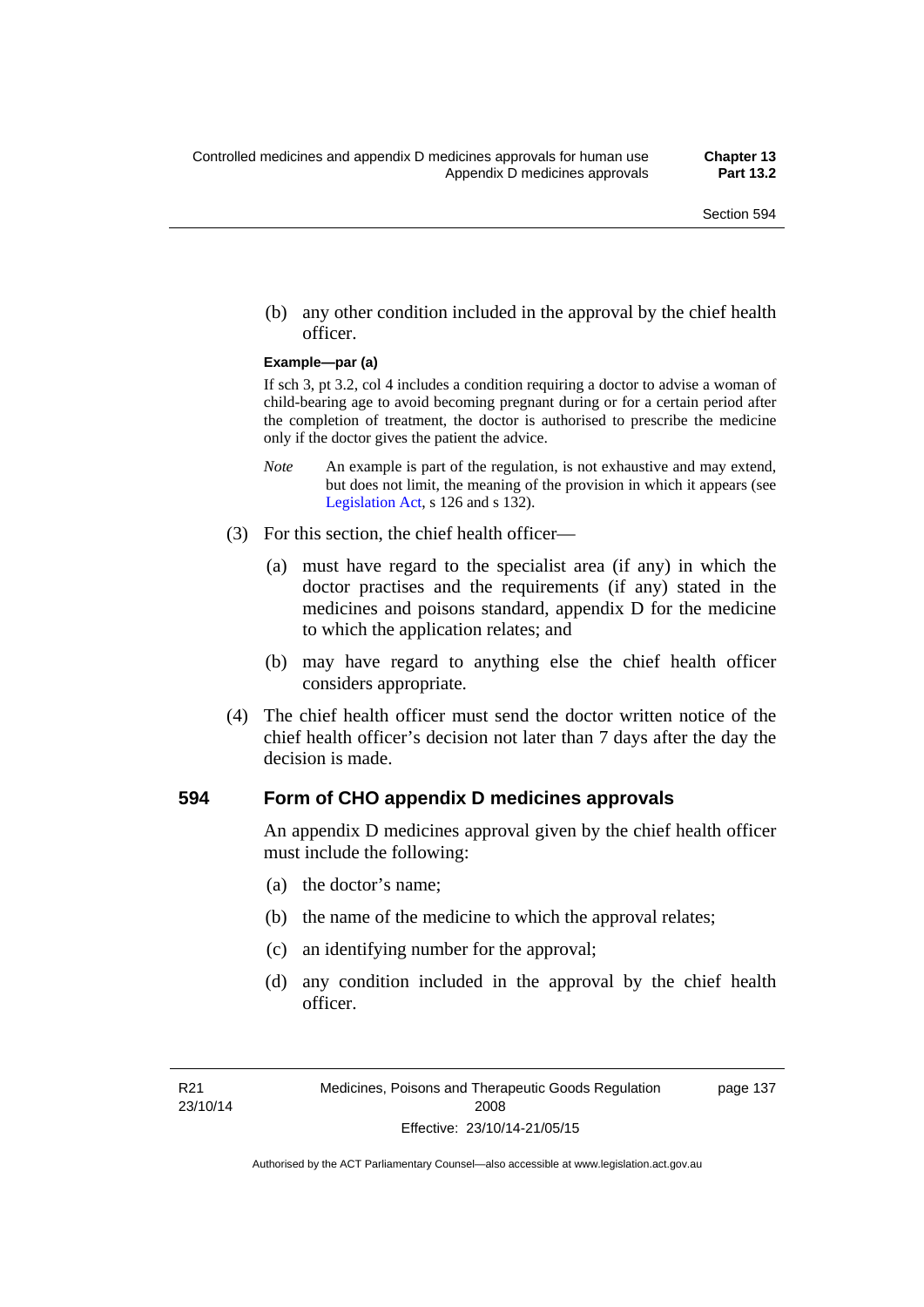# **Chapter 14 Medicines licences**

## **Part 14.1 Medicines licences generally**

#### **600 Medicines licences that may be issued—Act, s 78 (2)**

The following licences for medicines may be issued:

- (a) a licence for a program of research or education in relation to a controlled medicine (a *controlled medicines research and education program licence*);
- (b) a licence for medicines for first-aid kits (a *first-aid kit licence*);
- (c) a licence for the supply by wholesale of a medicine (a *medicines wholesalers licence*);
- (d) a licence for the treatment of opioid dependency with buprenorphine or methadone (an *opioid dependency treatment licence*);
- (e) a licence for the sale by retail of pharmacy medicines by a person who is not a pharmacist (a *pharmacy medicines rural communities licence*).
- *Note* Other medicines licences may also be issued (see [Act,](http://www.legislation.act.gov.au/a/2008-26/default.asp) s 78 (3)).

R21 23/10/14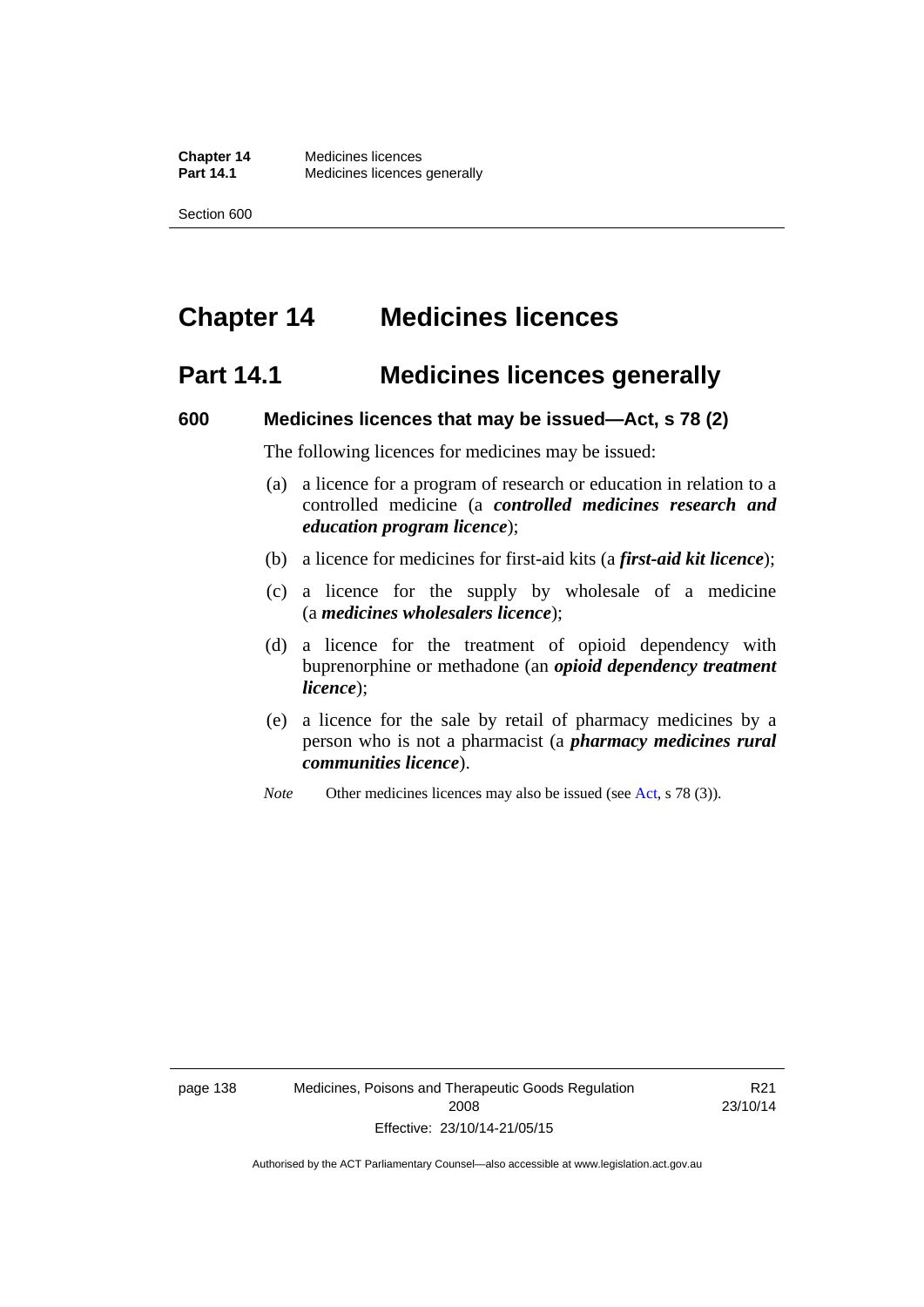# **Part 14.2 Controlled medicines research and education program licences**

*Note* For research and education activities in relation to other medicines, see pt 9.4.

### **605 Applications for controlled medicines research and education program licences**

- (1) An application for a controlled medicines research and education program licence for a controlled medicine must be in writing, signed by the applicant, and include the following:
	- (a) the full name, address and academic, professional or other relevant qualifications of—
		- (i) the person who is to supervise the program; and
		- (ii) the person who is to conduct the program;
	- (b) the name of the recognised research institution at or under which the program is proposed to be conducted;
		- *Note Recognised research institution*—see the [Act](http://www.legislation.act.gov.au/a/2008-26/default.asp), s 20 (5).
	- (c) whether the program will be conducted at, or under the authority of, the recognised research institution;
	- (d) the premises where the program will be conducted;
	- (e) the controlled medicine, and the form and strength of the medicine, for which the licence is sought;
	- (f) the maximum quantity of the medicine that would be possessed under the licence at any time;
	- (g) a description of the program, including an explanation of why the program cannot be carried out satisfactorily without the use of the medicine;
	- (h) the supervision arrangements for the program;

R21 23/10/14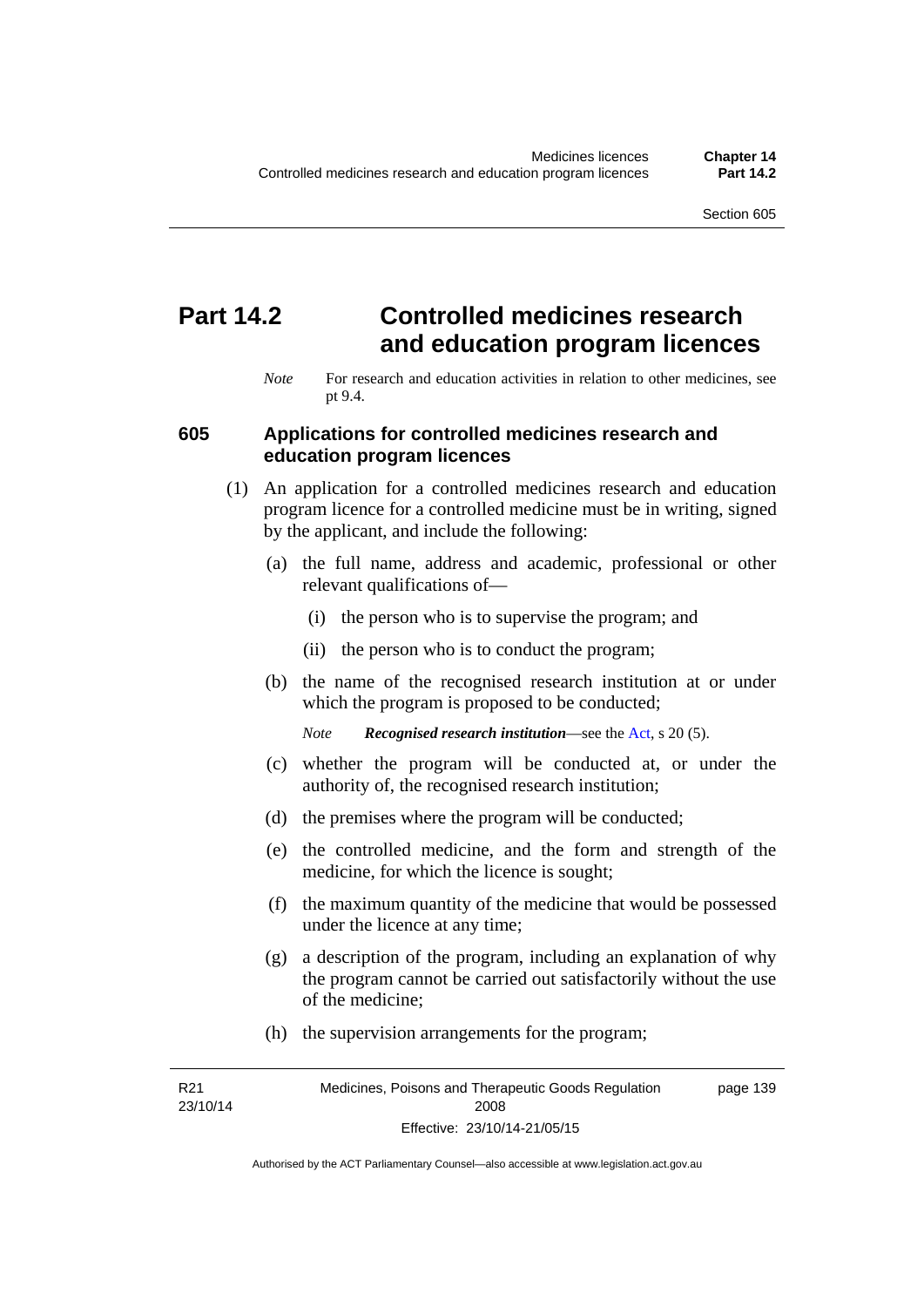- (i) the period for which the licence is sought.
- *Note 1* If a form is approved under the [Act](http://www.legislation.act.gov.au/a/2008-26/default.asp), s 198 for this provision, the form must be used.

*Note* 2 A fee may be determined under the [Act,](http://www.legislation.act.gov.au/a/2008-26/default.asp) s 197 for this provision.

- (2) The application must be accompanied by a written approval of the program by the person in charge of—
	- (a) the recognised research institution; or
	- (b) a faculty or division of the institution.

## **606 Restrictions on issuing of controlled medicines research and education program licences—Act, s 85 (1) (a)**

The chief health officer must not issue a controlled medicines research and education program licence to a person unless—

- (a) the program to which the licence relates will be conducted at, or under the authority of, a recognised research institution; and
- (b) the program is approved by a person mentioned in section 605 (2); and
- (c) satisfied that the program—
	- (i) cannot be carried out without the use of the controlled medicine to which the licence application relates; and
	- (ii) will be adequately supervised.

## **607 Additional information for controlled medicines research and education program licences—Act, s 88 (1) (k)**

The following additional information is prescribed for a controlled medicines research and education program licence:

 (a) the research or education program for which the licence is issued;

Authorised by the ACT Parliamentary Counsel—also accessible at www.legislation.act.gov.au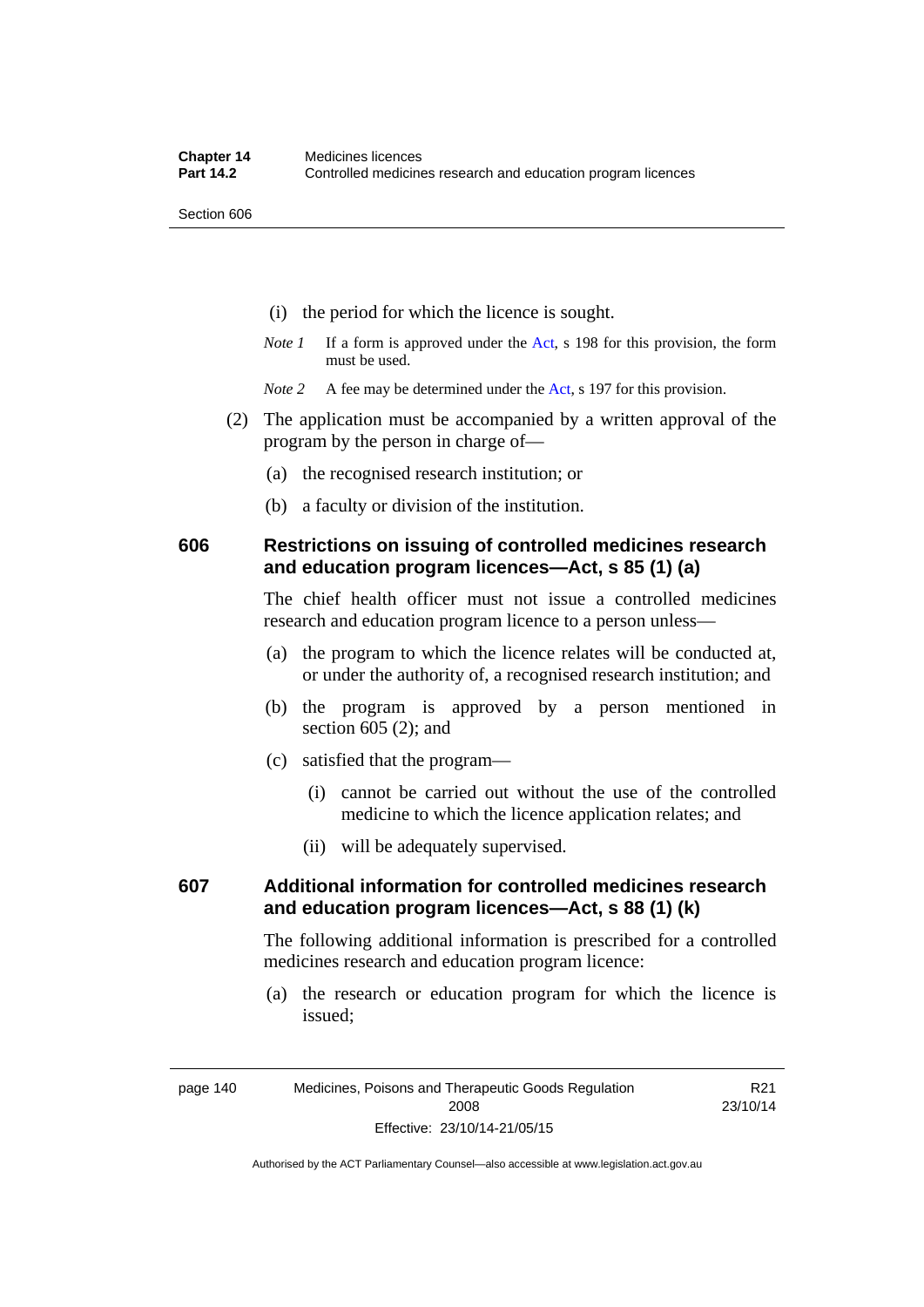- (b) the name of the program's supervisor;
- (c) the dealings with a controlled medicine authorised by the licence;
- (d) the premises where the program will be conducted;
- (e) the maximum quantity of the controlled medicine that may be possessed at any time for the program;
- (f) the total quantity of the controlled medicine that may be possessed for the program during the period of the licence;
- (g) the form and strength of the controlled medicine that may be obtained and possessed for the program.

R21 23/10/14 Medicines, Poisons and Therapeutic Goods Regulation 2008 Effective: 23/10/14-21/05/15

page 141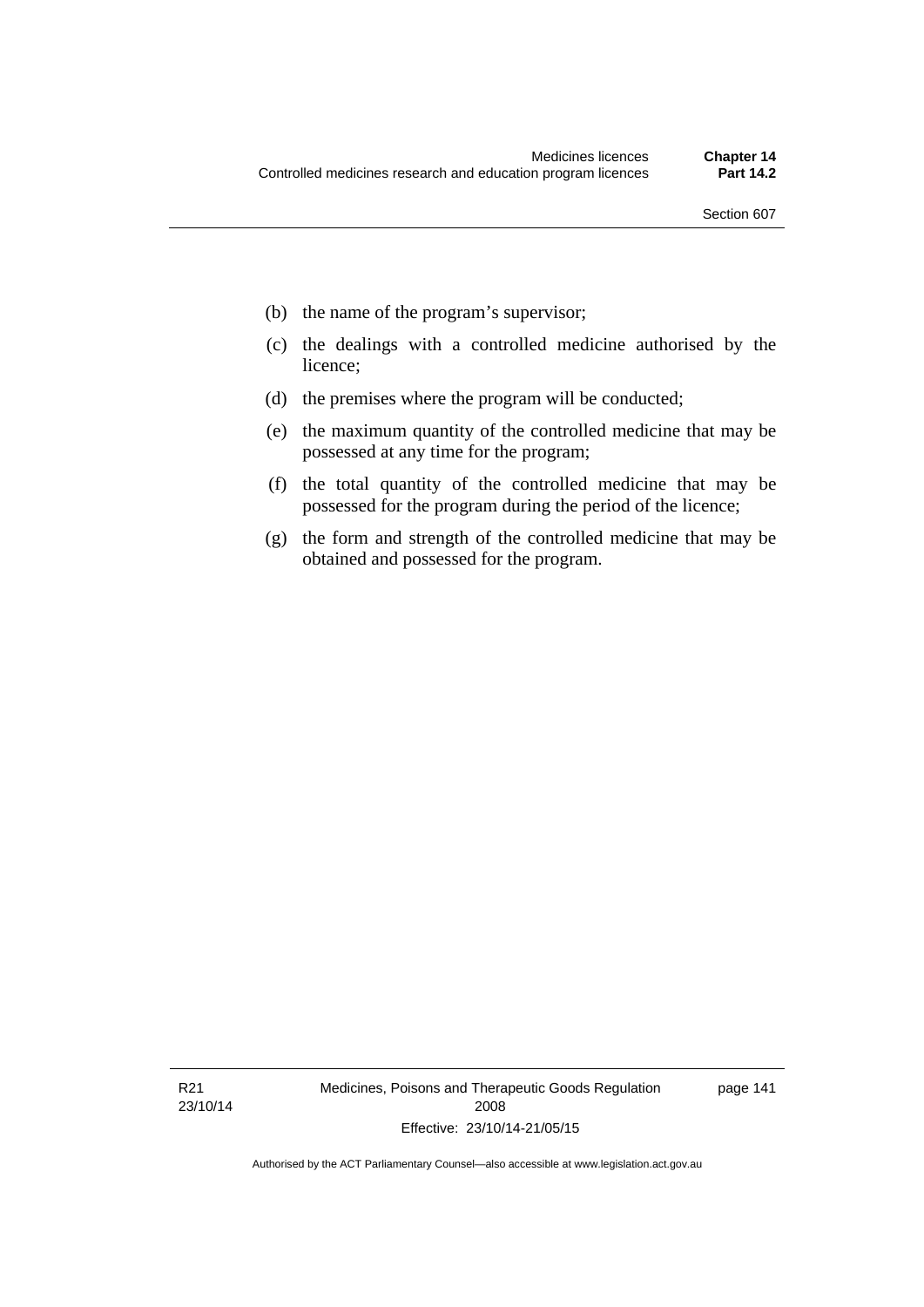**Chapter 14** Medicines licences **Part 14.3 First-aid kit licences** 

Section 610

## **Part 14.3 First-aid kit licences**

*Note* This part is not applicable to a health practitioner or health professional who is authorised elsewhere under this regulation to possess etc medicines for a first-aid kit.

#### **610 Applications for first-aid kit licences**

- (1) An application for a first-aid kit licence must be in writing, signed by the applicant, and include the following:
	- (a) the full name, address and occupation of the applicant;
	- (b) the full name, address and occupation of each other person proposed to be authorised to deal with a medicine under the licence;
	- (c) the prescription only medicines and controlled medicines (each of which are *relevant medicines*), and the form and strength of the relevant medicines, for which the licence is sought;
		- *Note* Pharmacy medicines and pharmacist only medicines are authorised for the kit under s 450.
	- (d) the maximum quantity of the relevant medicines that would be possessed under the licence at any time;
	- (e) the first-aid services provided, or proposed to be provided, to the community by the applicant;
	- (f) the situations in which it is proposed the medicines in the first-aid kit will be used;
	- (g) the period for which the licence is sought.
	- *Note 1* If a form is approved under the [Act](http://www.legislation.act.gov.au/a/2008-26/default.asp), s 198 for this provision, the form must be used.
	- *Note 2* A fee may be determined under the [Act,](http://www.legislation.act.gov.au/a/2008-26/default.asp) s 197 for this provision.

page 142 Medicines, Poisons and Therapeutic Goods Regulation 2008 Effective: 23/10/14-21/05/15

R21 23/10/14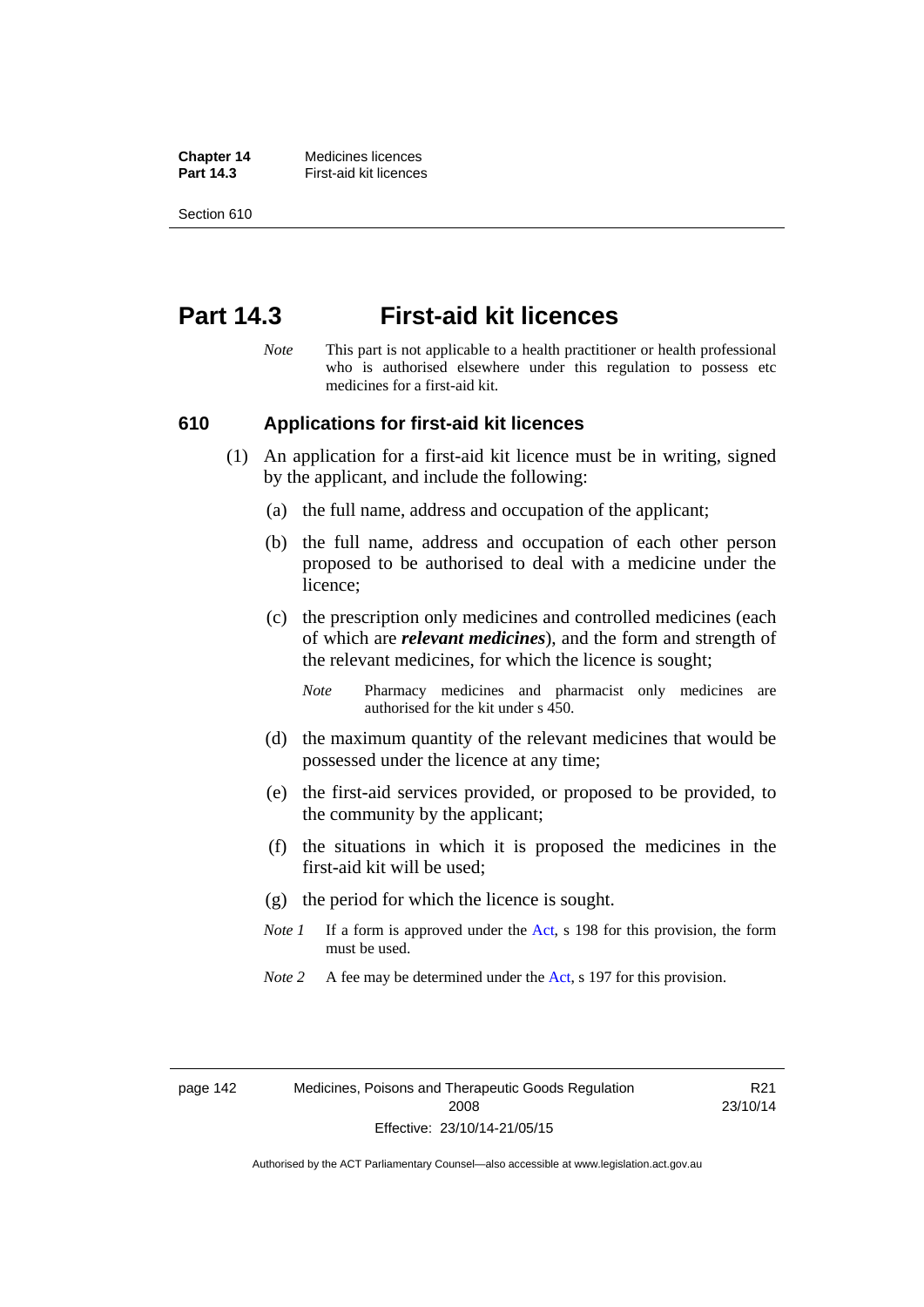- (2) The application must be accompanied by—
	- (a) evidence of the qualifications mentioned in section 611 (a) for the applicant and each person included in the application under subsection (1) (b); and
	- (b) a letter of support from a doctor who will provide medical direction and support to the applicant.
		- *Note Doctor* does not include an intern doctor (see dict).

## **611 Restrictions on issuing of first-aid kit licences— Act, s 85 (1) (a)**

The chief health officer must not issue a first-aid kit licence to a person unless—

- (a) each person to be authorised under the licence has successfully completed a course that qualifies the person to be registered as a nurse or employed as an ambulance paramedic; and
- (b) the chief health officer is satisfied that the person provides, or will be providing, first-aid services to the community, for example, at a workplace or as part of a privately operated ambulance service approved under the *[Emergencies Act 2004](http://www.legislation.act.gov.au/a/2004-28)*, part 4.6 (Other approved providers); and
- (c) the medicines to which the licence application relates are reasonably necessary to provide the first-aid services.
- *Note* An example is part of the regulation, is not exhaustive and may extend, but does not limit, the meaning of the provision in which it appears (see [Legislation Act,](http://www.legislation.act.gov.au/a/2001-14) s 126 and s 132).

page 143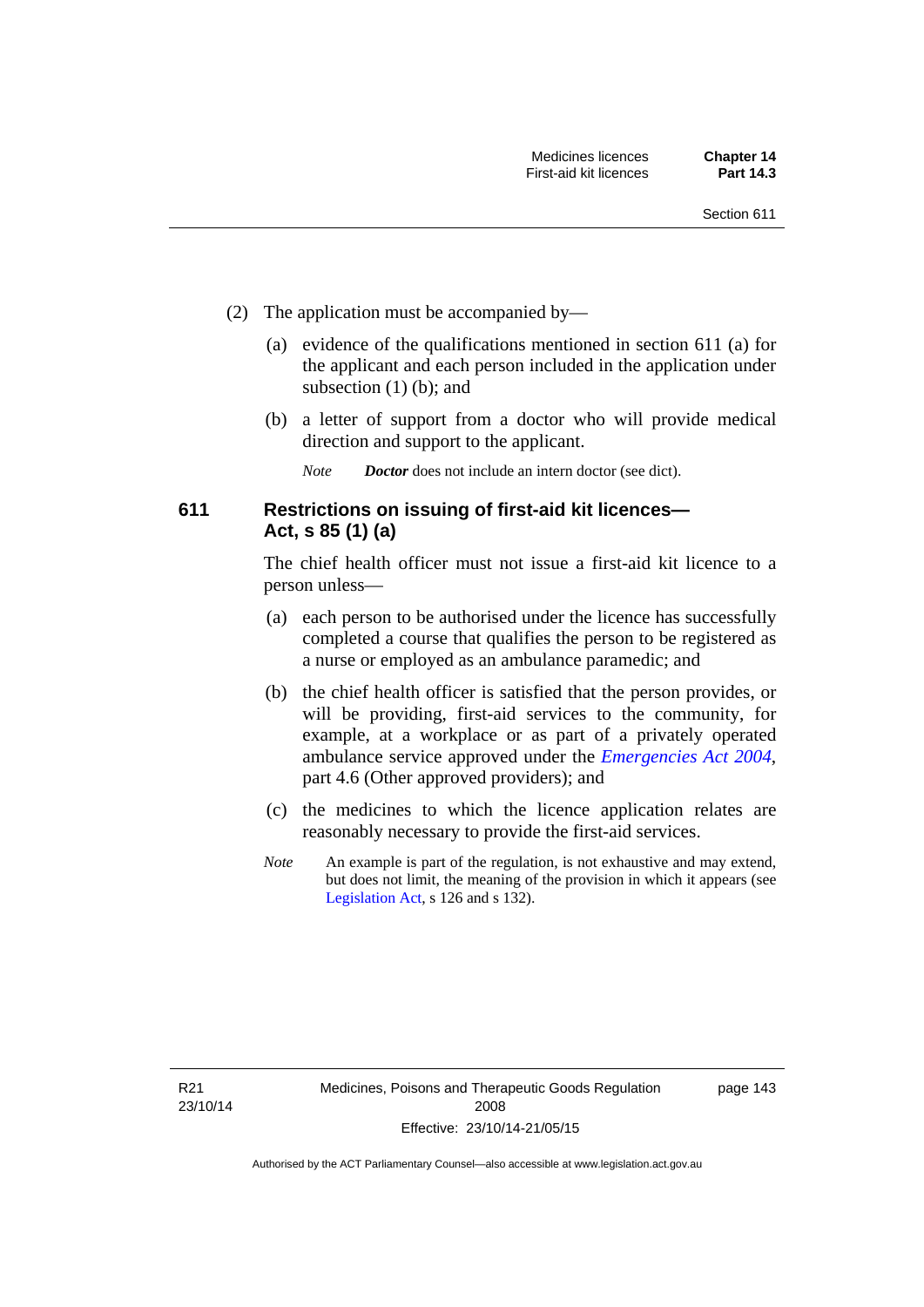## **612 Additional information for first-aid kit licences— Act, s 88 (1) (k)**

- (1) The following additional information is prescribed for a first-aid kit licence:
	- (a) the full name and home address of each person who is authorised to deal with a medicine under the licence;
	- (b) the maximum quantity of each relevant medicine that may be possessed under the licence at any time;
	- (c) the total quantity of each relevant medicine that may be possessed during the period of the licence;
	- (d) the form and strength in which each relevant medicine may be obtained, possessed and administered under the licence.
- (2) In this section:

*relevant medicines*—see section 610.

page 144 Medicines, Poisons and Therapeutic Goods Regulation 2008 Effective: 23/10/14-21/05/15

R21 23/10/14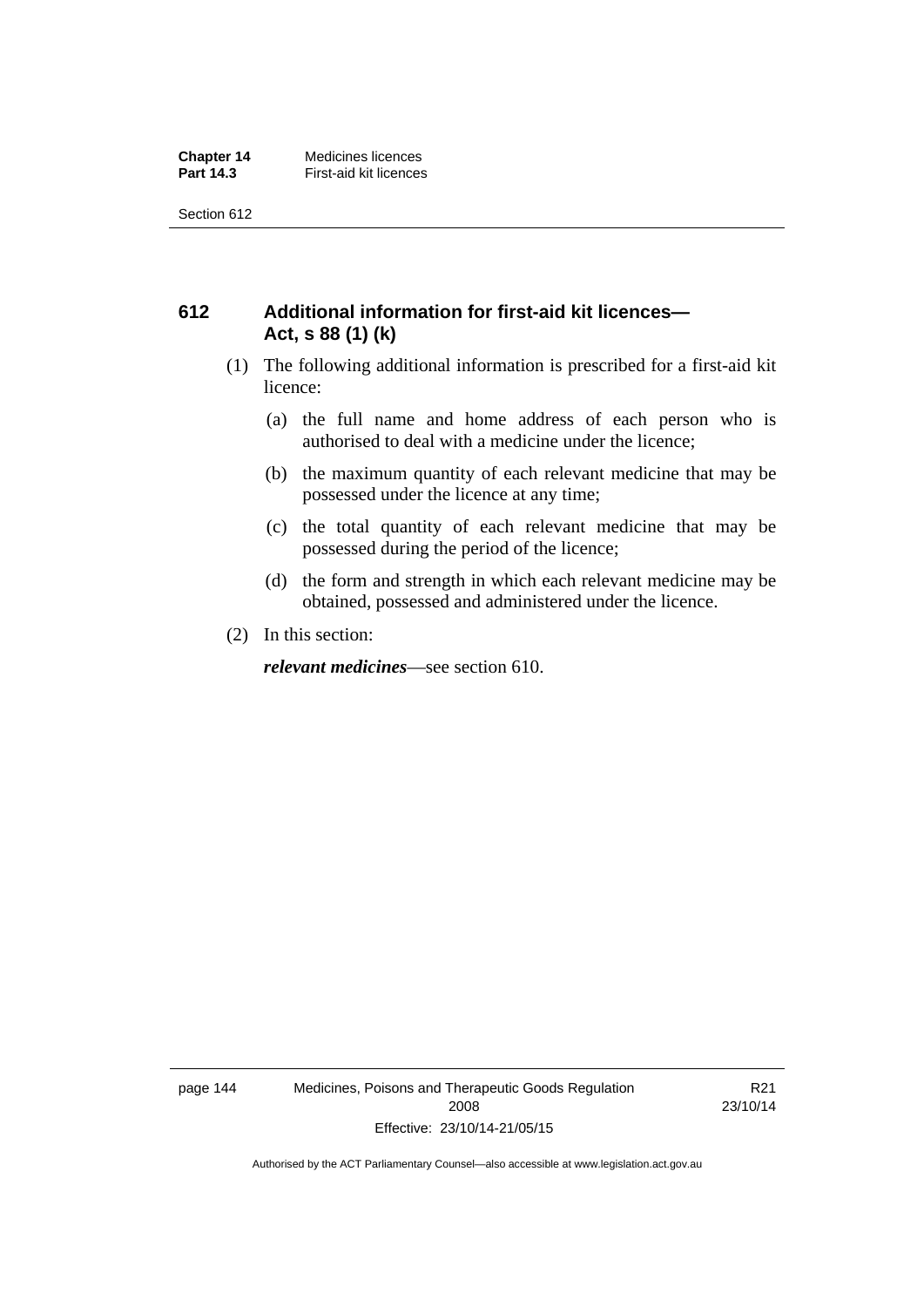## **Part 14.4 Medicines wholesalers licences**

*Note* This part is applicable to an interstate wholesaler only if the [Act,](http://www.legislation.act.gov.au/a/2008-26/default.asp) s  $20(4)$  does not apply to the wholesaler.

#### **615 Applications for medicines wholesalers licences**

- (1) An application for a medicines wholesalers licence must be in writing, signed by the applicant, and include the following:
	- (a) the medicines to which the application relates;
	- (b) the full name of the applicant;
	- (c) the applicant's ABN (if any);
	- (d) if the applicant is a corporation—the corporation's ACN;
	- (e) the location of the premises where the applicant proposes to deal with the medicines under the licence;
	- (f) the security arrangements proposed for the premises;
	- (g) the name of an individual who is to supervise the dealings to be authorised under the licence.
	- *Note 1* If a form is approved under the [Act](http://www.legislation.act.gov.au/a/2008-26/default.asp), s 198 for this provision, the form must be used.

*Note* 2 A fee may be determined under the [Act,](http://www.legislation.act.gov.au/a/2008-26/default.asp) s 197 for this provision.

- (2) The application must be accompanied by a plan of the premises that shows—
	- (a) where it is proposed to store the medicines; and
	- (b) the location and nature of security devices.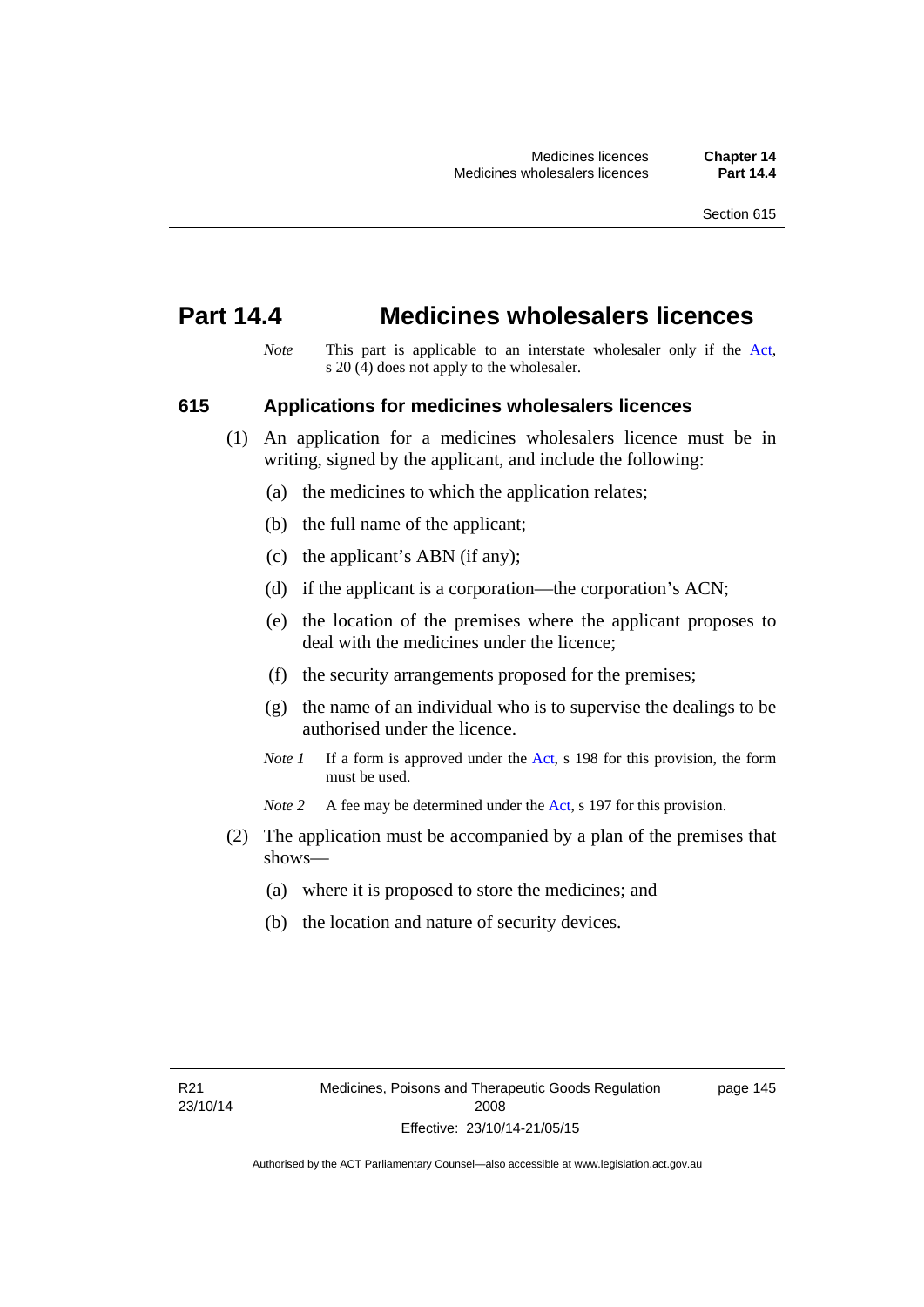## **616 Restrictions on issuing of medicines wholesalers licences—Act, s 85 (1) (a)**

- (1) The chief health officer must not issue a medicines wholesalers licence to a person unless dealings with medicines under the licence will be supervised by an individual nominated by the applicant and approved, in writing, by the chief health officer.
- (2) The chief health officer must not approve the nominated individual unless satisfied that the individual—
	- (a) is a suitable person to hold a medicines wholesalers licence; and
	- (b) has qualifications in chemistry, pharmacy or pharmacology or experience appropriate for the sale of medicines.
	- *Note* For changes of nominated individuals, see the [Act,](http://www.legislation.act.gov.au/a/2008-26/default.asp) s 93.
- (3) In this section:

*suitable person*, to hold a licence—see the [Act](http://www.legislation.act.gov.au/a/2008-26/default.asp), section 81.

## **617 Additional information for medicines wholesalers licences—Act, s 88 (1) (k)**

The name of the person approved under section 616 (1) to supervise the dealings with medicines authorised by the licence is prescribed for a medicines wholesalers licence.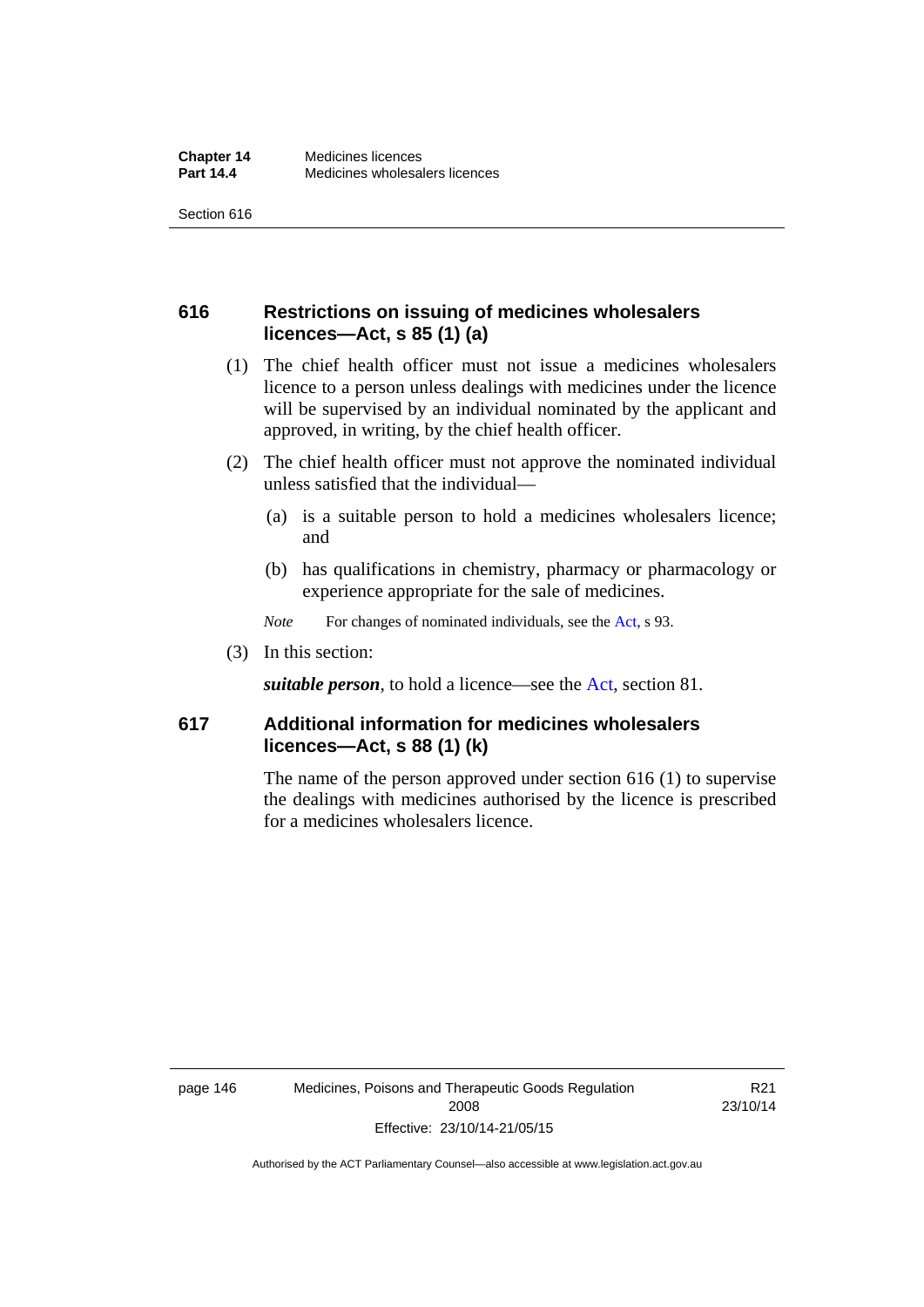# **Part 14.5 Opioid dependency treatment licences**

#### **620 Applications for opioid dependency treatment licences**

An application for an opioid dependency treatment licence must be in writing, signed by the applicant, and include the applicant's full name and business address.

- *Note 1* If a form is approved under the [Act](http://www.legislation.act.gov.au/a/2008-26/default.asp), s 198 for this provision, the form must be used.
- *Note 2* A fee may be determined under the [Act,](http://www.legislation.act.gov.au/a/2008-26/default.asp) s 197 for this provision.

## **621 Restriction on issuing of opioid dependency treatment licences—Act, s 85 (1) (a)**

The chief health officer must not issue an opioid dependency treatment licence to a person unless the person is a pharmacist at a community pharmacy.

*Note Pharmacist* does not include an intern pharmacist (see dict).

## **622 Witnessing not required for administration under opioid dependency treatment licence—Act, s 190 (1) (a)**

The [Act,](http://www.legislation.act.gov.au/a/2008-26/default.asp) section 53 (e) (Registers—witnessing administration of medicines) does not apply to the administration of buprenorphine or methadone under an opioid dependency treatment licence if section 471 is complied with in relation to the administration.

R21 23/10/14 page 147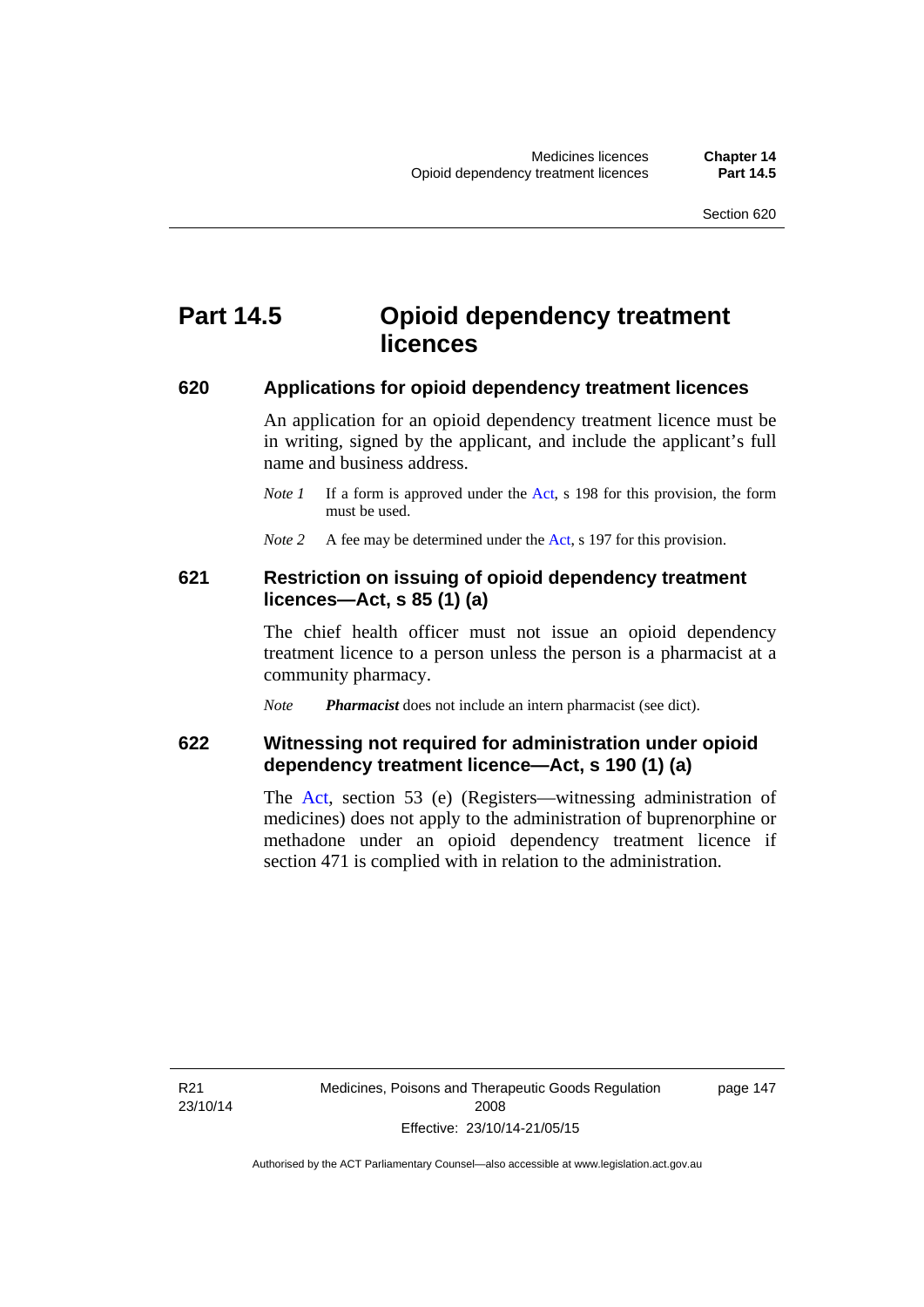# **Part 14.6 Pharmacy medicines rural communities licences**

## **625 Applications for pharmacy medicines rural communities licences**

An application for a pharmacy medicines rural communities licence must—

- (a) be in writing signed by the applicant; and
- (b) include—
	- (i) the applicant's full name, business address and telephone number; and
	- (ii) the pharmacy medicines proposed to be sold under the licence.
- *Note 1* If a form is approved under the [Act](http://www.legislation.act.gov.au/a/2008-26/default.asp), s 198 for this provision, the form must be used.
- *Note 2* A fee may be determined under the [Act,](http://www.legislation.act.gov.au/a/2008-26/default.asp) s 197 for this provision.

## **626 Restrictions on issuing of pharmacy medicines rural communities licences—Act, s 85 (1) (a)**

The chief health officer must not issue a pharmacy medicines rural communities licence to a person unless—

- (a) the person is carrying on the business of selling goods by retail; and
- (b) the premises from which the medicines will be sold under the licence is more than 25km by the shortest practical route to the nearest community pharmacy.

R21 23/10/14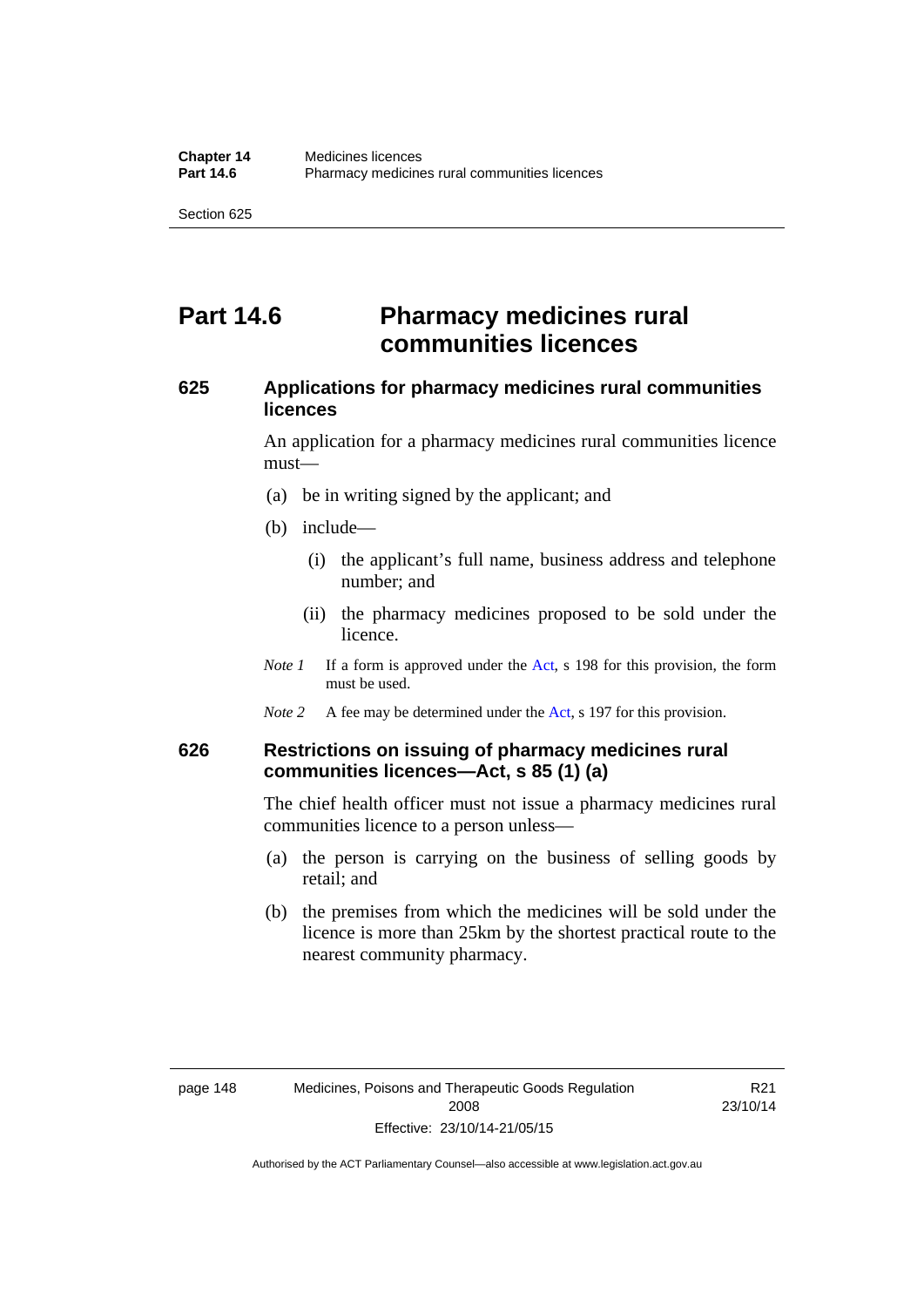# **Chapter 15 Medicines—other provisions**

# **Part 15.1 Opioid dependency treatment guidelines**

### **630 Guidelines for treatment of opioid dependency**

- (1) The Minister may approve guidelines for the treatment of opioid dependency.
- (2) Without limiting subsection (1), approved guidelines may make provision in relation to the prescribing and administration of buprenorphine and methadone to drug-dependent people.
- (3) An approval is a notifiable instrument.

*Note* A notifiable instrument must be notified under the [Legislation Act](http://www.legislation.act.gov.au/a/2001-14).

R21 23/10/14 Medicines, Poisons and Therapeutic Goods Regulation 2008 Effective: 23/10/14-21/05/15

page 149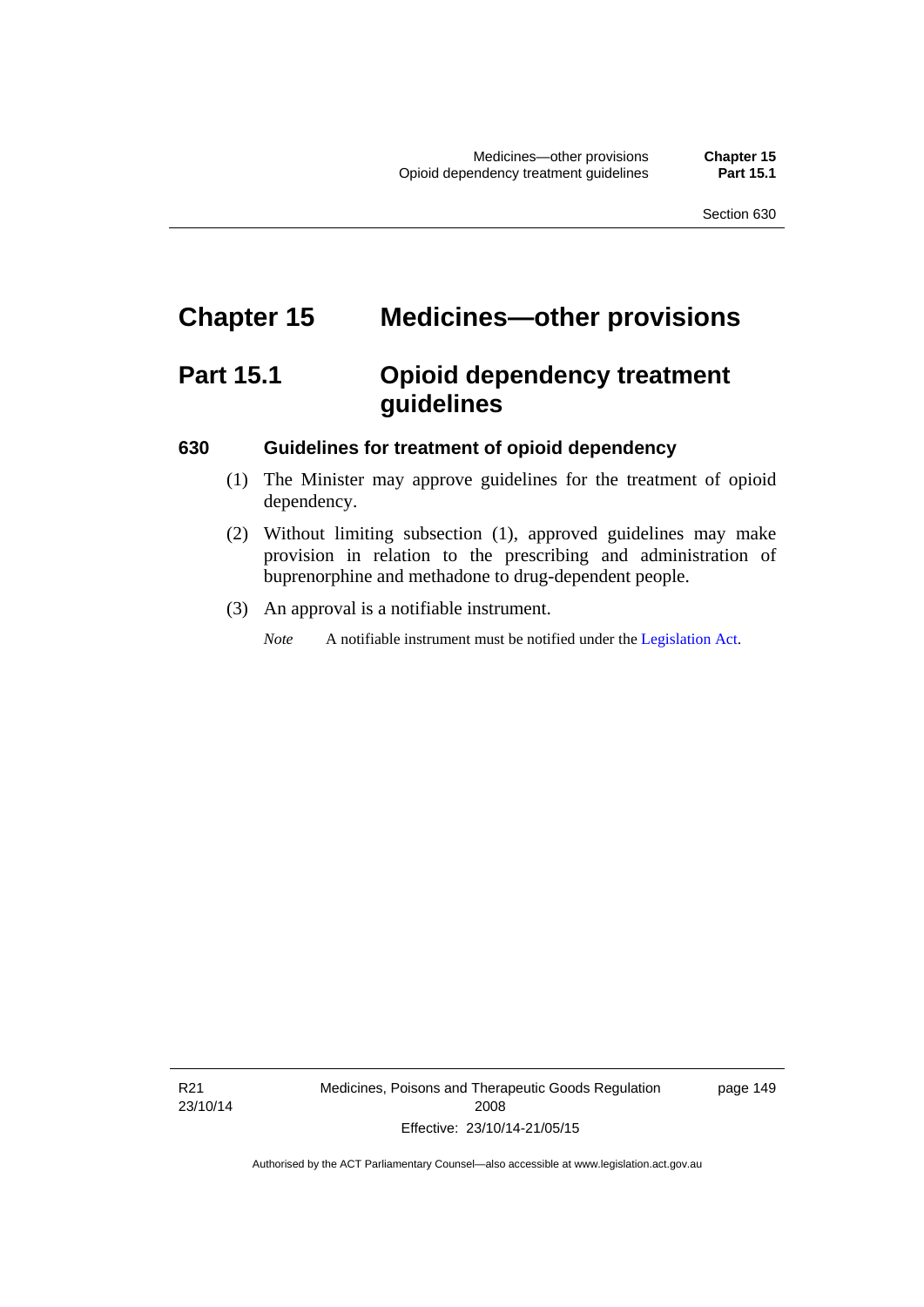# **Part 15.2 Medicines advisory committee**

*Note* The medicines advisory committee is established under the [Act](http://www.legislation.act.gov.au/a/2008-26/default.asp), s 194.

#### **635 Medicines advisory committee—membership**

- (1) The medicines advisory committee consists of the following members appointed by the Minister:
	- (a) a chair;
	- (b) 6 other members.
	- *Note 1* For the making of appointments (including acting appointments), see the [Legislation Act,](http://www.legislation.act.gov.au/a/2001-14) pt 19.3.
	- *Note 2* Certain Ministerial appointments require consultation with an Assembly committee and are disallowable (see [Legislation Act,](http://www.legislation.act.gov.au/a/2001-14) div 19.3.3).
- (2) A person (other than a person mentioned in subsection  $(3)$  (d) or  $(e)$ ) is not eligible for appointment to the medicines advisory committee unless the person is a doctor.

*Note Doctor* does not include an intern doctor (see dict).

- (3) The medicines advisory committee must include—
	- (a) at least 1 member who has had experience in the teaching or practice of psychiatry; and
	- (b) at least 1 member who has had experience in the teaching or practice of pain or addiction medicine; and
	- (c) at least 1 member who is a general practitioner; and
	- (d) 1 member who is a pharmacist; and

*Note Pharmacist* does not include an intern pharmacist (see dict).

- (e) 1 member who represents consumers; and
- (f) 1 member nominated by the Australian Capital Territory Branch of the Australian Medical Association.

R21

page 150 Medicines, Poisons and Therapeutic Goods Regulation 2008 Effective: 23/10/14-21/05/15 23/10/14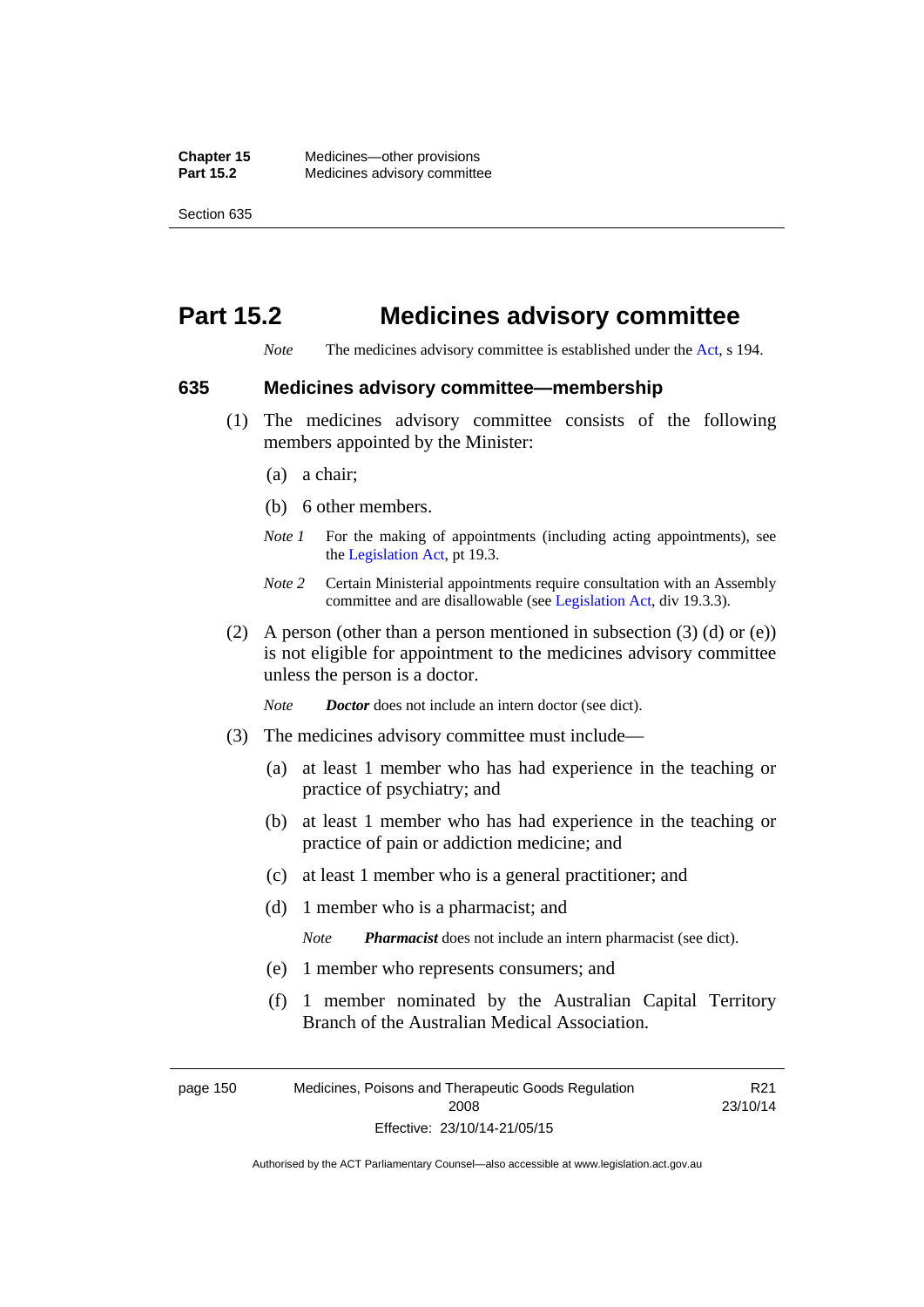- (4) However, for subsection (3) only, if the appointment of a member (a *former member*) is ended before the last day of the period for which the former member was appointed, the medicines advisory committee is taken to still include the former member until the earlier of—
	- (a) 4 months from the day the former member's appointment ended; or
	- (b) a member is appointed to replace the former member.
- (5) The instrument appointing, or evidencing the appointment of, a medicines advisory committee member must state whether the person is appointed as the chair, or as another member, of the committee.

#### **636 Medicines advisory committee—term of appointments**

The appointment of a medicines advisory committee member must be for not longer than 3 years.

*Note* A person may be reappointed to a position if the person is eligible to be appointed to the position (see [Legislation Act,](http://www.legislation.act.gov.au/a/2001-14) s 208 and dict, pt 1, def *appoint*).

## **637 Medicines advisory committee—conditions of appointments**

The conditions of appointment of a medicines advisory committee member are the conditions agreed between the Minister and the member, subject to any determination under the *[Remuneration](http://www.legislation.act.gov.au/a/1995-55)  [Tribunal Act 1995](http://www.legislation.act.gov.au/a/1995-55)*.

R21 23/10/14 page 151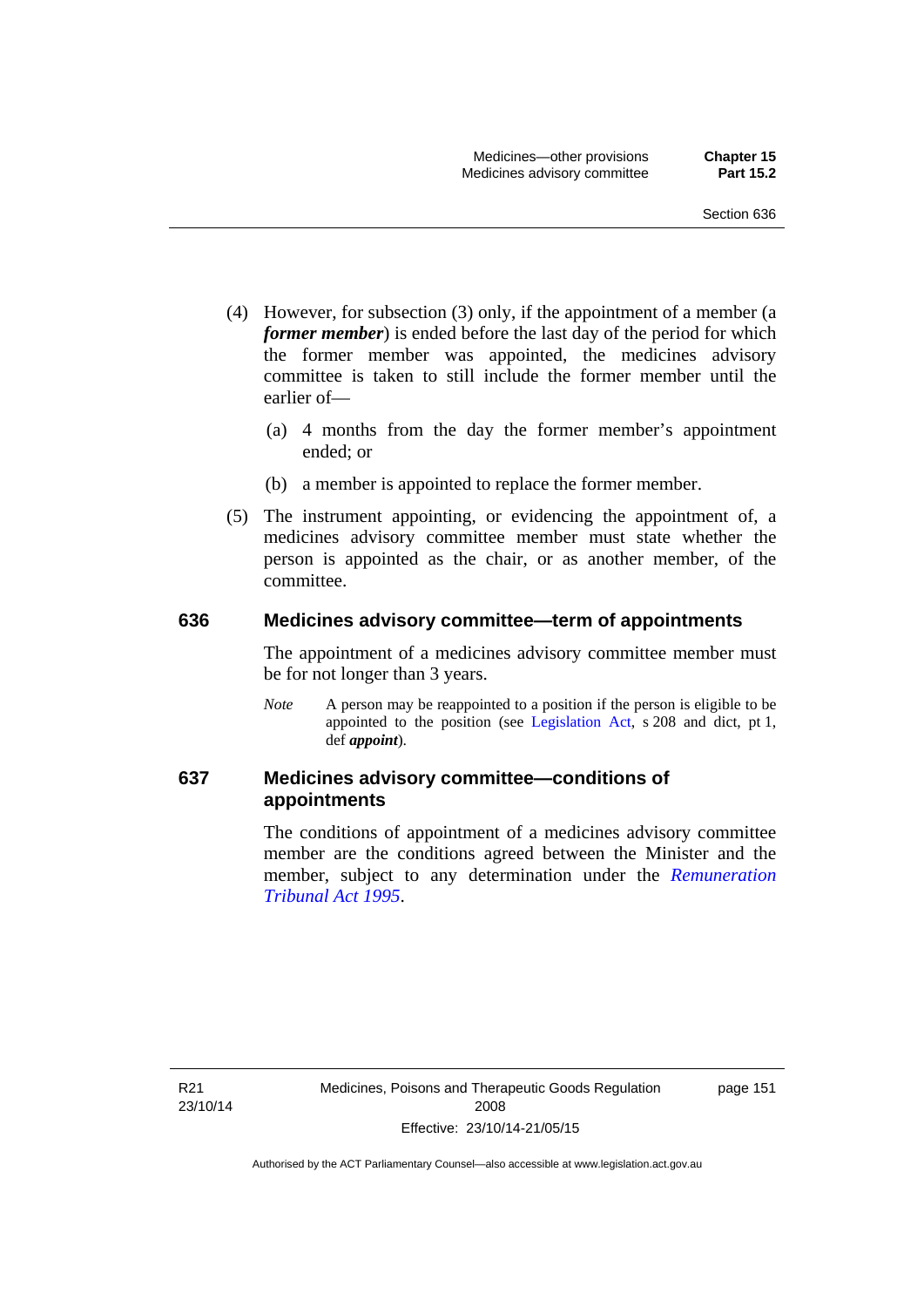## **638 Medicines advisory committee—time and place of meetings**

- (1) Meetings of the medicines advisory committee are to be held when and where the committee decides.
- (2) The chair of the medicines advisory committee may at any time call a meeting.
- (3) The chair must give the other members reasonable notice of the time and place of a meeting called by the chair.
- (4) The medicines advisory committee may adjourn a proceeding, for any reason it considers appropriate, to a time and place decided by the committee.

### **639 Medicines advisory committee—presiding member**

- (1) The chair presides at a meeting of the medicines advisory committee.
- (2) If the chair is absent, the member chosen by the members present presides.

## **640 Medicines advisory committee—quorum**

Business may be carried out at a meeting of the medicines advisory committee only if at least 4 members are present.

## **641 Medicines advisory committee—voting**

- (1) At a meeting of the medicines advisory committee each member has a vote on each question to be decided.
- (2) A question is decided by a majority of the votes of members present and voting but, if the votes are equal, the presiding member has the deciding vote.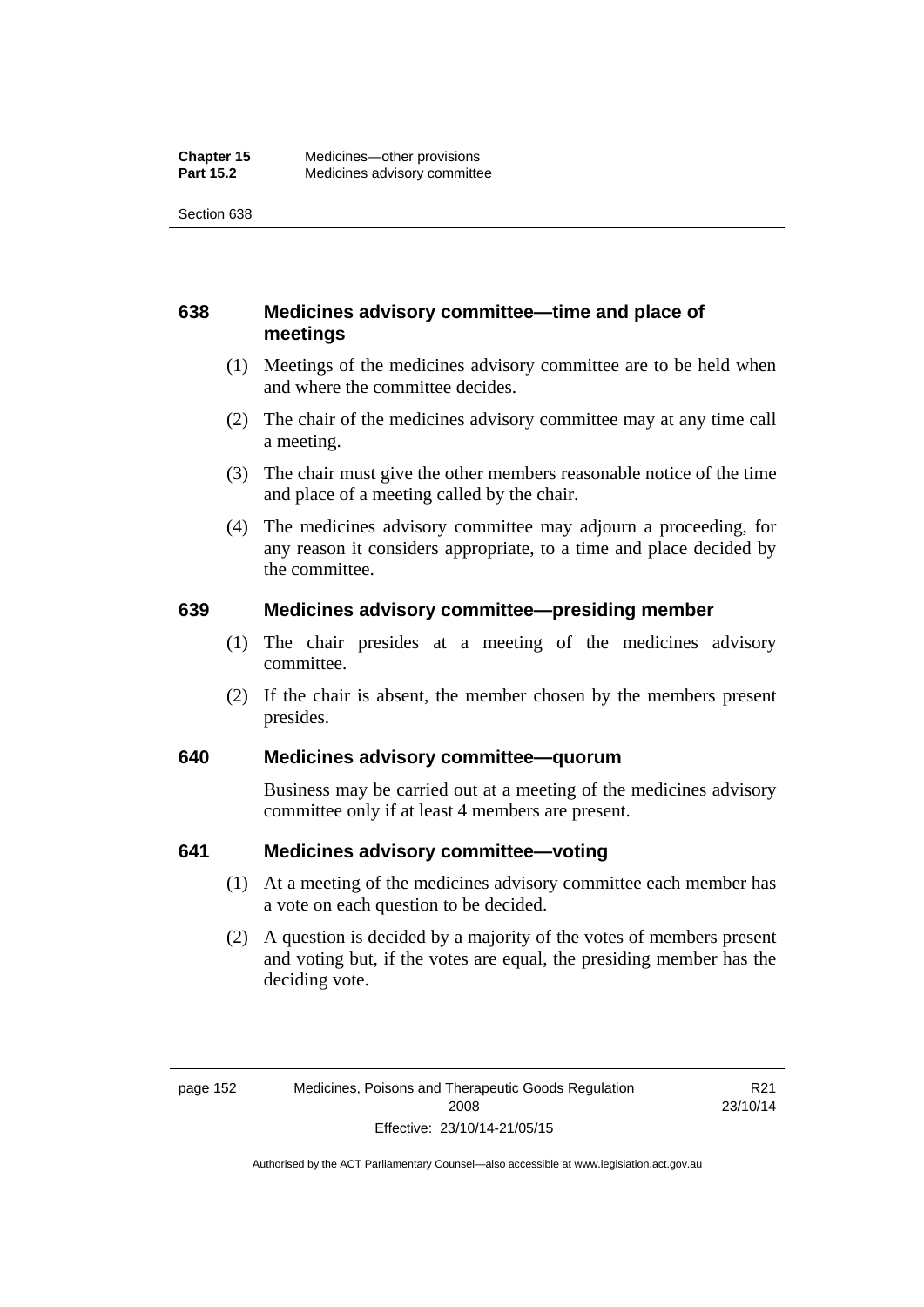### **642 Medicines advisory committee—conduct of meetings**

- (1) The medicines advisory committee may conduct its meetings as the committee considers appropriate.
- (2) A meeting of the medicines advisory committee may be held using a method of communication, or a combination of methods of communication, that allows each member taking part to hear what each other member taking part says without the members being in each other's presence.

#### **Examples**

a phone link, a satellite link, an internet or intranet link

- *Note* An example is part of the regulation, is not exhaustive and may extend, but does not limit, the meaning of the provision in which it appears (see [Legislation Act,](http://www.legislation.act.gov.au/a/2001-14) s 126 and s 132).
- (3) A medicines advisory committee member who takes part in a meeting conducted under subsection (2) is taken to be present at the meeting.
- (4) A resolution is a valid resolution of the medicines advisory committee, even if it is not passed at a meeting of the committee, if all members agree to the proposed resolution in writing.

*Note Written* includes in electronic form (see [Act,](http://www.legislation.act.gov.au/a/2008-26/default.asp) dict).

 (5) The medicines advisory committee must keep minutes of its meetings.

### **643 Medicines advisory committee—disclosure of interests by members**

 (1) If a medicines advisory committee member has a material interest in an issue being considered, or about to be considered, by the committee, the member must disclose the nature of the interest at a committee meeting as soon as possible after the relevant facts have come to the member's knowledge.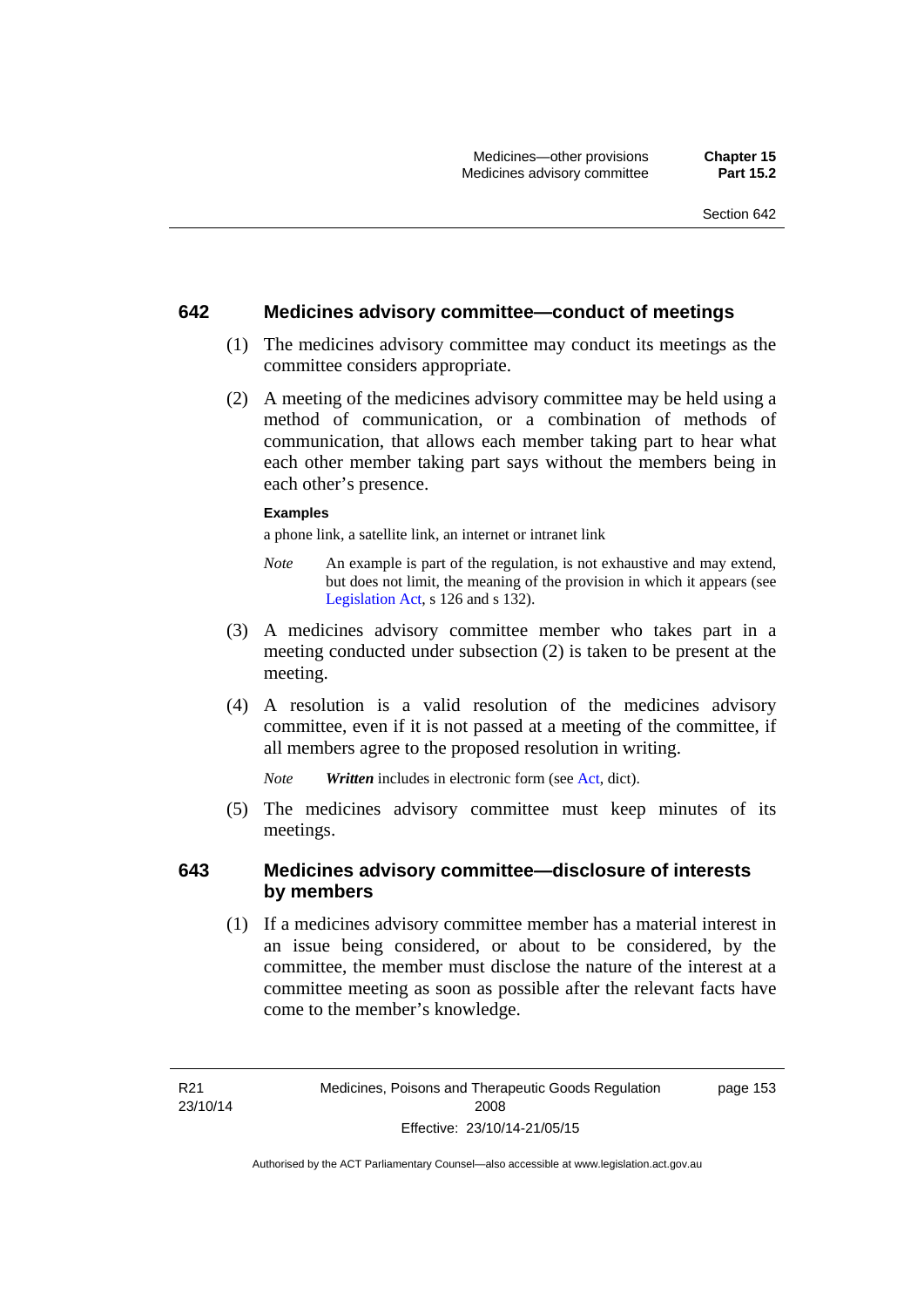- (2) The disclosure must be recorded in the medicines advisory committee's minutes and, unless the committee otherwise decides, the member must not—
	- (a) be present when the medicines advisory committee considers the issue; or
	- (b) take part in a decision of the committee on the issue.

#### **Example**

David, Emile and Fiona are members of the medicines advisory committee. They have an interest in an issue being considered at a committee meeting and they disclose the interest as soon as they become aware of it. David's and Emile's interests are minor but Fiona has a direct financial interest in the issue.

The medicines advisory committee considers the disclosures and decides that because of the nature of the interests:

- David may be present when the committee considers the issue but not take part in the decision
- Emile may be present for the consideration and take part in the decision.

The medicines advisory committee does not make a decision allowing Fiona to be present or take part in the committee's decision. Accordingly, Fiona cannot be present for the consideration of the issue or take part in the decision.

- *Note* An example is part of the regulation, is not exhaustive and may extend, but does not limit, the meaning of the provision in which it appears (see [Legislation Act,](http://www.legislation.act.gov.au/a/2001-14) s 126 and s 132).
- (3) Any other medicines advisory committee member who also has a material interest in the issue must not be present when the committee is considering its decision under subsection (2).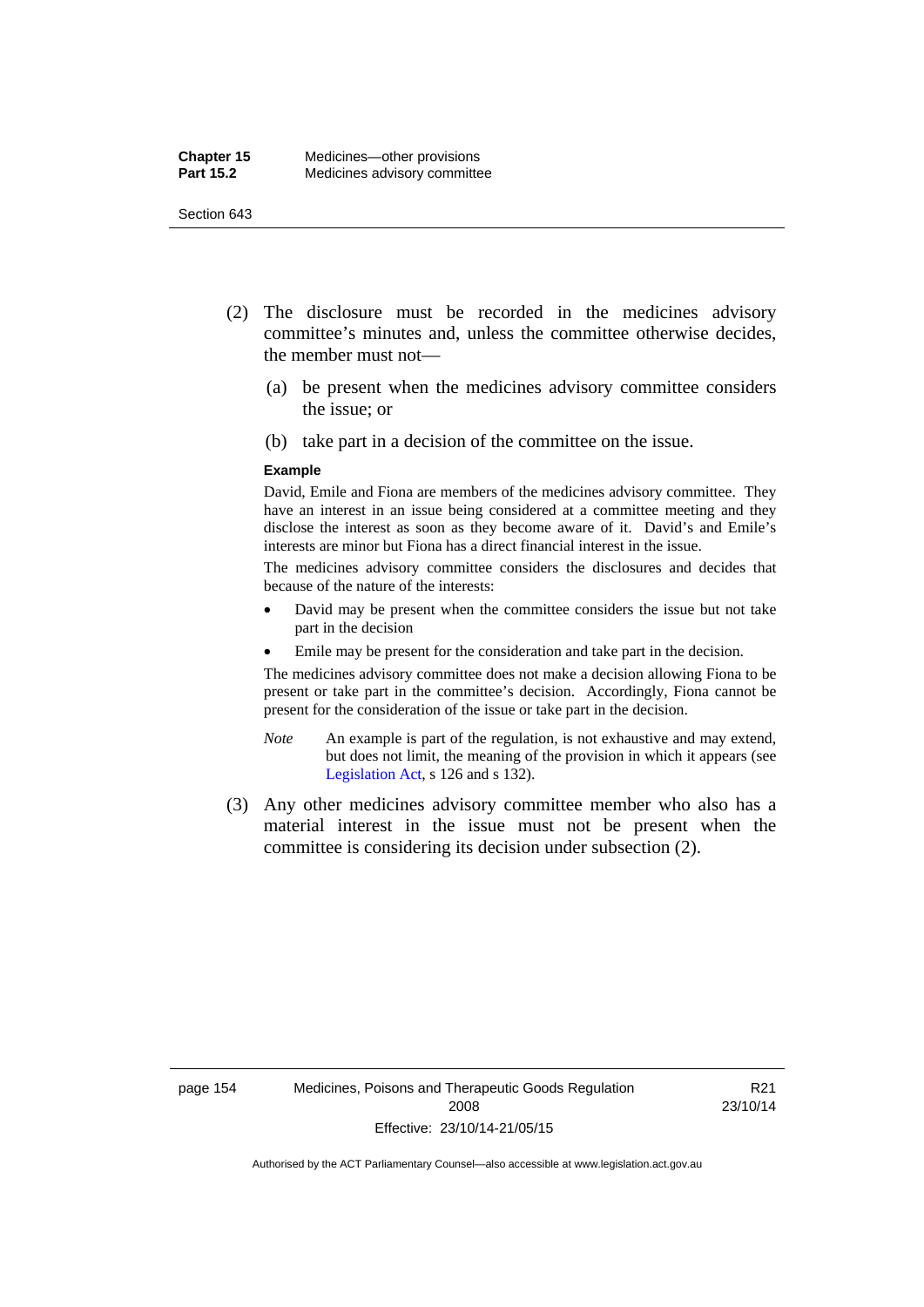(4) In deciding under subsection (2) whether a member may be present when the medicines advisory committee decides the issue or take part in a decision of the committee on the issue, and despite section 640 (Medicines advisory committee—quorum), the committee may consist of the members who do not have a material interest in the issue.

#### **Example**

if 6 members are present at the meeting and 2 members disclose a material interest, the other 4 members may decide whether the members who made the disclosure can take part in a decision by the committee

(5) In this section:

*associate*, of a person, means—

- (a) the person's business partner; or
- (b) a close friend of the person; or
- (c) a family member of the person.

*executive officer*, of a corporation, means a person (however described) who is concerned with, or takes part in, the corporation's management (whether or not the person is a director of the corporation).

*indirect interest*—without limiting the kind of indirect interest a person may have, a person has an *indirect interest* in an issue if any of the following has an interest in the issue:

- (a) an associate of the person;
- (b) a corporation with not more than 100 members that the person, or an associate of the person, is a member of;
- (c) a subsidiary of a corporation mentioned in paragraph (b);
- (d) a corporation that the person, or an associate of the person, is an executive officer of;

page 155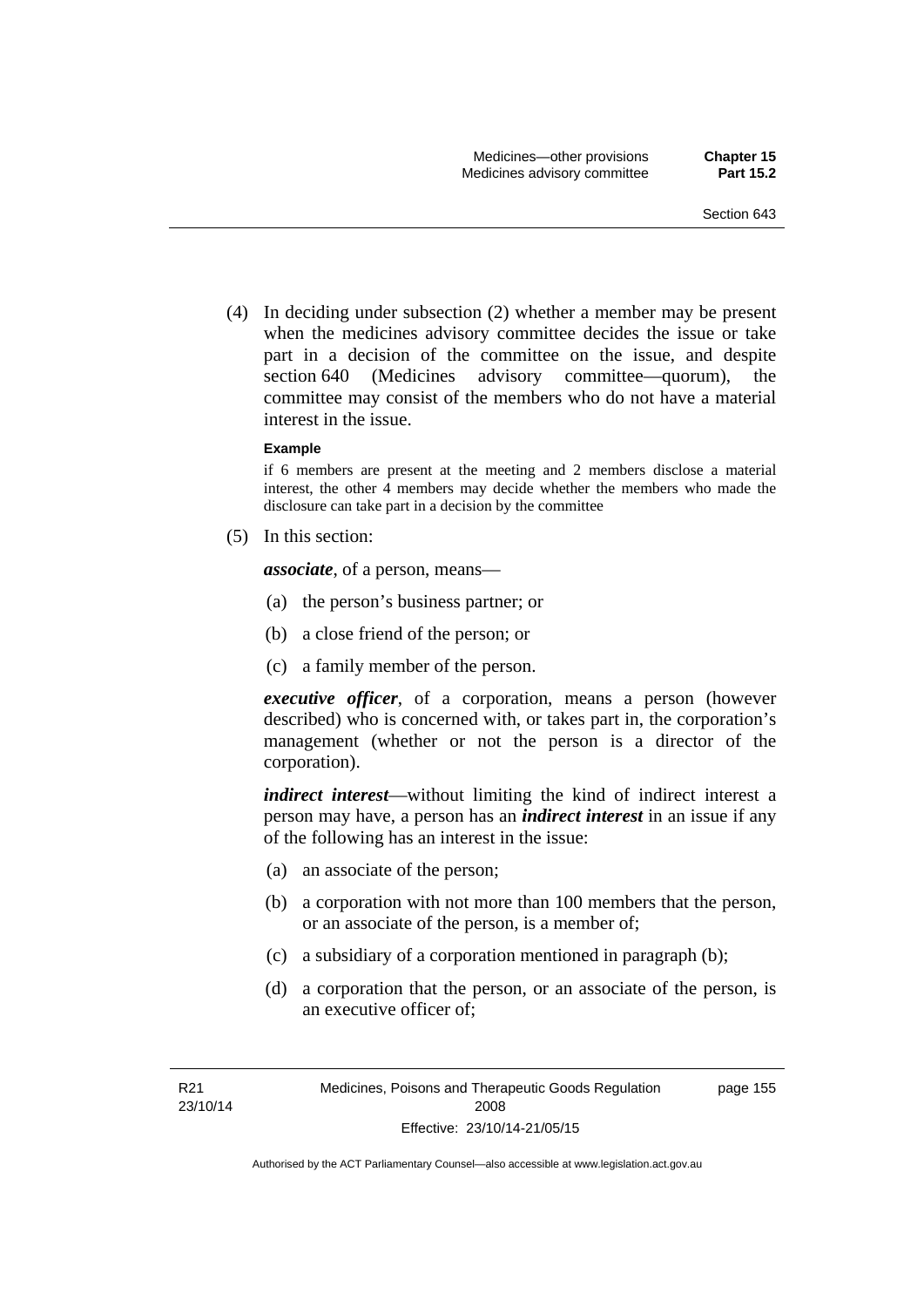- (e) the trustee of a trust that the person, or an associate of the person, is a beneficiary of;
- (f) a member of a firm or partnership that the person, or an associate of the person, is a member of;
- (g) someone else carrying on a business if the person, or an associate of the person, has a direct or indirect right to participate in the profits of the business.

*material interest*—a medicines advisory committee member has a *material interest* in an issue if the member has—

- (a) a direct or indirect financial interest in the issue; or
- (b) a direct or indirect interest of any other kind if the interest could conflict with the proper exercise of the member's functions in relation to the committee's consideration of the issue.

#### **644 Medicines advisory committee—ending appointments**

- (1) The Minister may end the appointment of a medicines advisory committee member—
	- (a) if the member contravenes a territory law; or
	- (b) for misbehaviour; or
	- (c) if the member becomes bankrupt or personally insolvent; or
		- *Note Bankrupt or personally insolvent*—see the [Legislation Act,](http://www.legislation.act.gov.au/a/2001-14) dictionary, pt 1.
	- (d) if the member is convicted, in the ACT, of an offence punishable by imprisonment for at least 1 year; or
	- (e) if the member is convicted outside the ACT, in Australia or elsewhere, of an offence that, if it had been committed in the ACT, would be punishable by imprisonment for at least 1 year; or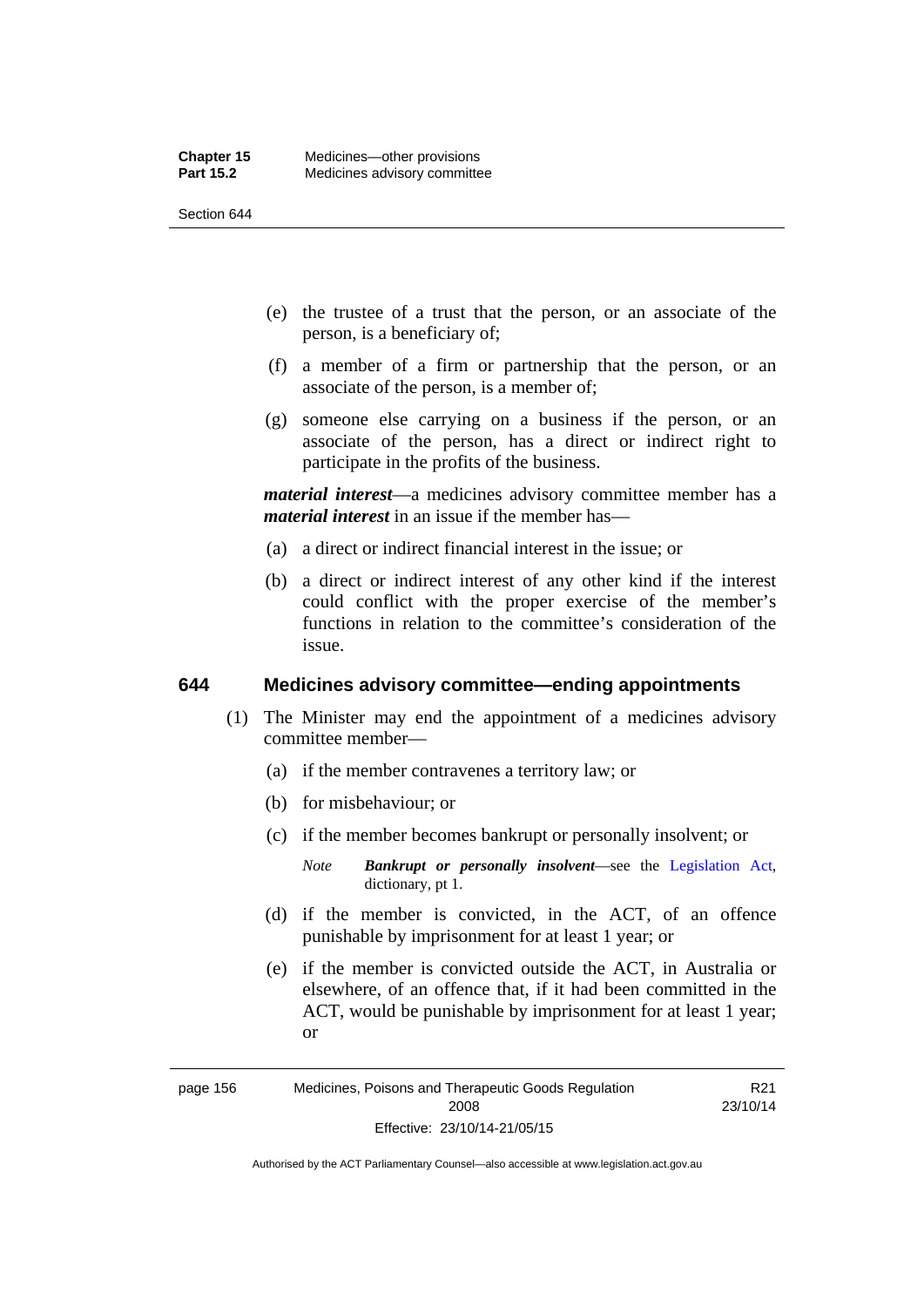- (f) if the member contravenes section 643 (Medicines advisory committee—disclosure of interests by members).
- *Note* A member's appointment also ends if the member resigns (see [Legislation Act,](http://www.legislation.act.gov.au/a/2001-14) s 210).
- (2) The Minister must end the appointment of a medicines advisory committee member—
	- (a) if the member (other than a member mentioned in section 635 (3) (d) or (e)) ceases to be a doctor; or
	- (b) for a member mentioned in section 635 (3) (d)—if the member ceases to be a pharmacist; or
	- (c) if, on 3 consecutive occasions, the member fails, without the chair's agreement, to make himself or herself available for a proposed meeting of the committee; or
	- (d) if the member fails to take all reasonable steps to avoid being placed in a position where a conflict of interest arises during the exercise of the member's functions; or
	- (e) for physical or mental incapacity, if the incapacity substantially affects the exercise of the member's functions.

R21 23/10/14 page 157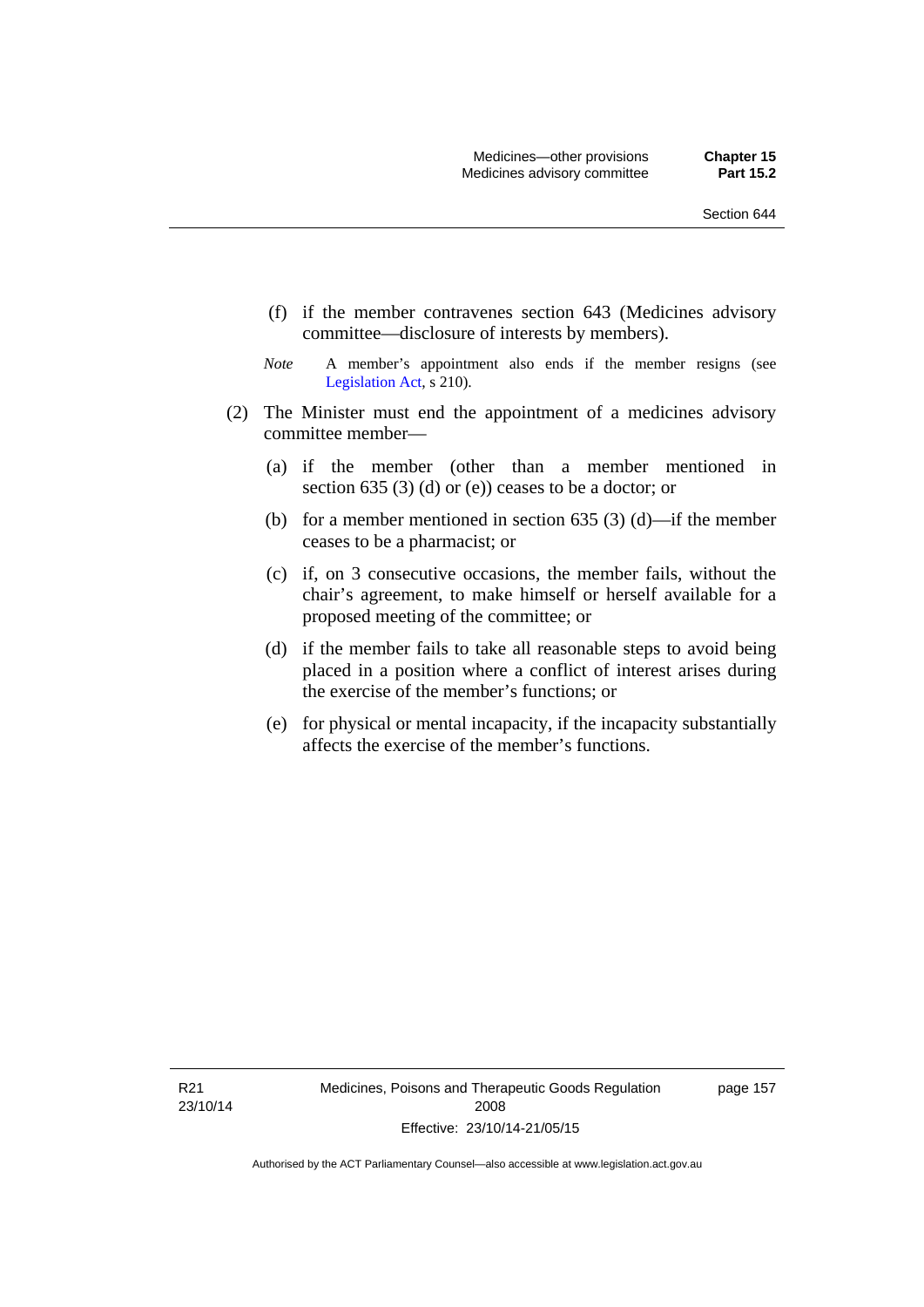**Chapter 15** Medicines—other provisions **Part 15.3 Other medicines provisions** 

Section 650

### **Part 15.3 Other medicines provisions**

#### **650 Advertising controlled medicines—Act, s 66 (3) (b)**

A pricelist published by a pharmacist that includes a controlled medicine is prescribed if the pricelist complies with the *Price Information Code of Practice*, published by the Therapeutic Goods Administration, as in force from time to time.

#### **651 Advertising other medicines**

- (1) A person commits an offence if—
	- (a) the person publishes an advertisement; and
	- (b) the advertisement promotes or encourages the use of a declared medicine.

Maximum penalty: 30 penalty units.

- (2) A person commits an offence if—
	- (a) the person publishes an advertisement; and
	- (b) the advertisement indicates that someone is willing or authorised to supply a declared medicine.

Maximum penalty: 30 penalty units.

- (3) This section does not apply to—
	- (a) an advertisement for a declared medicine in a publication published primarily for dentists, doctors, pharmacists or veterinary surgeons; or

*Note* The Price Information Code of Practice is accessible at [www.tga.gov.au.](http://www.tga.gov.au/)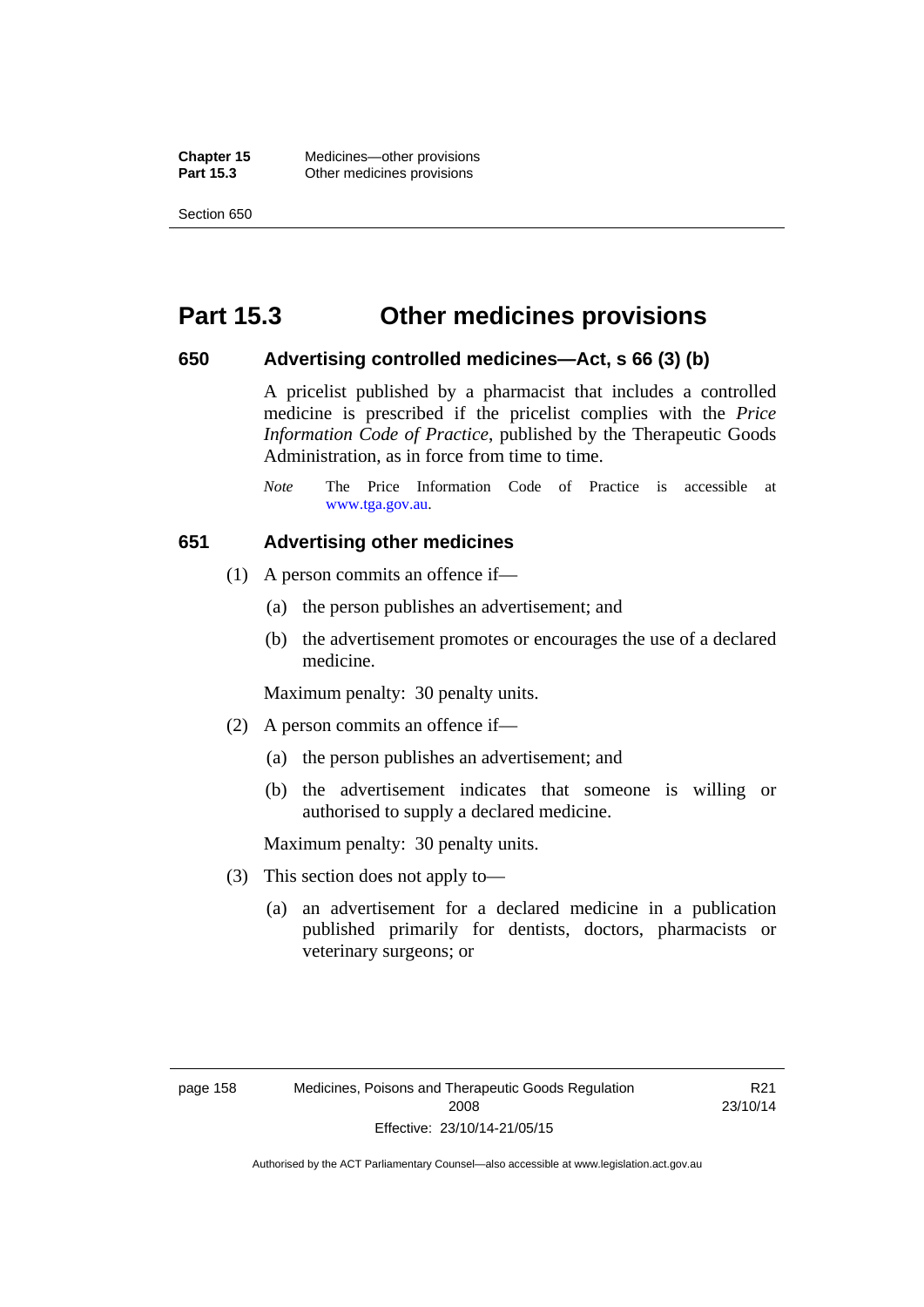- (b) a pricelist published by a pharmacist that includes a declared medicine if the pricelist complies with the *Price Information Code of Practice*, published by the Therapeutic Goods Administration, as in force from time to time.
- (4) In this section:

*advertisement*—see the [Act,](http://www.legislation.act.gov.au/a/2008-26/default.asp) section 66.

#### *declared medicine* means—

- (a) a pharmacist only medicine other than a pharmacist only medicine to which the medicines and poisons standard, appendix H applies; or
- (b) a prescription only medicine.

### **652 Prescribed institutions—Act, dict, def** *institution***, par (b)**

The following are prescribed:

- (a) a correctional centre;
- (b) a CYP detention place.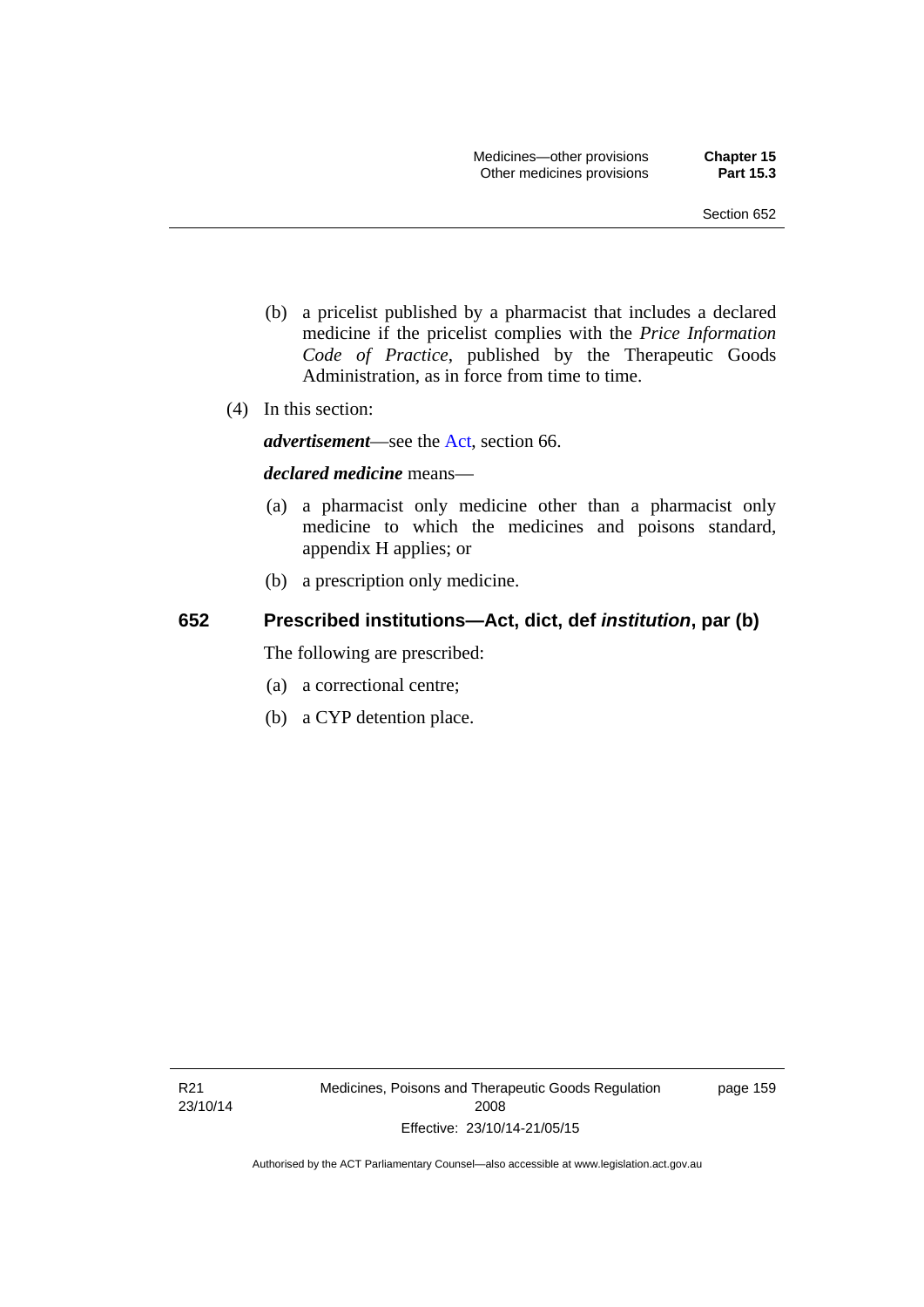# **Chapter 16 Low and moderate harm poisons**

# **Part 16.1** Preliminary

**660 Meaning of** *relevant law***—ch 16** 

In this chapter:

*relevant law* means—

- (a) a corresponding law; or
- (b) the *[Agricultural and Veterinary Chemicals Act 1994](http://www.comlaw.gov.au/Series/C2004A04712)* (Cwlth); or
- (c) the *[Therapeutic Goods Act 1989](http://www.comlaw.gov.au/Series/C2004A03952)* (Cwlth).
- *Note 1 Corresponding law* includes a law of a State that corresponds, or substantially corresponds, to the Act (see [Act](http://www.legislation.act.gov.au/a/2008-26/default.asp), dict).
- *Note 2 State* includes a territory (see [Legislation Act,](http://www.legislation.act.gov.au/a/2001-14) dict, pt 1).

page 160 Medicines, Poisons and Therapeutic Goods Regulation 2008 Effective: 23/10/14-21/05/15

R21 23/10/14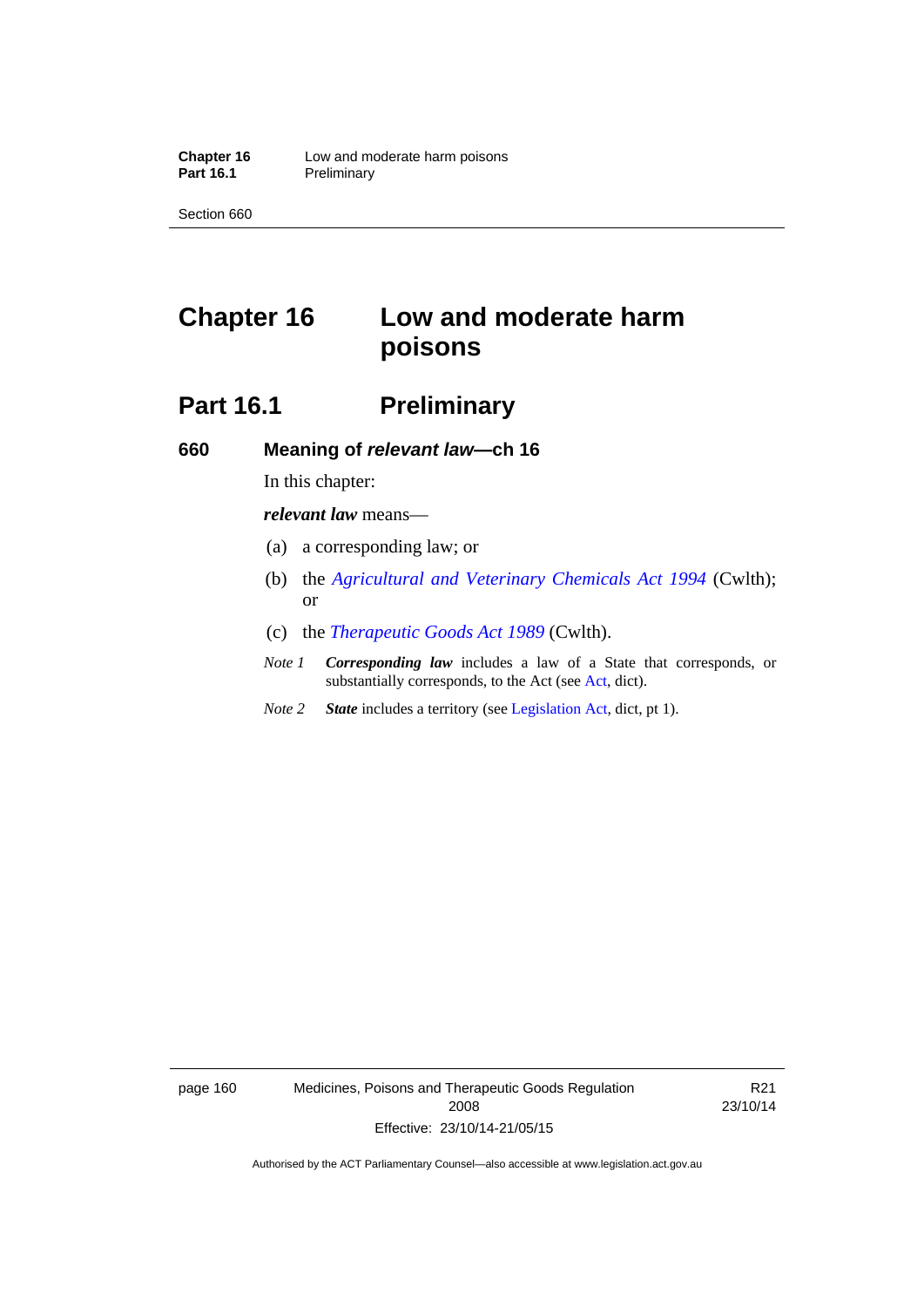## **Part 16.2 Authorisation to supply low and moderate harm poisons**

### **661 Authorisation to supply low and moderate harm poisons—Act, s 26 (1) (b) and (2) (b)**

Anyone is authorised to supply a low harm poison or moderate harm poison.

### **662 Authorisation condition for supplying low and moderate harm poisons—Act, s 44 (1) (b) and (2) (b)**

A person's authorisation under section 661 to supply a low harm poison or moderate harm poison is subject to the following conditions:

- (a) the poison is supplied in manufacturer's packs that comply with—
	- (i) section 665 (Packaging of supplied manufacturer's packs of low and moderate harm poisons—[Act](http://www.legislation.act.gov.au/a/2008-26/default.asp), s 59 (1) (c) (i) and  $(2)$  (c) (i)); or
	- (ii) an approval under the [Act](http://www.legislation.act.gov.au/a/2008-26/default.asp), section 193 (Approval of non-standard packaging and labelling);
- (b) the manufacturer's packs are labelled in accordance with—
	- (i) section 666 (Labelling of supplied manufacturer's packs of low and moderate harm poisons—[Act](http://www.legislation.act.gov.au/a/2008-26/default.asp), s  $60(1)(c)(i)$ and  $(2)$  (c)  $(i)$ ; or
	- (ii) an approval under the [Act,](http://www.legislation.act.gov.au/a/2008-26/default.asp) section 193.

page 161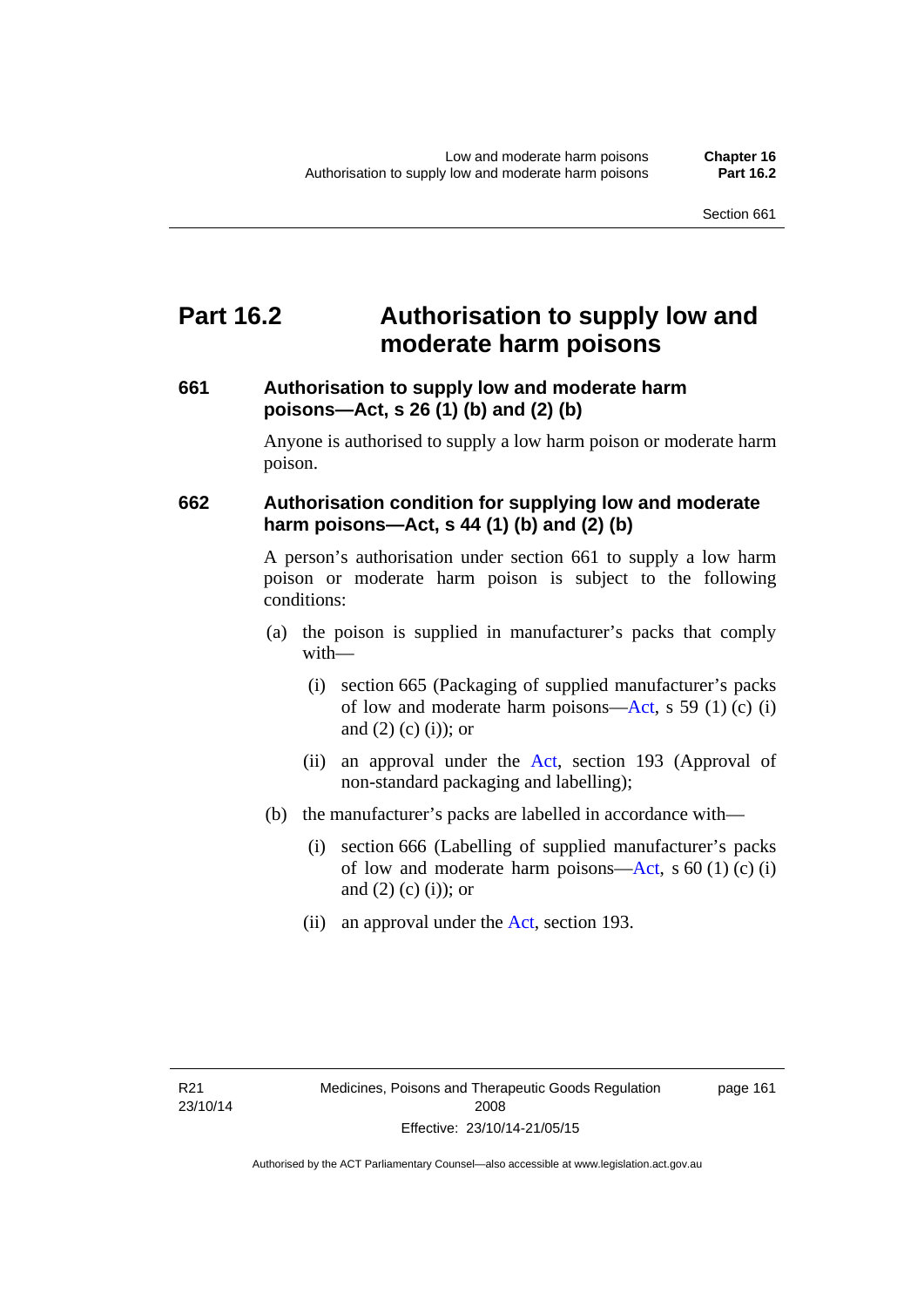## **Part 16.3 Authorisation to manufacture low and moderate harm poisons**

#### **663 Authorisation to manufacture low and moderate harm poisons—Act, s 33 (b)**

A person is authorised to manufacture a low harm poison or moderate harm poison if the person is authorised to manufacture the poison under a relevant law.

#### **664 Authorisation condition for manufacturing low and moderate harm poisons—Act, s 44 (1) (b) and (2) (b)**

A person's authorisation under section 663 to manufacture a low harm poison or moderate harm poison is subject to the condition that, if a condition or restriction applies to the person under the relevant law, the person manufactures the poison in accordance with the condition and restriction.

page 162 Medicines, Poisons and Therapeutic Goods Regulation 2008 Effective: 23/10/14-21/05/15

R21 23/10/14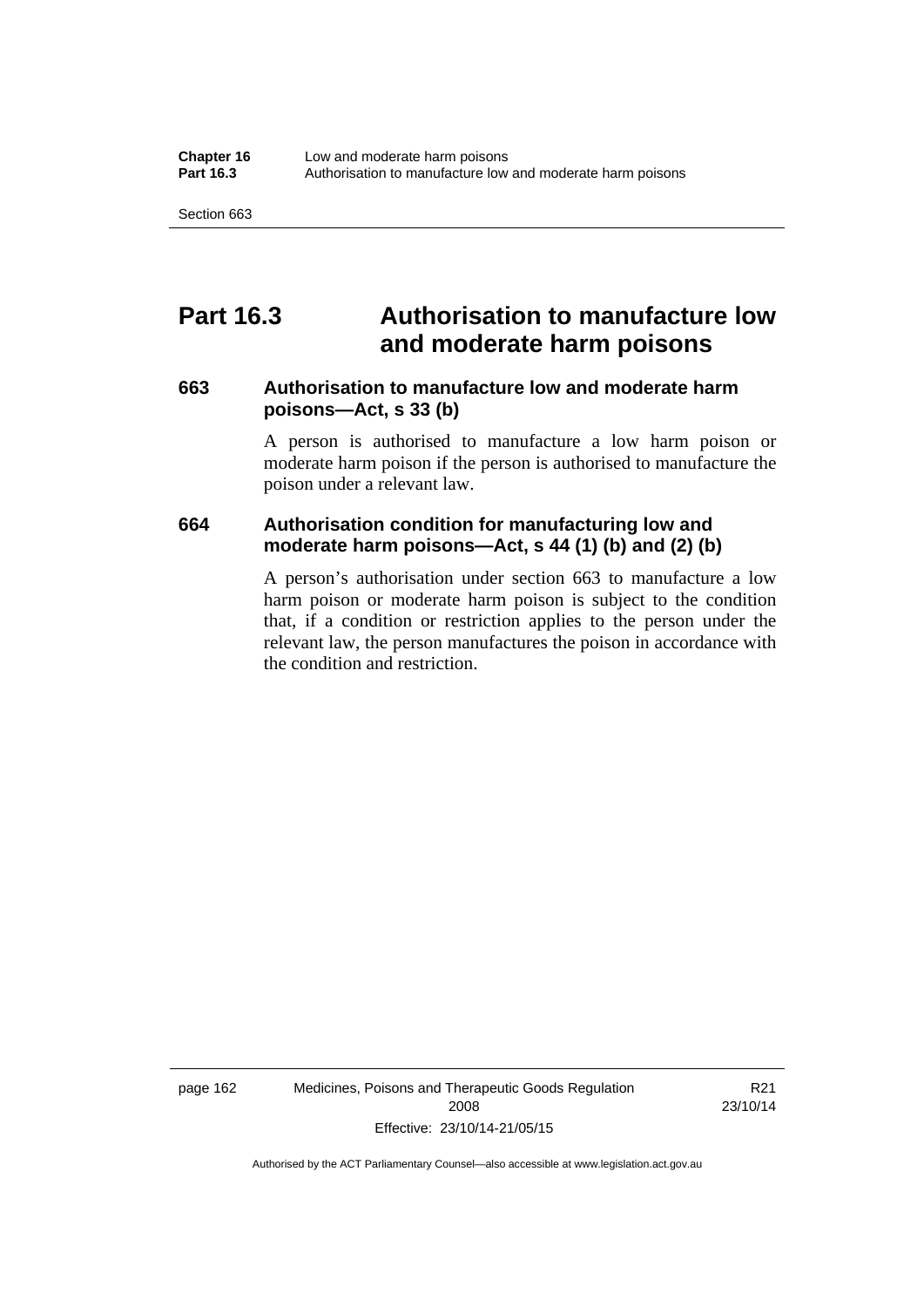## **Part 16.4 Packaging and labelling of low and moderate harm poisons**

### **665 Packaging of supplied manufacturer's packs of low and moderate harm poisons—Act, s 59 (1) (c) (i) and (2) (c) (i)**

- (1) A manufacturer's pack of a supplied low harm poison or moderate harm poison must be packaged—
	- (a) in accordance with the [medicines and poisons standard](http://www.comlaw.gov.au/Series/F2012L01200), paragraphs 21 to 27; or
	- (b) in a container in which the poison may be sold under a relevant law.
	- *Note* A manufacturer's pack of a low or moderate harm poison supplied may also be packaged in accordance with an approval under the [Act](http://www.legislation.act.gov.au/a/2008-26/default.asp), s 193 (Approval of non-standard packaging and labelling) (see [Act,](http://www.legislation.act.gov.au/a/2008-26/default.asp) s 59 (1) (c) (ii) and (2) (c) (ii)).
- (2) However, if the poison is camphor or naphthalene for domestic use, it must also be packaged in a way that, in normal use, prevents—
	- (a) removal of the camphor or naphthalene from the packaging; or
	- (b) ingestion of the camphor or naphthalene.

#### **666 Labelling of supplied manufacturer's packs of low and moderate harm poisons—Act, s 60 (1) (c) (i) and (2) (c) (i)**

A manufacturer's pack of a supplied low harm poison or moderate harm poison must be labelled in accordance with—

- (a) the [medicines and poisons standard](http://www.comlaw.gov.au/Series/F2012L01200), paragraphs 3 to 19; or
- (b) a relevant law.
- *Note* A manufacturer's pack of a low or moderate harm poison supplied may also be labelled in accordance with an approval under the [Act](http://www.legislation.act.gov.au/a/2008-26/default.asp), s 193 (Approval of non-standard packaging and labelling) (see [Act,](http://www.legislation.act.gov.au/a/2008-26/default.asp) s 60 (1) (c) (ii) and (2) (c) (ii)).

R21 23/10/14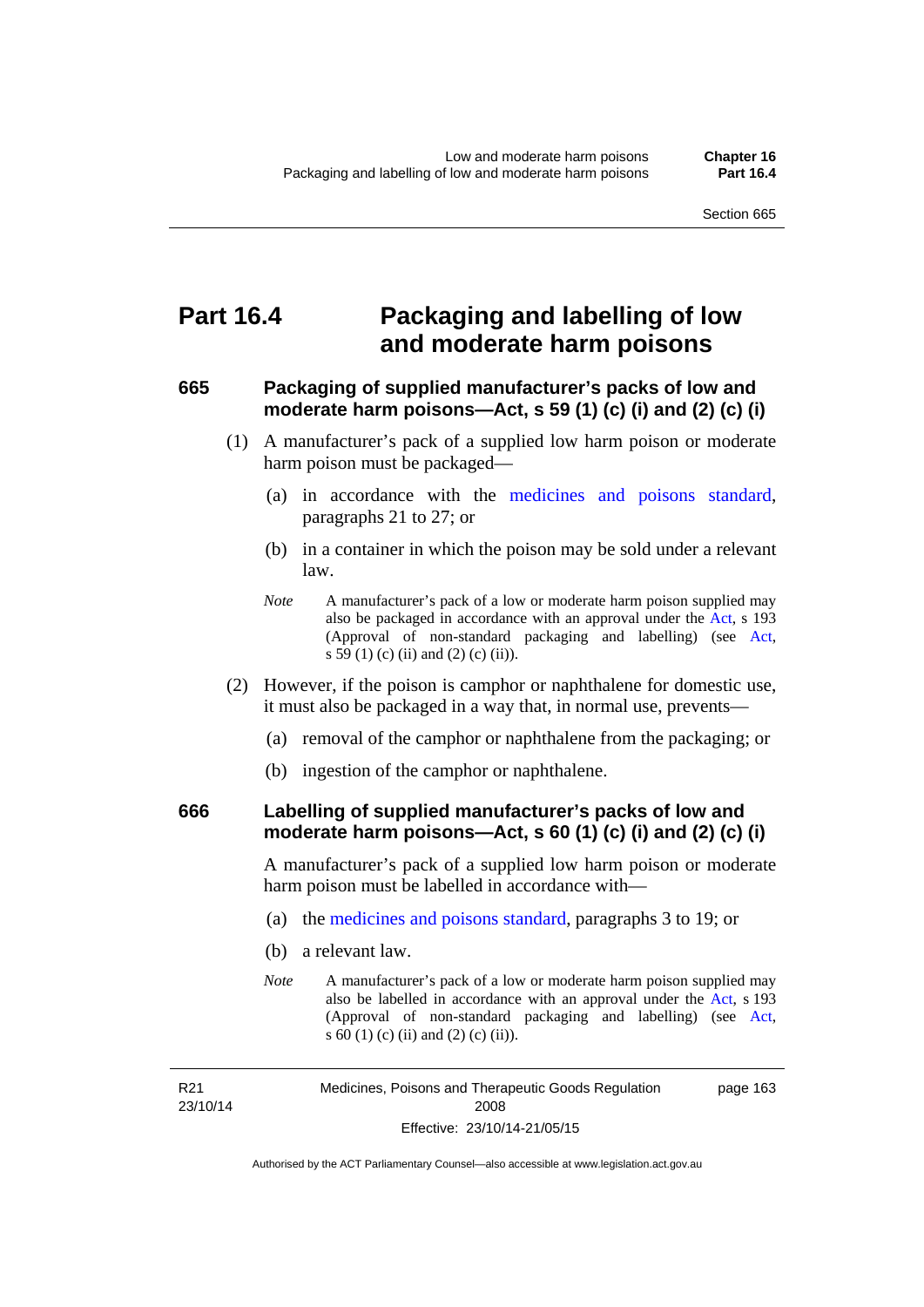# **Chapter 17 Dangerous poisons authorisations**

# **Part 17.1 Overview of dangerous poisons authorisations**

### **670 General overview of authorisations for dangerous poisons**

 (1) The Act requires that a person must not deal with a dangerous poison in a particular way unless the person is authorised to deal with the poison.

#### **Example**

the [Act,](http://www.legislation.act.gov.au/a/2008-26/default.asp) s 35 about obtaining certain substances (which include dangerous poisons)

- *Note 1* The [Act,](http://www.legislation.act.gov.au/a/2008-26/default.asp) s 19 sets out when a person *deals* with a dangerous poison.
- *Note 2* An example is part of the regulation, is not exhaustive and may extend, but does not limit, the meaning of the provision in which it appears (see [Legislation Act,](http://www.legislation.act.gov.au/a/2001-14) s 126 and s 132).
- (2) The [Act](http://www.legislation.act.gov.au/a/2008-26/default.asp), section 20 sets out when a person is authorised to deal with a dangerous poison.
- (3) This regulation authorises certain dealings with dangerous poisons.

*Note* An authorisation is not required to deal with the following:

- a substance excluded from the [medicines and poisons standard](http://www.comlaw.gov.au/Series/F2012L01200) by the standard, par  $1(2)$  (see s 6);
- a substance mentioned in the [medicines and poisons standard,](http://www.comlaw.gov.au/Series/F2012L01200) sch 7 if the schedule does not apply to the substance because of an exception in the standard.

R21 23/10/14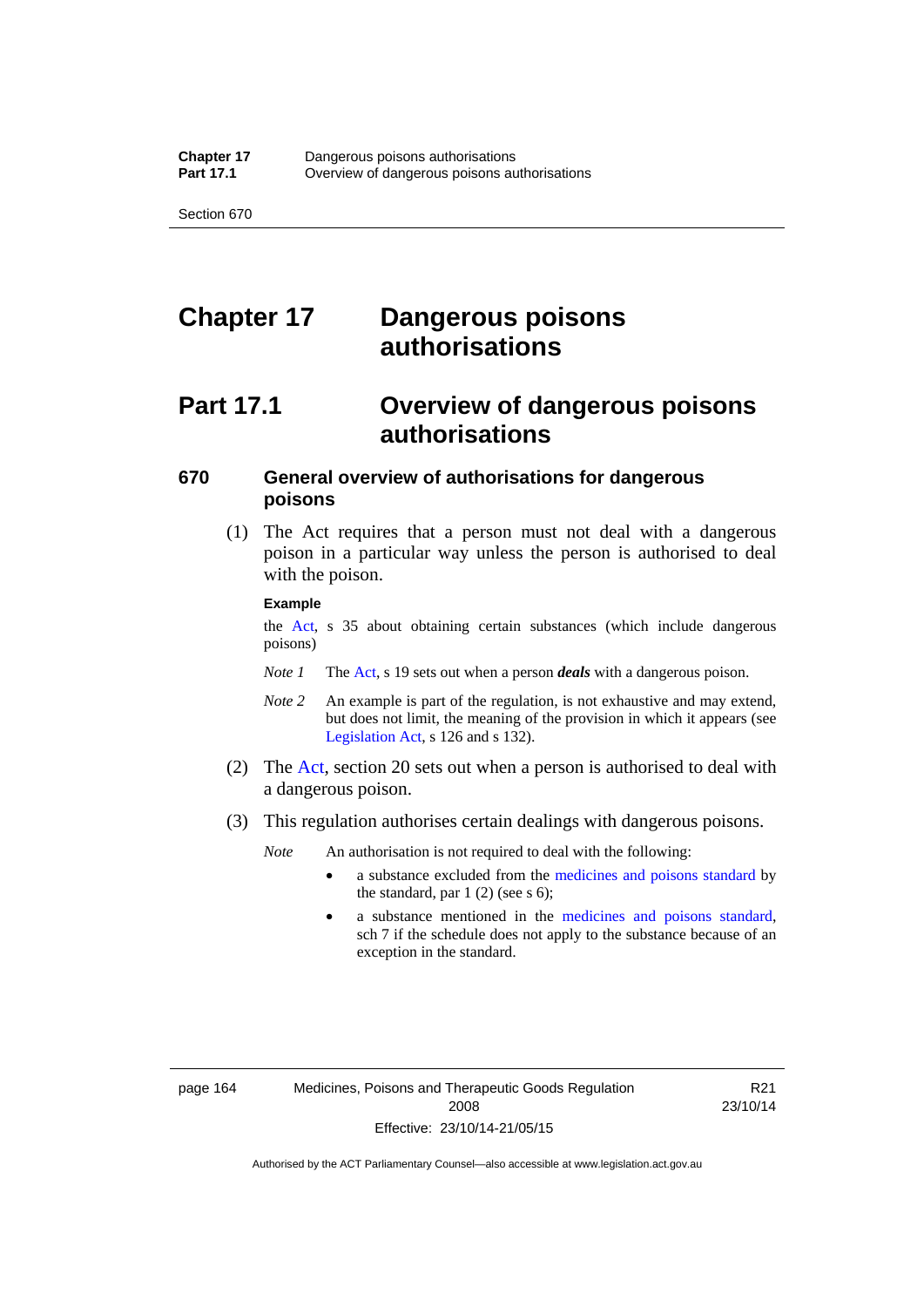(4) An authorisation under this regulation may be subject to limitations.

#### **Example**

a purchase order issued by a person mentioned in sch 4, col 2 must comply with s 721 (see s 690 (2) (c))

*Note* For the power to impose other restrictions, see the [Act](http://www.legislation.act.gov.au/a/2008-26/default.asp), ch 8.

#### **671 Overview of dangerous poisons authorisations under this regulation**

Dangerous poisons authorisations under this regulation are given by the following provisions:

- (a) section 675 (which is about authorisations under dangerous poisons manufacturers licences);
- (b) section 680 (which is about authorisations under dangerous poisons research and education program licences);
- (c) section 685 (which is about authorisations under dangerous poisons suppliers licences);
- (d) section 690 (which is about authorisations for manufacturing and other purposes);
- (e) section 692 (which is about authorisation to deliver dangerous poisons under purchase orders);
- (f) section 693 (which is about authorisation for commercial disposal operators for disposal of dangerous poisons);
- (g) section 695 (which is about authorisations for dangerous poisons research and education programs by scientifically qualified people).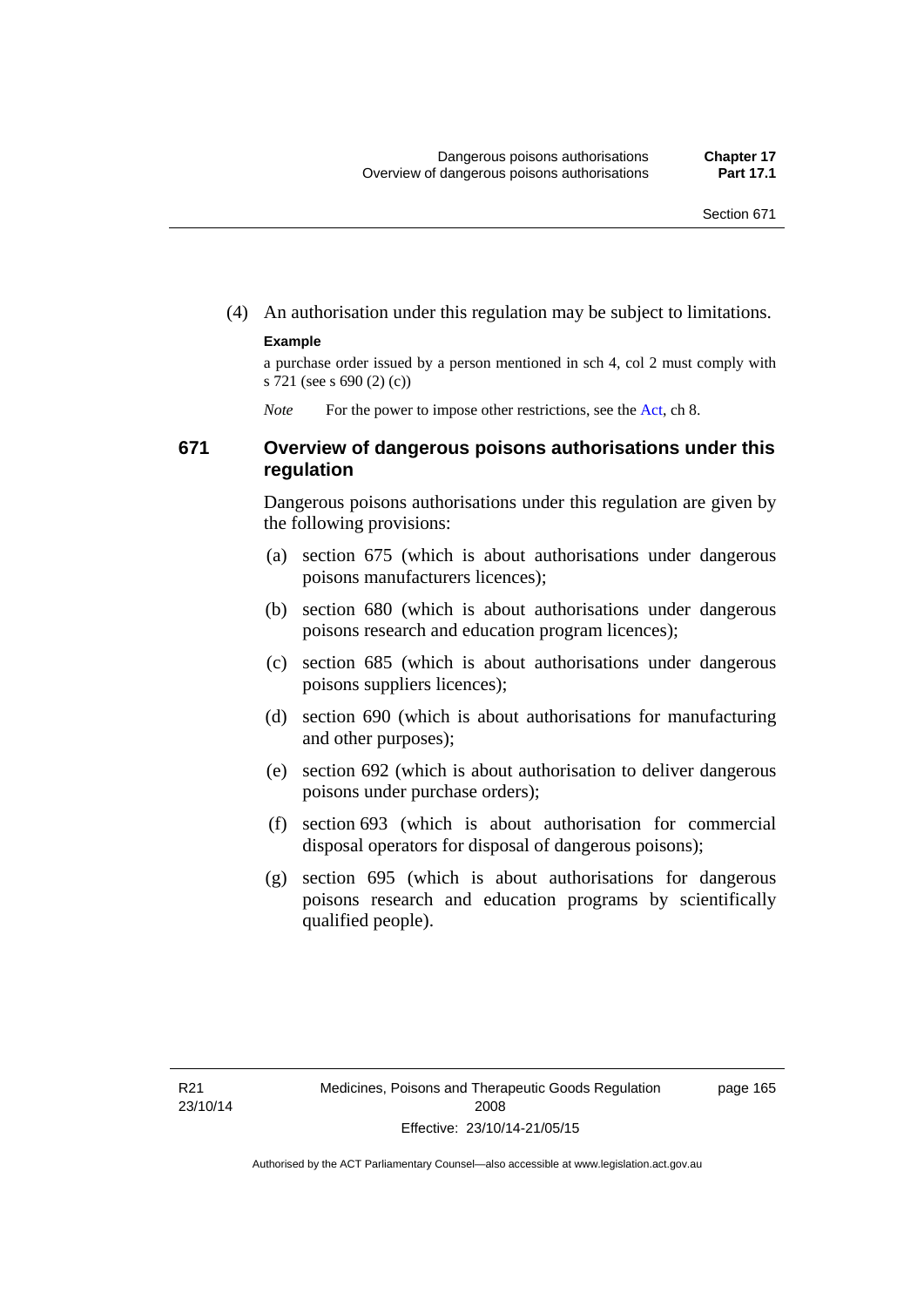#### **672 General overview of authorisation conditions for dangerous poisons**

 (1) The [Act](http://www.legislation.act.gov.au/a/2008-26/default.asp), section 44 requires a person who is authorised to deal with a dangerous poison to comply with any condition to which the authorisation is subject.

#### **Example**

Section 676 sets out the authorisation conditions for an authorised person to manufacture a dangerous poison.

- *Note* An example is part of the regulation, is not exhaustive and may extend, but does not limit, the meaning of the provision in which it appears (see [Legislation Act,](http://www.legislation.act.gov.au/a/2001-14) s 126 and s 132).
- (2) The conditions are additional to other restrictions on an authorised person's authority to deal with a dangerous poison.
	- *Note* Conditions may also be imposed under other provisions of the [Act](http://www.legislation.act.gov.au/a/2008-26/default.asp) including, for example, s 89 which sets out conditions on licences.

page 166 Medicines, Poisons and Therapeutic Goods Regulation 2008 Effective: 23/10/14-21/05/15

R21 23/10/14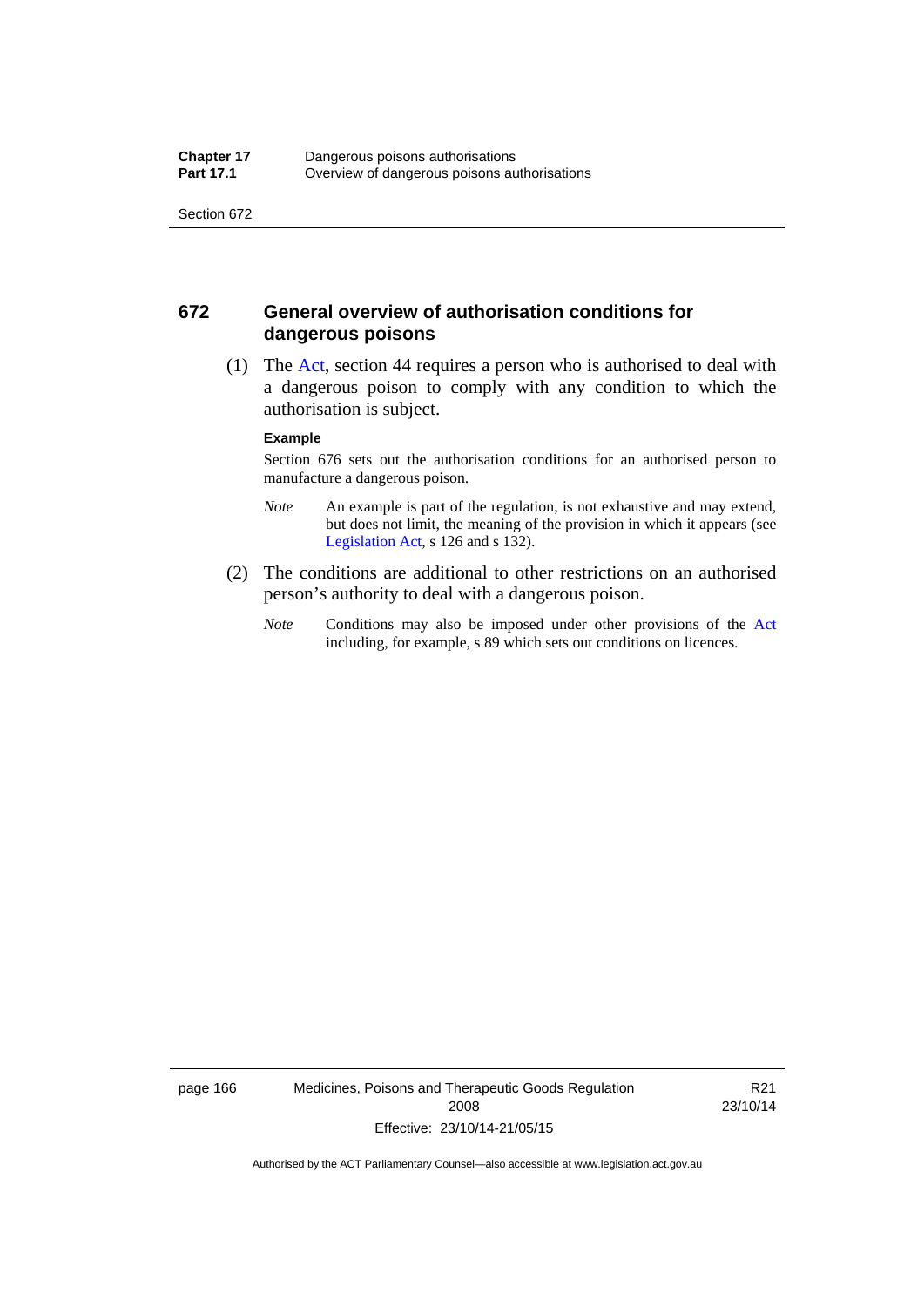### **Part 17.2 Authorisations under dangerous poisons licences**

### **Division 17.2.1 Dangerous poisons manufacturers licence authorisations**

*Note* For other provisions about dangerous poisons manufacturers licences, see pt 18.2.

#### **675 Authorisations under dangerous poisons manufacturers licences—Act, s 20 (1) (a)**

- (1) A dangerous poisons manufacturers licence authorises the holder to do any of the following in relation to a dangerous poison (the *licensed dangerous poison*) stated in the licence at the premises (the *licensed premises*) stated in the licence:
	- (a) manufacture the licensed dangerous poison;
	- (b) possess the licensed dangerous poison for sale by wholesale from the licensed premises;
	- (c) sell the licensed dangerous poison by wholesale (whether or not for resale) to—
		- (i) a person authorised to issue a purchase order for the dangerous poison; or
		- (ii) someone in another State who may obtain the dangerous poison by wholesale under the law of the other State; or
		- (iii) someone in another country who may lawfully obtain the dangerous poison by wholesale in the other country;
		- *Note* The dangerous poison must be sold on a purchase order in accordance with s 720 (see s 676).

R21 23/10/14 page 167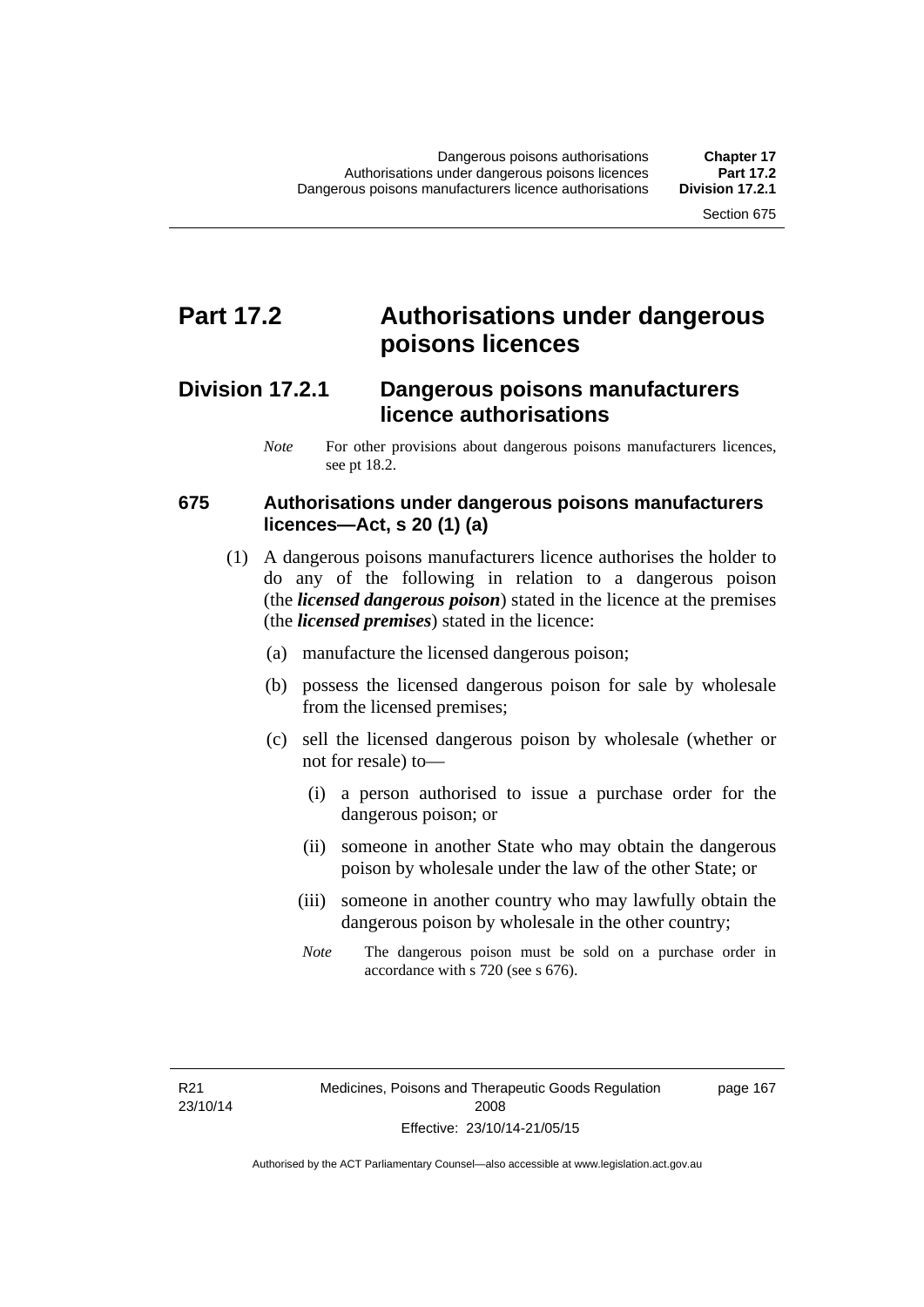- (d) obtain a dangerous poison, other than a licensed dangerous poison, for manufacturing a licensed dangerous poison at the licensed premises;
- (e) possess a dangerous poison, other than a licensed dangerous poison, at the licensed premises for manufacturing a licensed dangerous poison.
- (2) However, an authorisation under subsection (1) does not apply if the licence states that it does not apply.
- (3) Also, subsection (1) (c) (iii) does not apply in relation to a licensed dangerous poison that is a prohibited export under the *[Customs](http://www.comlaw.gov.au/Series/C1901A00006)  [Act 1901](http://www.comlaw.gov.au/Series/C1901A00006)* (Cwlth).

#### **676 Authorisation conditions for dangerous poisons manufacturers licences—Act, s 44 (1) (b) and (2) (b)**

A licence-holder's authorisation under a dangerous poisons manufacturers licence is subject to the following conditions:

- (a) the dealings with a dangerous poison authorised by the licence will be carried out under the supervision of an individual approved under section 706 (1) (Restrictions on issuing of dangerous poisons manufacturers licences[—Act,](http://www.legislation.act.gov.au/a/2008-26/default.asp) s 85 (1) (a));
- (b) a dangerous poison obtained under the licence is purchased on a complying purchase order;
- (c) a licensed dangerous poison will be supplied for a non-household (including a non-household garden) purpose only;
- (d) a dangerous poison sold under the licence will be sold on a purchase order in accordance with section 720 (Supplying dangerous poisons on purchase orders);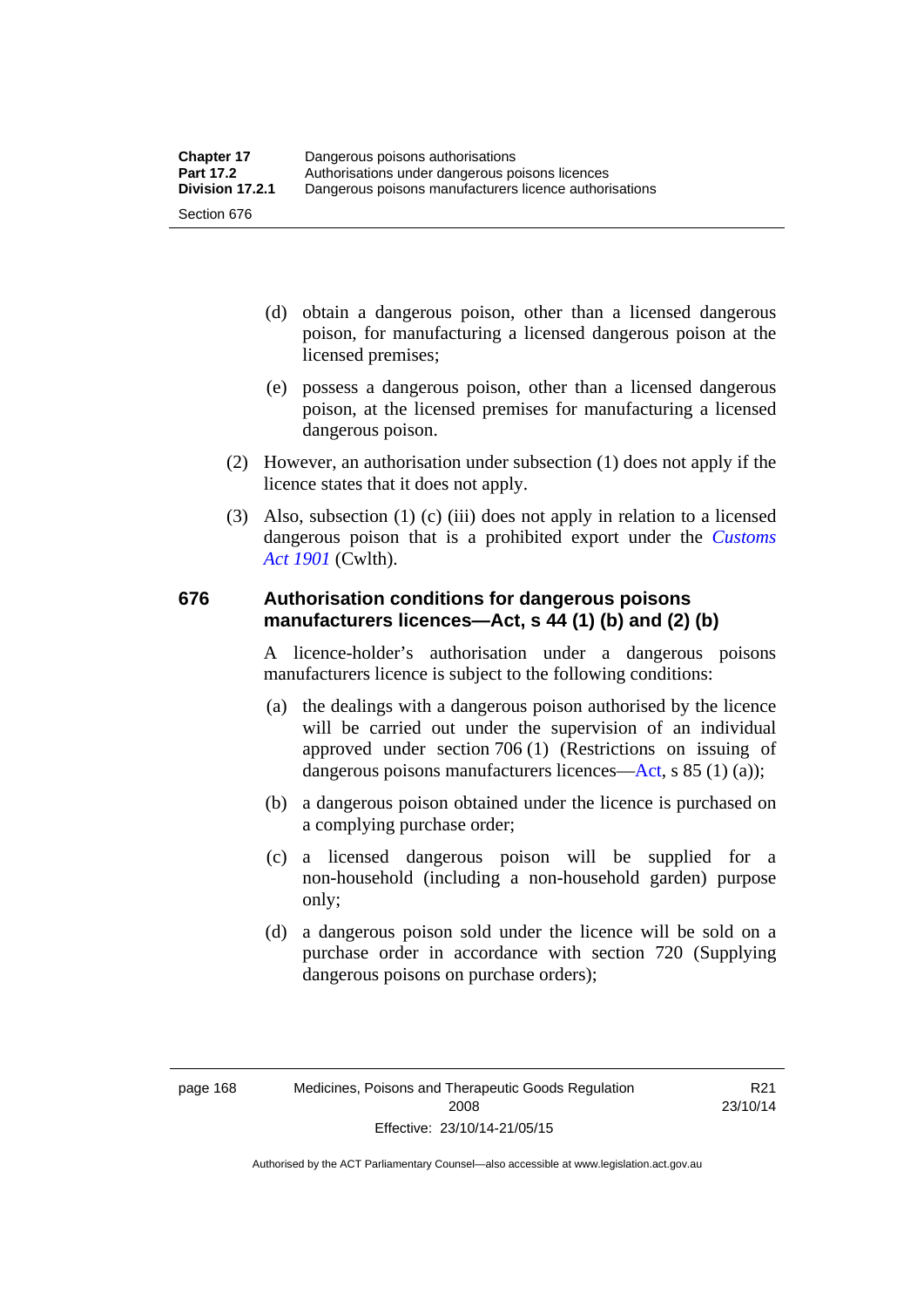- (e) if the supplier does not receive a document signed by the buyer acknowledging receipt of the dangerous poison within 7 days after the day the dangerous poison is delivered—the supplier must, within 24 hours after the end of the 7-day period, tell the chief health officer, in writing, of the failure to receive the document;
- (f) the following are kept at the supplier's business premises or, if the chief health officer approves in writing another place, the place approved by the chief health officer, for at least 2 years after the day the poison is supplied:
	- (i) the filled purchase order;
	- (ii) the delivery acknowledgement under paragraph (e) or section 720 (d) (ii);
	- (iii) the record for section 722;
- (g) if a dangerous poison sold under the licence is liquid containing paraquat—the poison is coloured blue or green and has an offensive smell.
- *Note* For licence conditions, see the [Act](http://www.legislation.act.gov.au/a/2008-26/default.asp), s 89.

page 169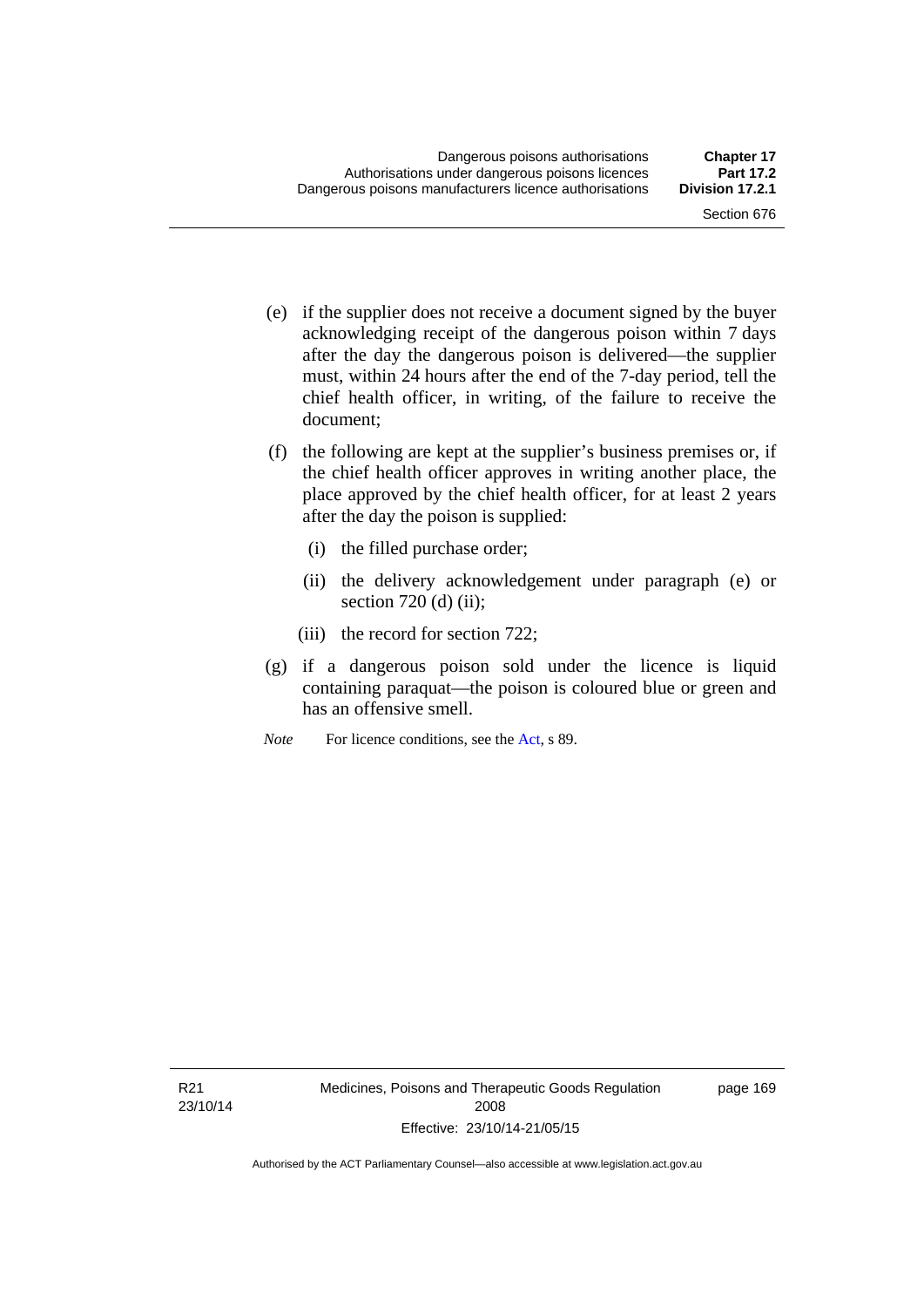### **Division 17.2.2 Dangerous poisons—research and education program licence authorisations**

- *Note 1* For authorisation for research and education programs by scientifically qualified people, see div 17.3.3.
- *Note 2* For other provisions about dangerous poisons research and education program licences, see pt 18.3.

#### **680 Authorisations under dangerous poisons research and education program licences—Act, s 20 (1) (a)**

A dangerous poisons research and education program licence authorises—

- (a) the licence-holder to—
	- (i) issue a purchase order for a dangerous poison (the *licensed dangerous poison*) stated in the licence for the program stated in the licence; and
	- (ii) obtain a licensed dangerous poison on a purchase order for the program; and
	- (iii) possess a licensed dangerous poison for the program at the premises to which the licence relates; and
	- (iv) supply a licensed dangerous poison to anyone taking part in the program for the program; and
- (b) the program supervisor, and anyone taking part in the program, to deal with the licensed dangerous poison as authorised by the licence at the premises stated in the licence.

R21 23/10/14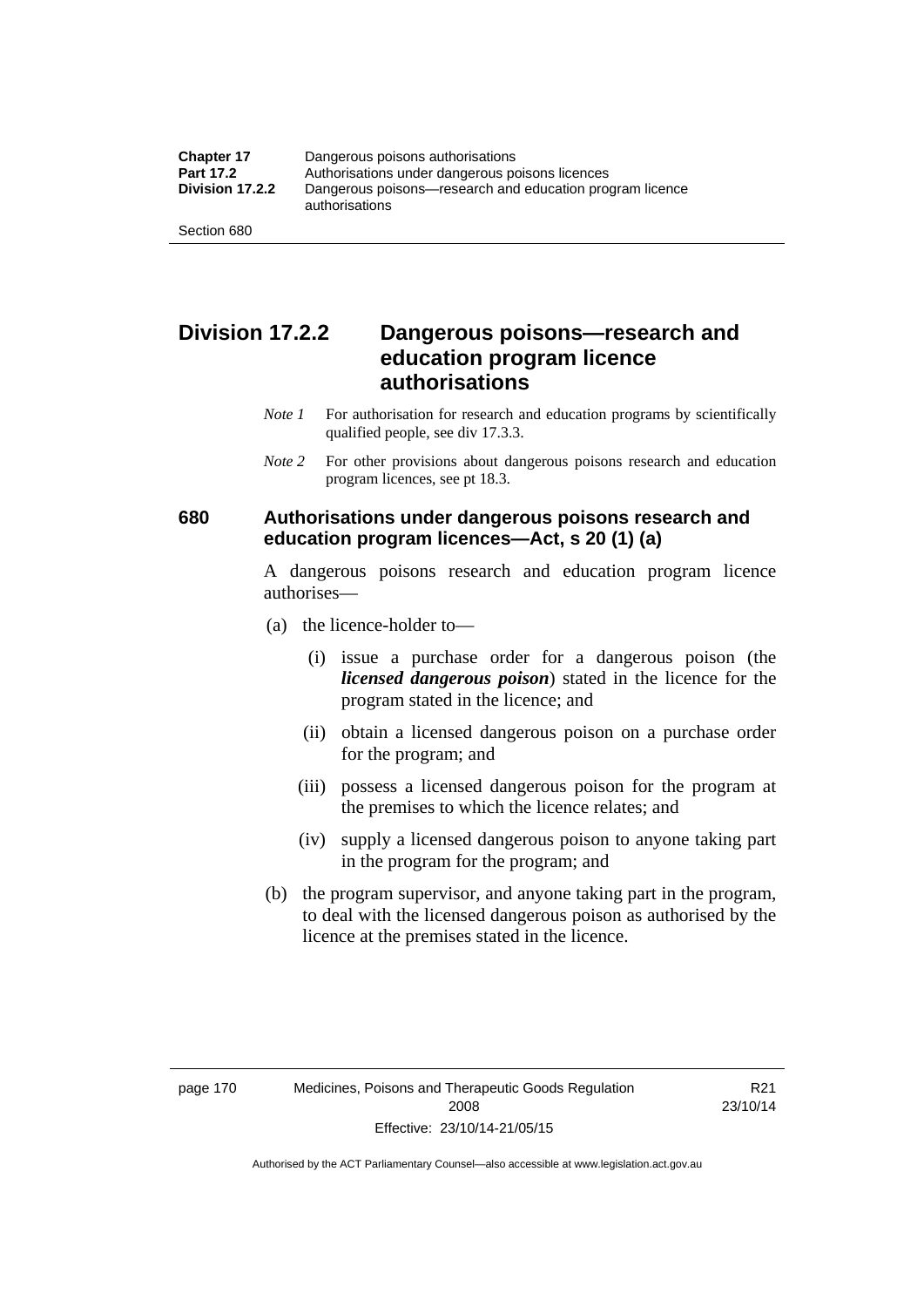**681 Authorisation condition for dangerous poisons research and education program licences—Act, s 44 (1) (b) and (2) (b)** 

> A licence-holder's authorisation to obtain a dangerous poison under a dangerous poisons research and education program licence is subject to the condition that the poison is purchased on a complying purchase order.

*Note* For licence conditions, see the [Act](http://www.legislation.act.gov.au/a/2008-26/default.asp), s 89.

R21 23/10/14 Medicines, Poisons and Therapeutic Goods Regulation 2008 Effective: 23/10/14-21/05/15

page 171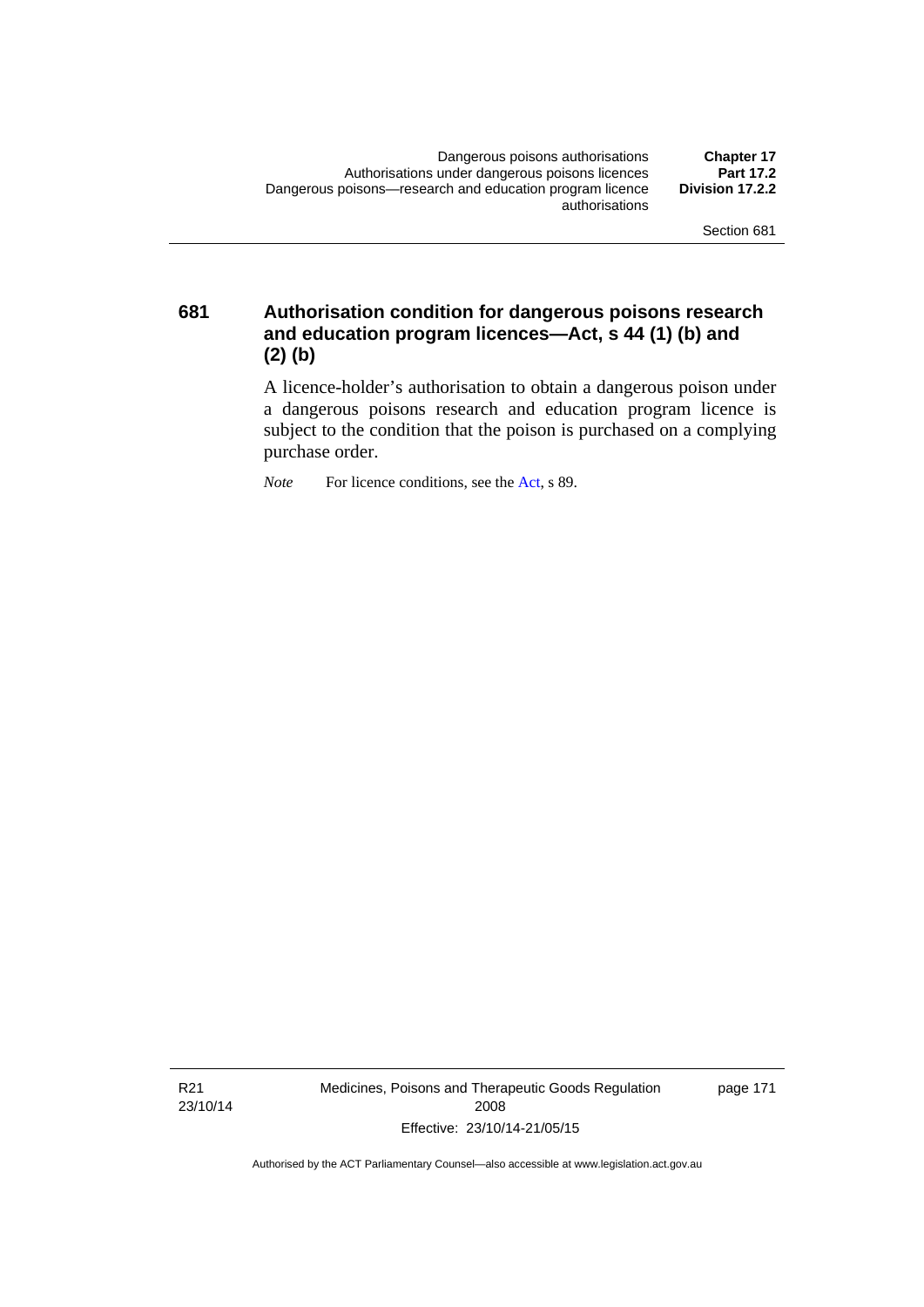### **Division 17.2.3 Dangerous poisons suppliers licence authorisations**

*Note* For other provisions about dangerous poisons suppliers licences, see pt 18.4.

#### **685 Authorisations under dangerous poisons suppliers licences—Act, s 20 (1) (b)**

- (1) A dangerous poisons suppliers licence authorises the holder to do any of the following in relation to a dangerous poison (the *licensed dangerous poison*) stated in the licence at the premises (the *licensed premises*) stated in the licence:
	- (a) issue a purchase order for a licensed dangerous poison;
	- (b) obtain a licensed dangerous poison on a purchase order for sale from the licensed premises;
	- (c) possess a licensed dangerous poison for sale from the licensed premises;
	- (d) sell a licensed dangerous poison on a purchase order to—
		- (i) someone authorised to issue a purchase order for the dangerous poison; or
		- (ii) someone in another State who may obtain the dangerous poison under the law of the other State; or
		- (iii) someone in another country who may lawfully obtain the dangerous poison in the other country.
		- *Note* The dangerous poison must be sold on a purchase order in accordance with s 720 (see s 686).
- (2) However, an authorisation under subsection (1) does not apply if the licence states that it does not apply.

page 172 Medicines, Poisons and Therapeutic Goods Regulation 2008 Effective: 23/10/14-21/05/15

R21 23/10/14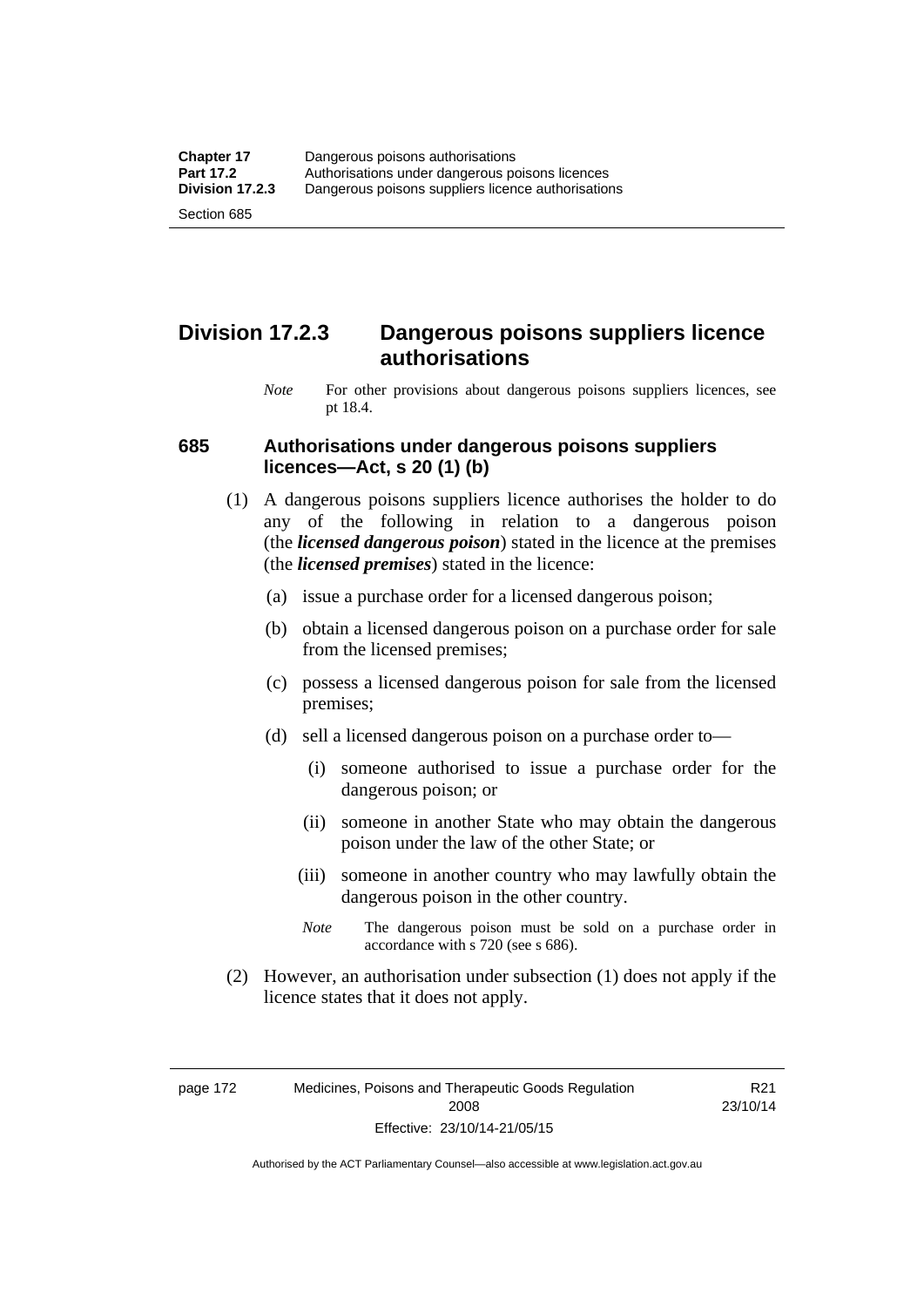(3) Also, subsection (1) (d) (iii) does not apply in relation to a licensed dangerous poison that is a prohibited export under the *[Customs](http://www.comlaw.gov.au/Series/C1901A00006)  [Act 1901](http://www.comlaw.gov.au/Series/C1901A00006)* (Cwlth).

#### **686 Authorisation conditions for dangerous poisons suppliers licences—Act, s 44 (1) (b) and (2) (b)**

A licence-holder's authorisation under a dangerous poisons suppliers licence is subject to the following conditions:

- (a) the dealings with a dangerous poison authorised by the licence will be carried out under the supervision of an individual approved under section 716 (1) (Restrictions on issuing of dangerous poisons suppliers licences—[Act](http://www.legislation.act.gov.au/a/2008-26/default.asp), s 85 (1) (a));
- (b) a dangerous poison sold under the licence will be sold on a purchase order in accordance with section 720 (Supplying dangerous poisons on purchase orders);
- (c) a dangerous poison sold under the licence will be supplied for a non-household (including a non-household garden) purpose only;
- (d) if a dangerous poison sold under the licence is subject to the medicines and poisons standard, appendix J (Conditions for availability and use of Schedule 7 poisons), condition 3—the poison will be supplied only to a person who is allowed to use the poison under the condition;
	- *Note* Condition 3 relates to a dangerous poison that is not to be used except by or in accordance with the directions of an accredited government vermin control officer.
- (e) if the supplier does not receive a document signed by the buyer acknowledging receipt of the dangerous poison within 7 days after the day the dangerous poison is delivered—the supplier must, within 24 hours after the end of the 7-day period, tell the chief health officer, in writing, of the failure to receive the document;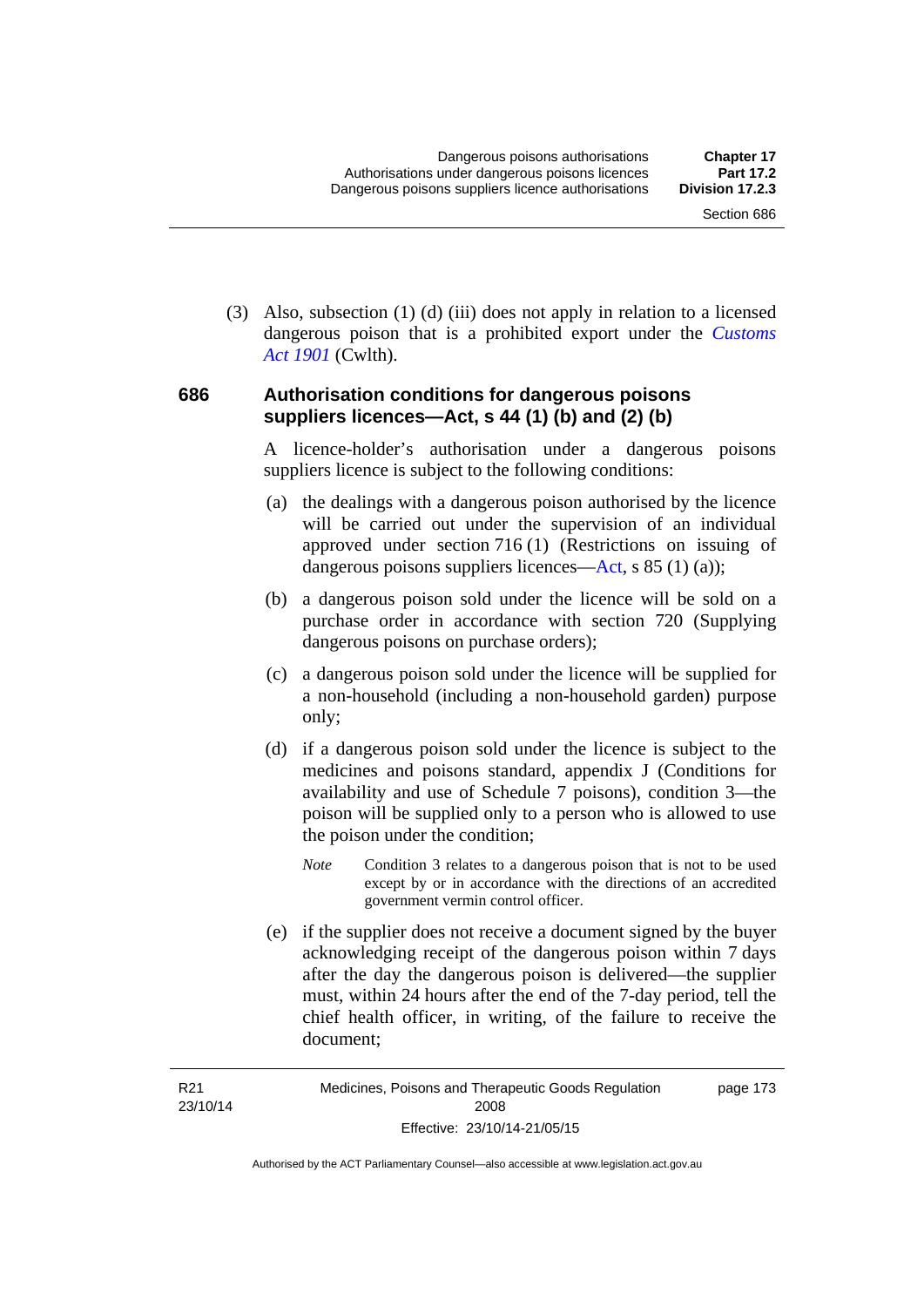- (f) the following are kept at the supplier's business premises or, if the chief health officer approves in writing another place, the place approved by the chief health officer, for at least 2 years after the day the poison is supplied:
	- (i) the filled purchase order;
	- (ii) the delivery acknowledgement under paragraph (e) or section 720 (d) (ii);
	- (iii) the record for section 722;
- (g) if a dangerous poison sold under the licence is liquid containing paraquat—the poison is coloured blue or green and has an offensive smell.
- *Note* For licence conditions, see the [Act](http://www.legislation.act.gov.au/a/2008-26/default.asp), s 89.

page 174 Medicines, Poisons and Therapeutic Goods Regulation 2008 Effective: 23/10/14-21/05/15

R21 23/10/14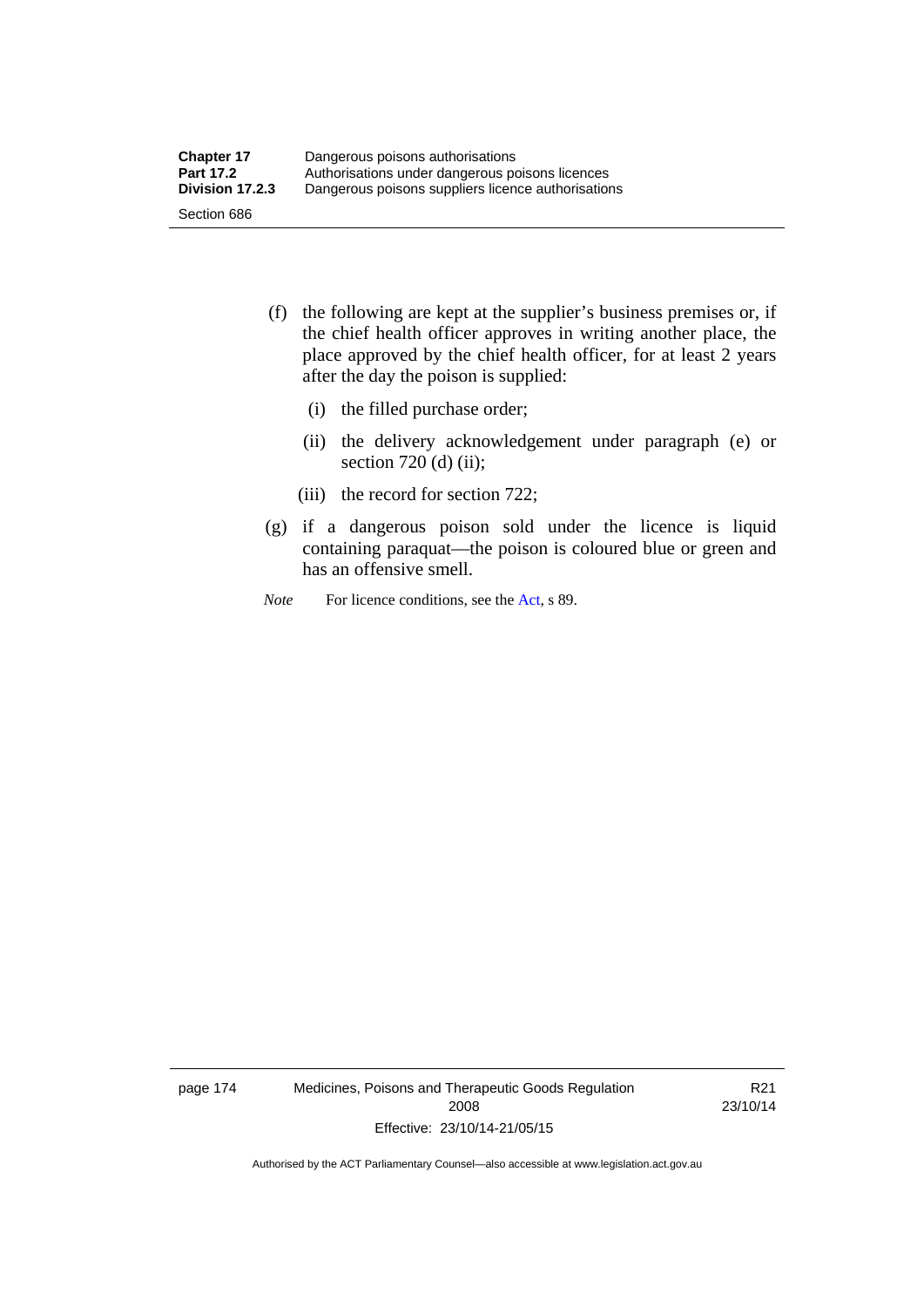## **Part 17.3 Other dangerous poisons authorisations**

### **Division 17.3.1 Authorisations for manufacturing etc purposes**

#### **690 Manufacturing etc authorisations for dangerous poisons—Act, s 20 (2) (a)**

(1) In this section:

*relevant dealing*, with a dangerous poison, means any of the following:

- (a) issuing a purchase order for the poison;
- (b) obtaining the poison;
- (c) possessing the poison;
- (d) issuing a purchase order for the poison;
- (e) discarding the poison.
- (2) A person mentioned in schedule 4 (Dangerous poisons manufacturing etc authorisations), column 2 is authorised for a relevant dealing with a dangerous poison mentioned in column 3 in relation to the person if—
	- (a) the poison is for a purpose mentioned in column 4 in relation to the person; and
	- (b) the dealing is consistent with any condition or restriction for the dealing mentioned in column 3; and

page 175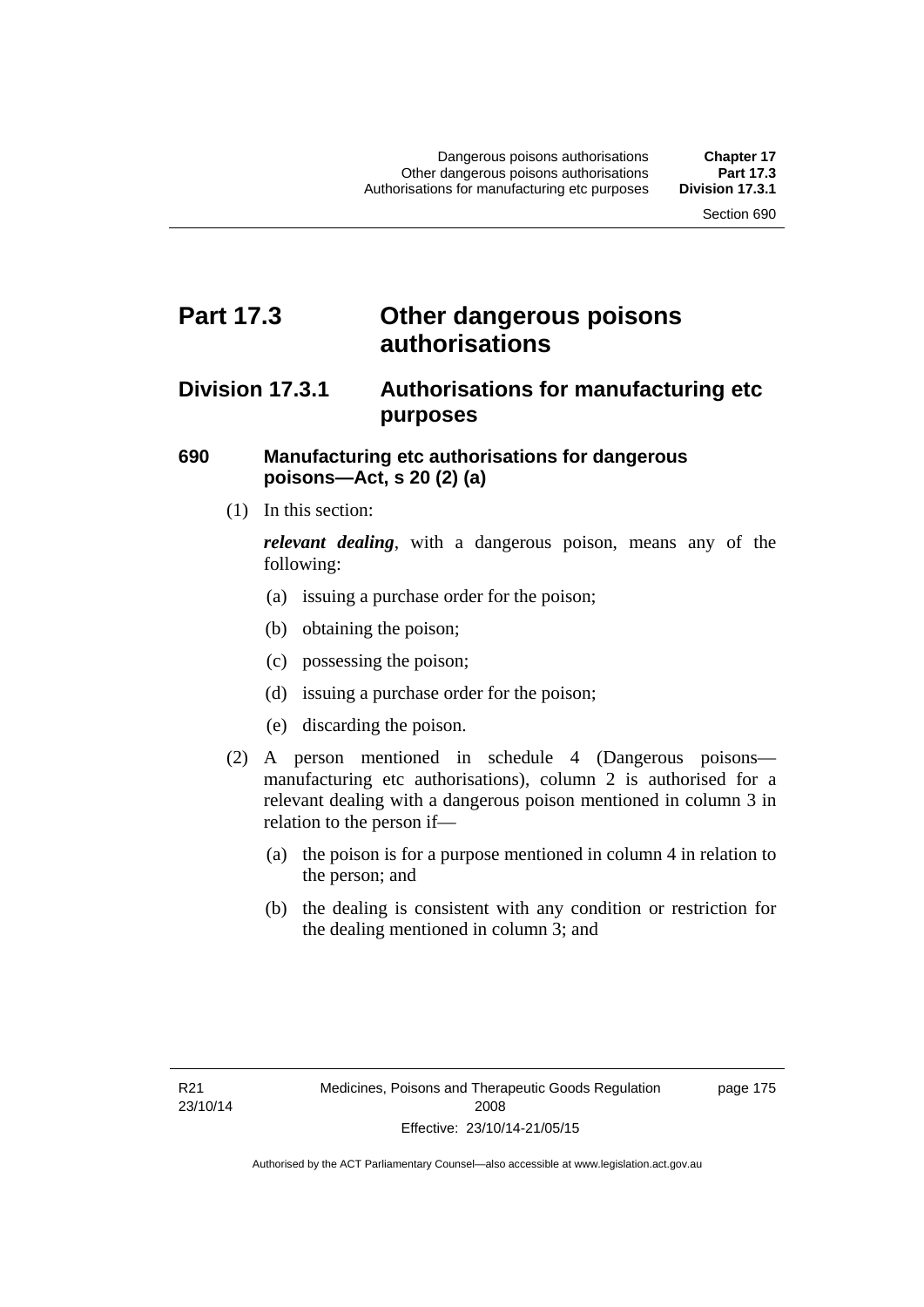| <b>Chapter 17</b> | Dangerous poisons authorisations                                     |
|-------------------|----------------------------------------------------------------------|
| <b>Part 17.3</b>  | Other dangerous poisons authorisations                               |
| Division 17.3.2   | Authorisations for delivery people and commercial disposal operators |
| Section 692       |                                                                      |

- (c) if the dealing is issuing a purchase order for the poison—the purchase order complies with section 721 (General requirements for dangerous poisons purchase orders[—Act](http://www.legislation.act.gov.au/a/2008-26/default.asp), s 38 (2) (c)).
	- *Note* A purchase order must be in writing (see [Act](http://www.legislation.act.gov.au/a/2008-26/default.asp), dict, def *purchase order*).

### **Division 17.3.2 Authorisations for delivery people and commercial disposal operators**

### **692 Authorisations to deliver dangerous poisons under purchase orders—Act, s 26 (1) (b) and (2) (b), s 35 (1) (b), (2) (b) and s 36 (b)**

- (1) This section applies to an adult (the *delivery person*) who is—
	- (a) engaged to transport and deliver a dangerous poison supplied on a purchase order; or
	- (b) acting for a person mentioned in paragraph (a).
- (2) The delivery person is authorised to—
	- (a) obtain and possess the dangerous poison for the purpose of transporting and delivering the dangerous poison as engaged; and
	- (b) supply the dangerous poison to the entity named as the recipient in the purchase order or the entity's agent.

#### **Example—delivery person**

an employee of a courier service

- *Note 1 Entity* includes a person (see [Legislation Act,](http://www.legislation.act.gov.au/a/2001-14) dict, pt 1).
- *Note 2* An example is part of the regulation, is not exhaustive and may extend, but does not limit, the meaning of the provision in which it appears (see [Legislation Act,](http://www.legislation.act.gov.au/a/2001-14) s 126 and s 132).

page 176 Medicines, Poisons and Therapeutic Goods Regulation 2008 Effective: 23/10/14-21/05/15

R21 23/10/14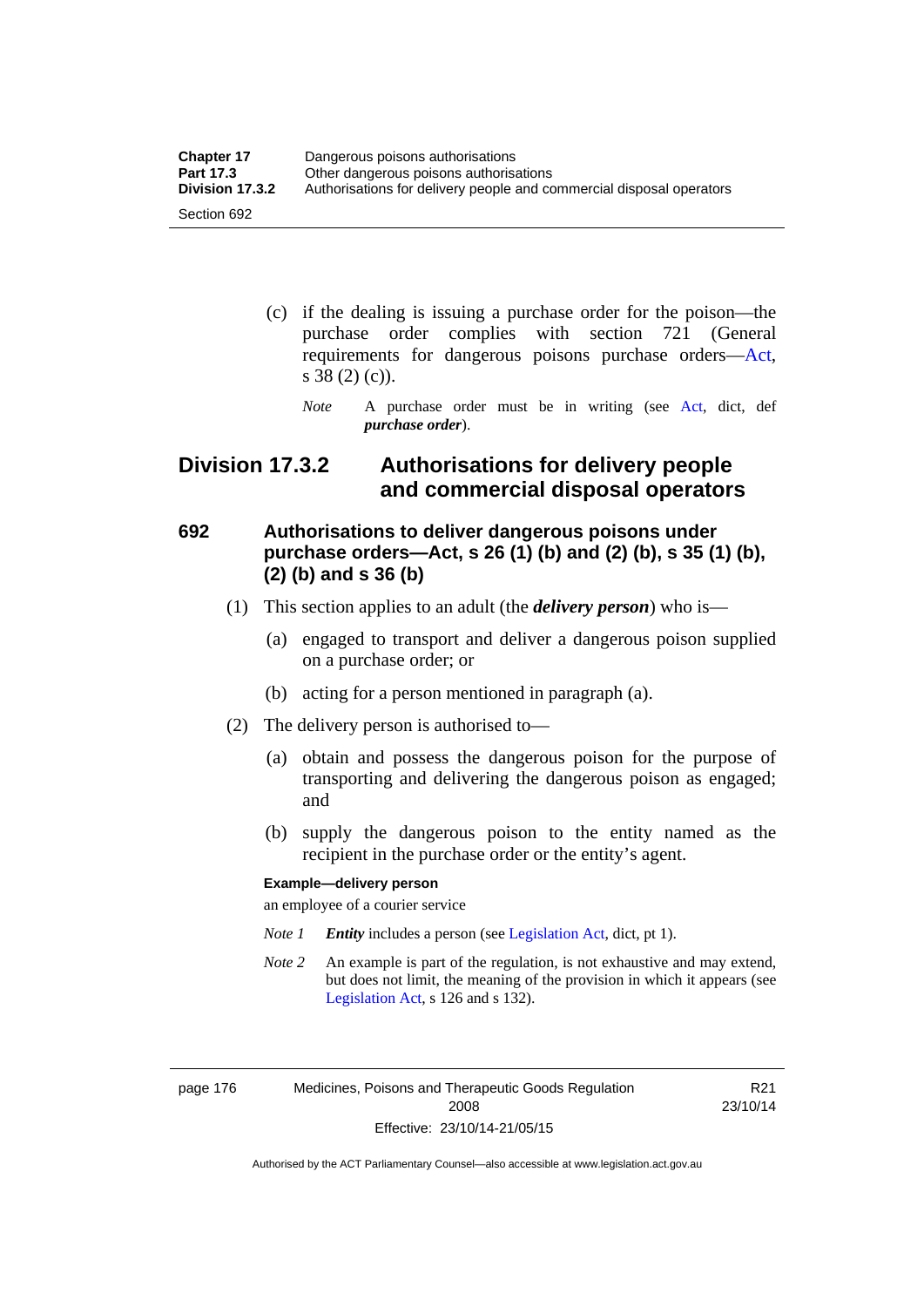#### **693 Authorisation to supply dangerous poisons to commercial disposal operator for disposal—Act, s 26 (1) (b)**

A person is authorised to supply a dangerous poison for disposal to another person if the other person—

- (a) holds an environmental authorisation for the disposal of the dangerous poison; or
- (b) is an adult acting for a person mentioned in paragraph (a).
- *Note* For related authorisations, see pt 9.1.

#### **694 Authorisations for commercial disposal operators—Act, s 26 (1) (b) and (2) (b), s 35 (1) (b) and (2) (b) and s 36 (b)**

- (1) This section applies to a person who—
	- (a) holds an environmental authorisation for the disposal of a dangerous poison; or
	- (b) is an adult acting for a person mentioned in paragraph (a).
- (2) The person is authorised to obtain and possess the dangerous poison for disposing of the poison as engaged.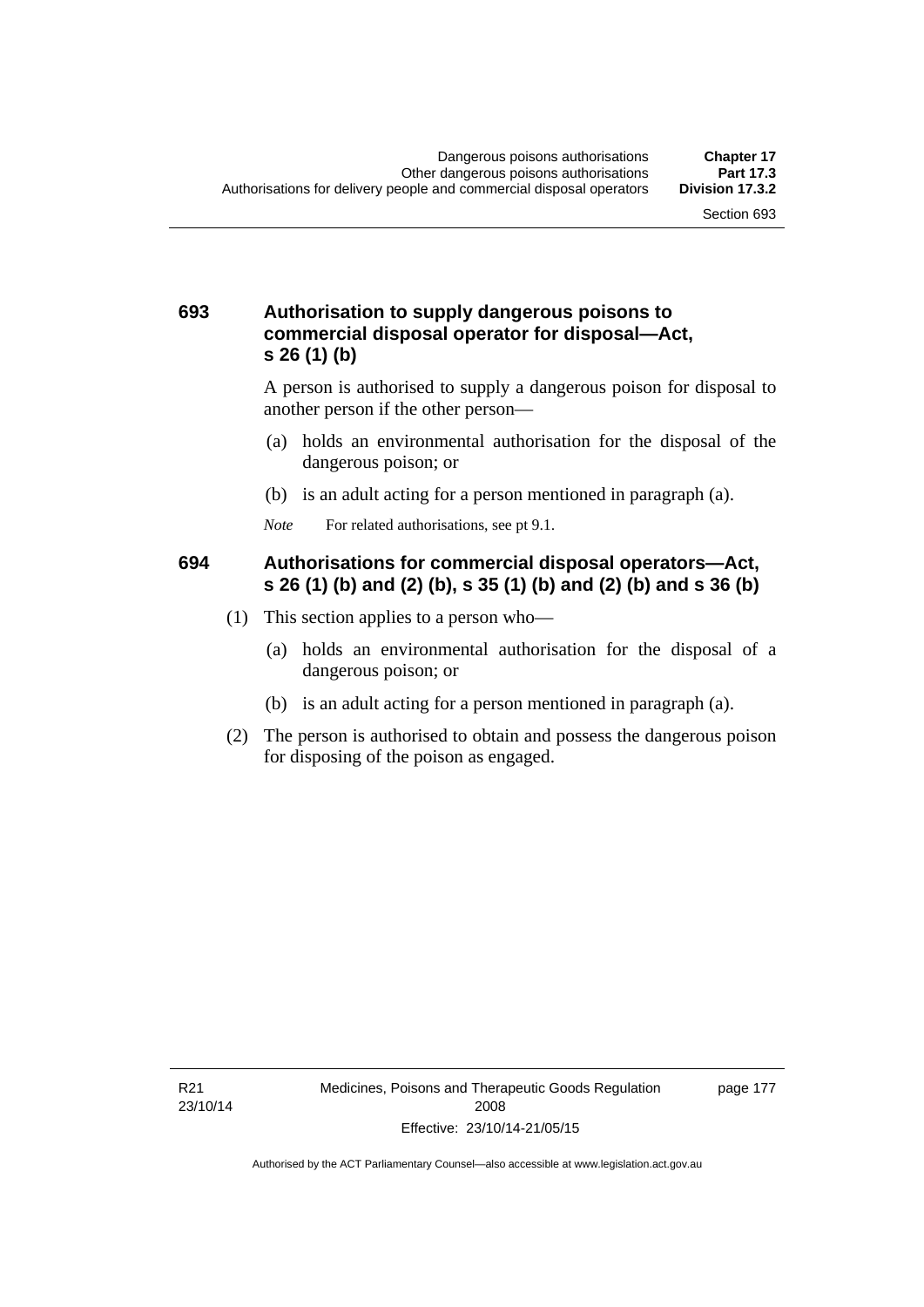| <b>Chapter 17</b> | Dangerous poisons authorisations                                                                           |
|-------------------|------------------------------------------------------------------------------------------------------------|
| Part 17.3         | Other dangerous poisons authorisations                                                                     |
| Division 17.3.3   | Authorisations for dangerous poisons research and education programs by<br>scientifically qualified people |
| Section 695       |                                                                                                            |

### **Division 17.3.3 Authorisations for dangerous poisons research and education programs by scientifically qualified people**

*Note* A licence is required for research and education programs in relation to an administration-related dealing for human use (see [Act](http://www.legislation.act.gov.au/a/2008-26/default.asp), s 20 (3)).

#### **695 Authorisations for dangerous poisons research and education—Act, s 26 (1) and (2) (b)**

- (1) A scientifically qualified person employed at a recognised research institution is authorised to do the following for the purposes of an authorised activity at the institution:
	- (a) issue a purchase order for a dangerous poison;
	- (b) obtain on a purchase order a dangerous poison;
	- (c) possess a dangerous poison;
	- (d) supply a dangerous poison to a person (a *relevant person*) who is taking part in the authorised activity at the institution.
	- *Note 1 Scientifically qualified person*—see the dictionary.
	- *Note 2 Recognised research institution*—see the [Act](http://www.legislation.act.gov.au/a/2008-26/default.asp), s 20 (5).
- (2) A relevant person is authorised to do the following in relation to a dangerous poison for the purposes of an authorised activity:
	- (a) obtain the poison from the scientifically qualified person for the activity;
	- (b) possess the poison for the purposes of the activity;
	- (c) supply the poison to the scientifically qualified person for the activity.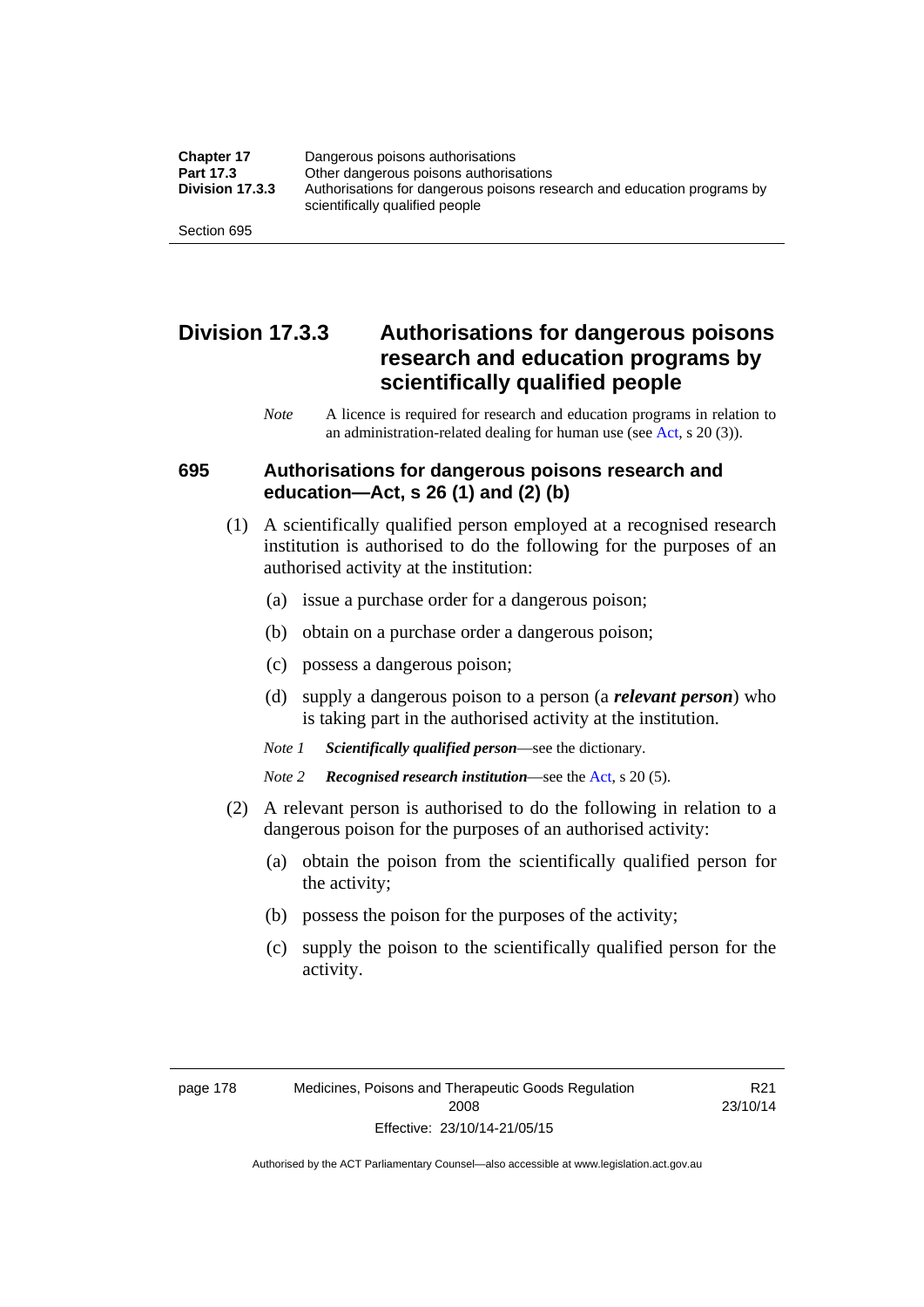(3) In this section:

*administration-related dealing*, in relation to a dangerous poison— see the [Act](http://www.legislation.act.gov.au/a/2008-26/default.asp), section 20 (5).

*authorised activity*, in relation to a dangerous poison at a recognised research institution, means the conduct of any of the following if it does not involve an administration-related dealing of the poison for human use:

- (a) medical or scientific research in relation to the poison at the institution;
- (b) instruction involving the poison at the institution;
- (c) quality control or analysis of the poison at the institution.

### **696 Authorisation conditions for dangerous poisons research and education—Act, s 44 (1) (b) and (2) (b)**

A scientifically qualified person's authorisation under section 695 is subject to the following conditions:

- (a) the person has written approval for the conduct of the authorised activity from the person in charge of—
	- (i) the recognised research institution; or
	- (ii) a faculty or division of the institution;
- (b) a dangerous poison is purchased on a complying purchase order;
- (c) the purchase order is for an amount of the poison approved in writing by the person in charge;
- (d) the dangerous poison is obtained from someone who is authorised to supply the poison to the person.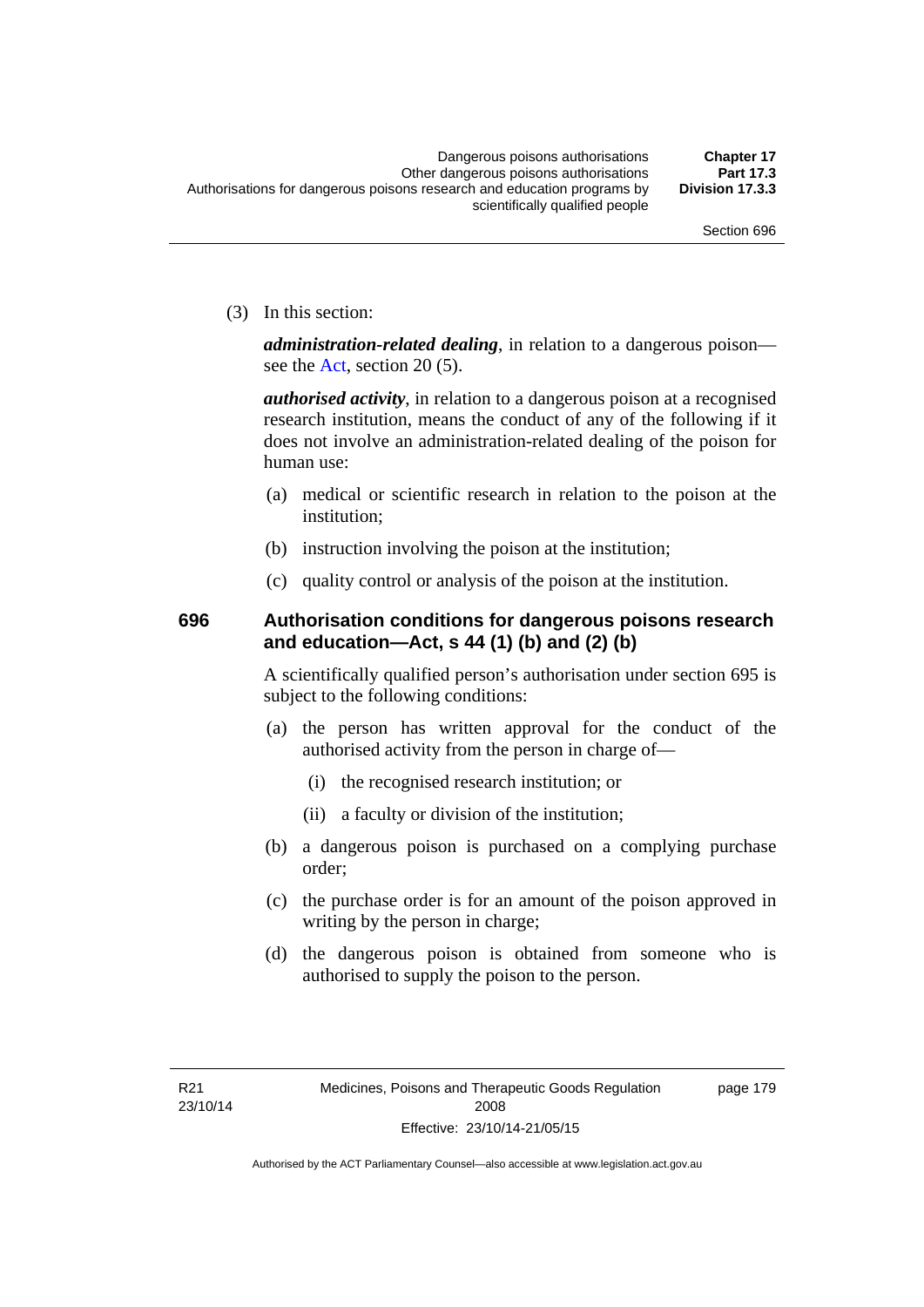## **Chapter 18 Dangerous poisons licences**

## **Part 18.1 Dangerous poisons licences generally**

### **700 Dangerous poisons licences that may be issued—Act, s 78 (2)**

The following licences for dangerous poisons may be issued:

- (a) a licence for the manufacture of a dangerous poison (a *dangerous poisons manufacturers licence*);
- (b) a licence for a program of research or education in relation to a dangerous poison (a *dangerous poisons research and education program licence*);
- (c) a licence for the supply of dangerous poisons (a *dangerous poisons suppliers licence*).
- *Note* Other dangerous poisons licences may also be issued (see [Act](http://www.legislation.act.gov.au/a/2008-26/default.asp), s 78 (3)).

page 180 Medicines, Poisons and Therapeutic Goods Regulation 2008 Effective: 23/10/14-21/05/15

R21 23/10/14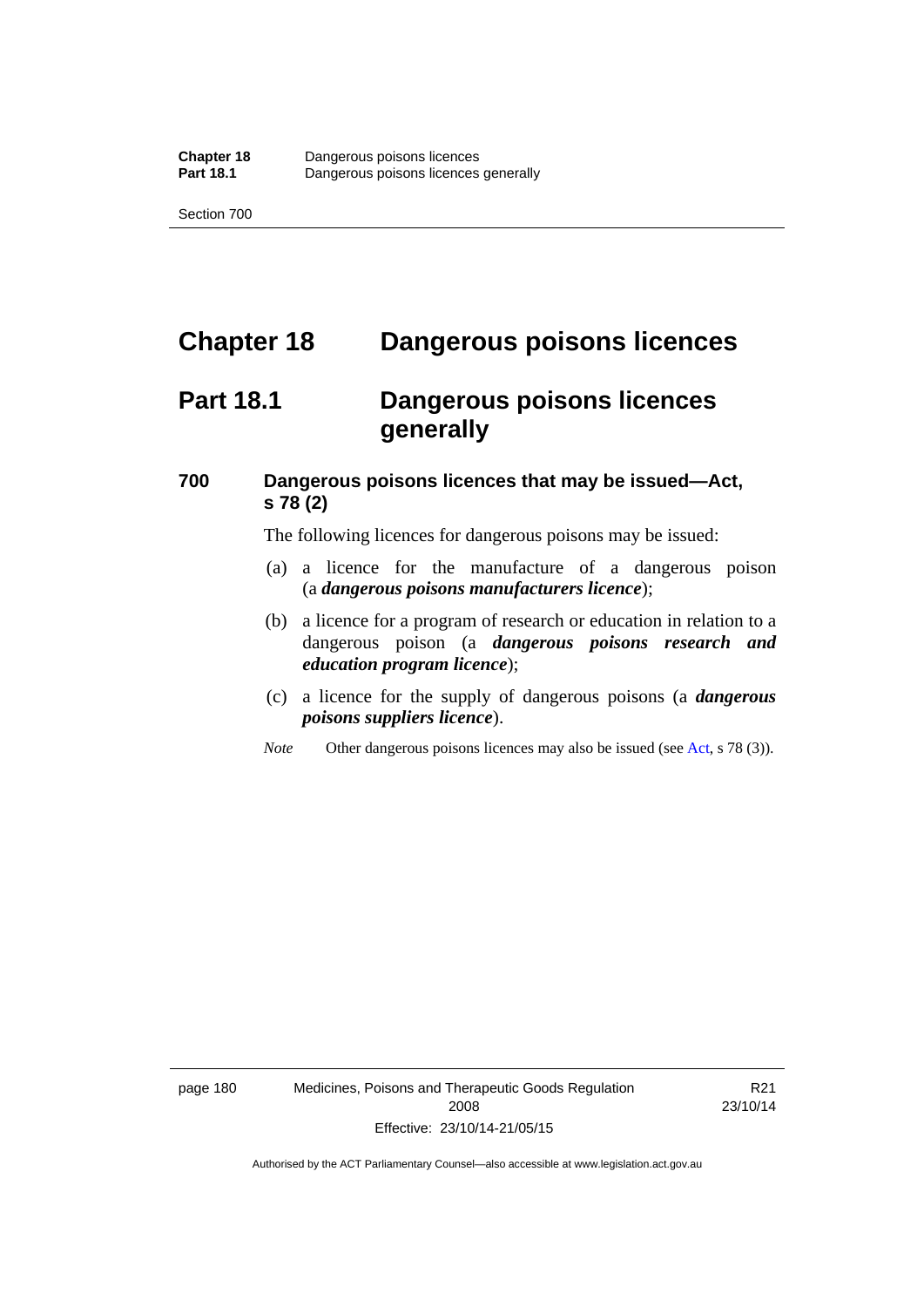## **Part 18.2 Dangerous poisons manufacturers licences**

#### **705 Applications for dangerous poisons manufacturers licences**

- (1) An application for a dangerous poisons manufacturers licence must be in writing, signed by the applicant, and include the following:
	- (a) the dangerous poisons to which the application relates;
	- (b) the full name of the applicant;
	- (c) the applicant's ABN (if any);
	- (d) if the applicant is a corporation—the corporation's ACN;
	- (e) the location of the premises where the applicant proposes to deal with the poisons under the licence;
	- (f) the security arrangements proposed for the premises;
	- (g) the name of an individual who is to supervise the dealings to be authorised under the licence.
	- *Note 1* If a form is approved under the [Act](http://www.legislation.act.gov.au/a/2008-26/default.asp), s 198 for this provision, the form must be used.

*Note 2* A fee may be determined under the [Act,](http://www.legislation.act.gov.au/a/2008-26/default.asp) s 197 for this provision.

- (2) The application must be accompanied by a plan of the premises that shows—
	- (a) each part of the premises where a process in the manufacture of the dangerous poisons is proposed to be carried out and the nature of the process; and
	- (b) where it is proposed to store the dangerous poisons to which the application relates and any other dangerous poisons obtained for the manufacture of those dangerous poisons; and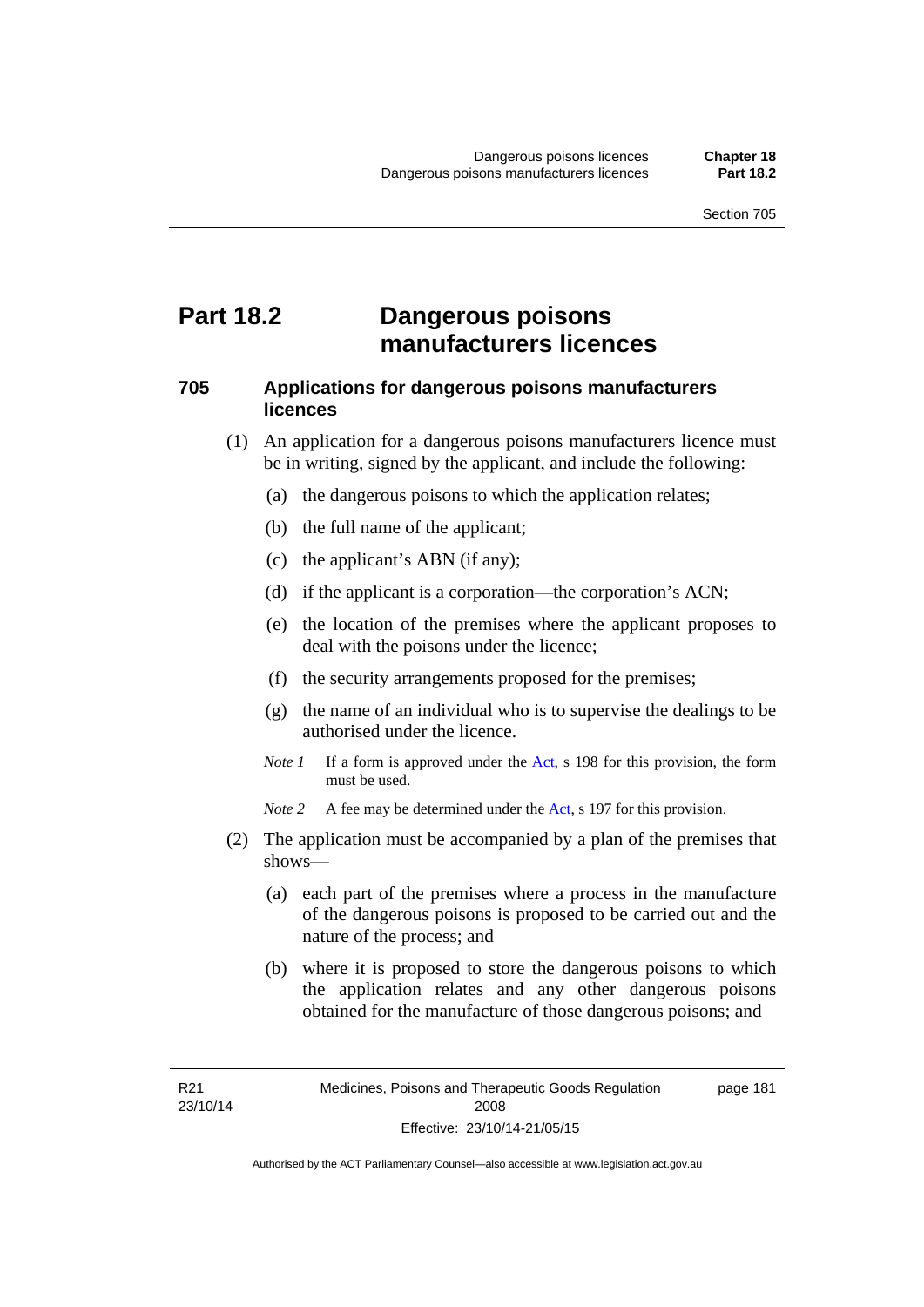(c) the location and nature of security devices.

#### **706 Restrictions on issuing of dangerous poisons manufacturers licences—Act, s 85 (1) (a)**

- (1) The chief health officer must not issue a dangerous poisons manufacturers licence to a person unless dealings with dangerous poisons under the licence will be supervised by an individual nominated by the applicant and approved, in writing, by the chief health officer.
- (2) The chief health officer must not approve the nominated individual unless satisfied that the individual—
	- (a) is a suitable person to hold a dangerous poisons manufacturers licence; and
	- (b) has qualifications in chemistry, pharmacy or pharmacology or experience appropriate for the manufacture of dangerous poisons.
	- *Note* For changes of nominated individuals, see the [Act,](http://www.legislation.act.gov.au/a/2008-26/default.asp) s 93.
- (3) In this section:

*suitable person*, to hold a licence—see the [Act](http://www.legislation.act.gov.au/a/2008-26/default.asp), section 81.

### **707 Additional information for dangerous poisons manufacturers licences—Act, s 88 (1) (k)**

The name of the person approved under section 706 (1) to supervise the dealings with dangerous poisons authorised by the licence is prescribed for a dangerous poisons manufacturers licence.

R21 23/10/14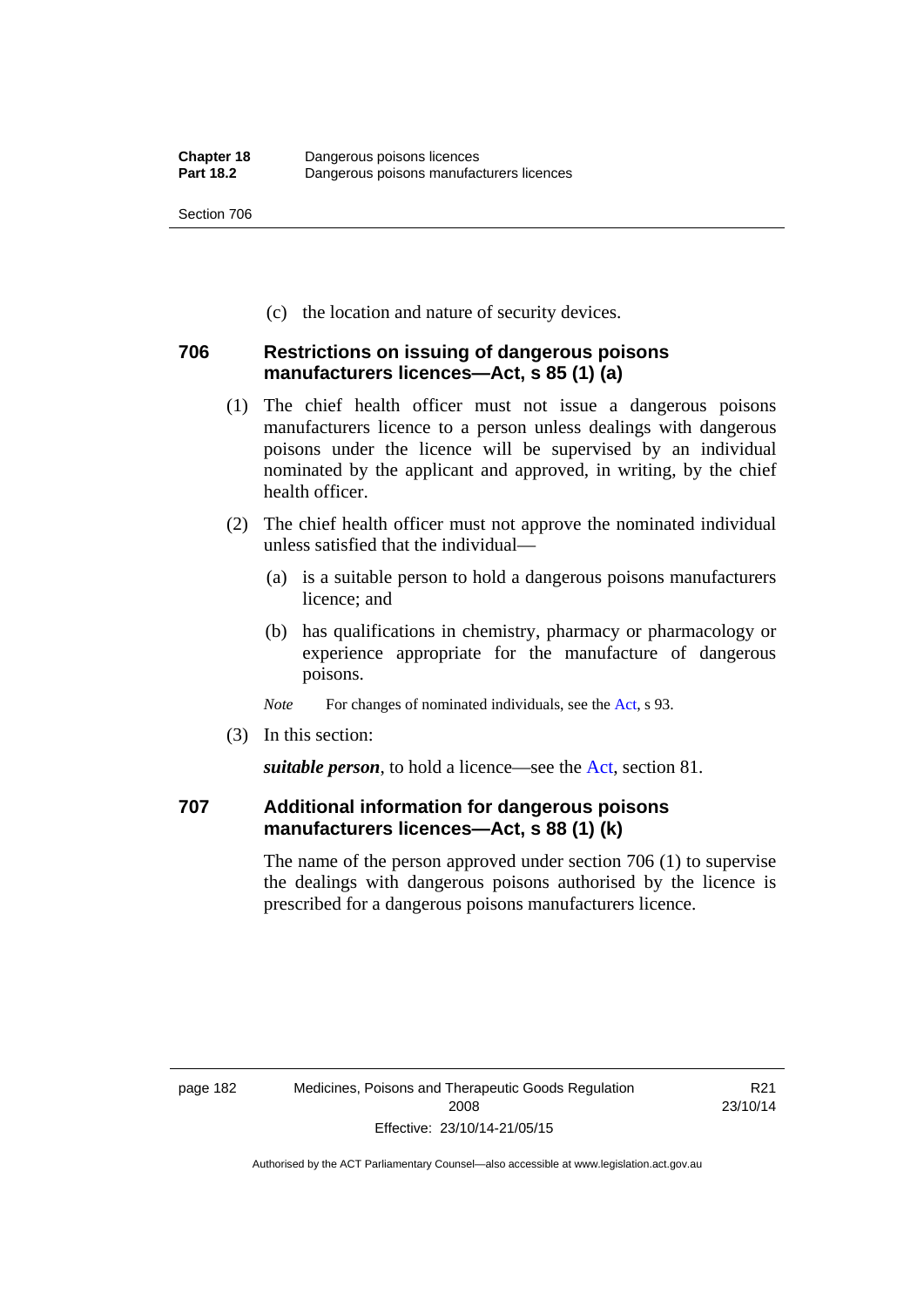### **Part 18.3 Dangerous poisons research and education program licences**

#### **710 Applications for dangerous poisons research and education program licences**

- (1) An application for a dangerous poisons research and education program licence for a dangerous poison must be in writing, signed by the applicant, and include the following:
	- (a) the full name, address and academic, professional or other relevant qualifications of—
		- (i) the person who is to supervise the program; and
		- (ii) the person who is to conduct the program;
	- (b) the name of the recognised research institution at or under which the program is proposed to be conducted;

*Note Recognised research institution*—see the [Act](http://www.legislation.act.gov.au/a/2008-26/default.asp), s 20 (5).

- (c) whether the program will be conducted at, or under the authority of, the recognised research institution;
- (d) the premises where the program will be conducted;
- (e) the dangerous poison, and the form and strength of the poison, for which the licence is sought;
- (f) the maximum quantity of the dangerous poison that would be possessed under the licence at any time;
- (g) a description of the program, including an explanation of why the program cannot be carried out satisfactorily without the use of the dangerous poison;
- (h) the supervision arrangements for the program;

page 183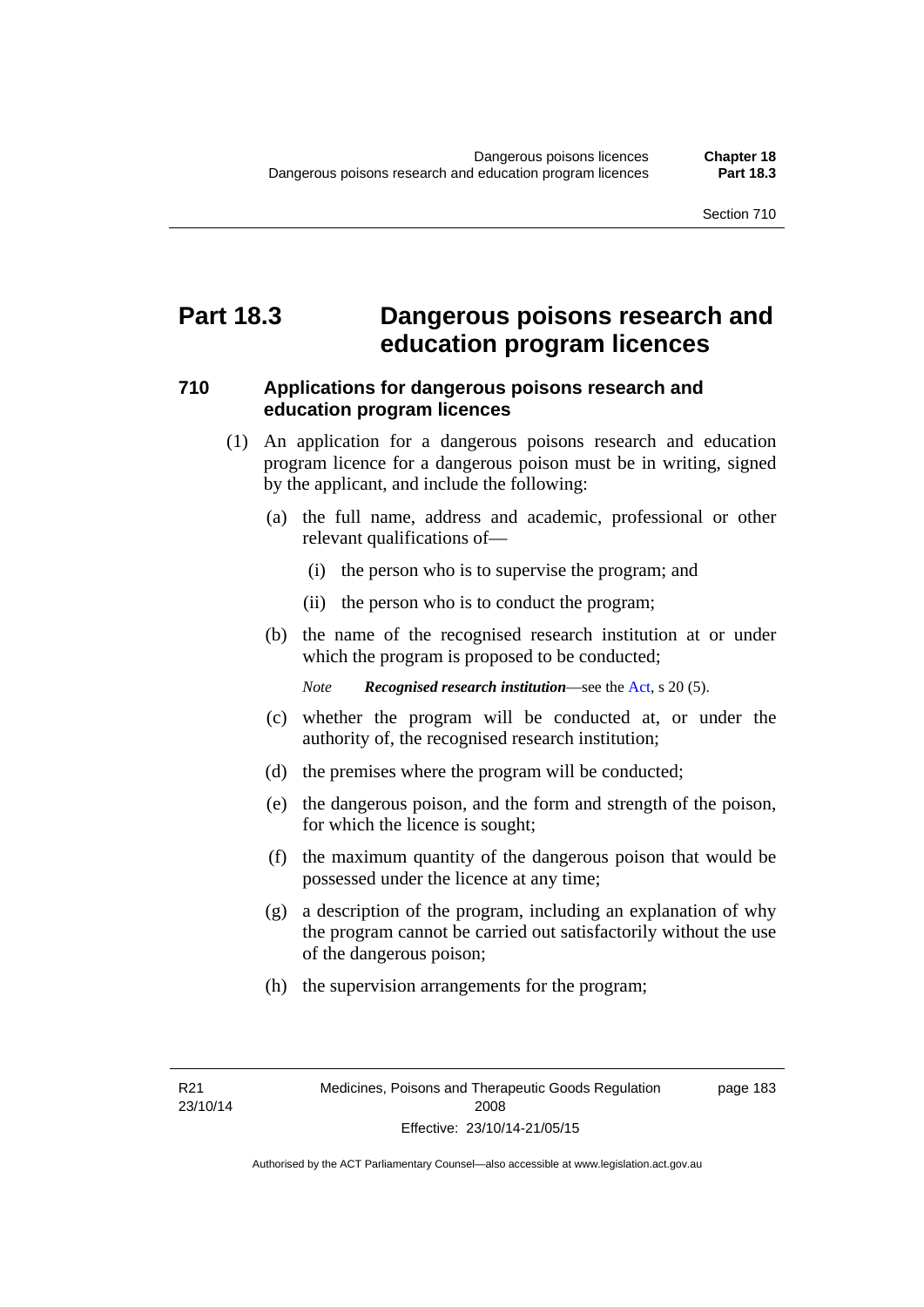- (i) the period for which the licence is sought.
- *Note 1* If a form is approved under the [Act](http://www.legislation.act.gov.au/a/2008-26/default.asp), s 198 for this provision, the form must be used.
- *Note* 2 A fee may be determined under the [Act,](http://www.legislation.act.gov.au/a/2008-26/default.asp) s 197 for this provision.
- (2) The application must be accompanied by a written approval of the program by the person in charge of—
	- (a) the recognised research institution; or
	- (b) a faculty or division of the institution.

#### **711 Restrictions on issuing of dangerous poisons research and education program licences—Act, s 85 (1) (a)**

The chief health officer must not issue a dangerous poisons research and education program licence to a person unless—

- (a) the program to which the licence relates will be conducted at, or under the authority of, a recognised research institution; and
- (b) the program is approved by a person mentioned in section 710 (2); and
- (c) satisfied that the program—
	- (i) cannot be carried out without the use of the dangerous poison to which the licence application relates; and
	- (ii) will be adequately supervised.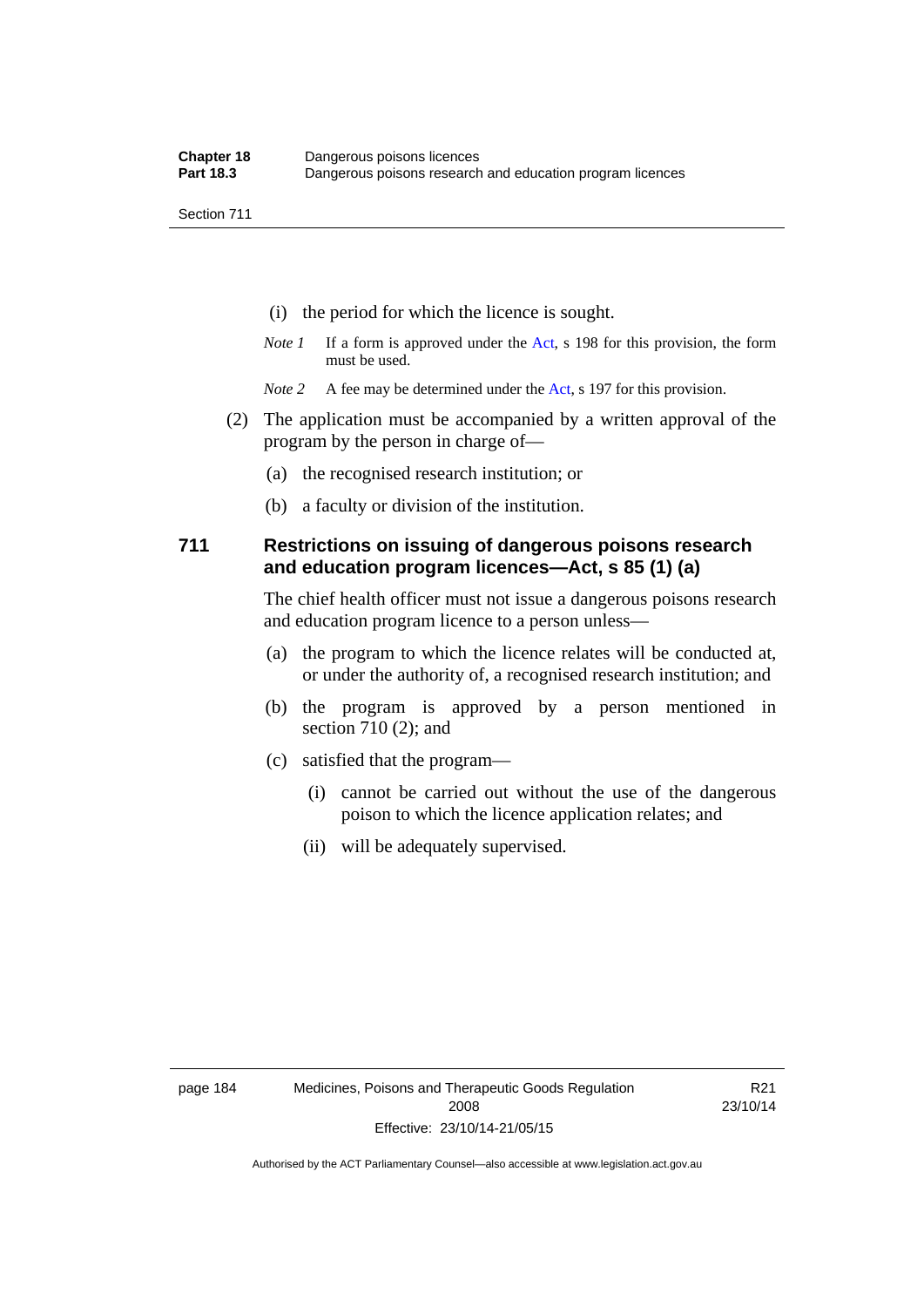#### **712 Additional information for dangerous poisons research and education licences—Act, s 88 (1) (k)**

The following additional information is prescribed for a dangerous poisons research and education licence:

- (a) the research or education program for which the licence is issued;
- (b) the name of the program's supervisor;
- (c) the dealings with a dangerous poison authorised by the licence;
- (d) the premises where the program will be conducted;
- (e) the maximum quantity of the dangerous poison that may be possessed at any time for the program;
- (f) the total quantity of the dangerous poison that may be possessed for the program during the period of the licence;
- (g) the form and strength of the dangerous poison that may be obtained and possessed for the program.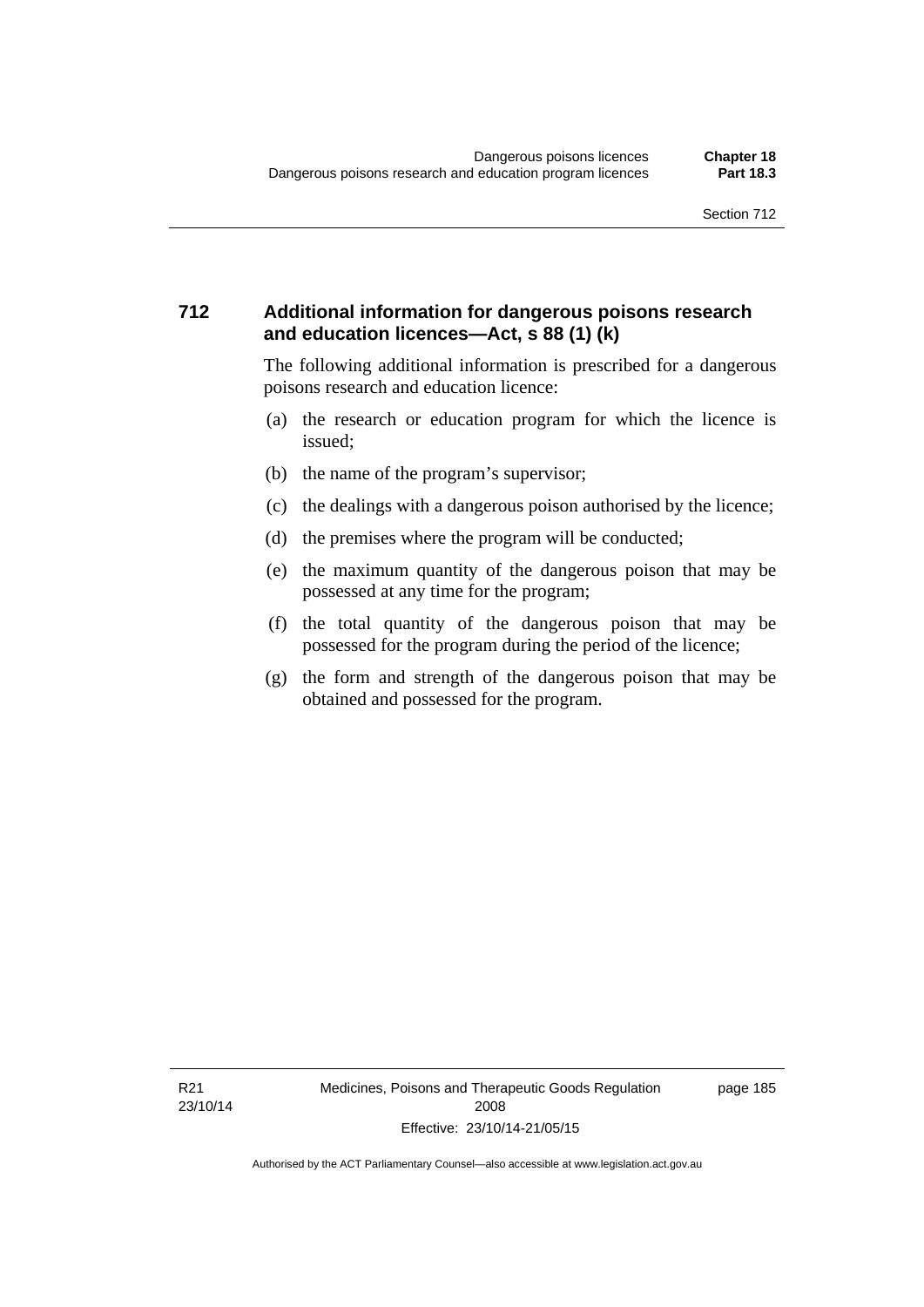## **Part 18.4 Dangerous poisons suppliers licences**

#### **715 Applications for dangerous poisons suppliers licences**

- (1) An application for a dangerous poisons suppliers licence must be in writing, signed by the applicant, and include the following:
	- (a) the dangerous poisons to which the application relates;
	- (b) the full name of the applicant;
	- (c) the applicant's ABN (if any);
	- (d) if the applicant is a corporation—the corporation's ACN;
	- (e) the location of the premises where the applicant proposes to deal with the poisons under the licence;
	- (f) the security arrangements proposed for the premises;
	- (g) the name of an individual who is to supervise the dealings to be authorised under the licence.
	- *Note 1* If a form is approved under the [Act](http://www.legislation.act.gov.au/a/2008-26/default.asp), s 198 for this provision, the form must be used.
	- *Note* 2 A fee may be determined under the [Act,](http://www.legislation.act.gov.au/a/2008-26/default.asp) s 197 for this provision.
- (2) The application must be accompanied by a plan of the premises that shows—
	- (a) where it is proposed to store the dangerous poisons; and
	- (b) the location and nature of security devices.

#### **716 Restrictions on issuing of dangerous poisons suppliers licences—Act, s 85 (1) (a)**

(1) The chief health officer must not issue a dangerous poisons suppliers licence to a person unless dealings with dangerous poisons

page 186 Medicines, Poisons and Therapeutic Goods Regulation 2008 Effective: 23/10/14-21/05/15

R21 23/10/14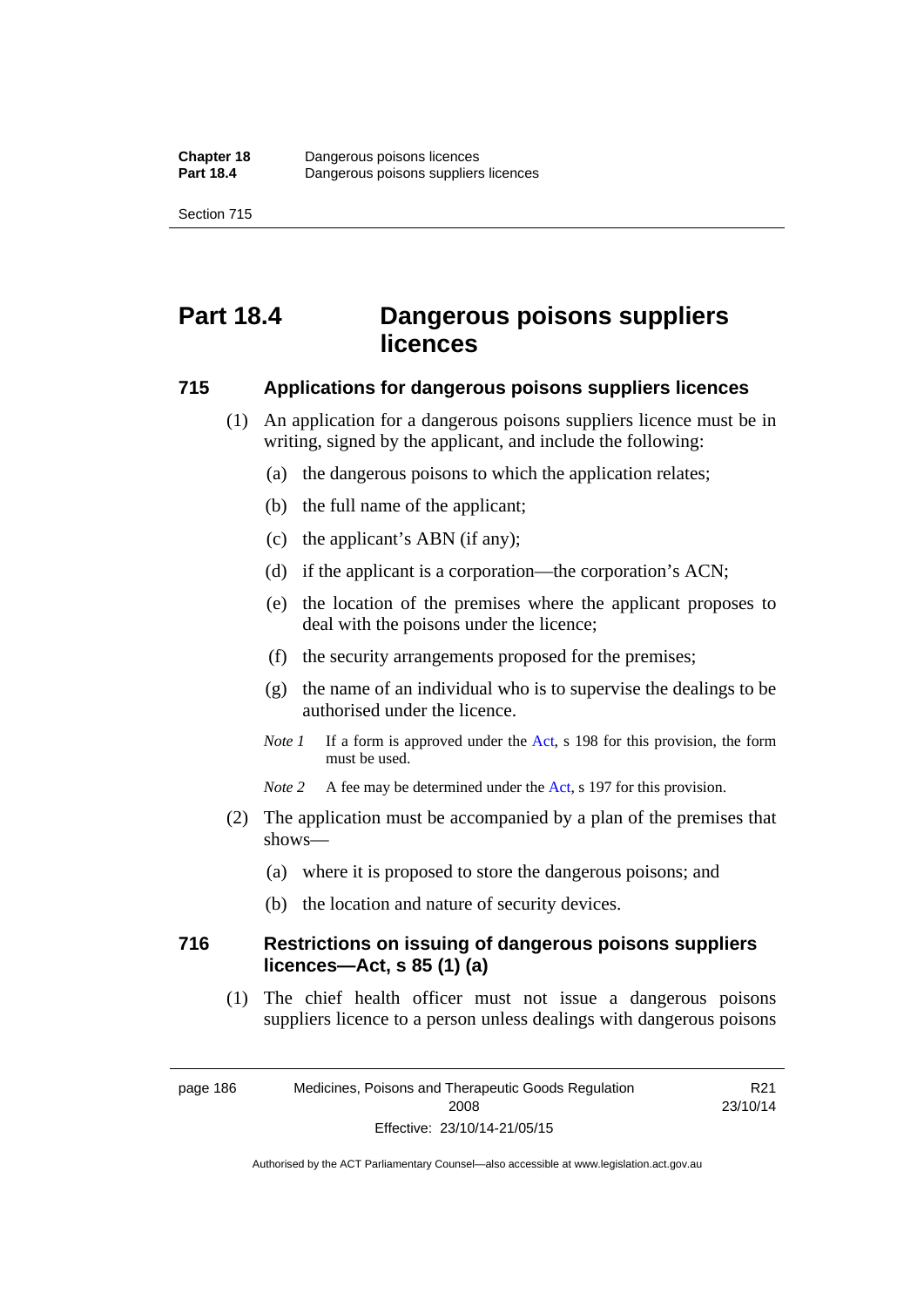under the licence will be supervised by an individual nominated by the applicant and approved, in writing, by the chief health officer.

- (2) The chief health officer must not approve the nominated individual unless satisfied that the individual—
	- (a) is a suitable person to hold a dangerous poisons suppliers licence; and
	- (b) has qualifications in chemistry, pharmacy or pharmacology or experience appropriate for the sale of dangerous poisons.

*Note* For changes of nominated individuals, see the [Act,](http://www.legislation.act.gov.au/a/2008-26/default.asp) s 93.

(3) In this section:

*suitable person*, to hold a licence—see the [Act](http://www.legislation.act.gov.au/a/2008-26/default.asp), section 81.

#### **717 Additional information for dangerous poisons suppliers licences—Act, s 88 (1) (k)**

The name of the person approved under section 716 (1) to supervise the dealings with dangerous poisons authorised by the licence is prescribed for a dangerous poisons suppliers licence.

R21 23/10/14 page 187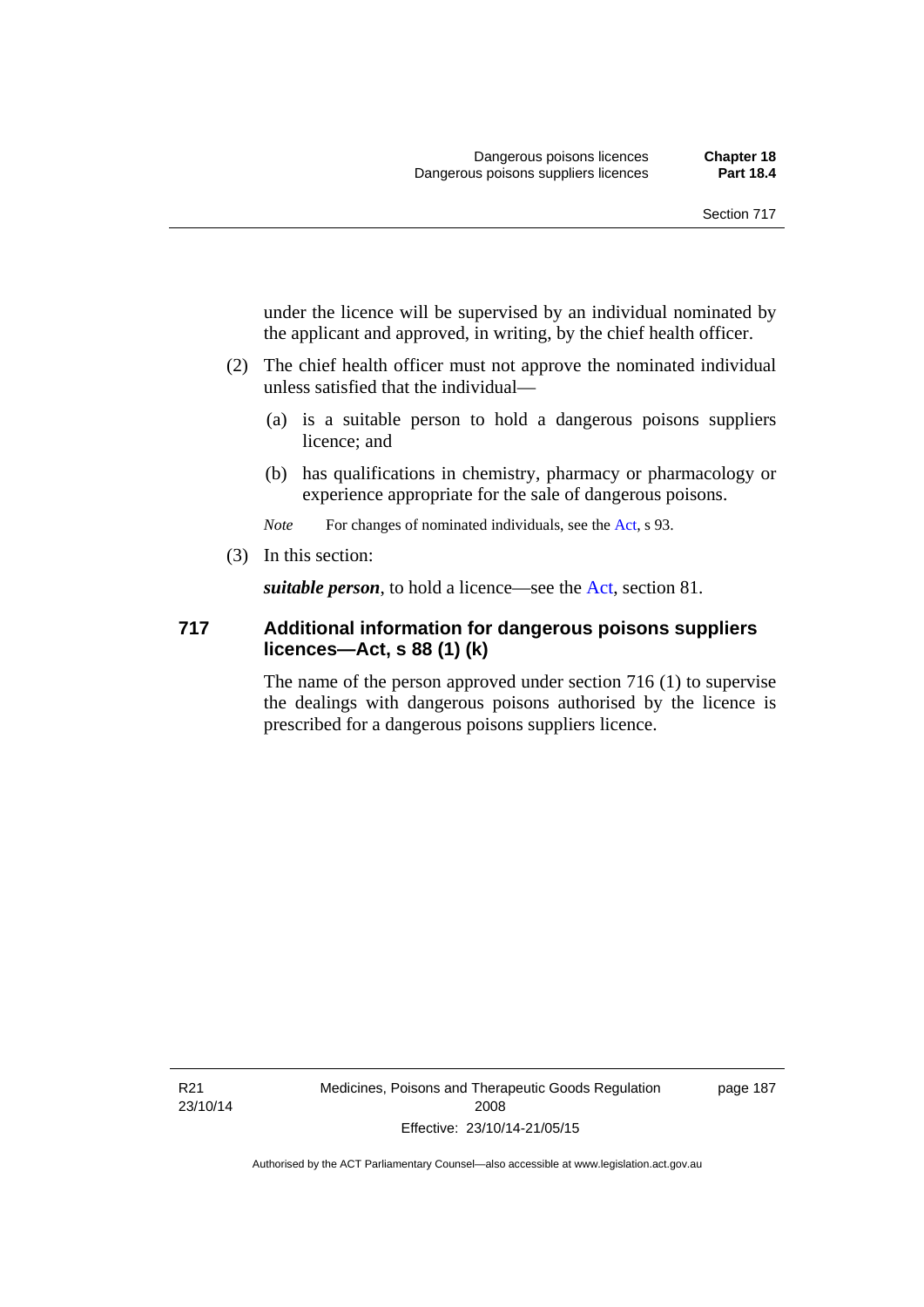# **Chapter 19 Dangerous poisons—other provisions**

## **Part 19.1 Dangerous poisons purchase orders**

#### **720 Supplying dangerous poisons on purchase orders**

The following are the requirements for the supply of a dangerous poison on a purchase order:

- (a) the dangerous poison is supplied in manufacturer's packs that comply with—
	- (i) section 731 (Packaging of supplied manufacturer's packs of dangerous poisons[—Act](http://www.legislation.act.gov.au/a/2008-26/default.asp), s 59 (1) (c) (i) and (2) (c) (i)); or
	- (ii) an approval under the [Act](http://www.legislation.act.gov.au/a/2008-26/default.asp), section 193 (Approval of non-standard packaging and labelling);
- (b) the manufacturer's packs are labelled in accordance with—
	- (i) section 732 (Labelling of supplied manufacturer's packs of dangerous poisons[—Act](http://www.legislation.act.gov.au/a/2008-26/default.asp), s  $60$  (1) (c) (i) and (2) (c) (i)); or
	- (ii) an approval under the [Act,](http://www.legislation.act.gov.au/a/2008-26/default.asp) section 193;
- (c) the manufacturer's packs are securely wrapped and packed;
- (d) if the dangerous poison is delivered in person by the supplier to the buyer—
	- (i) the poison is delivered to an adult; and
	- (ii) the delivery is acknowledged by the adult signing and dating a copy of the purchase order;

page 188 Medicines, Poisons and Therapeutic Goods Regulation 2008 Effective: 23/10/14-21/05/15

R21 23/10/14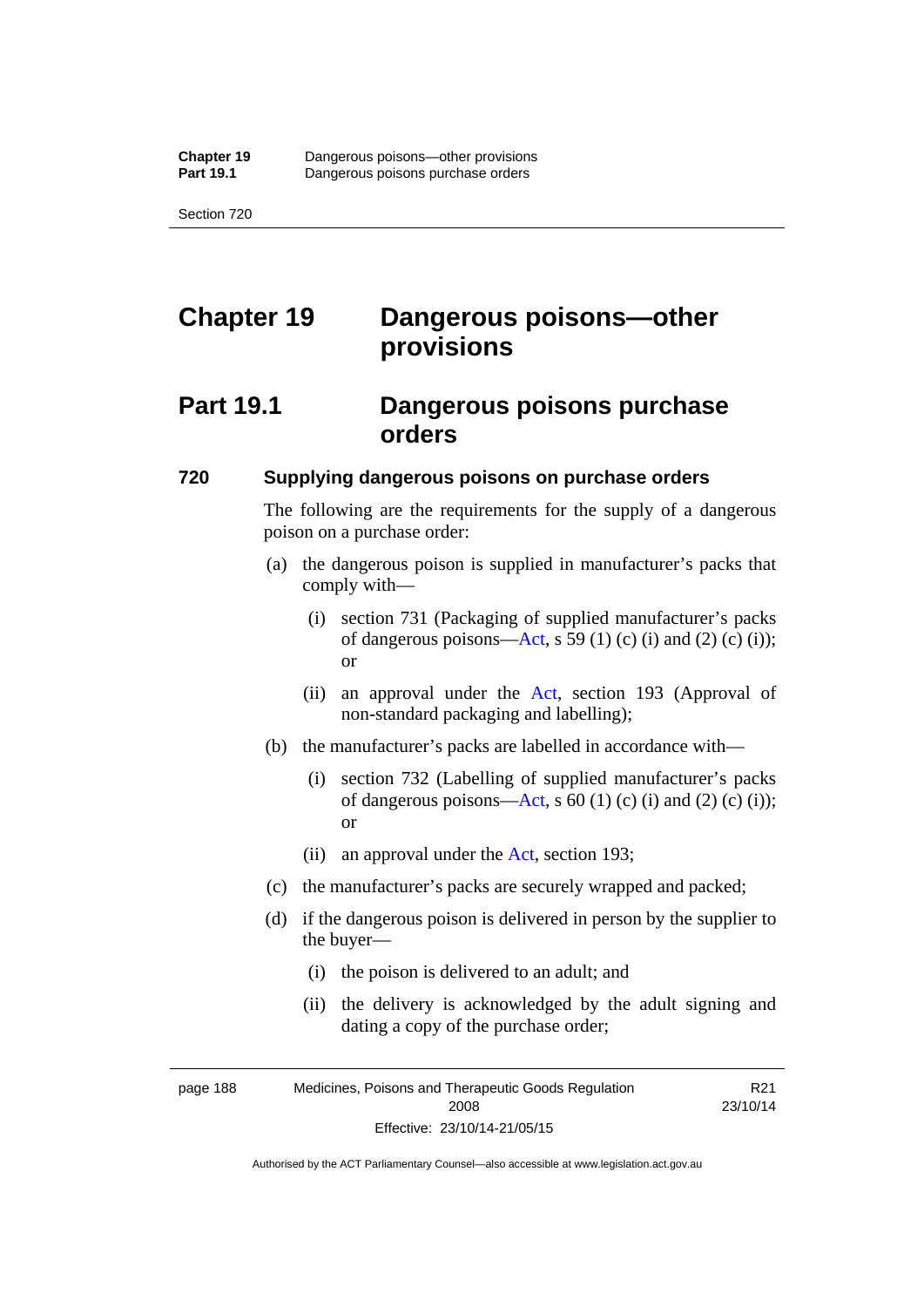(e) if the dangerous poison is not delivered in person by the supplier to the buyer—the poison is delivered to the buyer by a person whose procedures require the delivery of the poison to be signed for by the buyer or an adult employee of the buyer.

#### **721 General requirements for dangerous poisons purchase orders—Act, s 38 (2) (c)**

- (1) A purchase order for a dangerous poison must be—
	- (a) signed by the person (the *issuer*) issuing the order; and
		- *Note* The purchase order must be signed with the issuer's usual signature (see [Act](http://www.legislation.act.gov.au/a/2008-26/default.asp), dict, def *signs*).
	- (b) if the issuer amends the order—initialled and dated by the issuer beside the amendment.
- (2) A purchase order for a dangerous poison must include the following:
	- (a) the issuer's name and business address and telephone number;
	- (b) the issuer's authority to issue the order;
	- (c) the dangerous poison, and the form, strength and quantity of the poison, to be supplied on the order.

#### **722 Recording supply of dangerous poisons on purchase orders**

A person who supplies a dangerous poison to someone else on a purchase order must make a written record of the following information:

- (a) the date of the order;
- (b) the issuer's authority to issue the order;
- (c) the name, and the business address and telephone number, of the person to whom the dangerous poison is supplied;

R21 23/10/14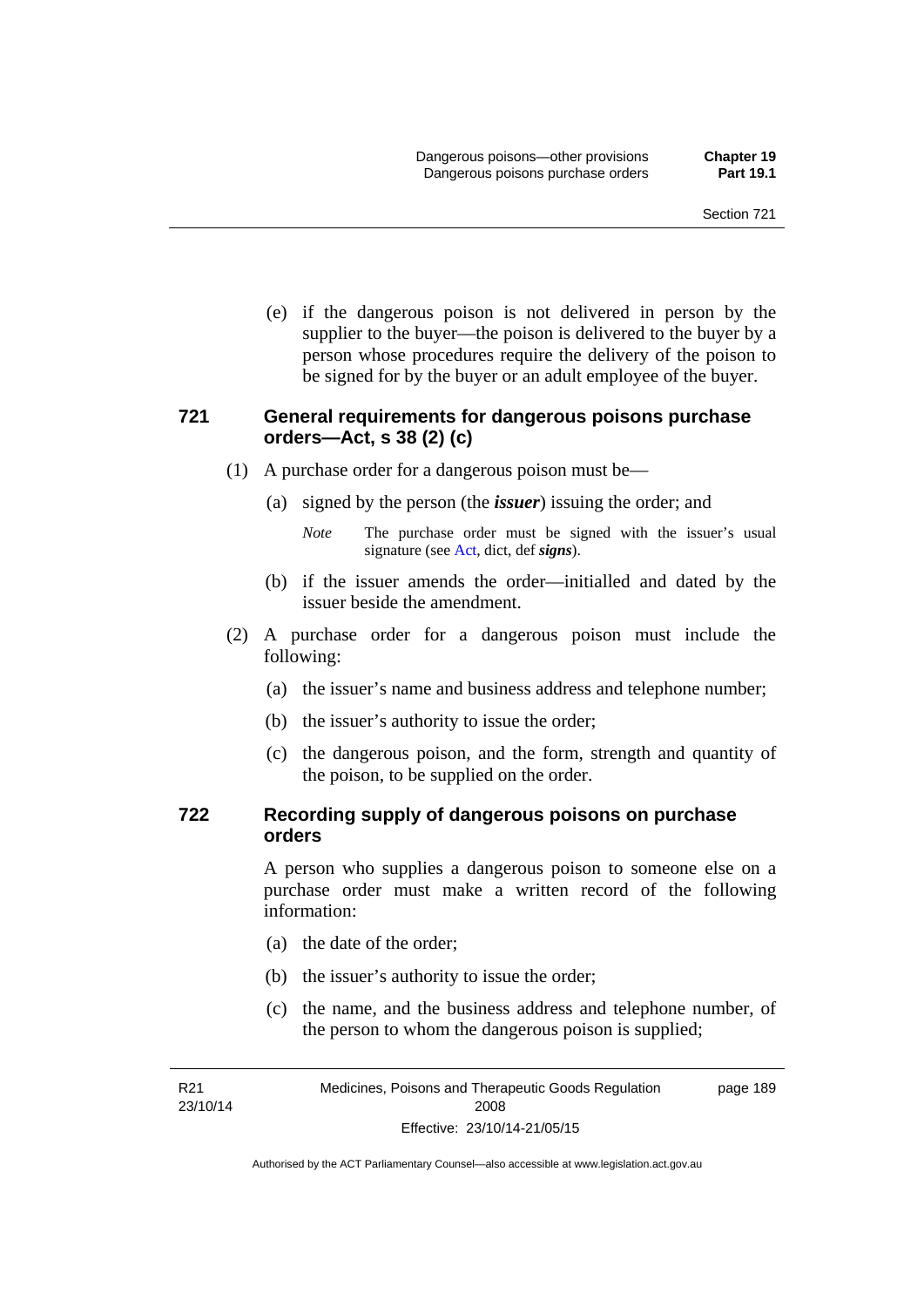- (d) the date the order is supplied;
- (e) the dangerous poison, and the form, strength and quantity of the poison, supplied.
- *Note Written* includes in electronic form (see [Act,](http://www.legislation.act.gov.au/a/2008-26/default.asp) dict).

page 190 Medicines, Poisons and Therapeutic Goods Regulation 2008 Effective: 23/10/14-21/05/15

R21 23/10/14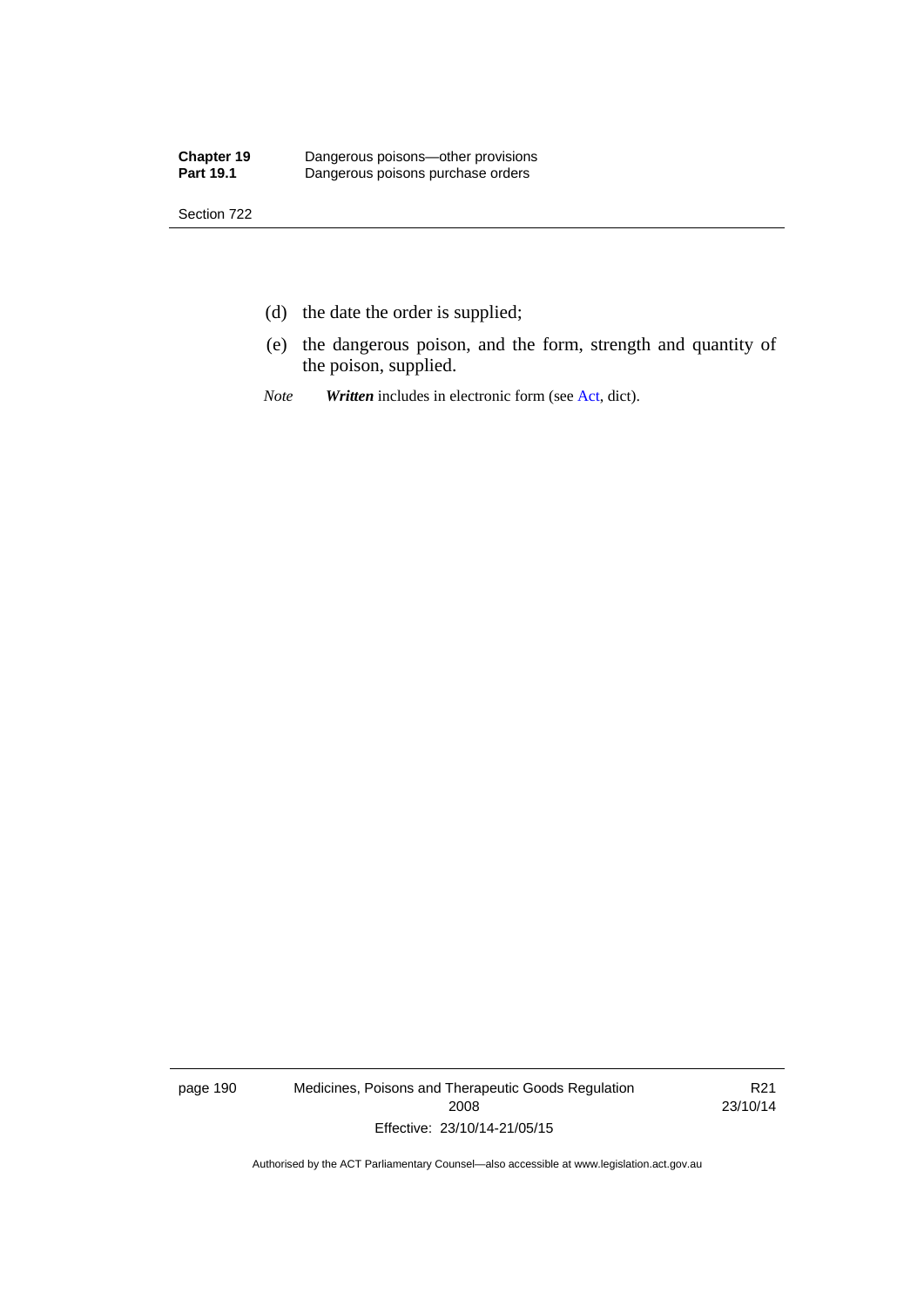# **Part 19.2 Wholesale supply of dangerous poisons under corresponding laws**

#### **725 Conditions for wholesalers supplying dangerous poisons under corresponding laws—Act, s 20 (4) (c)**

The following conditions apply to a person who supplies dangerous poisons by wholesale under a corresponding law:

- (a) the person must not supply a dangerous poison to someone else (the *buyer*) unless—
	- (i) the buyer is authorised to possess the poison; and
	- (ii) the supply is in accordance with section 686 (Authorisation conditions for dangerous poisons suppliers licences—[Act,](http://www.legislation.act.gov.au/a/2008-26/default.asp) s 44 (1) (b) and (2) (b));
- (b) the poison is supplied for a non-household (including a non-household garden) purpose only;
- (c) if the poison is liquid containing paraquat—the poison is coloured blue or green and has an offensive smell.
- *Note 1* A purchase order must be in writing (see [Act,](http://www.legislation.act.gov.au/a/2008-26/default.asp) dict, def *purchase order*).
- *Note* 2 See pt 19.1 for other requirements in relation to supply of dangerous poisons on purchase orders.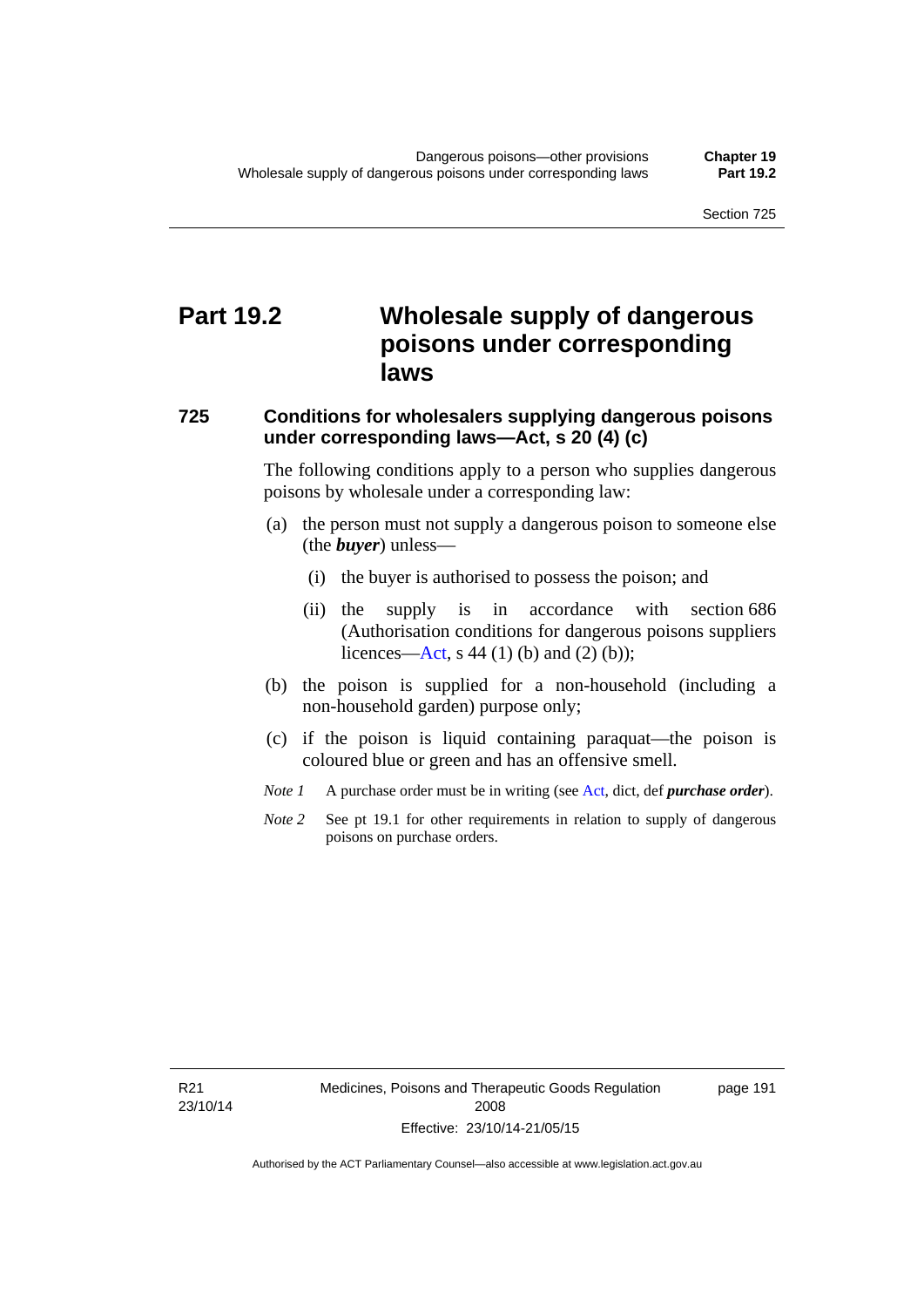# **Part 19.3 Packaging and labelling of dangerous poisons**

#### **730 Meaning of** *relevant law***—pt 19.3**

In this part:

*relevant law* means—

- (a) a corresponding law; or
- (b) the *[Agricultural and Veterinary Chemicals Act 1994](http://www.comlaw.gov.au/Series/C2004A04712)* (Cwlth); or
- (c) the *[Therapeutic Goods Act 1989](http://www.comlaw.gov.au/Series/C2004A03952)* (Cwlth).
- *Note 1 Corresponding law* includes a law of a State that corresponds, or substantially corresponds, to the [Act](http://www.legislation.act.gov.au/a/2008-26/default.asp) (see Act, dict).

*Note 2 State* includes a territory (see [Legislation Act,](http://www.legislation.act.gov.au/a/2001-14) dict, pt 1).

#### **731 Packaging of supplied manufacturer's packs of dangerous poisons—Act, s 59 (1) (c) (i) and (2) (c) (i)**

A manufacturer's pack of a supplied dangerous poison must be packaged—

- (a) in accordance with the [medicines and poisons standard](http://www.comlaw.gov.au/Series/F2012L01200), paragraphs 21 to 27; or
- (b) in a container in which the poison may be sold under a relevant law.
- *Note* A manufacturer's pack of a dangerous poison supplied may also be packaged in accordance with an approval under the [Act,](http://www.legislation.act.gov.au/a/2008-26/default.asp) s 193 (Approval of non-standard packaging and labelling) (see [Act](http://www.legislation.act.gov.au/a/2008-26/default.asp), s 59 (1)  $(c)$  (ii) and (2) (c) (ii)).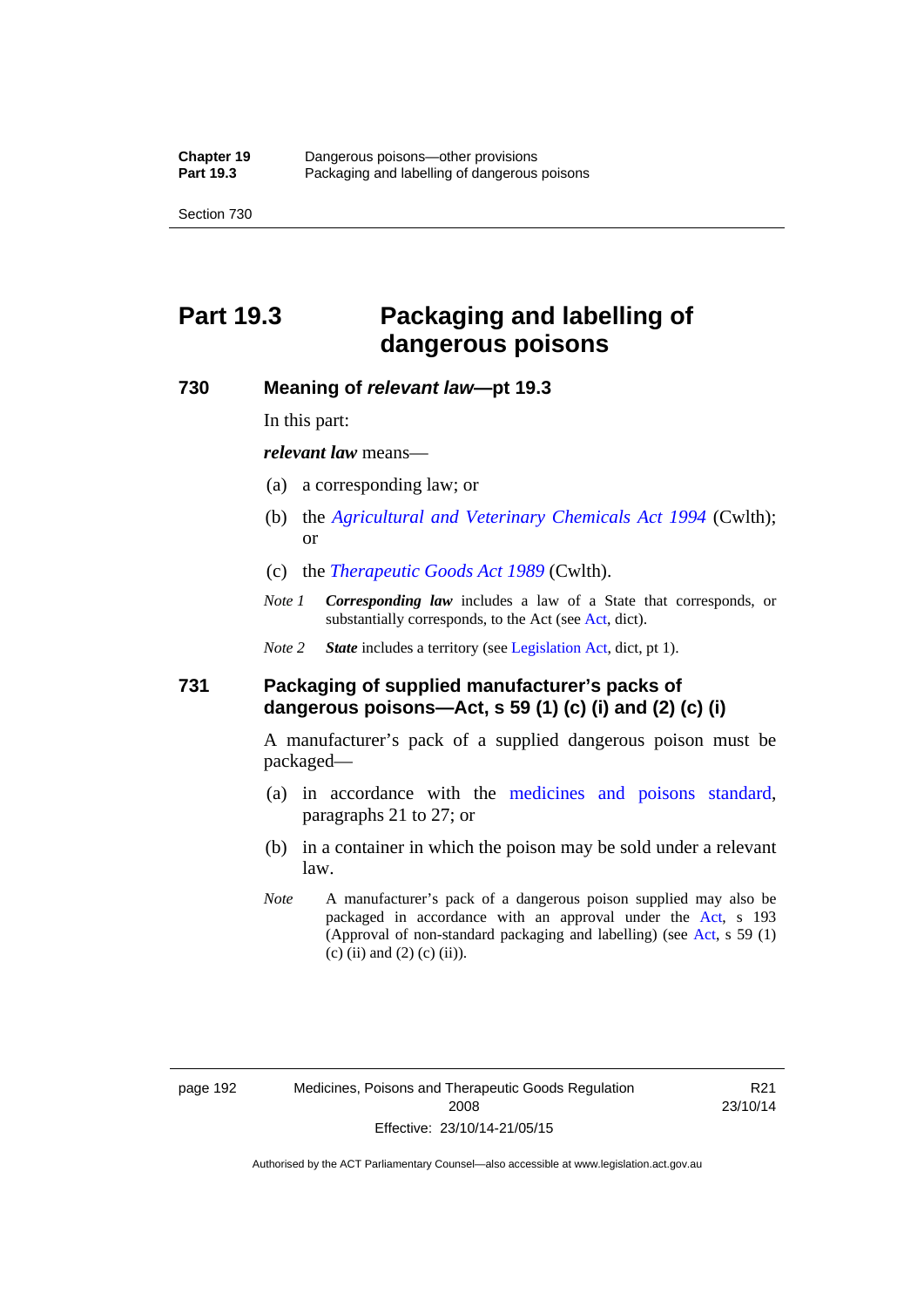### **732 Labelling of supplied manufacturer's packs of dangerous poisons—Act, s 60 (1) (c) (i) and (2) (c) (i)**

A manufacturer's pack of a supplied dangerous poison must be labelled in accordance with—

- (a) the [medicines and poisons standard](http://www.comlaw.gov.au/Series/F2012L01200), paragraphs 3 to 19; or
- (b) a relevant law.
- *Note* A manufacturer's pack of a dangerous poison supplied may also be labelled in accordance with an approval under the [Act](http://www.legislation.act.gov.au/a/2008-26/default.asp), s 193 (Approval of non-standard packaging and labelling) (see [Act,](http://www.legislation.act.gov.au/a/2008-26/default.asp) s 60 (1) (c) (ii) and  $(2)$  (c) (ii)).

R21 23/10/14 Medicines, Poisons and Therapeutic Goods Regulation 2008 Effective: 23/10/14-21/05/15

page 193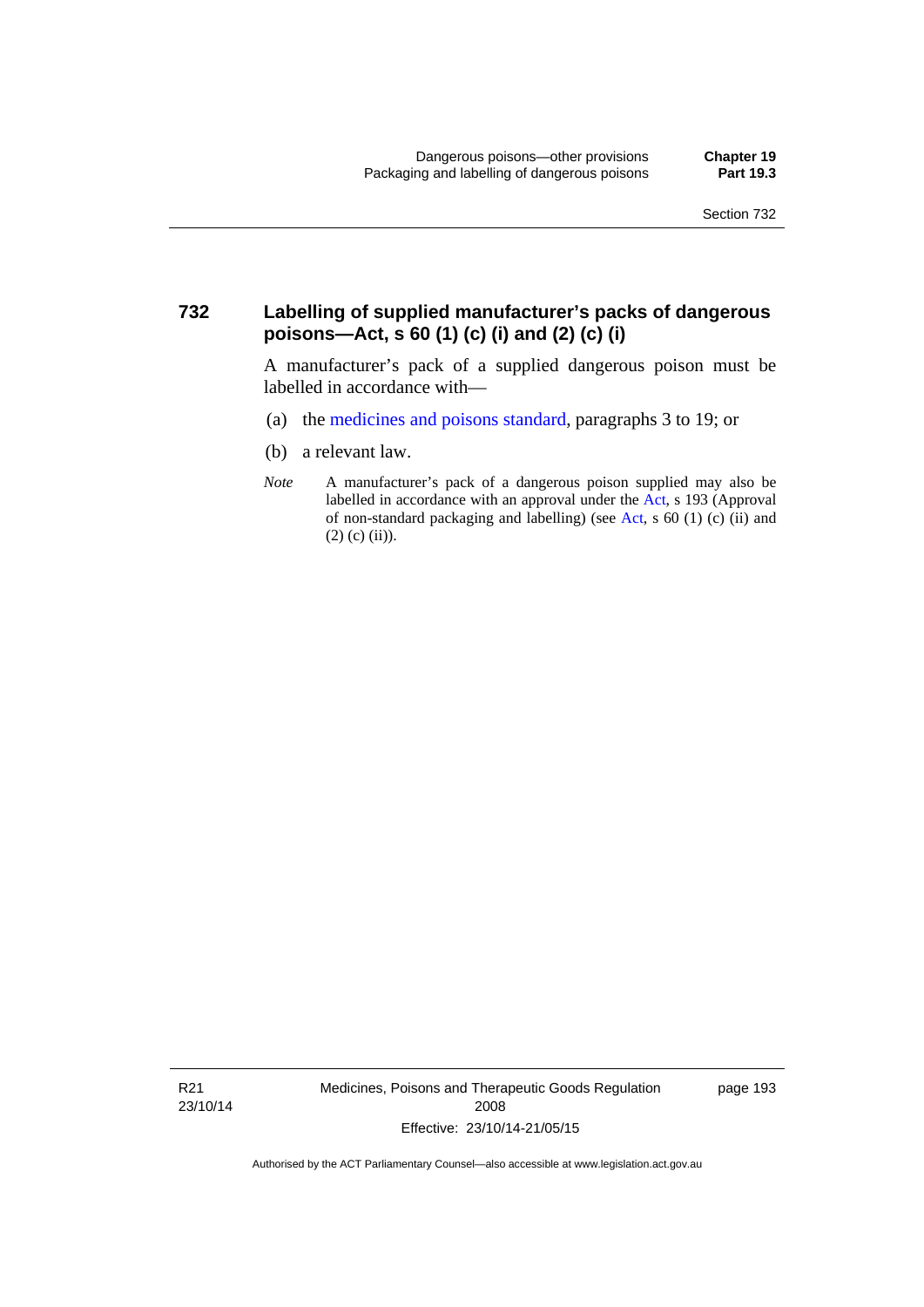Section 735

### **Part 19.4 Storage of dangerous poisons**

#### **735 Storage of dangerous poisons—Act, s 61 (b) and (c)**

- (1) A person mentioned in table 740, column 2 who possesses a dangerous poison is prescribed.
- (2) The dangerous poison must be kept—
	- (a) in a part of the premises to which the public does not have access; and
	- (b) so that only the prescribed person, or a person under the supervision of the prescribed person, has access to the poison.

page 194 Medicines, Poisons and Therapeutic Goods Regulation 2008 Effective: 23/10/14-21/05/15

R21 23/10/14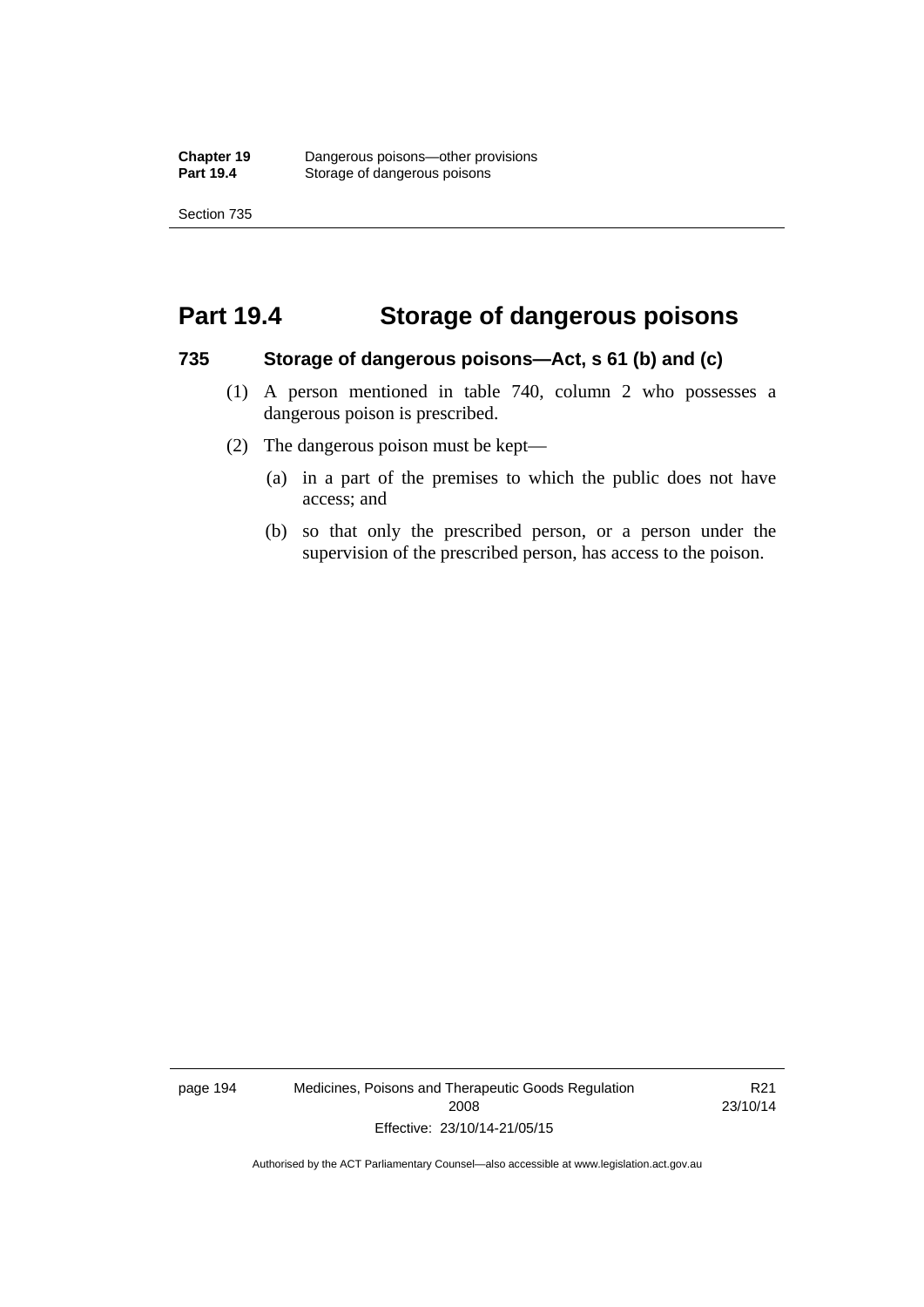### **Part 19.5 Dangerous poisons registers**

### **740 Keeping of dangerous poisons registers by certain people—Act, s 48 and s 50 (1) (b) and (2) (b)**

- (1) A person mentioned in table 740, column 2 who possesses a dangerous poison must keep a dangerous poisons register.
- (2) A person to whom subsection (1) applies must keep a dangerous poisons register for a dangerous poison at the place prescribed in table 740, column 3 for the person.

| column 1       | nooping aangoroas poisons registers<br>column <sub>2</sub>                                                      | column 3                                                     |
|----------------|-----------------------------------------------------------------------------------------------------------------|--------------------------------------------------------------|
| item           | prescribed person                                                                                               | place where register to be kept                              |
| 1              | approved analyst                                                                                                | the analyst's laboratory                                     |
| $\overline{2}$ | dangerous poisons<br>manufacturers<br>licence-holder                                                            | the licensed premises under s 675                            |
| 3              | dangerous poisons<br>suppliers licence-holder                                                                   | the licensed premises under s 685                            |
| $\overline{4}$ | medicines and poisons<br>inspector (other than<br>police officer)                                               | the place directed in writing by the<br>chief health officer |
| 5              | person mentioned in<br>sch 4, col 2                                                                             | the person's business premises                               |
| 6              | supervisor of program<br>under dangerous poisons<br>research and education<br>program licence                   | the premises where program is being<br>conducted             |
| 7              | supervisor of program<br>under dangerous poisons<br>research and education<br>authorisation under<br>div 17.3.3 | the premises where program is being<br>conducted             |

**Table 740 Keeping dangerous poisons registers** 

R21 23/10/14 Medicines, Poisons and Therapeutic Goods Regulation 2008 Effective: 23/10/14-21/05/15

page 195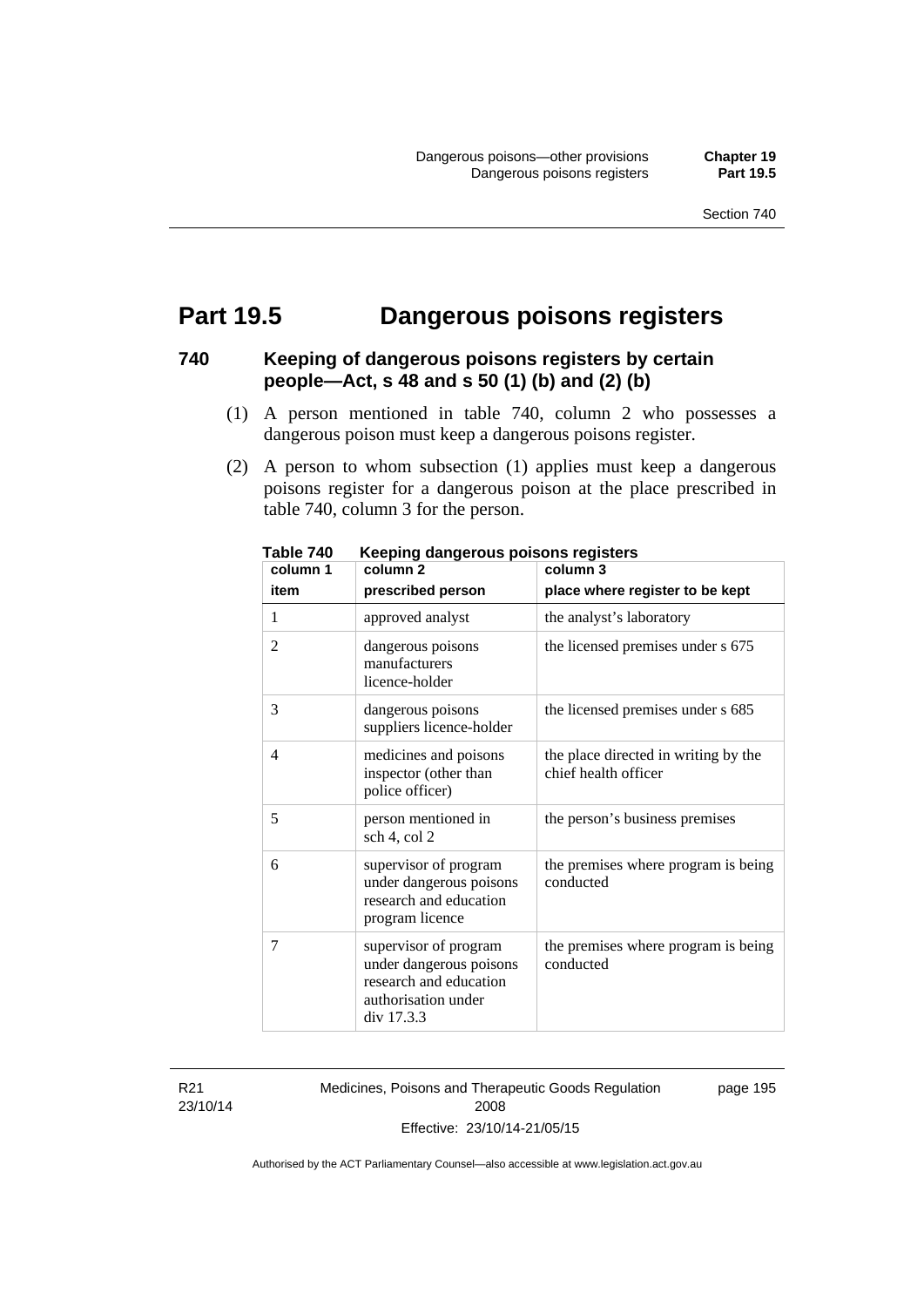Section 741

#### **741 Form of dangerous poisons registers—Act, s 49 (1) (b)**

- (1) Each page in a dangerous poisons register must relate to a single form and strength of a dangerous poison.
- (2) If a dangerous poisons register is kept electronically, a separate record must be used for each form and strength of dangerous poison kept.

### **742 Making entries in dangerous poisons registers— Act, s 51 (1) (b)**

- (1) The following details for a dealing with a dangerous poison are prescribed:
	- (a) the nature of the dealing;
	- (b) the date of the dealing;
	- (c) the poison, and the form, strength and quantity of the poison, dealt with;
	- (d) if the dealing is receiving the poison—the name and address of the supplier;
	- (e) if the dealing is supplying the poison—the name and address of the person to whom it is supplied;
	- (f) if the poison is supplied on a purchase order—the date of the purchase order;
	- (g) the quantity of the poison held after the dealing.
- (2) A dealing with a dangerous poison must be entered in the dangerous poisons register the person must keep.

### **743 Prescribed witnesses for discarding of dangerous poisons—Act, s 54 (a) and (b)**

 (1) An adult is prescribed as a witness in relation to the disposal of a dangerous poison.

> R21 23/10/14

page 196 Medicines, Poisons and Therapeutic Goods Regulation 2008 Effective: 23/10/14-21/05/15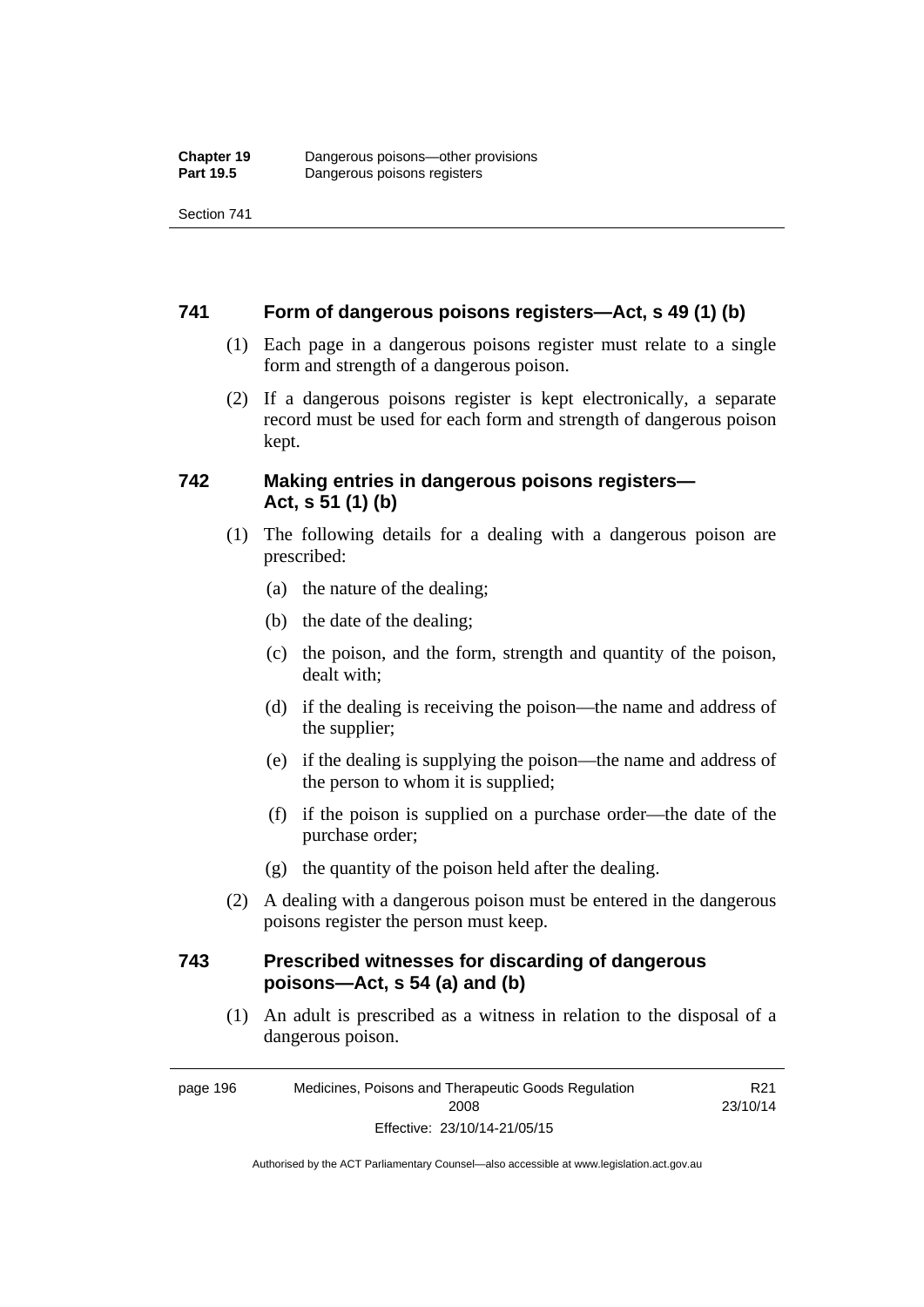- (2) However, a person mentioned in subsection (1) must not be a prescribed witness to the discarding of a dangerous poison if the person is—
	- (a) related to, a close friend of or employed by the person discarding the poison; or
	- (b) the supervisor of the person discarding the poison; or
	- (c) supervised by the person discarding the poison.

### **744 Changes to entries in dangerous poisons registers—Act, s 55 (2) (b)**

- (1) An entry in a paper-based dangerous poisons register may be amended by the person who made the entry by—
	- (a) the person signing and dating a marginal note or footnote that gives the date of the amendment and the amended details; and
	- (b) if the entry relates to disposing of a dangerous poison—
		- (i) the amendment being witnessed by a person mentioned in section 743; and
		- (ii) the witness signing the amendment as witness.
- (2) An entry in an electronic dangerous poisons register may be amended by the person who made the entry by the person attaching or linking, by electronic means, a document that includes—
	- (a) the person's signature, the date and the amended details; and
	- (b) if the entry relates to disposing of a dangerous poison—
		- (i) the amendment being witnessed by a person mentioned in section 743; and
		- (ii) the witness signing the amendment as witness.

R21 23/10/14 page 197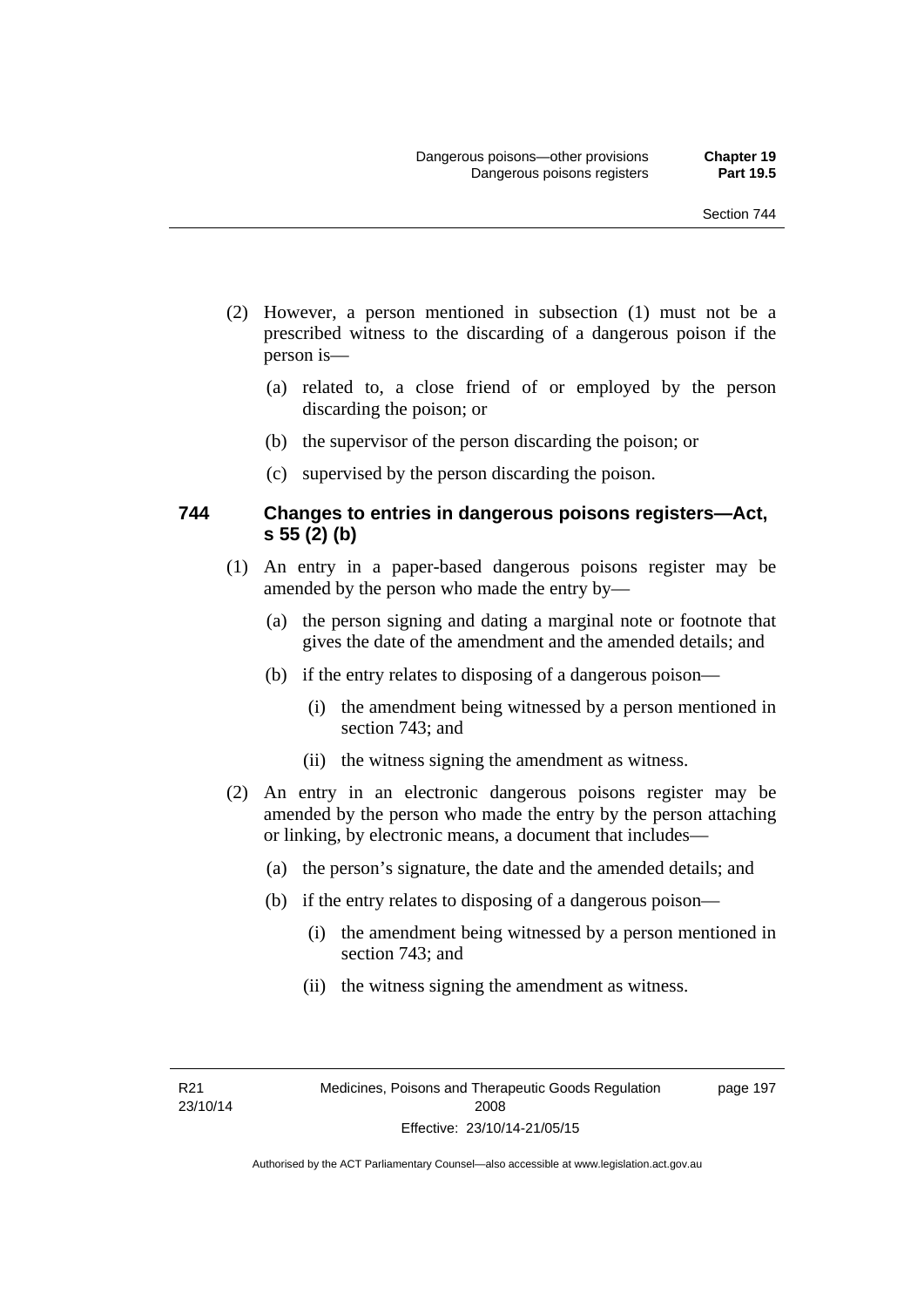**Chapter 20** Paints

# **Chapter 20 Paints**

### **750 Manufacture, supply and use of paints containing white lead—Act, s 70 (1) (b), (2) (b) and (3) (b)**

A paint containing basic lead carbonate (white lead) may be manufactured, supplied or used for application as a mirror backing if the paint—

- (a) contains not more than 15% lead in the non-volatile content of the paint; and
- (b) is applied not more than 40µm thick; and
- (c) is covered by a paint that does not contain lead.
- *Note* um is the symbol for micron (see *National Measurement [Regulations 1999](http://www.comlaw.gov.au/Series/F1999B00110)* (Cwlth), sch 1, pt 4).

### **751 Manufacture, supply and use of paints for certain purposes—Act, s 71 (1) and (3)**

- (1) A first schedule paint must not be manufactured, supplied or used for application to—
	- (a) a roof or other surface to be used for the collection or storage of potable water; or
	- (b) furniture; or
	- (c) a fence, wall, post, gate or building (including the interior of a building), other than a building that is used only for industrial purposes or mining or as an oil terminal; or
	- (d) premises used for the manufacture, processing, preparation, packing or serving of products intended for human or animal consumption.
	- *Note First schedule paint*—see the [medicines and poisons standard,](http://www.comlaw.gov.au/Series/F2012L01200) par 1 (1).

page 198 Medicines, Poisons and Therapeutic Goods Regulation 2008 Effective: 23/10/14-21/05/15

R21 23/10/14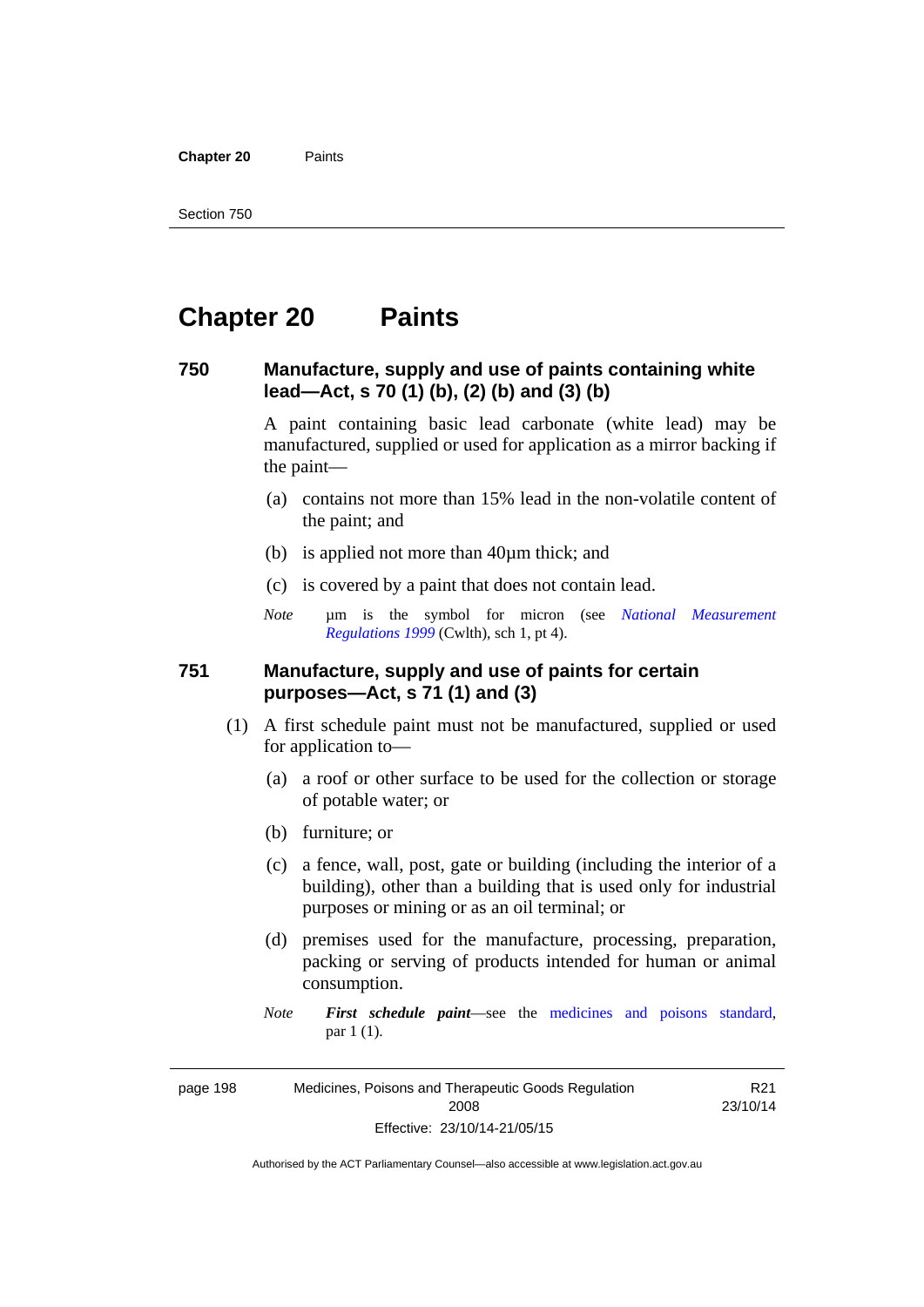- (2) A third schedule paint must not be manufactured, supplied or used for application to—
	- (a) a roof or other surface to be used for the collection or storage of potable water; or
	- (b) furniture; or
	- (c) a fence, wall, post, gate, building (including the interior of a building), bridge, pylon, pipeline, storage tank or similar structure; or
	- (d) premises, equipment or utensils used for the manufacture, processing, preparation, packing or serving of products intended for human or animal consumption.
	- *Note Third schedule paint*—see the [medicines and poisons standard,](http://www.comlaw.gov.au/Series/F2012L01200) par 1 (1).

### **752 Manufacture, supply and use of paints for toys—Act, s 72 (b)**

A paint that complies with the specification for coating materials in AS/NZS ISO 8124.3 (Safety of toys – Migration of certain elements), as in force from time to time, may be manufactured, supplied or used for application to toys.

*Note* AS/NZS ISO 8124:3 does not need to be notified under the [Legislation](http://www.legislation.act.gov.au/a/2001-14)  [Act](http://www.legislation.act.gov.au/a/2001-14) because s 47 (6) does not apply (see s 863). The standard may be purchased at [www.standards.org.au.](http://www.standards.org.au/)

### **753 Manufacture, supply and use of paints containing pesticides—Act, s 73 (b)**

- (1) The following pesticides are prescribed:
	- (a) an algicide;
	- (b) an antifouling agent;
	- (c) a bactericide;

R21 23/10/14 Medicines, Poisons and Therapeutic Goods Regulation 2008 Effective: 23/10/14-21/05/15

page 199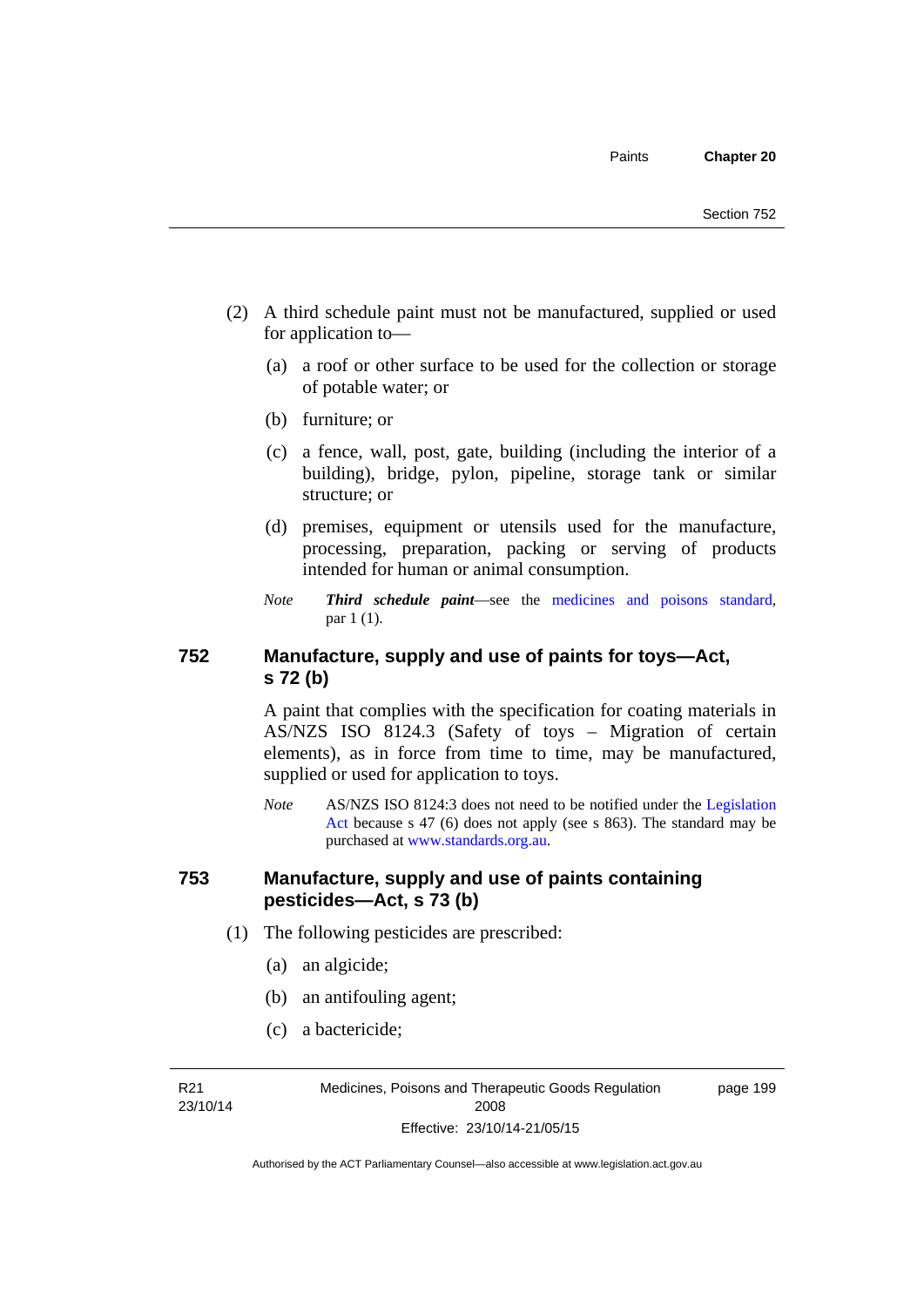- (d) a fungicide.
- *Note Pesticide*—see the [medicines and poisons standard,](http://www.comlaw.gov.au/Series/F2012L01200) par 1 (1).
- (2) However, subsection (1) does not apply in relation to a paint for human therapeutic use.

page 200 Medicines, Poisons and Therapeutic Goods Regulation 2008 Effective: 23/10/14-21/05/15

R21 23/10/14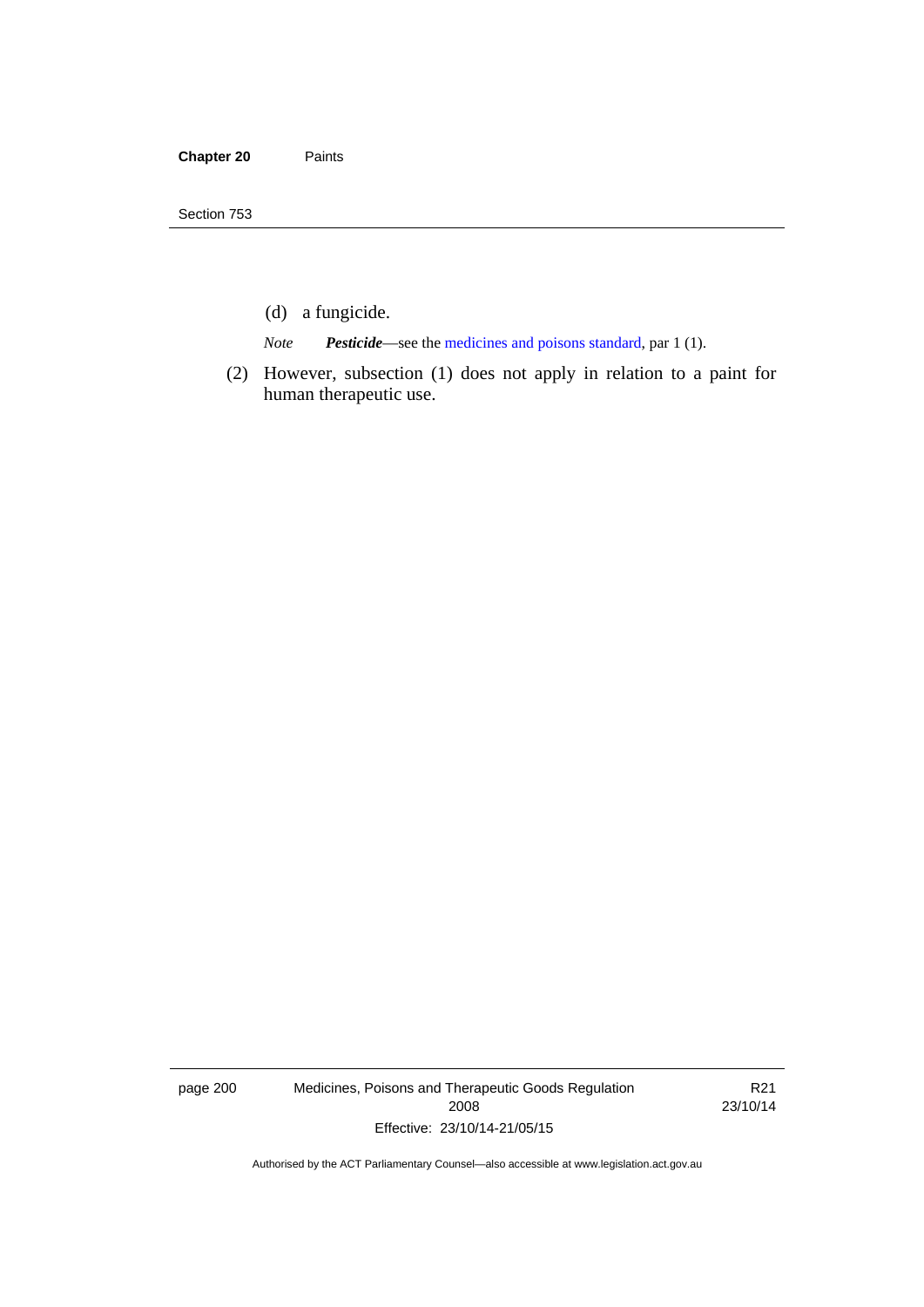# **Chapter 21 Prohibited and appendix C substances**

# **Part 21.1 Preliminary**

**760 Meaning of** *prohibited substance***—ch 21** 

In this chapter:

*prohibited substance* includes an appendix C substance.

*Note Appendix C substance* and *prohibited substance*—see the [Act,](http://www.legislation.act.gov.au/a/2008-26/default.asp) s 13.

#### **761 Prohibited substances licences—Act, s 78 (2)**

A licence for a program of research or education in relation to a prohibited substance (a *prohibited substances research and education program licence*) may be issued.

*Note* Other prohibited substances licences may also be issued (see [Act,](http://www.legislation.act.gov.au/a/2008-26/default.asp) s 78 (3)).

R21 23/10/14 Medicines, Poisons and Therapeutic Goods Regulation 2008 Effective: 23/10/14-21/05/15

page 201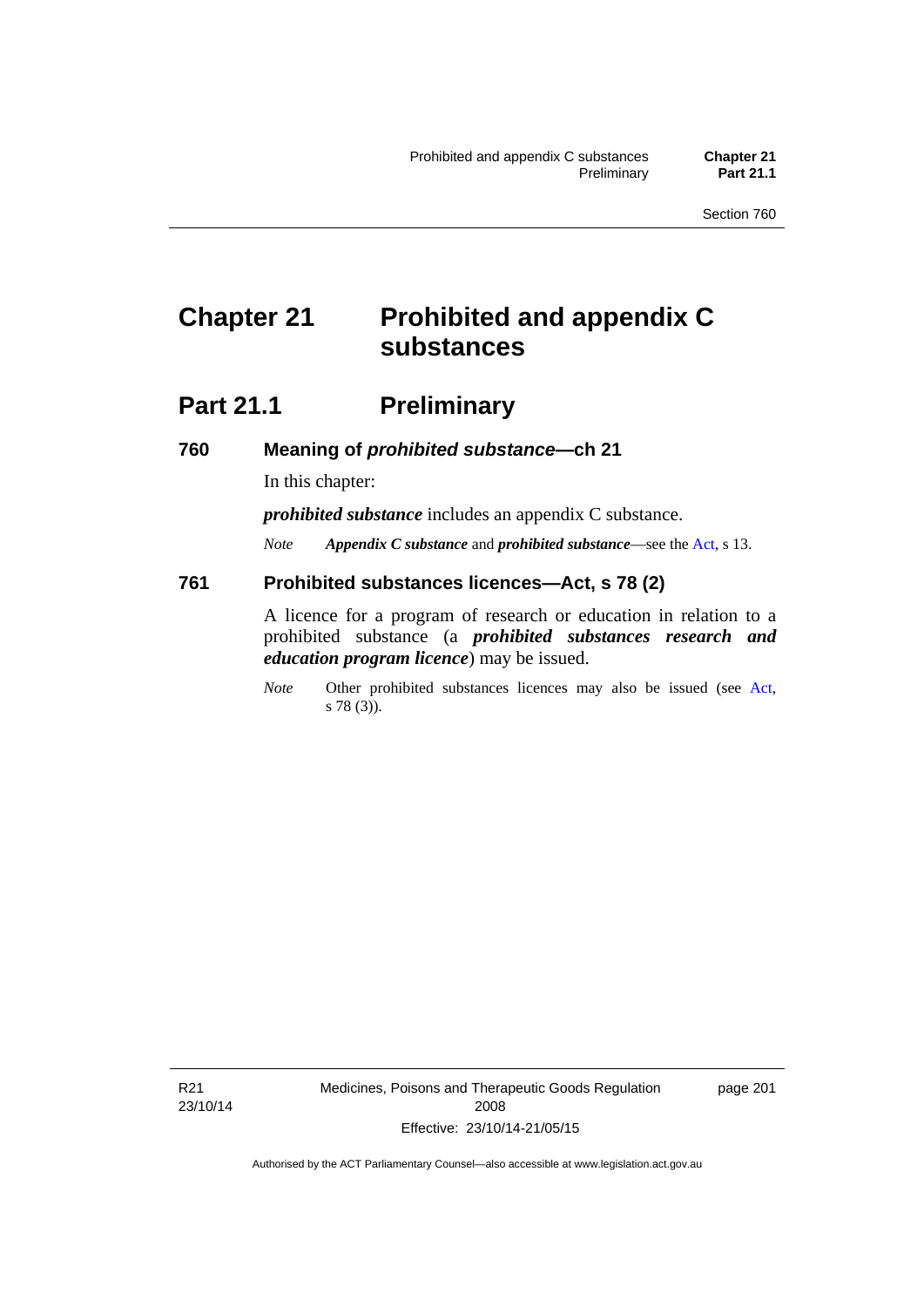## **Part 21.2 Prohibited substances research and education program licences**

### **Division 21.2.1 Issue of prohibited substances research and education program licences**

### **765 Applications for prohibited substances research and education program licences**

- (1) An application for a prohibited substances research and education program licence for a prohibited substance must be in writing, signed by the applicant, and include the following:
	- (a) the full name, address and academic, professional or other relevant qualifications of—
		- (i) the person who is to supervise the program; and
		- (ii) the person who is to conduct the program;
	- (b) the name of the recognised research institution at or under which the program is proposed to be conducted;
		- *Note Recognised research institution*—see the [Act](http://www.legislation.act.gov.au/a/2008-26/default.asp), s 20 (5).
	- (c) whether the program will be conducted at, or under the authority of, the recognised research institution;
	- (d) the premises where the program will be conducted;
	- (e) the prohibited substance, and the form and strength of the substance, for which the licence is sought;
	- (f) the maximum quantity of the prohibited substance that would be possessed under the licence at any time;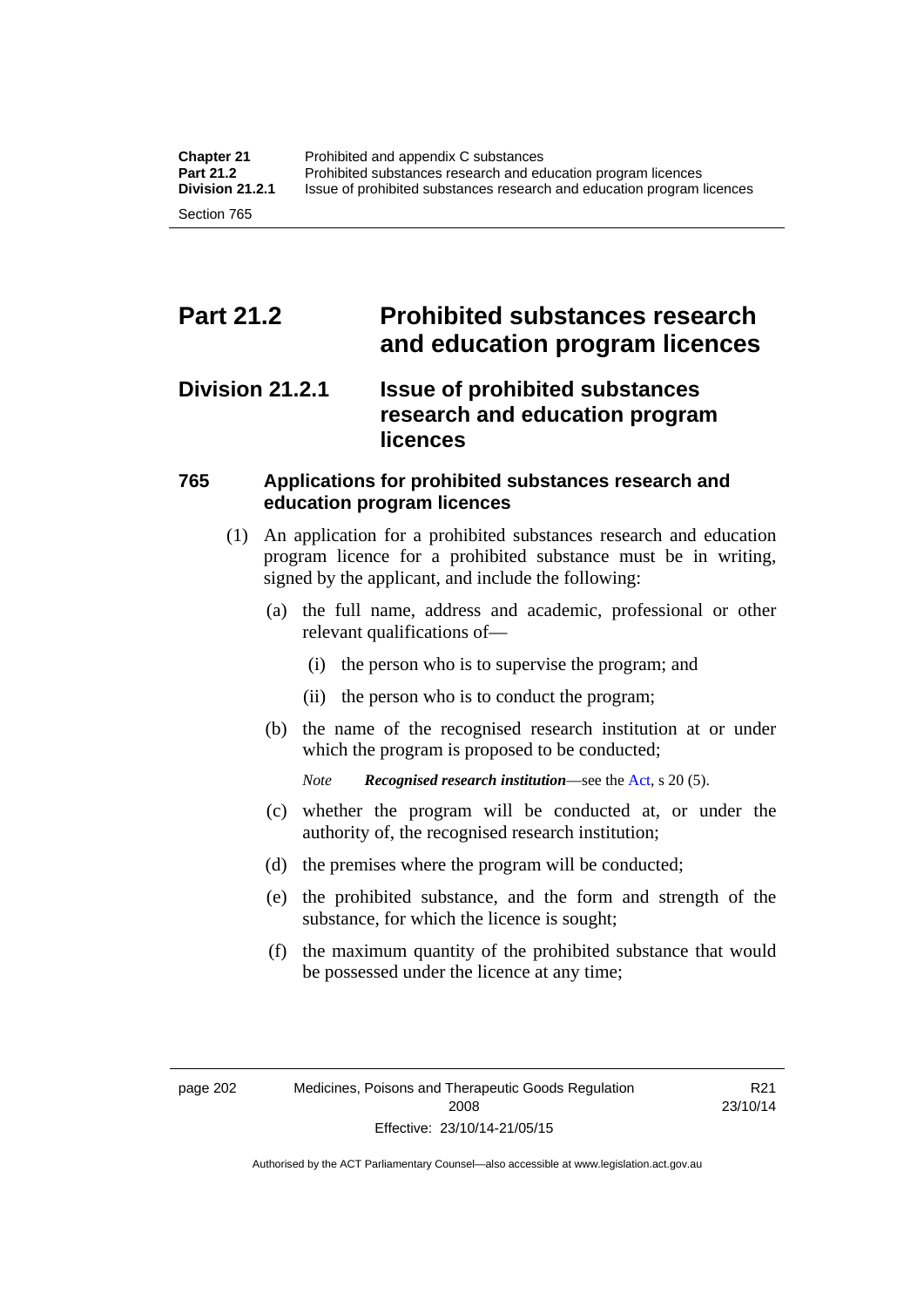page 203

- (g) a description of the program, including an explanation of why the program cannot be carried out satisfactorily without the use of the prohibited substance;
- (h) the supervision arrangements for the program;
- (i) the period for which the licence is sought.
- *Note 1* If a form is approved under the [Act](http://www.legislation.act.gov.au/a/2008-26/default.asp), s 198 for this provision, the form must be used.
- *Note* 2 A fee may be determined under the [Act,](http://www.legislation.act.gov.au/a/2008-26/default.asp) s 197 for this provision.
- (2) The application must be accompanied by a written approval of the program by the person in charge of—
	- (a) the recognised research institution; or
	- (b) a faculty or division of the institution.

### **766 Restrictions on issuing of prohibited substances research and education program licences— Act, s 85 (1) (a)**

The chief health officer must not issue a prohibited substances research and education program licence to a person unless—

- (a) the program to which the licence relates will be conducted at, or under the authority of, a recognised research institution; and
- (b) the program is approved by a person mentioned in section 765 (2); and
- (c) satisfied that the program—
	- (i) cannot be carried out without the use of the prohibited substance to which the licence application relates; and
	- (ii) will be adequately supervised.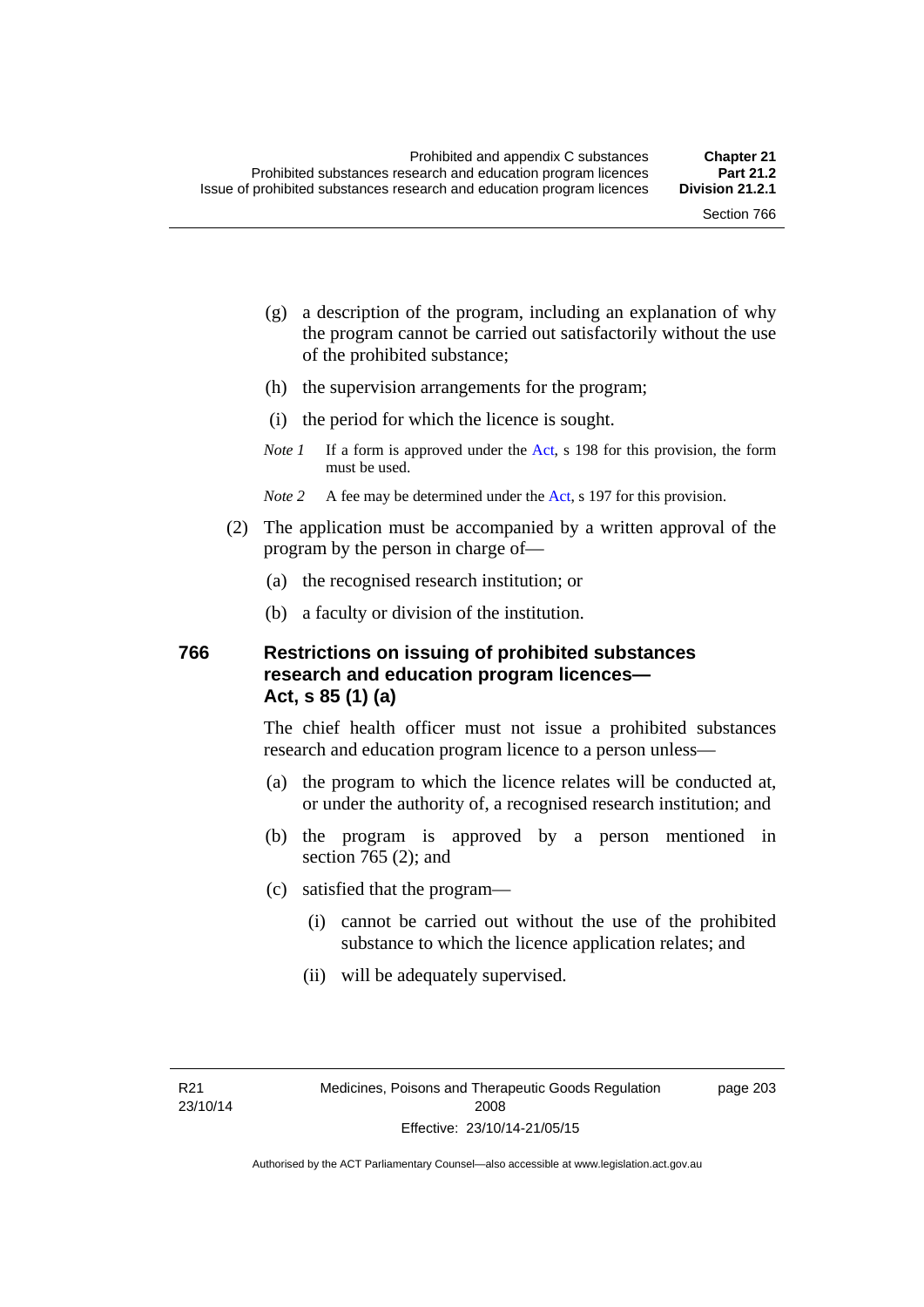### **767 Additional information for prohibited substances research program and education licences— Act, s 88 (1) (k)**

The following additional information is prescribed for a prohibited substances research and education licence:

- (a) the research or education program for which the licence is issued;
- (b) the name of the program's supervisor;
- (c) the dealings with a prohibited substance authorised by the licence;
- (d) the premises where the program will be conducted;
- (e) the maximum quantity of the prohibited substance that may be possessed at any time for the program;
- (f) the total quantity of the prohibited substance that may be possessed for the program during the period of the licence;
- (g) the form and strength of the prohibited substance that may be obtained and possessed for the program.

### **Division 21.2.2 Prohibited substances research and education program authorisations**

### **768 Authorisations under prohibited substances research and education program licences—Act, s 20 (1) (a)**

A prohibited substances research and education program licence authorises—

- (a) the licence-holder to—
	- (i) issue a purchase order for a prohibited substance (the *licensed prohibited substance*) stated in the licence for the program stated in the licence; and

R21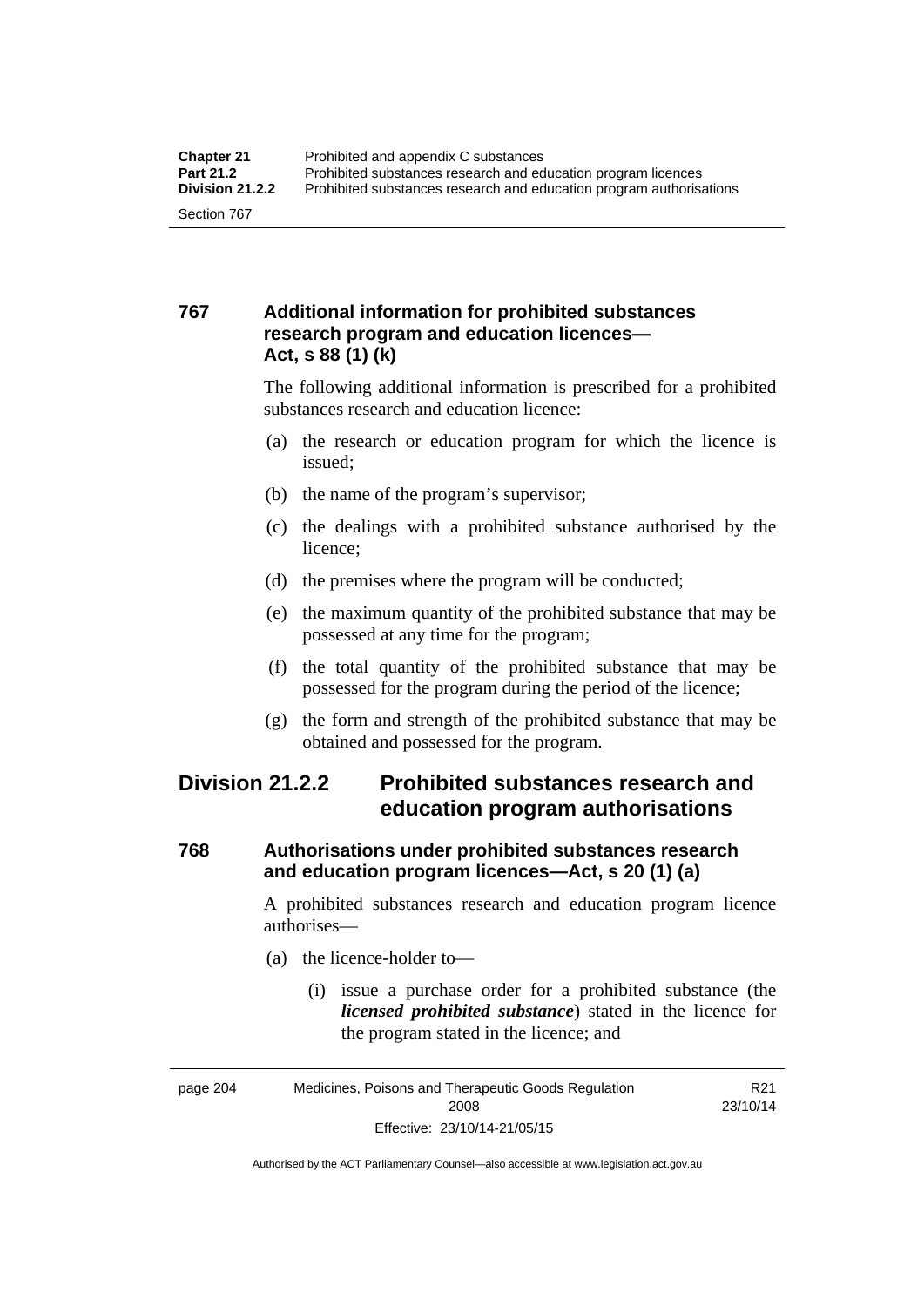- (ii) obtain a licensed prohibited substance on a purchase order for the program; and
- (iii) possess a licensed prohibited substance for the program at the premises to which the licence relates; and
- (iv) supply a licensed prohibited substance to anyone taking part in the program for the program; and
- (b) the program supervisor, and anyone taking part in the program, to deal with the licensed prohibited substance as authorised by the licence at the premises stated in the licence.

### **769 Authorisation condition for prohibited substances research and education program licences—Act, s 44 (1) (b) and (2) (b)**

A licence-holder's authorisation to obtain a prohibited substance under a prohibited substances research and education program licence is subject to the condition that the substance is obtained on a complying purchase order.

*Note* For licence conditions, see the [Act](http://www.legislation.act.gov.au/a/2008-26/default.asp), s 89.

R21 23/10/14 page 205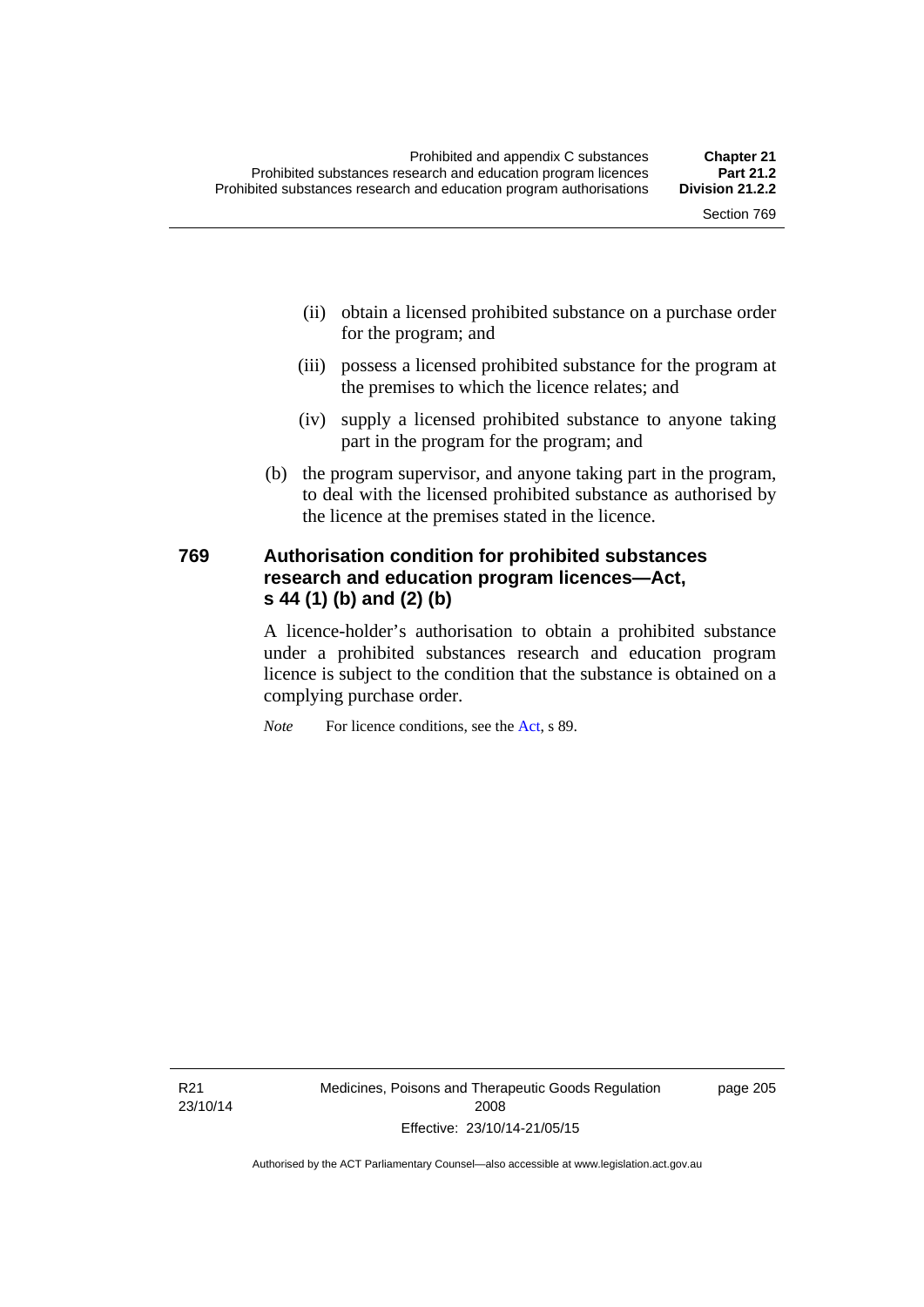### **Division 21.2.3 Other provisions—prohibited substances research and education program licences**

### **770 Approvals of dealings for prohibited substances research and education program licences—Act, s 20 (1) (c)**

(1) In this section:

*relevant dealing*, with a prohibited substance for a prohibited substances research and education program licence, means any of the following:

- (a) obtaining the substance;
- (b) possessing the substance;
- (c) issuing a purchase order for the substance;
- (d) supplying the substance on a complying purchase order to the licence-holder.
- (2) The chief health officer may approve a person for a relevant dealing with a prohibited substance to which a prohibited substances research and education program licence relates.
- (3) An approval—
	- (a) must be in writing; and
	- (b) may be conditional; and
	- (c) may apply for a stated period or until a stated event happens.

R21 23/10/14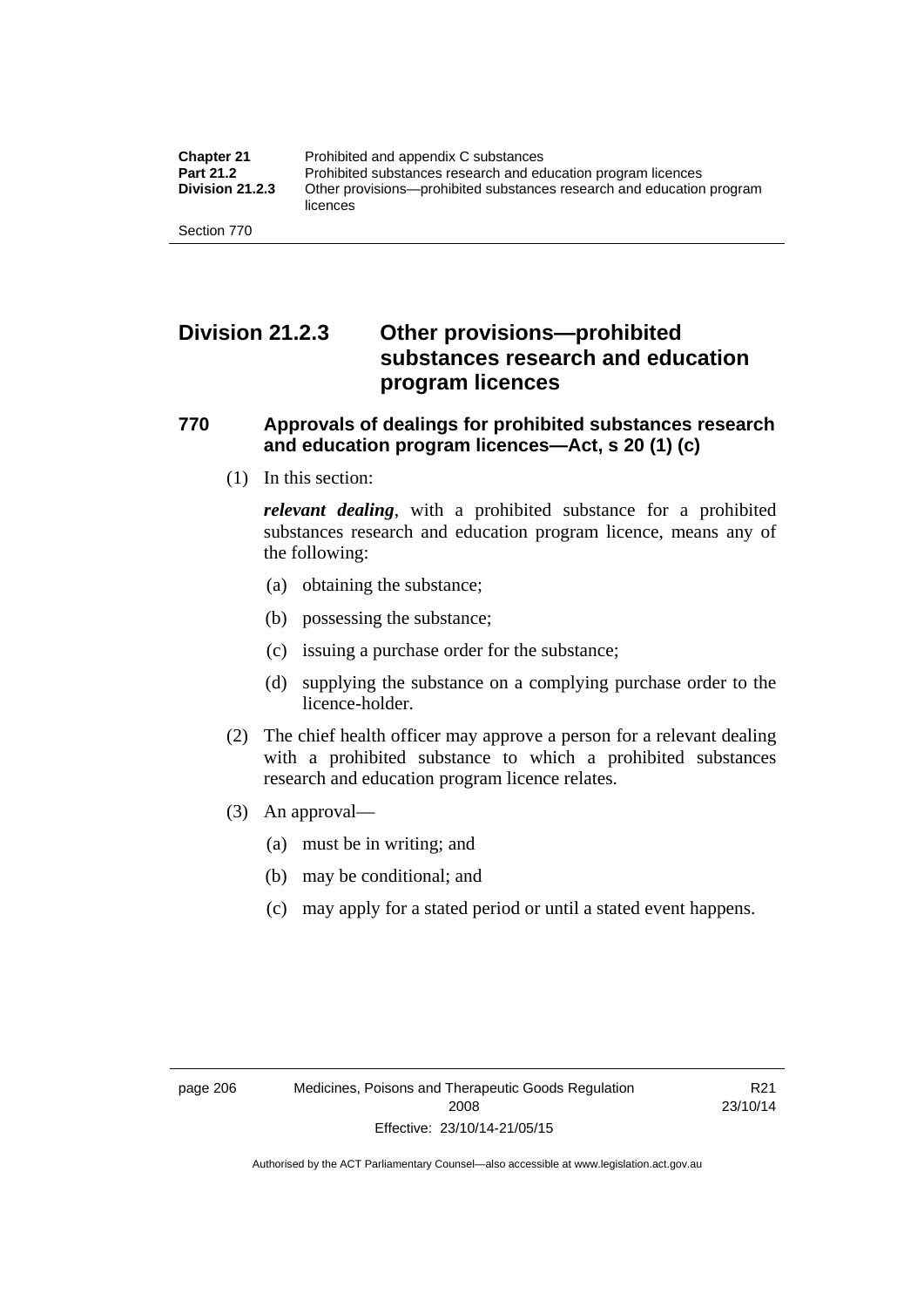### **771 Authorisation condition for approval-holders—Act, s 44 (1) (b) and (2) (b)**

An approval-holder's authorisation under section 770 is subject to the condition that the following are kept at the approval-holder's business premises or, if the chief health officer approves in writing another place, the place approved by the chief health officer, for at least 2 years after the day a prohibited substance is supplied:

- (a) the filled purchase order;
- (b) the record for section 773.

### **772 General requirements for prohibited substances purchase orders—Act, s 38 (2) (c)**

- (1) A purchase order for a prohibited substance must be—
	- (a) signed by the person (the *issuer*) issuing the order; and

- (b) if the issuer amends the order—initialled and dated by the issuer beside the amendment.
- (2) A purchase order for a prohibited substance must include the following:
	- (a) the issuer's name and business address and telephone number;
	- (b) the issuer's authority to issue the order;
	- (c) the prohibited substance, and the form, strength and quantity of the substance, to be supplied on the order.

page 207

*Note* The purchase order must be signed with the issuer's usual signature (see [Act](http://www.legislation.act.gov.au/a/2008-26/default.asp), dict, def *signs*).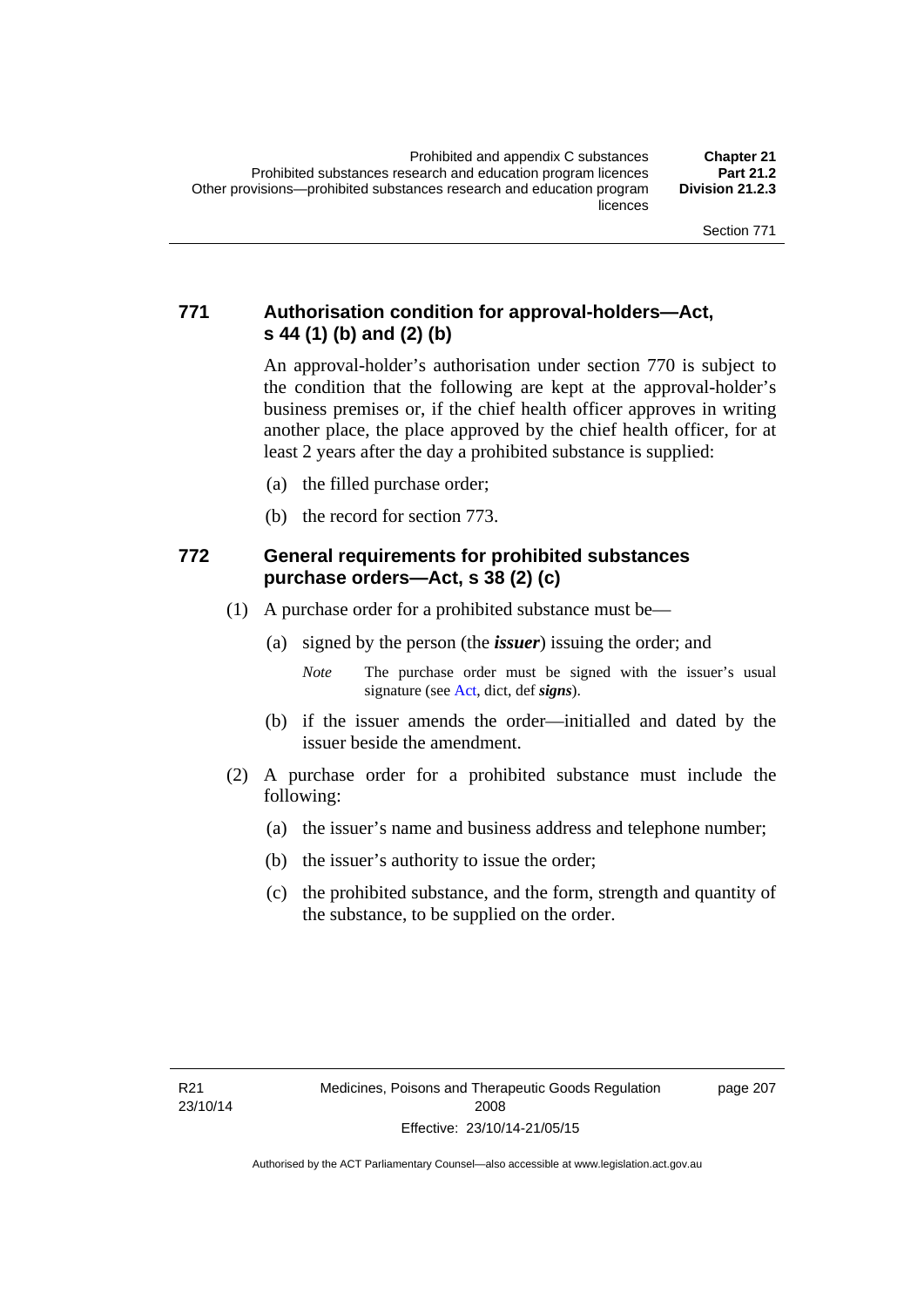| <b>Chapter 21</b>      | Prohibited and appendix C substances                                              |
|------------------------|-----------------------------------------------------------------------------------|
| Part 21.2              | Prohibited substances research and education program licences                     |
| <b>Division 21.2.3</b> | Other provisions—prohibited substances research and education program<br>licences |
| Section 773            |                                                                                   |

### **773 Recording supply of prohibited substances on purchase orders**

A person who supplies a prohibited substance to someone else on a purchase order must make a written record of the following information:

- (a) the date of the order;
- (b) the issuer's authority to issue the order;
- (c) the name, and the business address and telephone number, of the person to whom the prohibited substance is supplied;
- (d) the date the order is supplied;
- (e) the prohibited substance, and the form, strength and quantity of the substance, supplied.
- *Note Written* includes in electronic form (see [Act,](http://www.legislation.act.gov.au/a/2008-26/default.asp) dict).

### **774 Information for CHO about supplied prohibited substances research and education program licences— Act, s 31 (1) (a) (ii), (1) (b), (2) (a) (ii), (2) (b) and (4)**

- (1) This section applies if a person supplies a prohibited substance to a prohibited substances research and education program licence-holder.
- (2) The person must, not later than 7 days after the end of the month when the prohibited substance is supplied, give the chief health officer the following information in writing:
	- (a) the person's name, business address and telephone number;
	- (b) the name of the person who issued the supply authority;
	- (c) the date of the supply authority;
	- (d) the name and address of the person to whom the substance is supplied;

page 208 Medicines, Poisons and Therapeutic Goods Regulation 2008 Effective: 23/10/14-21/05/15

R21 23/10/14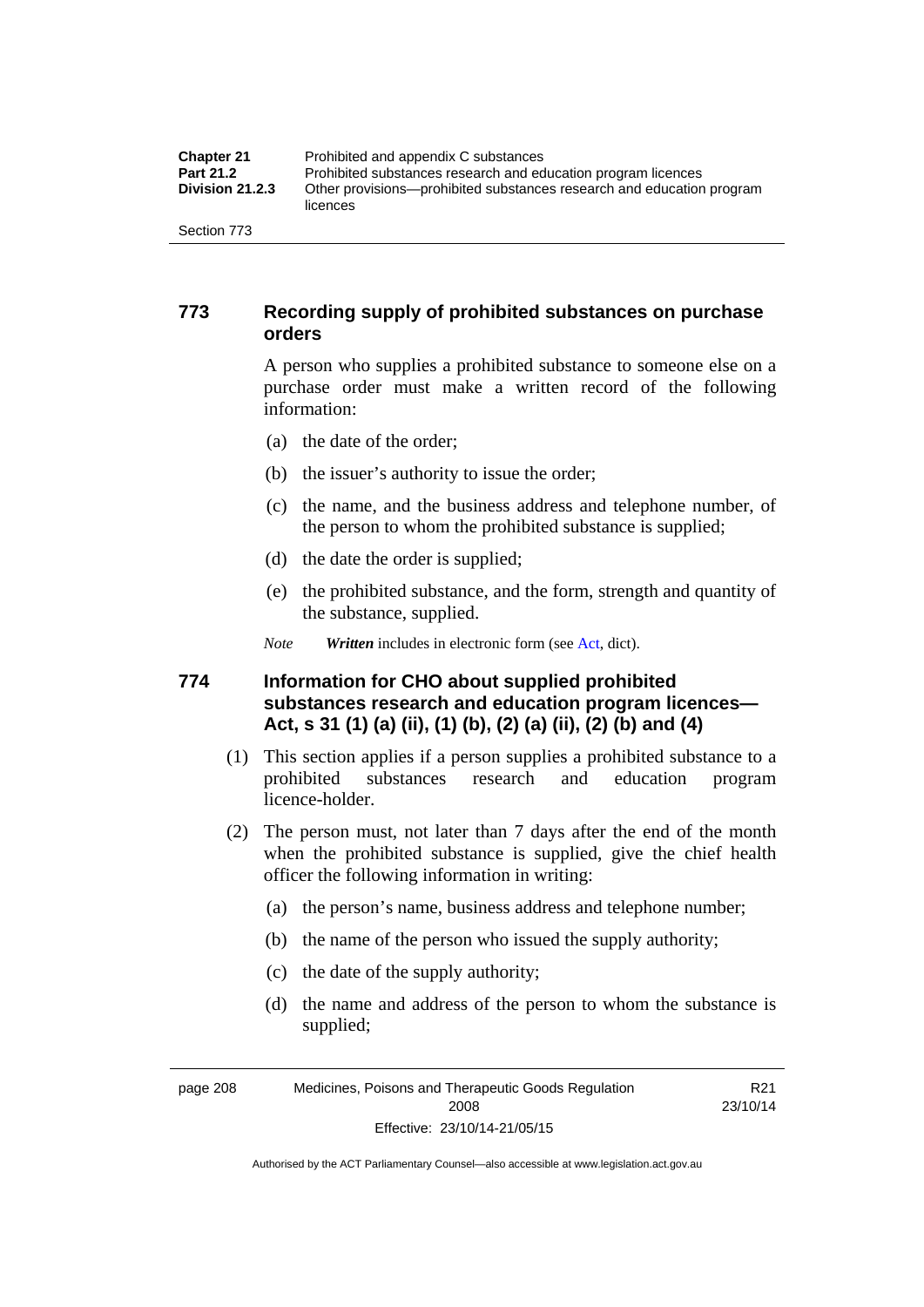- (e) the date of supply;
- (f) the substance, and the form, strength and quantity of the substance, supplied.

R21 23/10/14 Medicines, Poisons and Therapeutic Goods Regulation 2008 Effective: 23/10/14-21/05/15

page 209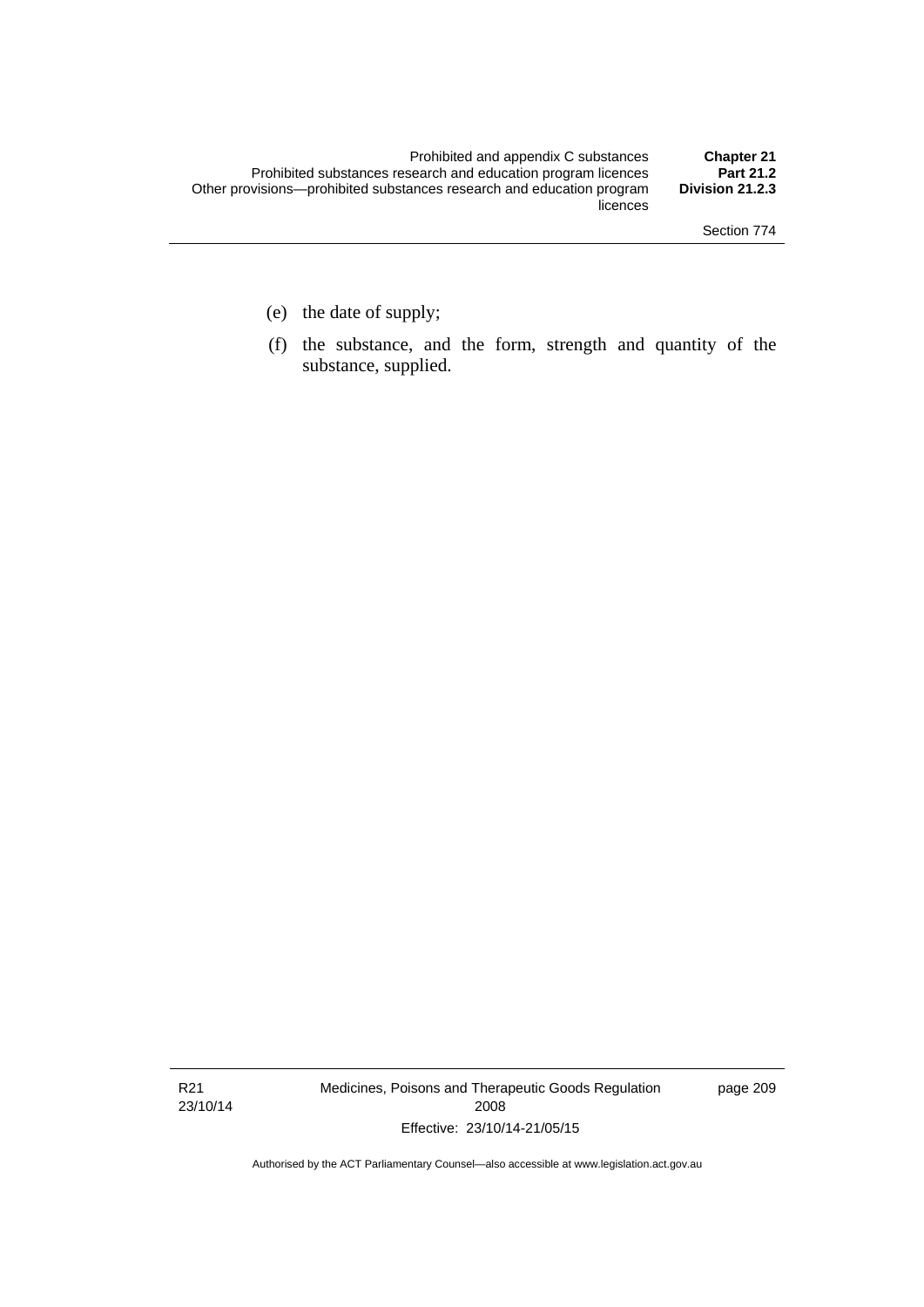Section 775

## **Part 21.3 Prohibited substances registers**

### **775 Keeping of prohibited substances registers by certain people—Act, s 48 and s 50 (1) (b) and (2) (b)**

- (1) A person mentioned in table 775, column 2 who possesses a prohibited substance must keep a prohibited substances register.
- (2) A person to whom subsection (1) applies must keep a prohibited substances register for a prohibited substance at the place prescribed in table 775, column 3 for the person.

| column 1 | .<br>column 2                                                                                        | column 3                                                     |
|----------|------------------------------------------------------------------------------------------------------|--------------------------------------------------------------|
| item     | prescribed person                                                                                    | place where register to be kept                              |
|          | approved analyst                                                                                     | the analyst's laboratory                                     |
|          | medicines and poisons<br>inspector (other than<br>police officer)                                    | the place directed in writing by the<br>chief health officer |
|          | supervisor of program<br>under prohibited<br>substances research and<br>education program<br>licence | the premises where program is being<br>conducted             |

**Table 775 Keeping prohibited substances registers** 

### **776 Form of prohibited substances registers—Act, s 49 (1) (b)**

- (1) Each page in a prohibited substances register must relate to a single form and strength of a prohibited substance.
- (2) If a prohibited substances register is kept electronically, a separate record must be used for each form and strength of prohibited substance kept.

R21 23/10/14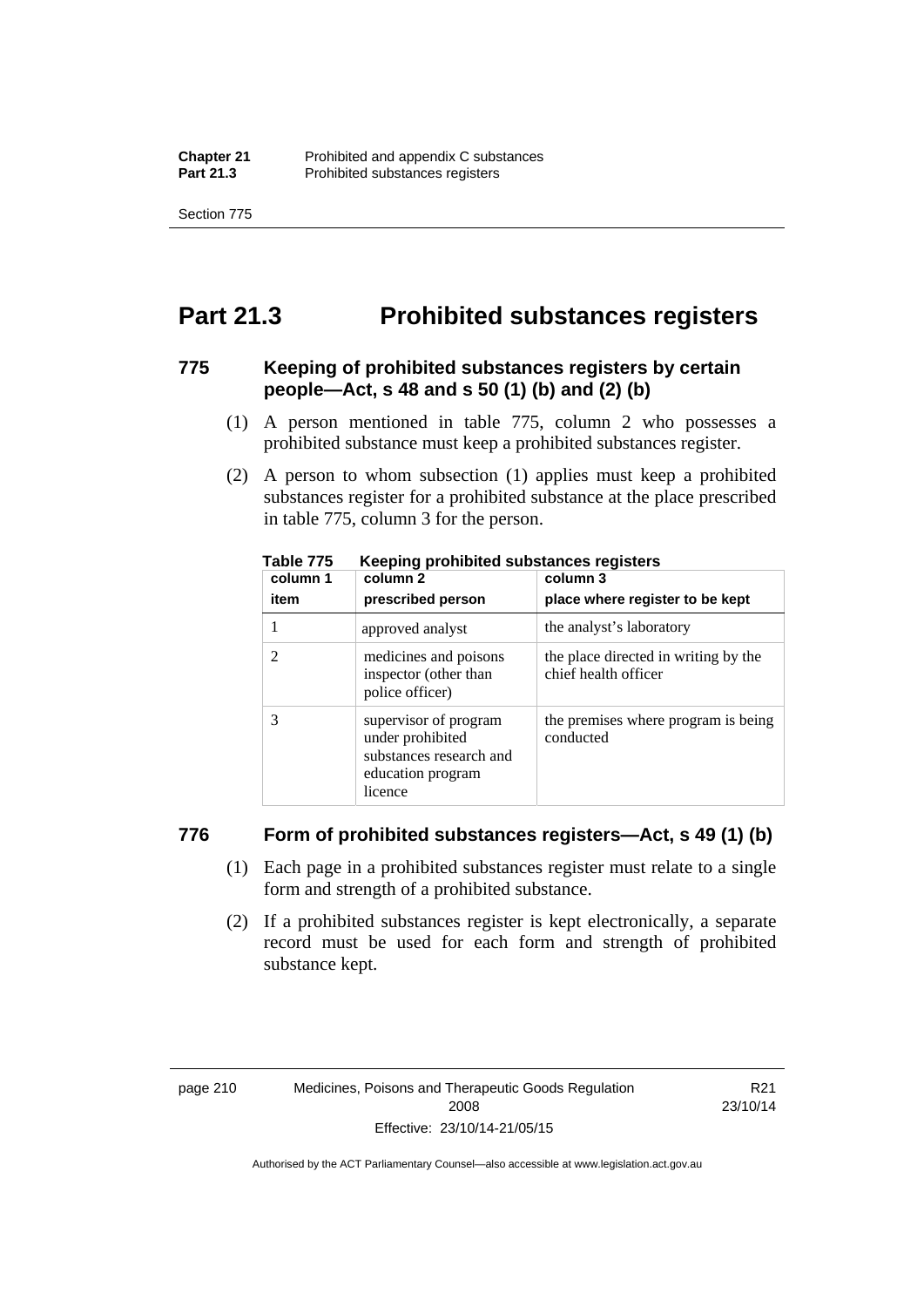### **777 Making entries in prohibited substances registers— Act, s 51 (1) (b)**

- (1) The following details for a dealing with a prohibited substance are prescribed:
	- (a) the nature of the dealing;
	- (b) the date of the dealing;
	- (c) the prohibited substance, and the form, strength and quantity of the substance, dealt with;
	- (d) if the dealing is receiving the substance—the name and address of the supplier;
	- (e) if the dealing is supplying the substance—the name and address of the person to whom it is supplied;
	- (f) the quantity of the substance held after the dealing.
- (2) A dealing with a prohibited substance must be entered in the prohibited substances register the person must keep.

### **778 Prescribed witnesses for discarding of prohibited substances—Act, s 54 (a) and (b)**

- (1) The following people are prescribed as witnesses in relation to the disposal of a prohibited substance:
	- (a) an approved analyst;
	- (b) a medicines and poisons inspector.

*Note Approved analyst*—see the dictionary.

- (2) However, a person mentioned in subsection (1) must not be a prescribed witness to the discarding of a prohibited substance if the person is—
	- (a) related to, a close friend of or employed by the person discarding the substance; or

R21 23/10/14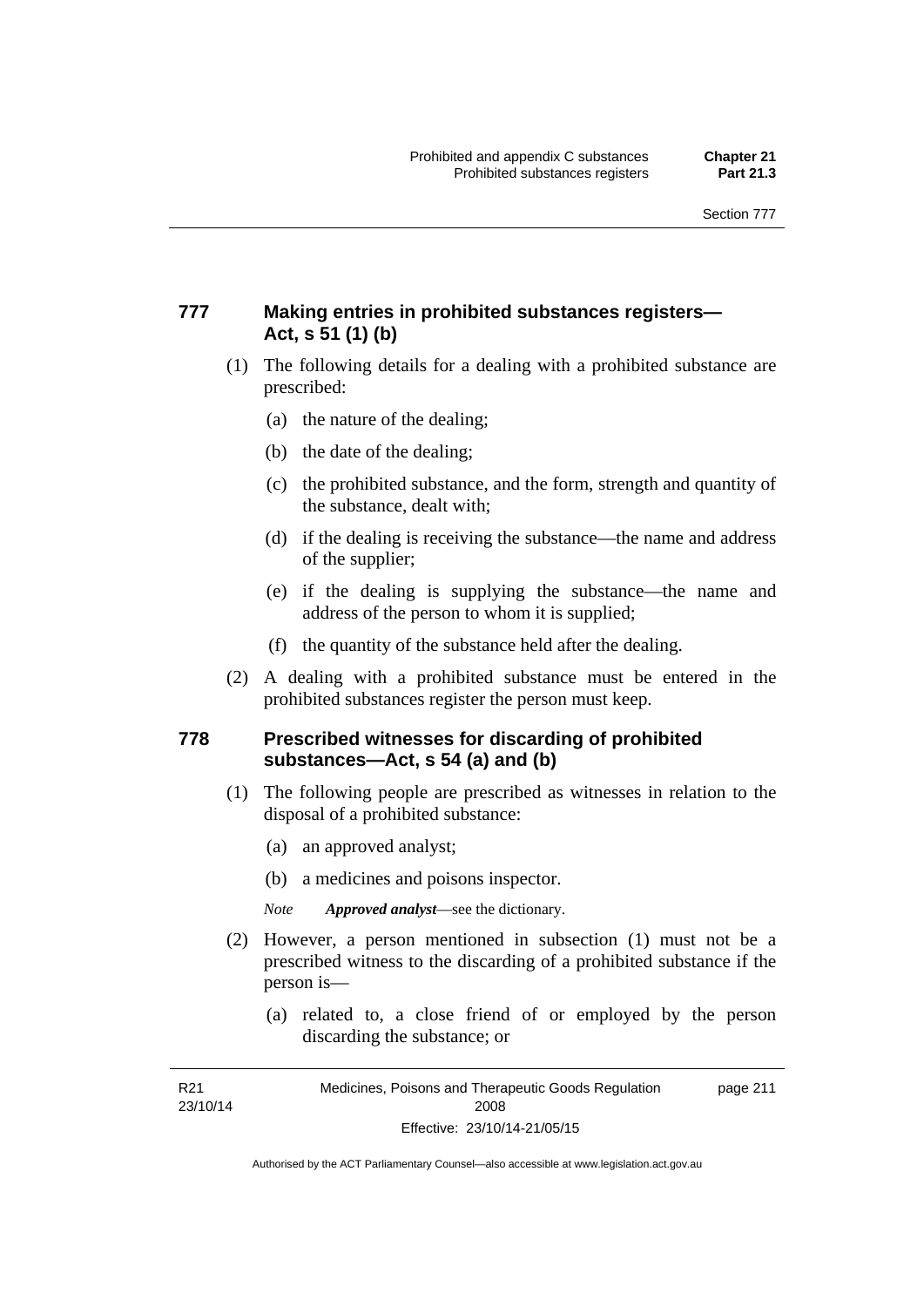Section 779

- (b) the supervisor of the person discarding the substance; or
- (c) supervised by the person discarding the substance.

### **779 Changes to entries in prohibited substances registers— Act, s 55 (2) (b)**

- (1) An entry in a paper-based prohibited substances register may be amended by the person who made the entry by—
	- (a) the person signing and dating a marginal note or footnote that gives the date of the amendment and the amended details; and
	- (b) if the entry relates to disposing of a prohibited substance—
		- (i) the amendment being witnessed by a person mentioned in section 743; and
		- (ii) the witness signing the amendment as witness.
- (2) An entry in an electronic prohibited substances register may be amended by the person who made the entry by the person attaching or linking, by electronic means, a document that includes—
	- (a) the person's signature, the date and the amended details; and
	- (b) if the entry relates to disposing of a prohibited substance—
		- (i) the amendment being witnessed by a person mentioned in section 743; and
		- (ii) the witness signing the amendment as witness.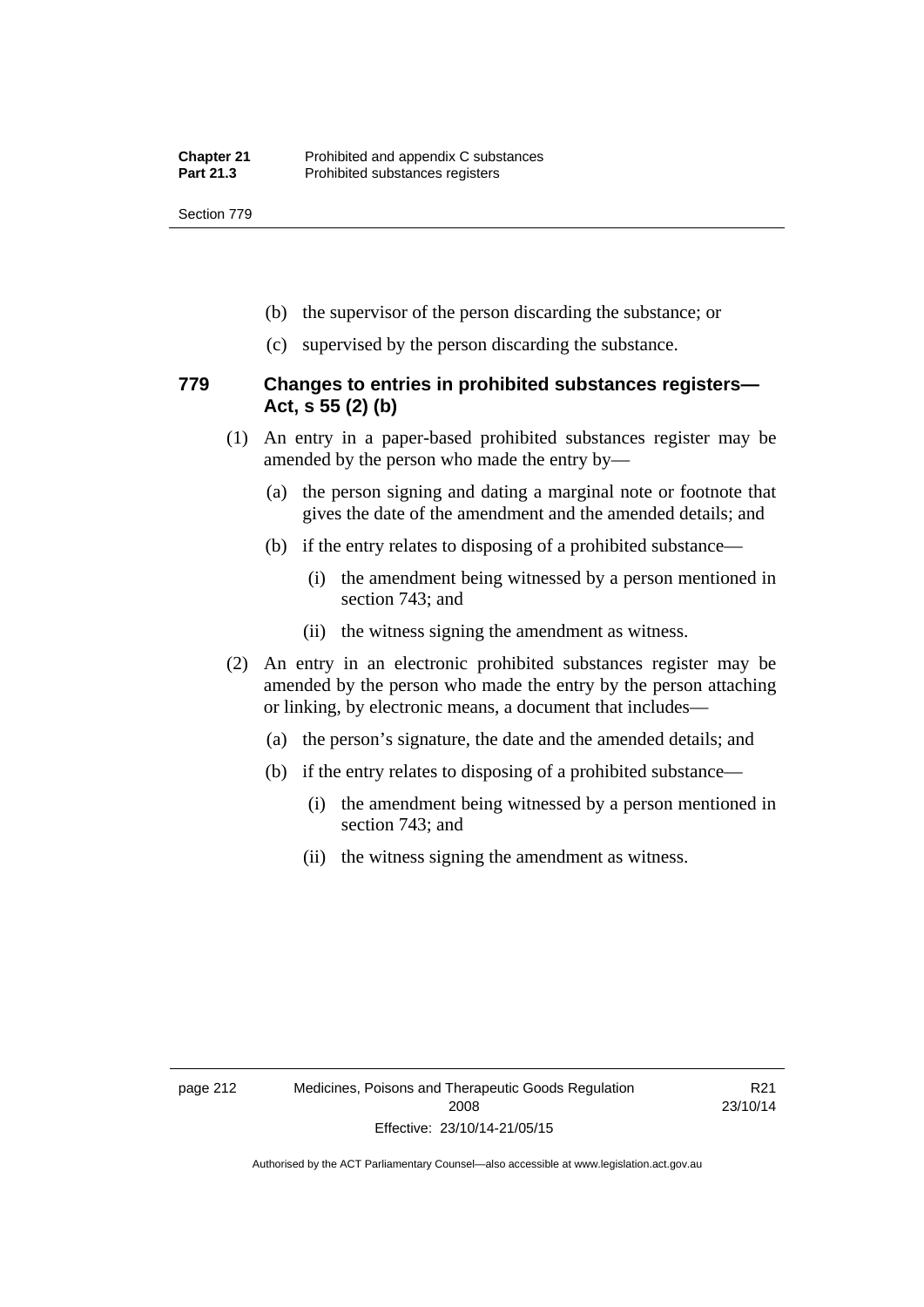# **Chapter 22 Therapeutic goods**

### **800 Definitions—ch 22**

In this chapter:

*optical device* means any of the following:

- (a) corrective contact lenses;
- (b) corrective lenses for spectacles;
- (c) non-corrective contact lenses commonly known as plano contact lenses.

*prescription*, in relation to an optical device, means a written direction (other than a purchase order) to a person who is authorised to supply the optical device to dispense the optical device.

### **801 Prescribed regulated therapeutic goods—Act, s 14, def**  *regulated therapeutic good***, par (b)**

Optical devices are prescribed.

### **802 Authorisation to supply optical devices—Act, s 74 (1) (b) and (2) (b)**

 (1) To the extent necessary to practise optometry and, if employed, within the scope of employment, an optometrist is authorised to supply optical devices on prescription issued by an optometrist or doctor.

*Note Supply* includes dispense (see [Act,](http://www.legislation.act.gov.au/a/2008-26/default.asp) s 24).

 (2) To the extent necessary to practise as an optician and, if employed, within the scope of employment, an optician is authorised to supply optical devices on prescription issued by an optometrist or doctor.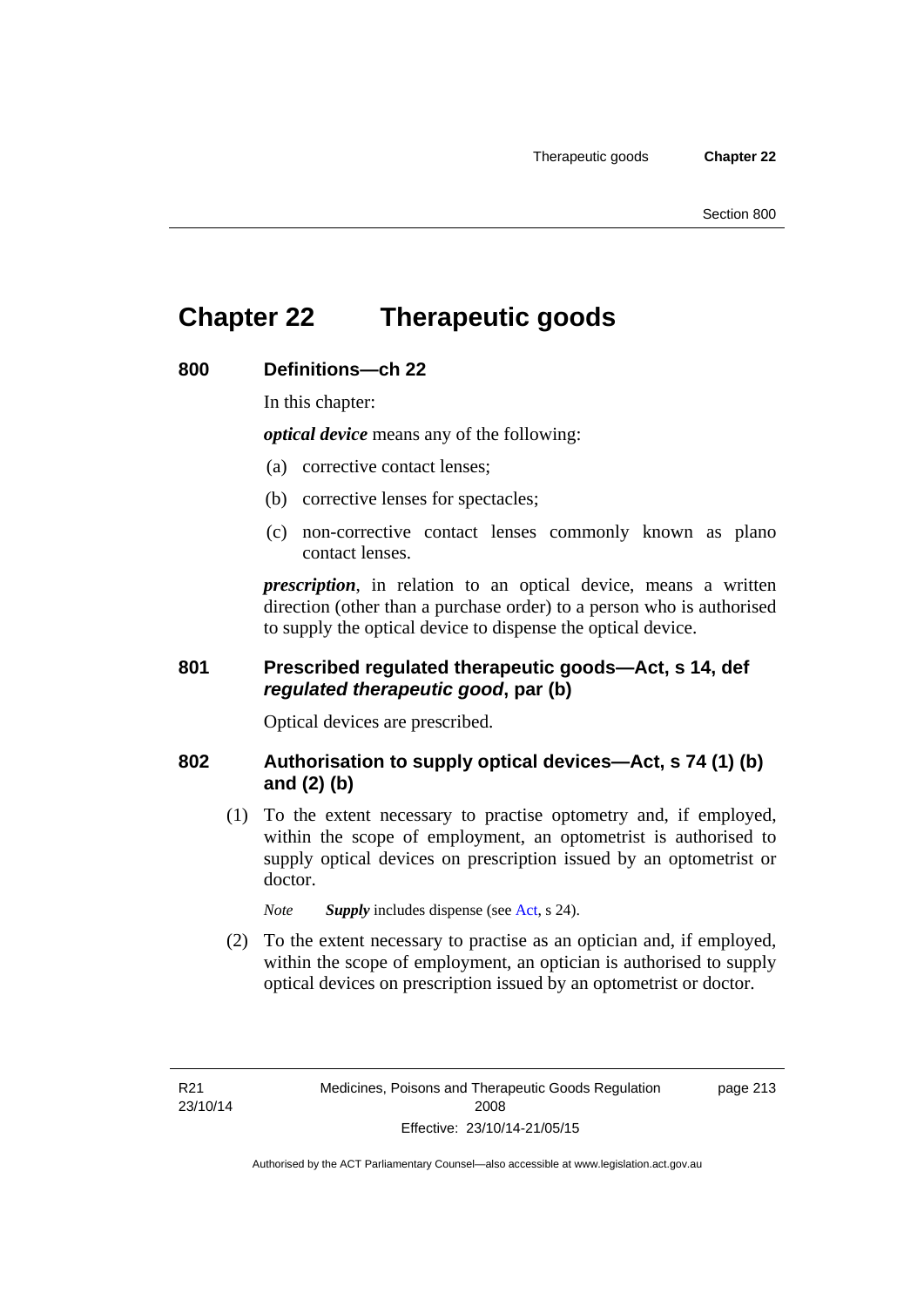#### **Chapter 22** Therapeutic goods

 (3) Within the scope of employment, an employee of an optometrist is authorised to sell and deliver optical devices supplied under subsection  $(1)$  or  $(2)$ .

### **803 Authorisation conditions for supplying optical devices— Act, s 75 (1) (b)**

An optometrist's, and optician's, authorisation under section 802 in relation to optical devices is subject to the following conditions:

- (a) the optical devices are supplied on a written prescription by an optometrist or doctor;
- (b) if the prescription is for contact lenses (whether corrective or plano)—the prescription is issued not more than 1 year before the date the lenses are supplied;
- (c) if the prescription is for corrective lenses for spectacles—the prescription is issued not more than 2 years before the date the lenses are supplied.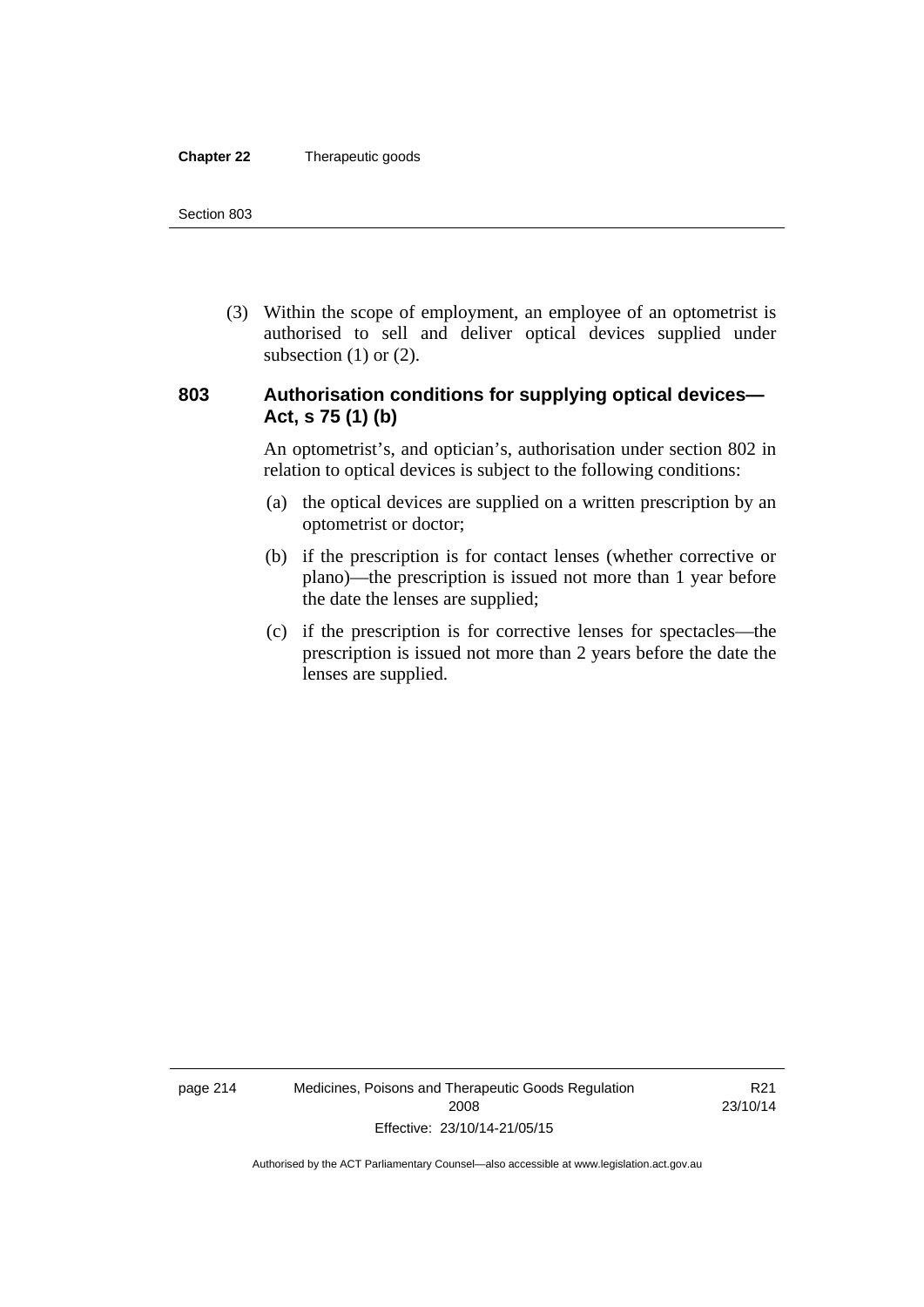# **Chapter 23 Notification and review of decisions**

### **850 Meaning of** *reviewable decision—***ch 23**

In this chapter:

*reviewable decision* means a decision mentioned in table 850, column 3 under a provision of this regulation mentioned in column 2 in relation to the decision.

| column 1 | column <sub>2</sub>        | column 3                                                                                                  | column 4                   |
|----------|----------------------------|-----------------------------------------------------------------------------------------------------------|----------------------------|
| item     | section                    | decision                                                                                                  | entity                     |
| 1        | $120(1)$ (h)               | refuse approval of other<br>premises                                                                      | applicant for<br>approval  |
| 2        | 130(e)                     | refuse approval of other<br>premises                                                                      | applicant for<br>approval  |
| 3        | 140(e)                     | refuse approval of other<br>premises                                                                      | applicant for<br>approval  |
| 4        | 150(1)(c)                  | refuse approval of other<br>premises                                                                      | applicant for<br>approval  |
| 5        | 160(f)                     | refuse approval of other<br>premises                                                                      | applicant for<br>approval  |
| 6        | 171(d)                     | refuse approval of other<br>premises                                                                      | applicant for<br>approval  |
| 7        | 175(1)(a)(ii)<br>and $(b)$ | amend pseudoephedrine<br>record in way other than in<br>accordance with<br>application/refuse application | applicant for<br>amendment |
| 8        | 252(1)(d)                  | refuse approval of other<br>premises                                                                      | applicant for<br>approval  |

**Table 850 Reviewable decisions—chief health officer** 

R21 23/10/14 Medicines, Poisons and Therapeutic Goods Regulation 2008 Effective: 23/10/14-21/05/15

page 215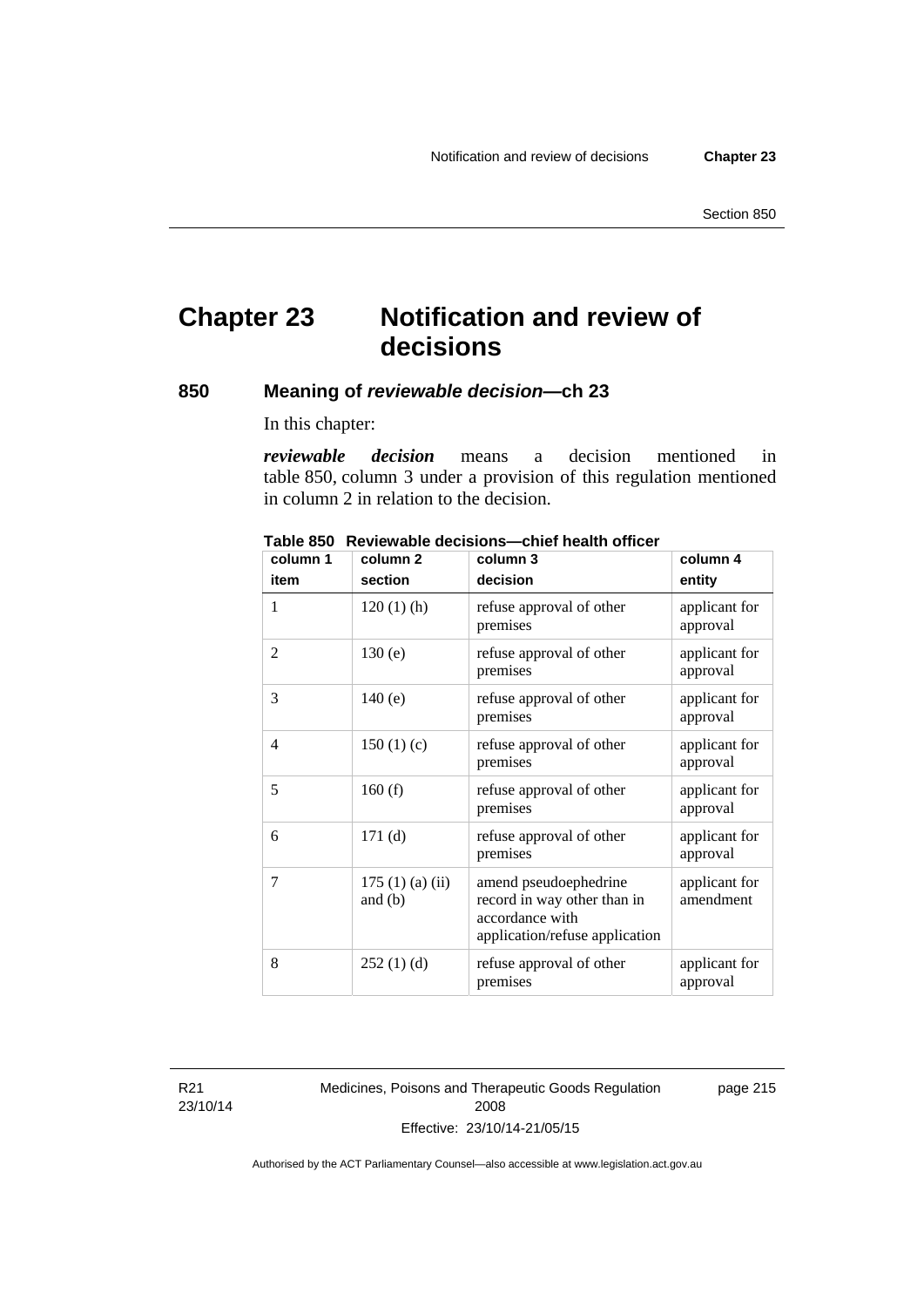#### **Chapter 23** Notification and review of decisions

#### Section 851

| column 1<br>item | column <sub>2</sub><br>section | column 3<br>decision                                                                         | column 4<br>entity        |
|------------------|--------------------------------|----------------------------------------------------------------------------------------------|---------------------------|
| 9                | 531(2)                         | refuse approval to store a<br>controlled medicine in a safe<br>or strongroom                 | applicant for<br>approval |
| 10               | 616(1)                         | refuse approval of nominated<br>individual for medicines<br>wholesales licence               | applicant for<br>licence  |
| 11               | 676(f)                         | refuse approval of other<br>premises                                                         | applicant for<br>approval |
| 12               | 686(f)                         | refuse approval of other<br>premises                                                         | applicant for<br>approval |
| 13               | 706(1)                         | refuse approval of nominated<br>individual for dangerous<br>poisons manufacturers<br>licence | applicant for<br>licence  |
| 14               | 716(1)                         | refuse approval of nominated<br>individual for dangerous<br>poisons suppliers licence        | applicant for<br>licence  |
| 15               | 771                            | refuse approval of other<br>premises                                                         | applicant for<br>approval |

*Note* For ACAT review of other decisions in relation to licences, see the [Act,](http://www.legislation.act.gov.au/a/2008-26/default.asp) ch 9 and sch 1.

### **851 Reviewable decision notices**

If a person makes a reviewable decision, the person must give a reviewable decision notice to each entity mentioned in table 850, column 4 in relation to the decision.

- *Note 1* The person must also take reasonable steps to give a reviewable decision notice to any other person whose interests are affected by the decision (see *[ACT Civil and Administrative Tribunal Act 2008](http://www.legislation.act.gov.au/a/2008-35)*, s 67A).
- *Note* 2 The requirements for reviewable decision notices are prescribed under the *[ACT Civil and Administrative Tribunal Act 2008](http://www.legislation.act.gov.au/a/2008-35)*.

page 216 Medicines, Poisons and Therapeutic Goods Regulation 2008 Effective: 23/10/14-21/05/15

R21 23/10/14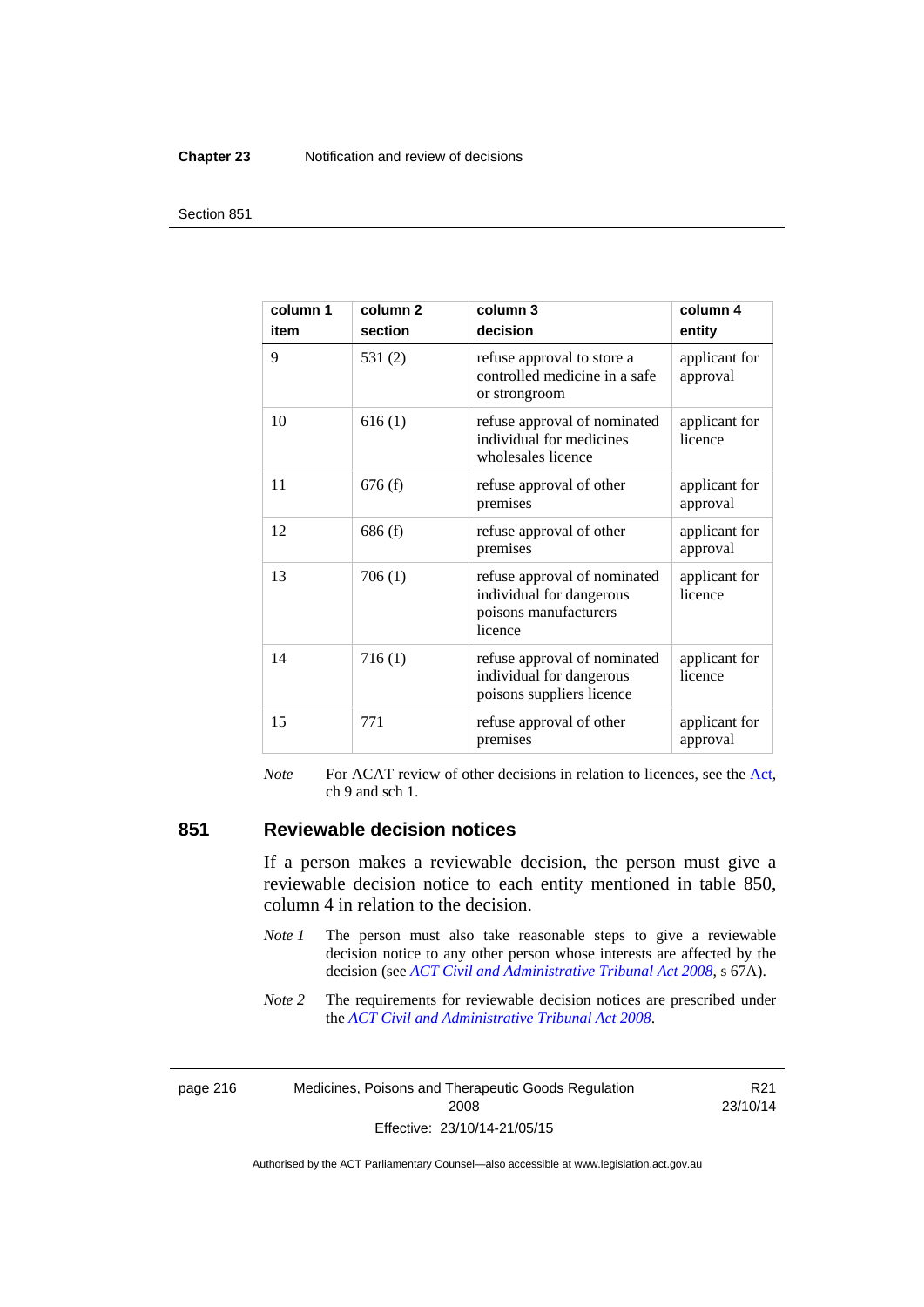### **852 Applications for review**

The following may apply to the ACAT for a review of a reviewable decision:

- (a) an entity mentioned in table 850, column 4 in relation to the decision;
- (b) any other person whose interests are affected by the decision.
- *Note* If a form is approved under the *[ACT Civil and Administrative Tribunal](http://www.legislation.act.gov.au/a/2008-35)  [Act 2008](http://www.legislation.act.gov.au/a/2008-35)* for the application, the form must be used.

R21 23/10/14 Medicines, Poisons and Therapeutic Goods Regulation 2008 Effective: 23/10/14-21/05/15

page 217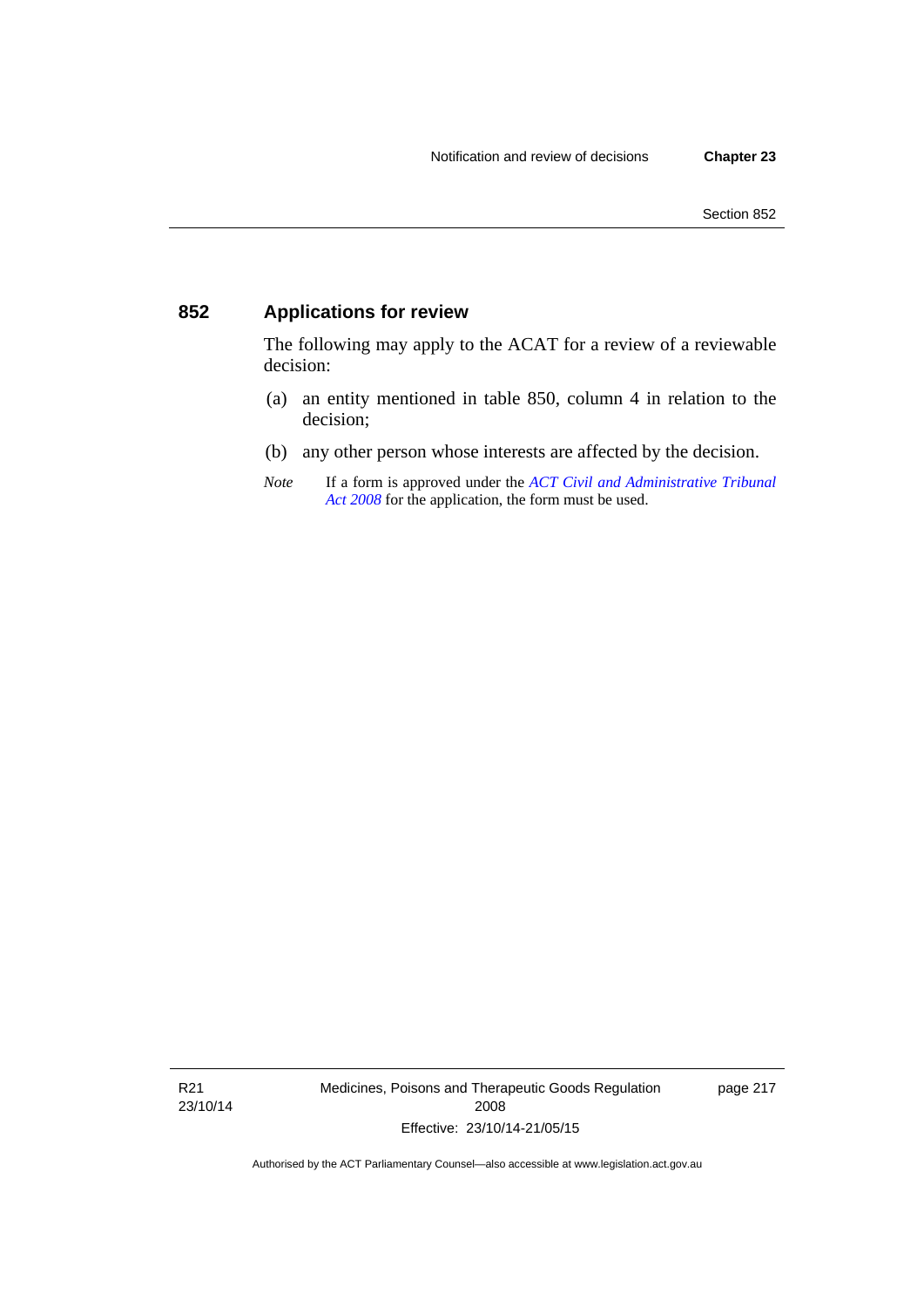**Chapter 24** Miscellaneous

### **Chapter 24 Miscellaneous**

### **860 Authorisations for public employees—Act, s 26 (1) (b), (2) (b), s 35 (1) (b), (2) (b) and s 36 (b)**

 (1) This section applies to a public employee who is exercising a function under the Act.

- (2) To the extent necessary to exercise the function and within the scope of employment, the public employee is authorised to do any of the following:
	- (a) obtain a regulated substance;
	- (b) possess a regulated substance;
	- (c) supply a regulated substance or regulated therapeutic good to a person for discarding if the person is authorised to obtain the substance or good;

#### **Example—person authorised to obtain**

a person who holds an environmental authorisation for the disposal of the substance (see, eg s 693)

- *Note* An example is part of the regulation, is not exhaustive and may extend, but does not limit, the meaning of the provision in which it appears (see [Legislation Act,](http://www.legislation.act.gov.au/a/2001-14) s 126 and s 132).
- (d) supply a regulated substance or regulated therapeutic good, for law enforcement purposes, to—
	- (i) someone else who is authorised to obtain the substance or good; or
	- (ii) a law enforcement officer.

*Note Public employee*—see the [Legislation Act,](http://www.legislation.act.gov.au/a/2001-14) dictionary, pt 1.

page 218 Medicines, Poisons and Therapeutic Goods Regulation 2008 Effective: 23/10/14-21/05/15

R21 23/10/14

*Note Function* includes authority, duty and power (see [Legislation Act](http://www.legislation.act.gov.au/a/2001-14), dict, pt 1).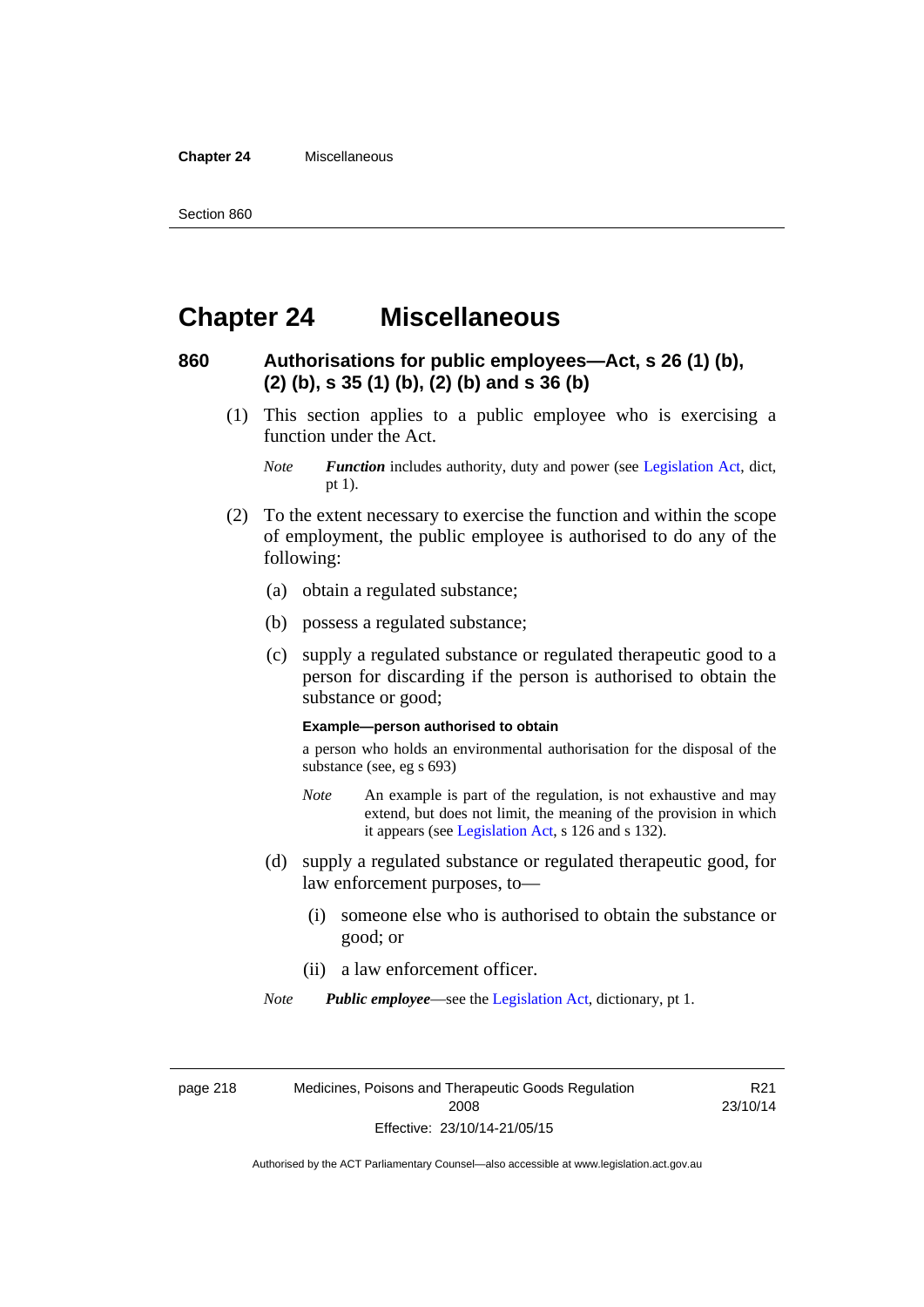(3) In this section:

*law enforcement officer*—see the [Criminal Code,](http://www.legislation.act.gov.au/a/2002-51) section 700.

### **861 Other authorisations for public employees— Act, s 20 (1) (a), (2) (a) and s 74 (1) (b)**

- (1) A public employee is authorised to deal with a regulated substance, or regulated therapeutic good, in accordance with a permit issued by the chief health officer to the employee.
- (2) The permit must be in writing and include the following information:
	- (a) the dealings with regulated substances or regulated therapeutic goods authorised by the permit;
	- (b) the regulated substances or regulated therapeutic goods to which the permit relates;
	- (c) the public employee or employees authorised under the permit;
	- (d) any condition included in the permit by the chief health officer to which the permit is subject;
	- (e) a unique identifying number;
	- (f) when the permit ends.
- (3) For subsection (2) (c), the permit may identify a public employee authorised under the permit by—
	- (a) naming the employee; or
	- (b) nominating the occupant of a position (however described), at a particular time or from time to time.
- (4) In this section:

*public employee* includes a police officer.

R21 23/10/14 page 219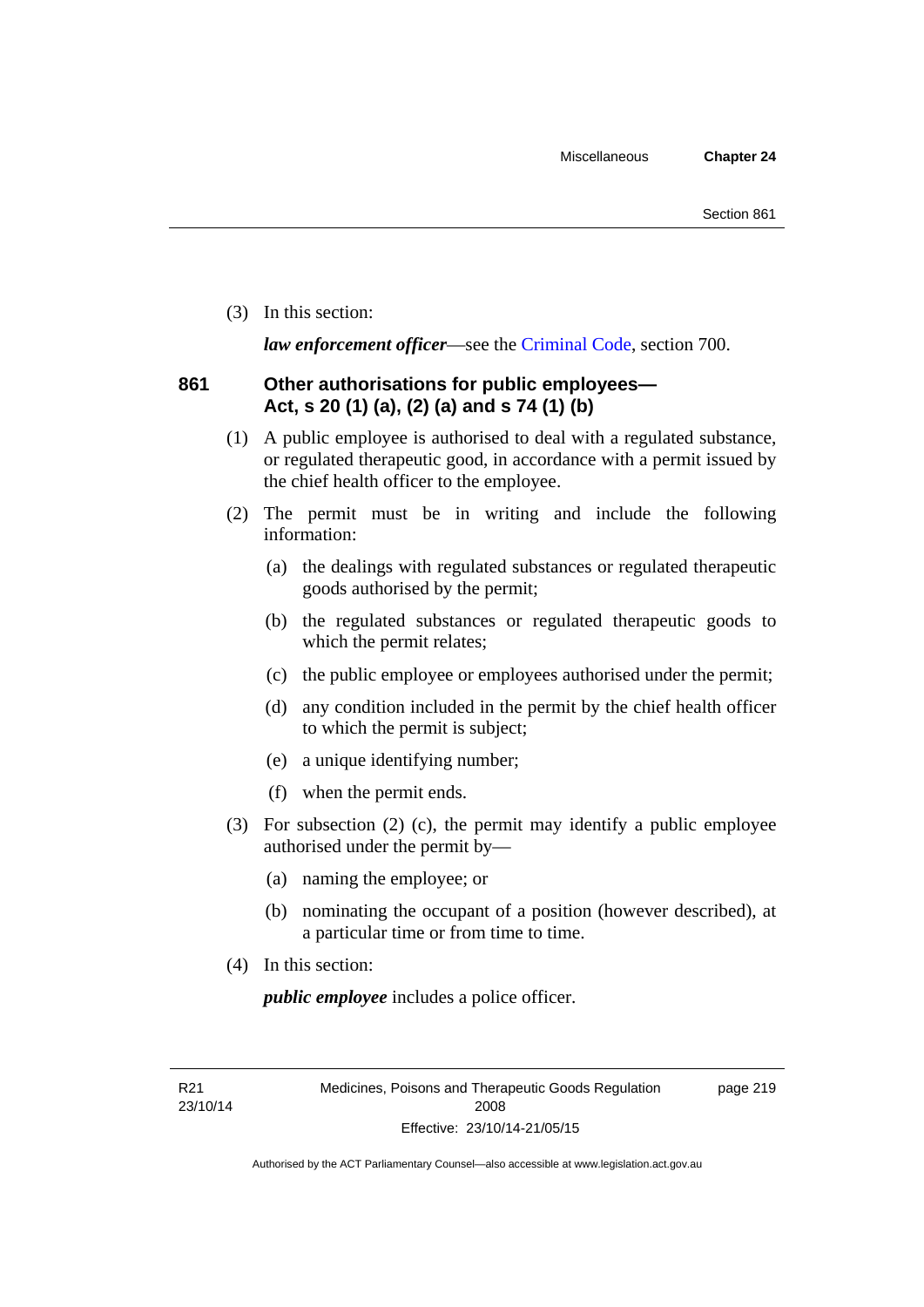#### **Chapter 24** Miscellaneous

### **862 Certain containers not to be used for human-use substances—Act, s 63 (1) (b)**

A container of a kind mentioned in the [medicines and poisons](http://www.comlaw.gov.au/Series/F2012L01200)  [standard,](http://www.comlaw.gov.au/Series/F2012L01200) paragraph 21, 22 or 23 is prescribed.

#### **863 Disapplication of Legislation Act, s 47 (6)**

The [Legislation Act](http://www.legislation.act.gov.au/a/2001-14), section 47 (6) does not apply to the following:

- (a) AS/NZS ISO 8124.3 (Safety of toys Migration of certain elements);
- (b) the Australian code of good wholesaling practice for medicines in schedules 2, 3, 4 and 8;
- (c) the medicines Australia code of conduct;
- (d) the Optometry Endorsement Scheduled Medicines Registration Standard;
- (e) the *[National Health Act 1953](http://www.comlaw.gov.au/Series/C1953A00095)* (Cwlth);
- (f) the *[National Health \(Pharmaceutical Benefits\)](http://www.comlaw.gov.au/Series/F1996B02844)  [Regulations 1960](http://www.comlaw.gov.au/Series/F1996B02844)* (Cwlth);
- (g) a continued dispensing determination.
- *Note 1* An instrument and a law of another jurisdiction mentioned in this section do not need to be notified under the [Legislation Act](http://www.legislation.act.gov.au/a/2001-14) because s 47 (6) does not apply (see [Legislation Act](http://www.legislation.act.gov.au/a/2001-14), s 47 (7)).
- *Note 2* A reference to an Act includes a reference to the statutory instruments made or in force under the Act, including any regulation (see [Legislation Act,](http://www.legislation.act.gov.au/a/2001-14) s 104).
- *Note 3* AS/NZS ISO 8124.3 may be purchased at [www.standards.org.au.](http://www.standards.org.au/)
- *Note 4* The Australian Code of Good Wholesaling Practice for Medicines in Schedules 2, 3, 4 and 8 is accessible at [www.tga.gov.au.](http://www.tga.gov.au/)
- *Note 5* The Medicines Australia Code of Conduct is accessible at [www.medicinesaustralia.com.au](http://www.medicinesaustralia.com.au/).

page 220 Medicines, Poisons and Therapeutic Goods Regulation 2008 Effective: 23/10/14-21/05/15

R21 23/10/14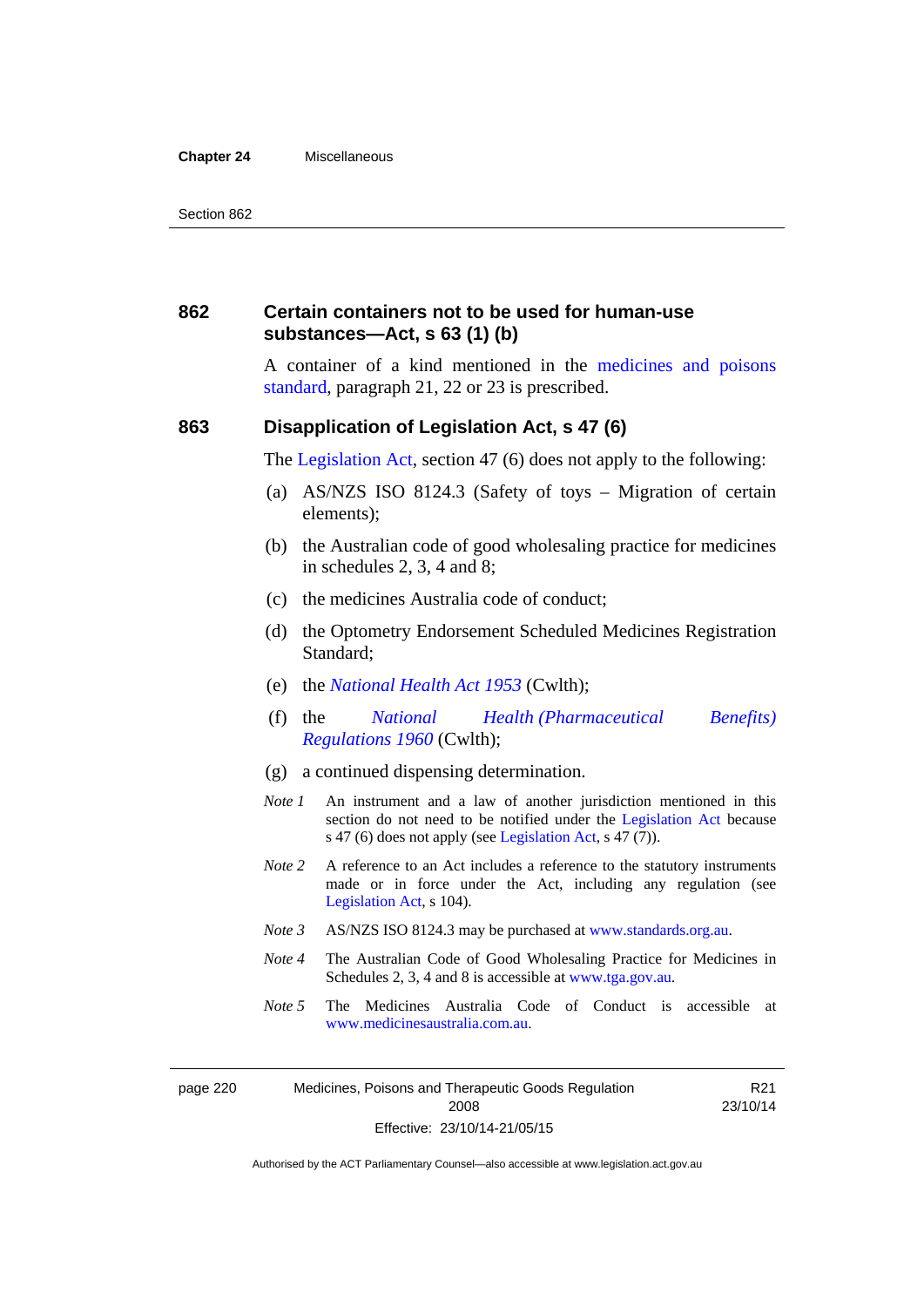- *Note 6* The Optometry Endorsement Scheduled Medicines Registration Standard is accessible at [www.optometryboard.gov.au](http://www.optometryboard.gov.au/).
- *Note* 7 A law of another jurisdiction mentioned in this section is accessible at [www.comlaw.gov.au](http://www.comlaw.gov.au/).

#### **864 Exemption of piper methysticum (kava)—Act, s 190 (1) (a)**

- (1) Piper methysticum (kava) in the following forms is exempt from the Act:
	- (a) raw or dried whole or peeled rhizome for use in aqueous dispersions or aqueous extracts intended for oral use by humans;
	- (b) powder made from the dried rhizome for use in aqueous dispersions or aqueous extracts intended for oral use by humans;
	- (c) preparations for oral use by humans containing aqueous dispersions or aqueous extracts of the raw or dried whole or peeled rhizome;
	- (d) preparations for oral use by humans containing aqueous dispersions or aqueous extracts of powder made from the dried rhizome.
- (2) However, the exemption applies only if—
	- (a) the kava is prepared, possessed and consumed in accordance with the customs of the Pacific Islands; and

#### **Examples—customs of the Pacific Islands relating to use of kava**

- 1 consuming kava as part of a traditional ceremony, in a kava circle or otherwise
- 2 serving kava from a traditional bowl
- *Note* An example is part of the regulation, is not exhaustive and may extend, but does not limit, the meaning of the provision in which it appears (see [Legislation Act,](http://www.legislation.act.gov.au/a/2001-14) s 126 and s 132).

R21 23/10/14 page 221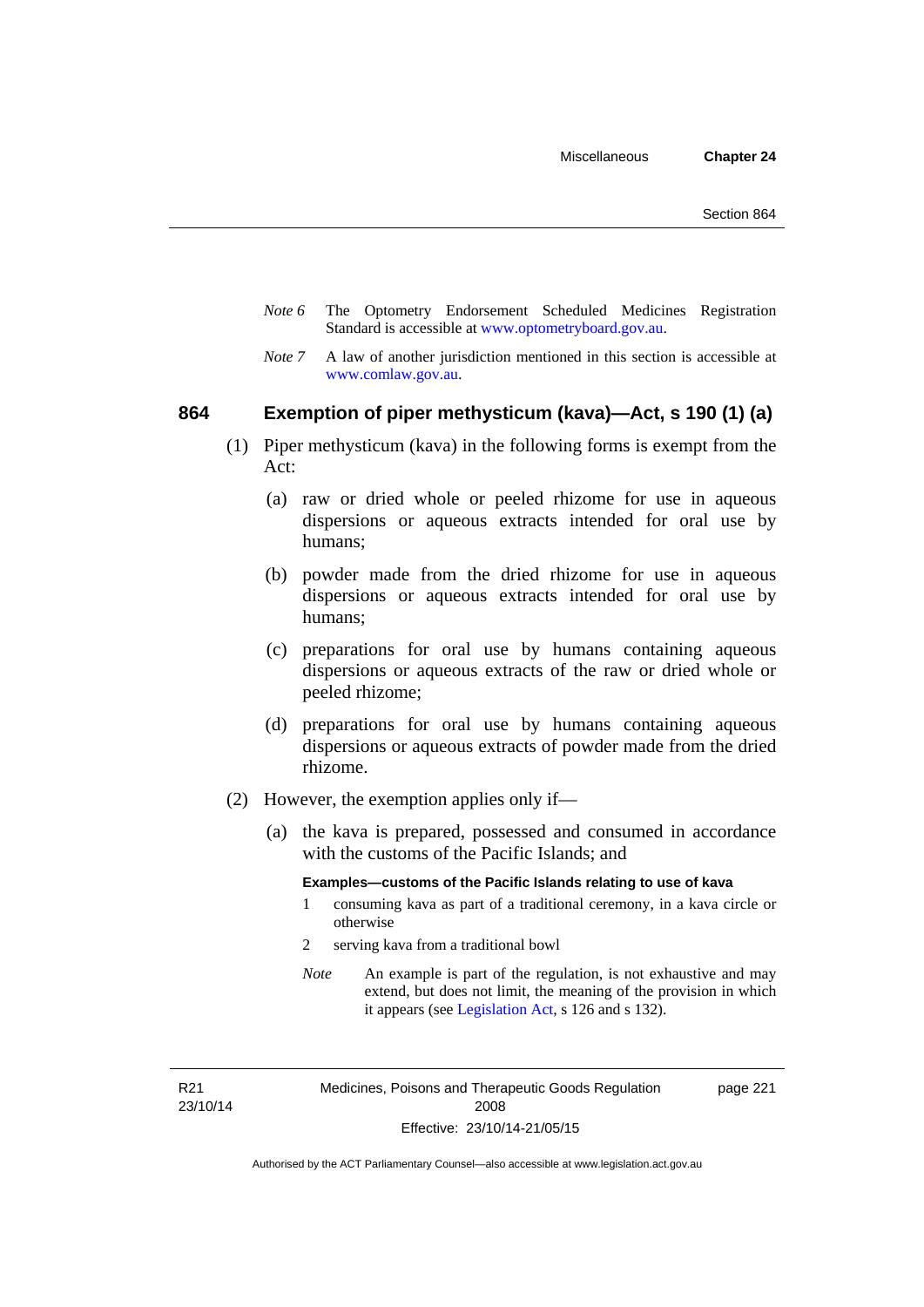#### **Chapter 24** Miscellaneous

- (b) the kava is prepared, possessed and consumed in connection with an event declared by the Minister; and
- (c) any conditions stated in the declaration are complied with.
- (3) The Minister may declare an event only if satisfied it is a public event.

#### **Example**

National Multicultural Festival

- (4) A declaration may include conditions about any of the following:
	- (a) the dates and times when the kava may be prepared or consumed;
	- (b) the way in which the kava may be prepared or consumed;
	- (c) the places where the kava may be prepared or consumed;
	- (d) the minimum age of people who may consume the kava;
	- (e) signage for the event;
	- (f) anything else the Minister considers appropriate.
- (5) A declaration is a notifiable instrument.

*Note* A notifiable instrument must be notified under the [Legislation Act](http://www.legislation.act.gov.au/a/2001-14).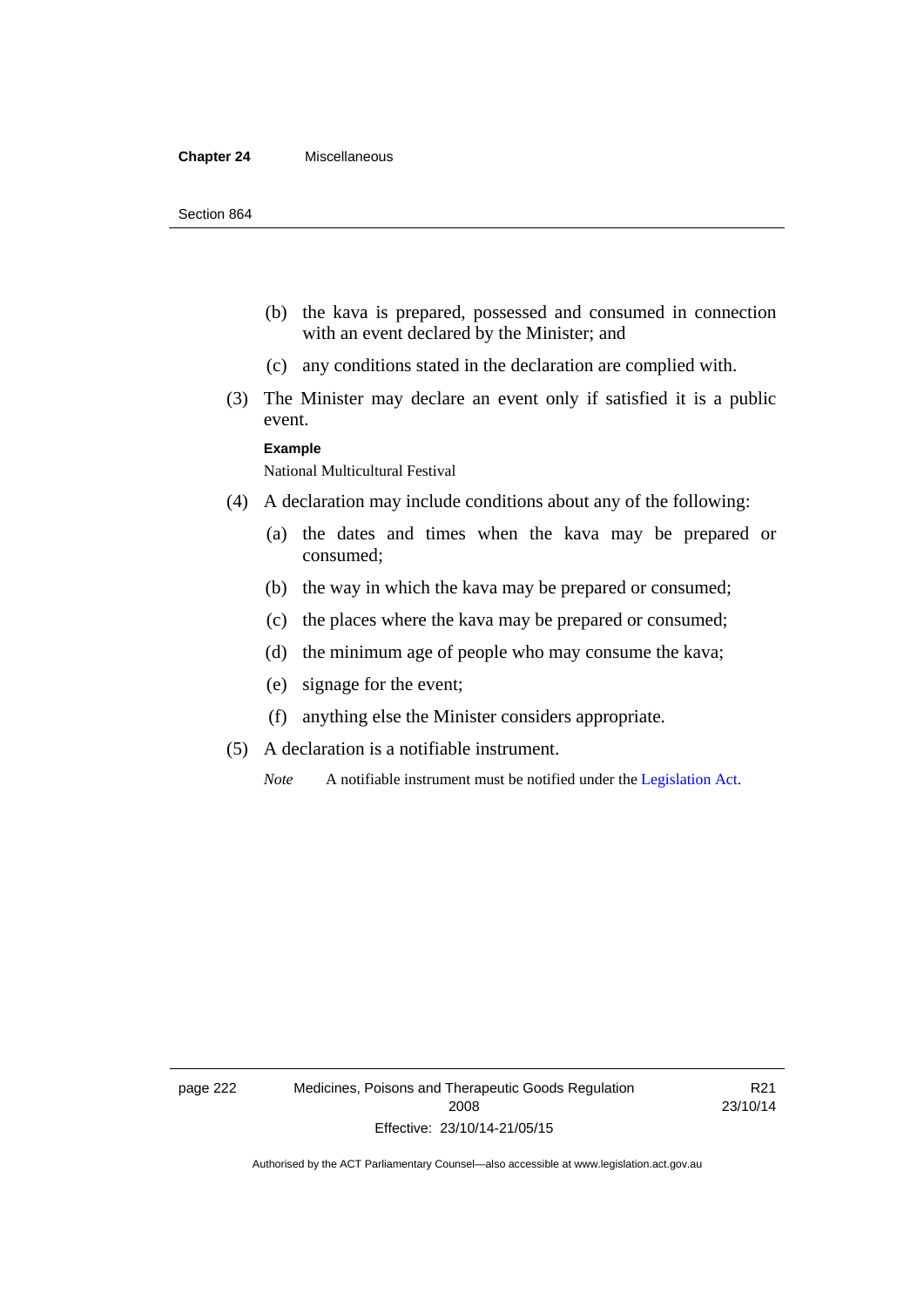# **Schedule 1 Medicines—health-related occupations authorisations**

(see s 30, s 50, s 60, s 110, s 350, s 370 and s 380)

# **Part 1.1 Ambulance services and officers**

| column 1<br>item | column <sub>2</sub><br>person authorised                                                           | column 3<br>authorisation                                                                                                                                                                                                                                                               |
|------------------|----------------------------------------------------------------------------------------------------|-----------------------------------------------------------------------------------------------------------------------------------------------------------------------------------------------------------------------------------------------------------------------------------------|
| 1                | ambulance officer employed by<br>Commonwealth, Territory or<br>State                               | within scope of employment, do any of<br>the following:<br>obtain medicines;<br>(a)<br>possess medicines;<br>(b)<br>administer medicines.<br>(c)                                                                                                                                        |
| $\mathfrak{D}$   | person in charge of ambulance<br>service operated by<br>Commonwealth, Territory or<br><b>State</b> | within scope of employment, do any of<br>the following:<br>issue purchase orders for medicines;<br>(a)<br>obtain medicines mentioned in<br>(b)<br>par(a);<br>possess medicines mentioned in<br>(c)<br>par(a);<br>(d)<br>supply medicines to ambulance<br>officers in ambulance service. |

R21 23/10/14 Medicines, Poisons and Therapeutic Goods Regulation 2008 Effective: 23/10/14-21/05/15

page 223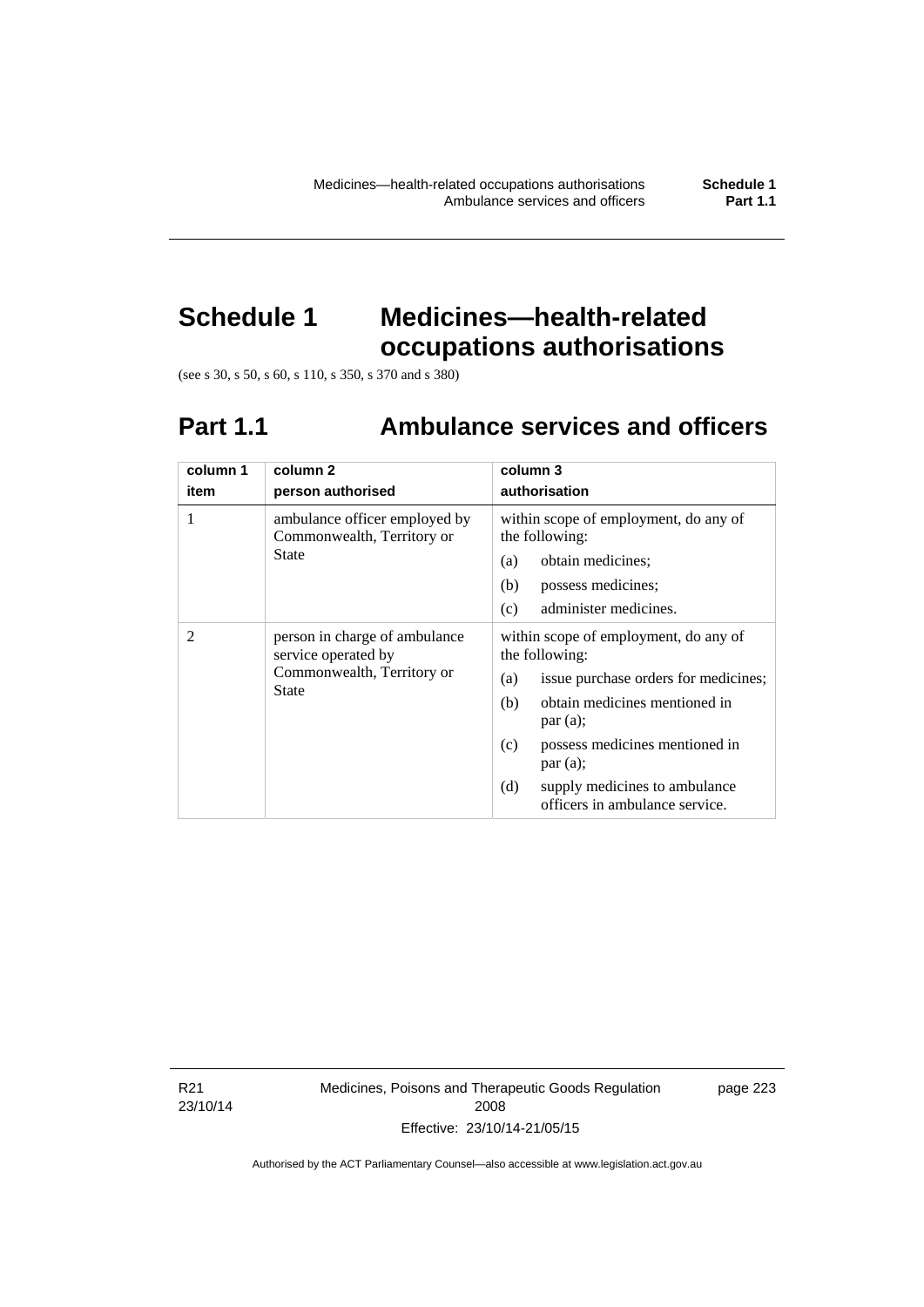## **Part 1.2 Dentists, dental hygienists and dental therapists**

| column 1       | column <sub>2</sub>                                           | column 3                                                                                                                              |
|----------------|---------------------------------------------------------------|---------------------------------------------------------------------------------------------------------------------------------------|
| item           | person authorised                                             | authorisation                                                                                                                         |
| 1              | dentist                                                       | to the extent necessary to practise dentistry<br>and, if employed, within the scope of<br>employment, do any of the following:        |
|                |                                                               | issue purchase orders and requisitions<br>(a)<br>for medicines;                                                                       |
|                |                                                               | obtain medicines;<br>(b)                                                                                                              |
|                |                                                               | possess medicines;<br>(c)                                                                                                             |
|                |                                                               | administer medicines;<br>(d)                                                                                                          |
|                |                                                               | prescribe medicines;<br>(e)                                                                                                           |
|                |                                                               | (f)<br>supply medicines to patients during<br>consultations if labelled in accordance<br>with s 161;                                  |
|                |                                                               | supply medicines for administration to<br>(g)<br>patients at dental surgery to people<br>authorised to administer them.               |
| <b>Note</b>    | <b>Dentist</b> does not include a trainee dentist (see dict). |                                                                                                                                       |
| $\overline{2}$ | trainee dentist                                               | to the extent necessary to practise dentistry or<br>undertake training, and under supervision of<br>dentist, do any of the following: |
|                |                                                               | obtain medicines from health<br>(a)<br>practitioner authorised to possess<br>them:                                                    |
|                |                                                               | (b)<br>possess medicines;                                                                                                             |
|                |                                                               | administer medicines in accordance<br>(c)<br>with prescription (whether or not<br>issued by themself or dentist);                     |
|                |                                                               | (d)<br>prescribe medicines for administration<br>at institution or dental surgery.                                                    |

page 224 Medicines, Poisons and Therapeutic Goods Regulation 2008 Effective: 23/10/14-21/05/15

R21 23/10/14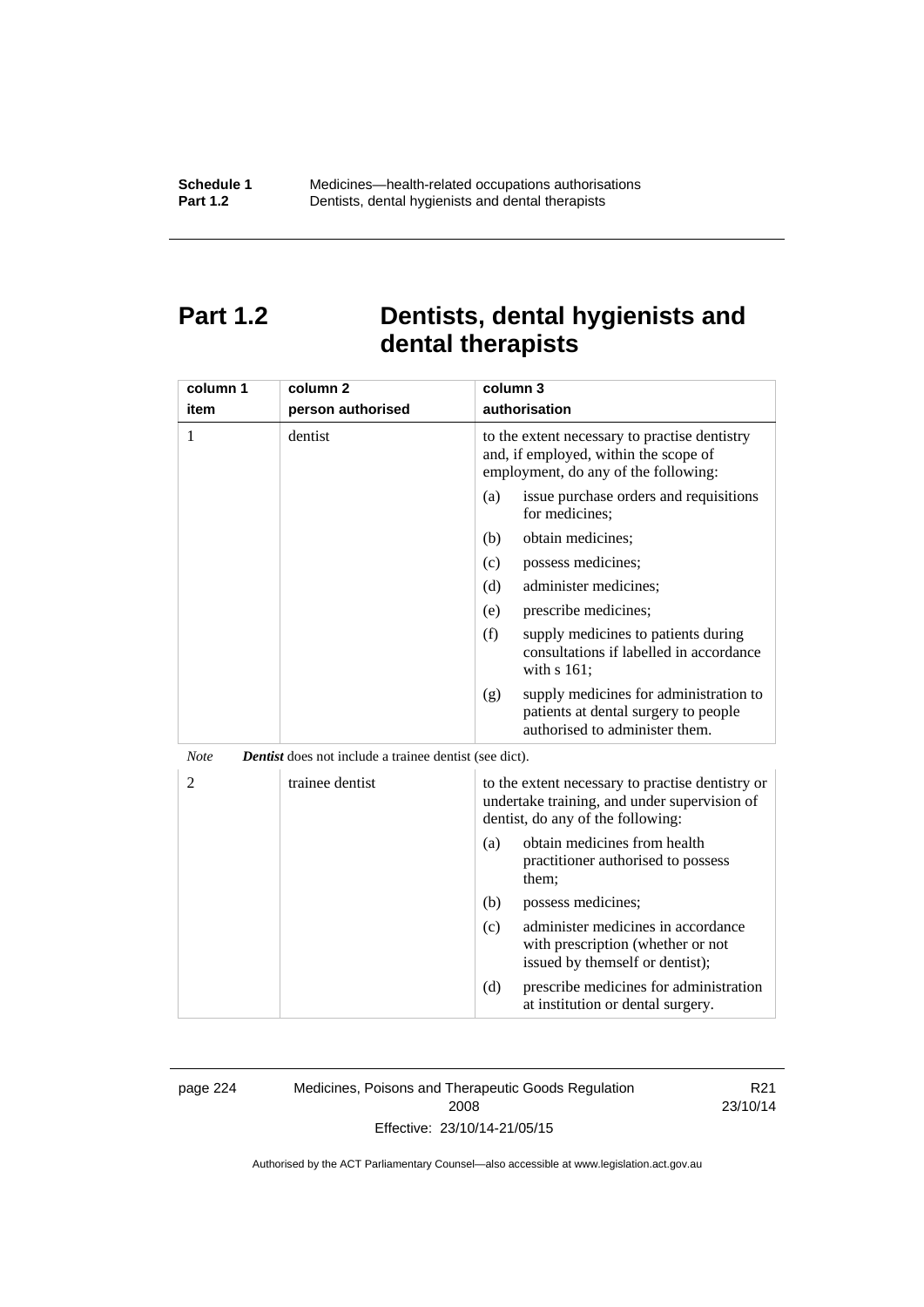| column 1 | column <sub>2</sub> | column 3                                                                                                                                                     |
|----------|---------------------|--------------------------------------------------------------------------------------------------------------------------------------------------------------|
| item     | person authorised   | authorisation                                                                                                                                                |
| 3        | dental hygienist    | within the scope of employment, to the<br>extent necessary to practice as dental<br>hygienist, and under supervision of dentist,<br>do any of the following: |
|          |                     | obtain medicines from dentist<br>(a)<br>authorised to possess them;                                                                                          |
|          |                     | (b)<br>possess medicines mentioned in<br>par(a);                                                                                                             |
|          |                     | administer medicines mentioned in<br>(c)<br>par (a) in accordance with dentist's<br>prescription.                                                            |
| 4        | dental therapist    | within the scope of employment, to the<br>extent necessary to practice as dental<br>therapist, and under supervision of dentist, do<br>any of the following: |
|          |                     | issue purchase orders and requisitions<br>(a)<br>for medicines for topical dental use<br>and for local anaesthetics;                                         |
|          |                     | (b)<br>obtain medicines mentioned in par (a);                                                                                                                |
|          |                     | possess medicines mentioned in<br>(c)<br>par(a);                                                                                                             |
|          |                     | administer medicines mentioned in<br>(d)<br>par(a).                                                                                                          |

R21 23/10/14 Medicines, Poisons and Therapeutic Goods Regulation 2008 Effective: 23/10/14-21/05/15

page 225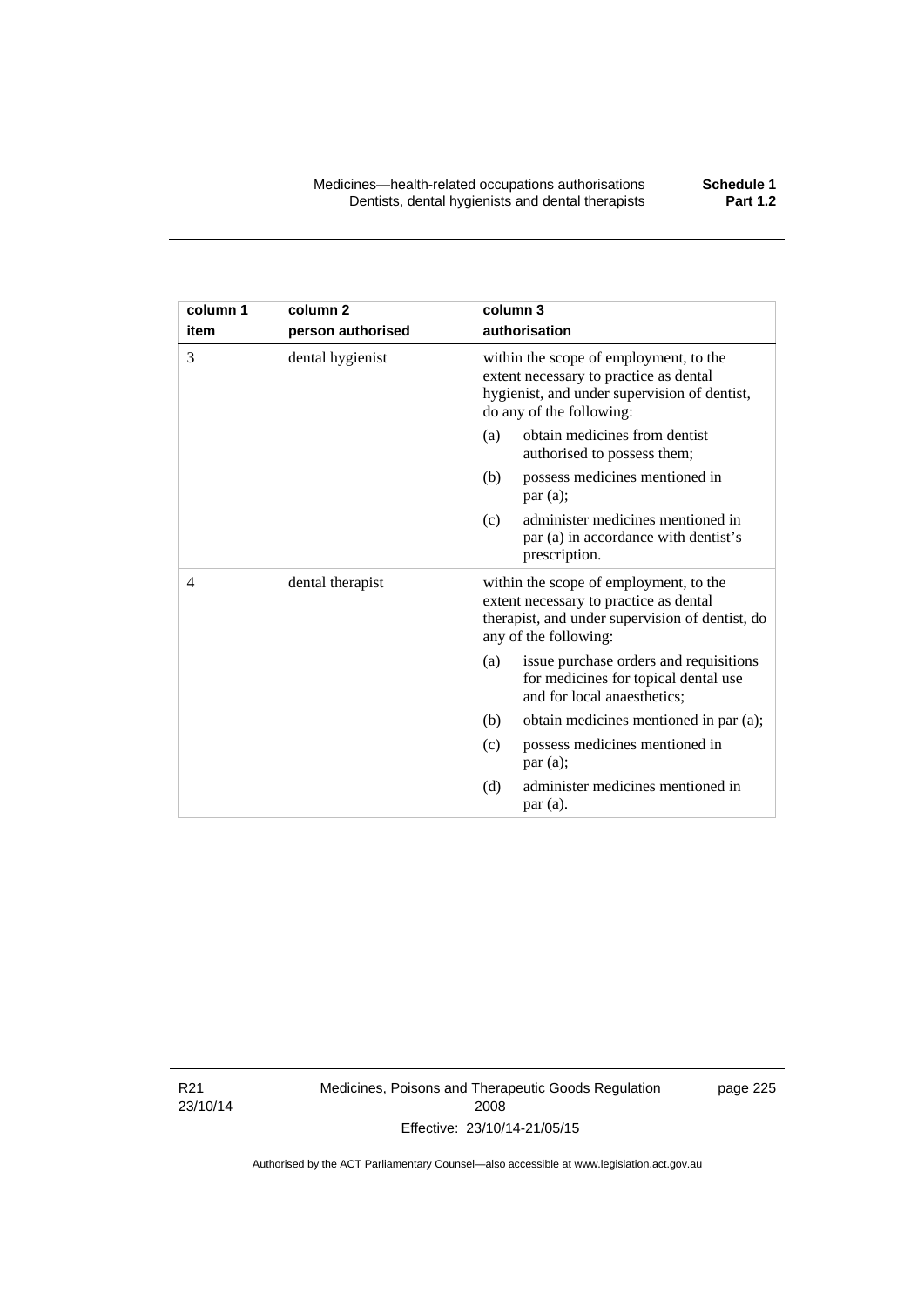# **Part 1.3 Doctors**

| column 1<br>item | column <sub>2</sub><br>person authorised | column 3    | authorisation                                                                                                                 |
|------------------|------------------------------------------|-------------|-------------------------------------------------------------------------------------------------------------------------------|
| 1                | doctor                                   |             | to the extent necessary to practise medicine<br>and, if employed, within the scope of<br>employment, do any of the following: |
|                  |                                          | (a)         | issue purchase orders and requisitions<br>for medicines;                                                                      |
|                  |                                          | (b)         | obtain medicines;                                                                                                             |
|                  |                                          | (c)         | possess medicines;                                                                                                            |
|                  |                                          | (d)         | administer medicines;                                                                                                         |
|                  |                                          | (e)         | prescribe medicines;                                                                                                          |
|                  |                                          | (f)         | supply medicines to patients during<br>consultations;                                                                         |
|                  |                                          | (g)         | supply medicines for administration to<br>patients to people authorised to<br>administer them;                                |
|                  |                                          | (h)         | supply medicines dispensed for patient<br>to another health practitioner on<br>patient's transfer within institution;         |
|                  |                                          | (i)         | supply medicines dispensed for patient<br>to patient on patient's discharge from<br>institution;                              |
|                  |                                          | (i)         | supply medicines to patients during<br>consultations if labelled in accordance<br>with s 161.                                 |
|                  |                                          | <b>Note</b> | For authorisation to issue standing<br>orders for administration of medicines at<br>institutions, see s 75.                   |

*Note Doctor* does not include an intern doctor (see dict).

page 226 Medicines, Poisons and Therapeutic Goods Regulation 2008 Effective: 23/10/14-21/05/15

R21 23/10/14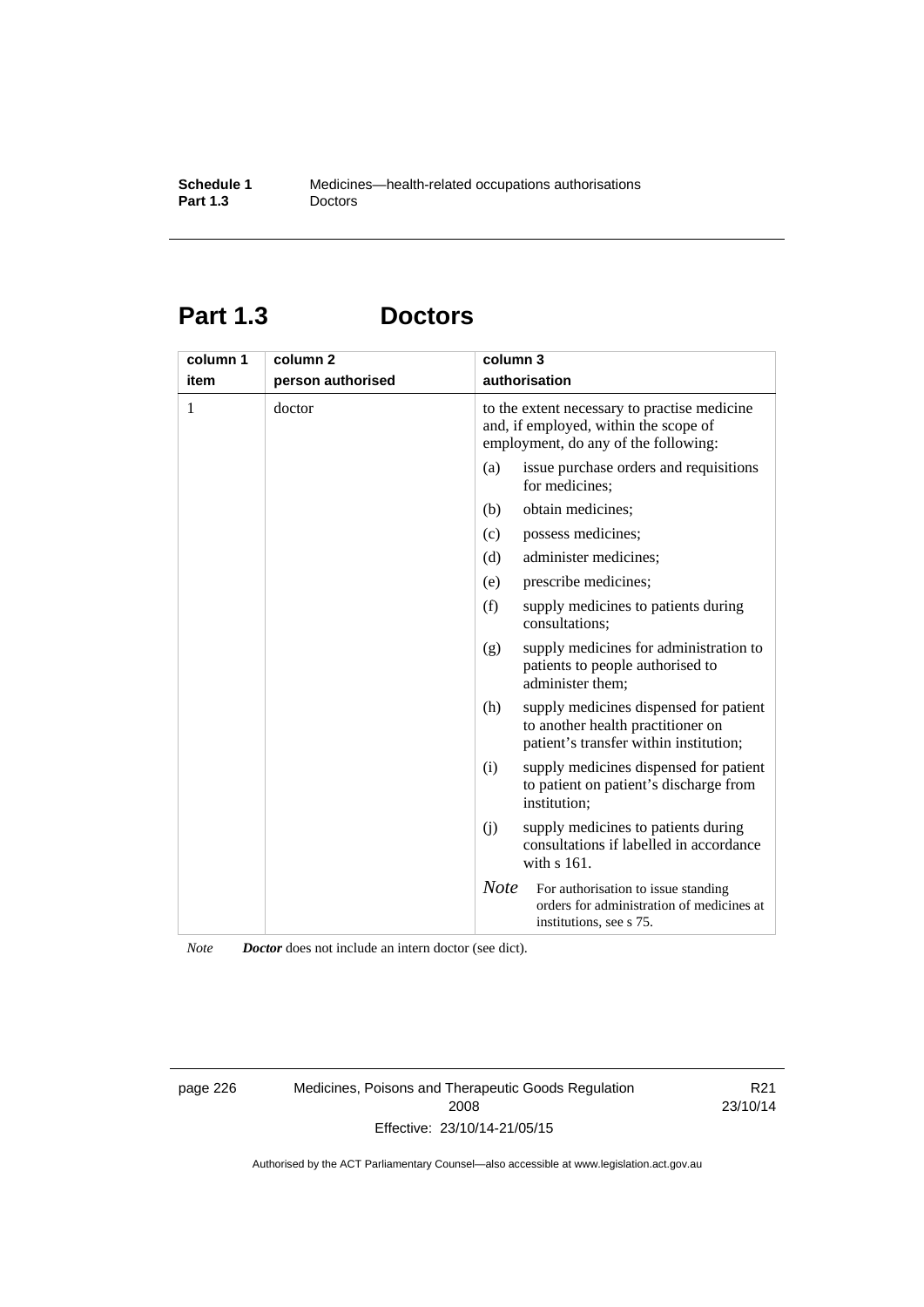| column 1<br>item | column <sub>2</sub><br>person authorised | column 3<br>authorisation                                                                                                                                     |  |
|------------------|------------------------------------------|---------------------------------------------------------------------------------------------------------------------------------------------------------------|--|
| 2                | intern doctor                            | to the extent necessary to practise medicine<br>or undertake training or supervised practice,<br>and under supervision of doctor, do any of<br>the following: |  |
|                  |                                          | obtain medicines from health<br>(a)<br>practitioner authorised to possess<br>them;                                                                            |  |
|                  |                                          | (b)<br>possess medicines;                                                                                                                                     |  |
|                  |                                          | administer medicines in accordance<br>(c)<br>with prescription (whether or not<br>issued by themself or another<br>prescriber);                               |  |
|                  |                                          | (d)<br>prescribe medicines for administration<br>at institution or surgery;                                                                                   |  |
|                  |                                          | supply medicines dispensed for patient<br>(e)<br>to another health practitioner on<br>patient's transfer within institution;                                  |  |
|                  |                                          | (f)<br>supply medicines dispensed for patient<br>to patient on patient's discharge from<br>institution.                                                       |  |

R21 23/10/14 Medicines, Poisons and Therapeutic Goods Regulation 2008 Effective: 23/10/14-21/05/15

page 227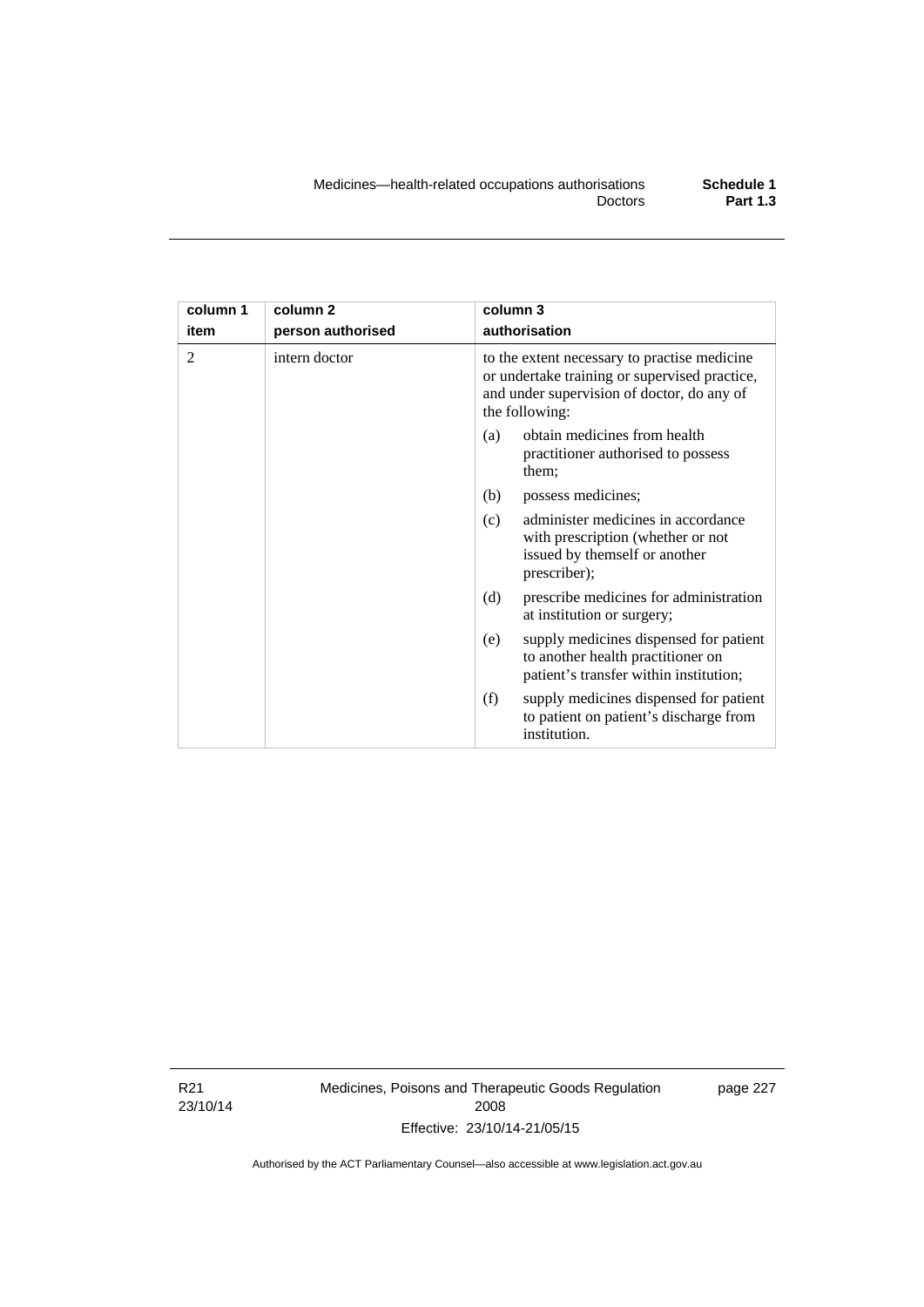# Part 1.4 **Health professionals at institutions**

| column 1<br>item | column 2<br>person authorised                                            | column 3<br>authorisation                                                                                                                                                                                    |
|------------------|--------------------------------------------------------------------------|--------------------------------------------------------------------------------------------------------------------------------------------------------------------------------------------------------------|
|                  | health practitioner or health<br>professional employed at<br>institution | within the scope of employment, do any of<br>the following for the delivery of medicines<br>within the institution to a health practitioner<br>or health professional authorised to obtain<br>the medicines: |
|                  |                                                                          | obtain the medicines;<br>(a)                                                                                                                                                                                 |
|                  |                                                                          | possess the medicines;<br>(b)                                                                                                                                                                                |
|                  |                                                                          | supply the medicines.<br>(c)                                                                                                                                                                                 |

page 228 Medicines, Poisons and Therapeutic Goods Regulation 2008 Effective: 23/10/14-21/05/15

R21 23/10/14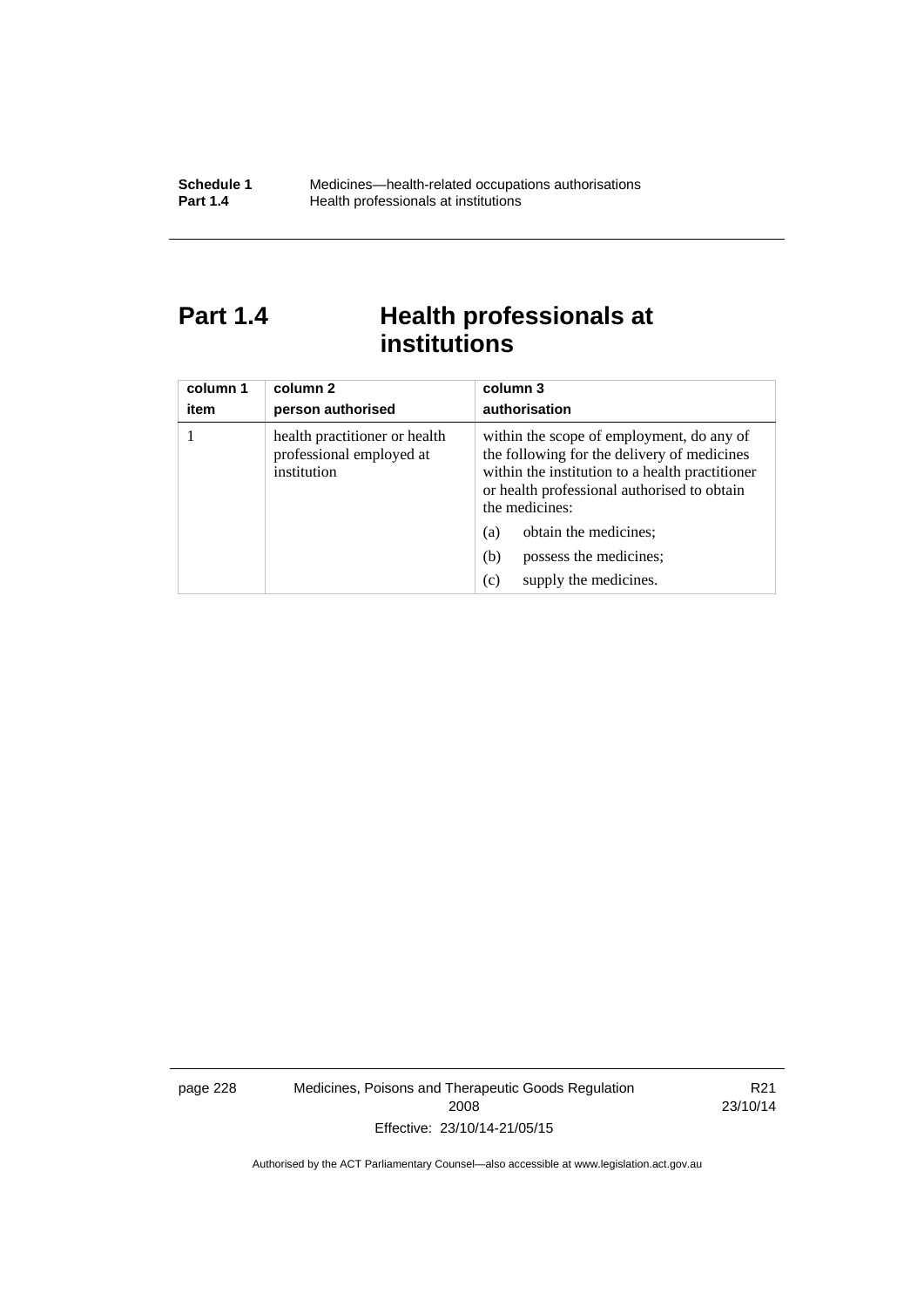# **Part 1.5 Midwives**

| column 1<br>item | column 2<br>person authorised | column 3<br>authorisation                                                                                                      |  |  |
|------------------|-------------------------------|--------------------------------------------------------------------------------------------------------------------------------|--|--|
|                  | midwife                       | to the extent necessary to practise midwifery<br>and, if employed, within the scope of<br>employment, do any of the following: |  |  |
|                  |                               | issue requisitions for medicines;<br>(a)                                                                                       |  |  |
|                  |                               | (b)<br>obtain medicines on requisition;                                                                                        |  |  |
|                  |                               | possess medicines;<br>(c)                                                                                                      |  |  |
|                  |                               | administer medicines in accordance<br>(d)<br>with prescription or standing order;                                              |  |  |
|                  |                               | supply medicines in accordance with a<br>(e)<br>standing order issued by chief health<br>officer or a requisition;             |  |  |
|                  |                               | (f)<br>supply medicines dispensed for patient<br>to another health practitioner on<br>patient's transfer within institution;   |  |  |
|                  |                               | supply medicines dispensed for patient<br>(g)<br>to patient on patient's discharge from<br>institution.                        |  |  |

R21 23/10/14 Medicines, Poisons and Therapeutic Goods Regulation 2008 Effective: 23/10/14-21/05/15

page 229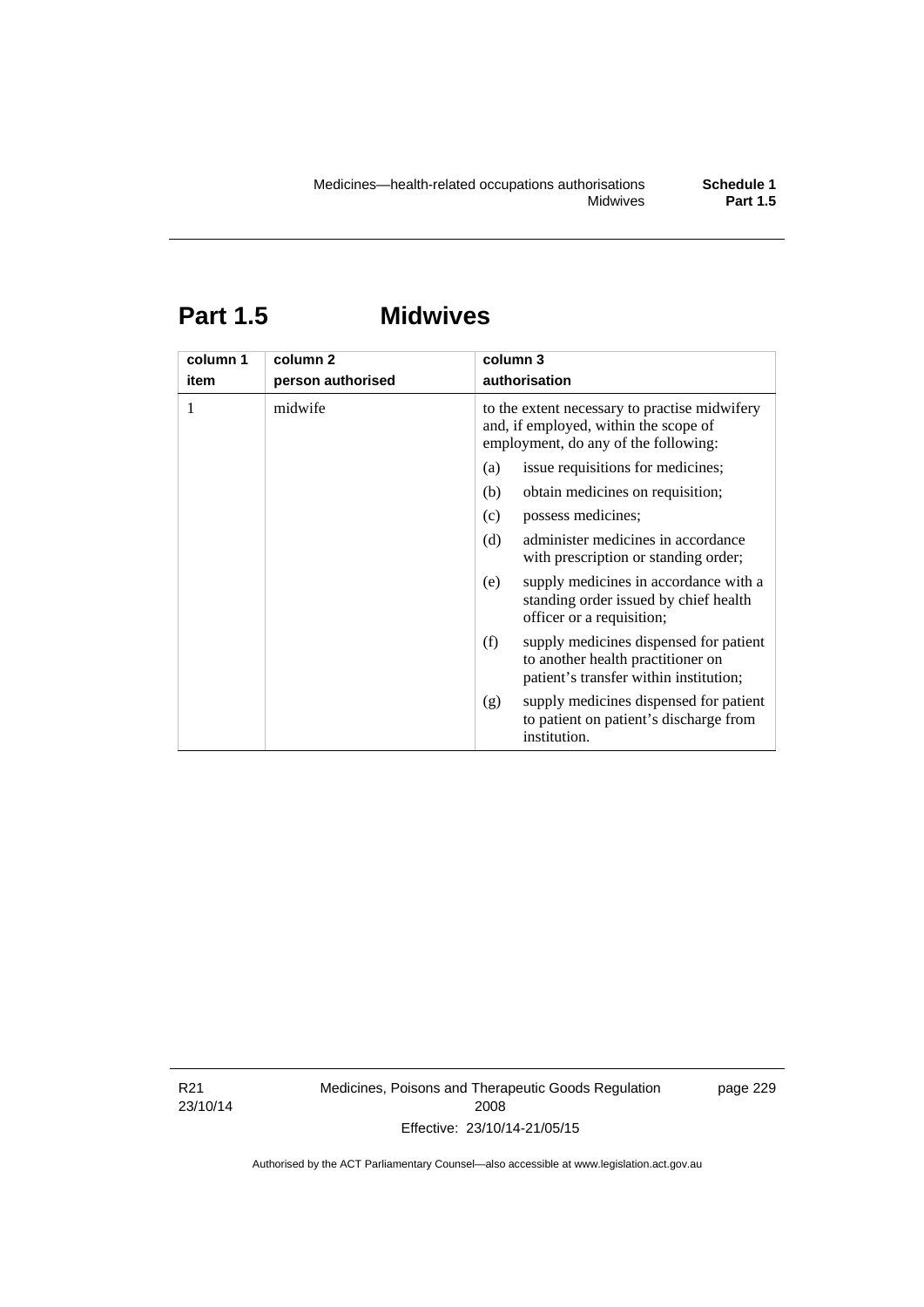## **Schedule 1** Medicines—health-related occupations authorisations<br>**Part 1.5** Midwives **Midwives**

| column 1       | column <sub>2</sub> | column 3                                                                                                                       |                                                                                                                                                                                                                  |
|----------------|---------------------|--------------------------------------------------------------------------------------------------------------------------------|------------------------------------------------------------------------------------------------------------------------------------------------------------------------------------------------------------------|
| item           | person authorised   |                                                                                                                                | authorisation                                                                                                                                                                                                    |
| $\overline{2}$ | eligible midwife    | to the extent necessary to practise midwifery<br>and, if employed, within the scope of<br>employment, do any of the following: |                                                                                                                                                                                                                  |
|                |                     | (a)                                                                                                                            | issue requisitions for medicines;                                                                                                                                                                                |
|                |                     | (b)                                                                                                                            | obtain medicines;                                                                                                                                                                                                |
|                |                     | (c)                                                                                                                            | possess medicines;                                                                                                                                                                                               |
|                |                     | (d)                                                                                                                            | if the midwife is an authorised<br>midwife-prescribe medicines listed<br>on the pharmaceutical benefits<br>scheme for prescribing by an<br>authorised midwife (see National<br>Health Act 1953 (Cwlth), s 93AA); |
|                |                     | (e)                                                                                                                            | supply medicines to which par (d)<br>applies to patients during<br>consultations if labelled in<br>accordance with s 161;                                                                                        |
|                |                     | (f)                                                                                                                            | administer medicines to which<br>par (d) applies in accordance with<br>prescription issued by themself;                                                                                                          |
|                |                     | (g)                                                                                                                            | administer medicines in accordance<br>with prescription issued by another<br>prescriber, or standing order;                                                                                                      |
|                |                     | (h)                                                                                                                            | supply medicines in accordance with<br>a standing order issued by chief<br>health officer or a requisition;                                                                                                      |
|                |                     | (i)                                                                                                                            | supply medicines dispensed for<br>patient to another health<br>professional on patient's transfer<br>within institution;                                                                                         |
|                |                     | (j)                                                                                                                            | supply medicines dispensed for<br>patient to patient on patient's<br>discharge from institution.                                                                                                                 |

page 230 Medicines, Poisons and Therapeutic Goods Regulation 2008 Effective: 23/10/14-21/05/15

R21 23/10/14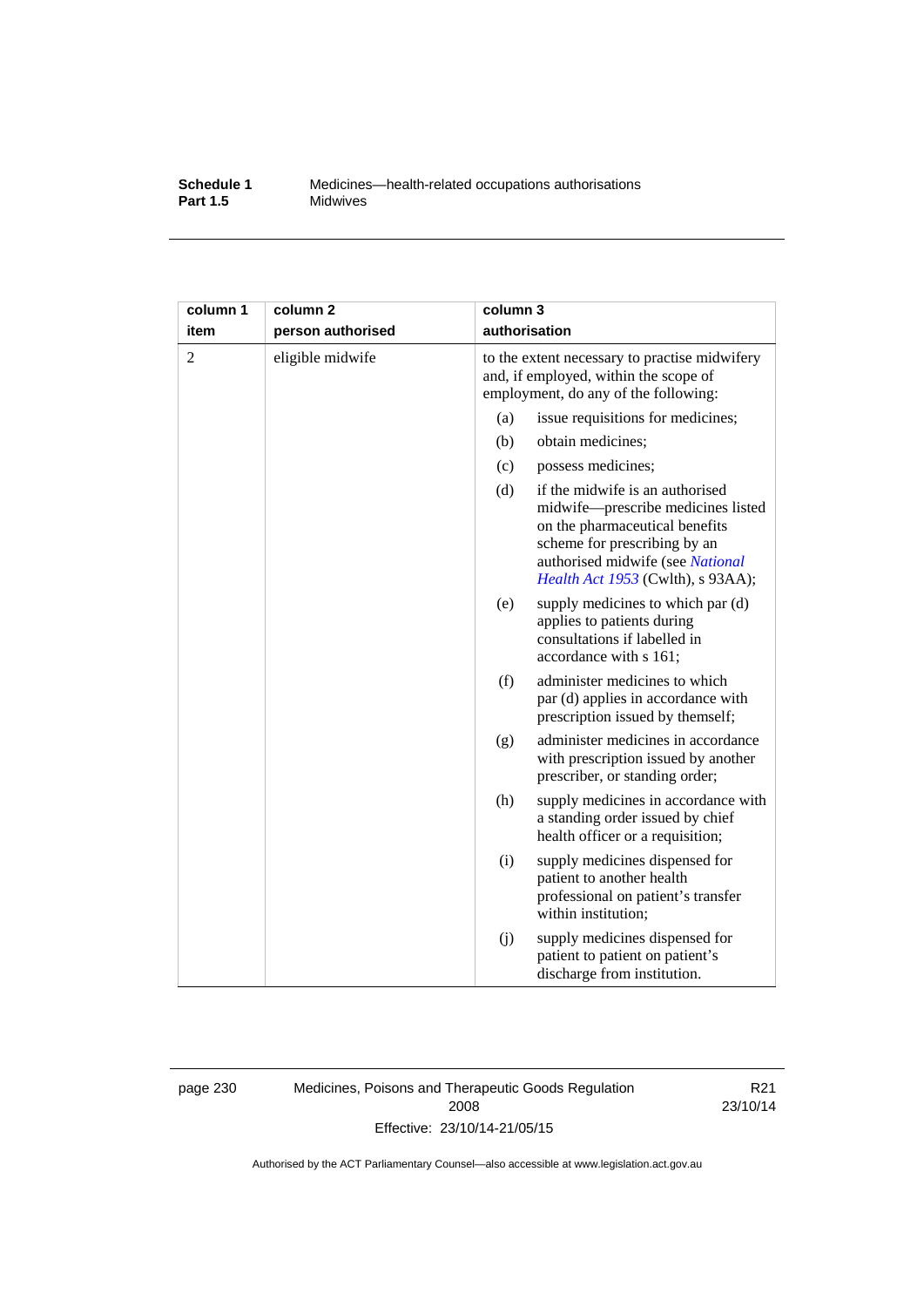# **Part 1.6 Nurses**

| column 1       | column <sub>2</sub>                                                             | column 3                                                                                                                                                                                                                                                    |
|----------------|---------------------------------------------------------------------------------|-------------------------------------------------------------------------------------------------------------------------------------------------------------------------------------------------------------------------------------------------------------|
| item           | person authorised                                                               | authorisation                                                                                                                                                                                                                                               |
| 1              | nurse                                                                           | to the extent necessary to practise nursing<br>and, if employed, within the scope of<br>employment, do any of the following:                                                                                                                                |
|                |                                                                                 | issue requisitions for medicines;<br>(a)                                                                                                                                                                                                                    |
|                |                                                                                 | (b)<br>obtain medicines on requisition;                                                                                                                                                                                                                     |
|                |                                                                                 | (c)<br>possess medicines;                                                                                                                                                                                                                                   |
|                |                                                                                 | administer medicines in accordance<br>(d)<br>with prescription or standing order;                                                                                                                                                                           |
|                |                                                                                 | (e)<br>supply medicines in accordance with a<br>standing order issued by chief health<br>officer or a requisition;                                                                                                                                          |
|                |                                                                                 | (f)<br>supply medicines dispensed for patient<br>to another health practitioner on<br>patient's transfer within institution;                                                                                                                                |
|                |                                                                                 | supply medicines dispensed for patient<br>(g)<br>to patient on patient's discharge from<br>institution.                                                                                                                                                     |
| <b>Note</b>    | <i>Nurse</i> does not include enrolled nurse (see Legislation Act, dict, pt 1). |                                                                                                                                                                                                                                                             |
| $\overline{2}$ | trainee nurse                                                                   | if successfully completed pharmacology<br>units of nursing studies, to the extent<br>necessary to practise nursing as trainee nurse<br>or undertake training, and under supervision<br>of nurse, nurse practitioner or midwife, do<br>any of the following: |
|                |                                                                                 | obtain medicines from health<br>(a)<br>practitioner authorised to possess<br>them;                                                                                                                                                                          |
|                |                                                                                 | (b)<br>possess medicines;                                                                                                                                                                                                                                   |
|                |                                                                                 | administer medicines to patients in<br>(c)<br>accordance with prescription.                                                                                                                                                                                 |

R21 23/10/14 Medicines, Poisons and Therapeutic Goods Regulation 2008 Effective: 23/10/14-21/05/15

page 231

Authorised by the ACT Parliamentary Counsel—also accessible at www.legislation.act.gov.au

**Part 1.6**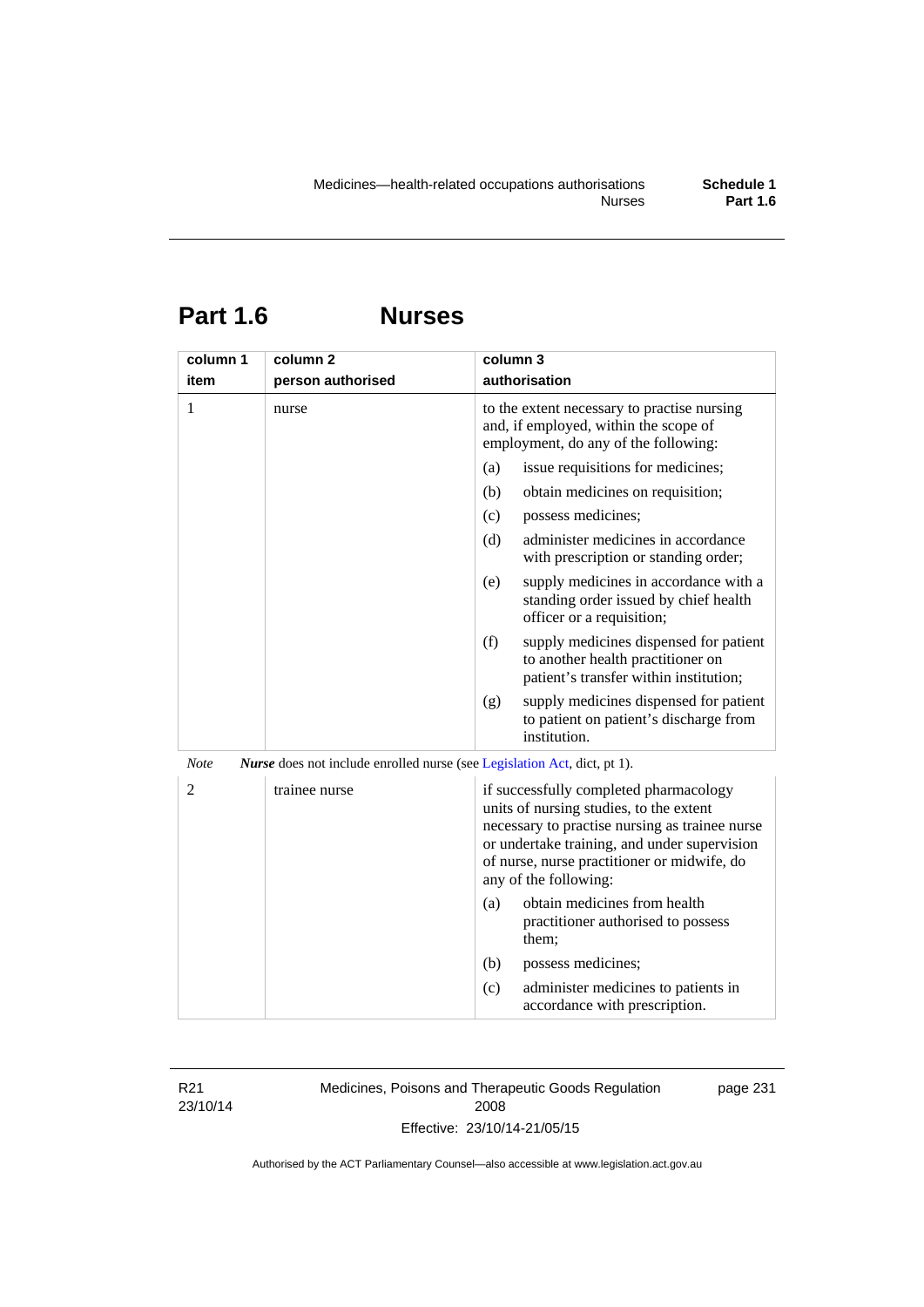| Schedule 1      | Medicines—health-related occupations authorisations |
|-----------------|-----------------------------------------------------|
| <b>Part 1.6</b> | <b>Nurses</b>                                       |

| column 1<br>item | column <sub>2</sub><br>person authorised | column 3<br>authorisation                                                                                                                         |
|------------------|------------------------------------------|---------------------------------------------------------------------------------------------------------------------------------------------------|
| 3                | enrolled nurse                           | to the extent necessary to practise nursing as<br>enrolled nurse and, if employed, within the<br>scope of employment, do any of the<br>following: |
|                  |                                          | obtain medicines from health<br>(a)<br>practitioner authorised to possess<br>them;                                                                |
|                  |                                          | (b)<br>possess medicines;                                                                                                                         |
|                  |                                          | administer medicines in accordance<br>(c)<br>with prescription.                                                                                   |

page 232 Medicines, Poisons and Therapeutic Goods Regulation 2008 Effective: 23/10/14-21/05/15

R21 23/10/14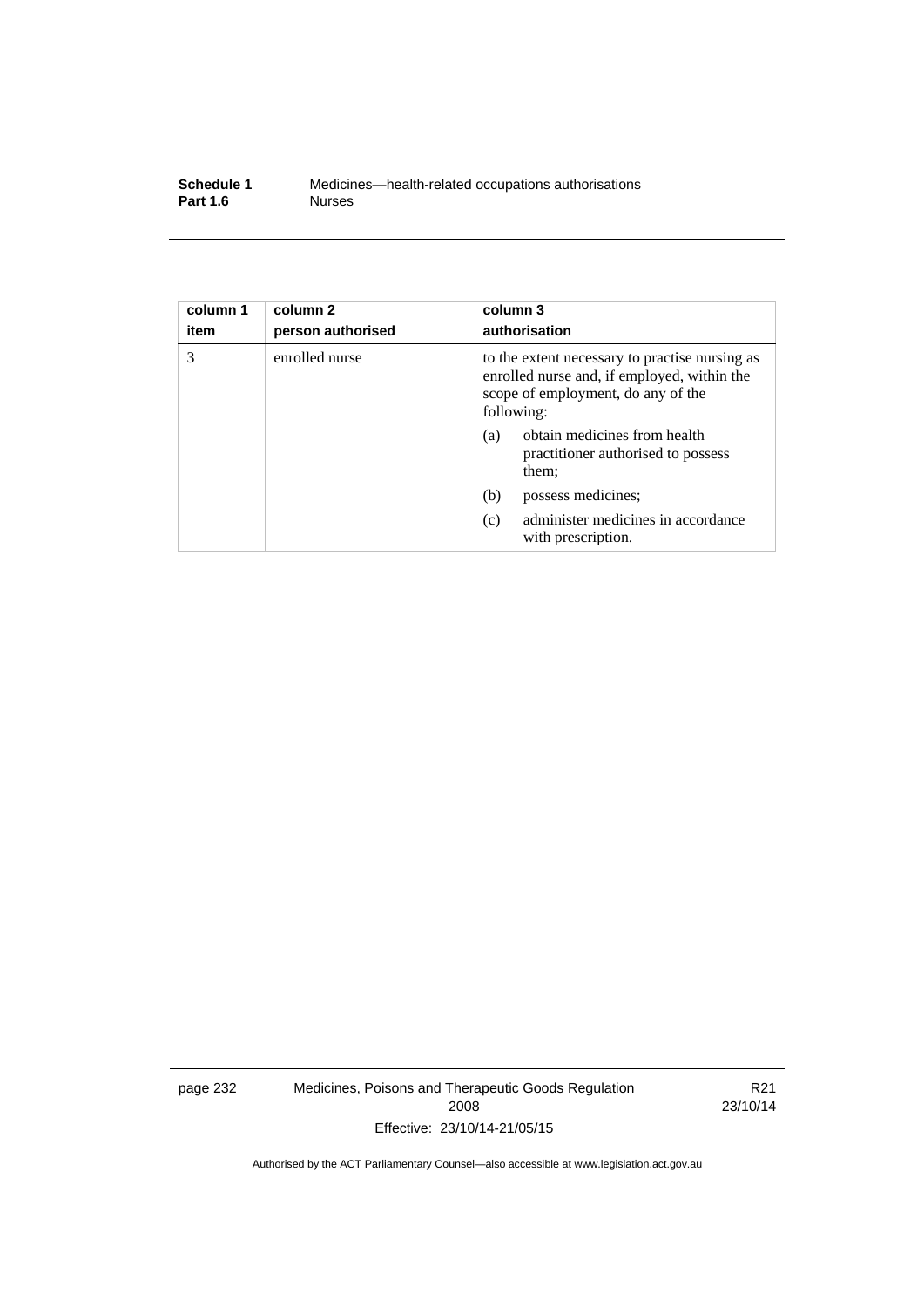| column 1       | column <sub>2</sub> | column 3                                                                                                                                          |  |
|----------------|---------------------|---------------------------------------------------------------------------------------------------------------------------------------------------|--|
| item           | person authorised   | authorisation                                                                                                                                     |  |
| $\overline{4}$ | nurse practitioner  | to the extent necessary to practise nursing<br>and, if employed, within the scope of<br>employment, do any of the following:                      |  |
|                |                     | issue requisitions for medicines;<br>(a)                                                                                                          |  |
|                |                     | (b)<br>obtain medicines;                                                                                                                          |  |
|                |                     | possess medicines;<br>(c)                                                                                                                         |  |
|                |                     | (d)<br>prescribe medicines in accordance<br>with approved scope of practice under<br>the Health Regulation 2004, s 11;                            |  |
|                |                     | supply medicines to which par (d)<br>(e)<br>applies to patients during consultations<br>if labelled in accordance with s 161;                     |  |
|                |                     | administer medicines in accordance<br>(f)<br>with prescription (whether or not<br>issued by themself or another<br>prescriber) or standing order; |  |
|                |                     | supply medicines in accordance with a<br>(g)<br>standing order issued by chief health<br>officer or a requisition;                                |  |
|                |                     | supply medicines dispensed for patient<br>(h)<br>to another health practitioner on<br>patient's transfer within institution;                      |  |
|                |                     | supply medicines dispensed for patient<br>(i)<br>to patient on patient's discharge from<br>institution.                                           |  |

R21 23/10/14 Medicines, Poisons and Therapeutic Goods Regulation 2008 Effective: 23/10/14-21/05/15

page 233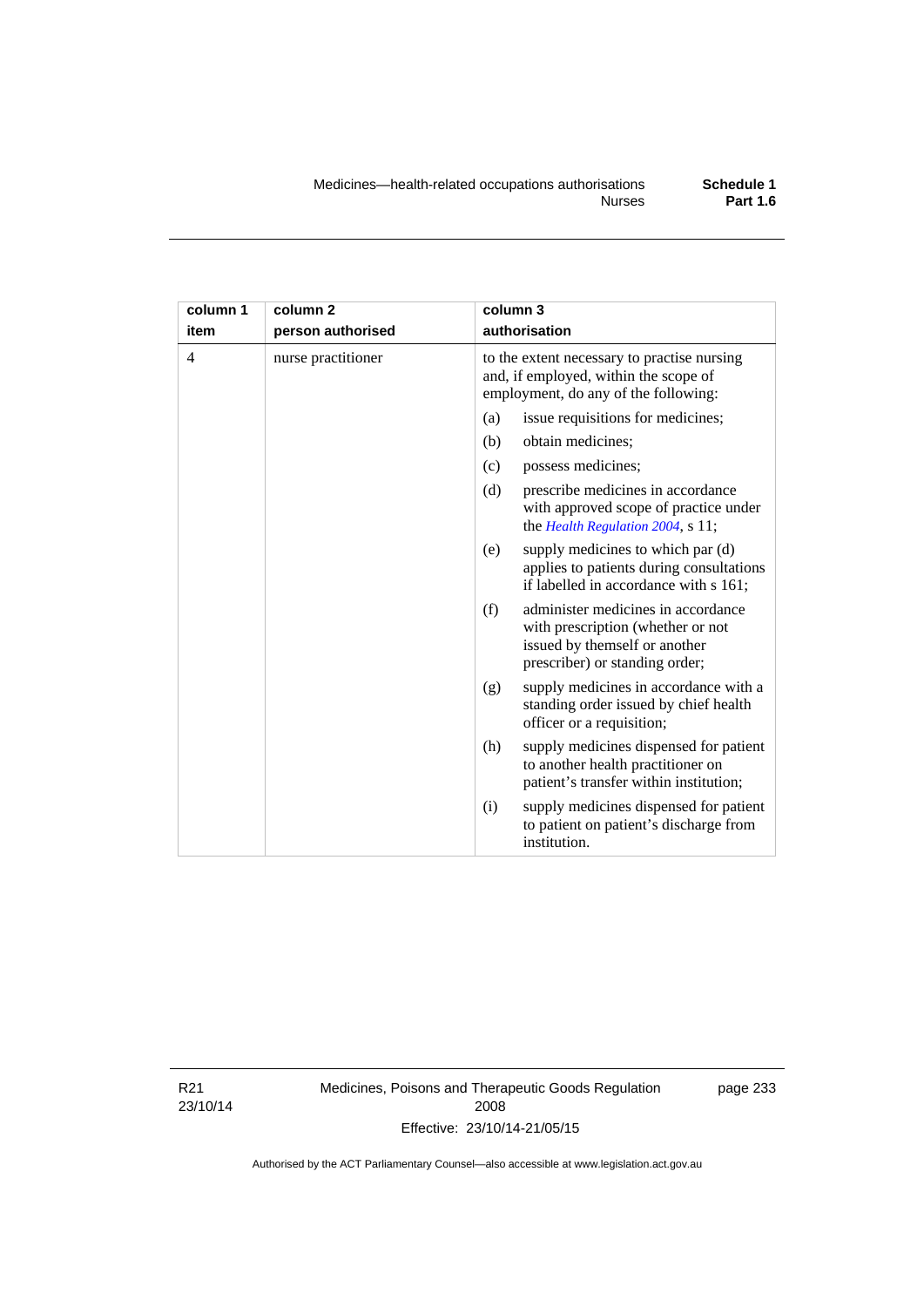# **Part 1.7 Opioid dependency treatment centres operated by Territory**

| column 1       | column <sub>2</sub>                                                                | column 3                                                                                                                                                                                                |
|----------------|------------------------------------------------------------------------------------|---------------------------------------------------------------------------------------------------------------------------------------------------------------------------------------------------------|
| item           | person authorised                                                                  | authorisation                                                                                                                                                                                           |
| 1              | person in charge of opioid<br>dependency treatment centre<br>operated by Territory | to the extent necessary to treat patients of<br>centre and within the scope of employment,<br>do any of the following:                                                                                  |
|                |                                                                                    | issue purchase orders and requisitions<br>(a)<br>for buprenorphine and methadone;                                                                                                                       |
|                |                                                                                    | obtain buprenorphine and methadone<br>(b)<br>on purchase orders and requisitions;                                                                                                                       |
|                |                                                                                    | supply buprenorphine and methadone<br>(c)<br>to health practitioners at centre for<br>patients of centre.                                                                                               |
| $\overline{2}$ | doctor or nurse at opioid<br>dependency treatment centre<br>operated by Territory  | to the extent necessary to treat patients of<br>centre and within the scope of employment,<br>supply buprenorphine and methadone to<br>patients of centre for self-administration<br>outside centre if- |
|                |                                                                                    | supply is in accordance with<br>(a)<br>prescription; and                                                                                                                                                |
|                |                                                                                    | (b)<br>medicine is labelled as if dispensed<br>medicine; and                                                                                                                                            |
|                |                                                                                    | (c)<br>labelled medicine checked by another<br>health practitioner before supply.                                                                                                                       |
|                |                                                                                    | <i>Note 1</i> For authorisation of doctor to issue<br>standing orders for administration of<br>medicines at centre, see s 75.                                                                           |
|                |                                                                                    | Note 2<br>For labelling of dispensed medicines, see<br>s 123.                                                                                                                                           |

page 234 Medicines, Poisons and Therapeutic Goods Regulation 2008 Effective: 23/10/14-21/05/15

R21 23/10/14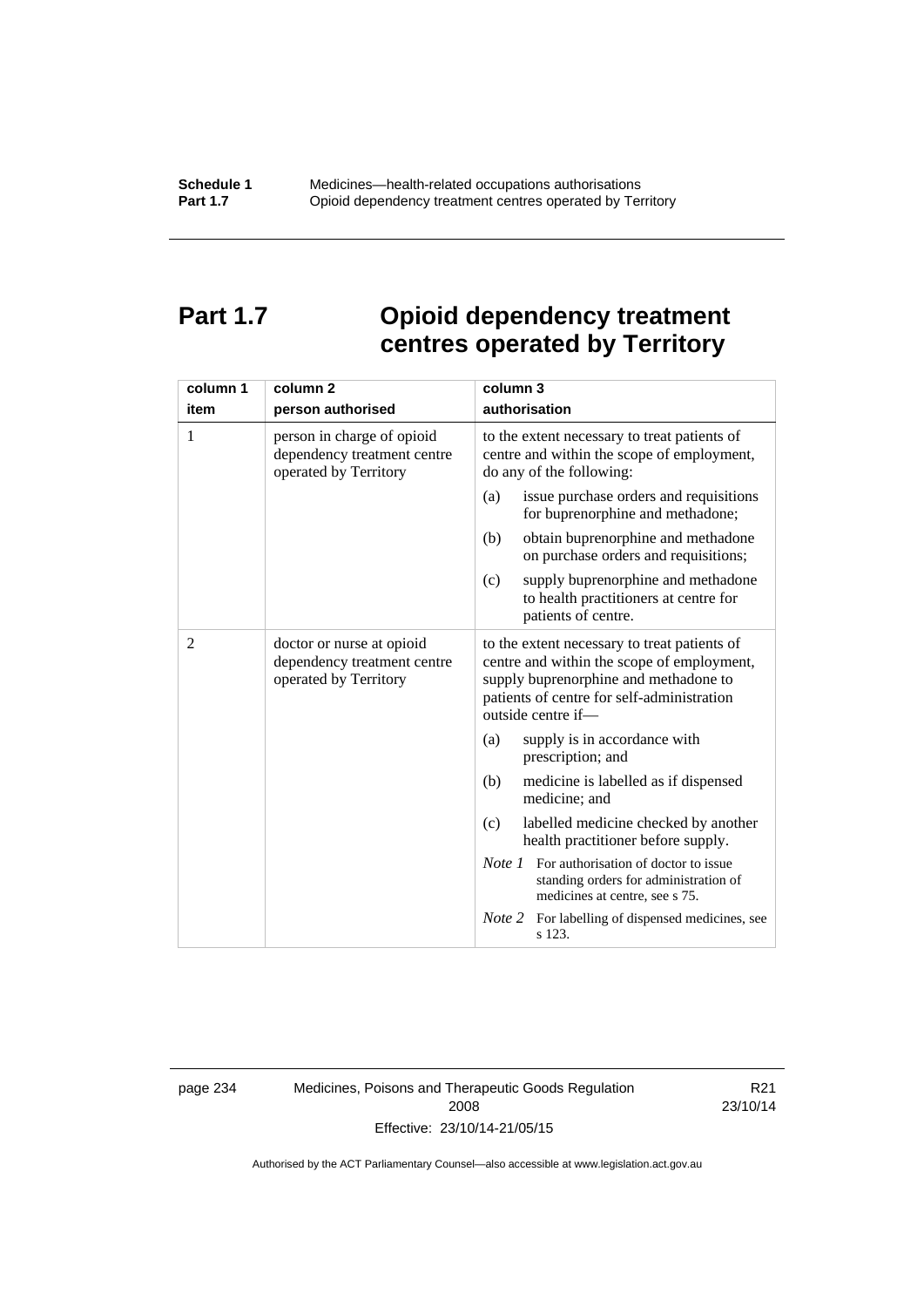# **Part 1.8 Optometrists**

| column 1 | column <sub>2</sub>                                                                                                          | column 3                                                                                                                                                                                                        |  |  |
|----------|------------------------------------------------------------------------------------------------------------------------------|-----------------------------------------------------------------------------------------------------------------------------------------------------------------------------------------------------------------|--|--|
| item     | person authorised                                                                                                            | authorisation                                                                                                                                                                                                   |  |  |
| 1        | optometrist                                                                                                                  | to the extent necessary to practise optometry<br>and, if employed, within the scope of<br>employment, to deal as follows with<br>medicines mentioned in the medicines and<br>poisons standard, schs 2, 3 and 4: |  |  |
|          |                                                                                                                              | issue purchase orders for the<br>(a)<br>medicines;                                                                                                                                                              |  |  |
| 2        | optometrist whose registration<br>is endorsed under the Health<br><b>Practitioner Regulation</b><br>National Law (ACT), s 94 | issue requisitions for the medicines;<br>(b)                                                                                                                                                                    |  |  |
|          |                                                                                                                              | obtain the medicines;<br>(c)                                                                                                                                                                                    |  |  |
|          |                                                                                                                              | possess the medicines;<br>(d)                                                                                                                                                                                   |  |  |
|          |                                                                                                                              | administer the medicines.<br>(e)                                                                                                                                                                                |  |  |
|          |                                                                                                                              | to deal with medicines as described in<br>(a)<br>item 1, col 3; and                                                                                                                                             |  |  |
|          |                                                                                                                              | prescribe medicines that are included<br>(b)<br>on the national list; and                                                                                                                                       |  |  |
|          |                                                                                                                              | (c)<br>supply medicines during consultations,<br>if the medicines are—                                                                                                                                          |  |  |
|          |                                                                                                                              | included on the national list;<br>(i)<br>and                                                                                                                                                                    |  |  |
|          |                                                                                                                              | labelled as required under s 161.<br>(ii)                                                                                                                                                                       |  |  |

*Note National list*—see the dictionary.

R21 23/10/14 Medicines, Poisons and Therapeutic Goods Regulation 2008 Effective: 23/10/14-21/05/15

page 235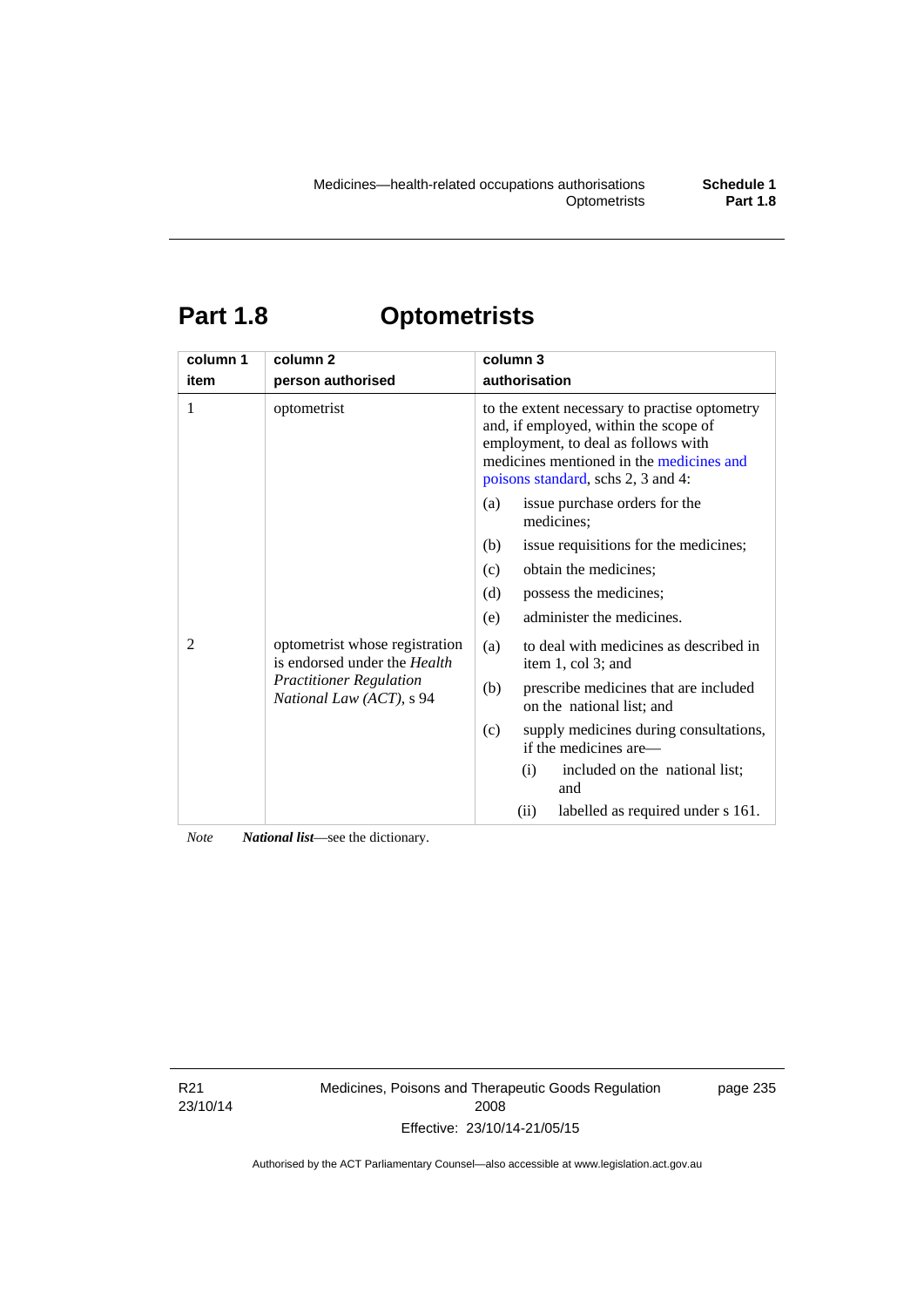# **Part 1.9 Pharmacists and employees**

| column 1<br>item | column <sub>2</sub><br>person authorised | column 3<br>authorisation                                                                                                                      |  |  |
|------------------|------------------------------------------|------------------------------------------------------------------------------------------------------------------------------------------------|--|--|
|                  |                                          |                                                                                                                                                |  |  |
| 1                | pharmacist                               | to the extent necessary to practise pharmacy<br>and, if employed, within the scope of<br>employment, do any of the following:                  |  |  |
|                  |                                          | issue purchase orders and requisitions<br>(a)<br>for medicines:                                                                                |  |  |
|                  |                                          | obtain medicines;<br>(b)                                                                                                                       |  |  |
|                  |                                          | (c)<br>possess medicines;                                                                                                                      |  |  |
|                  |                                          | (d)<br>dispense medicines;                                                                                                                     |  |  |
|                  |                                          | administer medicines;<br>(e)                                                                                                                   |  |  |
|                  |                                          | (f)<br>manufacture medicines to dispense or<br>supply them on requisition;                                                                     |  |  |
|                  |                                          | supply pharmacy medicines;<br>(g)                                                                                                              |  |  |
|                  |                                          | (h)<br>if pharmacist at institution—supply<br>pharmacist only medicines without<br>prescription;                                               |  |  |
|                  |                                          | if pharmacist at community<br>(i)<br>pharmacy—supply pharmacist only<br>medicines without prescription but in<br>accordance with the Act, s 7; |  |  |
|                  |                                          | supply medicines on purchase order,<br>(j)<br>requisition or standing order.                                                                   |  |  |

*Note 1 Manufacture*—see the [Act,](http://www.legislation.act.gov.au/a/2008-26/default.asp) dictionary.

*Note 2 Pharmacist* does not include an intern pharmacist (see dict).

page 236 Medicines, Poisons and Therapeutic Goods Regulation 2008 Effective: 23/10/14-21/05/15

R21 23/10/14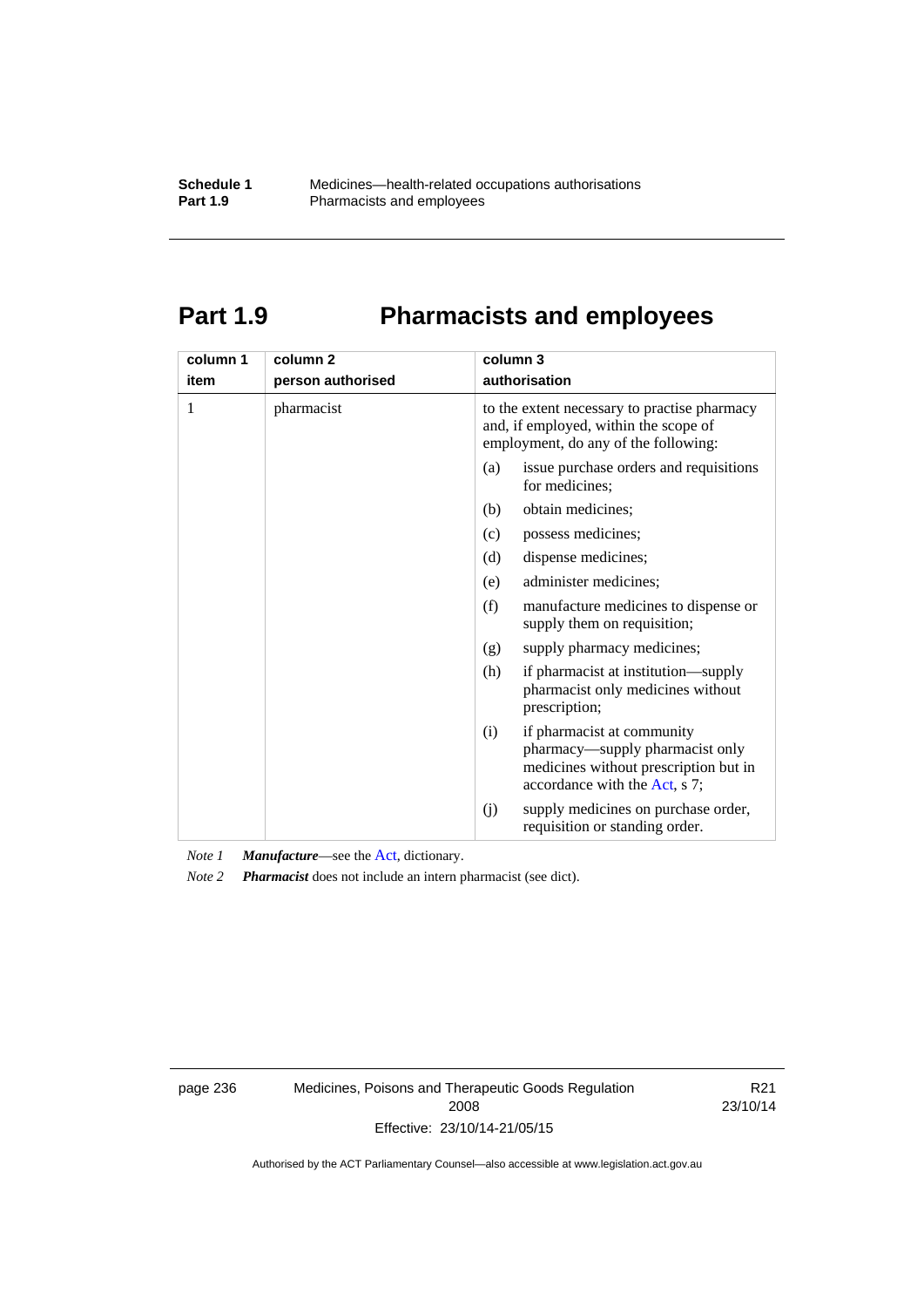| column 1<br>item | column 2<br>person authorised | column 3<br>authorisation                                                                                                   |
|------------------|-------------------------------|-----------------------------------------------------------------------------------------------------------------------------|
| 2                | intern pharmacist             | to the extent necessary to practise pharmacy<br>or undertake training or supervised practice,<br>do any of the following:   |
|                  |                               | under direct supervision of pharmacist<br>(a)<br>do 1 or more of the following:                                             |
|                  |                               | administer medicines;<br>(i)                                                                                                |
|                  |                               | if intern pharmacist at<br>(i)<br>institution—supply pharmacist<br>only medicines without<br>prescription;                  |
|                  |                               | different contractions of the contract of the contract of the contract of the contract of the contract of the<br>$\sqrt{2}$ |

|  |     |       | prescription;                                                                                                                                     |  |
|--|-----|-------|---------------------------------------------------------------------------------------------------------------------------------------------------|--|
|  |     | (iii) | if intern pharmacist at<br>community pharmacy-supply<br>pharmacist only medicines<br>without prescription but in<br>accordance with the Act, s 7; |  |
|  |     | (iv)  | to obtain, possess and supply<br>medicines for the purpose of<br>assisting pharmacist to dispense<br>them;                                        |  |
|  | (b) |       | under supervision of pharmacist, do<br>1 or more of the following:                                                                                |  |
|  |     | (i)   | obtain medicines;                                                                                                                                 |  |
|  |     | (ii)  | possess medicines;                                                                                                                                |  |
|  |     | (iii) | supply pharmacy medicines;                                                                                                                        |  |
|  |     | (iv)  | supply medicines on requisition.                                                                                                                  |  |

R21 23/10/14

**column 1 item** 

> Medicines, Poisons and Therapeutic Goods Regulation 2008 Effective: 23/10/14-21/05/15

page 237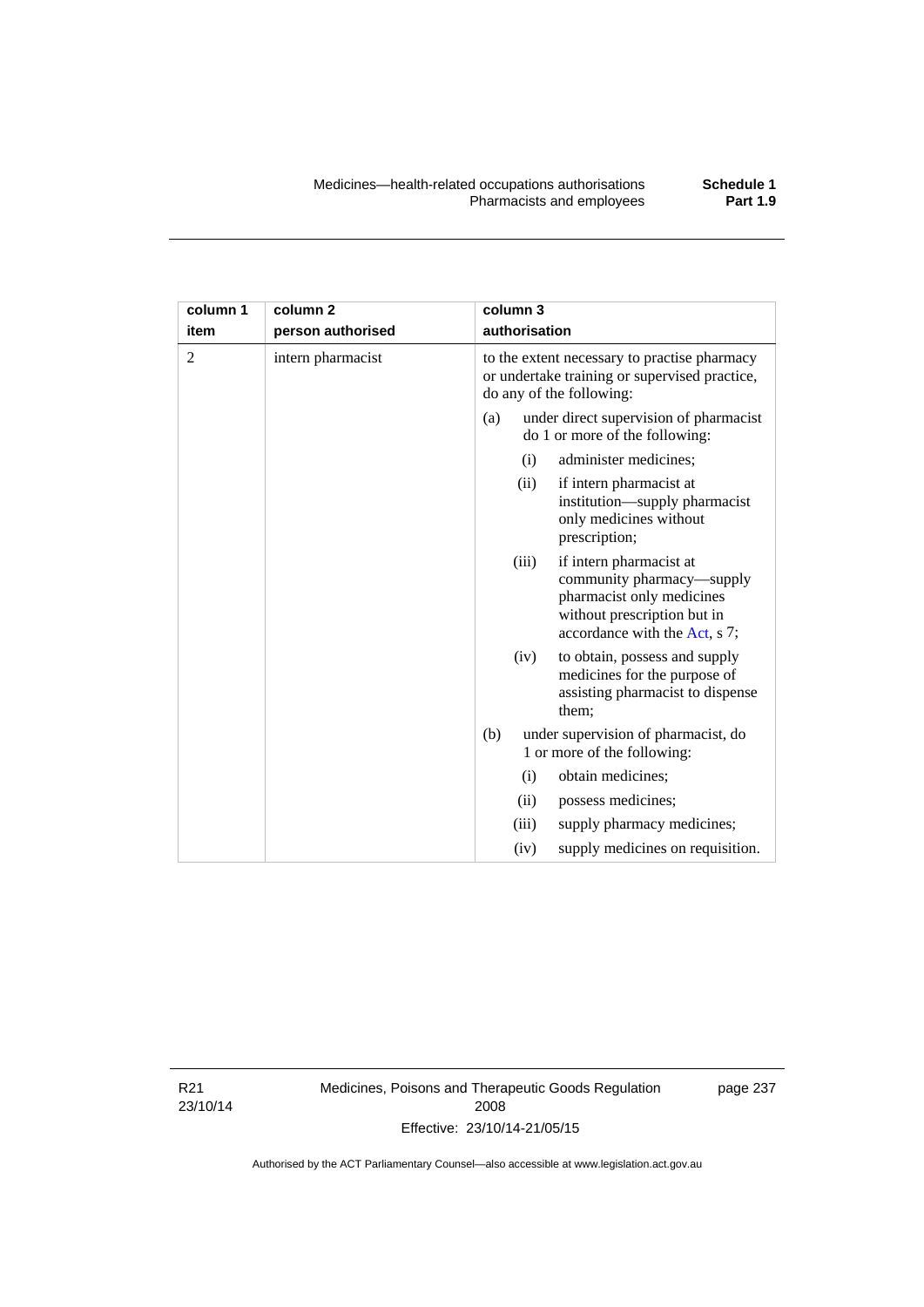## **Schedule 1** Medicines—health-related occupations authorisations<br>**Part 1.9** Pharmacists and employees Pharmacists and employees

| column 1 | column <sub>2</sub>                                   | column 3                                                                                                                                                         |
|----------|-------------------------------------------------------|------------------------------------------------------------------------------------------------------------------------------------------------------------------|
| item     | person authorised                                     | authorisation                                                                                                                                                    |
| 3        | employee assisting pharmacist<br>employed at hospital | within the scope of employment and under<br>direct supervision of pharmacist, do any of<br>the following:                                                        |
|          |                                                       | obtain medicines;<br>(a)                                                                                                                                         |
|          |                                                       | (b)<br>possess medicines;                                                                                                                                        |
|          |                                                       | (c)<br>to obtain, possess and supply<br>medicines for the purpose of assisting<br>pharmacist to dispense them;                                                   |
|          |                                                       | (d)<br>supply medicines on requisition.                                                                                                                          |
| 4        | employee at a community<br>pharmacy                   | within the scope of employment and-                                                                                                                              |
|          |                                                       | (a)<br>under supervision of pharmacist,<br>$supply$ —                                                                                                            |
|          |                                                       | (i)<br>pharmacy medicines; or                                                                                                                                    |
|          |                                                       | (ii)<br>pharmacist only medicines<br>supplied in person to customer<br>by pharmacist if supply is for<br>purpose of sale of medicine; or                         |
|          |                                                       | (iii)<br>medicines dispensed at the<br>pharmacy if the delivery or sale<br>is to the person for whom the<br>medicine is prescribed or the<br>person's agent; and |
|          |                                                       | (b)<br>under supervision of pharmacist,<br>obtain and possess medicines for<br>purpose of par (a); and                                                           |
|          |                                                       | (c)<br>under direct supervision of pharmacist,<br>do any of the following for purpose of<br>assisting pharmacist to dispense<br>medicines:                       |
|          |                                                       | obtain the medicines;<br>(i)                                                                                                                                     |
|          |                                                       | (ii)<br>possess the medicines.                                                                                                                                   |

page 238 Medicines, Poisons and Therapeutic Goods Regulation 2008 Effective: 23/10/14-21/05/15

R21 23/10/14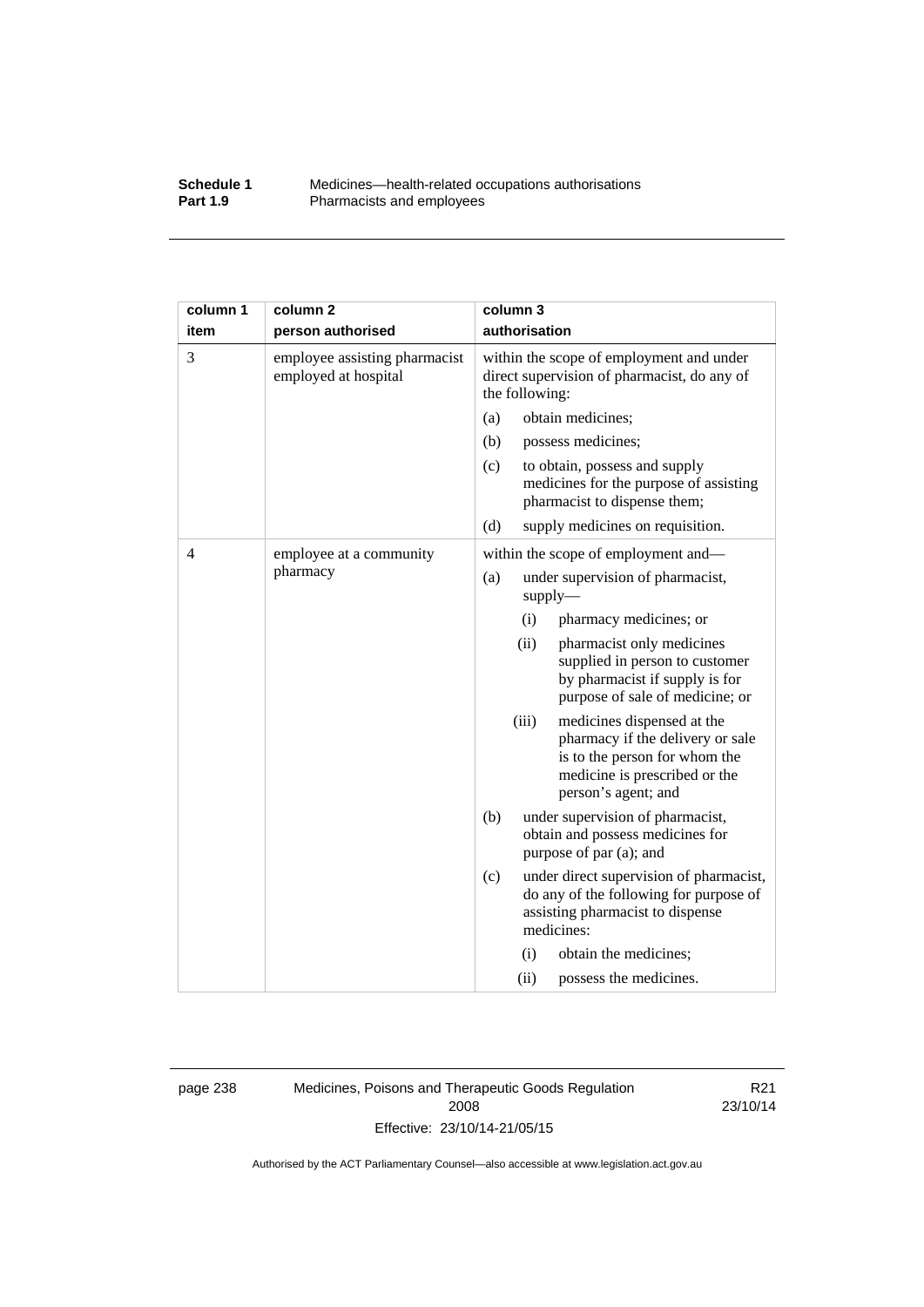# **Part 1.10 Podiatrists**

| column 1<br>item | column 2<br>person authorised | column 3<br>authorisation                                                                                                     |  |
|------------------|-------------------------------|-------------------------------------------------------------------------------------------------------------------------------|--|
| 1                | podiatrist                    | to the extent necessary to practise podiatry<br>and, if employed, within the scope of<br>employment, do any of the following: |  |
|                  |                               | issue purchase orders and requisitions<br>(a)<br>for adrenaline and local anaesthetics;                                       |  |
|                  |                               | obtain adrenaline and local<br>(b)<br>anaesthetics:                                                                           |  |
|                  |                               | possess adrenaline and local<br>(c)<br>anaesthetics;                                                                          |  |
|                  |                               | administer adrenaline and local<br>(d)<br>anaesthetics.                                                                       |  |

R21 23/10/14 Medicines, Poisons and Therapeutic Goods Regulation 2008 Effective: 23/10/14-21/05/15

page 239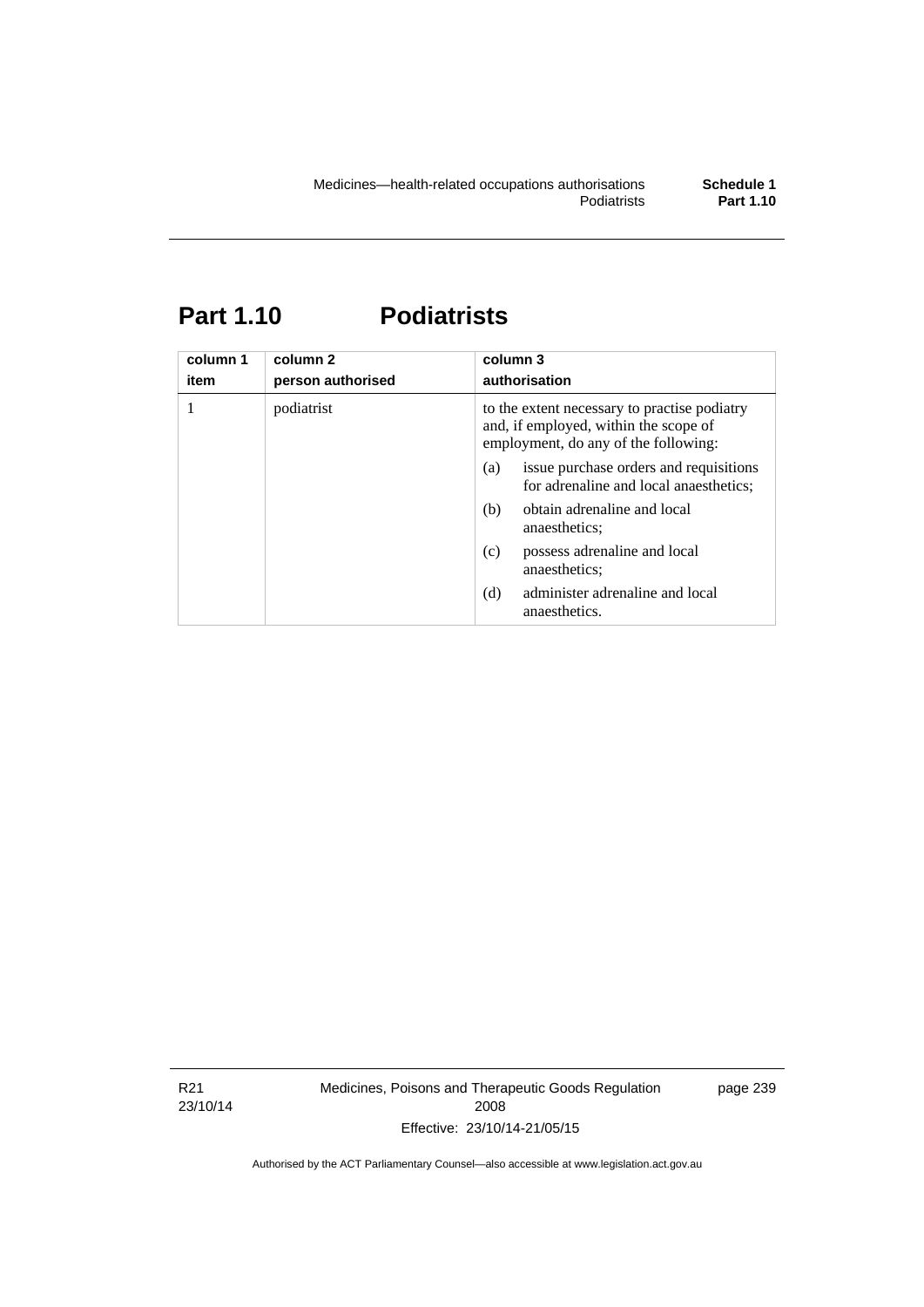# **Part 1.11 Residential care facilities**

| column 1<br>item | column <sub>2</sub><br>person authorised                                                                                                                          | column 3<br>authorisation                                                                                                                                                                                                                                                                                                                                  |
|------------------|-------------------------------------------------------------------------------------------------------------------------------------------------------------------|------------------------------------------------------------------------------------------------------------------------------------------------------------------------------------------------------------------------------------------------------------------------------------------------------------------------------------------------------------|
| 1                | director of nursing<br>for residential aged care<br>facility without pharmacy<br>medical superintendent<br>for residential aged care<br>facility without pharmacy | within the scope of employment, do any of<br>the following:<br>issue purchase orders for following<br>(a)<br>medicines for emergency<br>administration to residents at facility<br>under direction of prescriber:<br>pharmacy medicines, pharmacist<br>(i)<br>only medicines and prescription<br>only medicines;<br>not more than 5 ampoules, each<br>(ii) |
|                  |                                                                                                                                                                   | of 1mL or less, of morphine<br>sulfate, at a concentration of<br>30mg or less of morphine sulfate<br>per mL;                                                                                                                                                                                                                                               |
|                  |                                                                                                                                                                   | obtain the medicines mentioned in<br>(b)<br>par(a);                                                                                                                                                                                                                                                                                                        |
|                  |                                                                                                                                                                   | possess the medicines mentioned in<br>(c)<br>par(a);                                                                                                                                                                                                                                                                                                       |
|                  |                                                                                                                                                                   | (d)<br>supply medicines mentioned in par (a)<br>to health practitioner at facility for<br>administration to residents.                                                                                                                                                                                                                                     |
|                  |                                                                                                                                                                   | <i>Note 1</i> No authorisation is required for certain<br>dealings with residents' own medicines,<br>see s 371.                                                                                                                                                                                                                                            |
|                  |                                                                                                                                                                   | <i>Note</i> 2 For the administration of medicines by<br>staff, see s 361.                                                                                                                                                                                                                                                                                  |
|                  |                                                                                                                                                                   | Note 3<br>For authorisation of doctor to issue<br>standing orders for administration of<br>medicines at facility, see s 75.                                                                                                                                                                                                                                |

page 240 Medicines, Poisons and Therapeutic Goods Regulation 2008 Effective: 23/10/14-21/05/15

R21 23/10/14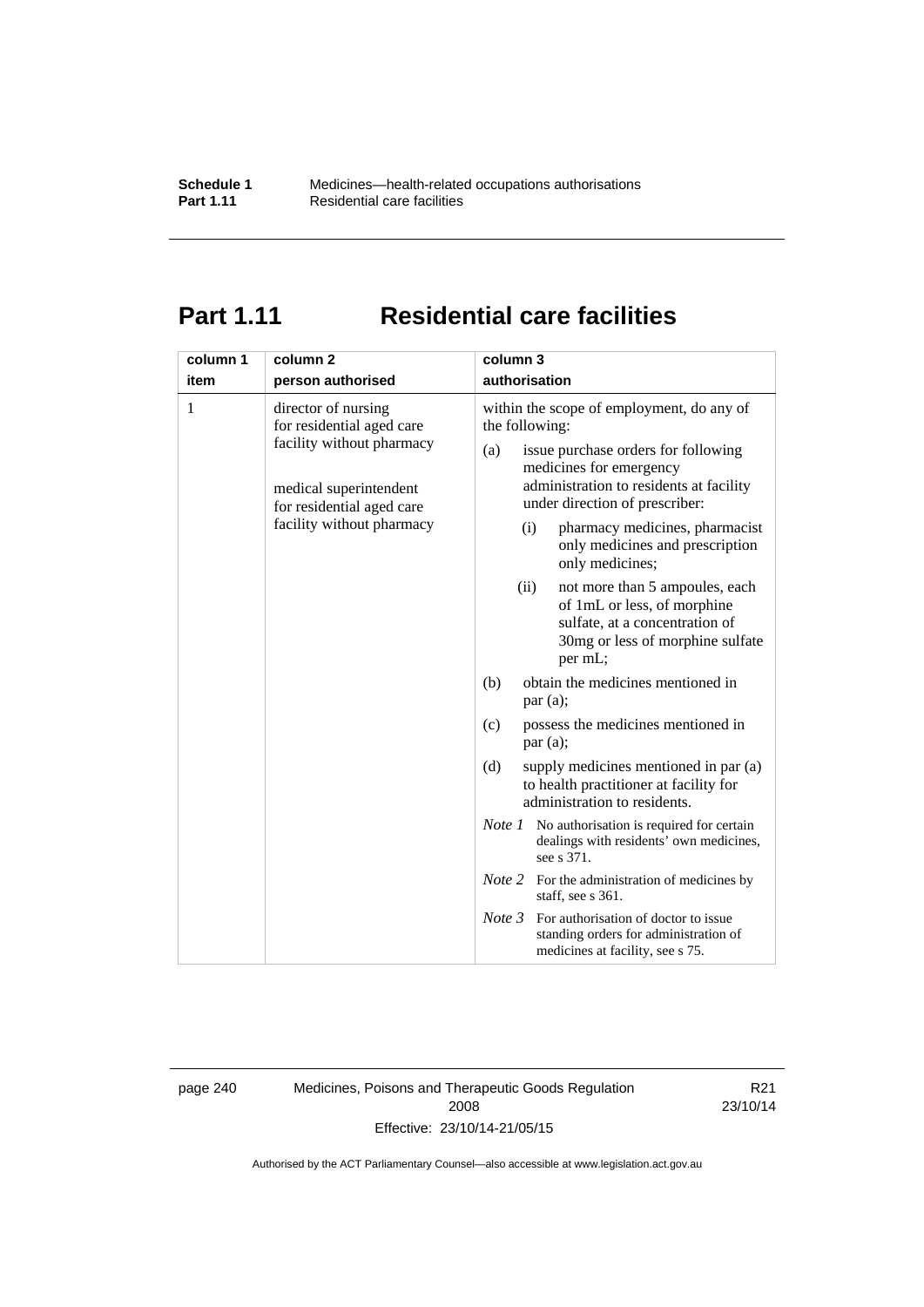| column 1       | column <sub>2</sub>                                                                                                                                                           | column 3                                                                                                                                                                                                                                                                                                                                                                                                                                                          |  |  |
|----------------|-------------------------------------------------------------------------------------------------------------------------------------------------------------------------------|-------------------------------------------------------------------------------------------------------------------------------------------------------------------------------------------------------------------------------------------------------------------------------------------------------------------------------------------------------------------------------------------------------------------------------------------------------------------|--|--|
| item           | person authorised                                                                                                                                                             | authorisation                                                                                                                                                                                                                                                                                                                                                                                                                                                     |  |  |
| $\mathfrak{D}$ | director of nursing<br>for residential disability care<br>facility without pharmacy<br>medical superintendent<br>for residential disability care<br>facility without pharmacy | within the scope of employment, do any of<br>the following:<br>issue purchase orders for medicines<br>(a)<br>(other than controlled medicines) for<br>emergency administration to residents<br>at facility under direction of<br>prescriber;<br>obtain the medicines;<br>(b)<br>(c)<br>possess the medicines;<br>(d)<br>supply the medicines to health<br>practitioner at facility for<br>administration to residents.<br><b>Note</b><br>See the notes to item 1. |  |  |

R21 23/10/14 Medicines, Poisons and Therapeutic Goods Regulation 2008 Effective: 23/10/14-21/05/15

page 241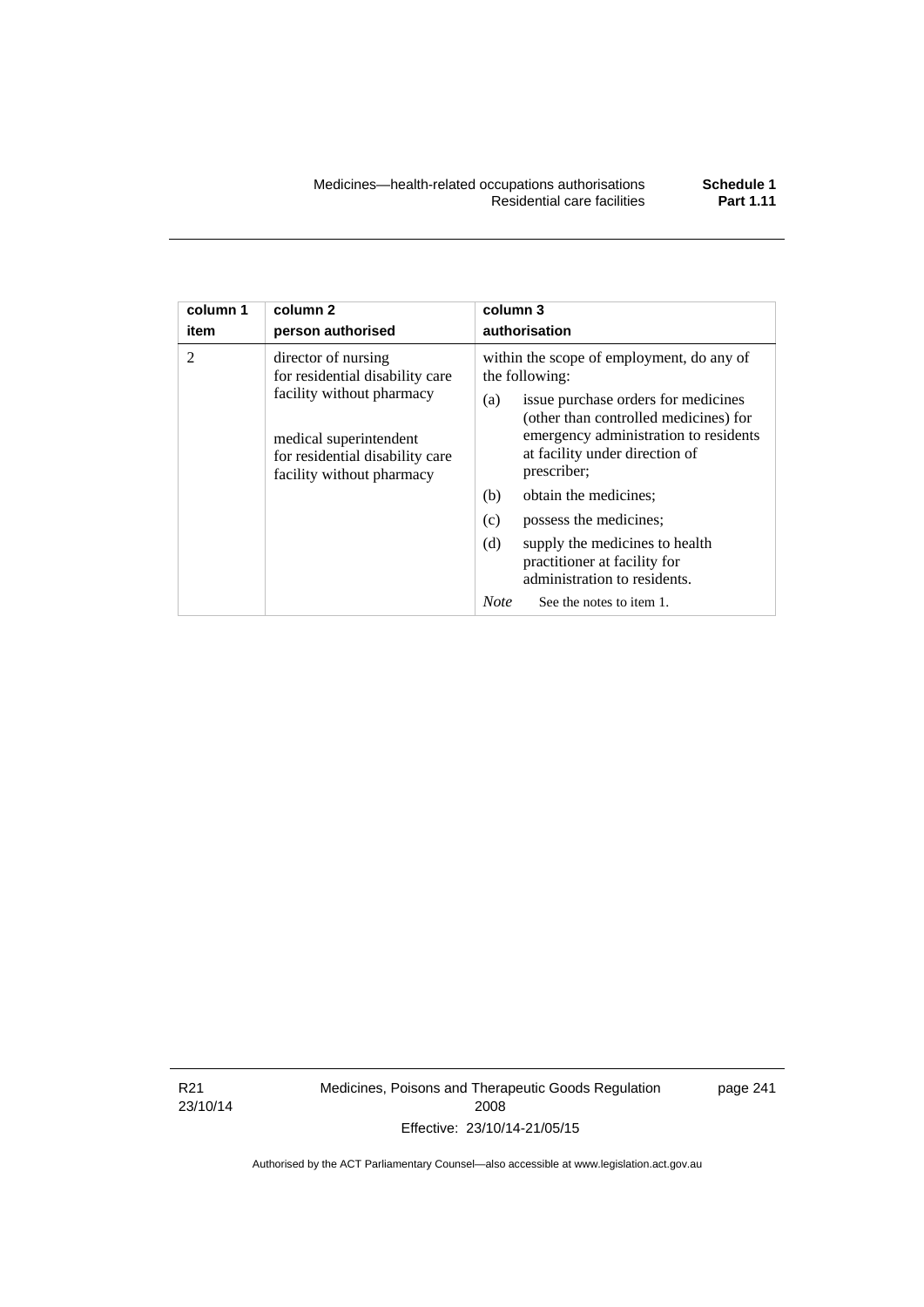# **Part 1.12 Sales representatives for medicines manufacturers and wholesalers**

| column 1 | column <sub>2</sub>                                                                                                                                                                                                                                                                                                                                           | column 3      |
|----------|---------------------------------------------------------------------------------------------------------------------------------------------------------------------------------------------------------------------------------------------------------------------------------------------------------------------------------------------------------------|---------------|
| item     | person authorised                                                                                                                                                                                                                                                                                                                                             | authorisation |
| 1        | representative of person<br>authorised (however described)<br>under corresponding law to<br>manufacture medicines<br>representative of medicines<br>wholesalers licence-holder<br>representative of person<br>authorised to supply medicines<br>under the Act, s $20(4)$ (which is<br>about wholesalers who do not<br>have a place of business in the<br>ACT) |               |

page 242 Medicines, Poisons and Therapeutic Goods Regulation 2008 Effective: 23/10/14-21/05/15

R21 23/10/14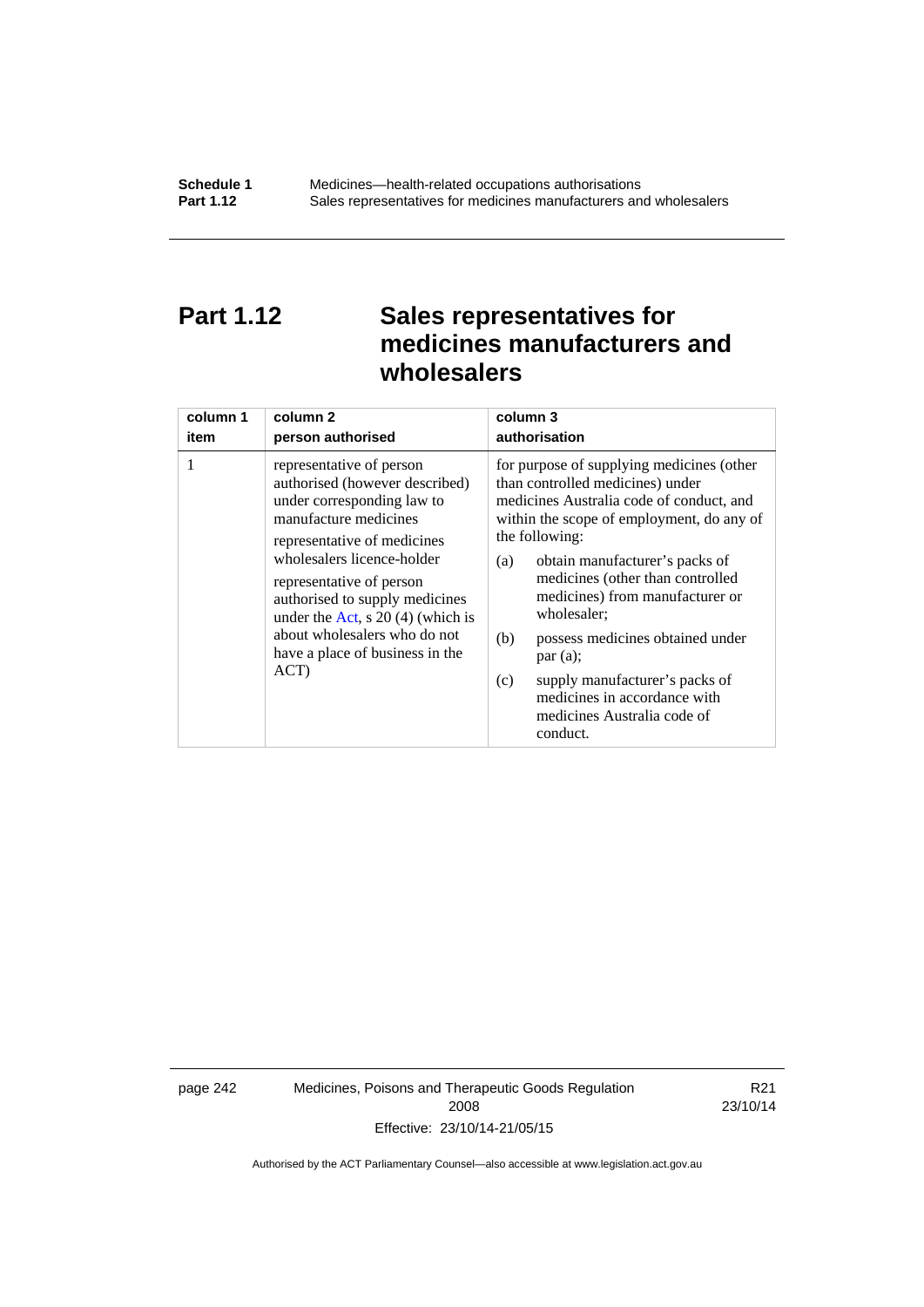# **Part 1.13 Veterinary surgeons and employees**

| column 1 | column <sub>2</sub> | column 3                                                                                                                                                                                          |  |  |
|----------|---------------------|---------------------------------------------------------------------------------------------------------------------------------------------------------------------------------------------------|--|--|
| item     | person authorised   | authorisation                                                                                                                                                                                     |  |  |
| 1        | veterinary surgeon  | to the extent necessary to practise<br>veterinary medicine and, if employed,<br>within the scope of employment, do any of<br>the following:                                                       |  |  |
|          |                     | issue purchase orders for medicines;<br>(a)                                                                                                                                                       |  |  |
|          |                     | (b)<br>obtain medicines;                                                                                                                                                                          |  |  |
|          |                     | possess medicines;<br>(c)                                                                                                                                                                         |  |  |
|          |                     | administer medicines;<br>(d)                                                                                                                                                                      |  |  |
|          |                     | prescribe medicines;<br>(e)                                                                                                                                                                       |  |  |
|          |                     | (f)<br>supply                                                                                                                                                                                     |  |  |
|          |                     | pharmacy medicines if labelled<br>(i)<br>with words to the effect of 'for<br>animal treatment only'; or                                                                                           |  |  |
|          |                     | pharmacist only medicines<br>(ii)<br>supplied in person by<br>veterinary surgeon, or trainee<br>veterinary surgeon, if labelled<br>with words to the effect of 'for<br>animal treatment only'; or |  |  |
|          |                     | medicines to custodians of<br>(iii)<br>animals during consultations if<br>labelled in accordance with<br>s 161.                                                                                   |  |  |

*Note 1 Veterinary surgeon* does not include a trainee veterinary surgeon (see dict). *Note 2 Custodian*, of an animal—see the dictionary.

R21 23/10/14 Medicines, Poisons and Therapeutic Goods Regulation 2008 Effective: 23/10/14-21/05/15

page 243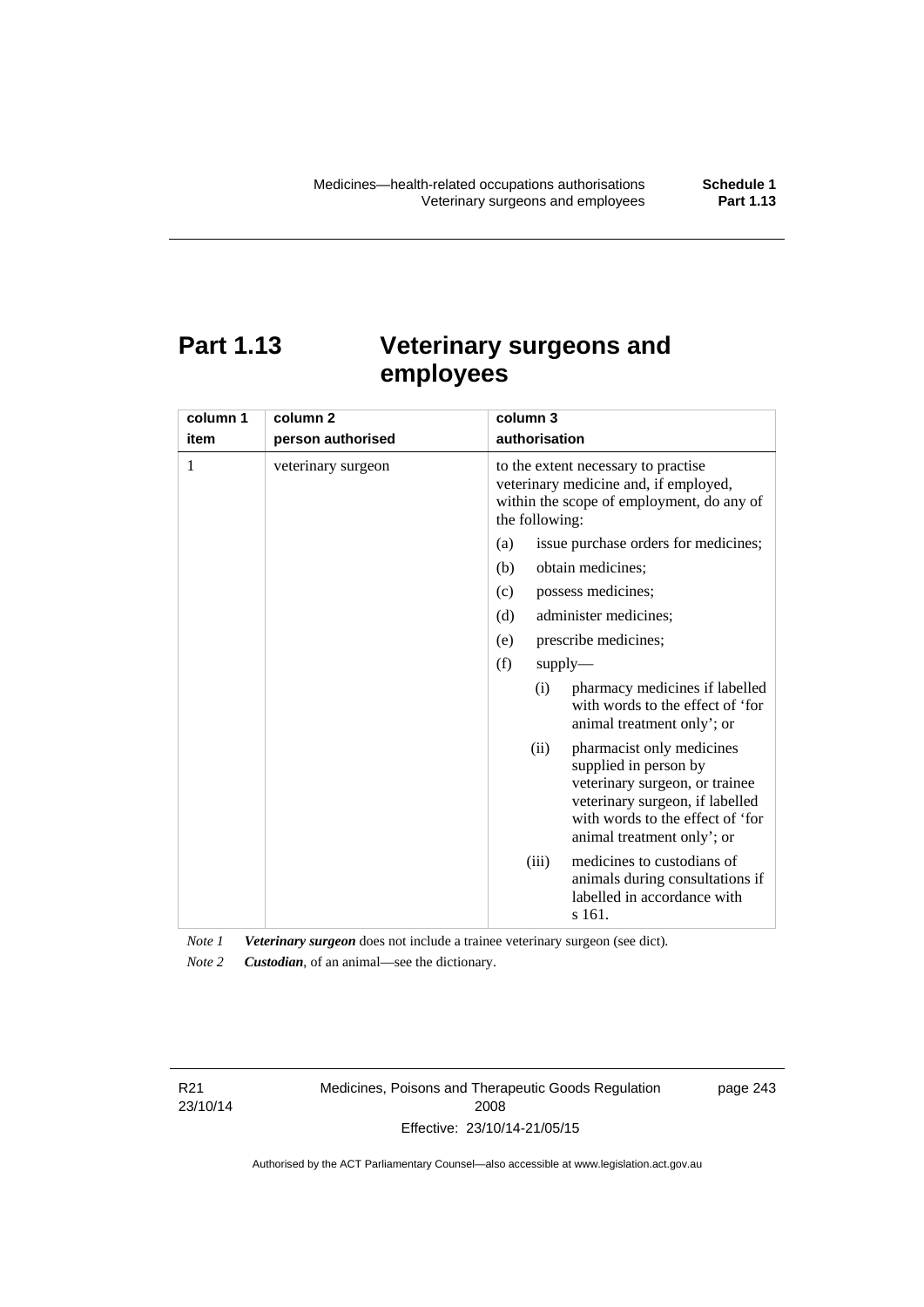## **Schedule 1** Medicines—health-related occupations authorisations<br>**Part 1.13** Veterinary surgeons and employees Veterinary surgeons and employees

| column 1       | column <sub>2</sub>        | column 3                                                                                                                                                                                          |  |
|----------------|----------------------------|---------------------------------------------------------------------------------------------------------------------------------------------------------------------------------------------------|--|
| item           | person authorised          | authorisation                                                                                                                                                                                     |  |
| $\overline{2}$ | trainee veterinary surgeon | to the extent necessary to practise<br>veterinary medicine or undertake training,<br>and under supervision of veterinary<br>surgeon, do any of the following:                                     |  |
|                |                            | obtain medicines;<br>(a)                                                                                                                                                                          |  |
|                |                            | (b)<br>possess medicines;                                                                                                                                                                         |  |
|                |                            | administer medicines in accordance<br>(c)<br>with prescription (whether or not<br>issued themself or by veterinary<br>surgeon);                                                                   |  |
|                |                            | (d)<br>$supply$ —                                                                                                                                                                                 |  |
|                |                            | pharmacy medicines if labelled<br>(i)<br>with words to the effect of 'for<br>animal treatment only'; or                                                                                           |  |
|                |                            | pharmacist only medicines<br>(ii)<br>supplied in person by<br>veterinary surgeon, or trainee<br>veterinary surgeon, if labelled<br>with words to the effect of 'for<br>animal treatment only'; or |  |
|                |                            | (iii)<br>medicines supplied in person<br>by a veterinary surgeon at the<br>surgery if labelled in<br>accordance with s 161;                                                                       |  |
|                |                            | prescribe medicines for<br>(e)<br>administration at veterinary surgery.                                                                                                                           |  |

page 244 Medicines, Poisons and Therapeutic Goods Regulation 2008 Effective: 23/10/14-21/05/15

R21 23/10/14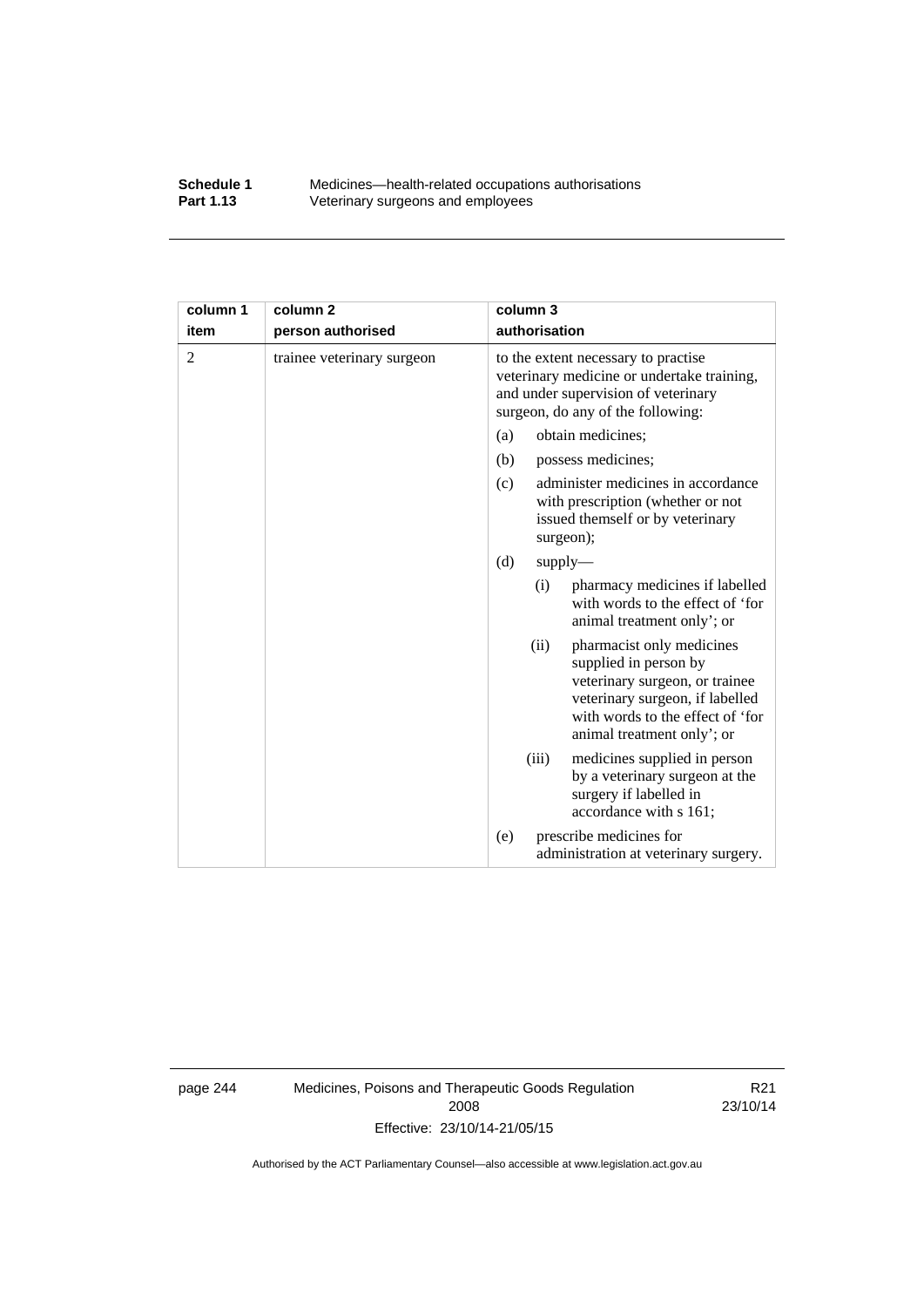| column 1<br>item | column <sub>2</sub><br>person authorised                                                                                                                                               | column 3<br>authorisation                                                                                                                    |  |
|------------------|----------------------------------------------------------------------------------------------------------------------------------------------------------------------------------------|----------------------------------------------------------------------------------------------------------------------------------------------|--|
| 3                | veterinary surgeon's employee<br>public employee assisting<br>veterinary surgeon who is public                                                                                         | within the scope of employment and under<br>supervision of veterinary surgeon, do any<br>of the following:                                   |  |
| employee         | obtain medicines from veterinary<br>(a)<br>surgeon authorised to possess them;                                                                                                         |                                                                                                                                              |  |
|                  |                                                                                                                                                                                        | possess medicines mentioned in<br>(b)<br>par(a);                                                                                             |  |
|                  |                                                                                                                                                                                        | administer medicines mentioned in<br>(c)<br>par (a) in accordance with veterinary<br>surgeon's prescription;                                 |  |
|                  |                                                                                                                                                                                        | (d)<br>supply pharmacy medicines if<br>labelled with words to the effect of<br>'for animal treatment only';                                  |  |
|                  | supply pharmacist only medicines<br>(e)<br>supplied in person by veterinary<br>surgeon, or trainee veterinary<br>surgeon, if supply is for purpose of<br>sale or delivery of medicine; |                                                                                                                                              |  |
|                  |                                                                                                                                                                                        | supply medicines supplied in person<br>(f)<br>by a veterinary surgeon at the place<br>of employment if labelled in<br>accordance with s 161. |  |

R21 23/10/14 Medicines, Poisons and Therapeutic Goods Regulation 2008 Effective: 23/10/14-21/05/15

page 245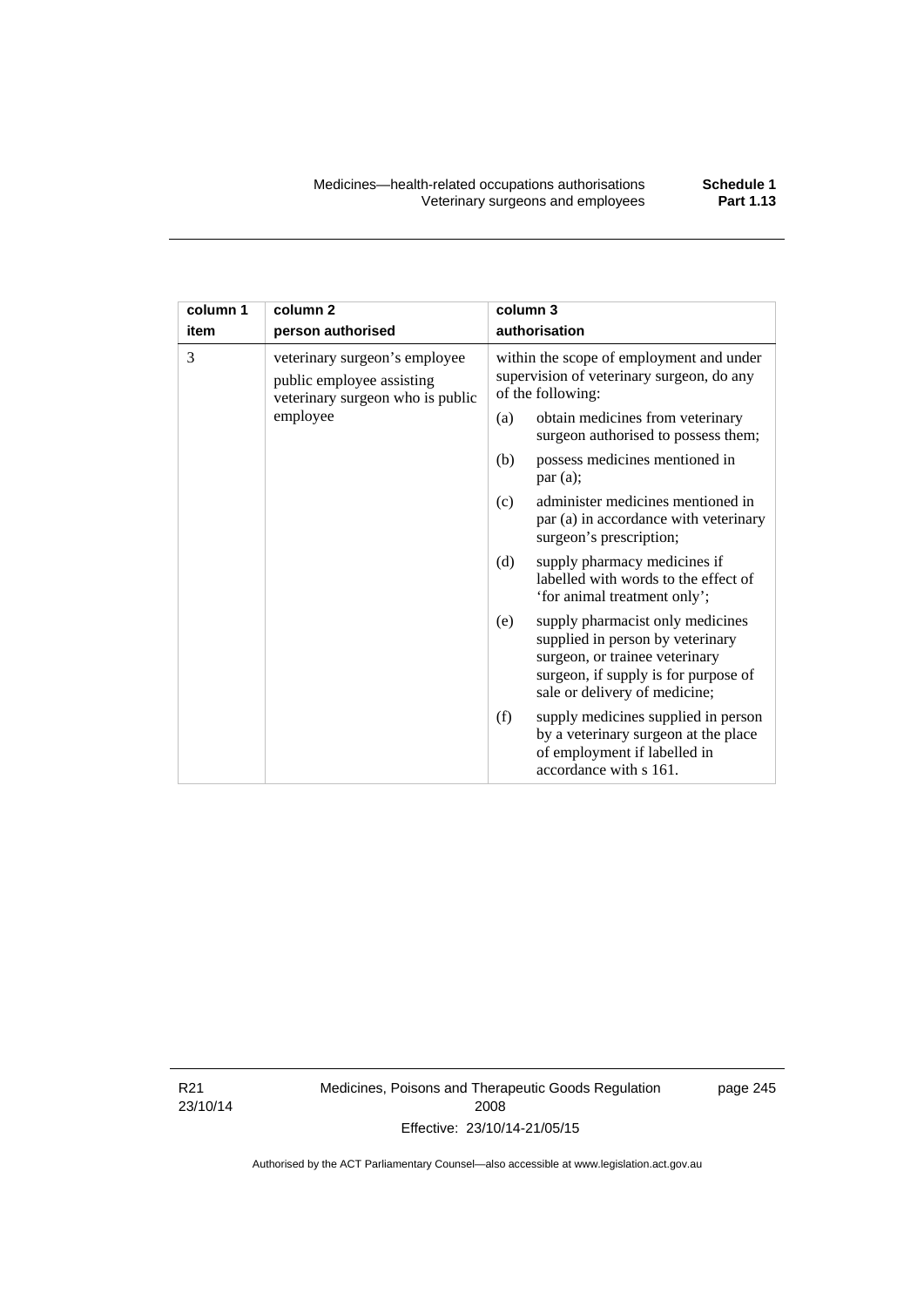# **Schedule 3 Designated appendix D medicines—standing approvals**

(see s 31, s 33, s 41, s 160, s 591, s 592 and s 593)

## **Part 3.1 Approval conditions**

## **3.1 Definitions—sch 3**

In this schedule:

*condition 1*, for a doctor prescribing or supplying a designated appendix D medicine to a woman of child-bearing age, means the doctor must ensure that the possibility of pregnancy by the woman has been excluded prior to commencement of treatment.

*condition 2*, for a doctor prescribing or supplying a designated appendix D medicine to a woman of child-bearing age, means the doctor must advise the woman to avoid becoming pregnant during, or for a period of 1 month after the completion of, treatment.

*condition 3*, for a doctor prescribing or supplying a designated appendix D medicine to a woman of child-bearing age, means the doctor must advise the woman to avoid becoming pregnant during, or for a period of 3 months after the completion of, treatment.

*condition 4*, for a doctor prescribing or supplying a designated appendix D medicine to a woman of child-bearing age, means the doctor must advise the woman to avoid becoming pregnant during, or for a period of 24 months after the completion of, treatment.

R21 23/10/14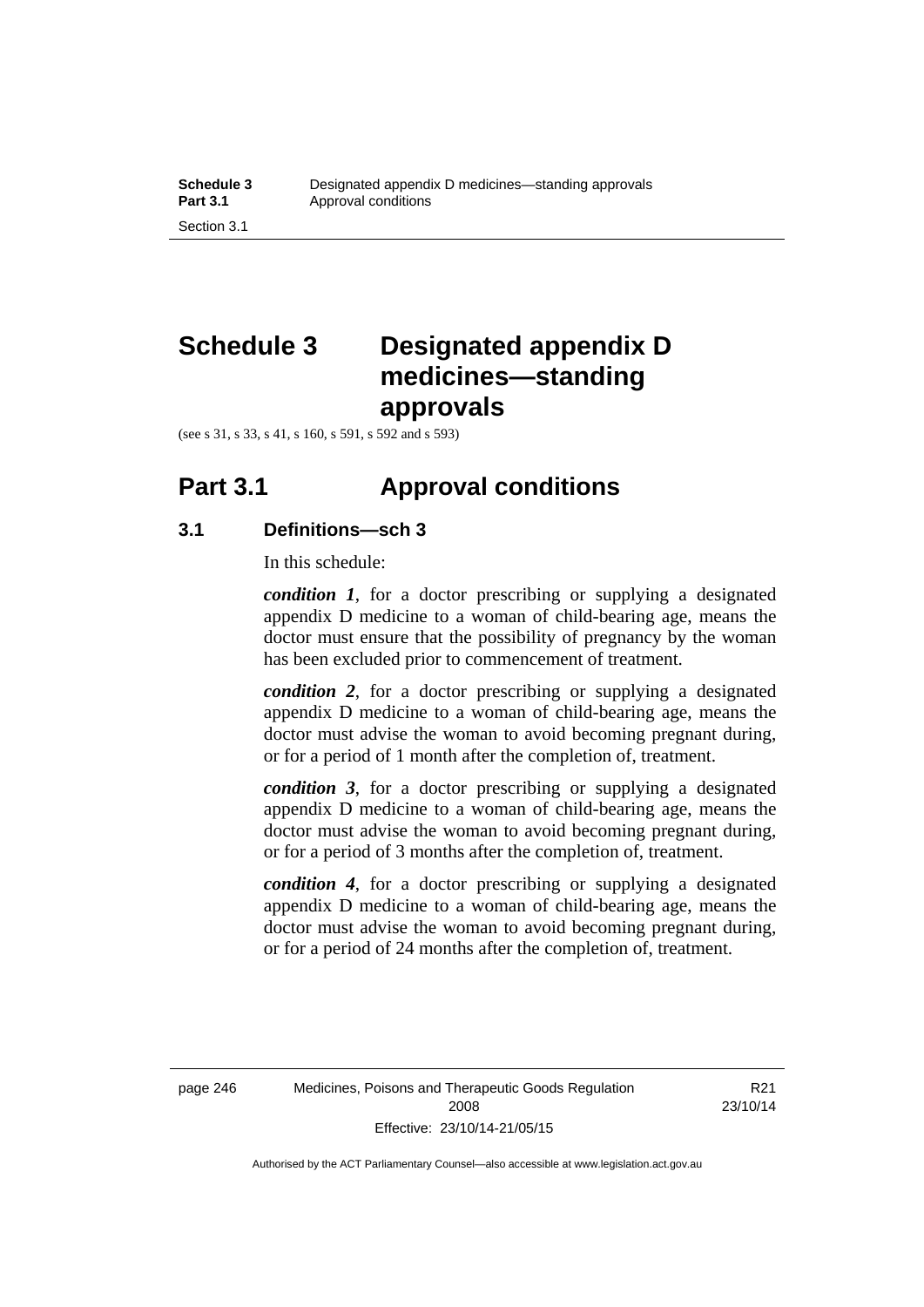# **Part 3.2 Standing approvals for designated appendix D medicines**

| column 1<br>item | column 2<br>doctor                                                                               | column 3<br>medicine                                                                                                                                                                                                                                                                                                                                                                                                                                   | column 4<br>conditions (if any)                                                                            |
|------------------|--------------------------------------------------------------------------------------------------|--------------------------------------------------------------------------------------------------------------------------------------------------------------------------------------------------------------------------------------------------------------------------------------------------------------------------------------------------------------------------------------------------------------------------------------------------------|------------------------------------------------------------------------------------------------------------|
| 1                | specialist practising<br>in specialist area of<br>dermatology                                    | acitretin for human use<br>alefacept for human use<br>bexarotene for human use<br>etretinate for human use<br>isotretinoin for human oral use<br>thalidomide for human use                                                                                                                                                                                                                                                                             | conditions 1 and 4<br>conditions 1 and 2<br>conditions 1 and 4<br>conditions 1 and 2<br>conditions 1 and 2 |
| 2                | specialist practising<br>in specialist area of<br>endocrinology,<br>gynaecology or<br>obstetrics | clomiphene for human use<br>corifollitropin alfa for human use<br>cyclofenil for human use<br>dinoprost for human use<br>dinoprostone for human use<br>follitropin alpha (recombinant human<br>follicle-stimulating hormone) for<br>human use<br>follitropin beta (recombinant human<br>follicle-stimulating hormone) for<br>human use<br>luteinising hormone for human use<br>urofollitropin (human<br>follicle-stimulating hormone) for<br>human use |                                                                                                            |

R21 23/10/14 Medicines, Poisons and Therapeutic Goods Regulation 2008 Effective: 23/10/14-21/05/15

page 247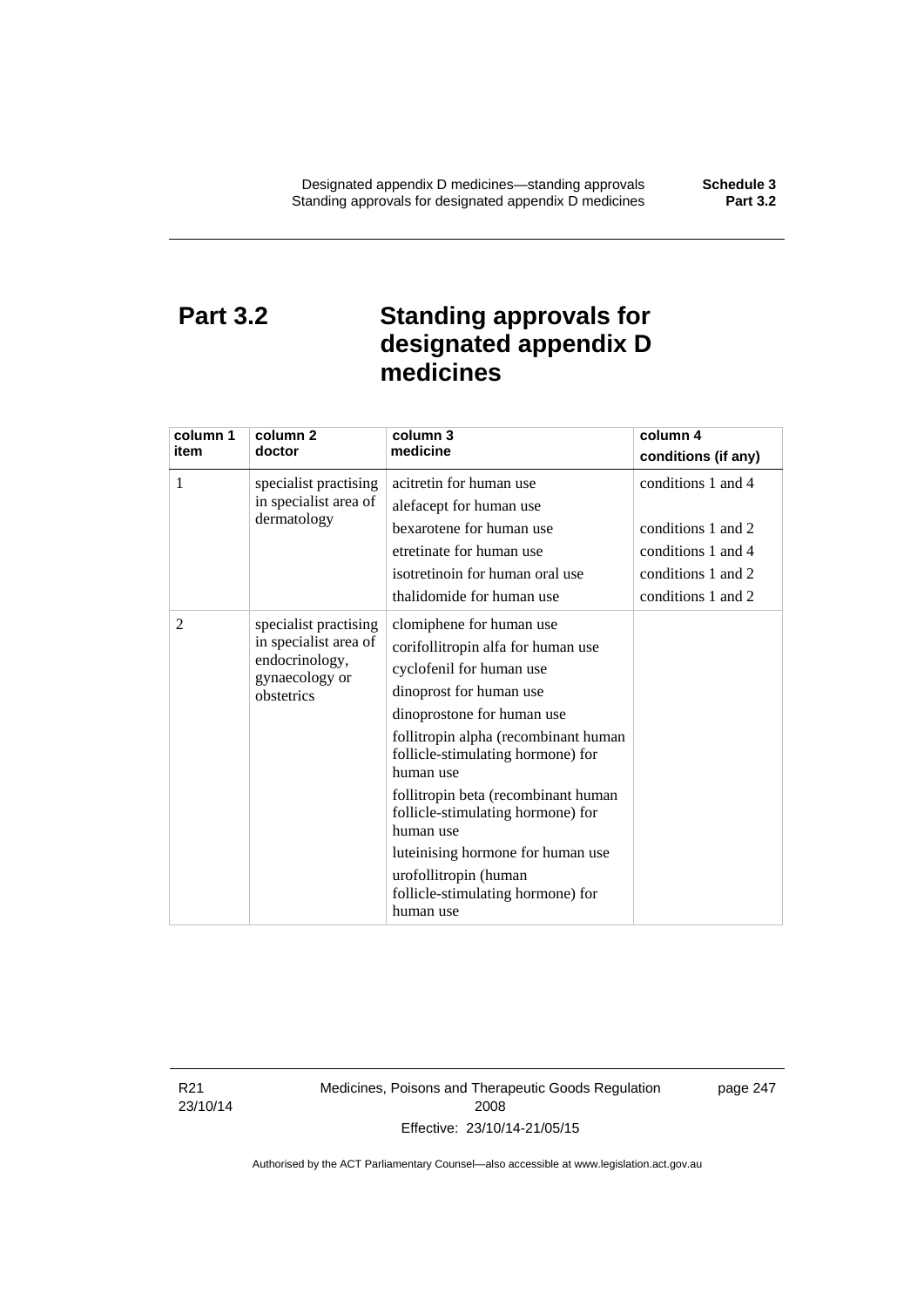### **Schedule 3 Designated appendix D medicines—standing approvals Part 3.2** Standing approvals for designated appendix D medicine Standing approvals for designated appendix D medicines

| column 1<br>item | column <sub>2</sub><br>doctor                                                                                                                                                                                                            | column 3<br>medicine                                                                                                                                                                                                                                                                                                           | column 4<br>conditions (if any)                                                                                                                                                                                          |
|------------------|------------------------------------------------------------------------------------------------------------------------------------------------------------------------------------------------------------------------------------------|--------------------------------------------------------------------------------------------------------------------------------------------------------------------------------------------------------------------------------------------------------------------------------------------------------------------------------|--------------------------------------------------------------------------------------------------------------------------------------------------------------------------------------------------------------------------|
| 3                | specialist practising<br>in specialist area of<br>mental health<br>doctor employed by<br>Territory and<br>working under<br>supervision of chief<br>psychiatrist under<br><b>Mental Health</b><br>(Treatment and Care)<br><b>Act 1994</b> | clozapine for human use                                                                                                                                                                                                                                                                                                        |                                                                                                                                                                                                                          |
| $\overline{4}$   | specialist physician                                                                                                                                                                                                                     | ambrisentan for human use<br>acitretin for human use<br>etretinate for human use<br>bexarotene for human use<br>bosentan for human use<br>isotretinoin for human oral use<br>lenalidomide for human use<br>sitaxentan for human use<br>teriparatide for human use<br>thalidomide for human use<br>tretinoin for human oral use | conditions 1 and 3<br>conditions 1 and 4<br>conditions 1 and 4<br>conditions 1 and 2<br>conditions 1 and 3<br>conditions 1 and 2<br>conditions 1 and 2<br>conditions 1 and 3<br>conditions 1 and 2<br>conditions 1 and 2 |
| 5                | specialist practising<br>in specialist area of<br>neurology or<br>rehabilitation                                                                                                                                                         | nabiximols for human use                                                                                                                                                                                                                                                                                                       |                                                                                                                                                                                                                          |
| 6                | specialist practising<br>in specialist area of<br>neurology,<br>paediatrics or sleep<br>medicine                                                                                                                                         | sodium oxybate for human use                                                                                                                                                                                                                                                                                                   |                                                                                                                                                                                                                          |

*Note Specialist* includes a doctor training in a specialist area—see the dictionary.

page 248 Medicines, Poisons and Therapeutic Goods Regulation 2008 Effective: 23/10/14-21/05/15

R21 23/10/14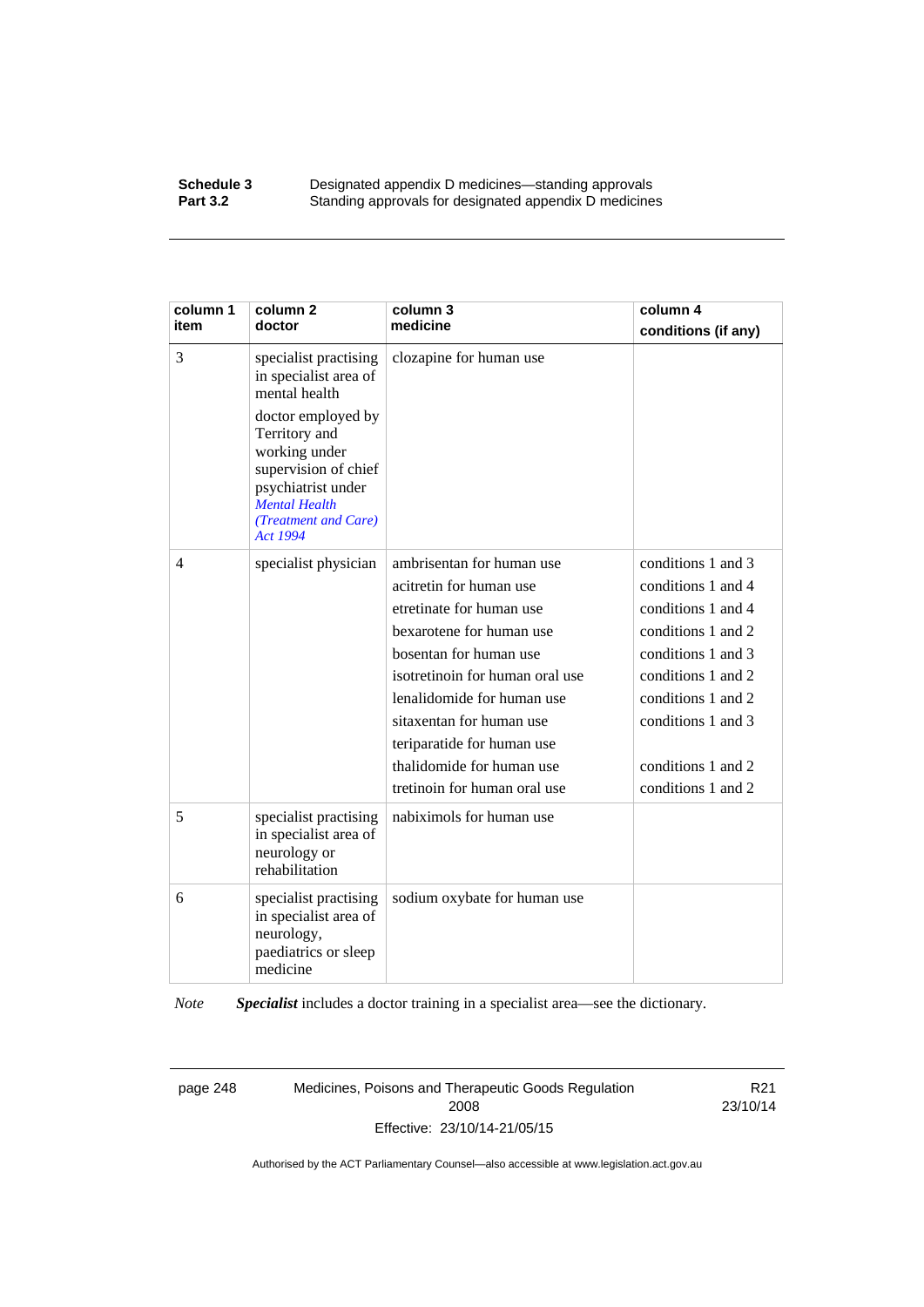# **Schedule 4 Dangerous poisons manufacturing etc authorisations**

(see s 690)

| column 1<br>item | column <sub>2</sub><br>people                                             | column 3<br>dangerous poison | column 4<br>prescribed purpose                                         |
|------------------|---------------------------------------------------------------------------|------------------------------|------------------------------------------------------------------------|
| 1                | manufacturers of glass                                                    | arsenic                      | manufacturing glass                                                    |
|                  | metallurgists                                                             |                              | manufacturing alloys                                                   |
| 2                | manufacturers of dyes or<br>pharmaceuticals                               | benzene                      | manufacturing dyes or<br>pharmaceuticals                               |
|                  | manufacturers of lacquers,<br>linoleum, protective cloths<br>or varnishes |                              | manufacturing lacquers,<br>linoleum, protective<br>cloths or varnishes |
| 3                | manufacturers of<br>chemicals or<br>pharmaceuticals                       | carbon tetrachloride         | manufacturing<br>chemicals or<br>pharmaceuticals                       |
|                  | manufacturers of lacquers,<br>paints or varnishes                         |                              | manufacturing lacquers,<br>paints or varnishes                         |
| $\overline{4}$   | managers of swimming<br>pools, other than domestic<br>swimming pools      | chlorine                     | purifying water in pools                                               |
|                  | manufacturers of<br>chemicals, plastics or<br>synthetic rubber            |                              | manufacturing<br>chemicals, plastics or<br>synthetic rubber            |
|                  | metallurgists                                                             |                              | cleaning metals                                                        |
|                  | people working at sewage<br>treatment centres                             |                              | treating sewage at<br>treatment centres                                |
|                  | people working at water<br>treatment centres                              |                              | purifying water at<br>treatment centres                                |
| 5                | electroplaters                                                            | cyanides                     | electroplating                                                         |

### R21 23/10/14

Medicines, Poisons and Therapeutic Goods Regulation 2008 Effective: 23/10/14-21/05/15

page 249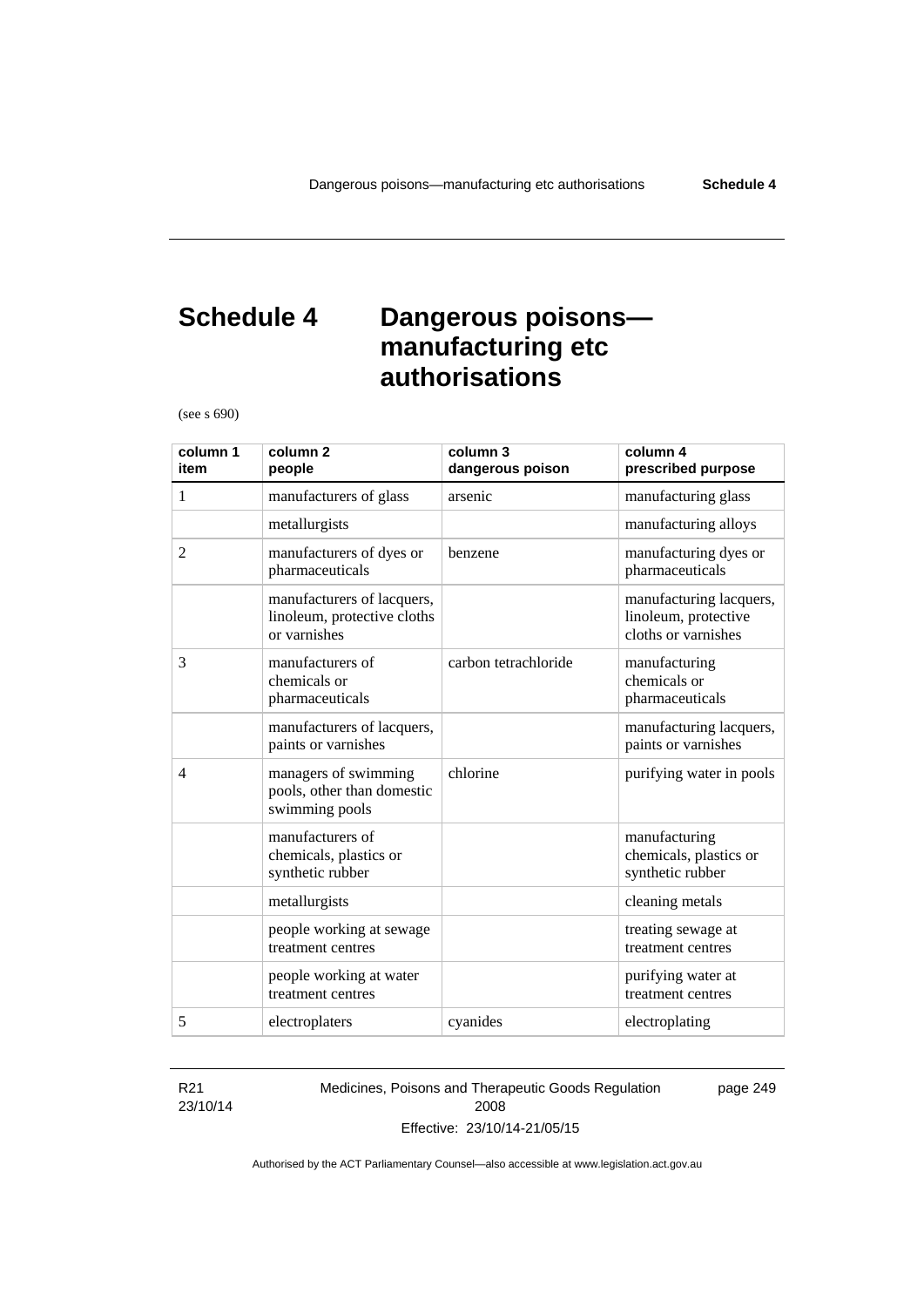| column 1<br>item | column <sub>2</sub><br>people                                   | column 3<br>dangerous poison                      | column 4<br>prescribed purpose                                  |
|------------------|-----------------------------------------------------------------|---------------------------------------------------|-----------------------------------------------------------------|
|                  | jewellers                                                       |                                                   | manufacturing gold<br>jewellery                                 |
|                  | miners                                                          |                                                   | extracting or processing<br>gold                                |
| 6                | manufacturers of lacquers,<br>paints or varnishes               | epichlorohydrin                                   | manufacturing lacquers,<br>paints or varnishes                  |
| 7                | manufacturers of<br>chemicals or detergents                     | ethylene oxide                                    | manufacturing<br>chemicals or detergents                        |
|                  | sterilising technologists                                       |                                                   | sterilising surgical<br>instruments                             |
| 8                | glass workers                                                   | hydrofluoric acid                                 | etching glass                                                   |
|                  | masons                                                          |                                                   | cleaning building<br>materials                                  |
|                  | metal workers                                                   |                                                   | cleaning or etching<br>metals                                   |
|                  | miners                                                          |                                                   | extracting or processing<br>gold                                |
|                  | potters                                                         |                                                   | cleaning ceramics                                               |
| 9                | manufacturers of lamps,<br>mirrors or scientific<br>instruments | mercury                                           | manufacturing of lamps,<br>mirrors or scientific<br>instruments |
|                  | manufacturers of mercury<br>salts or organic<br>compounds       |                                                   | manufacturing mercury<br>salts or organic<br>compounds          |
|                  | miners                                                          |                                                   | extracting metals from<br>ores                                  |
| 10               | manufacturers of plastics                                       | 4, 4'-methylenebis<br>[2-chloroaniline]<br>(MOCA) | manufacturing plastics                                          |

page 250 Medicines, Poisons and Therapeutic Goods Regulation 2008 Effective: 23/10/14-21/05/15

R21 23/10/14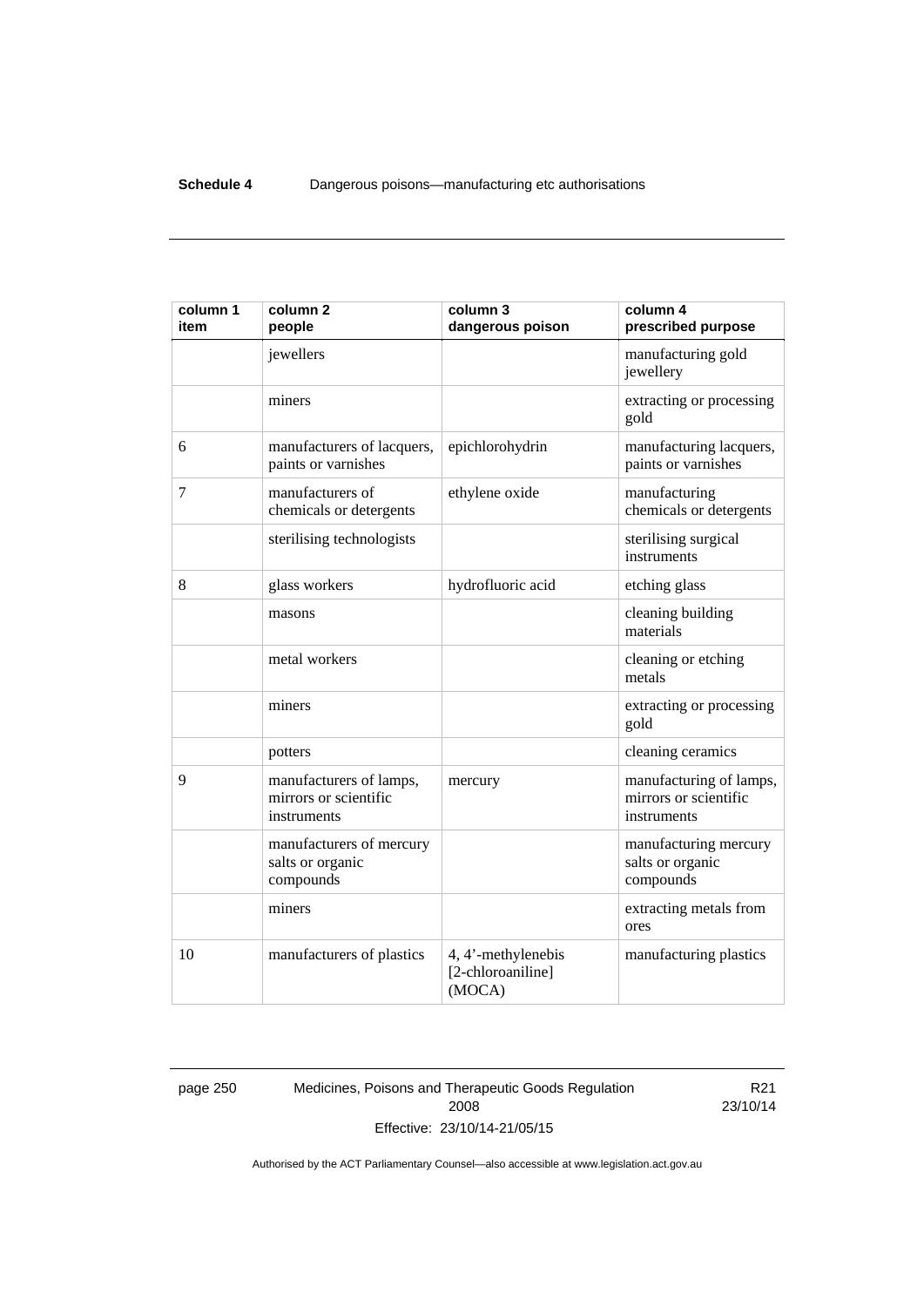| column 1<br>item | column 2<br>people                                                                   | column 3<br>dangerous poison | column 4<br>prescribed purpose                                                    |
|------------------|--------------------------------------------------------------------------------------|------------------------------|-----------------------------------------------------------------------------------|
| 11               | manufacturers of<br>detergents, lubricants or<br>organic compounds                   | propylene oxide              | manufacturing<br>detergents, lubricants or<br>organic compounds                   |
| 12               | manufacturers of organic<br>compounds, paints, rust<br>removers or varnishes         | tetrachloroethane            | manufacturing organic<br>compounds, paints, rust<br>removers or varnishes         |
| 13               | manufacturers of dyes                                                                | ortho-tolidine               | manufacturing dyes                                                                |
| 14               | manufacturers of<br>disinfectants, household<br>cleaners or industrial<br>deodorants | trichloroisocyanuric acid    | manufacturing<br>disinfectants, household<br>cleaners or industrial<br>deodorants |

R21 23/10/14 Medicines, Poisons and Therapeutic Goods Regulation 2008 Effective: 23/10/14-21/05/15

page 251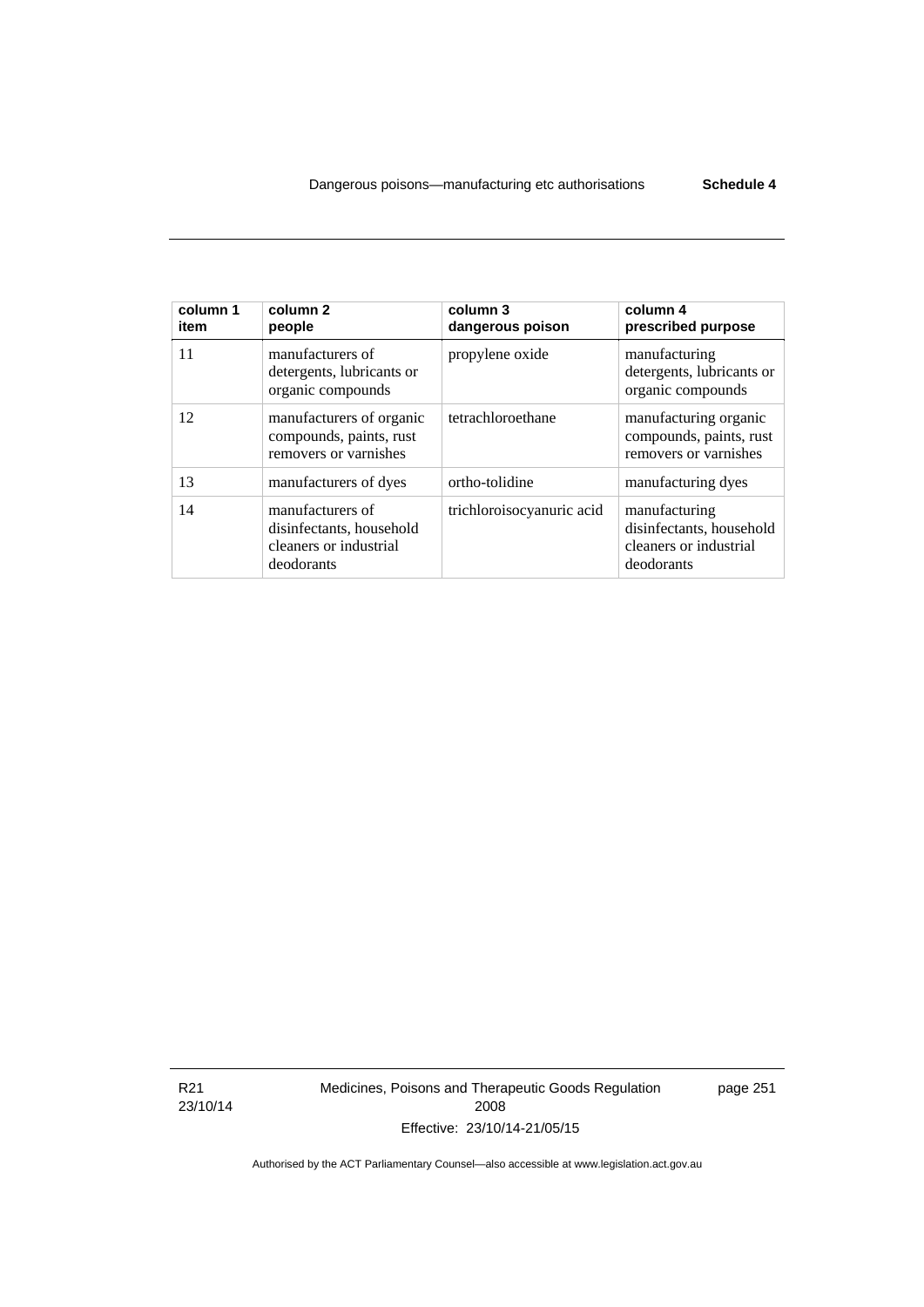# **Schedule 5 Requirements for storage receptacles**

(see s 531 and s 533)

Section 5.1

## **Part 5.1 Medicines cabinets**

## **5.1 Medicines cabinets—general requirements**

A medicines cabinet must be constructed to prevent ready access to the cabinet's contents by cutting, sawing or unbolting.

## **5.2 Medicines cabinets—body requirements**

- (1) The body of a medicines cabinet must be constructed of a single layer of black mild steel plate at least 10mm thick and with continuous welding of all joints.
- (2) The body must have, for installation—
	- (a) 4 suitably sized holes in the cabinet's back plate; or
	- (b) 2 suitably sized holes in the back plate and 2 suitably sized holes in the cabinet's base.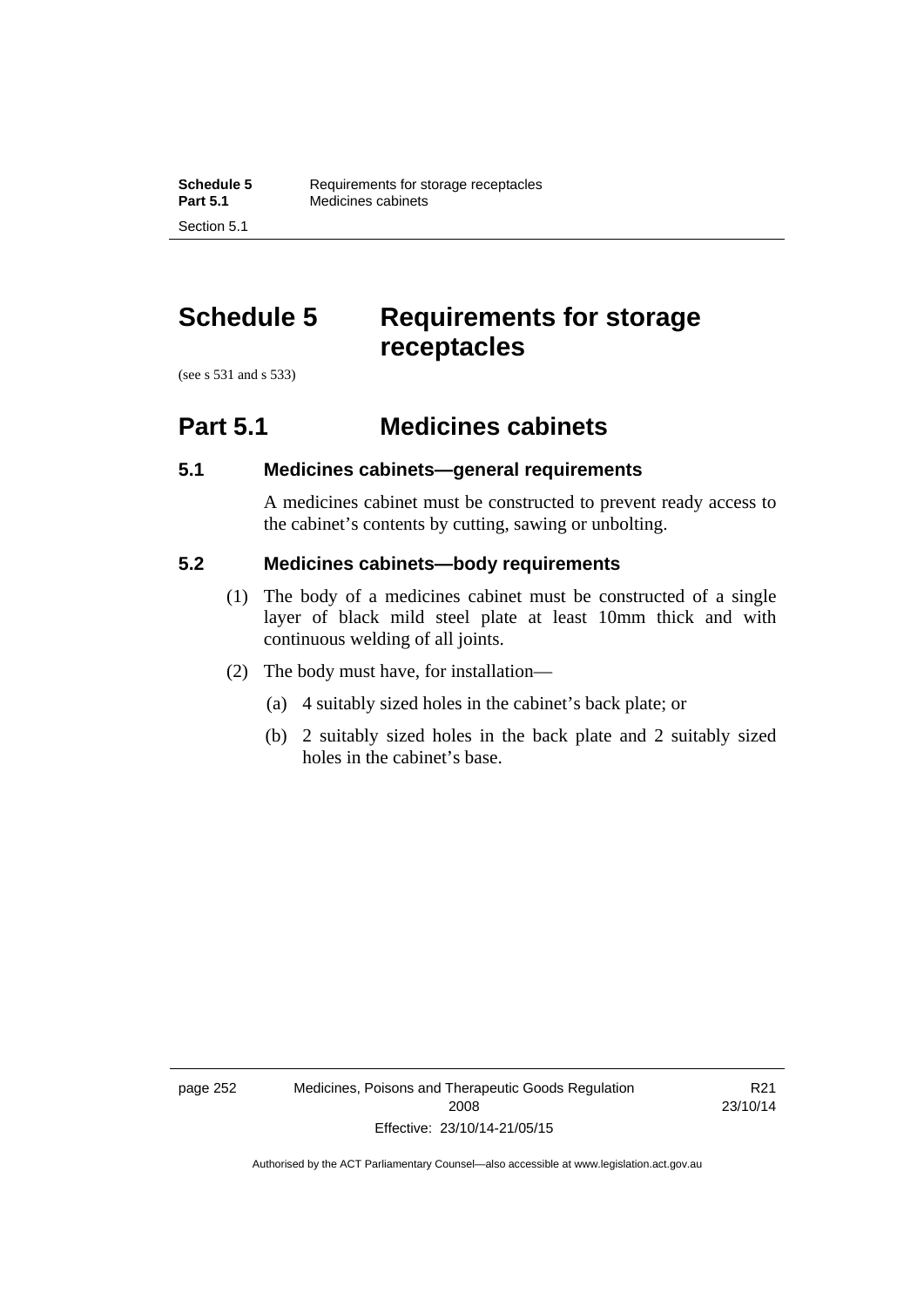## **5.3 Medicines cabinets—door requirements**

- (1) The door of a medicines cabinet must be constructed of black mild steel plate at least 10mm thick.
- (2) When the medicines cabinet door is closed, the door must—
	- (a) fit flush with the cabinet; and
	- (b) have a clearance around the door of not more than 1.5mm.
- (3) The door must be fitted with a fixed locking bar, welded to the inside face of the door near the hinge edge, that engages in a rebate in the cabinet when closed.
- (4) The hinges on the door must be—
	- (a) constructed of heavy duty steel; and
	- (b) continuous welded to the door and body of the cabinet.

## **5.4 Medicines cabinets—lock requirements**

- (1) A medicines cabinet lock must be—
	- (a) a 6-lever pick-proof lock; or
	- (b) a lock mechanism of a level of security equal to, or greater than, a 6-lever pick-proof lock.
- (2) The lock must be securely attached to the inside face of the door.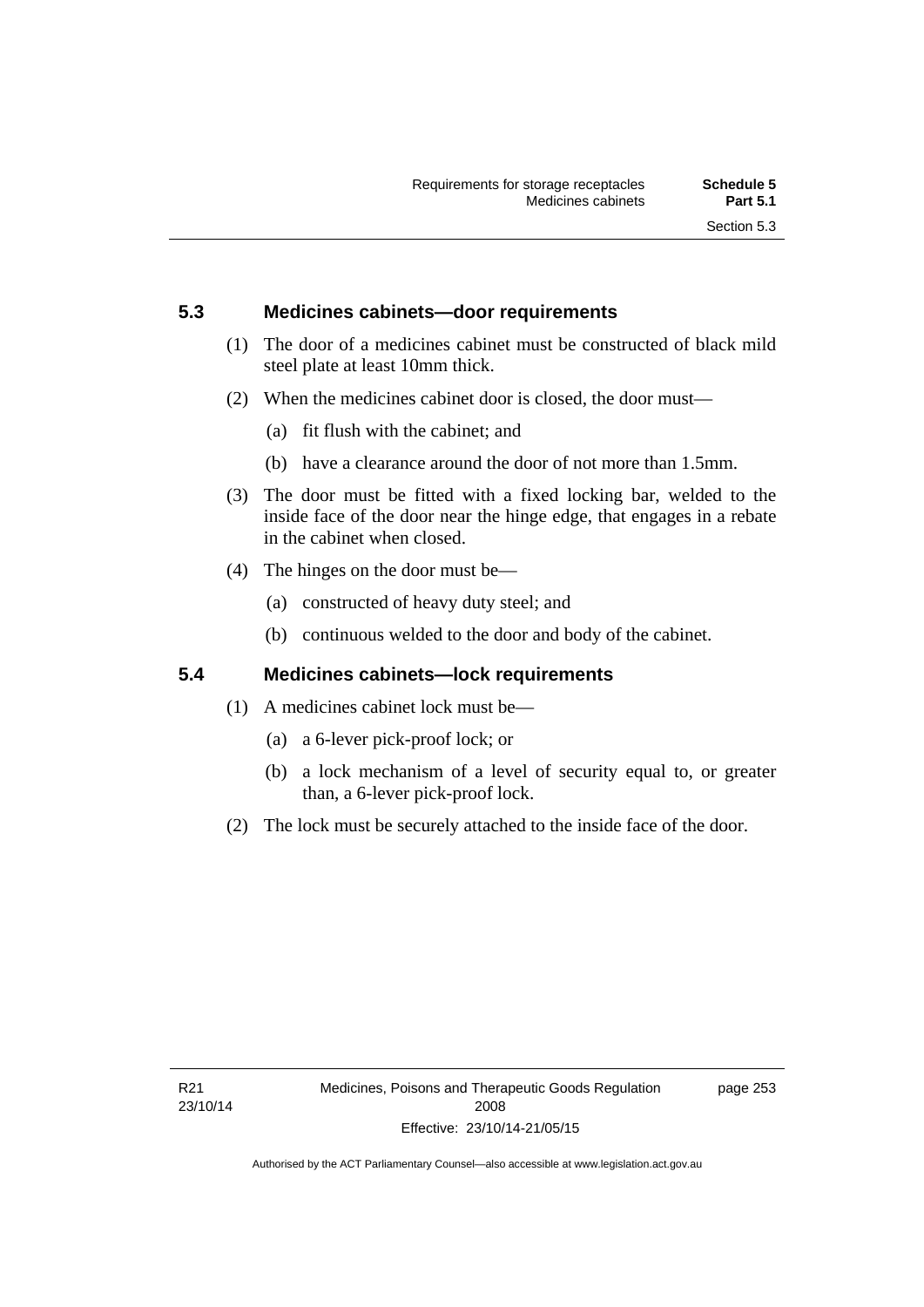## **5.5 Medicines cabinets—mounting requirements**

- (1) A medicines cabinet must be—
	- (a) embedded in a floor of reinforced concrete of at least 10mpa compressive strength; or
	- (b) securely fixed to a wall or floor (or both) in accordance with this section.
- (2) If the wall and floor are brick or concrete, the medicines cabinet must be fixed to the wall or floor (or both) by at least 4 expanding bolts.
- (3) If the wall is timber, but the floor is brick or concrete, the medicines cabinet must be fixed—
	- (a) to the floor by at least 4 expanding bolts; and
	- (b) to the wall by at least 2 coach screws into the studs as close to the top of the wall face as is possible.
- (4) If the wall and floor are timber, the medicines cabinet must be fixed to the timber frame of the wall or floor in a way that will ensure that the cabinet cannot be removed from the floor or wall within 30 minutes.
- (5) The bolts and coach screws must be at least 10mm in diameter.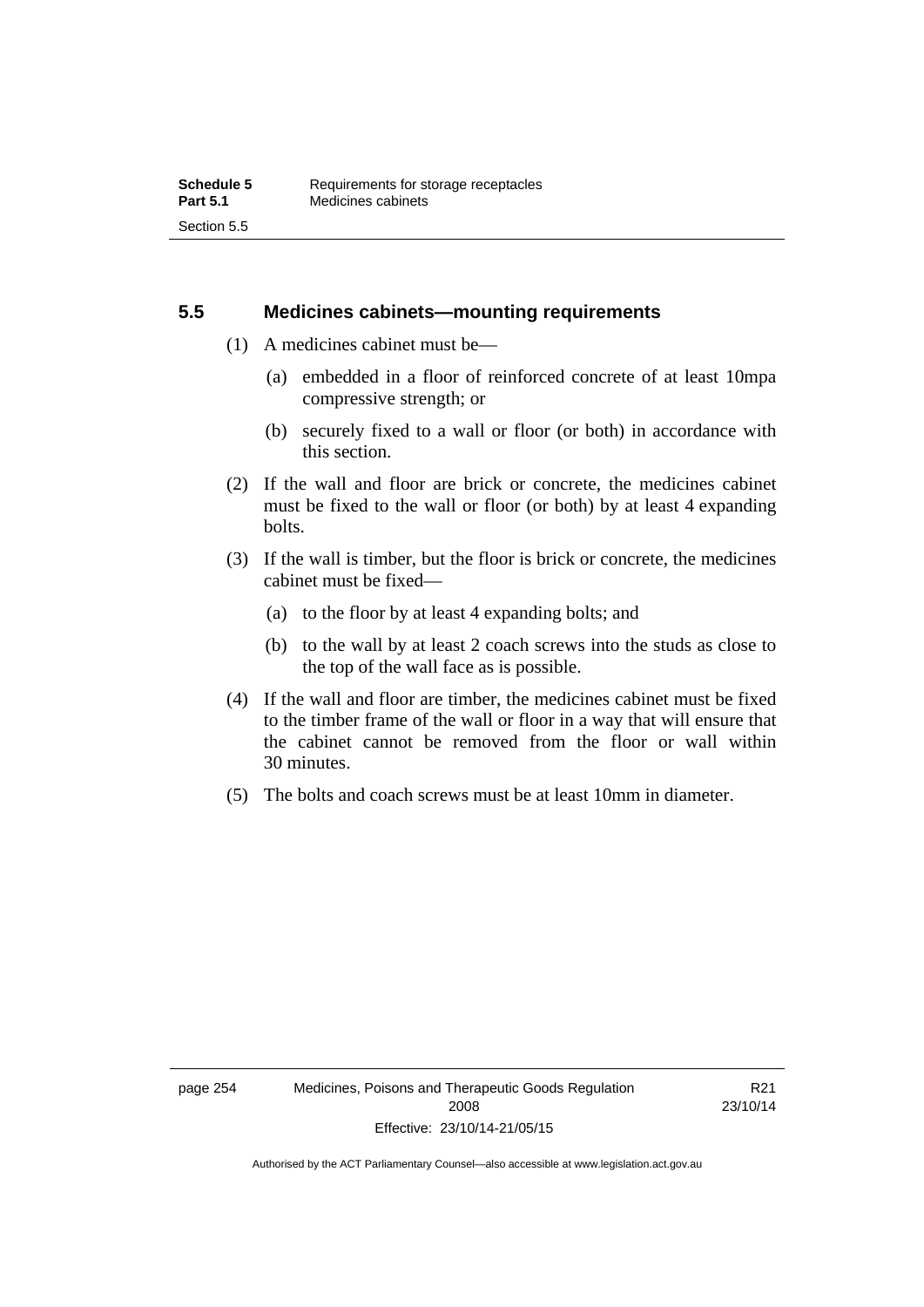## **Part 5.2 Safes, strong rooms and vaults**

## **5.6 Requirements for safes**

- (1) A safe must be constructed to prevent ready access to the safe's contents by cutting, sawing or unbolting.
- (2) When locked, a safe must reasonably be expected to resist attempts to gain entry by tools, torch or explosives for at least 30 minutes.
- $(3)$  A safe-
	- (a) may be freestanding if it weighs more than 350kg; or
	- (b) must be securely attached to, or embedded in, a concrete floor or a concrete or brick wall in a way that will ensure that the cabinet cannot be removed from the floor or wall within 30 minutes.

## **5.7 Requirements for strong rooms**

- (1) The walls, floor and ceiling of a strong room must be brick or concrete.
- (2) The strong room must be fitted with a door.
- (3) When locked, the strong room must reasonably be expected to resist attempts to gain entry by tools, torch or explosives for at least 1 hour.

## **5.8 Requirements for vaults**

- (1) The walls, floor and ceiling of a vault must be reinforced concrete.
- (2) The vault must be fitted with a door.
- (3) When locked, the vault must reasonably be expected to resist attempts to gain entry by tools, torch or explosives for at least 1 hour.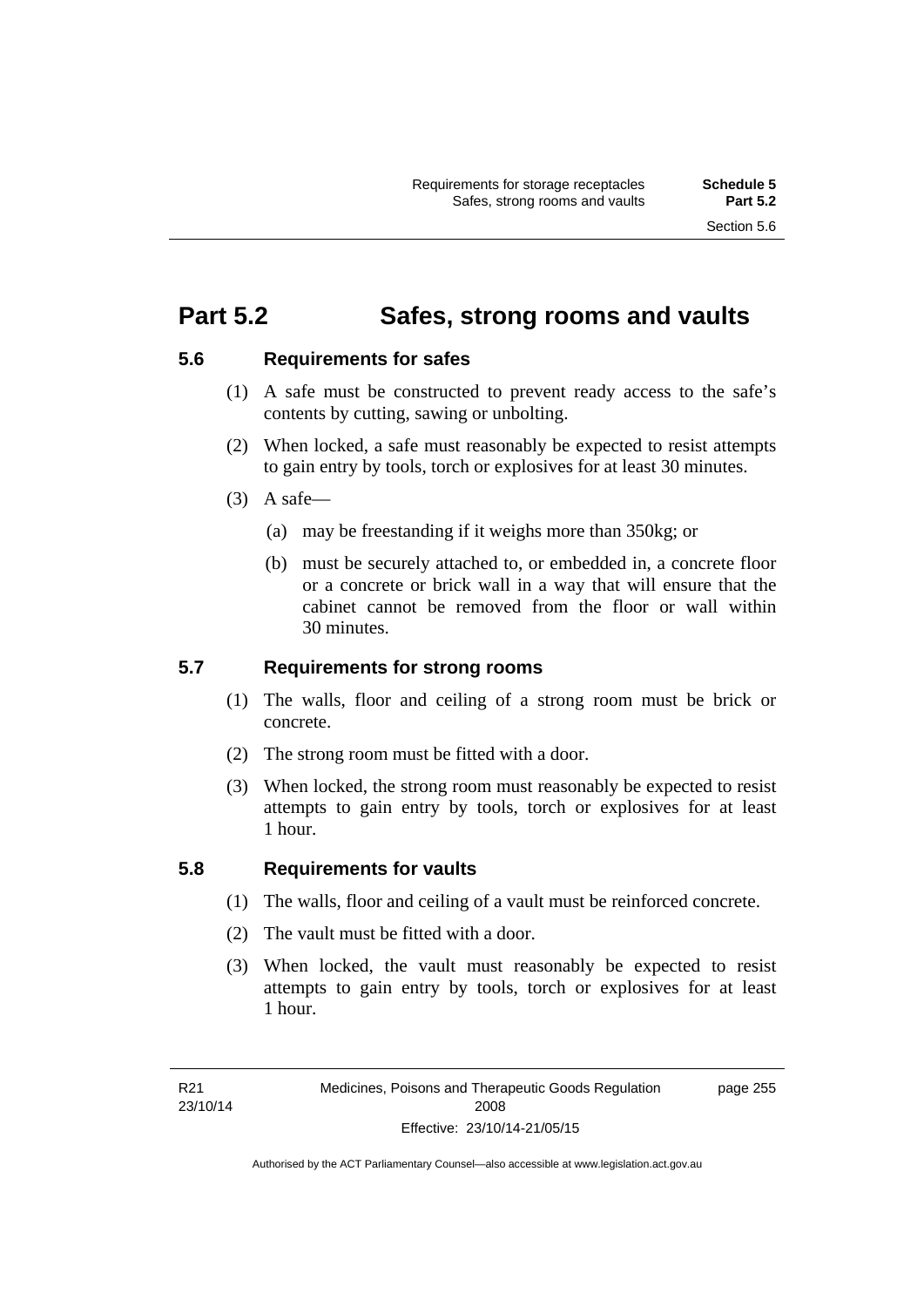# **Dictionary**

(see s 3)

- *Note 1* The [Legislation Act](http://www.legislation.act.gov.au/a/2001-14) contains definitions and other provisions relevant to this regulation.
- *Note 2* For example, the [Legislation Act,](http://www.legislation.act.gov.au/a/2001-14) dict, pt 1, defines the following terms:
	- AS/NZS (see s 164 (2))
	- child
	- correctional centre
	- doctor
	- enrolled nurse
	- home address
	- nurse
	- nurse practitioner
	- optometrist
	- public employee
	- reviewable decision notice.
- *Note 3* Terms used in this regulation have the same meaning that they have in the *[Medicines, Poisons and Therapeutic Goods Act 2008](http://www.legislation.act.gov.au/a/2008-26)* (see [Legislation Act,](http://www.legislation.act.gov.au/a/2001-14) s 148). For example, the following terms are defined in the *[Medicines, Poisons and Therapeutic Goods Act 2008](http://www.legislation.act.gov.au/a/2008-26)*, dictionary:
	- controlled medicine (see s 11)
	- dangerous poison (see s 12)
	- deals, with a regulated substance (see s 19)
	- deals, with a regulated therapeutic good (see s 21)
	- health practitioner
	- hospital
	- institution
	- medicines and poisons standard (see s 15)
	- prescription only medicine (see s 11)
	- prohibited substance (see s 13)
	- purchase order

page 256 Medicines, Poisons and Therapeutic Goods Regulation 2008 Effective: 23/10/14-21/05/15

R21 23/10/14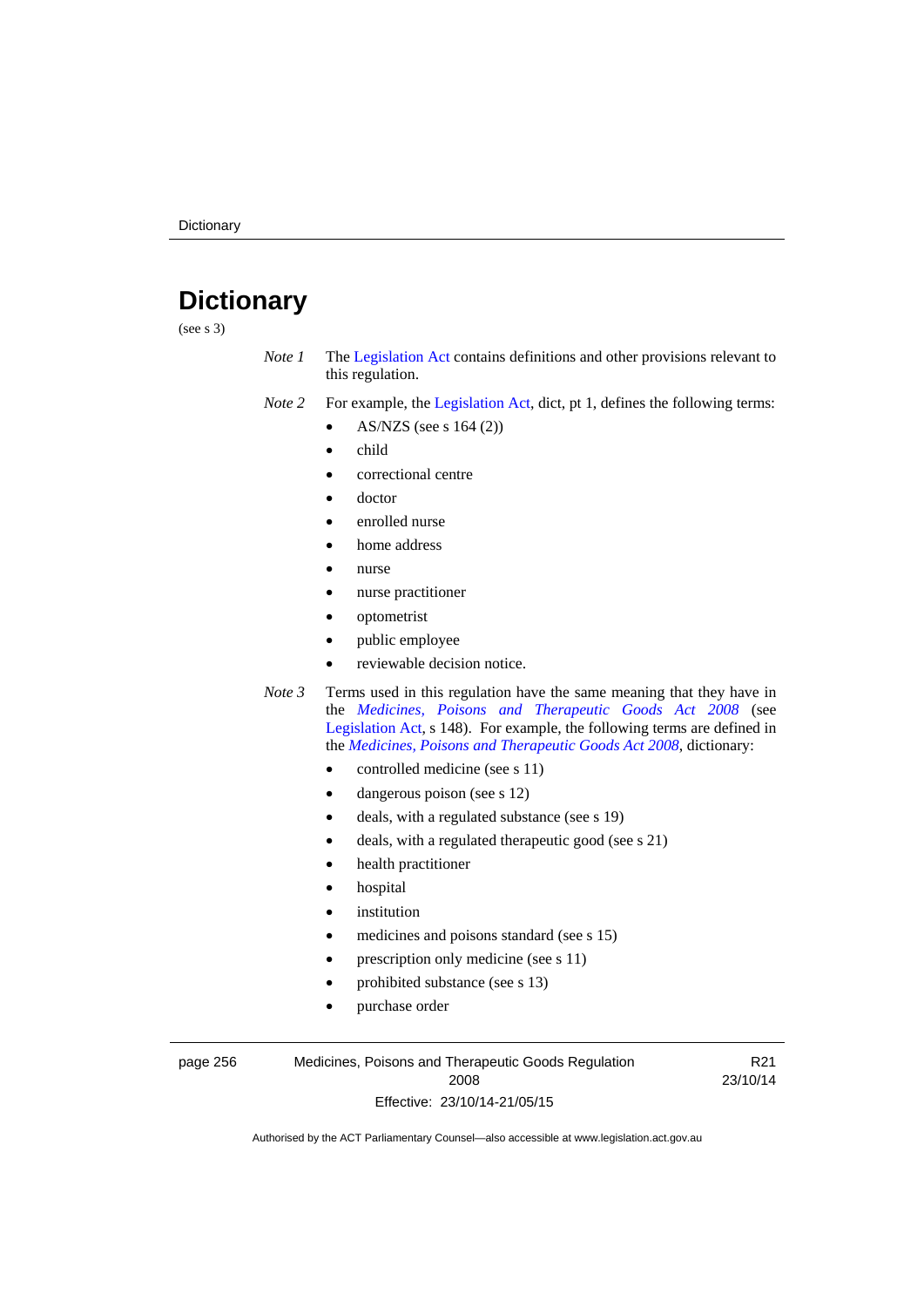page 257

- regulated substance (see s 10)
- residential aged care facility
- signs
- supply (see s 24)
- supply authority (see s 23)
- ward
- written.

*appendix D medicines approval*—see section 590.

### *approved analyst* means—

- (a) an analyst appointed under the *[Public Health Act 1997](http://www.legislation.act.gov.au/a/1997-69)*, section 15 who is authorised under that Act to exercise a function under the Act; or
- (b) an analyst appointed or authorised under another territory law or a law of the Commonwealth, a State or another Territory.

*approved pharmacist*––see the *[National Health Act 1953](http://www.comlaw.gov.au/Series/C1953A00095)* (Cwlth), section 84 (1), as in force from time to time.

*Note* The *[National Health Act 1953](http://www.comlaw.gov.au/Series/C1953A00095)* (Cwlth) does not need to be notified under the [Legislation Act](http://www.legislation.act.gov.au/a/2001-14) because s 47 (6) does not apply (see s 863).

*Australian code of good wholesaling practice for medicines in schedules 2, 3, 4 and 8* means the *Australian Code of Good Wholesaling Practice for Medicines in Schedules 2, 3, 4 and 8* prepared by the National Coordinating Committee on Therapeutic Goods, as in force from time to time.

*Note* The Australian Code of Good Wholesaling Practice for Medicines in Schedules 2, 3, 4 and 8 is accessible at [www.tga.gov.au.](http://www.tga.gov.au/)

*authorised midwife*—see the *[National Health Act 1953](http://www.comlaw.gov.au/Series/C1953A00095)* (Cwlth), section 84 (1), definition of *authorised midwife***.**

*bioequivalent*—a form of a substance is the *bioequivalent* of another form of the substance if the forms are physiologically equivalent in their clinical effect.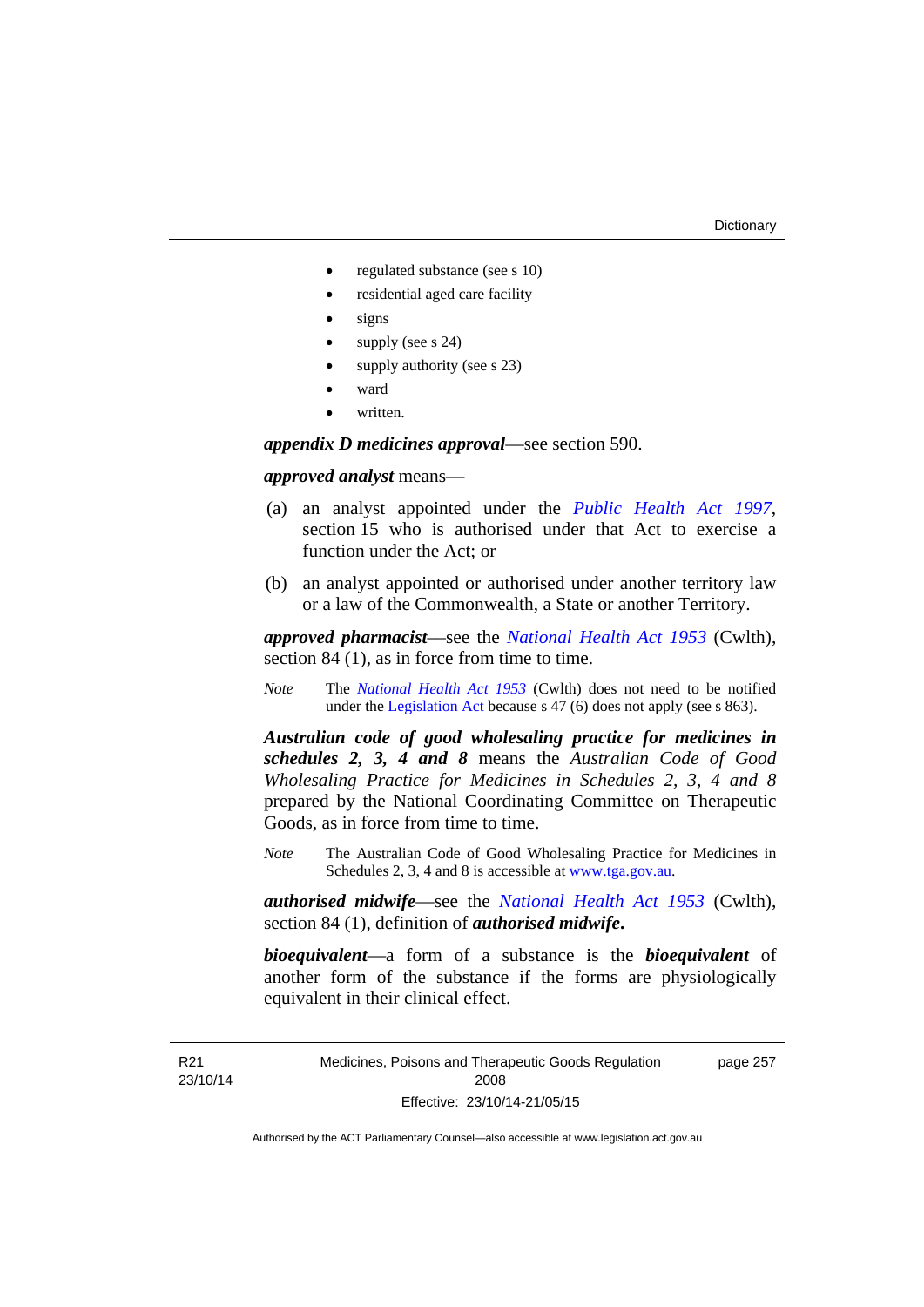*chief pharmacist*, for an institution with a pharmacy, means the pharmacist having the supervision of all other pharmacists employed at the institution.

*CHO* means chief health officer.

*community pharmacy* means a pharmacy at a place other than an institution.

*complying purchase order* means—

- (a) for a medicine—a purchase order that complies with section 62; or
- (b) for a dangerous poison—a purchase order that complies with section 721; or
- (c) for an appendix C substance or prohibited substance—see section 772.

*condition 1*, for a doctor prescribing or supplying a designated appendix D medicine to a woman of child-bearing age, for schedule 3 (Designated appendix D medicines—standing approvals)—see schedule 3, section 3.1.

*condition 2*, for a doctor prescribing or supplying a designated appendix D medicine to a woman of child-bearing age, for schedule 3—see schedule 3, section 3.1.

*condition 3*, for a doctor prescribing or supplying a designated appendix D medicine to a woman of child-bearing age, for schedule 3—see schedule 3, section 3.1.

*condition 4*, for a doctor prescribing or supplying a designated appendix D medicine to a woman of child-bearing age, for schedule 3—see schedule 3, section 3.1.

*continued dispensing determination* means a determination made by the Minister under the *[National Health Act 1953](http://www.comlaw.gov.au/Series/C1953A00095)* (Cwlth), section 89A (When pharmaceutical benefits may be supplied by approved pharmacists without prescription), as in force from time to

R21 23/10/14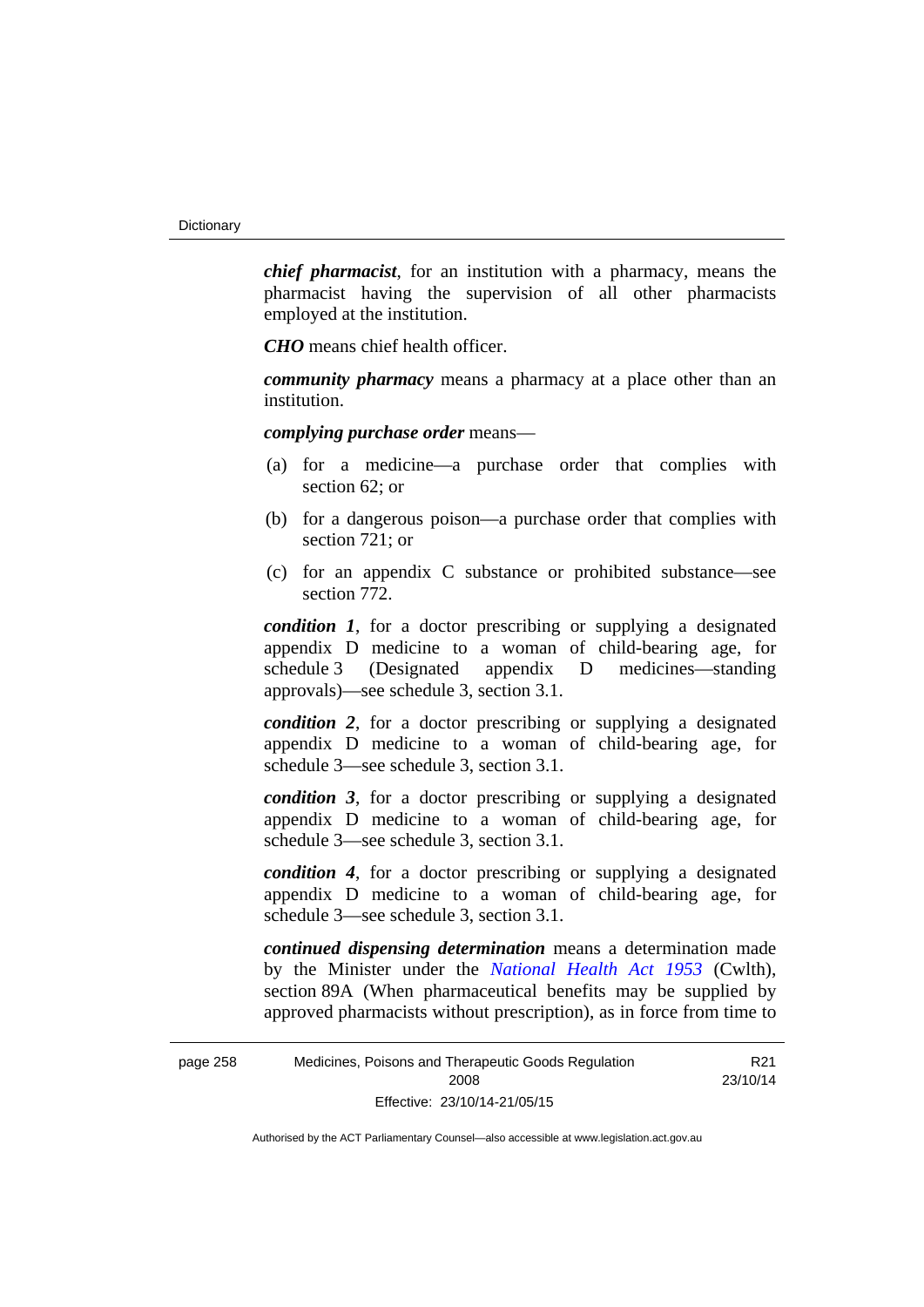time, about the supply of a pharmaceutical benefit to a person by an approved pharmacist without a prescription.

*Note* See the *National Health (Continued Dispensing) Determination 2012* (Cwlth). The determination does not need to be notified under the [Legislation Act](http://www.legislation.act.gov.au/a/2001-14) because s 47 (6) does not apply (see s 863).

*controlled medicines approval*—see section 550.

*controlled medicines register* means a register for controlled medicines.

*controlled medicines research and education program licence* see section 600.

*custodian*, of an animal, means—

- (a) an adult who has lawful custody of the animal; or
- (b) if the animal is owned by a child or a person with a guardian a parent or guardian of the child or person.

*CYP authorised person*—see the *[Children and Young People](http://www.legislation.act.gov.au/a/2008-19)  [Act 2008](http://www.legislation.act.gov.au/a/2008-19)*, dictionary, definition of *authorised person*.

*CYP detention place* means a detention place under the *[Children](http://www.legislation.act.gov.au/a/2008-19)  [and Young People Act 2008](http://www.legislation.act.gov.au/a/2008-19)*.

*dangerous poisons manufacturers licence*—see section 700.

*dangerous poisons register* means a register for dangerous poisons.

*dangerous poisons research and education program licence*—see section 700.

*dangerous poisons suppliers licence*—see section 700.

*day hospital* means a facility where a person is admitted for surgical or medical treatment and discharged on the same day.

*dentist* does not include a trainee dentist.

*Note* See the definition of *trainee*.

R21 23/10/14 Medicines, Poisons and Therapeutic Goods Regulation 2008 Effective: 23/10/14-21/05/15

page 259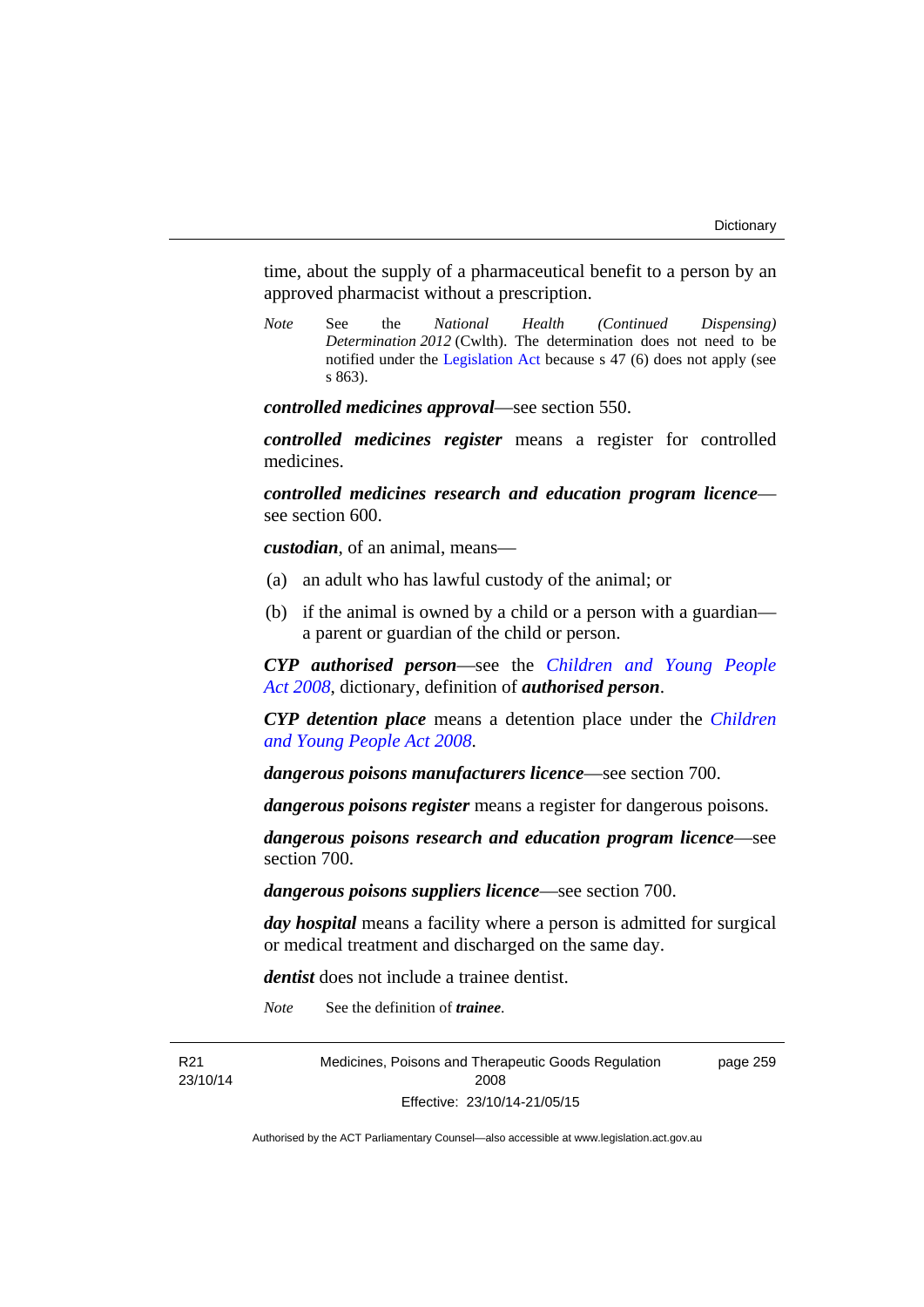*designated appendix D medicine* means a medicine listed in schedule 3, (Designated appendix D medicines—standing approvals), part 3.2, column 3.

*Note* The medicines are included in the [medicines and poisons standard,](http://www.comlaw.gov.au/Series/F2012L01200) appendix D.

*designated prescriber*, for part 13.1 (Controlled medicines approvals)—see section 551.

*designated prescription only medicine*, for part 4.3 (Authorisation to supply without prescription in emergencies)—see section 250.

*detainee*—see the *[Corrections Management Act 2007](http://www.legislation.act.gov.au/a/2007-15)*, section 6.

*disability care* means care that is provided to a person with a disability in a residential facility in which the person is also provided with accommodation that includes—

- (a) appropriate staff to meet the nursing and personal care needs of the person; and
- (b) meals and cleaning services; and
- (c) furnishings, furniture and equipment for the provision of the care and accommodation.

*doctor* does not include an intern doctor.

*Note* See the definition of *intern*.

*drug-dependent person*, in relation to a controlled medicine or prohibited substance, means a person with a condition—

- (a) who, as a result of the administration of the medicine or substance, demonstrates, in relation to the person's use of the medicine or substance—
	- (i) impaired control; or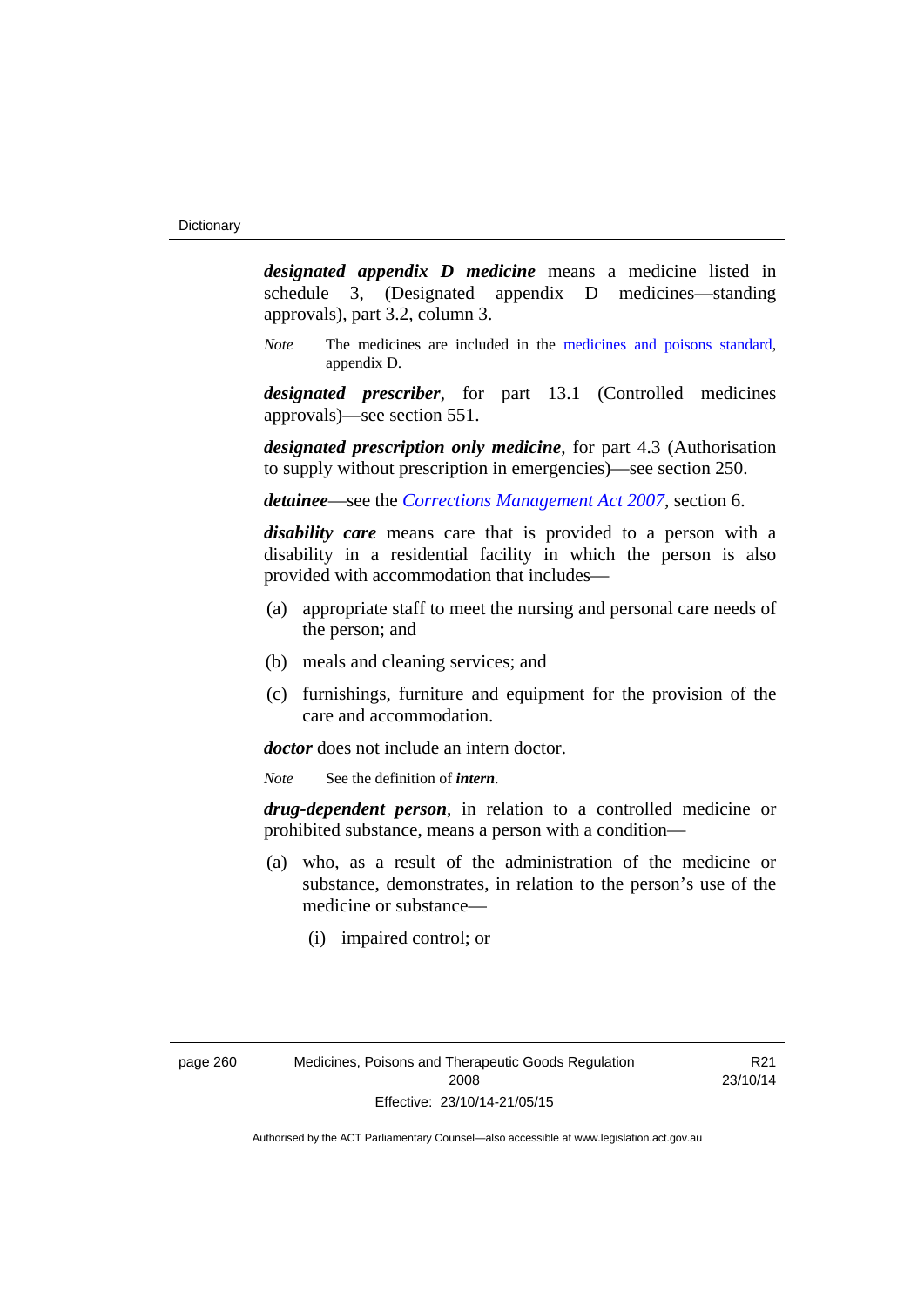- (ii) drug-seeking behaviour that suggests impaired control; and
- (b) who, as a result of the cessation of the administration of the medicine or substance, is likely to experience symptoms of mental or physical distress or disorder.

*eligible midwife*—see the *[National Health Act 1953](http://www.comlaw.gov.au/Series/C1953A00095)* (Cwlth), section 84AAE**.**

*endorsement*, for division 13.1.4 (Endorsements to treat drug-dependency)—see section 580.

*environmental authorisation* means—

- (a) an environmental authorisation under the *[Environment](http://www.legislation.act.gov.au/a/1997-92)  [Protection Act 1997](http://www.legislation.act.gov.au/a/1997-92)*; or
- (b) an authorisation (however described) under a Commonwealth or State law that corresponds to the environmental authorisation mentioned in paragraph (a).

*first-aid kit* includes a portable bag or container of medicines and other medical supplies kept by a person for health care or emergency treatment.

*first-aid kit licence*—see section 600.

*health profession* means—

- (a) a health profession under the *[Health Practitioner Regulation](http://www.legislation.act.gov.au/a/db_39269/default.asp)  [National Law \(ACT\)](http://www.legislation.act.gov.au/a/db_39269/default.asp)*, section 5 (Definitions); and
- (b) includes a health profession under the *[Health Professionals](http://www.legislation.act.gov.au/a/2004-38)  [Act 2004](http://www.legislation.act.gov.au/a/2004-38)*, dictionary.

*health professional* means a person who is registered under the *[Health Professionals Act 2004](http://www.legislation.act.gov.au/a/2004-38)*.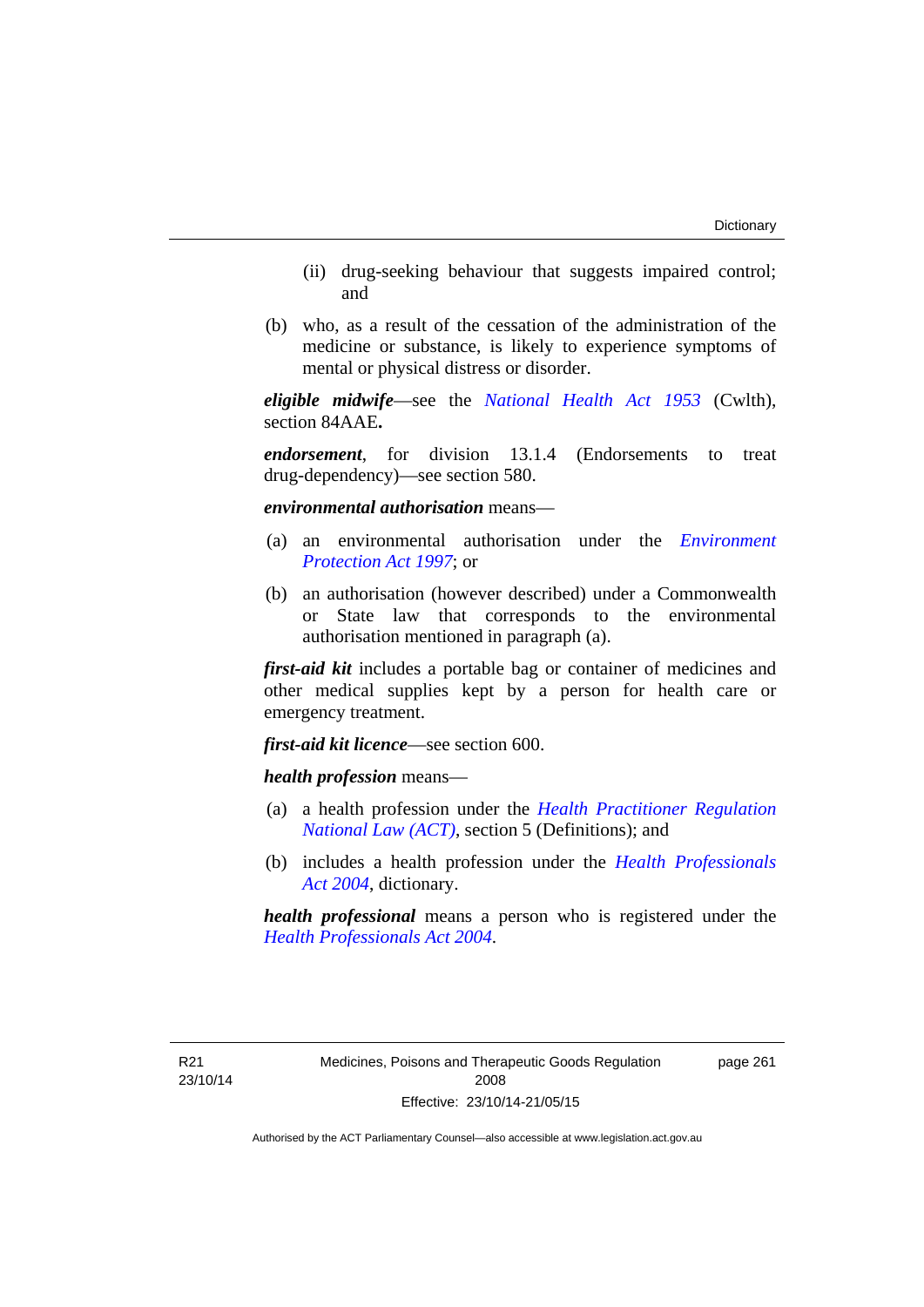*in-patient*, at an institution, includes—

- (a) a patient being treated at an emergency department of the institution; and
- (b) for a correctional centre—a detainee; and
- (c) for a CYP detention place—a young detainee.
- *Note* A correctional centre and a CYP detention place is an institution (see s 652).

*intern*, in relation to a doctor or pharmacist, means—

- (a) for a doctor—a person holding limited or provisional registration to practise in the medical profession under the *[Health Practitioner Regulation National Law \(ACT\)](http://www.legislation.act.gov.au/a/db_39269/default.asp)*, for the purpose of undertaking a period of supervised practice that the person has started; and
- (b) for a pharmacist—a person holding limited or provisional registration to practise in the pharmacy profession under the *[Health Practitioner Regulation National Law \(ACT\)](http://www.legislation.act.gov.au/a/db_39269/default.asp)*, for the purpose of undertaking a period of supervised practice or course of training, or both, to allow the person to be registered to practice without supervision.

*key*, for chapter 11 (Storage of medicines)—see section 511.

*manufacturer's pack* means a primary pack for a medicine that is supplied by a manufacturer.

*Note* See the definition of *primary pack*.

*medical records* includes—

- (a) for a person at an institution—the person's clinical records and a medication chart for the person at the institution; and
- (b) for a person who is not at an institution and is being treated by a prescriber—any record the prescriber keeps about the person.

page 262 Medicines, Poisons and Therapeutic Goods Regulation 2008 Effective: 23/10/14-21/05/15

R21 23/10/14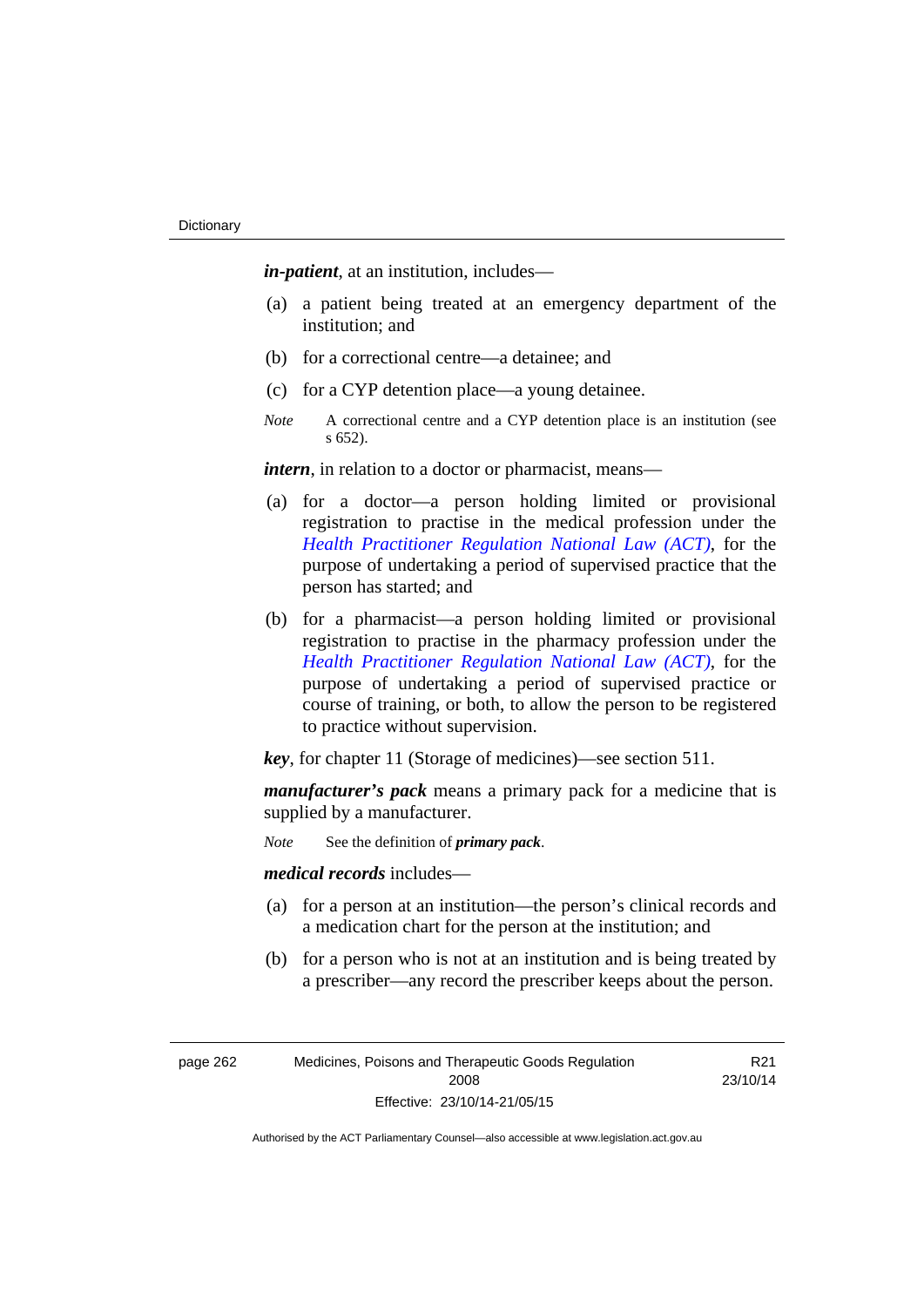*medicines Australia code of conduct* means the *Medicines Australia Code of Conduct*, authorised by the Australian Competition and Consumer Commission, as in force from time to time.

*Note* The Medicines Australia Code of Conduct is accessible at [www.medicinesaustralia.com.au](http://www.medicinesaustralia.com.au/).

*medicines wholesalers licence*—see section 600.

*national list* means the list in the Optometry Endorsement Scheduled Medicines Registration Standard, table 1.

*national residential medication chart prescription* means a medication chart prescription within the meaning of the *[National](http://www.comlaw.gov.au/Series/F1996B02844)  [Health \(Pharmaceutical Benefits\) Regulations 1960](http://www.comlaw.gov.au/Series/F1996B02844)* (Cwlth), section 19AA (Item in residential medication chart is prescription), as in force from time to time.

*Note* The *[National Health \(Pharmaceutical Benefits\) Regulations 1960](http://www.comlaw.gov.au/Series/F1996B02844)* (Cwlth) does not need to be notified under the [Legislation Act](http://www.legislation.act.gov.au/a/2001-14) because s 47 (6) does not apply (see s 863).

*nurse practitioner*, for chapter 11 and chapter 12, does not include a person holding limited or provisional registration to practise as a nurse practitioner.

*opioid dependency treatment guidelines* means the guidelines approved under section 630 (Guidelines for treatment of opioid dependency).

*opioid dependency treatment licence*—see section 600.

*optical device*, for chapter 22 (Therapeutic goods)—see section 800.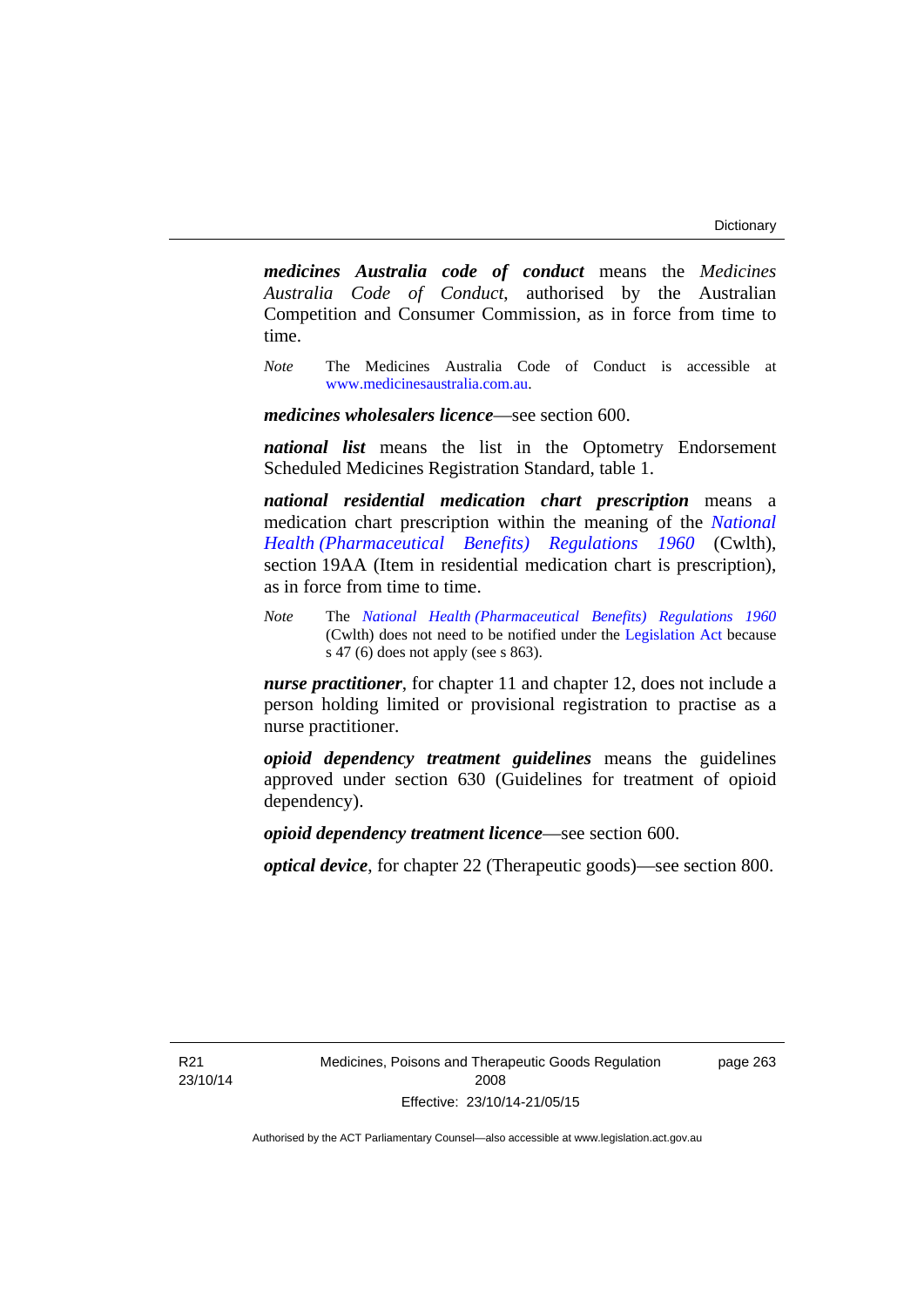*Optometry endorsement scheduled medicines registration standard* means the *Optometry Endorsement Scheduled Medicines Registration Standard* approved by the Ministerial Council under the *Health Practitioner Regulation National Law (ACT)*, section 12, as in force from time to time.

*Note* The Optometry Endorsement Scheduled Medicines Registration Standard is accessible at [www.optometryboard.gov.au](http://www.optometryboard.gov.au/).

*personal custody*, of a key by a person, for part 11.4 (Additional storage requirements for controlled medicines)—see section 530.

*pharmaceutical benefit*—see the *[National Health Act 1953](http://www.comlaw.gov.au/Series/C1953A00095)* (Cwlth), section 84 (1), as in force from time to time.

*Note* The *[National Health Act 1953](http://www.comlaw.gov.au/Series/C1953A00095)* (Cwlth) does not need to be notified under the [Legislation Act](http://www.legislation.act.gov.au/a/2001-14) because s 47 (6) does not apply (see s 863).

*pharmaceutical benefits scheme* means the scheme for the supply of pharmaceutical benefits established under the *[National Health](http://www.comlaw.gov.au/Series/C1953A00095)  [Act 1953](http://www.comlaw.gov.au/Series/C1953A00095)* (Cwlth), part 7.

*pharmacist* does not include an intern pharmacist.

*Note* See the definition of *intern*.

*pharmacy medicines rural communities licence*—see section 600.

*prescribed person*, for chapter 11 (Storage of medicines)—see section 510.

*prescriber*, in relation to a medicine, means a person in relation to whom prescribing the medicine is included in schedule 1, column 3 in relation to the person.

*prescription*, in relation to an optical device, for chapter 22 (Therapeutic Goods)—see section 800.

*Note Prescription*, in relation to a medicine—see the [Act](http://www.legislation.act.gov.au/a/2008-26/default.asp), dictionary.

page 264 Medicines, Poisons and Therapeutic Goods Regulation 2008 Effective: 23/10/14-21/05/15

R21 23/10/14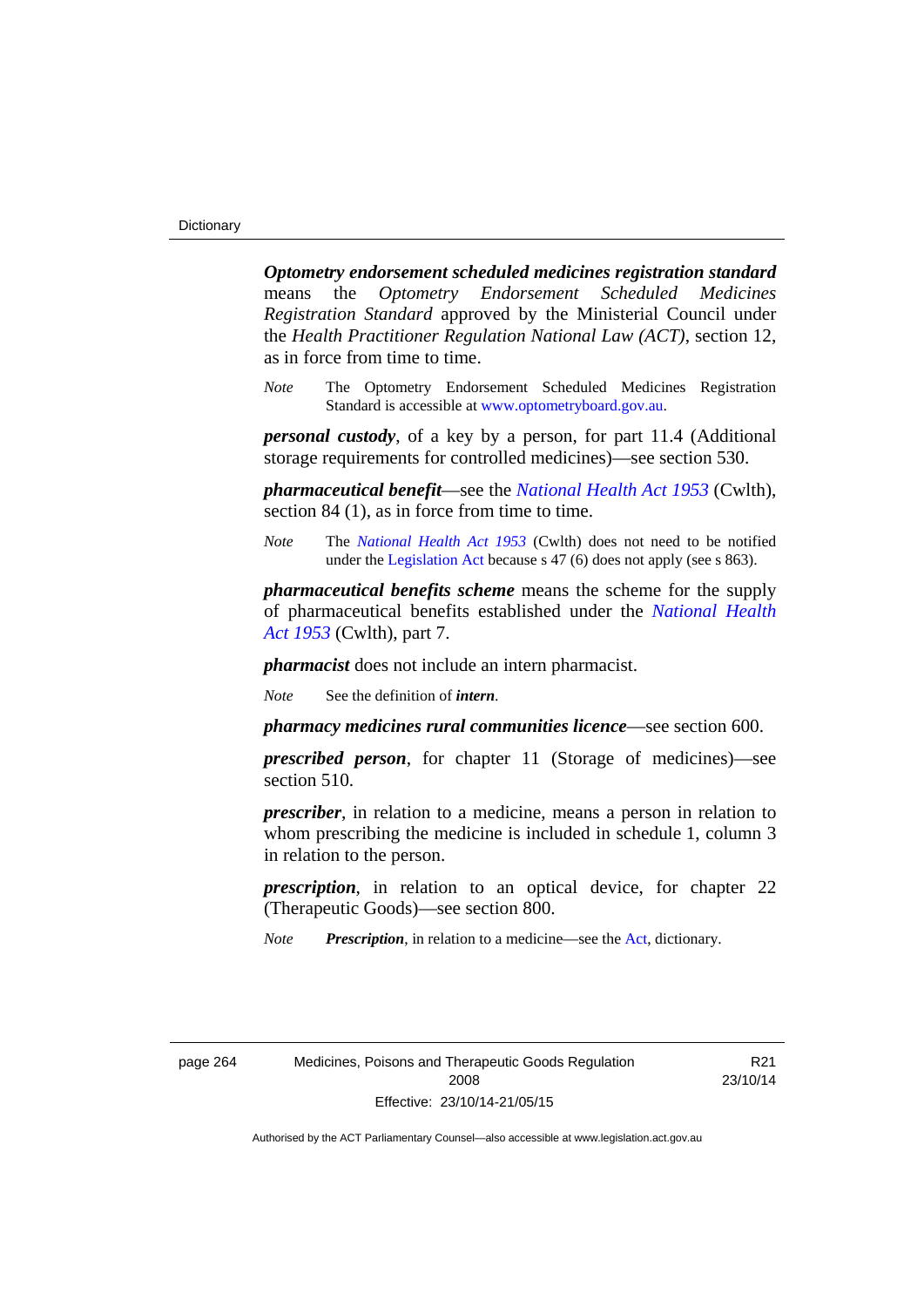*primary pack* means the pack in which a regulated substance and its immediate container or immediate wrapper or measure pack are presented for sale or supply.

*Note* This is the same as the definition in the [medicines and poisons standard,](http://www.comlaw.gov.au/Series/F2012L01200) par 1 (l), and is included because of its relationship to the meaning of *manufacturer's pack*. Other terms defined in the standard have the same meaning in this regulation, see the [Act](http://www.legislation.act.gov.au/a/2008-26/default.asp), s 16 (1).

*prohibited substance*, for chapter 21 (Prohibited and appendix C substances)—see section 760.

*prohibited substances register* means a register for prohibited substances.

*prohibited substances research and education program licence* see section 761.

*pseudoephedrine record*—see section 171 (c).

*recognised research institution*—see the [Act](http://www.legislation.act.gov.au/a/2008-26/default.asp), section 20 (5).

*relevant expiry date*, for a medicine, means—

- (a) if the medicine is from 1 batch—the expiry date for the batch; or
- (b) if the medicine is from more than 1 batch—the expiry date that is closest to the date of dispensing.

# *relevant law*—

- (a) for chapter 16 (Low and moderate harm poisons)—see section 660; and
- (b) for part 19.3 (Packaging and labelling of dangerous poisons) see section 730.

*requisition* includes issue a requisition.

*reviewable decision*, for chapter 23 (Notification and review of decisions)—see section 850.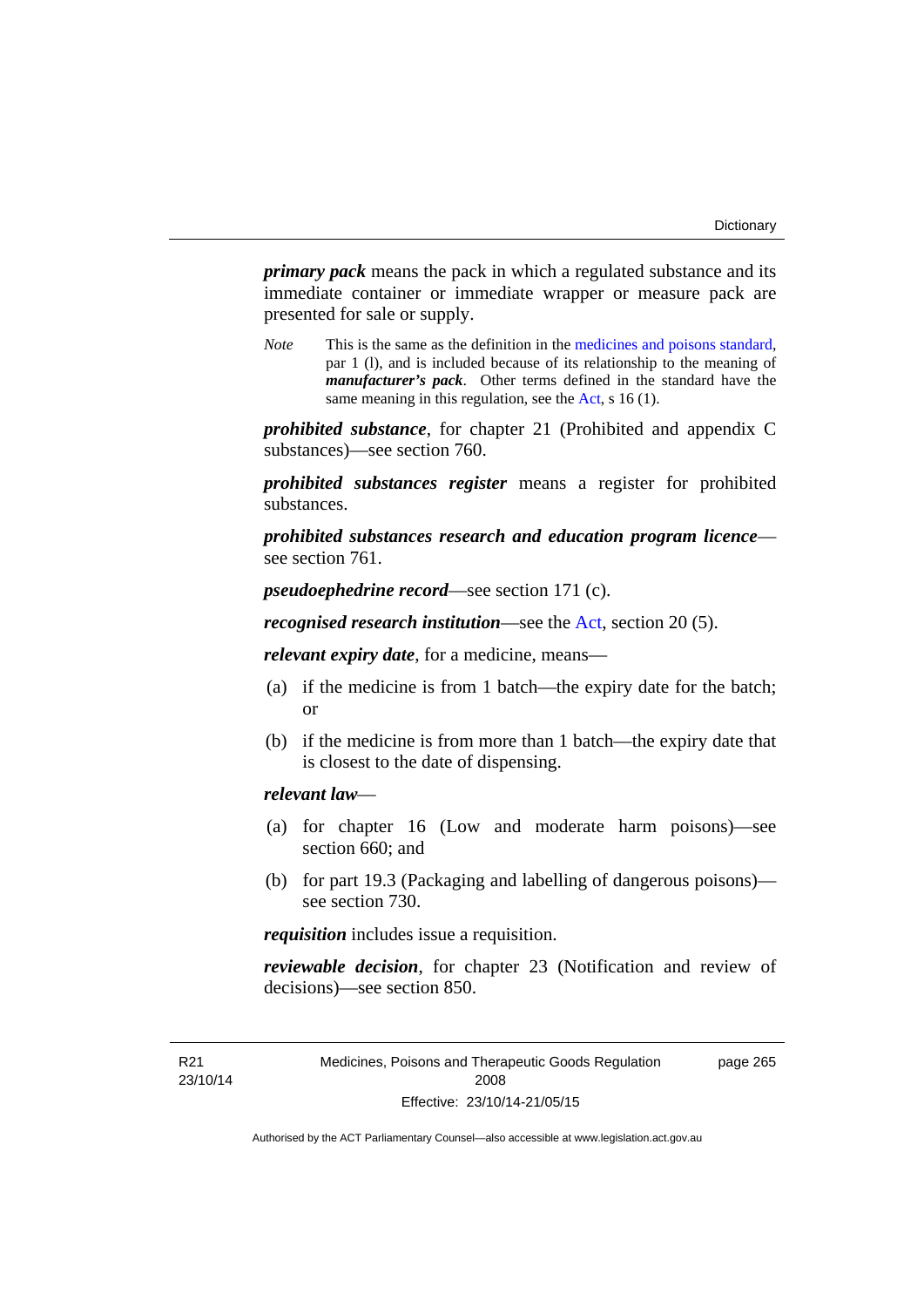*retail sale*, for division 4.2.7 (Selling pseudoephedrine by retail) see section 170.

*schedule 1*—a reference to *schedule 1* includes a reference to a provision of the schedule.

*scientifically qualified person* means—

- (a) a dentist, doctor, pharmacist, or veterinary surgeon; or
- (b) a person who has been awarded a doctorate for scientific studies by the person.
- *Note Dentist*, *doctor*, *pharmacist* and *veterinary surgeon* does not include an intern or trainee (see defs of these terms).

*scope of employment* includes scope of engagement as a contractor.

*specialist* means—

- (a) a person holding specialist registration to practise in the medical profession under the *[Health Practitioner Regulation](http://www.legislation.act.gov.au/a/db_39269/default.asp)  [National Law \(ACT\)](http://www.legislation.act.gov.au/a/db_39269/default.asp)*; or
- (b) a person holding limited or provisional registration to practise in the medical profession under the *[Health Practitioner](http://www.legislation.act.gov.au/a/db_39269/default.asp)  [Regulation National Law \(ACT\)](http://www.legislation.act.gov.au/a/db_39269/default.asp)*, for the purpose of undertaking a period of supervised practice under the supervision of a person mentioned in paragraph (a), the successful completion of which means that the person is eligible for specialist registration under that Law.

*specialist area*, for a health profession, means—

- (a) a recognised speciality under the *[Health Practitioner](http://www.legislation.act.gov.au/a/db_39269/default.asp)  [Regulation National Law \(ACT\)](http://www.legislation.act.gov.au/a/db_39269/default.asp)*; or
- (b) a specialist area under the *[Health Professionals](http://www.legislation.act.gov.au/sl/2004-41)  [Regulation 2004](http://www.legislation.act.gov.au/sl/2004-41)*.

R21 23/10/14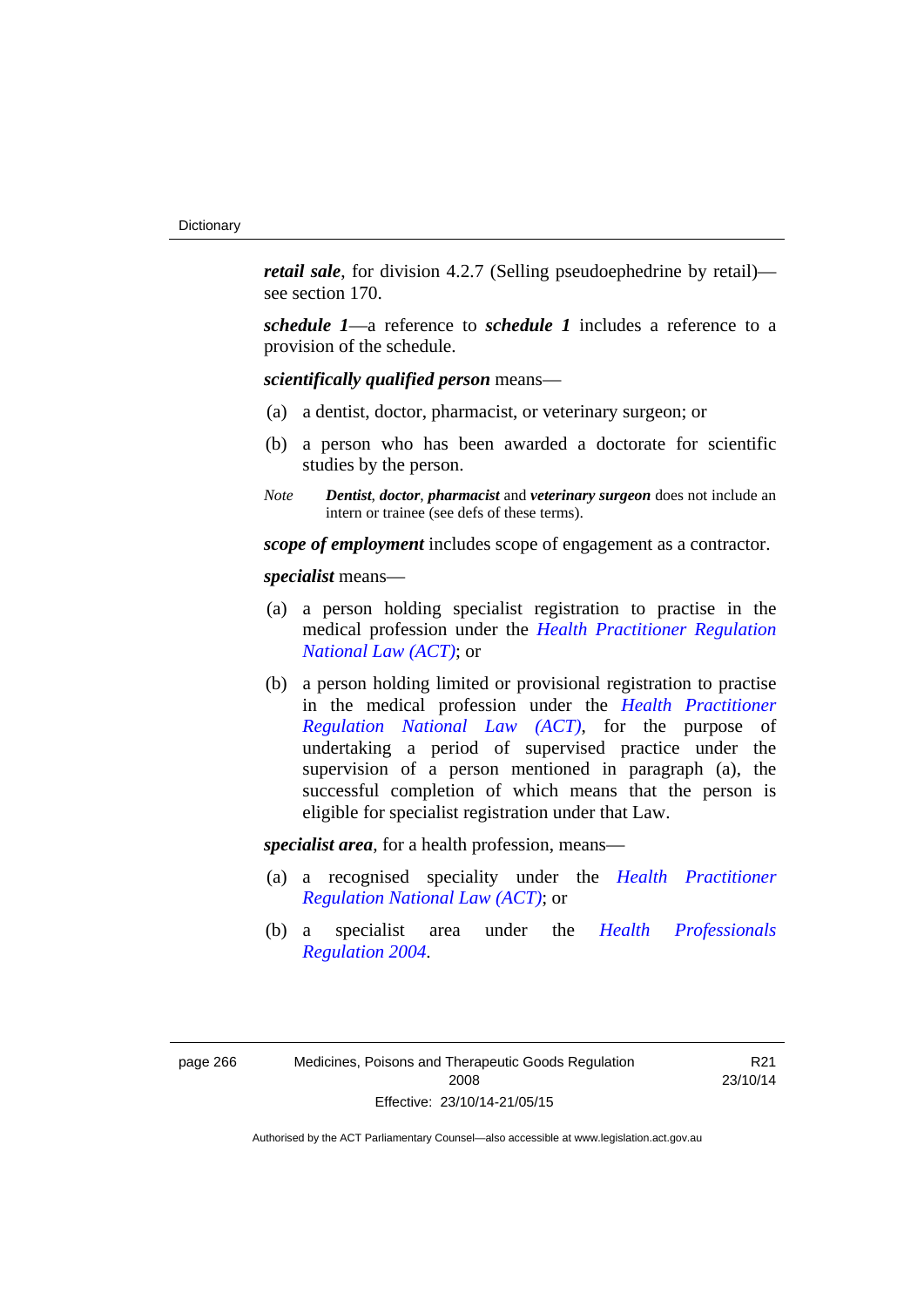*terminal illness*—a person has a *terminal illness* if a specialist diagnoses the person as having a terminal illness and estimates the person's life expectancy to be less than 1 year.

*Note Specialist* includes a doctor training in a specialist area (see def *specialist*).

*trainee*, in relation to a health practitioner (other than a doctor or pharmacist) means a person holding limited or provisional registration to practise in a health profession under the *[Health](http://www.legislation.act.gov.au/a/db_39269/default.asp)  [Practitioner Regulation National Law \(ACT\)](http://www.legislation.act.gov.au/a/db_39269/default.asp)* for the purpose of undertaking a period of supervised practice or course of training, or both, to allow the person to be registered to practice without supervision.

## **Examples—references to trainee**

trainee dentist, trainee nurse and trainee veterinary surgeon

- *Note 1* For doctors and pharmacists, see the definition of *intern*.
- *Note 2* An example is part of the regulation, is not exhaustive and may extend, but does not limit, the meaning of the provision in which it appears (see [Legislation Act,](http://www.legislation.act.gov.au/a/2001-14) s 126 and s 132).

*veterinary surgeon* does not include a trainee veterinary surgeon.

*Note* See the definition of *trainee*.

*walk-in centre* means a non-residential facility operated by the Territory for the treatment and care for people with minor illness or injury.

*young detainee*—see the *[Children and Young People Act 2008](http://www.legislation.act.gov.au/a/2008-19)*, section 95.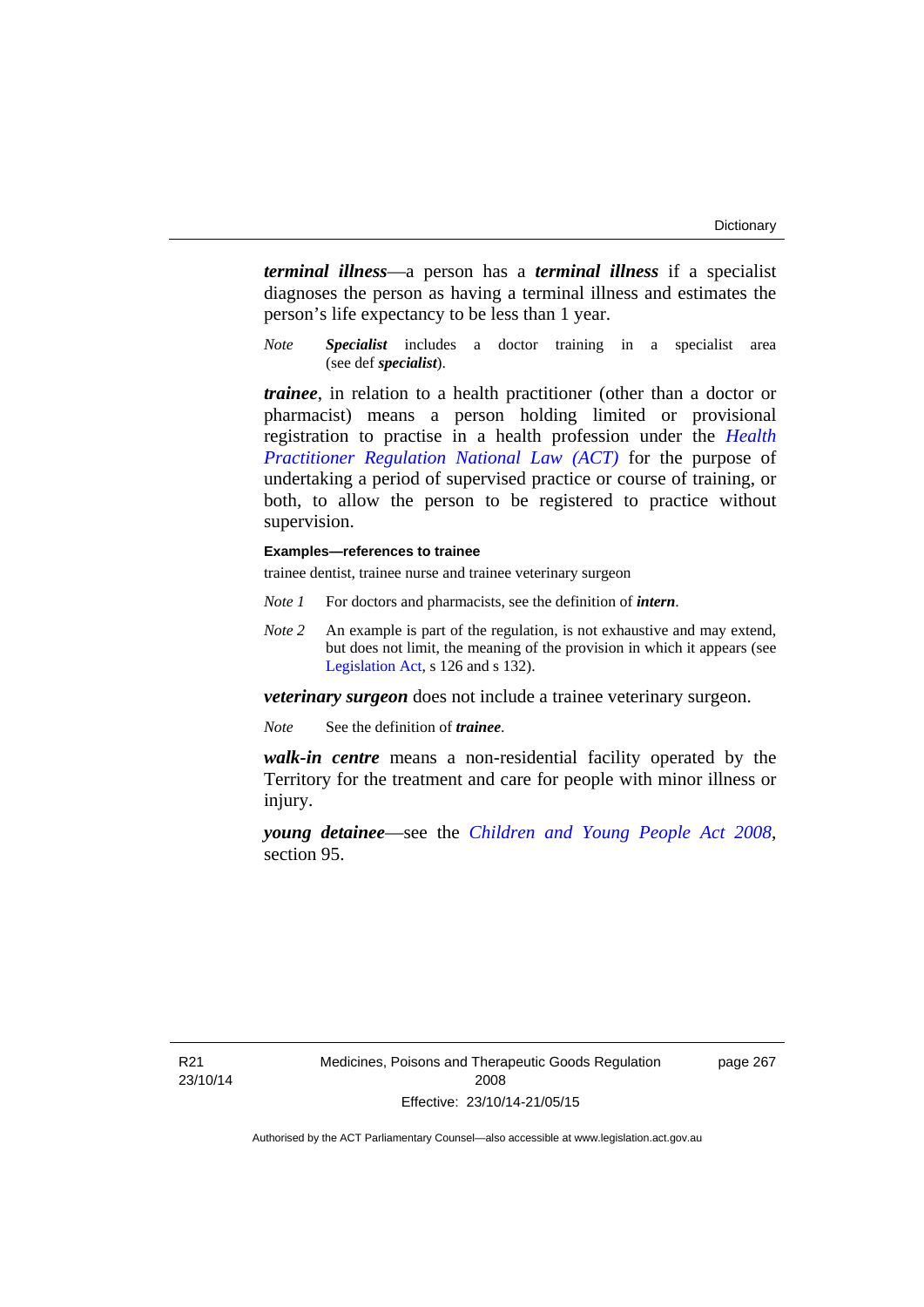1 About the endnotes

# **Endnotes**

# **1 About the endnotes**

Amending and modifying laws are annotated in the legislation history and the amendment history. Current modifications are not included in the republished law but are set out in the endnotes.

Not all editorial amendments made under the *[Legislation Act 2001](http://www.legislation.act.gov.au/a/2001-14)*, part 11.3 are annotated in the amendment history. Full details of any amendments can be obtained from the Parliamentary Counsel's Office.

Uncommenced amending laws are not included in the republished law. The details of these laws are underlined in the legislation history. Uncommenced expiries are underlined in the legislation history and amendment history.

If all the provisions of the law have been renumbered, a table of renumbered provisions gives details of previous and current numbering.

The endnotes also include a table of earlier republications.

| $A = Act$<br>$AF =$ Approved form<br>$am = amended$<br>$amdt = amendment$<br>$AR = Assembly resolution$<br>$ch = chapter$<br>$CN =$ Commencement notice<br>$def = definition$<br>$DI = Disallowable instrument$<br>$dict = dictionary$<br>disallowed = disallowed by the Legislative<br>Assembly<br>$div = division$<br>$exp = expires/expired$<br>$Gaz = gazette$<br>$hdg = heading$<br>$IA = Interpretation Act 1967$<br>$ins = inserted/added$<br>$LA =$ Legislation Act 2001<br>$LR =$ legislation register | NI = Notifiable instrument<br>$o = order$<br>$om = omitted/repealed$<br>$ord = ordinance$<br>$orig = original$<br>par = paragraph/subparagraph<br>$pres = present$<br>$prev = previous$<br>$(\text{prev}) = \text{previously}$<br>$pt = part$<br>$r = rule/subrule$<br>$reloc = relocated$<br>$renum = renumbered$<br>$R[X]$ = Republication No<br>$RI = reissue$<br>$s = section/subsection$<br>$sch = schedule$<br>$sdiv = subdivision$<br>$SL = Subordinate$ law<br>$sub =$ substituted |
|-----------------------------------------------------------------------------------------------------------------------------------------------------------------------------------------------------------------------------------------------------------------------------------------------------------------------------------------------------------------------------------------------------------------------------------------------------------------------------------------------------------------|--------------------------------------------------------------------------------------------------------------------------------------------------------------------------------------------------------------------------------------------------------------------------------------------------------------------------------------------------------------------------------------------------------------------------------------------------------------------------------------------|
| $LRA =$ Legislation (Republication) Act 1996<br>$mod = modified/modification$                                                                                                                                                                                                                                                                                                                                                                                                                                   | underlining = whole or part not commenced<br>or to be expired                                                                                                                                                                                                                                                                                                                                                                                                                              |
|                                                                                                                                                                                                                                                                                                                                                                                                                                                                                                                 |                                                                                                                                                                                                                                                                                                                                                                                                                                                                                            |

# **2 Abbreviation key**

page 268 Medicines, Poisons and Therapeutic Goods Regulation 2008 Effective: 23/10/14-21/05/15

R21 23/10/14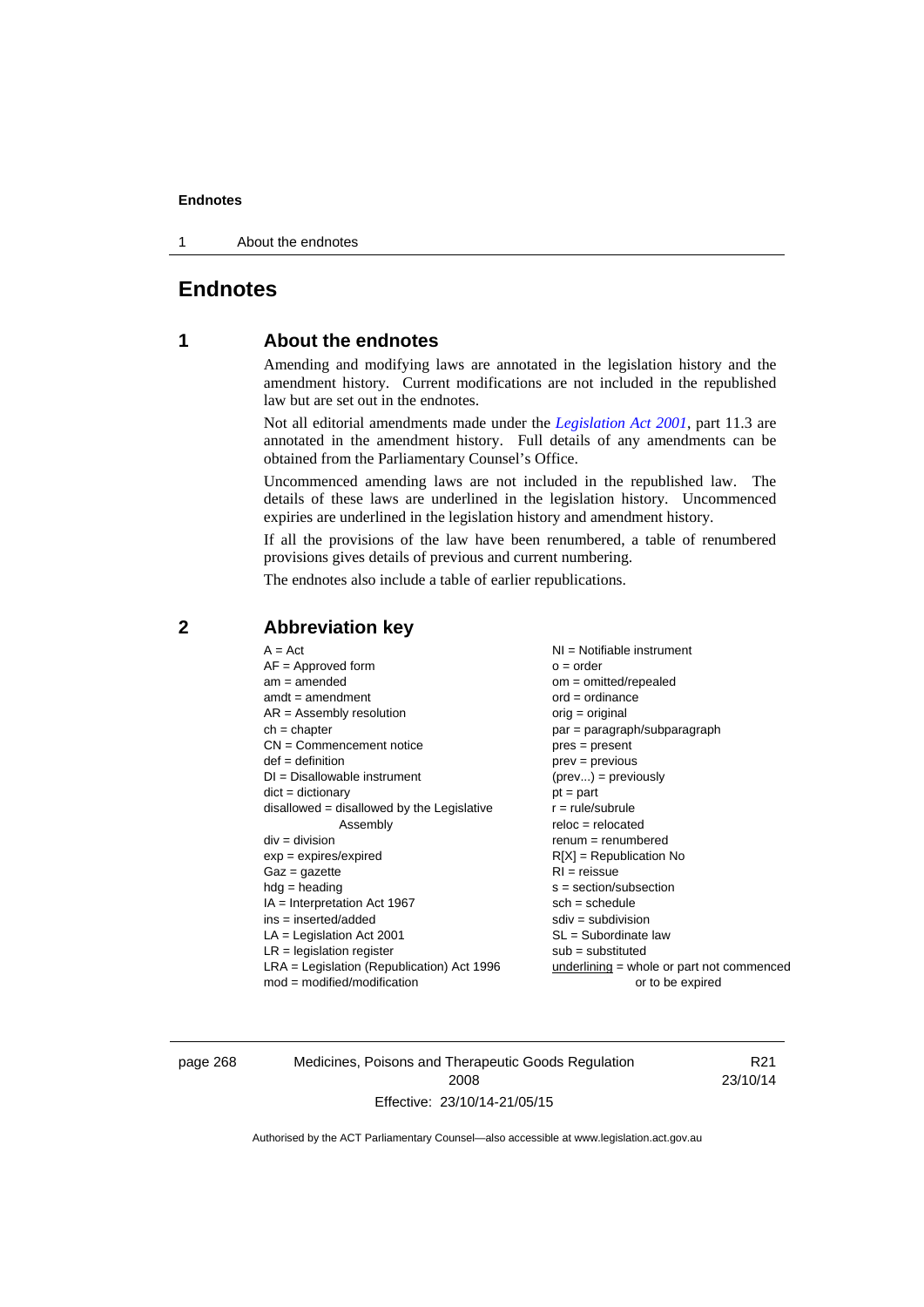## **3 Legislation history**

## **[Medicines, Poisons and Therapeutic Goods Regulation 2008](http://www.legislation.act.gov.au/sl/2008-42) SL2008-42**

notified LR 15 September 2008

s 1, s 2 commenced 15 September 2008 (LA s 75 (1)) remainder commenced 14 February 2009 (s 2 and see [Medicines,](http://www.legislation.act.gov.au/a/2008-26)  [Poisons and Therapeutic Goods Act 2008](http://www.legislation.act.gov.au/a/2008-26) A2008-26, s 2 and LA s 79)

as amended by

# **[Medicines, Poisons and Therapeutic Goods Amendment](http://www.legislation.act.gov.au/sl/2009-27)  [Regulation 2009 \(No 1\)](http://www.legislation.act.gov.au/sl/2009-27) SL2009-27**

notified LR 5 June 2009 s 1, s 2 commenced 5 June 2009 (LA s 75 (1)) remainder commenced 6 June 2009 (s 2)

#### **[Statute Law Amendment Act 2009 \(No 2\)](http://www.legislation.act.gov.au/a/2009-49) A2009-49 sch 3 pt 3.51**

notified LR 26 November 2009 s 1, s 2 commenced 26 November 2009 (LA s 75 (1)) sch 3 pt 3.51 commenced 17 December 2009 (s 2)

#### **[Medicines, Poisons and Therapeutic Goods Amendment](http://www.legislation.act.gov.au/sl/2010-1)  [Regulation 2010 \(No 1\)](http://www.legislation.act.gov.au/sl/2010-1) SL2010-1**

notified LR 21 January 2010 s 1, s 2 commenced 21 January 2010 (LA s 75 (1)) remainder commenced 22 January 2010 (s 2)

## **[Medicines, Poisons and Therapeutic Goods Amendment](http://www.legislation.act.gov.au/sl/2010-2)  [Regulation 2010 \(No 2\)](http://www.legislation.act.gov.au/sl/2010-2) SL2010-2**

notified LR 21 January 2010 s 1, s 2 commenced 21 January 2010 (LA s 75 (1)) remainder commenced 22 January 2010 (s 2)

### **[Health Practitioner Regulation National Law \(ACT\) Act 2010](http://www.legislation.act.gov.au/a/2010-10) A2010-10 sch 2 pt 2.15**

notified LR 31 March 2010 s 1, s 2 commenced 31 March 2010 (LA s 75 (1)) sch 2 pt 2.15 commenced 1 July 2010 (s 2 (1) (a))

R21 23/10/14 Medicines, Poisons and Therapeutic Goods Regulation 2008 Effective: 23/10/14-21/05/15

page 269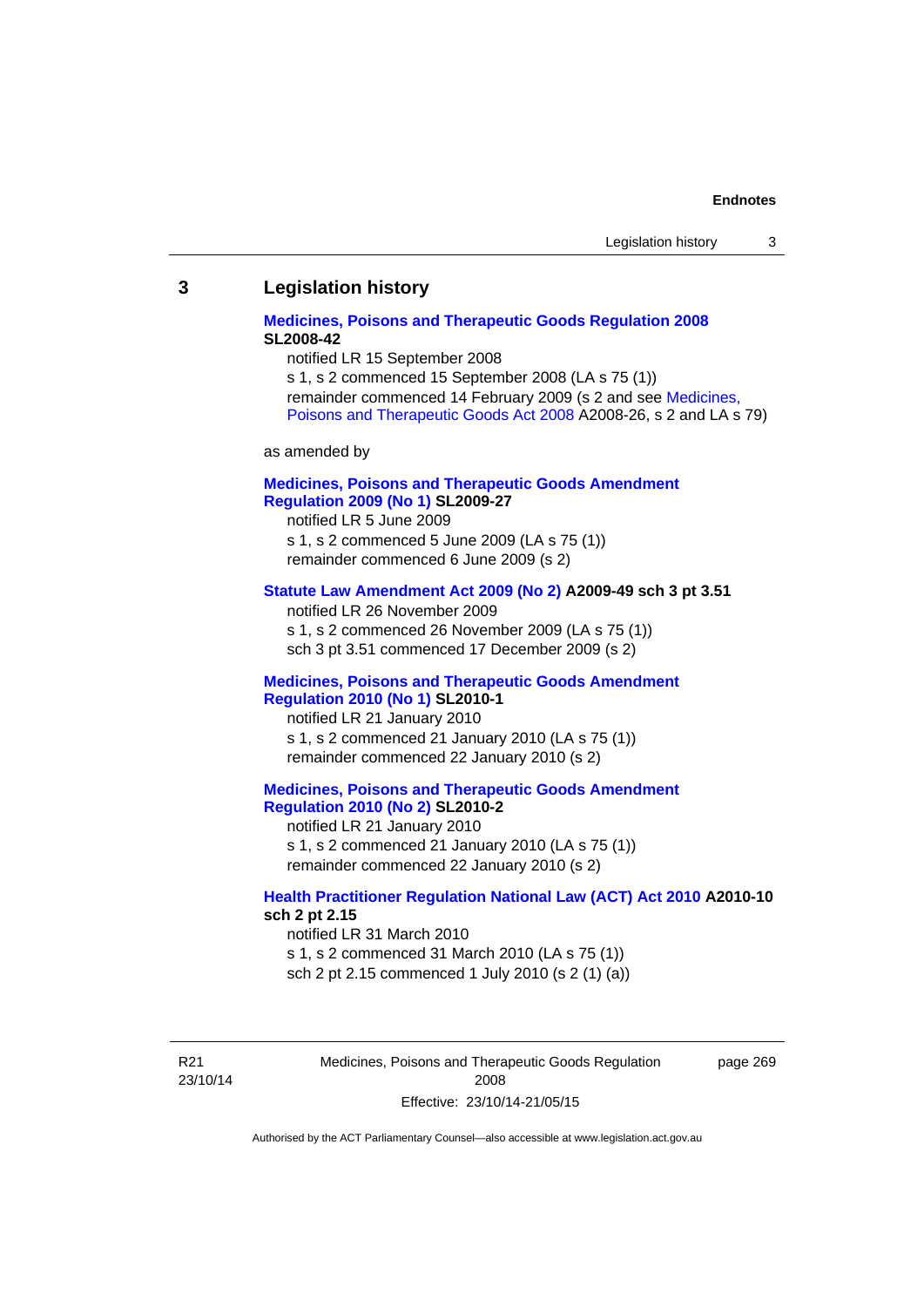| 3 | Legislation history |  |
|---|---------------------|--|
|---|---------------------|--|

# **[Medicines, Poisons and Therapeutic Goods Amendment](http://www.legislation.act.gov.au/sl/2010-16)  [Regulation 2010 \(No 3\)](http://www.legislation.act.gov.au/sl/2010-16) SL2010-16**

notified LR 10 May 2010

s 1, s 2 commenced 10 May 2010 (LA s 75 (1)) sch 1 commenced 1 July 2010 (s 2 (2) and see [Health Practitioner](http://www.legislation.act.gov.au/a/2010-10)  [Regulation National Law \(ACT\) Act 2010](http://www.legislation.act.gov.au/a/2010-10) A2010-10 s 2 (1) (a)) remainder commenced 11 May 2010 (s 2 (1))

### **[Medicines, Poisons and Therapeutic Goods Amendment](http://www.legislation.act.gov.au/sl/2010-20)  [Regulation 2010 \(No 4\)](http://www.legislation.act.gov.au/sl/2010-20) SL2010-20**

notified LR 3 June 2010 s 1, s 2 commenced 3 June 2010 (LA s 75 (1)) remainder commenced 1 July 2010 (s 2 and see [Health Practitioner](http://www.legislation.act.gov.au/a/2010-10)  [Regulation National Law \(ACT\) Act 2010](http://www.legislation.act.gov.au/a/2010-10) A2010-10 s 2 (1) (a))

## **[Liquor \(Consequential Amendments\) Act 2010](http://www.legislation.act.gov.au/a/2010-43) A2010-43 sch 1 pt 1.14**

notified LR 8 November 2010 s 1, s 2 commenced 8 November 2010 (LA s 75 (1)) sch 1 pt 1.14 commenced 1 December 2010 (s 2 (4) and see [Liquor Act 2010](http://www.legislation.act.gov.au/a/2010-35) A2010-35, s 2 (3) (as am by [A2010-43](http://www.legislation.act.gov.au/a/2010-43) amdt 1.19) and [CN2010-14](http://www.legislation.act.gov.au/cn/2010-14/default.asp))

#### **[Medicines, Poisons and Therapeutic Goods Amendment](http://www.legislation.act.gov.au/sl/2010-45)  [Regulation 2010 \(No 5\)](http://www.legislation.act.gov.au/sl/2010-45) SL2010-45**

notified LR 22 November 2010 s 1, s 2 commenced 22 November 2010 (LA s 75 (1)) remainder commenced 23 November 2010 (s 2)

#### **[Justice and Community Safety Legislation Amendment Act 2010](http://www.legislation.act.gov.au/a/2010-50)  [\(No 4\)](http://www.legislation.act.gov.au/a/2010-50) A2010-50 sch 1 pt 1.6**

notified LR 14 December 2010 s 1, s 2 commenced 14 December 2010 (LA s 75 (1)) sch 1 pt 1.6 commenced 21 December 2010 (s 2 (1))

## **[Statute Law Amendment Act 2011 \(No 3\)](http://www.legislation.act.gov.au/a/2011-52) A2011-52 sch 1 pt 1.5**  notified LR 28 November 2011

s 1, s 2 commenced 28 November 2011 (LA s 75 (1)) sch 1 pt 1.5 commenced 12 December 2011 (s 2)

page 270 Medicines, Poisons and Therapeutic Goods Regulation 2008 Effective: 23/10/14-21/05/15

R21 23/10/14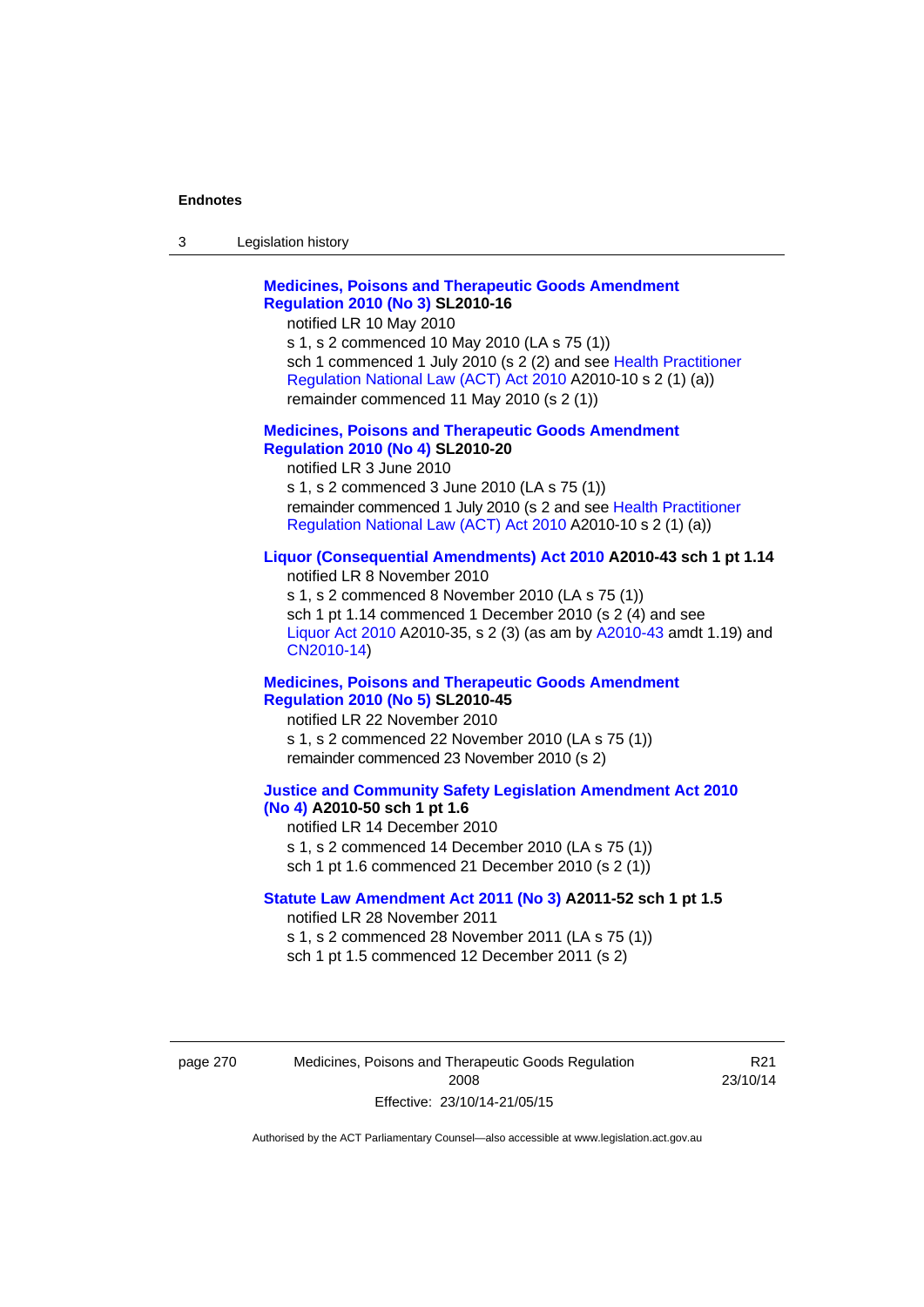| Legislation history |  |  |
|---------------------|--|--|
|---------------------|--|--|

# **[Medicines, Poisons and Therapeutic Goods Amendment](http://www.legislation.act.gov.au/sl/2012-5)  [Regulation 2012 \(No 1\)](http://www.legislation.act.gov.au/sl/2012-5) SL2012-5**  notified LR 9 February 2012 s 1, s 2 commenced 9 February 2012 (LA s 75 (1)) remainder commenced 10 February 2012 (s 2) **[Medicines, Poisons and Therapeutic Goods \(Prescribing](http://www.legislation.act.gov.au/sl/2012-34)  [Authorisation—Optometrists\) Amendment Regulation 2012 \(No 1\)](http://www.legislation.act.gov.au/sl/2012-34) SL2012-34**  notified LR 2 August 2012 s 1, s 2 commenced 2 August 2012 (LA s 75 (1)) remainder commenced 3 August 2012 (s 2) **[Medicines, Poisons and Therapeutic Goods \(Kava Exemption\)](http://www.legislation.act.gov.au/sl/2013-1/default.asp)  [Amendment Regulation 2013 \(No 1\)](http://www.legislation.act.gov.au/sl/2013-1/default.asp) SL2013-1**  notified LR 25 January 2013 s 1, s 2 commenced 25 January 2013 (LA s 75 (1)) remainder commenced 26 January 2013 (s 2) **[Medicines, Poisons and Therapeutic Goods Amendment](http://www.legislation.act.gov.au/sl/2013-24/default.asp)  [Regulation 2013 \(No 1\)](http://www.legislation.act.gov.au/sl/2013-24/default.asp) SL2013-24**  notified LR 29 August 2013 s 1, s 2 commenced 29 August 2013 (LA s 75 (1)) remainder commenced 1 September 2013 (s 2) **[Medicines, Poisons and Therapeutic Goods Amendment](http://www.legislation.act.gov.au/sl/2013-28)  [Regulation 2013 \(No 2\)](http://www.legislation.act.gov.au/sl/2013-28) SL2013-28**  notified LR 4 November 2013 s 1, s 2 commenced 4 November 2013 (LA s 75 (1)) remainder commenced 5 November 2013 (s 2) **[Statute Law Amendment Act 2013 \(No 2\)](http://www.legislation.act.gov.au/a/2013-44) A2013-44 sch 1 pt 1.3**  notified LR 11 November 2013 s 1, s 2 commenced 11 November 2013 (LA s 75 (1)) sch 1 pt 1.3 commenced 25 November 2013 (s 2)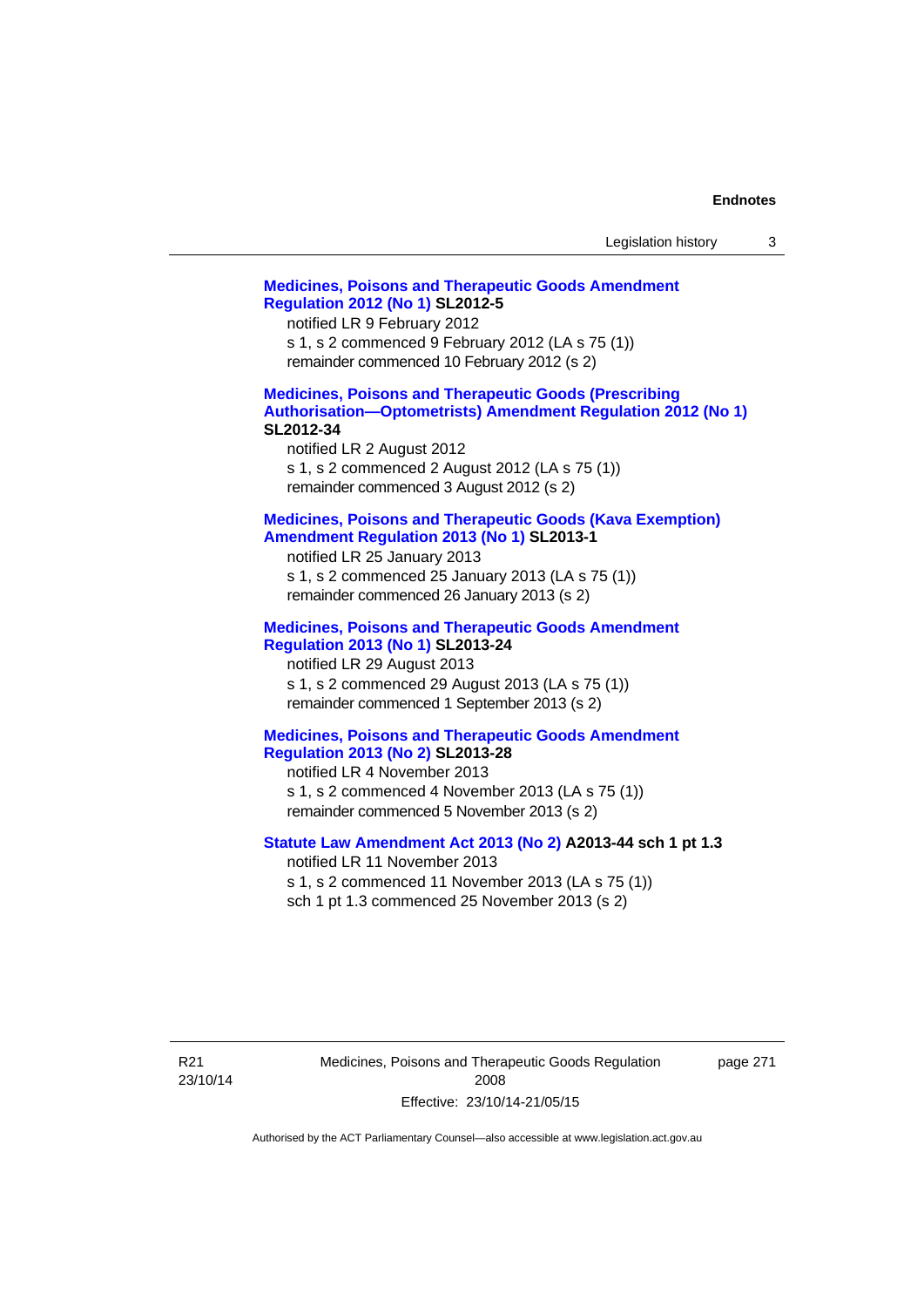3 Legislation history

**[Medicines, Poisons and Therapeutic Goods Amendment](http://www.legislation.act.gov.au/sl/2014-23)  [Regulation 2014 \(No 1\)](http://www.legislation.act.gov.au/sl/2014-23) SL2014-23** 

notified LR 25 September 2014

- s 1, s 2 commenced 25 September 2014 (LA s 75 (1))
- s 11 commenced 1 October 2014 (s 2 (2))
- remainder commenced 26 September 2014 (s 2 (1))

**[Medicines, Poisons and Therapeutic Goods Amendment](http://www.legislation.act.gov.au/sl/2014-26)  [Regulation 2014 \(No 2\)](http://www.legislation.act.gov.au/sl/2014-26) SL2014-26**  notified LR 22 October 2014 s 1, s 2 commenced 22 October 2014 (LA s 75 (1)) remainder commenced 23 October 2014 (s 2)

page 272 Medicines, Poisons and Therapeutic Goods Regulation 2008 Effective: 23/10/14-21/05/15

R21 23/10/14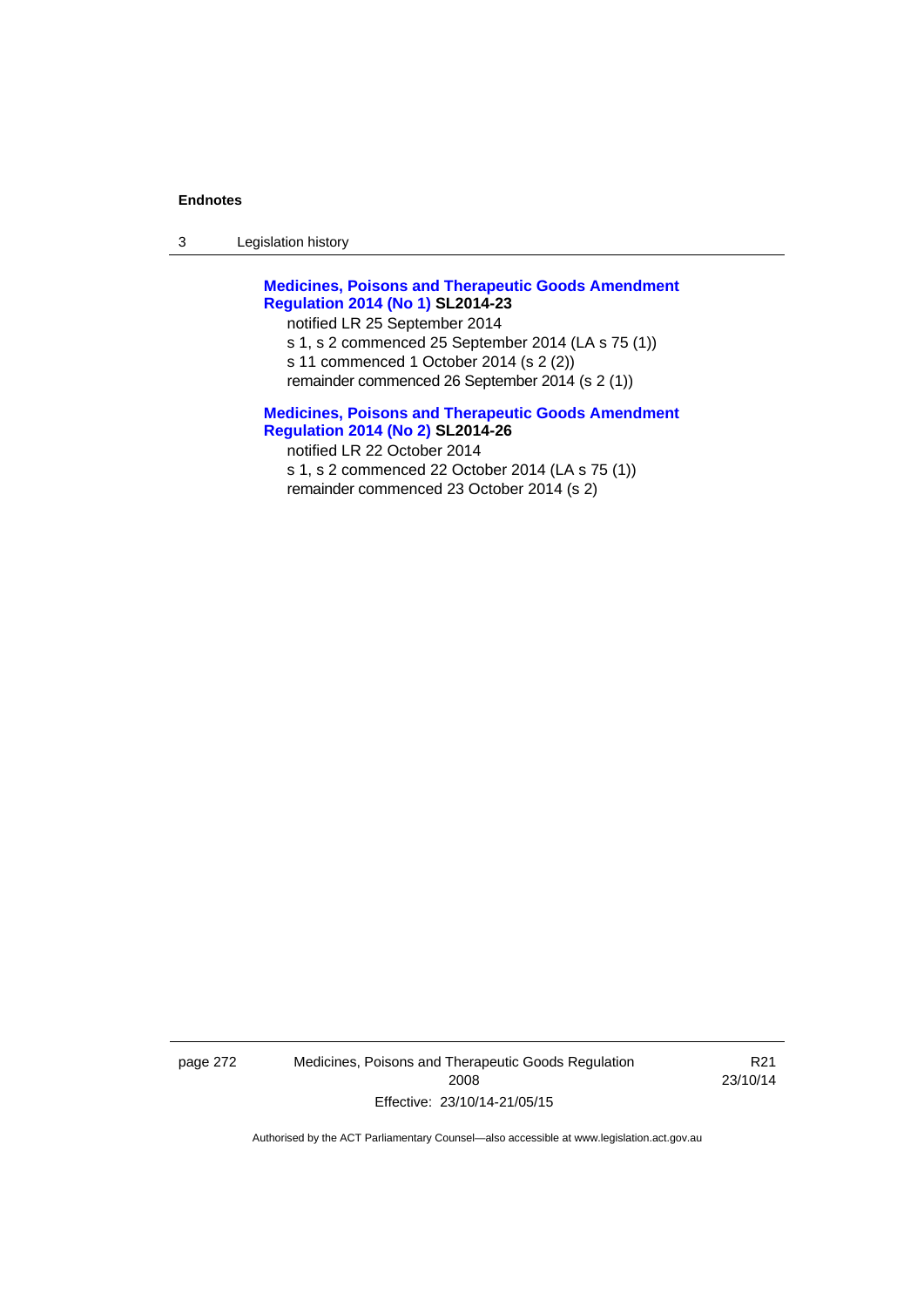# **4 Amendment history**

**Commencement**  s 2 om LA s 89 (4) **General overview of authorisations for medicines**  s 10 am [A2010-10](http://www.legislation.act.gov.au/a/2010-10) amdt 2.85 **Overview of medicines authorisations under this regulation**  s 11 am [SL2010-2](http://www.legislation.act.gov.au/sl/2010-2) s 4; pars renum R4 LA; [SL2013-28](http://www.legislation.act.gov.au/sl/2013-28) s 4; pars renum R17 LA; [SL2014-23](http://www.legislation.act.gov.au/sl/2014-23) s 11 **General overview of authorisation conditions for medicines**  s 12 am [SL2012-34](http://www.legislation.act.gov.au/sl/2012-34) s 4 **Relationship with registration laws**  pt 2.2 hdg sub [A2010-10](http://www.legislation.act.gov.au/a/2010-10) amdt 2.86 **Medicines authorisations subject to Health Practitioner Regulation National Law (ACT) restrictions**  sub [A2010-10](http://www.legislation.act.gov.au/a/2010-10) amdt 2.86 **Medicines authorisations subject to Health Professionals Act restrictions**  s 21 ins [A2010-10](http://www.legislation.act.gov.au/a/2010-10) amdt 2.86 **Authorisation under sch 1 to prescribe medicines—Act, s 40 (1) (b), (2) (b) and (3) (b)**  s 30 am [SL2010-45](http://www.legislation.act.gov.au/sl/2010-45) s 4 **Authorisation conditions for prescribing medicines—Act, s 44 (1) (b) and (2) (b)**  s 31 am [SL2013-28](http://www.legislation.act.gov.au/sl/2013-28) ss 5-7; pars renum R17 LA **Particulars for prescriptions**  s 41 **am [SL2010-1](http://www.legislation.act.gov.au/sl/2010-1) s 4; [SL2010-45](http://www.legislation.act.gov.au/sl/2010-45) s 5; pars renum R8 LA;** [SL2013–28](http://www.legislation.act.gov.au/sl/2013-28) s 8; ss renum R17 LA **Standing orders for walk-in centre**   $div 3.4.3$  hdg ins  $SL2010-2$  s 5 **Authorisation of CHO to issue standing orders for supply and administration of medicines at walk-in centre—Act, s 42 (b)**  s 77 ins [SL2010-2](http://www.legislation.act.gov.au/sl/2010-2) s 5 **Particulars for CHO standing orders for supply and administration of medicines at walk-in centre**  s 78 ins [SL2010-2](http://www.legislation.act.gov.au/sl/2010-2) s 5 **Overview of supply authorisations for medicines**  s 100 am [SL2013–28](http://www.legislation.act.gov.au/sl/2013-28) s 9; pars renum R17 LA

R21 23/10/14 Medicines, Poisons and Therapeutic Goods Regulation 2008 Effective: 23/10/14-21/05/15

page 273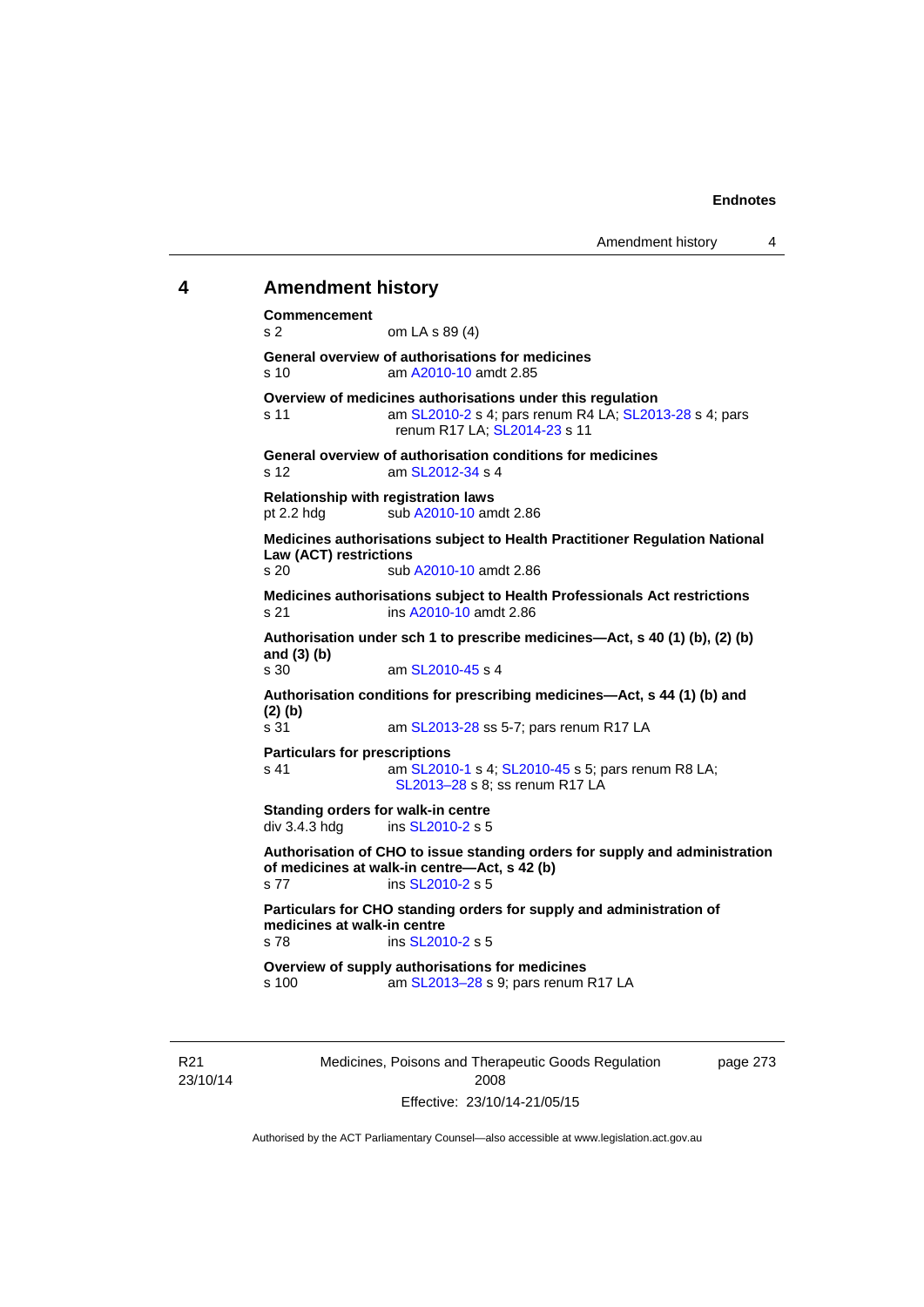4 Amendment history

**Authorisation under sch 1 to supply medicines—Act, s 26 (1) (b) and (2) (b)**  s 110 am [A2010-10](http://www.legislation.act.gov.au/a/2010-10) amdt 2.87; [A2013-44](http://www.legislation.act.gov.au/a/2013-44) amdt 1.31 **Authorisation conditions for dispensing medicines—Act, s 44 (1) (b) and (2) (b)**  s 120 am SL2013-28 s 10 **How medicines are dispensed**  s 121 am [A2010-10](http://www.legislation.act.gov.au/a/2010-10) amdt 2.88, amdt 2.89 **Labelling dispensed medicines—Act, s 60 (1) (c) (i) and (2) (c) (i)**  s 123 am [SL2010-45](http://www.legislation.act.gov.au/sl/2010-45) s 6; pars renum R8 LA **Marking dispensed prescriptions**  s 124 **am [SL2013–28](http://www.legislation.act.gov.au/sl/2013-28) s 11, s 12 Labelling medicines supplied during consultations**  s 161 **am [SL2010-45](http://www.legislation.act.gov.au/sl/2010-45) s 7; pars renum R8 LA Required information for pseudoephedrine sales records**  s 173 am [A2010-43](http://www.legislation.act.gov.au/a/2010-43) amdt 1.57 **Authorisation to supply certain medicines without prescription—continued dispensing**  ins [SL2013–28](http://www.legislation.act.gov.au/sl/2013-28) s 13 **Authorisation to supply certain medicines without prescription by approved pharmacist––Act, s 185 (1) (g)**  s 255 ins [SL2013–28](http://www.legislation.act.gov.au/sl/2013-28) s 13 **Labelling certain medicines supplied without prescription by approved pharmacist––Act, s 185 (1) (j)**  s 256 ins [SL2013–28](http://www.legislation.act.gov.au/sl/2013-28) s 13 **Conditions for wholesalers supplying medicines under corresponding laws—Act, s 20 (4) (c)**  s 270 am [SL2014-23](http://www.legislation.act.gov.au/sl/2014-23) s 4, s 5 **Authorisation for self-administration etc of medicines—Act, s 37 (2) (b) and (3) (b)**  s 360 am [SL2010-45](http://www.legislation.act.gov.au/sl/2010-45) s 8 **Authorisations to deliver medicines under supply authorities—Act, s 26 (1) (b), (2) (b), s 35 (1) (b), (2) (b) and s 36 (b)**<br>s 400 **am A2010-10 amdts 2.90-2.92** am [A2010-10](http://www.legislation.act.gov.au/a/2010-10) amdts 2.90-2.92 **Authorisation conditions for medicines wholesalers licences—Act, s 44 (1) (b) and (2) (b)**  s 461 **am [SL2014-23](http://www.legislation.act.gov.au/sl/2014-23) s 6, s 7** 

page 274 Medicines, Poisons and Therapeutic Goods Regulation 2008 Effective: 23/10/14-21/05/15

R21 23/10/14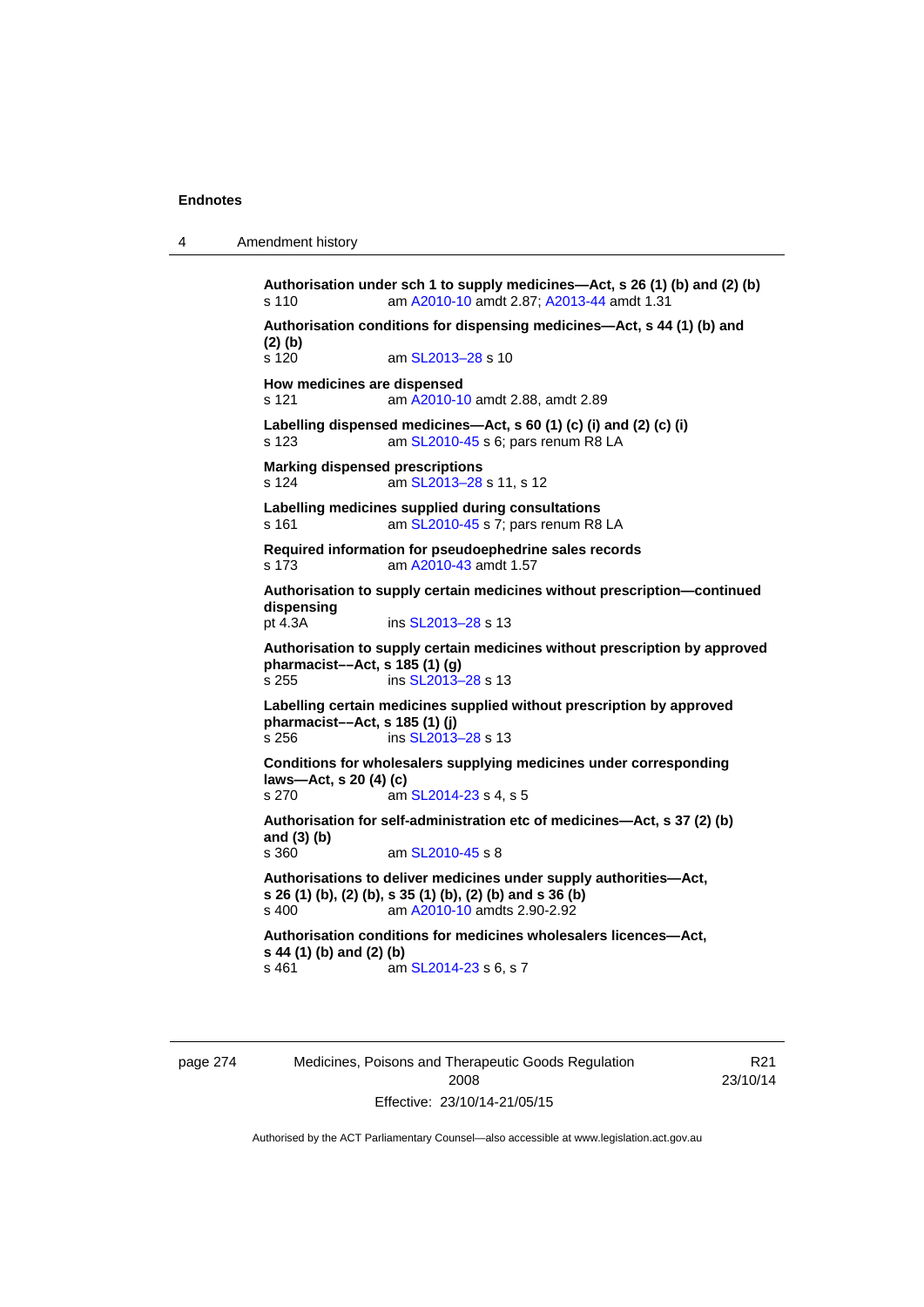```
When pharmacy medicines and pharmacist only medicines to be supplied in 
manufacturer's packs—Act, s 59 (1) (c) (i) and (2) (c) (i) 
s 500 am A2010-10 amdt 2.93
Meaning of prescribed person—ch 11 
s 510 am SL2010-16 s 4, s 5, amdt 1.1; SL2010-45 s 9 
Storage of controlled medicines for certain health-related occupations—Act, 
s 61 (b) and (c) 
s 532 am SL2010-16 s 6, s 7, amdt 1.1 
Storage of controlled medicines by certain other prescribed people—
Act, s 61 (b) and (c) 
s 533 am SL2010-16 s 8 
Keeping of controlled medicines registers by certain people—Act, s 48 (a) 
and s 50 (1) (b) and (2) (b) 
s 540 table 540 am SL2010-16 s 9 
Keeping of controlled medicines registers by first-aid kit holders—Act, 
s 48 (a) and s 50 (1) (b) and (2) (b) 
s 541 am SL2010-16 s 10, s 11, amdt 1.1 
Prescribed witnesses for administration of controlled medicines—Act, 
s 53 (a) and (b) 
s 544 am SL2010-20 s 4 
Standing interim approval to prescribe buprenorphine and methadone for 
patients of certain institutions 
                 SL2010-1 s 5
s 557 am SL2010-1 s 6; pars renum R4 LA; SL2014-26 s 4 
Restrictions on CHO power to approve applications for approvals 
s 563 am SL2010-1 s 7; SL2014-26 s 5 
Medicines advisory committee—referred applications and review of 
unfavourable CHO decisions 
s 566 am SL2014-26 s 6 
Amendment and revocation of controlled medicines approvals 
s 567 am SL2014-26 s 7 
Application for review of amendment and revocation on CHO initiative 
s 568 am SL2014-26 s 8 
Medicines advisory committee—review of amendment or revocation on CHO 
initiative 
                 SL2014-26 s 9
Conditional controlled medicines approvals 
s 570 am SL2014-26 s 10
```
R21 23/10/14 Medicines, Poisons and Therapeutic Goods Regulation 2008 Effective: 23/10/14-21/05/15

page 275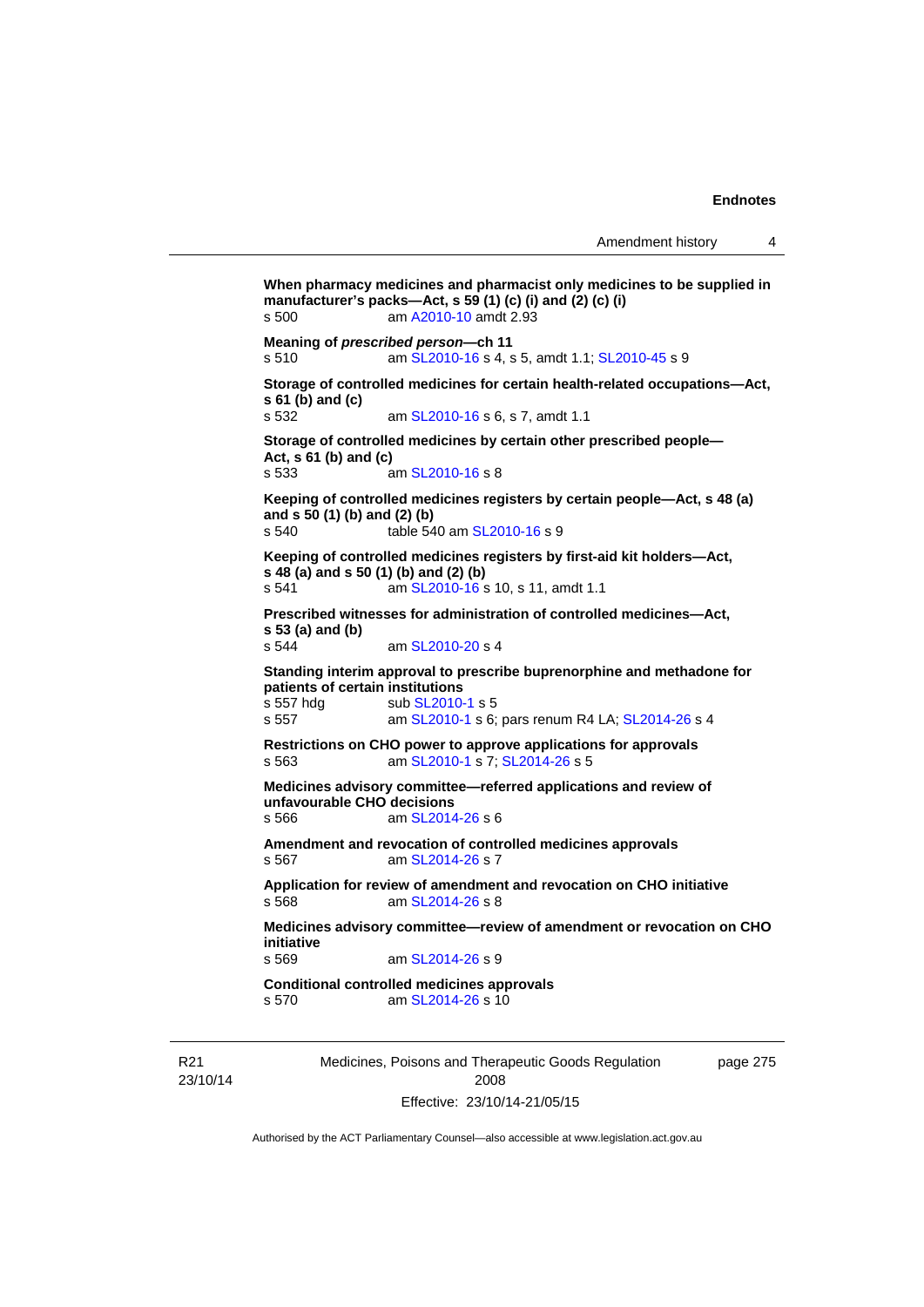| 4 | Amendment history |
|---|-------------------|
|---|-------------------|

**Medicines advisory committee—recommendations to CHO**  s 573 hdg sub [SL2014-26](http://www.legislation.act.gov.au/sl/2014-26) s 11 s 573 **am [SL2014-26](http://www.legislation.act.gov.au/sl/2014-26) s 12, s 13 Guidelines for CHO decisions on applications**  s 574 sub [SL2014-26](http://www.legislation.act.gov.au/sl/2014-26) s 14 **Medicines advisory committee—review of CHO decisions to refuse endorsements to treat drug-dependency**  s 584 am [SL2014-26](http://www.legislation.act.gov.au/sl/2014-26) s 15 **First-aid kit licences**  pt 14.3 hdg note am [A2010-10](http://www.legislation.act.gov.au/a/2010-10) amdt 2.104 **Additional information for first-aid kit licences—Act, s 88 (1) (k)**  s 612 am [A2009-49](http://www.legislation.act.gov.au/a/2009-49) amdt 3.121 **Medicines advisory committee—membership**  s 635 am [SL2014-26](http://www.legislation.act.gov.au/sl/2014-26) ss 16-19; ss and pars renum R21 LA **Medicines advisory committee—quorum**  s 640 **am [SL2014-26](http://www.legislation.act.gov.au/sl/2014-26) s 20 Medicines advisory committee—disclosure of interests by members**  s 643 am [SL2014-26](http://www.legislation.act.gov.au/sl/2014-26) s 21, s 22 **Medicines advisory committee—ending appointments**  s 644 am [A2011-52](http://www.legislation.act.gov.au/a/2011-52) amdt 1.8; [SL2014-26](http://www.legislation.act.gov.au/sl/2014-26) s 23; pars renum R21 LA **Advertising controlled medicines—Act, s 66 (3) (b)**  s 650 am [SL2014-23](http://www.legislation.act.gov.au/sl/2014-23) s 8 **Manufacture, supply and use of paints for toys—Act, s 72 (b)**  s 752 am [SL2013–28](http://www.legislation.act.gov.au/sl/2013-28) s 14, s 15 **Meaning of** *reviewable decision—***ch 23**  am [SL2009-27](http://www.legislation.act.gov.au/sl/2009-27) s 4 **Reviewable decision notices**  s 851 sub [SL2009-27](http://www.legislation.act.gov.au/sl/2009-27) s 5 **Applications for review**  s 852 sub [SL2009-27](http://www.legislation.act.gov.au/sl/2009-27) s 5 **Other authorisations for public employees—Act, s 20 (1) (a), (2) (a) and s 74 (1) (b)**  am [SL2010-45](http://www.legislation.act.gov.au/sl/2010-45) s 10 **Displacement of Legislation Act, s 47 (6)**  s 863 am [SL2012-34](http://www.legislation.act.gov.au/sl/2012-34) s 5, s 6 sub [SL2013–28](http://www.legislation.act.gov.au/sl/2013-28) s 16 am [SL2014-23](http://www.legislation.act.gov.au/sl/2014-23) s 9, s 10; pars renum R19 LA

page 276 Medicines, Poisons and Therapeutic Goods Regulation 2008 Effective: 23/10/14-21/05/15

R21 23/10/14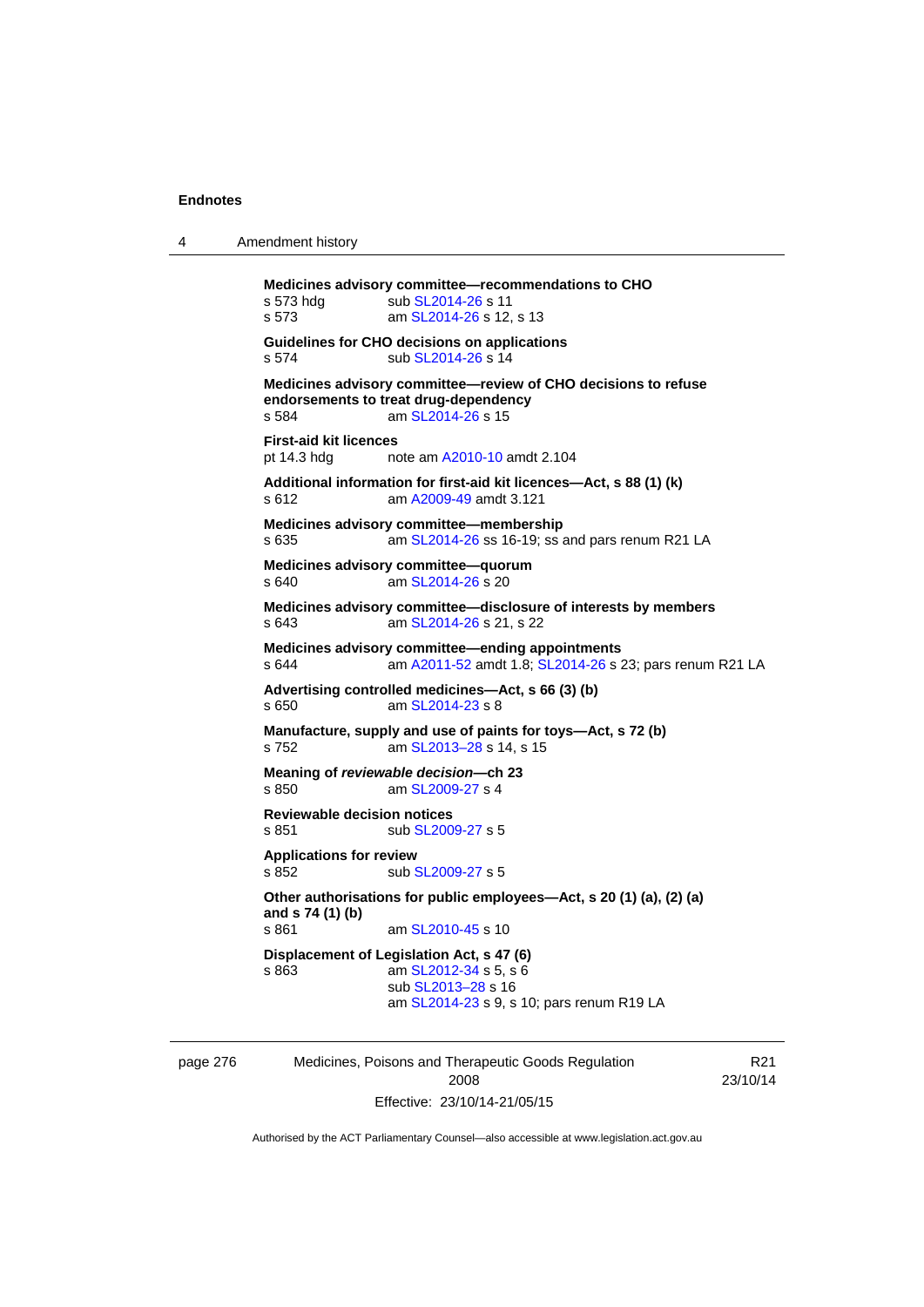```
Exemption of piper methysticum (kava)—Act, s 190 (1) (a) s 864 om LA s 89 (3)
                 om LA s 89 (3)
                  ins SL2012-5 s 4
                 exp 12 February 2012 (s 864 (3)) 
                  ins SL2013-1 s 4
Transitional 
ch 30 hdg exp 31 March 2010 (s 1008) 
Definitions—ch 30 
s 1000 exp 31 March 2010 (s 1008) 
                  def DODA exp 31 March 2010 (s 1008) 
                  def PADA exp 31 March 2010 (s 1008) 
DODA wholesaler's licences—Act, s 520 (2) 
s 1001 exp 31 March 2010 (s 1008) 
Poisons Act licences—Act, s 520 (2) 
s 1002 exp 31 March 2010 (s 1008) 
PADA licences—Act, s 520 (2) 
s 1003 exp 31 March 2010 (s 1008) 
DODA authorisations—Act, s 522 (2) 
s 1004 exp 31 March 2010 (s 1008) 
PADA authorisations—Act, s 522 (2) 
s 1005 exp 31 March 2010 (s 1008) 
Public Health (Prohibited Drugs) Act authorisations—Act, s 522 (2) 
s 1006 exp 31 March 2010 (s 1008) 
DODA approvals to prescribe drugs of dependence—Act, s 531 (2) 
                 exp 31 March 2010 (s 1008)
Expiry—ch 30 
s 1008 exp 31 March 2010 (s 1008) 
Modification of Act 
ch 31 hdg ins SL2009-27 s 6 
                  om A2010-50 amdt 1.13
Modification of Act, ch 14—Act, s 501 (2) 
s 1100 ins SL2009-27 s 6 
                  om A2010-50 amdt 1.13
Expiry—ch 31 
s 1110 SL2009-27 s 6
                  om A2010-50 amdt 1.13
Dentists, dental hygienists and dental therapists 
sch 1 pt 1.2 am A2010-10 amdt 2.104
```
R21 23/10/14 Medicines, Poisons and Therapeutic Goods Regulation 2008 Effective: 23/10/14-21/05/15

page 277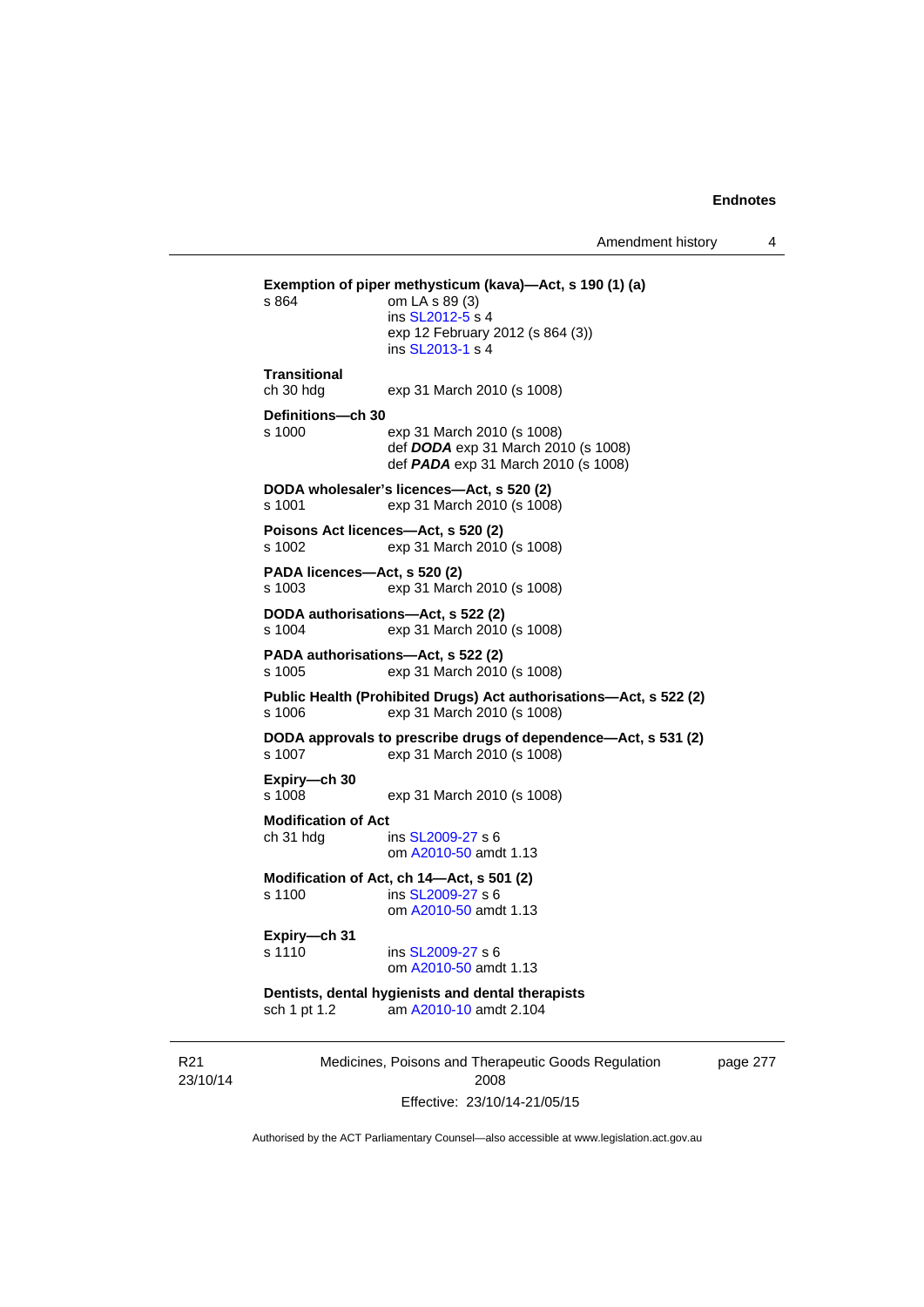4 Amendment history

```
Doctors 
sch 1 pt 1.3 am A2010-10 amdt 2.104
Health practitioners and health professionals at institutions 
 A2010-10 amdt 2.94
Midwives<br>sch 1 pt 1.5
                 A2010-10SL2010-45 s 11
Nurses 
 SL2010-16A2010-10  SL2010-20 s 5;
                 items renum R7 LA 
Opioid dependency treatment centres operated by Territory 
sch 1 pt 1.7 am A2010-10 amdt 2.104
Optometrists 
sch 1 pt 1.8 am A2010-10 amdt 2.95; SL2012-34 s 7 
Residential care facilities 
sch 1 pt 1.11 am A2010-10 amdt 2.104
Optometry medicines 
sch 2 am A2010-10 amdt 2.96
                 om SL2012-34 s 8 
Designated appendix D medicines—standing approvals 
 SL2010-45SL2013-24  SL2014-23 s 11
Health Professionals Regulation 2004 
sch 6 om LA s 89 (3) 
Modification—Crimes Act 1900 
 SL2009-27 s 7
                 om A2010-50 amdt 1.14
Dictionary 
dict am SL2009-27 s 8; A2009-49 amdt 3.122; A2010-10
                 amdt 2.97, amdt 2.98; SL2013–28 s 17 
                 def approved pharmacist ins SL2013–28 s 18 
                 def Australian code of good wholesaling practice for 
                 medicines in schedules 2, 3, 4 and 8 ins SL2014-23 s 12 
                 def Australian code of good wholesaling practice for 
                 therapeutic goods for human use om SL2014-23 s 13 
                 def authorised midwife ins SL2010-45 s 13 
                 def chief pharmacist reloc from Medicines, Poisons and 
                 Therapeutic Goods Act 2008 dict by A2013-44 amdt 3.110 
                 def continued dispensing determination ins SL2013–28
                 s 18
```
page 278 Medicines, Poisons and Therapeutic Goods Regulation 2008 Effective: 23/10/14-21/05/15

R21 23/10/14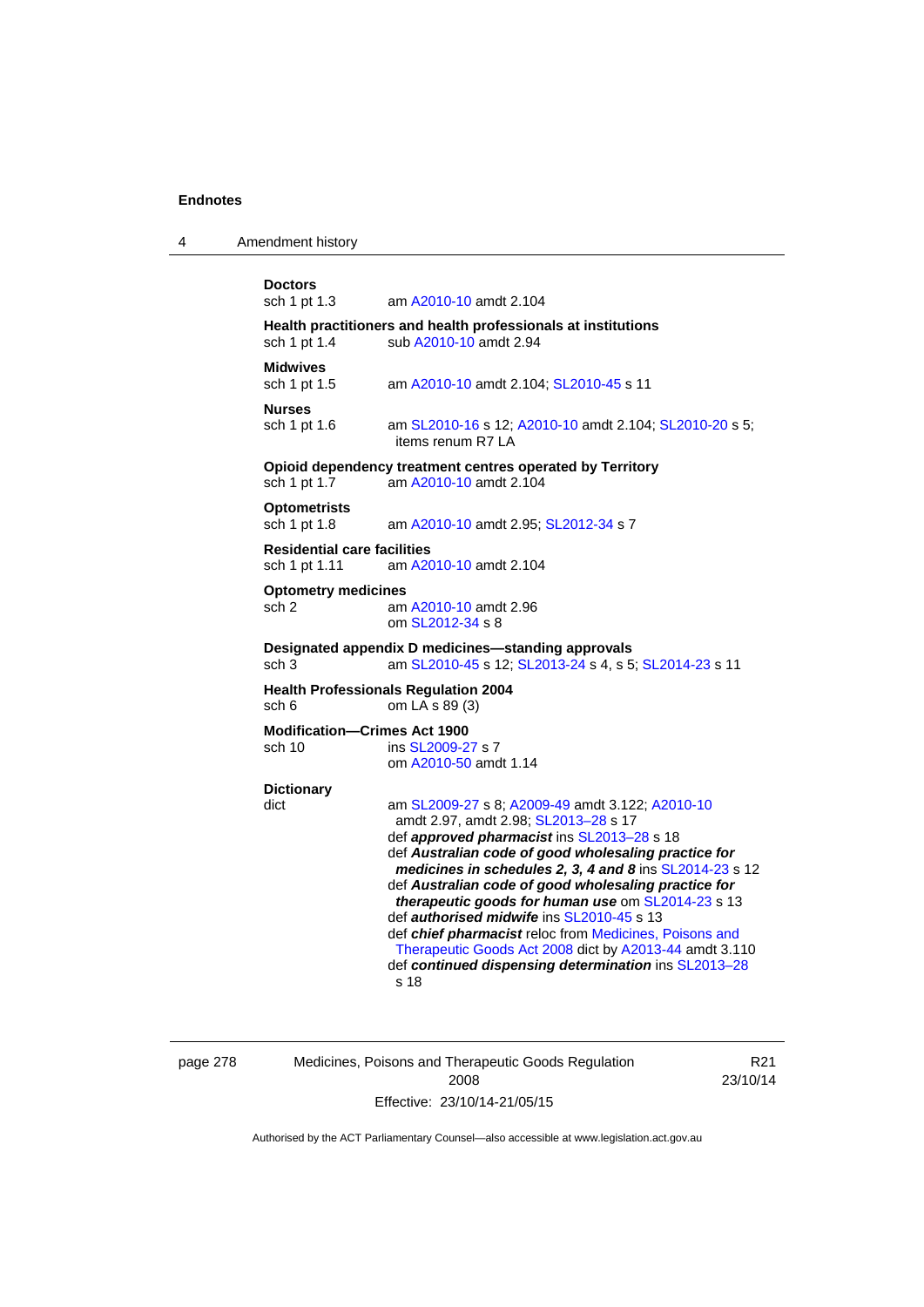```
 def drug-dependent person reloc from Medicines, Poisons 
 and Therapeutic Goods Act 2008 dict by A2013-44
 amdt 3.112
 def eligible midwife ins SL2010-45 s 13 
 def enrolled nurse om SL2010-20 s 6 
 def enrolled nurse (medications) sub A2010-10 amdt 2.99 
    om SL2010-20 s 7 
 def health profession sub A2010-10 amdt 2.100 
 def intern sub A2010-10 amdt 2.101 
 def medicines Australia code of conduct am SL2014-23
s 14 
 def national list ins SL2012-34 s 9 
 def national residential medication chart prescription ins 
 SL2013–28 s 18
 def nurse practitioner ins SL2010-16 s 13 
    am SL2010-16 amdt 1.1 
 def Optometry endorsement scheduled medicines 
registration standard ins SL2012-34 s 9; SL2014-23 s 15 
 def pharmaceutical benefit ins SL2013–28 s 18
 def pharmaceutical benefits scheme ins SL2010-45 s 13 
 def specialist sub A2010-10 amdt 2.102 
 def specialist area sub A2010-10 amdt 2.102 
 def trainee am A2010-10 amdt 2.103 
 def walk-in centre ins SL2010-2 s 6
```
R21 23/10/14 Medicines, Poisons and Therapeutic Goods Regulation 2008 Effective: 23/10/14-21/05/15

page 279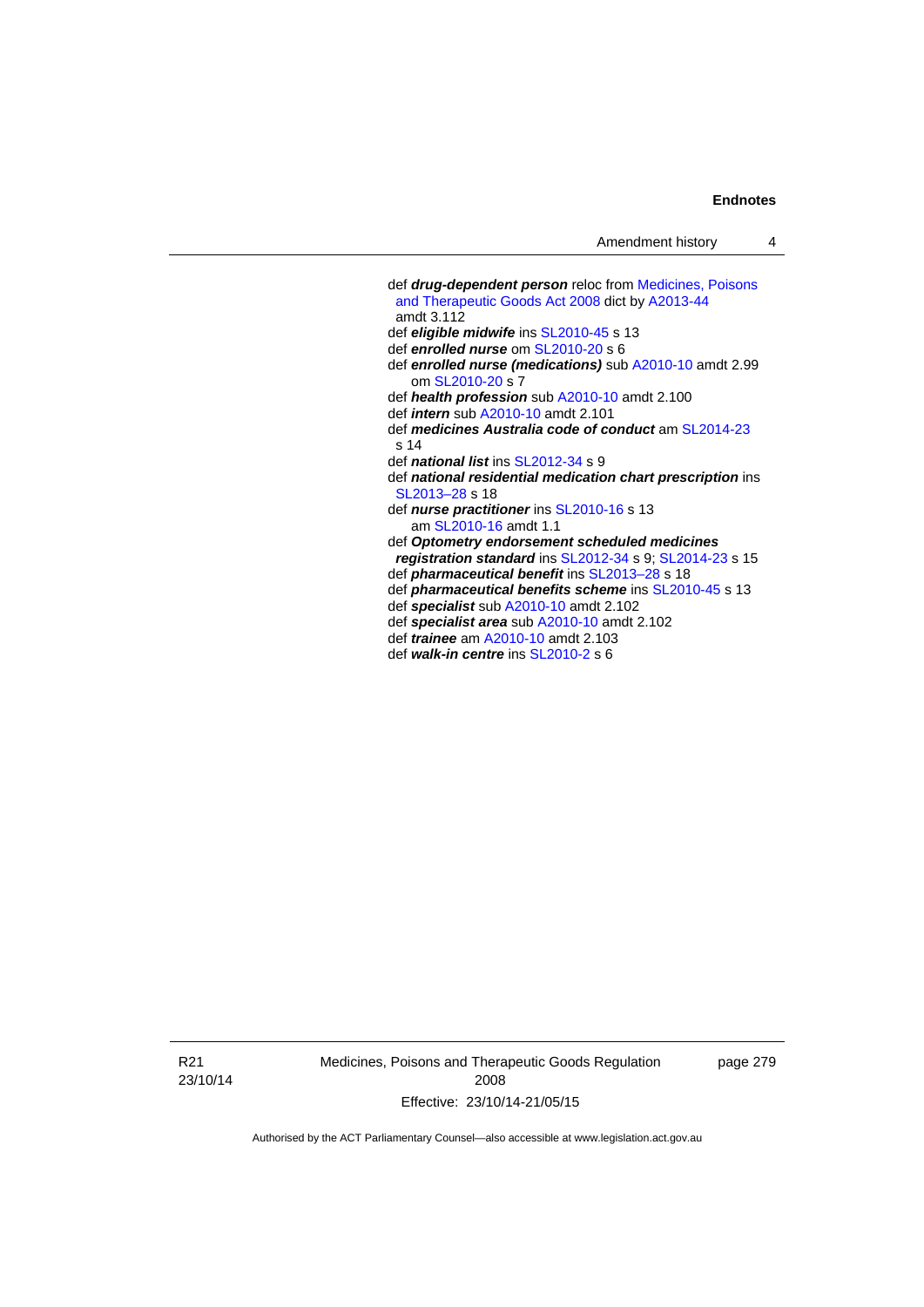5 Earlier republications

# **5 Earlier republications**

Some earlier republications were not numbered. The number in column 1 refers to the publication order.

Since 12 September 2001 every authorised republication has been published in electronic pdf format on the ACT legislation register. A selection of authorised republications have also been published in printed format. These republications are marked with an asterisk (\*) in column 1. Electronic and printed versions of an authorised republication are identical.

| <b>Republication</b><br>No and date | <b>Effective</b>            | Last<br>amendment<br>made by | <b>Republication</b><br>for                              |
|-------------------------------------|-----------------------------|------------------------------|----------------------------------------------------------|
| R <sub>1</sub><br>14 Feb 2009       | 14 Feb 2009-<br>5 June 2009 | not amended                  | new regulation                                           |
| R <sub>2</sub>                      | 6 June 2009-                | SL2009-27                    | amendments by                                            |
| 6 June 2009                         | 16 Dec 2009                 |                              | SL2009-27                                                |
| R3                                  | 17 Dec 2009-                | A2009-49                     | amendments by                                            |
| 17 Dec 2009                         | 21 Jan 2010                 |                              | A2009-49                                                 |
| R <sub>4</sub><br>22 Jan 2010       | 22 Jan 2010-<br>31 Mar 2010 | SL2010-2                     | amendments by<br>SL2010-1 and<br>SL2010-2                |
| R <sub>5</sub><br>1 Apr 2010        | 1 Apr 2010-<br>10 May 2010  | A2010-10                     | commenced expiry                                         |
| R <sub>6</sub>                      | 11 May 2010-                | SL2010-16                    | amendments by                                            |
| 11 May 2010                         | 30 June 2010                |                              | SL2010-16                                                |
| R7<br>1 July 2010                   | 1 July 2010-<br>22 Nov 2010 | SL2010-20                    | amendments by<br>A2010-10,<br>SL2010-16 and<br>SL2010-20 |
| R <sub>8</sub>                      | 23 Nov 2010-                | SL2010-45                    | amendments by                                            |
| 23 Nov 2010                         | 30 Nov 2010                 |                              | SL2010-45                                                |
| R <sub>9</sub>                      | 1 Dec 2010-                 | SL2010-45                    | amendments by                                            |
| 1 Dec 2010                          | 20 Dec 2010                 |                              | A2010-43                                                 |
| R <sub>10</sub>                     | 21 Dec 2010-                | A2010-50                     | amendments by                                            |
| 21 Dec 2010                         | 11 Dec 2011                 |                              | A2010-50                                                 |
| R <sub>11</sub>                     | 12 Dec 2011-                | A2011-52                     | amendments by                                            |
| 12 Dec 2011                         | 9 Feb 2012                  |                              | A2011-52                                                 |
|                                     |                             |                              |                                                          |

page 280 Medicines, Poisons and Therapeutic Goods Regulation 2008 Effective: 23/10/14-21/05/15

R21 23/10/14